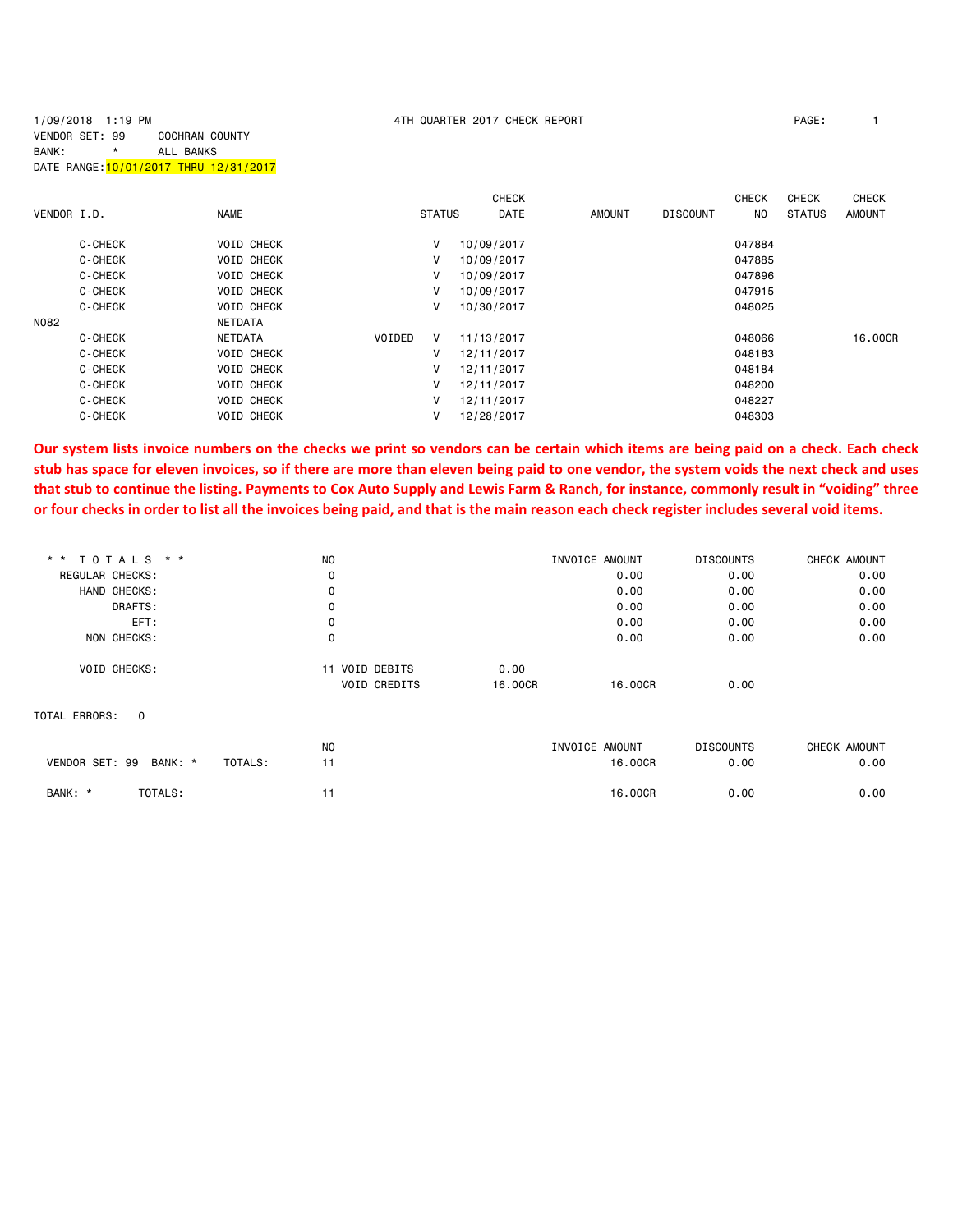## 1/09/2018 1:19 PM **1/09/2018 1:19 PM 1/09/2018** 1:19 PM VENDOR SET: 99 COCHRAN COUNTY BANK: CC REGULAR NON-P/R PAYABLES DATE RANGE:10/01/2017 THRU 12/31/2017

|             |          |                |                               |                         | <b>CHECK</b>      |        |                 | <b>CHECK</b> | <b>CHECK</b>  | <b>CHECK</b>  |
|-------------|----------|----------------|-------------------------------|-------------------------|-------------------|--------|-----------------|--------------|---------------|---------------|
| VENDOR I.D. |          |                | NAME                          | <b>STATUS</b>           | DATE              | AMOUNT | <b>DISCOUNT</b> | NO.          | <b>STATUS</b> | <b>AMOUNT</b> |
| A249        |          |                | ANTELOPE TIRE & SUPPLY, INC   |                         |                   |        |                 |              |               |               |
|             | I-3161   |                | PREC 4                        |                         | R 10/09/2017      |        |                 | 047879       |               |               |
|             |          | 15 624-5454    | TIRES                         | MAINTAINER FLAT         |                   | 70.00  |                 |              |               | 70.00         |
| B001        |          |                | BAILEY CO. ELECTRIC COOP      |                         |                   |        |                 |              |               |               |
|             | I-388794 |                | PREC 4                        |                         | R 10/09/2017      |        |                 | 047880       |               |               |
|             |          | 15 624-5440    | UTILITIES                     | 600KWH 8/24-9/23        |                   | 78.30  |                 |              |               |               |
|             |          | 15 624-5440    | UTILITIES                     | AREA LIGHT              |                   | 12.30  |                 |              |               |               |
|             | I-388795 |                | PREC 3                        | R                       | 10/09/2017        |        |                 | 047880       |               |               |
|             |          | 15 623-5440    | UTILITIES                     | 154KWH 8/16-9/20        |                   | 31.25  |                 |              |               |               |
|             |          | 15 623-5440    | UTILITIES                     | 2/AREA LIGHTS           |                   | 25.20  |                 |              |               |               |
|             | I-388796 |                | NON-DEPT'L/SHERIFF POSSE      |                         | R 10/09/2017      |        |                 | 047880       |               |               |
|             |          | 10 409-5440    | UTILITIES                     | ELEC SVC 8/3-9/6        |                   | 23.91  |                 |              |               | 170.96        |
| C007        |          |                | CITY OF MORTON                |                         |                   |        |                 |              |               |               |
|             | I-092917 |                | LIB/MUS/ACT BLDG/CRTHSE/PREC1 |                         | R 10/09/2017      |        |                 | 047881       |               |               |
|             |          | 10 650-5440    | UTILITIES                     | LIBRARY GAS             |                   | 19.00  |                 |              |               |               |
|             |          | 10 650-5440    | UTILITIES                     | LIBRARY WATER           |                   | 28.00  |                 |              |               |               |
|             |          | 10 650-5440    | UTILITIES                     | LIBRARY GARBAGE         |                   | 50.50  |                 |              |               |               |
|             |          | 10 650-5440    | UTILITIES                     | LIBRARY SEWER           |                   | 17.00  |                 |              |               |               |
|             |          | 10 652-5440    | UTILITIES                     | <b>MUSEUM GAS</b>       |                   | 19.00  |                 |              |               |               |
|             |          | 10 652-5440    | UTILITIES                     | <b>MUSEUM WATER</b>     |                   | 28.00  |                 |              |               |               |
|             |          | 10 652-5440    | UTILITIES                     | MUSEUM GARBAGE          |                   | 27.00  |                 |              |               |               |
|             |          | 10 652-5440    | UTILITIES                     | <b>MUSEUM SEWER</b>     |                   | 15.00  |                 |              |               |               |
|             |          | 10 662-5440    | UTILITIES                     |                         | ACTIVITY BLDG GAS | 36.00  |                 |              |               |               |
|             |          | 10 662-5440    | UTILITIES                     | ACT. BLDG WATER         |                   | 40.00  |                 |              |               |               |
|             |          | 10 662-5440    | UTILITIES                     |                         | ACT. BLDG GARBAGE | 76.00  |                 |              |               |               |
|             |          | 10 662-5440    | UTILITIES                     | ACT. BLDG SEWER         |                   | 45.00  |                 |              |               |               |
|             |          | 10 510-5440    | UTILITIES                     | <b>COURTHOUSE GAS</b>   |                   | 36.00  |                 |              |               |               |
|             |          | 10 510-5440    | UTILITIES                     | <b>COURTHOUSE WATER</b> |                   | 443.50 |                 |              |               |               |
|             |          | 10 510-5440    | UTILITIES                     | CRTHSE GARBAGE          |                   | 328.50 |                 |              |               |               |
|             |          | 10 510-5440    | UTILITIES                     | <b>COURTHOUSE SEWER</b> |                   | 51.00  |                 |              |               |               |
|             |          | 15 621-5440    | UTILITIES                     | PREC 1 GAS              |                   | 19.00  |                 |              |               |               |
|             |          | 15 621-5440    | UTILITIES                     | PREC 1 WATER            |                   | 28.00  |                 |              |               |               |
|             |          | 15 621-5440    | UTILITIES                     | PREC 1 GARBAGE          |                   | 50.50  |                 |              |               | 1,357.00      |
| C008        |          |                | CITY OF WHITEFACE             |                         |                   |        |                 |              |               |               |
|             |          | $I - 409$ 9/17 | PREC <sub>2</sub>             |                         | R 10/09/2017      |        |                 | 047882       |               |               |
|             |          | 15 622-5440    | UTILITIES                     |                         | GAS SVC 8/15-9/15 | 16.25  |                 |              |               |               |
|             |          | 15 622-5440    | UTILITIES                     | <b>WATER SVC</b>        |                   | 14.00  |                 |              |               |               |
|             |          | 15 622-5440    | UTILITIES                     | GARBAGE SVC             |                   | 50.10  |                 |              |               |               |
|             |          | 15 622-5440    | UTILITIES                     | <b>SEWER SVC</b>        |                   | 22.50  |                 |              |               | 102.85        |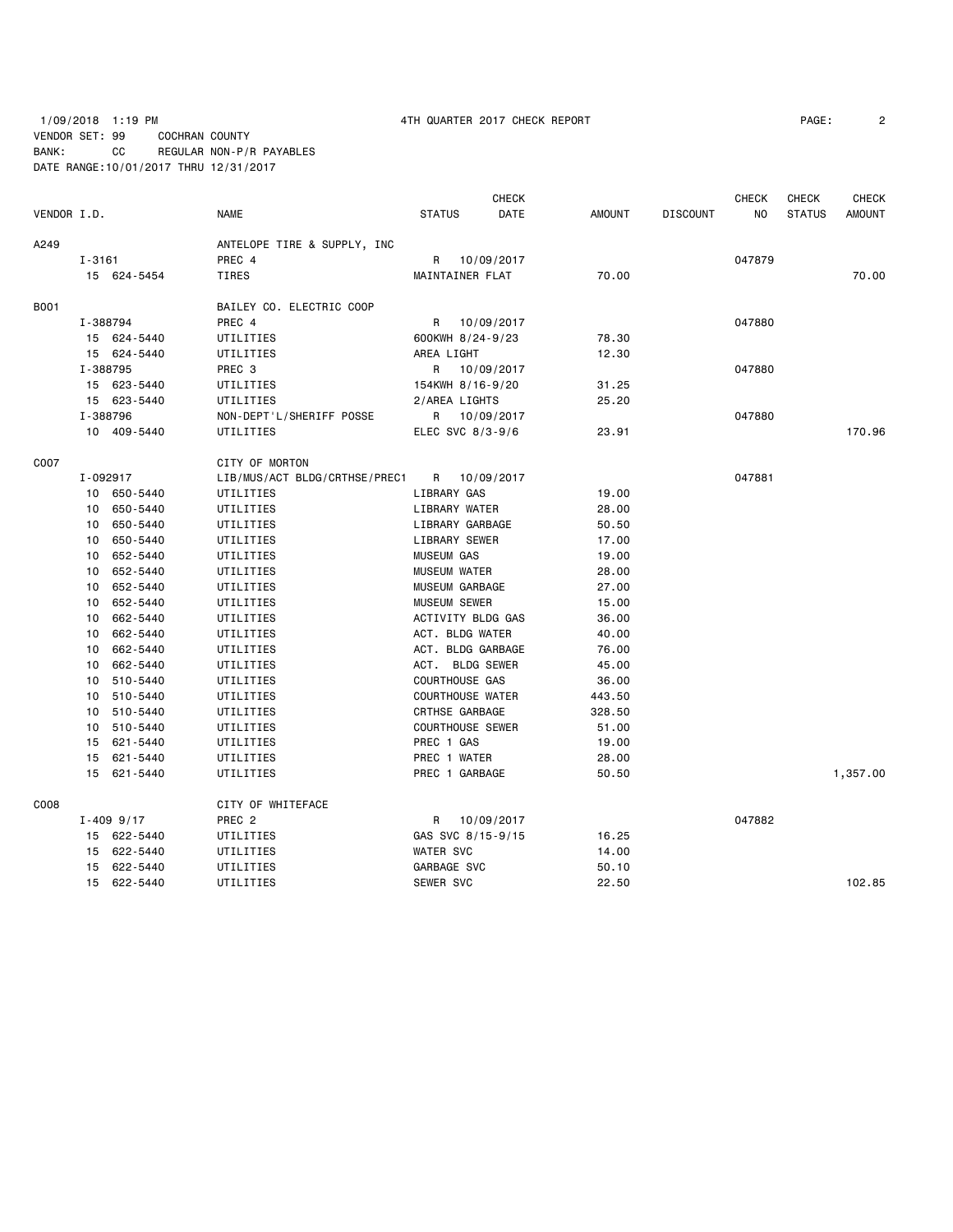### 1/09/2018 1:19 PM 4TH QUARTER 2017 CHECK REPORT PAGE: 3 VENDOR SET: 99 COCHRAN COUNTY BANK: CC REGULAR NON-P/R PAYABLES DATE RANGE:10/01/2017 THRU 12/31/2017

|             |                |                             |                      | <b>CHECK</b> |               |                 | <b>CHECK</b>   | <b>CHECK</b>  | CHECK  |
|-------------|----------------|-----------------------------|----------------------|--------------|---------------|-----------------|----------------|---------------|--------|
| VENDOR I.D. |                | <b>NAME</b>                 | <b>STATUS</b>        | DATE         | <b>AMOUNT</b> | <b>DISCOUNT</b> | N <sub>O</sub> | <b>STATUS</b> | AMOUNT |
| C035        |                | COX AUTO SUPPLY CO          |                      |              |               |                 |                |               |        |
|             | $I - 19.75$    | <b>SHERIFF</b>              | R 10/09/2017         |              |               |                 | 047883         |               |        |
|             | 10 560-5334    | OTHER SUPPLIES              | TRX BIT SET          |              | 19.75         |                 |                |               |        |
|             | I-375268       | PREC <sub>2</sub>           | R.                   | 10/09/2017   |               |                 | 047883         |               |        |
|             | 15 622-5451    | REPAIRS                     | GRAPHITE SPRAY       |              | 7.99          |                 |                |               |        |
|             | 15 622-5451    | REPAIRS                     | <b>GRAPHITE TUBE</b> |              | 1.99          |                 |                |               |        |
|             | I-375486       | <b>CEMETERY</b>             | R 10/09/2017         |              |               |                 | 047883         |               |        |
|             | 10 660-5451    | REPAIR                      | 2CYCLE OIL           |              | 6.49          |                 |                |               |        |
|             | I-375723       | <b>PARK</b>                 | R                    | 10/09/2017   |               |                 | 047883         |               |        |
|             | 10 516-5451    | REPAIR                      | 1CS/MYSTIK OIL       |              | 53.98         |                 |                |               |        |
|             | I-375734       | <b>ACTIVITY BLDG</b>        | R                    | 10/09/2017   |               |                 | 047883         |               |        |
|             | 10 662-5451    | REPAIR                      | PRIMER               |              | 5.99          |                 |                |               |        |
|             | I-375747       | PREC 1                      | R                    | 10/09/2017   |               |                 | 047883         |               |        |
|             | 15 621-5451    | REPAIRS                     | 2/CLIP-PINS          |              | 1.98          |                 |                |               |        |
|             | I-376168       | PREC <sub>2</sub>           | R                    | 10/09/2017   |               |                 | 047883         |               |        |
|             | 15 622-5356    | ROAD MATERIALS & SUPPLIES   | 4/BLUE SHOP TOWEL    |              | 15.96         |                 |                |               |        |
|             | 15 622-5356    | ROAD MATERIALS & SUPPLIES   | 3/GLASS CLEANER      |              | 14.97         |                 |                |               |        |
|             | I-376261       | <b>CEMETERY</b>             | R                    | 10/09/2017   |               |                 | 047883         |               |        |
|             | 10 660-5451    | REPAIR                      | 2/HOSE CLAMPS        |              | 3.98          |                 |                |               |        |
|             | I-376271       | PREC 4                      | R                    | 10/09/2017   |               |                 | 047883         |               |        |
|             | 15 624-5451    | REPAIRS                     | NUTS&BOLTS           |              | 1.38          |                 |                |               |        |
|             | I-376376       | SHERIFF                     | R                    | 10/09/2017   |               |                 | 047883         |               |        |
|             | 10 560-5334    | OTHER SUPPLIES              | 2/ARMOR ALL          |              | 11.98         |                 |                |               |        |
|             | 560-5334<br>10 | OTHER SUPPLIES              | <b>BUG&amp;TAR</b>   |              | 5.99          |                 |                |               |        |
|             | 10 560-5334    | OTHER SUPPLIES              | 2/VELCRO             |              | 3.98          |                 |                |               |        |
|             | I-376485       | PREC 4                      | R 10/09/2017         |              |               |                 | 047883         |               |        |
|             | 15 624-5356    | ROAD MATERIALS & SUPPLIES   | 4/AIR FRESHENER      |              | 21.16         |                 |                |               |        |
|             | 15 624-5356    | ROAD MATERIALS & SUPPLIES   | ELECTRIC CLEANER     |              | 6.29          |                 |                |               |        |
|             | 15 624-5356    | ROAD MATERIALS & SUPPLIES   | <b>AMDRO</b>         |              | 11.99         |                 |                |               |        |
|             | 15 624-5356    | ROAD MATERIALS & SUPPLIES   | CAR AIR FRESHENER    |              | 2.99          |                 |                |               |        |
|             | I-376604       | PREC 1                      | R.                   | 10/09/2017   |               |                 | 047883         |               |        |
|             | 15 621-5451    | REPAIRS                     | <b>BLACK TAPE</b>    |              | 1.29          |                 |                |               |        |
|             | 15 621-5451    | REPAIRS                     | GA HS BUTT/CONNECTOR |              | 4.29          |                 |                |               |        |
|             | I-376687       | SHERIFF                     | R                    | 10/09/2017   |               |                 | 047883         |               |        |
|             | 10 560-5451    | MACHINERY-NON-OFFICE REPAIR | AIR FILTER           |              | 24.98         |                 |                |               |        |
|             | 10 560-5451    | MACHINERY-NON-OFFICE REPAIR | OIL FILTER           |              | 6.98          |                 |                |               |        |
|             | 10 560-5451    | MACHINERY-NON-OFFICE REPAIR | 7/AMSOIL 10/30       |              | 97.93         |                 |                |               |        |
|             | I-376734       | SHERIFF                     | R                    | 10/09/2017   |               |                 | 047883         |               |        |
|             | 10 560-5334    | OTHER SUPPLIES              | LIQUID SUDS          |              | 9.99          |                 |                |               |        |
|             | I-377018       | <b>CEMETERY</b>             | R                    | 10/09/2017   |               |                 | 047883         |               |        |
|             | 10 660-5451    | REPAIR                      | <b>GREASE RED</b>    |              | 49.99         |                 |                |               |        |
|             | I-377089       | SHERIFF                     | R                    | 10/09/2017   |               |                 | 047883         |               |        |
|             | 10 560-5310    | OFFICE SUPPLIES             | 2/CABLE              |              | 9.38          |                 |                |               |        |
|             | 10<br>560-5310 | OFFICE SUPPLIES             | INLINE CONNECTOR     |              | 2.29          |                 |                |               |        |
|             | 10 560-5310    | OFFICE SUPPLIES             | F CONNECTION         |              | 3.99          |                 |                |               |        |
|             | I-377114       | PREC 3                      | R 10/09/2017         |              |               |                 | 047883         |               |        |
|             | 15 623-5451    | <b>REPAIRS</b>              | <b>MILD STEEL</b>    |              | 18.99         |                 |                |               |        |
|             | 15 623-5451    | REPAIRS                     | <b>WASHER FLUID</b>  |              | 3.99          |                 |                |               |        |
|             | I-377229       | PREC <sub>2</sub>           | R                    | 10/09/2017   |               |                 | 047883         |               |        |
|             |                |                             |                      |              |               |                 |                |               |        |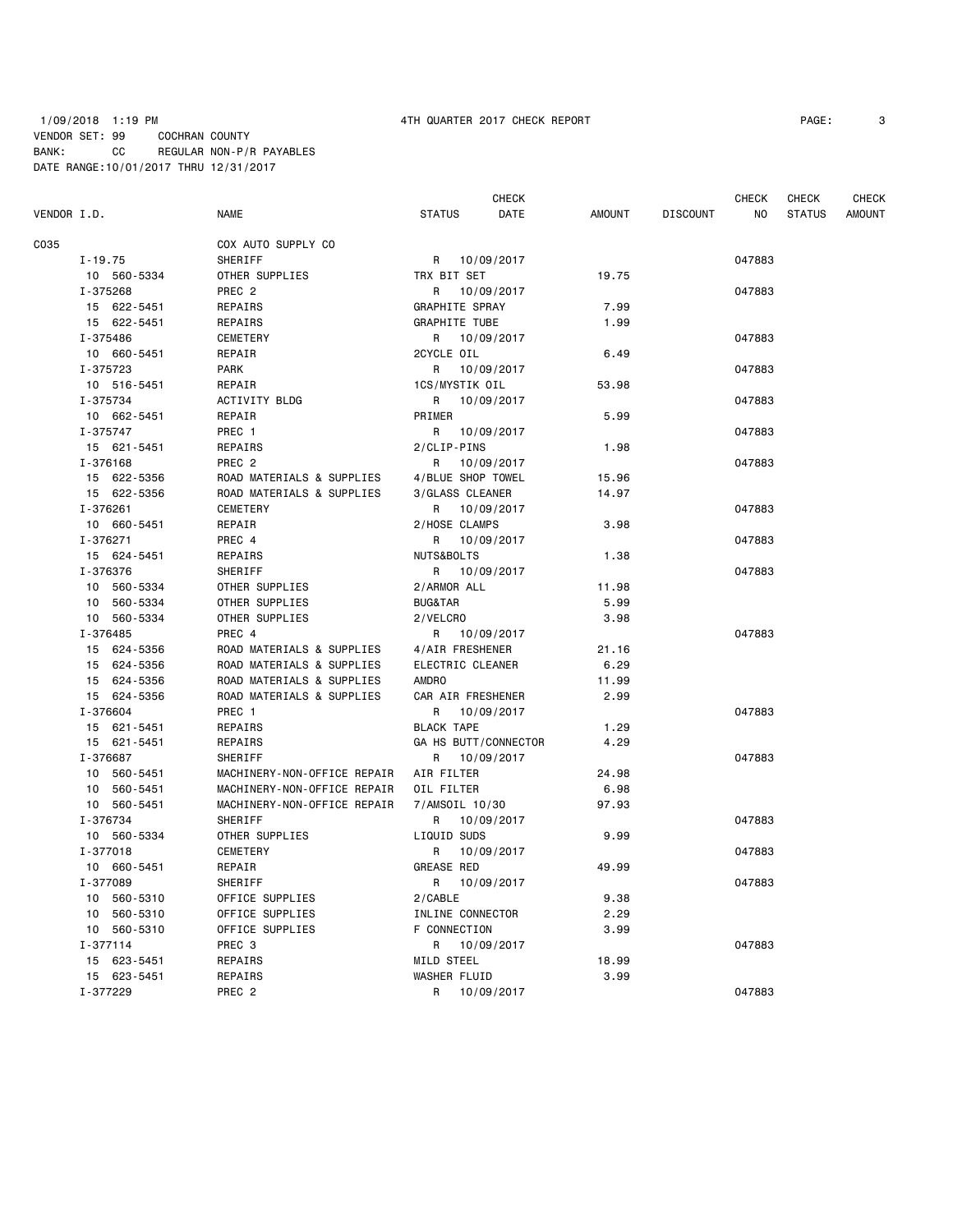# 1/09/2018 1:19 PM 4TH QUARTER 2017 CHECK REPORT PAGE: 4 VENDOR SET: 99 COCHRAN COUNTY BANK: CC REGULAR NON-P/R PAYABLES DATE RANGE:10/01/2017 THRU 12/31/2017

|             |                   |                                   |                         | <b>CHECK</b> |               |                 | <b>CHECK</b> | CHECK         | <b>CHECK</b>  |
|-------------|-------------------|-----------------------------------|-------------------------|--------------|---------------|-----------------|--------------|---------------|---------------|
| VENDOR I.D. |                   | <b>NAME</b>                       | <b>STATUS</b>           | DATE         | <b>AMOUNT</b> | <b>DISCOUNT</b> | NO.          | <b>STATUS</b> | <b>AMOUNT</b> |
| C035        |                   | COX AUTO SUPPLY CO<br>*CONTINUED* |                         |              |               |                 |              |               |               |
|             | I-377229          | PREC <sub>2</sub>                 | R                       | 10/09/2017   |               |                 | 047883       |               |               |
|             | 15 622-5451       | REPAIRS                           | AIR FILTER              |              | 24.87         |                 |              |               |               |
|             | 15 622-5451       | REPAIRS                           | OIL FILTER              |              | 7.98          |                 |              |               |               |
|             | I-377302          | SHERIFF                           | R                       | 10/09/2017   |               |                 | 047883       |               |               |
|             | 10 560-5310       | OFFICE SUPPLIES                   | SURGE PROTECTOR         |              | 4.99          |                 |              |               |               |
|             | I-377399          | CONSTABLE                         | R                       | 10/09/2017   |               |                 | 047883       |               |               |
|             | 10 550-5451       | REPAIR                            | 2/WIPER BLADES          |              | 11.98         |                 |              |               |               |
|             | I-377405          | PREC <sub>2</sub>                 | R                       | 10/09/2017   |               |                 | 047883       |               |               |
|             | 15 622-5451       | REPAIRS                           | 1CS/QS10/40C            |              | 53.99         |                 |              |               |               |
|             | I-377548          | PREC 3                            | R 10/09/2017            |              |               |                 | 047883       |               |               |
|             | 15 623-5451       | REPAIRS                           | RIVETS-PLUG             |              | 0.50          |                 |              |               |               |
|             | 15 623-5451       | REPAIRS                           | 2/LIGHT BULBS           |              | 4.18          |                 |              |               |               |
|             | I-377667          | PREC 4                            | R 10/09/2017            |              |               |                 | 047883       |               |               |
|             | 15 624-5451       | REPAIRS                           | STRIPPER&CRIMPER        |              | 6.99          |                 |              |               |               |
|             | 15 624-5451       | REPAIRS                           | <b>BLACK TAPE</b>       |              | 2.58          |                 |              |               |               |
|             | I-377677          | SHERIFF                           |                         |              |               |                 | 047883       |               |               |
|             |                   |                                   | R                       | 10/09/2017   |               |                 |              |               |               |
|             | 10 560-5451       | MACHINERY-NON-OFFICE REPAIR       | <b>IDLER PULLEY</b>     |              | 20.98         |                 |              |               | 571.97        |
| C138        |                   | COUNTY JUDGES EDUCATION F         |                         |              |               |                 |              |               |               |
|             | I-239340' '17-'18 | COMMISSIONERS COURT               | R                       | 10/09/2017   |               |                 | 047886       |               |               |
|             | 15 610-5481       | DUES AND REGISTRATION             | MEMBERSHIP DUES 9/1/    |              | 200.00        |                 |              |               | 200.00        |
| C367        |                   | COMPUTER TRANSITION SERVICES,     |                         |              |               |                 |              |               |               |
|             | I-160778          | <b>CLERK</b>                      | R 10/09/2017            |              |               |                 | 047887       |               |               |
|             | 10 403-5451       | REPAIRS                           | OFF SITE SUPPORT/SHA    |              | 97.00         |                 |              |               |               |
|             | $I - 161263$      | NON-DEPT'L/ELECTIONS/SHERIFF      | R 10/09/2017            |              |               |                 | 047887       |               |               |
|             | 10<br>490-5420    | TELECOMMUNICATIONS                | RPR EMAIL/PRINTER       |              | 41.25         |                 |              |               |               |
|             | 490-5420<br>10    | TELECOMMUNICATIONS                | 1HR/TO/FR COURTHOUSE    |              | 55.00         |                 |              |               |               |
|             | 560-5452<br>10    | OFFICE EQUIPMENT REPAIR           | <b>RPR NIC SETTINGS</b> |              | 41.25         |                 |              |               |               |
|             | 10 560-5452       | OFFICE EQUIPMENT REPAIR           | 1HR/TO/FR COURTHOUSE    |              | 55.00         |                 |              |               |               |
|             | 409-5420<br>10    | TELECOMMUNICATIONS                | 118MI/TO/FR COURTHOU    |              | 63.13         |                 |              |               |               |
|             | 10<br>409-5420    | TELECOMMUNICATIONS                | TRBLSHT/NT WORK SPEE    |              | 495.00        |                 |              |               | 847.63        |
|             |                   |                                   |                         |              |               |                 |              |               |               |
| C392        |                   | CONDUENT GOVERNMENT RECORDS SV    |                         |              |               |                 |              |               |               |
|             | I-1408601         | CO/DIST CLERK                     | R                       | 10/09/2017   |               |                 | 047888       |               |               |
|             | 10 403-5416       | FILMING & INDEXING                | 20/20 LAND REC          |              | 1,250.00      |                 |              |               |               |
|             | 10 403-5416       | FILMING & INDEXING                | FREIGHT                 |              | 27.90         |                 |              |               | 1,277.90      |
| D196        |                   | JORGE DE LA CRUZ, SHERIFF         |                         |              |               |                 |              |               |               |
|             | $I - 10/3/17$     | SHERIFF/JAIL                      | R                       | 10/09/2017   |               |                 | 047889       |               |               |
|             | 10 560-5499       | MISCELLANEOUS                     | TRNSP/THEO/NOE MEAL     |              | 17.62         |                 |              |               |               |
|             | 10 560-5499       | MISCELLANEOUS                     | TRNSP/MATT/ELIDA/MAR    |              | 42.00         |                 |              |               |               |
|             | 10 512-5392       | MISCELLANEOUS SUPPLIES            | FEM PROD/MART, TX 10/   |              | 5.38          |                 |              |               |               |
|             | 10<br>560-5427    | CONTINUING EDUCATION              | DUDLEY/SCHOOL LBK ME    |              | 17.93         |                 |              |               |               |
|             | 10<br>512-5333    | FOOD-PRISONERS                    | PASTA SAUCE/FAM \$ 9/   |              | 3.50          |                 |              |               |               |
|             | 10 512-5333       | FOOD-PRISONERS                    | SPAGHETTI/FAM\$ 9/26    |              | 2.00          |                 |              |               |               |
|             | 10 512-5333       | FOOD-PRISONERS                    | ICE/ALLSUPS 9/28        |              | 2.14          |                 |              |               |               |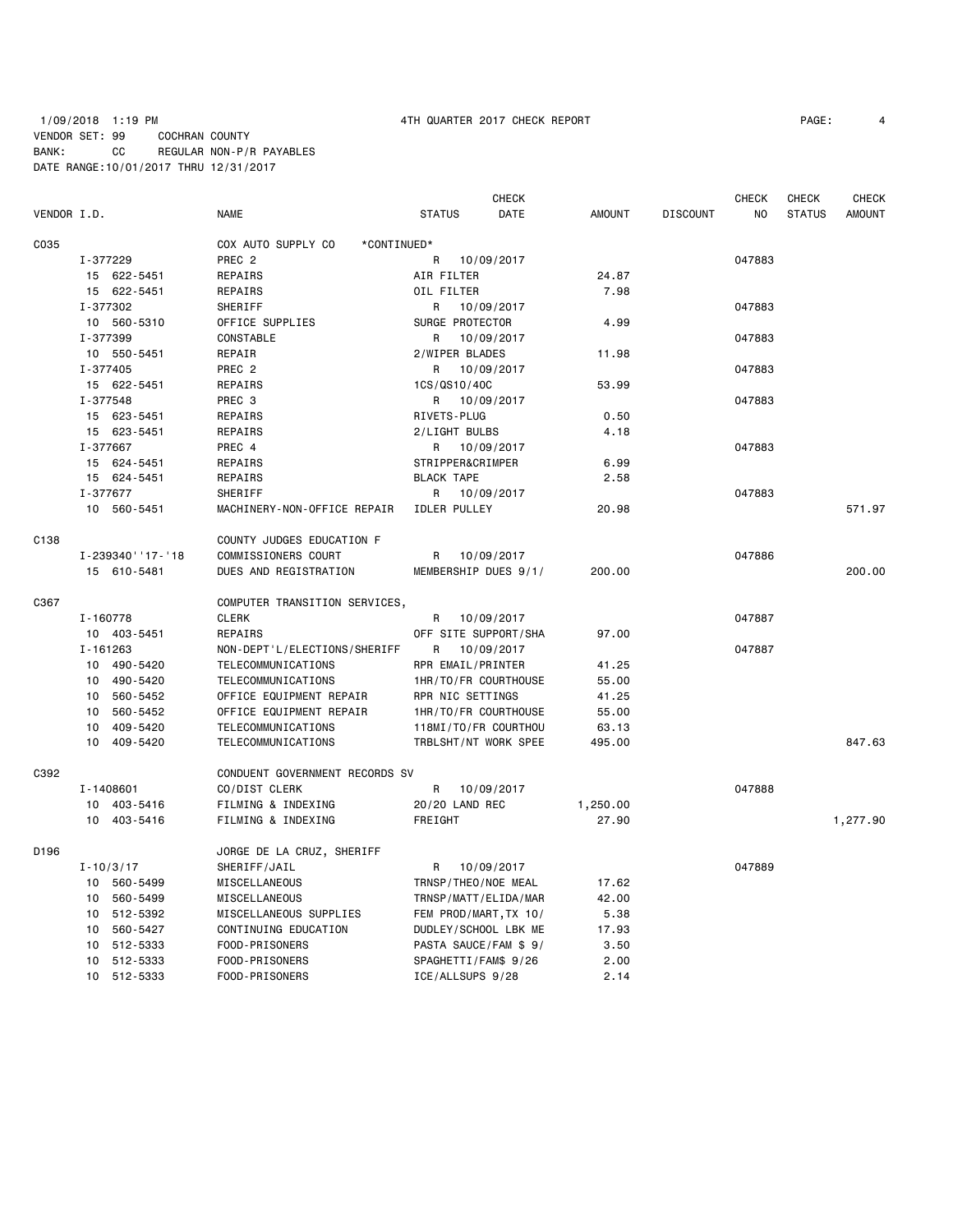## 1/09/2018 1:19 PM 4TH QUARTER 2017 CHECK REPORT PAGE: 5 VENDOR SET: 99 COCHRAN COUNTY BANK: CC REGULAR NON-P/R PAYABLES DATE RANGE:10/01/2017 THRU 12/31/2017

|             |          |                    |                                                     |                           | CHECK                |               |                 | <b>CHECK</b> | CHECK         | <b>CHECK</b>  |
|-------------|----------|--------------------|-----------------------------------------------------|---------------------------|----------------------|---------------|-----------------|--------------|---------------|---------------|
| VENDOR I.D. |          |                    | <b>NAME</b>                                         | <b>STATUS</b>             | DATE                 | <b>AMOUNT</b> | <b>DISCOUNT</b> | NO           | <b>STATUS</b> | <b>AMOUNT</b> |
| D196        |          |                    | JORGE DE LA CRUZ, SHERIFF                           | *CONTINUED*               |                      |               |                 |              |               |               |
|             |          | $I - 10/3/17$      | SHERIFF/JAIL                                        | R                         | 10/09/2017           |               |                 | 047889       |               |               |
|             |          | 10 512-5333        | FOOD-PRISONERS                                      | 2/MILK/ALLSUPS 9/29       |                      | 4.98          |                 |              |               |               |
|             |          | 10 512-5333        | FOOD-PRISONERS                                      | 6/TOMATO SAUCE/FAM\$      |                      | 3.00          |                 |              |               |               |
|             |          | 10 512-5333        | FOOD-PRISONERS                                      | 2/CHIPS/FAM\$ 9/29        |                      | 3.50          |                 |              |               |               |
|             |          | 10 512-5333        | FOOD-PRISONERS                                      | 6/SOUP/FAM\$ 10/2         |                      | 4.20          |                 |              |               |               |
|             |          | 10 512-5333        | FOOD-PRISONERS                                      | 6/GREEN BEANS/FAM\$ 1     |                      | 4.50          |                 |              |               |               |
|             | 10       | 512-5333           | FOOD-PRISONERS                                      | 6/CORN/FAM\$ 10/2         |                      | 4.50          |                 |              |               |               |
|             |          | 10 512-5333        | FOOD-PRISONERS                                      | 2/MILK/FAM\$ 10/2         |                      | 6.80          |                 |              |               |               |
|             | 10       | 512-5333           | FOOD-PRISONERS                                      | 4/EGGS/FAM\$ 10/2         |                      | 6.60          |                 |              |               |               |
|             |          | 10 512-5333        | FOOD-PRISONERS                                      | 2/COOKIE MIX/FAM\$ 10     |                      | 2.00          |                 |              |               |               |
|             |          | 10 512-5333        | FOOD-PRISONERS                                      | 2/BROWNIE MIX/FAM\$ 1     |                      | 2.00          |                 |              |               |               |
|             |          | 10 512-5333        | FOOD-PRISONERS                                      | $2/CHIPS/FAM$$ 10/2       |                      | 5.00          |                 |              |               |               |
|             |          | 10 512-5333        | FOOD-PRISONERS                                      | $2/CHIPS/FAM$$ 10/2       |                      | 3.50          |                 |              |               |               |
|             |          | 10 512-5333        | FOOD-PRISONERS                                      |                           | 6/BREAD/ALLSUPS 10/3 | 3.00          |                 |              |               |               |
|             |          | 10 512-5333        | FOOD-PRISONERS                                      | LETTUCE/ALLSUPS 10/3      |                      | 1.09          |                 |              |               | 145.24        |
|             |          |                    |                                                     |                           |                      |               |                 |              |               |               |
| E057        |          |                    | ELECTION SYSTEMS & SOFTWARE                         |                           |                      |               |                 |              |               |               |
|             |          | I-1019515          | <b>ELECTIONS</b>                                    | R 10/09/2017              |                      |               |                 | 047890       |               |               |
|             |          | 10 490-5335        | ELECTION SUPPLIES                                   | CONSTITUTIONAL AMEND      |                      |               |                 |              |               |               |
|             | 10       | 490-5335           | ELECTION SUPPLIES                                   | 5/LAYOUT CHARGE 1-50      |                      | 75.00         |                 |              |               |               |
|             | 10       | 490-5335           | ELECTION SUPPLIES                                   | ADMIN SURCHARGE           |                      | 6.00          |                 |              |               |               |
|             |          | 10 490-5335        | ELECTION SUPPLIES                                   | EARLY PAY DISC            |                      | 6.00CR        |                 |              |               | 75.00         |
| E075        |          |                    | <b>WEX BANK</b>                                     |                           |                      |               |                 |              |               |               |
|             |          | I-51432470         | SHERIFF/CONSTABLE/JUVENILE                          | R 10/09/2017              |                      |               |                 | 047891       |               |               |
|             |          | 10 560-5330        | FUEL AND OIL                                        | 17.175GL/UNL 9/7/VAR      |                      | 41.20         |                 |              |               |               |
|             |          | 10 560-5330        | FUEL AND OIL                                        | 19.075GL/UNL 9/20/AL      |                      | 45.38         |                 |              |               |               |
|             | 10       | 550-5330           | FUEL & OIL                                          | 20.78GL/UNL 9/22/WHT      |                      | 49.85         |                 |              |               |               |
|             |          | 17 573-5499        | OPERATING EXPENSES                                  |                           | 21.359GL/UNL 9/22/AB | 50.60         |                 |              |               | 187.03        |
| F093        |          |                    | FARMERS CO-OPERATIVE ELEVATOR                       |                           |                      |               |                 |              |               |               |
|             |          | $I - 3160$ 9/17    | PREC <sub>2</sub>                                   | R 10/09/2017              |                      |               |                 | 047892       |               |               |
|             |          | 15 622-5330        | FUEL AND OIL                                        | 23.18GL/UNL 9/8           |                      | 57.23         |                 |              |               |               |
|             |          | 15 622-5330        | FUEL AND OIL                                        | 24.14GL/UNL 9/13          |                      | 59.60         |                 |              |               |               |
|             |          | 15 622-5330        | FUEL AND OIL                                        | 23.23GL/UNL 9/27          |                      | 55.73         |                 |              |               | 172.56        |
| G005        |          |                    | <b>GENERAL FUND</b>                                 |                           |                      |               |                 |              |               |               |
|             |          |                    |                                                     |                           |                      |               |                 | 047893       |               |               |
|             |          | I-3RD QTR '17 SPEC | SPECIALTY CT SVC FEES<br>Drug Court Fee CCP102.0178 | R<br>3RD QTR SPECIALTY CT | 10/09/2017           | 1.30          |                 |              |               |               |
|             |          | 90 000-2379.001    |                                                     | R                         |                      |               |                 | 047893       |               |               |
|             |          | I-3RD QTR CIV '17  | STATE CIVIL FEES                                    |                           | 10/09/2017           |               |                 |              |               |               |
|             |          | 90 000-2363.004    | Co Filing Fee Ind Lgl Serv.                         | 3RD QTR CIVIL FEES        |                      | 0.30          |                 |              |               |               |
|             | 90       | 000-2363.004       | Co Filing Fee Ind Lgl Serv.                         | 3RD QTR CIVIL FEES        |                      | 1.83          |                 |              |               |               |
|             | 90       | 000-2363.001       | Divorce & Family Gov't 133.1513RD QTR CIVIL FEES    |                           |                      | 0.75          |                 |              |               |               |
|             | 90<br>90 | 000-2363.002       | Other Than Divorce/Family 10B 3RD QTR CIVIL FEES    |                           |                      | 4.00          |                 |              |               |               |
|             |          | 000-2363.004       | Co Filing Fee Ind Lgl Serv.                         | 3RD QTR CIVIL FEES        |                      | 5.75          |                 |              |               |               |
|             |          | I-3RD QTR CRIM '17 | STATE CRIM SVC FEES                                 | R                         | 10/09/2017           |               |                 | 047893       |               |               |
|             | 90       | 000-2358.001       | State CCC Date 010104 Forward 3RD QTR CRIMINAL FEE  |                           |                      | 311.36        |                 |              |               |               |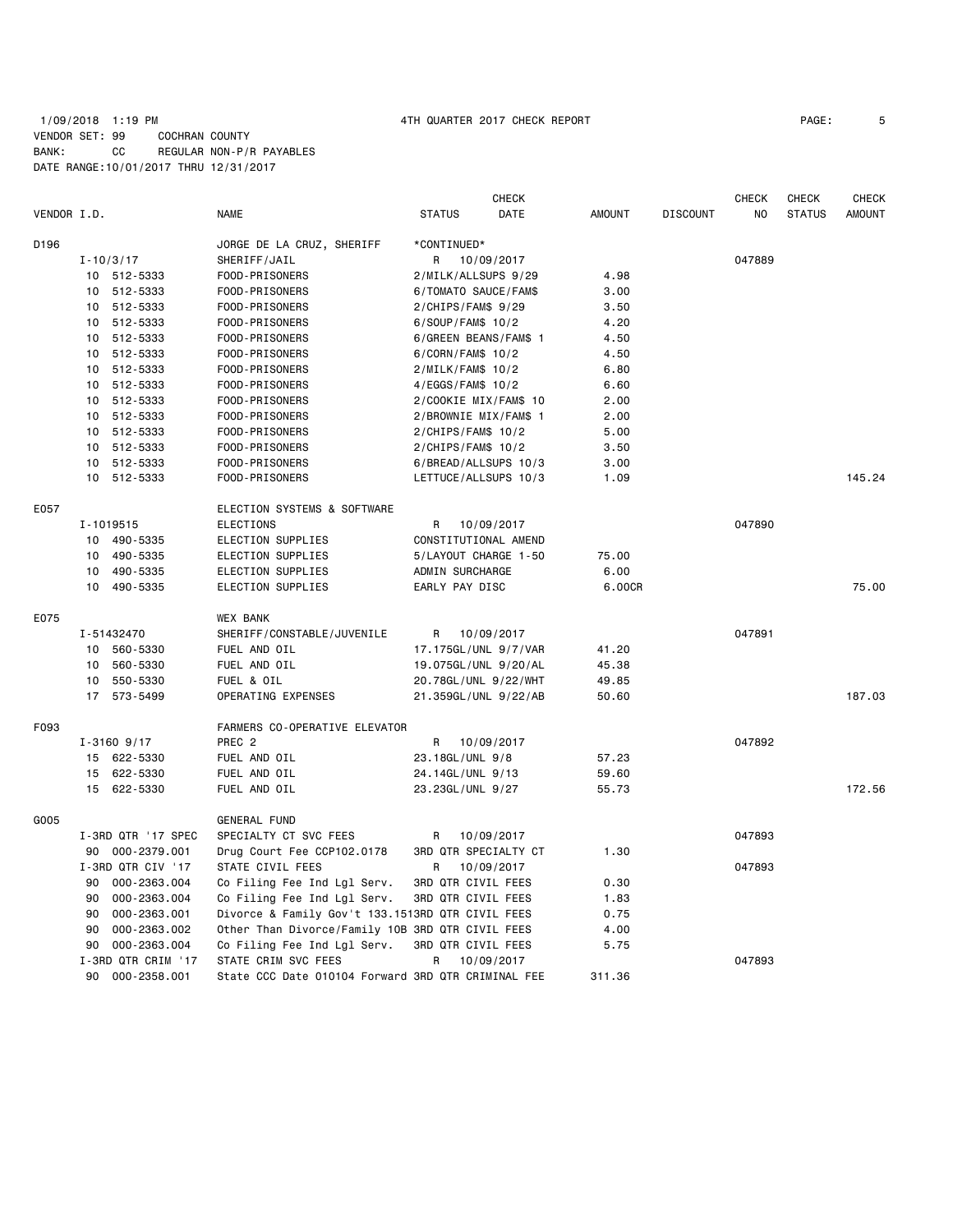## 1/09/2018 1:19 PM 4TH QUARTER 2017 CHECK REPORT PAGE: 6 VENDOR SET: 99 COCHRAN COUNTY BANK: CC REGULAR NON-P/R PAYABLES DATE RANGE:10/01/2017 THRU 12/31/2017

|             |             |                    |                                                    |               | <b>CHECK</b>         |               |                 | <b>CHECK</b> | <b>CHECK</b>  | <b>CHECK</b>  |
|-------------|-------------|--------------------|----------------------------------------------------|---------------|----------------------|---------------|-----------------|--------------|---------------|---------------|
| VENDOR I.D. |             |                    | <b>NAME</b>                                        | <b>STATUS</b> | DATE                 | <b>AMOUNT</b> | <b>DISCOUNT</b> | NO           | <b>STATUS</b> | <b>AMOUNT</b> |
| G005        |             |                    | <b>GENERAL FUND</b><br>*CONTINUED*                 |               |                      |               |                 |              |               |               |
|             |             | I-3RD QTR CRIM '17 | STATE CRIM SVC FEES                                | R             | 10/09/2017           |               |                 | 047893       |               |               |
|             |             | 90 000-2368        | BB Bond Fee (Gov CD 41.258)                        |               | 3RD QTR CRIMINAL FEE | 55.50         |                 |              |               |               |
|             | 90          | 000-2370           | DNA Test Gov CD 411.147                            |               | 3RD QTR CRIMINAL FEE | 3.40          |                 |              |               |               |
|             | 90          | 000-2369           | EMS Trauma Sec49.02 SB1131                         |               | 3RD QTR CRIMINAL FEE | 4.95          |                 |              |               |               |
|             | 90          | 000-2378           | JRF Jury Reimb Fee CCP102.00453RD QTR CRIMINAL FEE |               |                      | 28.38         |                 |              |               |               |
|             | 90          | 000-2363.003       | Indigent Defense Fee                               |               | 3RD QTR CRIMINAL FEE | 13.95         |                 |              |               |               |
|             | 90          | 000-2363.004       | Co Filing Fee Ind Lgl Serv.                        |               | 3RD QTR CRIMINAL FEE | 2.56          |                 |              |               |               |
|             | 90          | 000-2355           | MVF CCP 102.002                                    |               | 3RD QTR CRIMINAL FEE | 0.45          |                 |              |               |               |
|             | 90          | 000-2367           | STF-Sub 95% C(Trans CD542.40 3RD QTR CRIMINAL FEE  |               |                      | 65.34         |                 |              |               | 499.82        |
| G074        |             |                    | GRAVES, HUMPHRIES, STAHL, LTD                      |               |                      |               |                 |              |               |               |
|             |             | I-FEES AUG 17      | JUSTICE OF PEACE                                   | R             | 10/09/2017           |               |                 | 047894       |               |               |
|             |             | 10 000-2206.002    | COLLECTION AGENCY FEES                             |               | COLLECTION FEES AUG  | 355.36        |                 |              |               | 355.36        |
| L010        |             |                    | LEWIS FARM & RANCH STORE INC                       |               |                      |               |                 |              |               |               |
|             | I-57973     |                    | PREC <sub>2</sub>                                  | R             | 10/09/2017           |               |                 | 047895       |               |               |
|             |             | 15 622-5356        | ROAD MATERIALS & SUPPLIES                          | 2CS/WATER     |                      | 11.90         |                 |              |               |               |
|             |             | 15 622-5356        | ROAD MATERIALS & SUPPLIES                          | <b>DISC</b>   |                      | 1.12CR        |                 |              |               |               |
|             | I-58123     |                    | <b>CEMETERY</b>                                    | R             | 10/09/2017           |               |                 | 047895       |               |               |
|             |             | 10 516-5451        | REPAIR                                             |               | WEED EATER STRING    | 37.99         |                 |              |               |               |
|             |             | 10 516-5451        | REPAIR                                             | <b>DISC</b>   |                      | 3.80CR        |                 |              |               |               |
|             | I-58188     |                    | PREC <sub>3</sub>                                  | R             | 10/09/2017           |               |                 | 047895       |               |               |
|             |             | 15 623-5356        | ROAD MATERIALS & SUPPLIES                          | 3/0FF         |                      | 19.17         |                 |              |               |               |
|             |             | 15 623-5356        | ROAD MATERIALS & SUPPLIES                          | DISC          |                      | 1.92CR        |                 |              |               |               |
|             | I-58192     |                    | PREC 4                                             | R             | 10/09/2017           |               |                 | 047895       |               |               |
|             |             | 15 624-5451        | <b>REPAIRS</b>                                     |               | WATER FILTER         | 33.99         |                 |              |               |               |
|             |             | 15 624-5356        | ROAD MATERIALS & SUPPLIES                          | <b>COFFEE</b> |                      | 13.95         |                 |              |               |               |
|             |             | 15 623-5356        | ROAD MATERIALS & SUPPLIES                          |               | <b>CREAMER/SUGAR</b> | 23.40         |                 |              |               |               |
|             |             | 15 624-5451        | REPAIRS                                            | <b>DISC</b>   |                      | 3.39CR        |                 |              |               |               |
|             |             | 15 624-5356        | ROAD MATERIALS & SUPPLIES                          | <b>DISC</b>   |                      | 3.74CR        |                 |              |               |               |
|             | $I - 58210$ |                    | SHERIFF                                            | R             | 10/09/2017           |               |                 | 047895       |               |               |
|             |             | 10 560-5451        | MACHINERY-NON-OFFICE REPAIR                        | THERMOSTAT    |                      | 4.59          |                 |              |               |               |
|             |             | 10 560-5451        | MACHINERY-NON-OFFICE REPAIR                        | <b>DISC</b>   |                      | 0.46CR        |                 |              |               |               |
|             | I-58561     |                    | PREC 3                                             | R             | 10/09/2017           |               |                 | 047895       |               |               |
|             |             | 15 623-5451        | REPAIRS                                            | 1'' BRUSH     |                      | 3.99          |                 |              |               |               |
|             |             | 15 623-5451        | REPAIRS                                            |               | POLY FINISH CLEAR    | 17.99         |                 |              |               |               |
|             |             | 15 623-5451        | REPAIRS                                            | STAIN         |                      | 8.99          |                 |              |               |               |
|             |             | 15 623-5356        | ROAD MATERIALS & SUPPLIES                          | 2/OFF         |                      | 11.98         |                 |              |               |               |
|             |             | 15 623-5451        | REPAIRS                                            | <b>DISC</b>   |                      | 3.10CR        |                 |              |               |               |
|             |             | 15 623-5356        | ROAD MATERIALS & SUPPLIES                          | <b>DISC</b>   |                      | 1.20CR        |                 |              |               |               |
|             | I-58743     |                    | <b>PARK</b>                                        | R             | 10/09/2017           |               |                 | 047895       |               |               |
|             |             | 10 660-5332        | CUSTODIAL SUPPLIES                                 |               | 2/TOILET BRUSH       | 7.98          |                 |              |               |               |
|             |             | 10 660-5332        | CUSTODIAL SUPPLIES                                 | 2/BLEACH      |                      | 7.98          |                 |              |               |               |
|             |             | 10 660-5332        | CUSTODIAL SUPPLIES                                 | <b>DISC</b>   |                      | 1.59CR        |                 |              |               |               |
|             | I-58885     |                    | <b>CEMETERY</b>                                    | R             | 10/09/2017           |               |                 | 047895       |               |               |
|             |             | 10 516-5451        | REPAIR                                             | 2/CLAMPS      |                      | 4.58          |                 |              |               |               |
|             |             | 10 516-5451        | REPAIR                                             |               | HOSE ADAPTOR         | 1.99          |                 |              |               |               |
|             |             |                    |                                                    |               |                      |               |                 |              |               |               |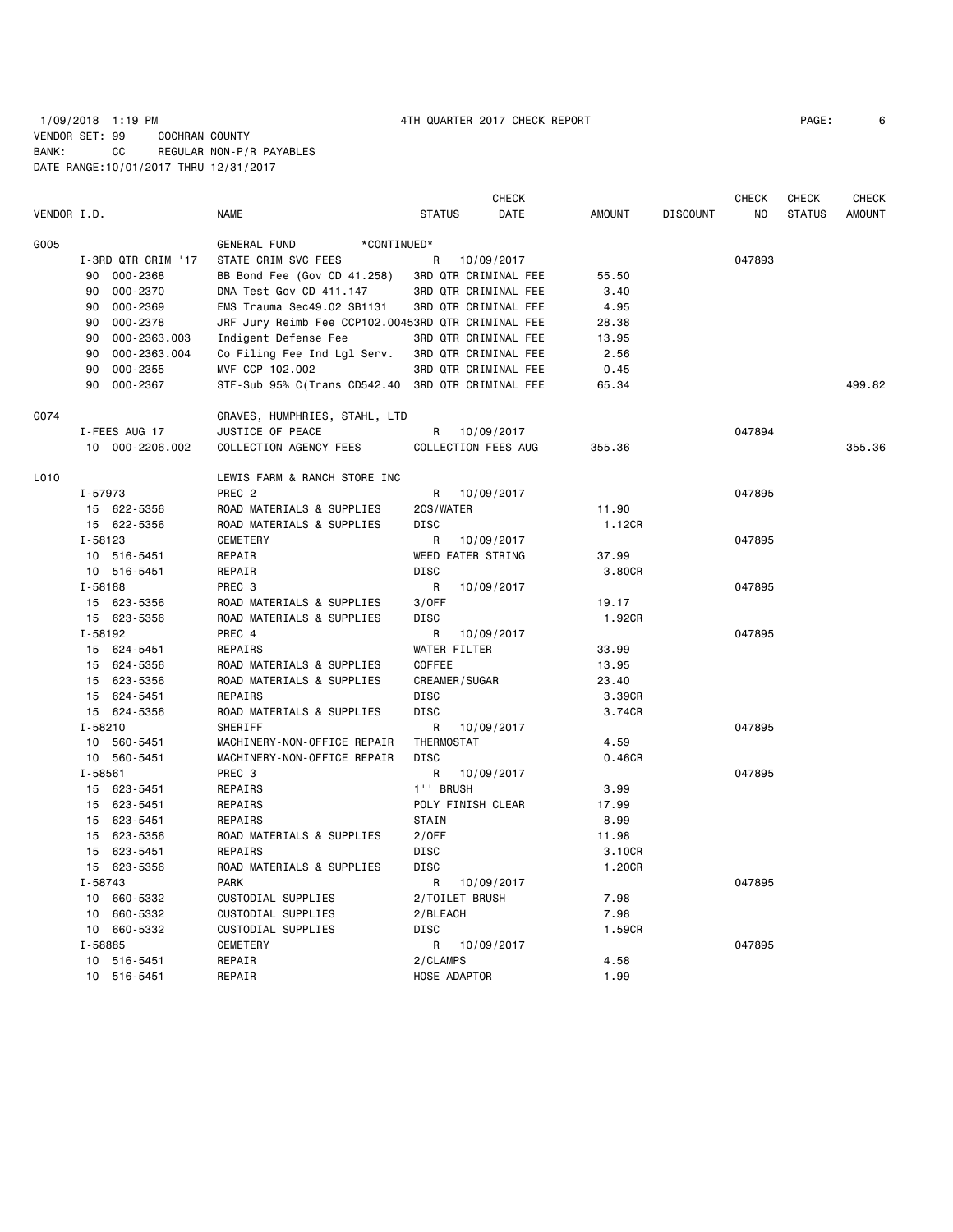## 1/09/2018 1:19 PM 4TH QUARTER 2017 CHECK REPORT PAGE: 7 VENDOR SET: 99 COCHRAN COUNTY BANK: CC REGULAR NON-P/R PAYABLES DATE RANGE:10/01/2017 THRU 12/31/2017

|             |                   |                                |                 | <b>CHECK</b>         |               |                 | <b>CHECK</b> | <b>CHECK</b>  | <b>CHECK</b>  |
|-------------|-------------------|--------------------------------|-----------------|----------------------|---------------|-----------------|--------------|---------------|---------------|
| VENDOR I.D. |                   | <b>NAME</b>                    | <b>STATUS</b>   | DATE                 | <b>AMOUNT</b> | <b>DISCOUNT</b> | NO           | <b>STATUS</b> | <b>AMOUNT</b> |
| L010        |                   | LEWIS FARM & RANCH STORE       | *CONTINUED*     |                      |               |                 |              |               |               |
|             | I-58885           | <b>CEMETERY</b>                | R               | 10/09/2017           |               |                 | 047895       |               |               |
|             | 10 516-5451       | REPAIR                         | DISC            |                      | 0.66CR        |                 |              |               |               |
|             | I-58947           | <b>EXTENSION SVC</b>           | R               | 10/09/2017           |               |                 | 047895       |               |               |
|             | 10 665-5334       | OTHER SUPPLIES                 |                 | CLEANING SUPPLIES/FA | 39.69         |                 |              |               |               |
|             | 10 665-5334       | OTHER SUPPLIES                 | <b>DISC</b>     |                      | 3.97CR        |                 |              |               |               |
|             | I-59238           | ACTIVITY BLDG                  | R               | 10/09/2017           |               |                 | 047895       |               |               |
|             | 10 662-5332       | CUSTODIAL SUPPLIES             | <b>BULBS</b>    |                      | 11.99         |                 |              |               |               |
|             | 10 662-5332       | CUSTODIAL SUPPLIES             | <b>DISC</b>     |                      | 1.20CR        |                 |              |               |               |
|             | I-59300           | <b>COURTHOUSE</b>              | R               | 10/09/2017           |               |                 | 047895       |               |               |
|             | 10 510-5332       | CUSTODIAL SUPPLIES             | 2/SCOURING PADS |                      | 7.18          |                 |              |               |               |
|             | 10 510-5332       | CUSTODIAL SUPPLIES             | DISC            |                      | 0.72CR        |                 |              |               |               |
|             | I-59304           | PREC 4                         | R               | 10/09/2017           |               |                 | 047895       |               |               |
|             | 15 624-5451       | REPAIRS                        | 2/LIQUID FIRE   |                      | 15.98         |                 |              |               |               |
|             | 15 624-5451       | REPAIRS                        | DISC            |                      | 1.60CR        |                 |              |               |               |
|             | I-59378           | JAIL                           | R               | 10/09/2017           |               |                 | 047895       |               |               |
|             | 10 512-5392       | MISCELLANEOUS SUPPLIES         | <b>OFF</b>      |                      | 6.59          |                 |              |               |               |
|             | 10 512-5392       | MISCELLANEOUS SUPPLIES         | 2/DAWN          |                      | 7.98          |                 |              |               |               |
|             | 10 512-5392       | MISCELLANEOUS SUPPLIES         | <b>DISC</b>     |                      | 1.46CR        |                 |              |               |               |
|             | I-59727           | PREC 1                         | R               | 10/09/2017           |               |                 | 047895       |               |               |
|             | 15 621-5356       | ROAD MATERIALS & SUPPLIES      | INSULATION      |                      | 2.99          |                 |              |               |               |
|             | 15 621-5356       | ROAD MATERIALS & SUPPLIES      | GORILLA TAPE    |                      | 9.99          |                 |              |               |               |
|             | 15 621-5356       | ROAD MATERIALS & SUPPLIES      | KNIFE           |                      | 2.99          |                 |              |               |               |
|             | 15 621-5356       | ROAD MATERIALS & SUPPLIES      | TOILET PAPER    |                      | 11.99         |                 |              |               |               |
|             | 15 621-5356       | ROAD MATERIALS & SUPPLIES      | DISC            |                      | 2.80CR        |                 |              |               | 295.11        |
|             |                   |                                |                 |                      |               |                 |              |               |               |
| L189        |                   | HOCKLEY COUNTY PUBLISHING CO.I |                 |                      |               |                 |              |               |               |
|             | $I - 11080$       | COMMISSIONERS COURT            |                 | R 10/09/2017         |               |                 | 047897       |               |               |
|             | 15 610-5430       | LEGAL NOTICES                  |                 | PUB HRNG/ADOPT BUDG  | 31.00         |                 |              |               | 31.00         |
| M053        |                   | MYATT BLUME & OSBURN, LTD LLP  |                 |                      |               |                 |              |               |               |
|             | I-14050/'16 AUDIT | NON-DEPT'L                     |                 | R 10/09/2017         |               |                 | 047898       |               |               |
|             | 10 409-5401       | OUTSIDE AUDIT                  |                 | ANNUAL AUDIT-CALENDA | 18,500.00     |                 |              |               | 18,500.00     |
|             |                   |                                |                 |                      |               |                 |              |               |               |
| M095        |                   | MARIA MARTINEZ                 |                 |                      |               |                 |              |               |               |
|             | I-DW#017586       | ACTIVITY BLDG                  |                 | R 10/09/2017         |               |                 | 047899       |               |               |
|             | 10 000-4370.101   | RENT-ACTIVITY BUILDING         |                 | REF DEP FOR 9/30/17  | 150.00        |                 |              |               | 150.00        |
| M284        |                   | <b>MYR KIDS</b>                |                 |                      |               |                 |              |               |               |
|             | I-DW#017597       | ACTIVITY BLDG                  | R               | 10/09/2017           |               |                 | 047900       |               |               |
|             | 10 000-4370.101   | RENT-ACTIVITY BUILDING         |                 | REF DEP FOR 10/1/17  | 150.00        |                 |              |               | 150.00        |
| S010        |                   | SILVERS COMPANY                |                 |                      |               |                 |              |               |               |
|             | I-CONSTABLE 9/17  | CONSTABLE                      | R               | 10/09/2017           |               |                 | 047901       |               |               |
|             | 10 550-5330       | FUEL & OIL                     | 19.5GL/UNL 9/1  |                      | 40.09         |                 |              |               |               |
|             | 10 550-5330       | FUEL & OIL                     | 23GL/UNL 9/14   |                      | 49.82         |                 |              |               |               |
|             | I-EXT SVC $9/17$  | <b>EXTENSION SVC</b>           |                 | R 10/09/2017         |               |                 | 047901       |               |               |
|             | 10 665-5330       | FUEL AND OIL                   | 31.47GL/UNL 9/1 |                      | 64.70         |                 |              |               |               |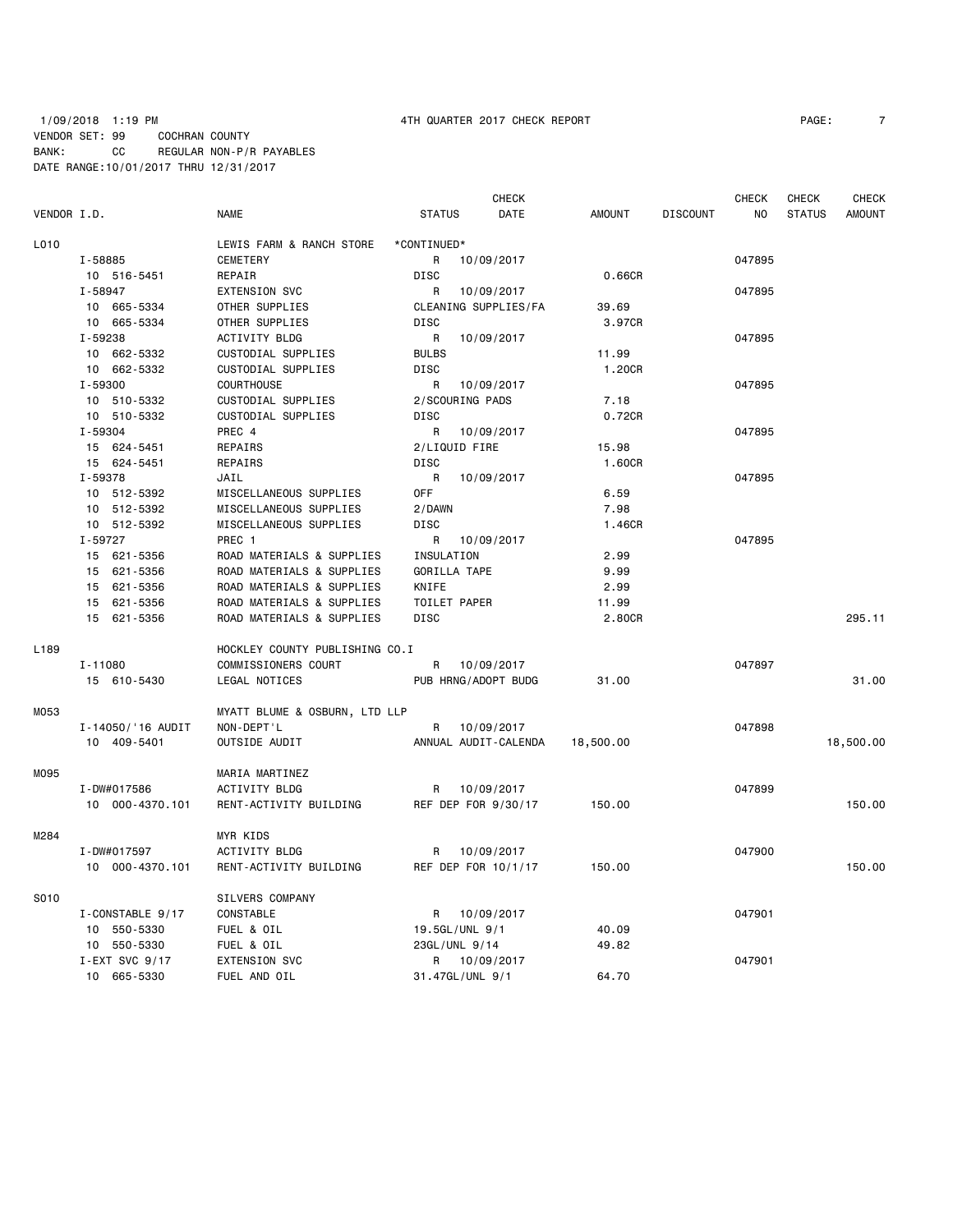### 1/09/2018 1:19 PM 4TH QUARTER 2017 CHECK REPORT PAGE: 8 VENDOR SET: 99 COCHRAN COUNTY BANK: CC REGULAR NON-P/R PAYABLES DATE RANGE:10/01/2017 THRU 12/31/2017

|             |    |                          |                      |                     | CHECK                |               |                 | CHECK  | CHECK         | <b>CHECK</b>  |
|-------------|----|--------------------------|----------------------|---------------------|----------------------|---------------|-----------------|--------|---------------|---------------|
| VENDOR I.D. |    |                          | <b>NAME</b>          | <b>STATUS</b>       | DATE                 | <b>AMOUNT</b> | <b>DISCOUNT</b> | NO     | <b>STATUS</b> | <b>AMOUNT</b> |
| S010        |    |                          | SILVERS COMPANY      | *CONTINUED*         |                      |               |                 |        |               |               |
|             |    | I-EXT SVC $9/17$         | EXTENSION SVC        | R                   | 10/09/2017           |               |                 | 047901 |               |               |
|             | 10 | 665-5330                 | FUEL AND OIL         | 29.8GL/UNL 9/18     |                      | 66.63         |                 |        |               |               |
|             | 10 | 665-5330                 | FUEL AND OIL         | 30.77GL/UNL 9/21    |                      | 68.80         |                 |        |               |               |
|             |    | 10 665-5330              | FUEL AND OIL         | 24.23GL/UNL 9/25    |                      | 54.18         |                 |        |               |               |
|             |    | I-JUV PROB 9/17          | JUVENILE PROBATION   |                     | R 10/09/2017         |               |                 | 047901 |               |               |
|             |    | 17 573-5499              | OPERATING EXPENSES   | 14.1GL/UNL 9/1      |                      | 32.51         |                 |        |               |               |
|             |    | 17 573-5499              | OPERATING EXPENSES   | 6.24GL/UNL 9/8      |                      | 13.52         |                 |        |               |               |
|             |    | 17 573-5499              | OPERATING EXPENSES   | 18.1GL/UNL 9/8      |                      | 39.20         |                 |        |               |               |
|             |    | 17 573-5499              | OPERATING EXPENSES   | 17.87GL/UNL 9/19    |                      | 39.96         |                 |        |               |               |
|             |    | 17 573-5499              | OPERATING EXPENSES   | 20.85GL/UNL 9/25    |                      | 46.62         |                 |        |               |               |
|             |    | 17 573-5499              | OPERATING EXPENSES   | 14.72GL/UNL 9/25    |                      | 32.91         |                 |        |               |               |
|             |    | $I - NON - DEPT' L 9/17$ | NON-DEPT'L/TAX A/C   | R                   | 10/09/2017           |               |                 | 047901 |               |               |
|             |    | 10 499-5427              | CONTINUING EDUCATION | 6.85GL/UNL 9/11     |                      | 14.84         |                 |        |               |               |
|             |    | 10 499-5427              | CONTINUING EDUCATION | 6.26GL/UNL 9/14     |                      | 13.56         |                 |        |               |               |
|             |    | $I-PARK$ 9/17            | <b>PARK</b>          |                     | R 10/09/2017         |               |                 | 047901 |               |               |
|             |    | 10 660-5330              | FUEL AND OIL         | 24GL/UNL 9/14       |                      | 51.98         |                 |        |               |               |
|             |    | I-PREC 1 9/17            | PREC 1               | R                   | 10/09/2017           |               |                 | 047901 |               |               |
|             |    | 15 621-5330              | FUEL & OIL           | 162GL/HS DIESEL 9/5 |                      | 340.20        |                 |        |               |               |
|             |    | 15 621-5330              | FUEL & OIL           | 62GL/HS DIESEL 9/18 |                      | 133.30        |                 |        |               |               |
|             | 15 | 621-5330                 | FUEL & OIL           | 63GL/HS DIESEL 9/13 |                      | 135.45        |                 |        |               |               |
|             |    | 15 621-5330              | FUEL & OIL           | 28.2GL/UNL 9/27     |                      | 63.06         |                 |        |               |               |
|             | 15 | 621-5330                 | FUEL & OIL           | 45GL/HS DIESEL 9/27 |                      | 96.75         |                 |        |               |               |
|             | 15 | 621-5330                 | FUEL & OIL           | 51GL/HS DIESEL 9/14 |                      | 109.65        |                 |        |               |               |
|             | 15 | 621-5330                 | FUEL & OIL           | 92GL/HS DIESEL 8/30 |                      | 193.20        |                 |        |               |               |
|             | 15 | 621-5330                 | FUEL & OIL           |                     | 63.4GL/HS DIESEL 8/3 | 133.14        |                 |        |               |               |
|             | 15 | 621-5330                 | FUEL & OIL           | 77GL/HS DIESEL 8/29 |                      | 157.85        |                 |        |               |               |
|             | 15 | 621-5330                 | FUEL & OIL           | $6/$ BLUE DEF 8/31  |                      | 60.00         |                 |        |               |               |
|             | 15 | 621-5330                 | FUEL & OIL           | 98GL/HS DIESEL 9/7  |                      | 210.70        |                 |        |               |               |
|             | 15 | 621-5330                 | FUEL & OIL           | 25GL/HS DIESEL 9/5  |                      | 52.50         |                 |        |               |               |
|             | 15 | 621-5330                 | FUEL & OIL           | 23.5GL/UNL 9/5      |                      | 50.90         |                 |        |               |               |
|             | 15 | 621-5330                 | FUEL & OIL           | $10/DEF$ 9/7        |                      | 100.00        |                 |        |               |               |
|             | 15 | 621-5330                 | FUEL & OIL           |                     | 46.4GL/HS DIESEL 9/2 | 99.76         |                 |        |               |               |
|             | 15 | 621-5330                 | FUEL & OIL           | 6/FREON 9/20        |                      | 28.62         |                 |        |               |               |
|             | 15 | 621-5330                 | FUEL & OIL           |                     | 50/GL/HS DIESEL 9/20 | 107.50        |                 |        |               |               |
|             |    | 15 621-5330              | FUEL & OIL           | 45GL/HS DIESEL 9/22 |                      | 96.75         |                 |        |               |               |
|             |    | 15 621-5330              | FUEL & OIL           | 58GL/HS DIESEL 9/19 |                      | 124.70        |                 |        |               |               |
|             |    | 15 621-5330              | FUEL & OIL           |                     | 57.3GL/HS DIESEL 9/1 | 123.20        |                 |        |               |               |
|             |    | 15 621-5330              | FUEL & OIL           | 65GL/HS DIESEL 9/12 |                      | 139.75        |                 |        |               |               |
|             |    | I-PREC 2 9/17            | PREC <sub>2</sub>    |                     | R 10/09/2017         |               |                 | 047901 |               |               |
|             |    | 15 622-5451              | REPAIRS              | FILTER 9/14         |                      | 10.78         |                 |        |               |               |
|             |    | 15 622-5330              | FUEL AND OIL         |                     | 315.4GL/HS DIESEL 9/ | 693.88        |                 |        |               |               |
|             |    | 15 622-5330              | FUEL AND OIL         | POWER SVC 9/8       |                      | 14.84         |                 |        |               |               |
|             |    | 15 622-5451              | REPAIRS              |                     | 3/ROTELLA 15W-40 8/2 | 153.00        |                 |        |               |               |
|             | 15 | 622-5330                 | FUEL AND OIL         | 2/PWER SVC 8/31     |                      | 29.68         |                 |        |               |               |
|             |    | 15 622-5330              | FUEL AND OIL         |                     | 543GL/HS DIESEL 8/31 | 1,167.45      |                 |        |               |               |
|             | 15 | 622-5330                 | FUEL AND OIL         | $6/$ BLUE DEF $9/5$ |                      | 60.00         |                 |        |               |               |
|             |    | 15 622-5451              | REPAIRS              | 2/DELA 15W-40 9/20  |                      | 98.42         |                 |        |               |               |
|             |    |                          |                      |                     |                      |               |                 |        |               |               |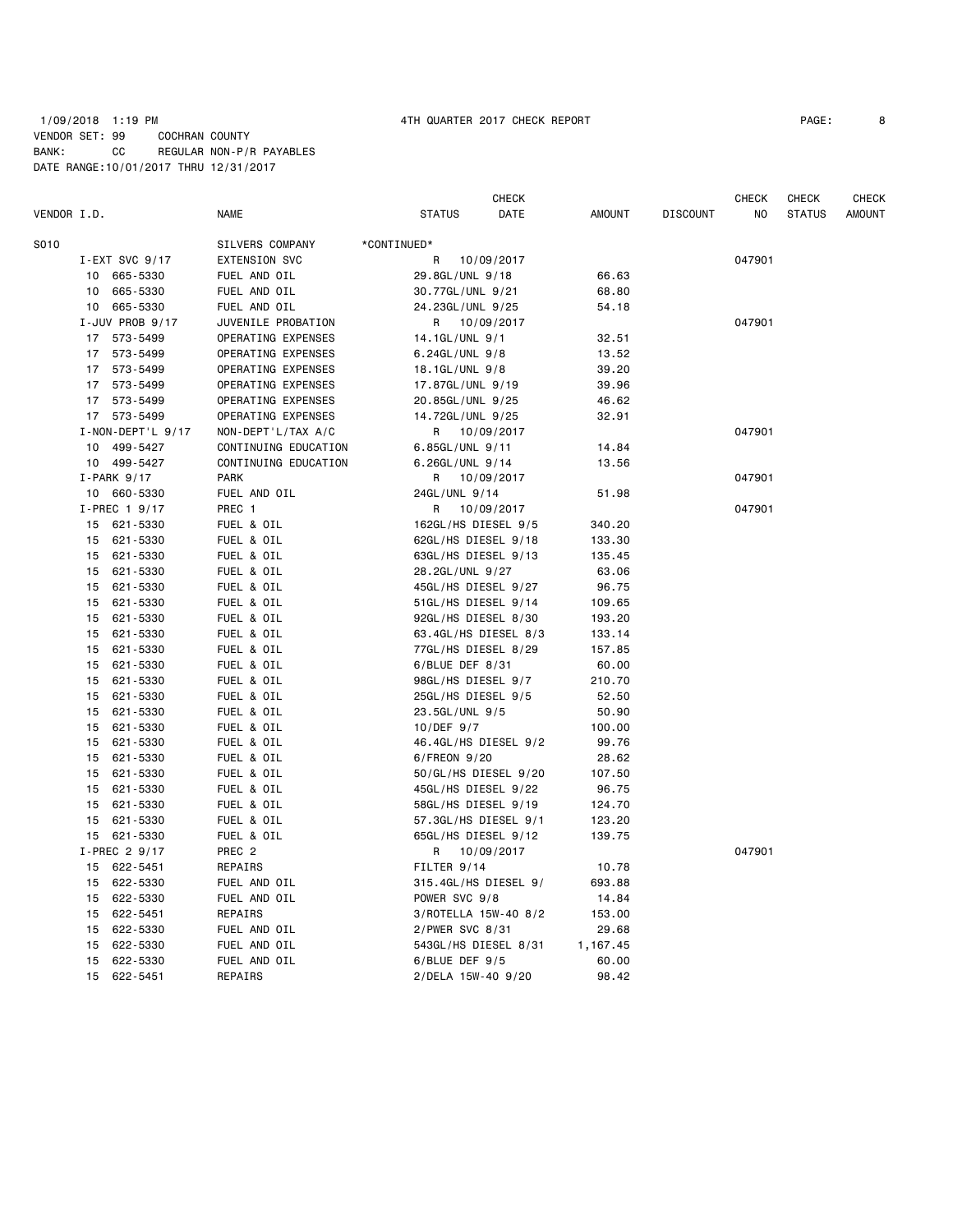### 1/09/2018 1:19 PM 4TH QUARTER 2017 CHECK REPORT PAGE: 9 VENDOR SET: 99 COCHRAN COUNTY BANK: CC REGULAR NON-P/R PAYABLES DATE RANGE:10/01/2017 THRU 12/31/2017

| VENDOR I.D. |                      | <b>NAME</b>                    | <b>STATUS</b>         | <b>CHECK</b><br>DATE | <b>AMOUNT</b> | <b>DISCOUNT</b> | <b>CHECK</b><br>NO | <b>CHECK</b><br><b>STATUS</b> | <b>CHECK</b><br><b>AMOUNT</b> |
|-------------|----------------------|--------------------------------|-----------------------|----------------------|---------------|-----------------|--------------------|-------------------------------|-------------------------------|
| S010        |                      | SILVERS COMPANY<br>*CONTINUED* |                       |                      |               |                 |                    |                               |                               |
|             | I-PREC 2 9/17        | PREC <sub>2</sub>              | R                     | 10/09/2017           |               |                 | 047901             |                               |                               |
|             | 15 622-5330          | FUEL AND OIL                   | 237.9GL/HS DIESEL 9/  |                      | 523.38        |                 |                    |                               |                               |
|             | 15 622-5330          | FUEL AND OIL                   | POWER SVC 9/15        |                      | 14.84         |                 |                    |                               |                               |
|             | 15 622-5330          | FUEL AND OIL                   | 113.3GL/HS DIESEL 9/  |                      | 249.26        |                 |                    |                               |                               |
|             | 622-5330<br>15       | FUEL AND OIL                   | 28.48GL/UNL 9/1       |                      | 58.55         |                 |                    |                               |                               |
|             | 15 622-5330          | FUEL AND OIL                   | 28.45GL/UNL 9/14      |                      | 61.62         |                 |                    |                               |                               |
|             | 622-5330<br>15       | FUEL AND OIL                   | 10.01GL/UNL 9/21      |                      | 22.38         |                 |                    |                               |                               |
|             | 15 622-5330          | FUEL AND OIL                   | 20.02GL/UNL 9/25      |                      | 44.76         |                 |                    |                               |                               |
|             | 15 622-5330          | FUEL AND OIL                   | 30.85GL/UNL 9/29      |                      | 68.98         |                 |                    |                               |                               |
|             | I-PREC 3 9/17        | PREC 3                         | R 10/09/2017          |                      |               |                 | 047901             |                               |                               |
|             | 15 623-5330          | FUEL AND OIL                   | 136.4GL/HS DIESEL 9/  |                      | 300.08        |                 |                    |                               |                               |
|             | 15<br>623-5330       | FUEL AND OIL                   | POWER SVC 8/31        |                      | 14.84         |                 |                    |                               |                               |
|             | 15 623-5330          | FUEL AND OIL                   | 264.6GL/HS DIESEL 8/  |                      | 568.89        |                 |                    |                               |                               |
|             | 15 623-5330          | FUEL AND OIL                   | $6/DEF$ 9/21          |                      | 60.00         |                 |                    |                               |                               |
|             | 15 623-5330          | FUEL AND OIL                   | POWER SVC 9/15        |                      | 14.84         |                 |                    |                               |                               |
|             | I-PREC 4 9/17        | PREC 4                         | R 10/09/2017          |                      |               |                 | 047901             |                               |                               |
|             | 15 624-5330          | FUEL AND OIL                   | 6/BLUE DEF 8/31       |                      | 60.00         |                 |                    |                               |                               |
|             | 15 624-5330          | FUEL AND OIL                   | WASHER FLUID          |                      | 3.00          |                 |                    |                               |                               |
|             | 15 624-5451          | REPAIRS                        | ST INSP/ '05 MACK#684 |                      | 10.00         |                 |                    |                               |                               |
|             | 15 624-5440          | UTILITIES                      | 741GL/LP GAS 9/15     |                      | 1,333.80      |                 |                    |                               |                               |
|             | I-SHERIFF 9/17       | SHERIFF                        | R 10/09/2017          |                      |               |                 | 047901             |                               |                               |
|             | 10 560-5330          | FUEL AND OIL                   | 326.04GL/UNL SEP 201  |                      | 714.06        |                 |                    |                               |                               |
|             | $I - VET$ VAN $9/17$ | <b>VETERANS SVC</b>            | R 10/09/2017          |                      |               |                 | 047901             |                               |                               |
|             | 405-5330<br>10       | FUEL AND OIL                   | 8GL/UNL 9/1           |                      | 16.45         |                 |                    |                               |                               |
|             | 405-5330<br>10       | FUEL AND OIL                   | 20GL/UNL 9/19         |                      | 44.72         |                 |                    |                               |                               |
|             | 10 405-5330          | FUEL AND OIL                   | 18.01GL/UNL 9/29      |                      | 40.27         |                 |                    |                               | 9,639.07                      |
| S016        |                      | SOUTH PLAINS ASSN. OF GOV      |                       |                      |               |                 |                    |                               |                               |
|             | $I - 2018 - 007$     | COMMISSIONERS COURT            | R                     | 10/09/2017           |               |                 | 047902             |                               |                               |
|             | 15 610-5481          | DUES AND REGISTRATION          | FY 2018 SPAG DUES     |                      | 234.53        |                 |                    |                               | 234.53                        |
| S047        |                      | SHELL FLEET PLUS               |                       |                      |               |                 |                    |                               |                               |
|             | I-065177891709 9/17  | EXTENSION SVC                  | R                     | 10/09/2017           |               |                 | 047903             |                               |                               |
|             | 10 665-5330          | FUEL AND OIL                   | 14.4GL/UNL 9/21/AMAR  |                      | 36.00         |                 |                    |                               |                               |
|             | 10 665-5330          | FUEL AND OIL                   | CR FED TAX            |                      | 2.64CR        |                 |                    |                               | 33.36                         |
| S071        |                      | SCRIPT OFFICE PRODUCTS, INC.   |                       |                      |               |                 |                    |                               |                               |
|             | I-53587              | <b>CLERK</b>                   | R                     | 10/09/2017           |               |                 | 047904             |                               |                               |
|             | 10 403-5310          | OFFICE SUPPLIES                | HP81A TONER/BLK       |                      | 181.95        |                 |                    |                               |                               |
|             | I-53605              | TAX A/C                        | R                     | 10/09/2017           |               |                 | 047904             |                               |                               |
|             | 10 499-5310          | OFFICE SUPPLIES                | ADDING MACHINE PAPER  |                      | 8.95          |                 |                    |                               |                               |
|             | 10 499-5310          | OFFICE SUPPLIES                | LEGAL FILE GUIDES     |                      | 35.93         |                 |                    |                               |                               |
|             | I-53613              | AUDITOR                        | R                     | 10/09/2017           |               |                 | 047904             |                               |                               |
|             | 10 495-5310          | OFFICE SUPPLIES                | 4/ENERGEL REFILL .7   |                      | 5.16          |                 |                    |                               |                               |
|             | I-53644              | JUVENILE PROBATION             | R.                    | 10/09/2017           |               |                 | 047904             |                               |                               |
|             | 17 573-5499          | OPERATING EXPENSES             | CARD BOOK             |                      | 9.40          |                 |                    |                               |                               |
|             | 17 573-5499          | OPERATING EXPENSES             | 2/COPY PAPER          |                      | 9.90          |                 |                    |                               |                               |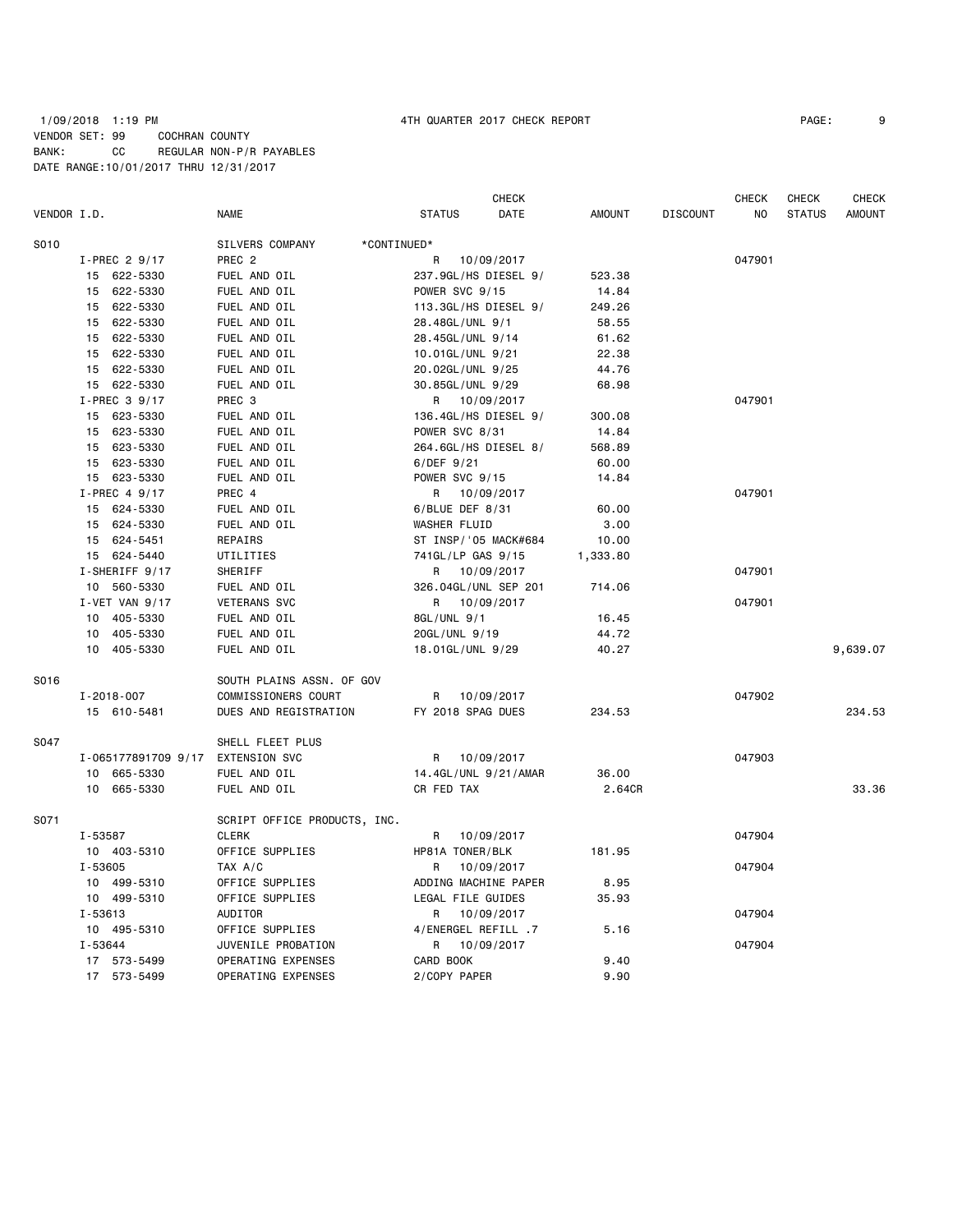|             |                     |                                                    |                             | <b>CHECK</b> |               |                 | <b>CHECK</b> | CHECK         | <b>CHECK</b>  |
|-------------|---------------------|----------------------------------------------------|-----------------------------|--------------|---------------|-----------------|--------------|---------------|---------------|
| VENDOR I.D. |                     | <b>NAME</b>                                        | <b>STATUS</b>               | DATE         | <b>AMOUNT</b> | <b>DISCOUNT</b> | NO           | <b>STATUS</b> | <b>AMOUNT</b> |
| S071        |                     | SCRIPT OFFICE PRODUCTS, INC.                       | *CONTINUED*                 |              |               |                 |              |               |               |
|             | I-53644             | JUVENILE PROBATION                                 | R.                          | 10/09/2017   |               |                 | 047904       |               |               |
|             | 17 573-5499         | OPERATING EXPENSES                                 | 2/PENS                      |              | 5.90          |                 |              |               |               |
|             | 17 573-5499         | OPERATING EXPENSES                                 | MAGNETIC CLIP DISPEN        |              | 1.95          |                 |              |               |               |
|             | 17 573-5499         | OPERATING EXPENSES                                 | PAPER CLIPS                 |              | 0.95          |                 |              |               |               |
|             | 17 573-5499         | OPERATING EXPENSES                                 | JUMBO PAPER CLIPS           |              | 0.95          |                 |              |               |               |
|             | I-53658             | ATTORNEY                                           | R                           | 10/09/2017   |               |                 | 047904       |               |               |
|             | 10 475-5310         | OFFICE SUPPLIES                                    | EXPANDING FILE POCKE        |              | 30.95         |                 |              |               |               |
|             | $I - 53715$         | JUVENILE PROBATION                                 | R                           | 10/09/2017   |               |                 | 047904       |               |               |
|             | 17 573-5499         | OPERATING EXPENSES                                 | 1000/BUSINESS CARDS         |              | 45.95         |                 |              |               |               |
|             | 17 573-5499         | OPERATING EXPENSES                                 | SHIPPING                    |              | 12.12         |                 |              |               |               |
|             | 17 573-5499         | OPERATING EXPENSES                                 | MONTHLY PLANNER             |              | 21.95         |                 |              |               |               |
|             | I-53717             | TAX A/C                                            | R 10/09/2017                |              |               |                 | 047904       |               |               |
|             | 10 499-5310         | OFFICE SUPPLIES                                    | 6/JUMBO PAPER CLIPS         |              | 5.70          |                 |              |               |               |
|             | 10 499-5310         | OFFICE SUPPLIES                                    | 3/RULED NOTES               |              | 26.49         |                 |              |               |               |
|             | 10 499-5310         | OFFICE SUPPLIES                                    | 2/HP55A TONER               |              | 311.90        |                 |              |               |               |
|             | 10 499-5310         | OFFICE SUPPLIES                                    | 2/HP43X TONER               |              | 321.95        |                 |              |               |               |
|             | I-53754             | <b>ATTORNEY</b>                                    | R 10/09/2017                |              |               |                 | 047904       |               |               |
|             | 10 475-5310         | OFFICE SUPPLIES                                    | <b>BLK TONER</b>            |              | 68.49         |                 |              |               |               |
|             | 10 475-5310         | OFFICE SUPPLIES                                    | 3/PENLR7-C ENERGEL R        |              | 3.87          |                 |              |               |               |
|             | I-53768             | AUDITOR                                            | R 10/09/2017                |              |               |                 | 047904       |               |               |
|             | 10 495-5310         | OFFICE SUPPLIES                                    | 12/ENERGEL .7 PURPLE        |              | 15.48         |                 |              |               | 1,125.89      |
| S217        |                     | STATE COMPTROLLER                                  |                             |              |               |                 |              |               |               |
|             | I-3RD QTR CIVIL '17 | STATE CIVIL FEES                                   | R                           | 10/09/2017   |               |                 | 047905       |               |               |
|             | 000-2372<br>90      | Birth Cert. Gov118.015                             | STATE CIVIL FEES            |              | 68.40         |                 |              |               |               |
|             | 90<br>000-2373      | Marriage License Gov 118.011 STATE CIVIL FEES      |                             |              | 210.00        |                 |              |               |               |
|             | 90<br>000-2363.004  | Co Filing Fee Ind Lgl Serv.                        | STATE CIVIL FEES            |              | 5.70          |                 |              |               |               |
|             | 90<br>000-2363.004  | Co Filing Fee Ind Lgl Serv.                        | STATE CIVIL FEES            |              | 34.74         |                 |              |               |               |
|             | 90<br>000-2363.001  | Divorce & Family Gov't 133.151STATE CIVIL FEES     |                             |              | 134.25        |                 |              |               |               |
|             | 90<br>000-2363.002  | Other Than Divorce/Family 10B STATE CIVIL FEES     |                             |              | 396.00        |                 |              |               |               |
|             | 90<br>000-2363.004  | Co Filing Fee Ind Lgl Serv.                        | STATE CIVIL FEES            |              | 109.25        |                 |              |               |               |
|             | 90<br>000-2379      | Judicial Support Fee/L133.105 STATE CIVIL FEES     |                             |              | 252.00        |                 |              |               | 1,210.34      |
| S217        |                     | STATE COMPTROLLER                                  |                             |              |               |                 |              |               |               |
|             | I-3RD QTR CRIM '17  | STATE CRIMINAL FEES                                | R                           | 10/09/2017   |               |                 | 047906       |               |               |
|             | 000-2358.001<br>90  | State CCC Date 010104 Forward 3RD QTR REMITTANCE F |                             |              | 2,802.28      |                 |              |               |               |
|             | 90<br>000-2368      | BB Bond Fee (Gov CD 41.258)                        | 3RD QTR REMITTANCE F        |              | 499.50        |                 |              |               |               |
|             | 000-2370<br>90      | DNA Test Gov CD 411.147                            | <b>3RD QTR REMITTANCE F</b> |              | 30.60         |                 |              |               |               |
|             | 90<br>000-2369      | EMS Trauma Sec49.02 SB1131                         | 3RD QTR REMITTANCE F        |              | 44.52         |                 |              |               |               |
|             | 000-2378<br>90      | JRF Jury Reimb Fee CCP102.00453RD QTR REMITTANCE F |                             |              | 255.43        |                 |              |               |               |
|             | 90<br>000-2363.003  | Indigent Defense Fee                               | 3RD QTR REMITTANCE F        |              | 125.51        |                 |              |               |               |
|             | 000-2363.004<br>90  | Co Filing Fee Ind Lgl Serv.                        | <b>3RD QTR REMITTANCE F</b> |              | 23.11         |                 |              |               |               |
|             | 90<br>000-2355      | MVF CCP 102.002                                    | 3RD QTR REMITTANCE F        |              | 4.00          |                 |              |               |               |
|             | 000-2367<br>90      | STF-Sub 95% C(Trans CD542.40                       | 3RD QTR REMITTANCE F        |              | 1,241.44      |                 |              |               |               |
|             | 90<br>000-2342      | Arrest Fees - State Officers                       | 3RD QTR REMITTANCE F        |              | 14.76         |                 |              |               |               |
|             | 90<br>000-2342.001  | Omni FTA                                           | 3RD QTR REMITTANCE F        |              | 60.00         |                 |              |               |               |

90 000-2376 Co. CrtCriminal Judicial Fund 3RD QTR REMITTANCE F 80.00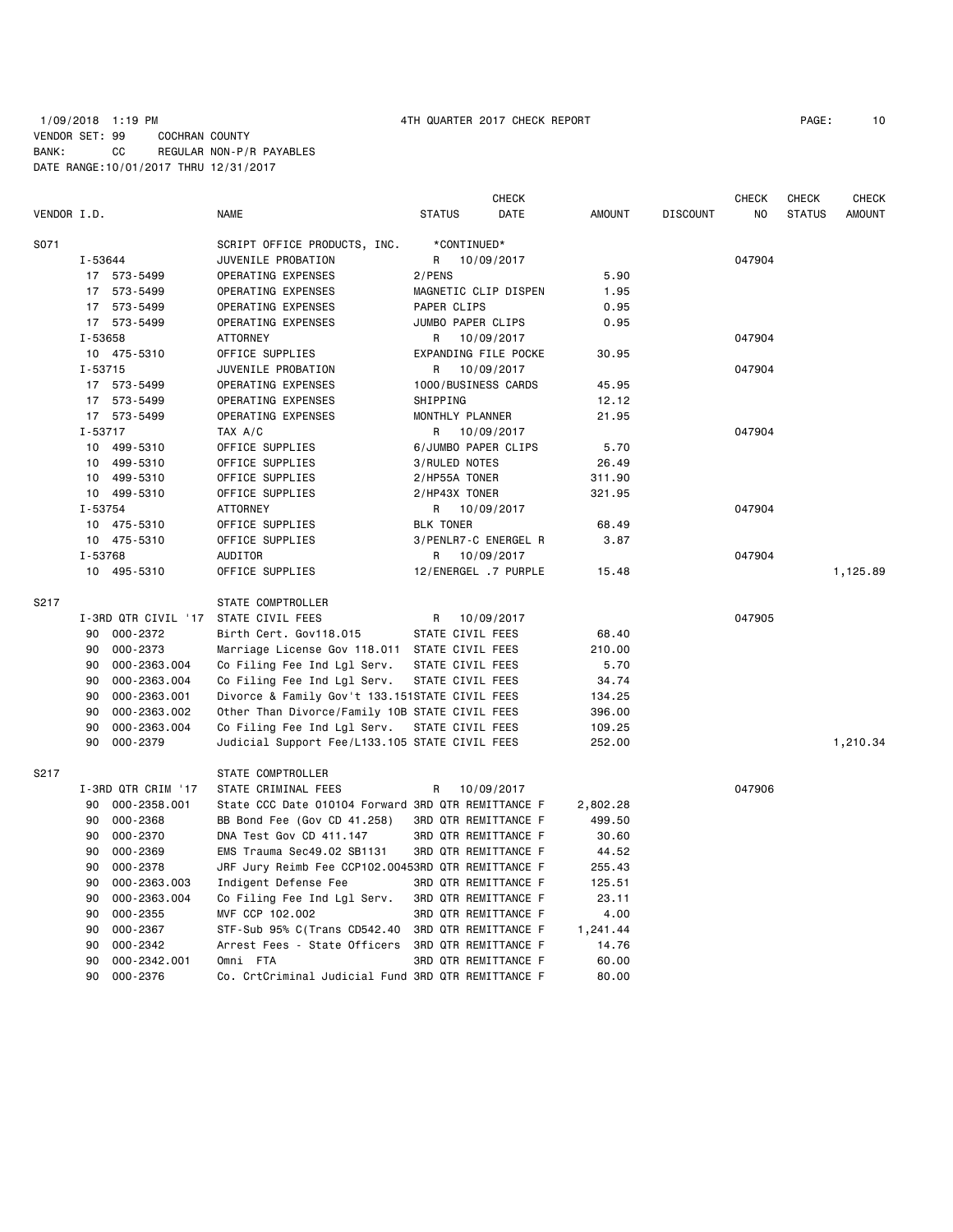1/09/2018 1:19 PM 4TH QUARTER 2017 CHECK REPORT PAGE: 11 VENDOR SET: 99 COCHRAN COUNTY BANK: CC REGULAR NON-P/R PAYABLES DATE RANGE:10/01/2017 THRU 12/31/2017

|             |                     |                                                    |                             | <b>CHECK</b> |               |                 | <b>CHECK</b> | <b>CHECK</b>  | <b>CHECK</b>  |
|-------------|---------------------|----------------------------------------------------|-----------------------------|--------------|---------------|-----------------|--------------|---------------|---------------|
| VENDOR I.D. |                     | <b>NAME</b>                                        | <b>STATUS</b>               | <b>DATE</b>  | <b>AMOUNT</b> | <b>DISCOUNT</b> | <b>NO</b>    | <b>STATUS</b> | <b>AMOUNT</b> |
| S217        |                     | STATE COMPTROLLER<br>*CONTINUED*                   |                             |              |               |                 |              |               |               |
|             | I-3RD QTR CRIM '17  | STATE CRIMINAL FEES                                | R                           | 10/09/2017   |               |                 | 047906       |               |               |
|             | 90 000-2361         | 50% of Time Payment to State 3RD QTR REMITTANCE F  |                             |              | 97.88         |                 |              |               |               |
|             | 000-2379<br>90      | Judicial Support Fee/L133.105 3RD QTR REMITTANCE F |                             |              | 717.14        |                 |              |               |               |
|             | 90<br>000-2347.001  | Truancy Prvtn & Diver. 102.0153RD QTR REMITTANCE F |                             |              | 132.40        |                 |              |               | 6,128.57      |
| S217        |                     | STATE COMPTROLLER                                  |                             |              |               |                 |              |               |               |
|             | I-3RD QTR EFILE '17 | STATE E-FILE FEES                                  | R.                          | 10/09/2017   |               |                 | 047907       |               |               |
|             | 90 000-2363.005     | ELE. FILING FEE DIS CLK                            | <b>3RD QTR REMITTANCE F</b> |              | 285,00        |                 |              |               |               |
|             | 000-2363.006<br>90  | ELE FILING FEE COUNTY CLERK                        | 3RD QTR REMITTANCE F        |              | 60.00         |                 |              |               |               |
|             | 90<br>000-2363.007  | ELE FILING FEE JP                                  | 3RD QTR REMITTANCE F        |              | 10.00         |                 |              |               |               |
|             | 000-2376.001<br>90  | CRIM ELECTRONIC EFF DIS CLK 3RD QTR REMITTANCE F   |                             |              | 7.24          |                 |              |               |               |
|             | 000-2376.002<br>90  | CRIMINAL ELECTRONIC EFF CO.                        | 3RD QTR REMITTANCE F        |              | 32.48         |                 |              |               | 394.72        |
| S217        |                     | STATE COMPTROLLER                                  |                             |              |               |                 |              |               |               |
|             |                     | I-SPEC CT 3RD QTR 17 SPECIALTY COURT COSTS         | R                           | 10/09/2017   |               |                 | 047908       |               |               |
|             | 90 000-2379.001     | Drug Court Fee CCP102.0178                         | <b>3RD QTR REMITTANCE F</b> |              | 11.65         |                 |              |               | 11.65         |
| T087        |                     | TEXAS DEPARTMENT OF HEALTH                         |                             |              |               |                 |              |               |               |
|             | I-2004126           | <b>CLERK</b>                                       | R.                          | 10/09/2017   |               |                 | 047909       |               |               |
|             | 10 403-5310         | OFFICE SUPPLIES                                    | 5/REMOTE BIRTH ACCES        |              | 9.15          |                 |              |               | 9.15          |
| T184        |                     | THYSSENKRUPP ELEVATOR COR                          |                             |              |               |                 |              |               |               |
|             | I-3003471023        | <b>COURTHOUSE</b>                                  | R                           | 10/09/2017   |               |                 | 047910       |               |               |
|             | 10 510-5411         | MAINTENANCE CONTRACTS                              | ELEVATOR MAINT 4TH Q        |              | 2,012.80      |                 |              |               | 2,012.80      |
| T271        |                     | TEXAS STATE UNIVERSITY                             |                             |              |               |                 |              |               |               |
|             | I-FY18 JP TRNG      | JUSTICE OF PEACE                                   | R.                          | 10/09/2017   |               |                 | 047911       |               |               |
|             | 10 455-5427         | CONTINUING EDUCATION                               | REGIS FEE/DONNA SCHM        |              | 10.00         |                 |              |               |               |
|             | 10 455-5427         | CONTINUING EDUCATION                               | TSU OVERHEAD ASSESSM        |              | 140.00        |                 |              |               | 150.00        |
| U019        |                     | UNITED SUPERMARKETS, INC                           |                             |              |               |                 |              |               |               |
|             | $I - 3536$ 9/27/17  | JAIL/MEDS                                          | R 10/09/2017                |              |               |                 | 047912       |               |               |
|             | 10 512-5391         | MEDICAL CARE-PRISONERS                             | RX#1/BRACKEN                |              | 32.56         |                 |              |               |               |
|             | 10 512-5391         | MEDICAL CARE-PRISONERS                             | RX#2/BRACKEN                |              | 20.03         |                 |              |               |               |
|             | 10 512-5391         | MEDICAL CARE-PRISONERS                             | RX#3/BRACKEN                |              | 50.62         |                 |              |               |               |
|             | $I - 3537$ 9/27/17  | JAIL/MEDS                                          | R 10/09/2017                |              |               |                 | 047912       |               |               |
|             | 10 512-5391         | MEDICAL CARE-PRISONERS                             | RX REYES, JUAN              |              | 17.84         |                 |              |               |               |
|             | $I - 7533$ 9/15/17  | JAIL/MEDS                                          | R                           | 10/09/2017   |               |                 | 047912       |               |               |
|             | 10 512-5391         | MEDICAL CARE-PRISONERS                             | RX#1/MARIA REYES            |              | 32.87         |                 |              |               |               |
|             | 10 512-5391         | MEDICAL CARE-PRISONERS                             | RX#2/MARIA REYES            |              | 34.93         |                 |              |               |               |
|             | 10 512-5391         | MEDICAL CARE-PRISONERS                             | RX#3/MARIA REYES            |              | 14.02         |                 |              |               | 202.87        |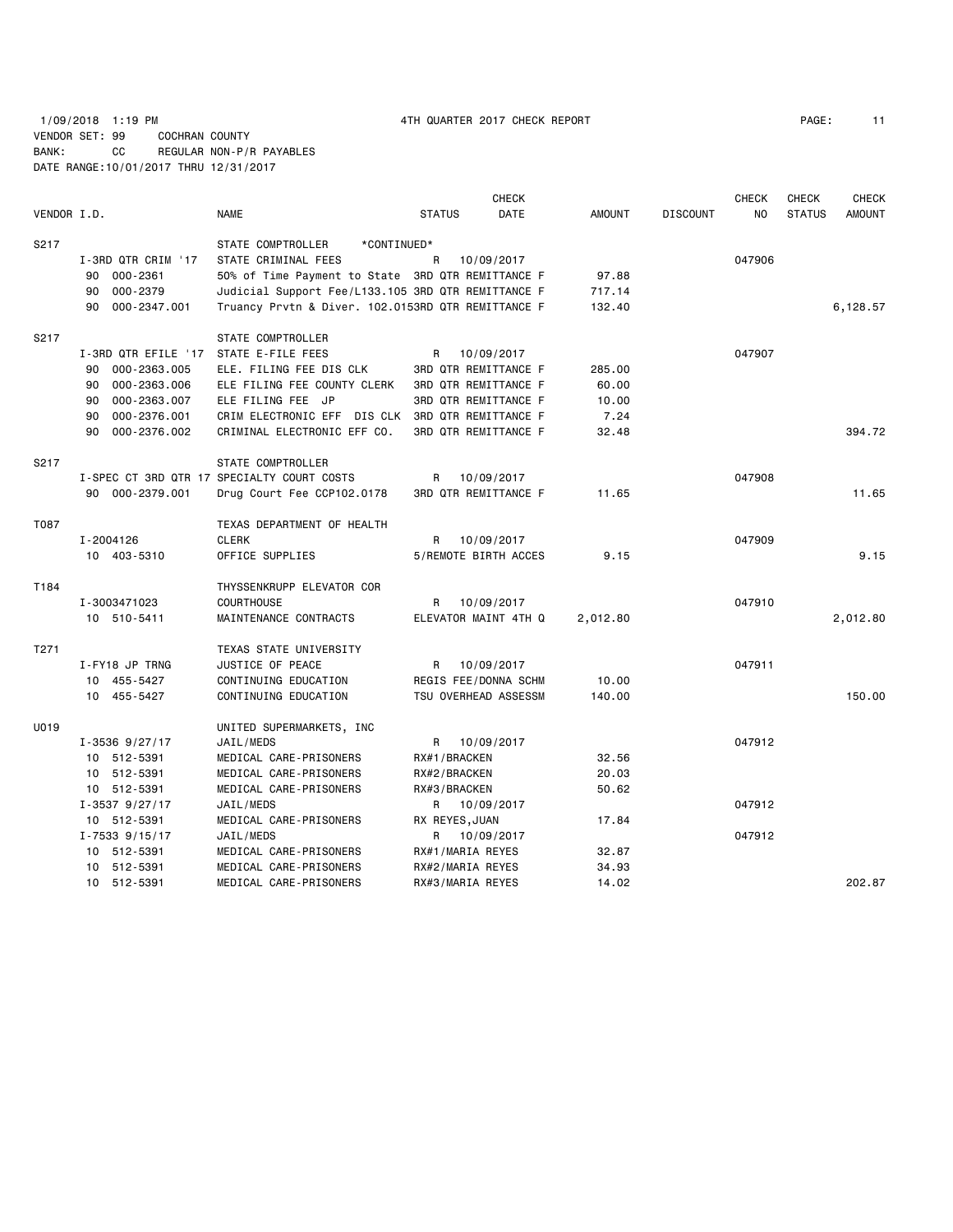## 1/09/2018 1:19 PM **1/09/2018 1:19 PM 1/09/2018** 1:19 PM VENDOR SET: 99 COCHRAN COUNTY BANK: CC REGULAR NON-P/R PAYABLES DATE RANGE:10/01/2017 THRU 12/31/2017

|             |                   |                              |                      | <b>CHECK</b> |               |                 | CHECK  | CHECK         | CHECK         |
|-------------|-------------------|------------------------------|----------------------|--------------|---------------|-----------------|--------|---------------|---------------|
| VENDOR I.D. |                   | <b>NAME</b>                  | <b>STATUS</b>        | DATE         | <b>AMOUNT</b> | <b>DISCOUNT</b> | ΝO     | <b>STATUS</b> | <b>AMOUNT</b> |
| U040        |                   | US FOODS INC                 |                      |              |               |                 |        |               |               |
|             | I-4768071         | NON-DEPT'L                   | 10/09/2017<br>R      |              |               |                 | 047913 |               |               |
|             | 10 409-5300       | COUNTY-WIDE SUPPLIES         | 3CS/TEA              |              | 49.89         |                 |        |               |               |
|             | 409-5300<br>10    | COUNTY-WIDE SUPPLIES         | 1CS/HOT CHOC         |              | 51.30         |                 |        |               |               |
|             | 409-5300<br>10    | COUNTY-WIDE SUPPLIES         | 4CS/COFFEE           |              | 138.72        |                 |        |               | 239.91        |
| W055        |                   | WINDSTREAM COMMUNICATIONS SW |                      |              |               |                 |        |               |               |
|             | I-266-0638 SEP 17 | <b>MUSEUM</b>                | R                    | 10/09/2017   |               |                 | 047914 |               |               |
|             | 10 652-5420       | TELECOMMUNICATIONS           | BASIC LOCAL SVC      |              | 148.71        |                 |        |               |               |
|             | 652-5420<br>10    | TELECOMMUNICATIONS           | HI SPEED INTERNET    |              | 25.00CR       |                 |        |               |               |
|             | 10 652-5420       | <b>TELECOMMUNICATIONS</b>    | OPTIONAL SVC         |              | 8.70          |                 |        |               |               |
|             | 10 652-5420       | TELECOMMUNICATIONS           | LONG DISTANCE SC     |              | 6.67          |                 |        |               |               |
|             | I-266-5051 SEP 17 | LIBRARY                      | 10/09/2017<br>R      |              |               |                 | 047914 |               |               |
|             | 10 650-5420       | <b>TELECOMMUNICATIONS</b>    | BASIC LOCAL SVC/2 LI |              | 109.84        |                 |        |               |               |
|             | 10 650-5420       | TELECOMMUNICATIONS           | HI SPEED INTERNET    |              | 54.99         |                 |        |               |               |
|             | 10 650-5420       | TELECOMMUNICATIONS           | LONG DISTANCE SVC    |              | 0.44          |                 |        |               |               |
|             | I-266-5074 SEP 17 | ADULT PROBATION              | R                    | 10/09/2017   |               |                 | 047914 |               |               |
|             | 10 570-5420       | TELECOMMUNICATIONS           | BASIC LOCAL SVC      |              | 48.84         |                 |        |               |               |
|             | 10 570-5420       | <b>TELECOMMUNICATIONS</b>    | OPTIONAL SVC         |              | 11.97         |                 |        |               |               |
|             | I-266-5161 SEP 17 | <b>TREASURER</b>             | R                    | 10/09/2017   |               |                 | 047914 |               |               |
|             | 10 497-5420       | <b>TELECOMMUNICATIONS</b>    | BASIC LOCAL SVC      |              | 48.84         |                 |        |               |               |
|             | I-266-5171 SEP 17 | TAX A/C                      | R.                   | 10/09/2017   |               |                 | 047914 |               |               |
|             | 10 499-5420       | TELECOMMUNICATIONS           | BASIC LOCAL SVC/3 LI |              | 151.12        |                 |        |               |               |
|             | 10 499-5420       | <b>TELECOMMUNICATIONS</b>    | HI SPEED INTERNET    |              | 194.99        |                 |        |               |               |
|             | 10 499-5420       | TELECOMMUNICATIONS           | OPTIONAL SVC         |              | 38.72         |                 |        |               |               |
|             | 10 499-5420       | <b>TELECOMMUNICATIONS</b>    | LONG DISTANCE SVC    |              | 13.77         |                 |        |               |               |
|             | I-266-5211 SEP 17 | SHERIFF                      | 10/09/2017<br>R      |              |               |                 | 047914 |               |               |
|             | 10<br>560-5420    | TELECOMMUNICATIONS           | BASIC LOCAL SVC/3 LI |              | 169.60        |                 |        |               |               |
|             | 10<br>560-5420    | TELECOMMUNICATIONS           | REGIONAL CALLING???? |              | 0.07          |                 |        |               |               |
|             | 10<br>560-5420    | TELECOMMUNICATIONS           | LONG DISTANCE SVC    |              | 7.80          |                 |        |               |               |
|             | 10 560-5420       | TELECOMMUNICATIONS           | PER PHONE CONVO/INCR |              | 0.07CR        |                 |        |               |               |
|             | I-266-5215 SEP 17 | <b>EXTENSION SVC</b>         | R                    | 10/09/2017   |               |                 | 047914 |               |               |
|             | 10 665-5420       | <b>TELECOMMUNICATIONS</b>    | BASIC LOCAL SVC/3 LI |              | 165.95        |                 |        |               |               |
|             | 10 665-5420       | <b>TELECOMMUNICATIONS</b>    | HI SPEED INTERNET    |              | 39.99         |                 |        |               |               |
|             | 10 665-5420       | <b>TELECOMMUNICATIONS</b>    | LONG DISTANCE SVC    |              | 0.68          |                 |        |               |               |
|             | I-266-5302 SEP 17 | JUSTICE OF PEACE             | 10/09/2017<br>R      |              |               |                 | 047914 |               |               |
|             | 10 455-5420       | <b>TELECOMMUNICATIONS</b>    | BASIC LOCAL SVC      |              | 48.84         |                 |        |               |               |
|             | 10 455-5420       | <b>TELECOMMUNICATIONS</b>    | LONG DISTANCE SVC    |              | 3.52          |                 |        |               |               |
|             | I-266-5411 SEP 17 | JUVENILE PROBATION           | R                    | 10/09/2017   |               |                 | 047914 |               |               |
|             | 17 573-5499       | OPERATING EXPENSES           | BASIC LOCAL SVC      |              | 48.84         |                 |        |               |               |
|             | 17 573-5499       | OPERATING EXPENSES           | LONG DISTANCE SVC    |              | 6.50          |                 |        |               |               |
|             | I-266-5412 SEP 17 | DIST CT/CONSTABLE/NON-DEPTL  | R                    | 10/09/2017   |               |                 | 047914 |               |               |
|             | 10 435-5420       | <b>TELECOMMUNICATIONS</b>    | BASIC LOCAL SVC/266- |              | 42.96         |                 |        |               |               |
|             | 10 435-5420       | <b>TELECOMMUNICATIONS</b>    | HI SPEED INTERNET    |              | 110.00        |                 |        |               |               |
|             | 10 409-5420       | <b>TELECOMMUNICATIONS</b>    | HI SPEED INTERNET 26 |              | 110.00        |                 |        |               |               |
|             | 10 435-5420       | TELECOMMUNICATIONS           | OPTIONAL SVC         |              | 20.00         |                 |        |               |               |
|             | 10 550-5420       | TELECOMMUNICATIONS           | BASIC LOCAL SVC/266- |              | 42.96         |                 |        |               |               |
|             | I-266-5450 SEP 17 | CO/DIST CLERK                | R                    | 10/09/2017   |               |                 | 047914 |               |               |
|             |                   |                              |                      |              |               |                 |        |               |               |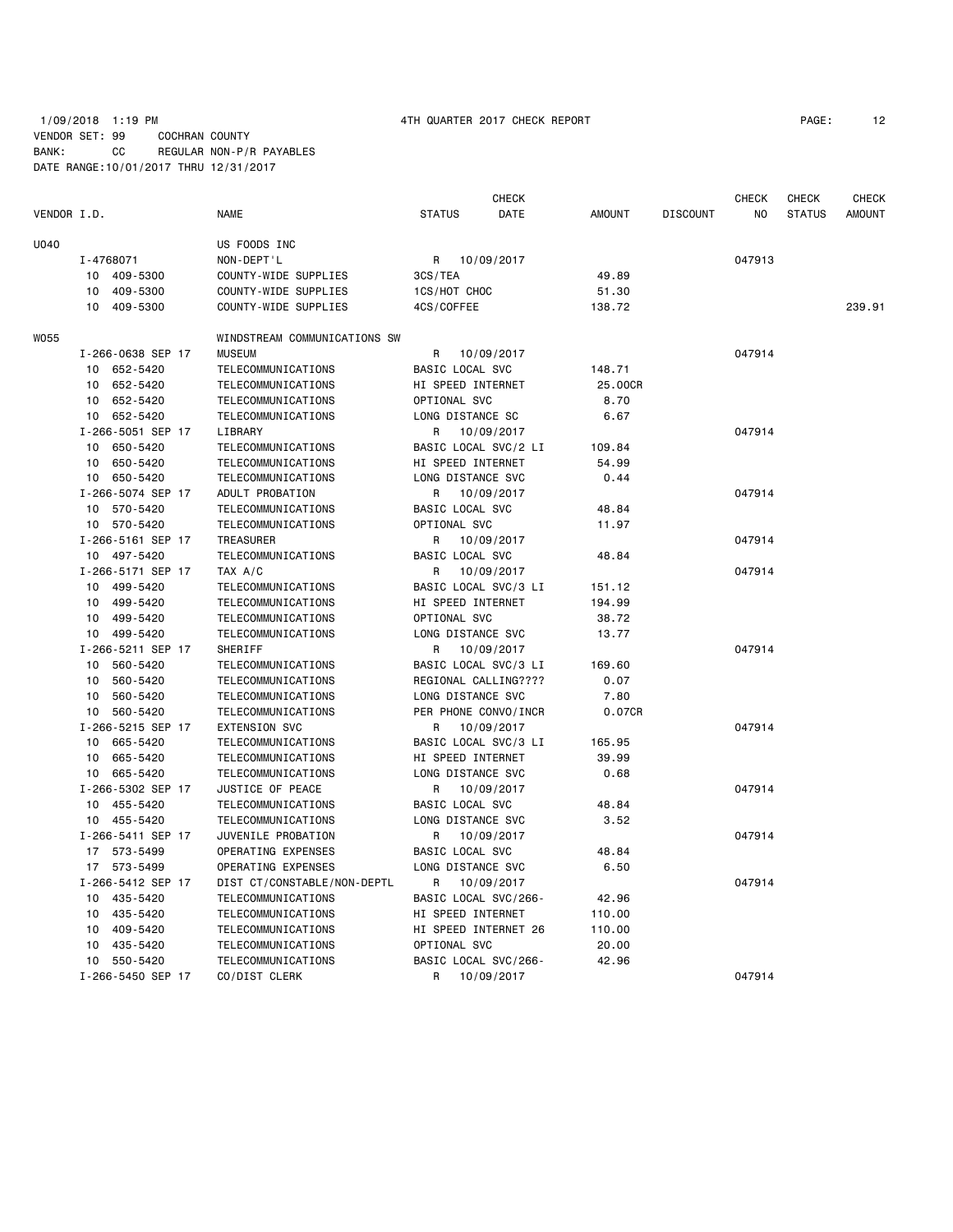## 1/09/2018 1:19 PM 4TH QUARTER 2017 CHECK REPORT PAGE: 13 VENDOR SET: 99 COCHRAN COUNTY BANK: CC REGULAR NON-P/R PAYABLES DATE RANGE:10/01/2017 THRU 12/31/2017

| VENDOR I.D. |                   | <b>NAME</b>                  | <b>STATUS</b>          | <b>CHECK</b><br>DATE | <b>AMOUNT</b> | <b>DISCOUNT</b> | <b>CHECK</b><br>NO | <b>CHECK</b><br><b>STATUS</b> | <b>CHECK</b><br><b>AMOUNT</b> |
|-------------|-------------------|------------------------------|------------------------|----------------------|---------------|-----------------|--------------------|-------------------------------|-------------------------------|
|             |                   |                              |                        |                      |               |                 |                    |                               |                               |
| <b>W055</b> |                   | WINDSTREAM COMMUNICATIONS SW | *CONTINUED*            |                      |               |                 |                    |                               |                               |
|             | I-266-5450 SEP 17 | CO/DIST CLERK                | 10/09/2017<br>R        |                      |               |                 | 047914             |                               |                               |
|             | 10 403-5420       | TELECOMMUNICATIONS           | BASIC LOCAL SVC/3 LI   |                      | 166.34        |                 |                    |                               |                               |
|             | 10 403-5420       | TELECOMMUNICATIONS           | OPTIONAL SVC           |                      | 3.00          |                 |                    |                               |                               |
|             | 10 403-5420       | TELECOMMUNICATIONS           | LONG DISTANCE SVC      |                      | 9.14          |                 |                    |                               |                               |
|             | I-266-5508 SEP 17 | CO JUDGE/COMM'R CT           | R<br>10/09/2017        |                      |               |                 | 047914             |                               |                               |
|             | 15 610-5420       | TELECOMMUNICATIONS           | BASIC LOCAL SVC/2 LI   |                      | 118.67        |                 |                    |                               |                               |
|             | 15 610-5420       | TELECOMMUNICATIONS           | LONG DISTANCE SVC      |                      | 1.74          |                 |                    |                               |                               |
|             | I-266-5700 SEP 17 | SHERIFF                      | R                      | 10/09/2017           |               |                 | 047914             |                               |                               |
|             | 10 560-5420       | TELECOMMUNICATIONS           | <b>BASIC LOCAL SVC</b> |                      | 57.20         |                 |                    |                               |                               |
|             | 10 560-5420       | TELECOMMUNICATIONS           | LONG DISTANCE SVC      |                      | 1.16          |                 |                    |                               |                               |
|             | I-266-5822 SEP 17 | AUDITOR/NON-DEPT'L           | R                      | 10/09/2017           |               |                 | 047914             |                               |                               |
|             | 10 495-5420       | TELECOMMUNICATIONS           | BASIC LOCAL SVC/266-   |                      | 40.26         |                 |                    |                               |                               |
|             | 10 495-5420       | <b>TELECOMMUNICATIONS</b>    | PREMIUM PLUS INTER/O   |                      | 132.50        |                 |                    |                               |                               |
|             | 495-5420<br>10    | TELECOMMUNICATIONS           | LONG DISTANCE SVC      |                      | 0.01          |                 |                    |                               |                               |
|             | 409-5420<br>10    | TELECOMMUNICATIONS           | BASIC LOCAL SVC/266-   |                      | 40.26         |                 |                    |                               |                               |
|             | 10 409-5420       | TELECOMMUNICATIONS           | PREMIUM PLUS INTER/O   |                      | 132.50        |                 |                    |                               |                               |
|             | 10 409-5420       | TELECOMMUNICATIONS           | LONG DISTANCE SVC      |                      | 0.68          |                 |                    |                               |                               |
|             | I-266-8661 SEP 17 | <b>ATTORNEY</b>              | R                      | 10/09/2017           |               |                 | 047914             |                               |                               |
|             | 10 475-5420       | TELECOMMUNICATIONS           | BASIC LOCAL SVC/2 LI   |                      | 113.92        |                 |                    |                               |                               |
|             | 10 475-5420       | TELECOMMUNICATIONS           | HI SPEED INTERNET      |                      | 79.99         |                 |                    |                               |                               |
|             | 10 475-5420       | TELECOMMUNICATIONS           | LONG DISTANCE SVC      |                      | 1.81          |                 |                    |                               |                               |
|             | I-266-8888 SEP 17 | SHERIFF                      | 10/09/2017<br>R        |                      |               |                 | 047914             |                               |                               |
|             | 10 560-5420       | TELECOMMUNICATIONS           | FAX LINE&CRIME CONTR   |                      | 46.18         |                 |                    |                               |                               |
|             | 10 560-5420       | TELECOMMUNICATIONS           | LONG DISTANCE SVC      |                      | 0.36          |                 |                    |                               | 2,575.96                      |
| <b>WO70</b> |                   | R D WALLACE OIL CO INC       |                        |                      |               |                 |                    |                               |                               |
|             | I-12520010 SEP 17 | <b>CEMETERY</b>              | R                      | 10/09/2017           |               |                 | 047916             |                               |                               |
|             | 10 516-5330       | FUEL & OIL                   | 21.001GL/REG ETH 9/1   |                      | 44.44         |                 |                    |                               |                               |
|             | I-12520019 SEP 17 | PARK/AIRPORT                 | R                      | 10/09/2017           |               |                 | 047916             |                               |                               |
|             | 30 518-5330       | FUEL & OIL                   | 27.004GL/REG ETH 9/2   |                      | 57.15         |                 |                    |                               |                               |
|             | I-12520021 SEP 17 | PREC <sub>3</sub>            | R.                     | 10/09/2017           |               |                 | 047916             |                               |                               |
|             | 15 623-5330       | FUEL AND OIL                 | 285GL/DYED DIESEL 9/   |                      | 612.75        |                 |                    |                               |                               |
|             | 15 623-5330       | FUEL AND OIL                 | POWER SVC              |                      | 11.95         |                 |                    |                               |                               |
|             | 15 623-5330       | FUEL AND OIL                 | 154.1GL/DYED DIESEL    |                      | 326.69        |                 |                    |                               |                               |
|             | 15 623-5330       | FUEL AND OIL                 | POWER SVC              |                      | 11.95         |                 |                    |                               |                               |
|             | 15 623-5330       | FUEL AND OIL                 | 58.9GL/REG ETH 9/30    |                      | 124.63        |                 |                    |                               |                               |
|             | I-12520030 SEP 17 | PREC 1                       | R 10/09/2017           |                      |               |                 | 047916             |                               |                               |
|             | 15 621-5330       | FUEL & OIL                   | 71GL/DYED DIESEL 9/    |                      | 135.61        |                 |                    |                               |                               |
|             | 15 621-5330       | FUEL & OIL                   | 59GL/DYED DIESEL 9/1   |                      | 122.13        |                 |                    |                               |                               |
|             | 15 621-5330       | FUEL & OIL                   | 65GL/DYED DIESEL 9/2   |                      | 134.55        |                 |                    |                               |                               |
|             | 15 621-5330       | FUEL & OIL                   | 25.075GL/REG ETH 9/1   |                      | 53.07         |                 |                    |                               |                               |
|             | I-12520041 SEP 17 | PREC 4                       | R 10/09/2017           |                      |               |                 | 047916             |                               |                               |
|             | 15 624-5330       | FUEL AND OIL                 | 898.1GL/DYED DIESEL    |                      | 1,903.97      |                 |                    |                               |                               |
|             | 624-5330<br>15    | FUEL AND OIL                 | 12/134A 9/14           |                      | 69.00         |                 |                    |                               |                               |
|             | 15 624-5330       | FUEL AND OIL                 | 21.572GL/REG ETH 9/2   |                      | 45.64         |                 |                    |                               |                               |
|             | I-12520043 SEP 17 | SHERIFF                      | 10/09/2017<br>R        |                      |               |                 | 047916             |                               |                               |
|             | 10 560-5330       | FUEL AND OIL                 | 534GL UNL SEPTEMBER    |                      | 1,122.28      |                 |                    |                               | 4,775.81                      |
|             |                   |                              |                        |                      |               |                 |                    |                               |                               |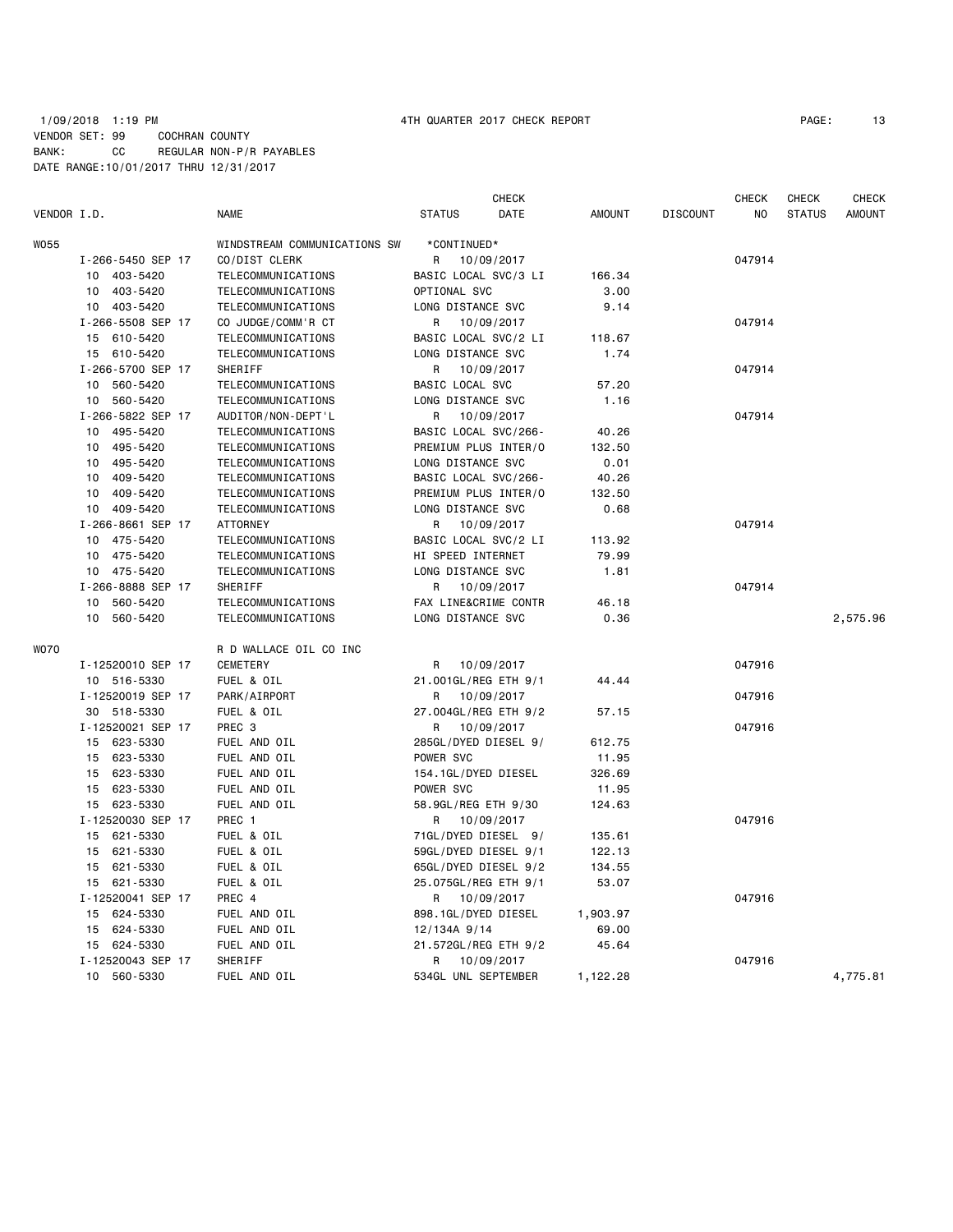## 1/09/2018 1:19 PM 4TH QUARTER 2017 CHECK REPORT PAGE: 14 VENDOR SET: 99 COCHRAN COUNTY BANK: CC REGULAR NON-P/R PAYABLES DATE RANGE:10/01/2017 THRU 12/31/2017

|                  |          |                     |                           |               | CHECK                   |               |                 | CHECK  | CHECK         | <b>CHECK</b>  |
|------------------|----------|---------------------|---------------------------|---------------|-------------------------|---------------|-----------------|--------|---------------|---------------|
| VENDOR I.D.      |          |                     | <b>NAME</b>               | <b>STATUS</b> | DATE                    | <b>AMOUNT</b> | <b>DISCOUNT</b> | NO.    | <b>STATUS</b> | <b>AMOUNT</b> |
| Y001             |          |                     | YELLOWHOUSE MACHINERY CO. |               |                         |               |                 |        |               |               |
|                  | I-272336 |                     | PREC 1                    | R             | 10/09/2017              |               |                 | 047917 |               |               |
|                  |          | 15 621-5451         | REPAIRS                   |               | 2/WIPER BLADES          | 47.04         |                 |        |               | 47.04         |
| C <sub>253</sub> |          |                     | COCHRAN COUNTY MONEY MKT  |               |                         |               |                 |        |               |               |
|                  |          | I-ADDL DEP SAF 2017 | ALL DEPTS                 | R             | 10/12/2017              |               |                 | 047918 |               |               |
|                  | 10       | 400-5203            | RETIREMENT                |               | Add'l dep to SAF-Cnt    | 5,375.67      |                 |        |               |               |
|                  | 10       | 403-5203            | RETIREMENT                |               | Add'l dep to SAF-Cle    | 5,257.09      |                 |        |               |               |
|                  | 10       | 405-5203            | RETIREMENT                |               | Add'l dep to SAF-Vet    |               |                 |        |               |               |
|                  | 10       | 435-5203            | RETIREMENT                |               | Add'l dep to SAF-Dis    |               |                 |        |               |               |
|                  | 10       | 455-5203            | RETIREMENT                |               | Add'l dep to SAF-Jus    | 2,477.78      |                 |        |               |               |
|                  | 10       | 475-5203            | RETIREMENT                |               | Add'l dep to SAF-Cnt    | 6,191.84      |                 |        |               |               |
|                  | 10       | 476-5203            | RETIREMENT                |               | Add'l dep to SAF-Dis    | 608.79        |                 |        |               |               |
|                  | 10       | 490-5203.001        | RETIREMENT                |               | Add'l dep to SAF-Ele    | 581.62        |                 |        |               |               |
|                  | 10       | 495-5203            | RETIREMENT                |               | Add'l dep to SAF-Aud    | 4,395.72      |                 |        |               |               |
|                  | 10       | 497-5203            | RETIREMENT                |               | Add'l dep to SAF-Tre    | 2,514.42      |                 |        |               |               |
|                  | 10       | 499-5203            | RETIREMENT                |               | Add'l dep to SAF-Tax    | 6,313.84      |                 |        |               |               |
|                  | 10       | 510-5203            | RETIREMENT                |               | Add'l dep to SAF-Cou    | 1,734.26      |                 |        |               |               |
|                  | 10       | 512-5203            | RETIREMENT                |               | Add'l dep to SAF-Jai    | 7,055.83      |                 |        |               |               |
|                  | 10       | 516-5203            | RETIREMENT                |               | Add'l dep to SAF-Cem    | 2,102.30      |                 |        |               |               |
|                  | 10       | 550-5203            | RETIREMENT                |               | Add'l dep to SAF-Con    | 1,629.84      |                 |        |               |               |
|                  | 10       | 560-5203            | RETIREMENT                |               | Add'l dep to SAF-She    | 19,170.62     |                 |        |               |               |
|                  | 10       | 571-5203            | RETIREMENT                |               | Add'l dep to SAF-Juv    |               |                 |        |               |               |
|                  | 10       | 650-5203            | RETIREMENT                |               | Add'l dep to SAF-Lib    | 2,259.13      |                 |        |               |               |
|                  | 10       | 652-5203            | RETIREMENT                |               | Add'l dep to SAF-Mus    | 102.45        |                 |        |               |               |
|                  | 10       | 660-5203            | RETIREMENT                |               | Add'1 dep to SAF-Par    | 1,413.00      |                 |        |               |               |
|                  | 10       | 662-5203            | RETIREMENT                |               | Add'l dep to SAF-Act    | 1,933.86      |                 |        |               |               |
|                  | 10       | 665-5203            | RETIREMENT                |               | Add'l dep to SAF-Ext    | 1,944.03      |                 |        |               |               |
|                  | 15       | 610-5203            | RETIREMENT                |               | Add'l dep to SAF-Com    | 10,156.08     |                 |        |               |               |
|                  | 15       | 621-5203            | RETIREMENT                |               | Add'l dep to SAF-Pre    | 4,126.09      |                 |        |               |               |
|                  | 15       | 622-5203            | RETIREMENT                |               | Add'l dep to SAF-Pre    | 3,602.30      |                 |        |               |               |
|                  | 15       | 623-5203            | RETIREMENT                |               | Add'l dep to SAF-Pre    | 4,263.22      |                 |        |               |               |
|                  | 15       | 624-5203            | RETIREMENT                |               | Add'l dep to SAF-Pre    | 4,192.98      |                 |        |               |               |
|                  | 30       | 518-5203            | RETIREMENT                |               | Add'l dep to SAF-Air    | 597.24        |                 |        |               | 100,000.00    |
| A256             |          |                     | SAVANNAH AMALLA           |               |                         |               |                 |        |               |               |
|                  |          | I-GR JURY RE 101217 | DISTRICT COURT            | R             | 10/12/2017              |               |                 | 047919 |               |               |
|                  |          | 10 435-5491         | <b>GRAND JURY</b>         |               | GRAND JURY RECALL       | 40.00         |                 |        |               | 40.00         |
| C051             |          |                     | COCHRAN COUNTY CHILDRENS  |               |                         |               |                 |        |               |               |
|                  |          | I-GR JURY RE 101217 | DISTRICT COURT            | R             | 10/12/2017              |               |                 | 047920 |               |               |
|                  | 10       | 435-5491            | GRAND JURY                |               | DONATION/KIM GREENER    | 40.00         |                 |        |               |               |
|                  | 10       | 435-5491            | <b>GRAND JURY</b>         |               | DONATION/ROBERT HERN    | 40.00         |                 |        |               |               |
|                  | 10       | 435-5491            | <b>GRAND JURY</b>         |               | DONATION/JULIE MARTI    | 40.00         |                 |        |               |               |
|                  | 10       | 435-5491            | <b>GRAND JURY</b>         |               | DONATION / SHARON "WAND | 40.00         |                 |        |               | 160.00        |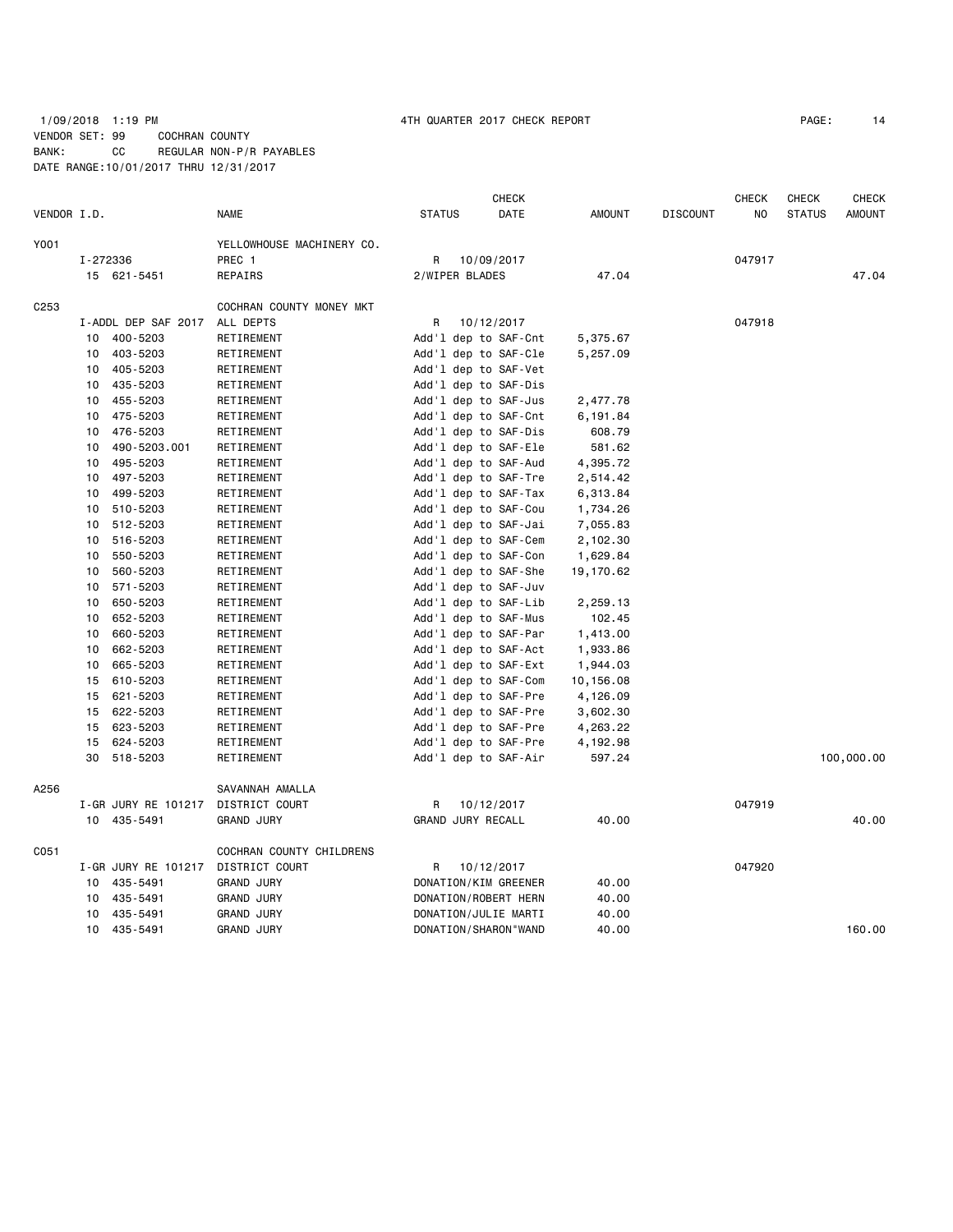## 1/09/2018 1:19 PM 4TH QUARTER 2017 CHECK REPORT PAGE: 15 VENDOR SET: 99 COCHRAN COUNTY BANK: CC REGULAR NON-P/R PAYABLES DATE RANGE:10/01/2017 THRU 12/31/2017

|                  |                                    |                                    |                      | <b>CHECK</b>         |               |                 | <b>CHECK</b>   | <b>CHECK</b>  | <b>CHECK</b>  |
|------------------|------------------------------------|------------------------------------|----------------------|----------------------|---------------|-----------------|----------------|---------------|---------------|
| VENDOR I.D.      |                                    | <b>NAME</b>                        | <b>STATUS</b>        | DATE                 | <b>AMOUNT</b> | <b>DISCOUNT</b> | N <sub>O</sub> | <b>STATUS</b> | <b>AMOUNT</b> |
| C396             |                                    | MARY COFFMAN                       |                      |                      |               |                 |                |               |               |
|                  | I-GR JURY RE 101217 DISTRICT COURT |                                    | R                    | 10/12/2017           |               |                 | 047921         |               |               |
|                  | 10 435-5491                        | <b>GRAND JURY</b>                  | GRAND JURY RECALL    |                      | 40.00         |                 |                |               | 40.00         |
| G260             |                                    | CHRISTINA GARZA                    |                      |                      |               |                 |                |               |               |
|                  | I-GR JURY RE 101217                | DISTRICT COURT                     | R                    | 10/12/2017           |               |                 | 047922         |               |               |
|                  | 10 435-5491                        | <b>GRAND JURY</b>                  | GRAND JURY RECALL    |                      | 40.00         |                 |                |               | 40.00         |
| G261             |                                    | CARINA GONZALEZ                    |                      |                      |               |                 |                |               |               |
|                  | I-GR JURY RE 101217 DISTRICT COURT |                                    | R                    | 10/12/2017           |               |                 | 047923         |               |               |
|                  | 10 435-5491                        | <b>GRAND JURY</b>                  | GRAND JURY RECALL    |                      | 40.00         |                 |                |               | 40.00         |
| H <sub>268</sub> |                                    | JOHN HODGES                        |                      |                      |               |                 |                |               |               |
|                  | I-GR JURY RE 101217 DISTRICT COURT |                                    | R                    | 10/12/2017           |               |                 | 047924         |               |               |
|                  | 10 435-5491                        | <b>GRAND JURY</b>                  | GRAND JURY RECALL    |                      | 40.00         |                 |                |               | 40.00         |
| M250             |                                    | TRINE GARZA MARQUEZ                |                      |                      |               |                 |                |               |               |
|                  | I-GR JURY RE 101217 DISTRICT COURT |                                    | R                    | 10/12/2017           |               |                 | 047925         |               |               |
|                  | 10 435-5491                        | <b>GRAND JURY</b>                  | GRAND JURY RECALL    |                      | 40.00         |                 |                |               | 40.00         |
| 0005             |                                    | RAY O'BRIEN                        |                      |                      |               |                 |                |               |               |
|                  | I-GR JURY RE 101217 DISTRICT COURT |                                    | R                    | 10/12/2017           |               |                 | 047926         |               |               |
|                  | 10 435-5491                        | <b>GRAND JURY</b>                  | GRAND JURY RECALL    |                      | 40.00         |                 |                |               | 40.00         |
| R061             |                                    | THOMAS RICE                        |                      |                      |               |                 |                |               |               |
|                  | I-GR JURY RE 101217 DISTRICT COURT |                                    | R                    | 10/12/2017           |               |                 | 047927         |               |               |
|                  | 10 435-5491                        | <b>GRAND JURY</b>                  | GRAND JURY RECALL    |                      | 40.00         |                 |                |               | 40.00         |
| Y001             |                                    | YELLOWHOUSE MACHINERY CO.          |                      |                      |               |                 |                |               |               |
|                  | I-JD 772G #3799                    | PREC 4                             | R                    | 10/26/2017           |               |                 | 047956         |               |               |
|                  | 15 624-5571                        | CAPITAL OUTLAY                     |                      | JD MTR GRADER 772 #3 | 289,500.00    |                 |                |               |               |
|                  | 15 624-5571                        | CAPITAL OUTLAY                     | 6YR/5K HR FULL WARR/ |                      |               |                 |                |               |               |
|                  | 15 624-5571                        | CAPITAL OUTLAY                     |                      | -TRADE '13 JD 770G # | 173,000.00CR  |                 |                |               |               |
|                  | 15 624-5571                        | CAPITAL OUTLAY                     |                      | -TRADE '86 JD 655B D | 6,500.00CR    |                 |                |               | 110,000.00    |
| A007             |                                    | ALBERT GONZALEZ, dba               |                      |                      |               |                 |                |               |               |
|                  | I-29227                            | SHERIFF                            | R 10/30/2017         |                      |               |                 | 047957         |               |               |
|                  | 10 560-5454                        | TIRES                              | RPR FLAT R/R/#921    |                      | 17.00         |                 |                |               |               |
|                  | I-29248                            | SHERIFF                            |                      | R 10/30/2017         |               |                 | 047957         |               |               |
|                  | 10 560-5454                        | TIRES                              | P225-18 FLAT ON R/R  |                      | 18.00         |                 |                |               | 35.00         |
| A042             |                                    | J C ADAMS JR                       |                      |                      |               |                 |                |               |               |
|                  | I-MILEAGE 8/23-25/17 ATTORNEY      |                                    | R                    | 10/30/2017           |               |                 | 047958         |               |               |
|                  | 10 475-5427                        | CONTINUING EDUCATION               |                      | 776 MI TO/FR PLANO@5 | 415.16        |                 |                |               |               |
|                  | $I - R/B$ 40" TV                   | <b>ATTORNEY</b>                    | R                    | 10/30/2017           |               |                 | 047958         |               |               |
|                  | 10 475-5310<br>10 475-5310         | OFFICE SUPPLIES<br>OFFICE SUPPLIES | 40"ELEMENT TV        | SER#C7F3M0A0S4080662 | 228.00        |                 |                |               |               |
|                  | I-R/B HDMI CBL                     | <b>ATTORNEY</b>                    | R                    | 10/30/2017           |               |                 | 047958         |               |               |
|                  |                                    |                                    |                      |                      |               |                 |                |               |               |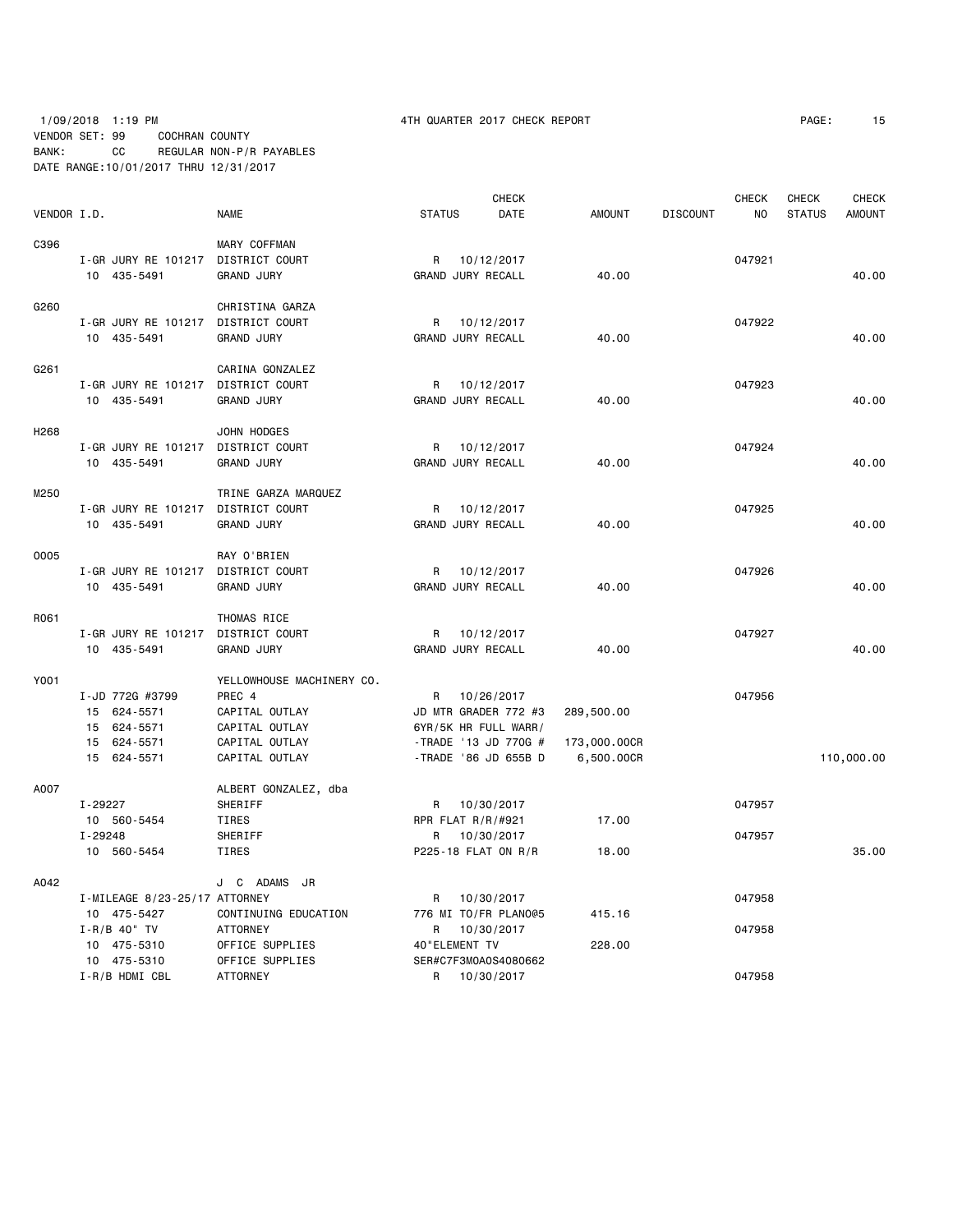## 1/09/2018 1:19 PM 4TH QUARTER 2017 CHECK REPORT PAGE: 16 VENDOR SET: 99 COCHRAN COUNTY BANK: CC REGULAR NON-P/R PAYABLES DATE RANGE:10/01/2017 THRU 12/31/2017

|             |                             |                             |                      | <b>CHECK</b> |               |                 | <b>CHECK</b> | <b>CHECK</b>  | <b>CHECK</b>  |
|-------------|-----------------------------|-----------------------------|----------------------|--------------|---------------|-----------------|--------------|---------------|---------------|
| VENDOR I.D. |                             | <b>NAME</b>                 | <b>STATUS</b>        | DATE         | <b>AMOUNT</b> | <b>DISCOUNT</b> | NO.          | <b>STATUS</b> | <b>AMOUNT</b> |
| A042        |                             | J C ADAMS JR<br>*CONTINUED* |                      |              |               |                 |              |               |               |
|             | I-R/B HDMI CBL              | <b>ATTORNEY</b>             | R                    | 10/30/2017   |               |                 | 047958       |               |               |
|             | 10 475-5310                 | OFFICE SUPPLIES             | 25' HDMI CABLE       |              | 12.48         |                 |              |               | 655.64        |
| A178        |                             | AMAZON                      |                      |              |               |                 |              |               |               |
|             | I-251805666328              | LIBRARY                     | R                    | 10/30/2017   |               |                 | 047959       |               |               |
|             | 10 650-5590                 | <b>BOOKS</b>                | SECRETS IN DEATH     |              | 16.74         |                 |              |               |               |
|             | 650-5590<br>10              | <b>BOOKS</b>                | PROOF OF LIFE:A JP B |              | 19.03         |                 |              |               |               |
|             | 650-5590<br>10              | <b>BOOKS</b>                | I KNOW A SECRET      |              | 18.14         |                 |              |               |               |
|             | 650-5590<br>10              | <b>BOOKS</b>                | TOWER OF DAWN        |              | 11.39         |                 |              |               |               |
|             | 10<br>650-5590              | <b>BOOKS</b>                | SHATTERED            |              | 10.87         |                 |              |               |               |
|             | 10 <sub>1</sub><br>650-5590 | <b>BOOKS</b>                | BLOOD ROSE REBELLION |              | 10.58         |                 |              |               |               |
|             | 10 650-5590                 | <b>BOOKS</b>                | SEEING RED           |              | 17.36         |                 |              |               |               |
|             | 10 650-5310                 | OFFICE SUPPLIES             | AMAZONBASICS PAPER S |              | 99.99         |                 |              |               |               |
|             | I-BfuhAZwVhUAE              | JAIL                        | R.                   | 10/30/2017   |               |                 | 047959       |               |               |
|             | 10 512-5392                 | MISCELLANEOUS SUPPLIES      | 2 ALUM CAN RACKS     |              | 70.06         |                 |              |               | 274.16        |
|             |                             |                             |                      |              |               |                 |              |               |               |
| A241        |                             | ELVA ROSA ACOSTA            |                      |              |               |                 |              |               |               |
|             | I-DW#17579                  | <b>ACTIVITY BLDG</b>        | R                    | 10/30/2017   |               |                 | 047960       |               |               |
|             | 10 000-4370.101             | RENT-ACTIVITY BUILDING      | REFUND DEP FOR 10/7  |              | 150.00        |                 |              |               | 150.00        |
| <b>B007</b> |                             | BOB BARKER COMPANY, INC.    |                      |              |               |                 |              |               |               |
|             | I-UT1000433252              | SHERIFF                     | R                    | 10/30/2017   |               |                 | 047961       |               |               |
|             | 10 560-5205                 | UNIFORMS                    | 2/TROUSERS/Grinstein |              | 39.98         |                 |              |               |               |
|             | 10 560-5205                 | UNIFORMS                    | SHIPPING             |              | 6.88          |                 |              |               |               |
|             | I-UT1000433413              | SHERIFF                     | R 10/30/2017         |              |               |                 | 047961       |               |               |
|             | 10 560-5205                 | UNIFORMS                    | TROUSER/Grinsteinner |              | 19.99         |                 |              |               |               |
|             | 10 560-5205                 | UNIFORMS                    | SHIPPING             |              | 3.44          |                 |              |               |               |
|             | I-UT1000434322              | SHERIFF                     | R                    | 10/30/2017   |               |                 | 047961       |               |               |
|             | 10 560-5205                 | UNIFORMS                    | 3/2XL POLO BLK       |              | 46.47         |                 |              |               |               |
|             | 10 560-5205                 | UNIFORMS                    | COCHRAN COUNTY 5PT S |              |               |                 |              |               | 116.76        |
| B026        |                             | BLEDSOE WATER SUPPLY CORP   |                      |              |               |                 |              |               |               |
|             | $I - 3004$ 10/17            | PREC 3                      | R                    | 10/30/2017   |               |                 | 047962       |               |               |
|             | 15 623-5440                 | UTILITIES                   | 860GL WATER SEP 17   |              | 20.10         |                 |              |               | 20.10         |
| B074        |                             | NEAL A MORGAN dba           |                      |              |               |                 |              |               |               |
|             | I-27898                     | TAX A/C                     | R                    | 10/30/2017   |               |                 | 047963       |               |               |
|             | 10 499-5310                 | OFFICE SUPPLIES             | 8,000 #10 ENV PRTD   |              | 327.20        |                 |              |               |               |
|             | 10 499-5310                 | OFFICE SUPPLIES             | FREIGHT              |              | 15.44         |                 |              |               | 342.64        |
| <b>B198</b> |                             | BLAINE INDUSTRIAL SUPPLY    |                      |              |               |                 |              |               |               |
|             | I-S4056110.001              | <b>ACTIVITY BLDG</b>        | R                    | 10/30/2017   |               |                 | 047964       |               |               |
|             | 10 660-5332                 | CUSTODIAL SUPPLIES          | 1CS/KLEENEX          |              | 68.34         |                 |              |               |               |
|             | 10 660-5332                 | CUSTODIAL SUPPLIES          | 1CS/TOWELS           |              | 85.39         |                 |              |               |               |
|             | 10 660-5332                 | CUSTODIAL SUPPLIES          | 1CS/COMPACT CORDLESS |              | 78.13         |                 |              |               |               |
|             | I-S4056111.001              | COURTHOUSE                  | R 10/30/2017         |              |               |                 | 047964       |               |               |
|             | 10 510-5332                 | CUSTODIAL SUPPLIES          | 1CS/WHITE TRASH LINE |              | 40.83         |                 |              |               |               |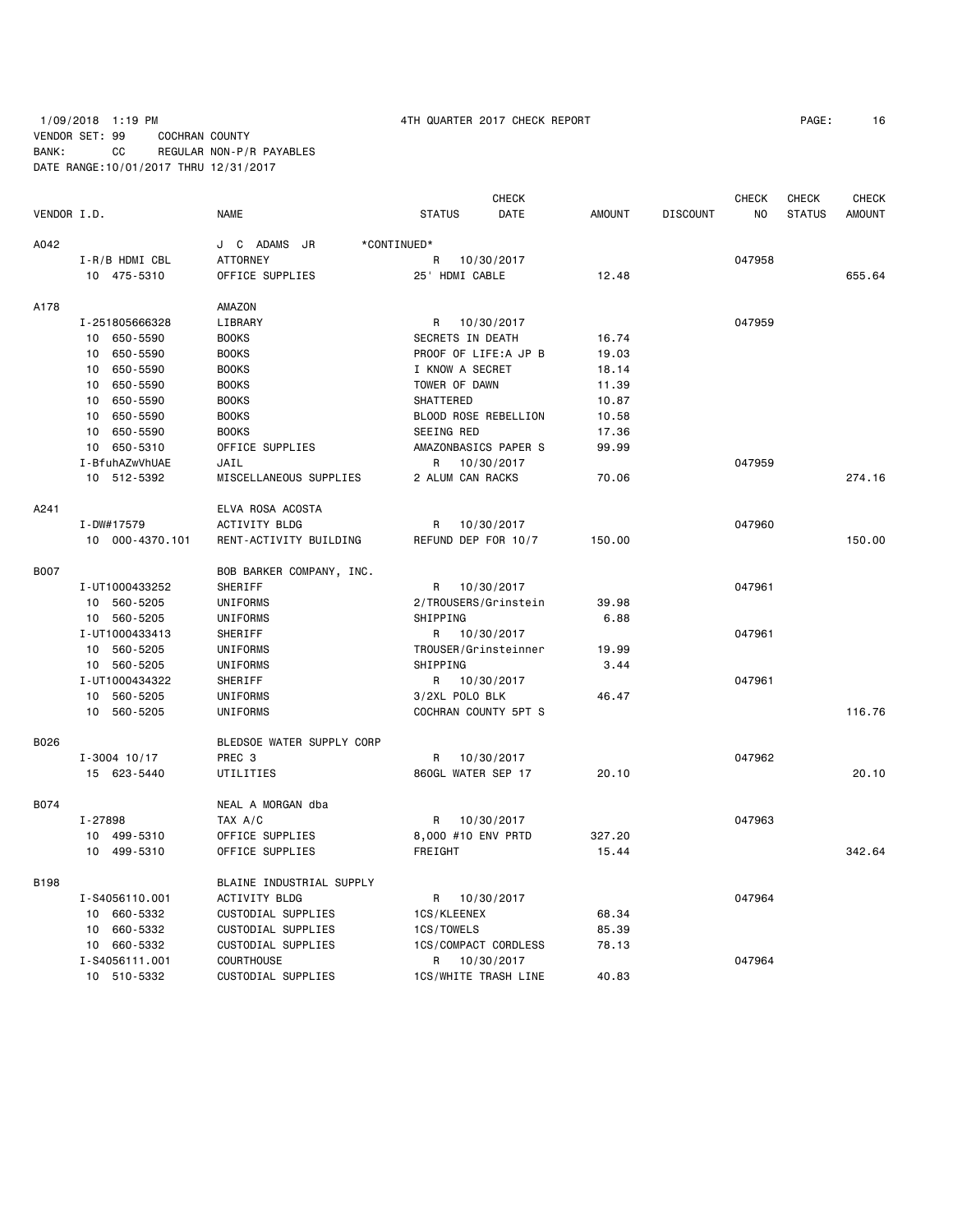|             |                    |                     |                                                    |                      | CHECK      |               |                 | <b>CHECK</b> | CHECK         | <b>CHECK</b>  |
|-------------|--------------------|---------------------|----------------------------------------------------|----------------------|------------|---------------|-----------------|--------------|---------------|---------------|
| VENDOR I.D. |                    |                     | <b>NAME</b>                                        | <b>STATUS</b>        | DATE       | <b>AMOUNT</b> | <b>DISCOUNT</b> | NO           | <b>STATUS</b> | <b>AMOUNT</b> |
| B198        |                    |                     | BLAINE INDUSTRIAL SUPPLY                           | *CONTINUED*          |            |               |                 |              |               |               |
|             | I-S4056111.001     |                     | <b>COURTHOUSE</b>                                  | R.                   | 10/30/2017 |               |                 | 047964       |               |               |
|             | 510-5332<br>10     |                     | CUSTODIAL SUPPLIES                                 | 1CS/SPRAYWAY         |            | 33.57         |                 |              |               |               |
|             | 510-5332<br>10     |                     | CUSTODIAL SUPPLIES                                 | 1CS/LYSOL            |            | 89.57         |                 |              |               |               |
|             | 510-5332<br>10     |                     | CUSTODIAL SUPPLIES                                 | 1CS/PINESOL          |            | 43.01         |                 |              |               |               |
|             | 510-5332<br>10     |                     | CUSTODIAL SUPPLIES                                 | 1DZ/BUG SPONGE       |            | 22.32         |                 |              |               |               |
|             | 10<br>510-5332     |                     | CUSTODIAL SUPPLIES                                 | 1CS/DIAL SOAP        |            | 76.42         |                 |              |               | 537.58        |
| <b>B279</b> |                    |                     | KENDRA BILBREY                                     |                      |            |               |                 |              |               |               |
|             |                    | I-TRI-STATE FAIR/4H | <b>EXTENSION SVC</b>                               | R                    | 10/30/2017 |               |                 | 047965       |               |               |
|             | 665-5427<br>10     |                     | CO AGENT-TRAVEL-OUT OF COUNTY 1 NITE/AMARILLO 9/21 |                      |            | 107.00        |                 |              |               |               |
|             | 665-5427<br>10     |                     | CO AGENT-TRAVEL-OUT OF COUNTY CITY TAX 9%          |                      |            | 9.63          |                 |              |               |               |
|             | 665-5334<br>10     |                     | OTHER SUPPLIES                                     | 2GL WATERING CAN/ONE |            | 4.98          |                 |              |               |               |
|             | 665-5334<br>10     |                     | OTHER SUPPLIES                                     | 16/6" CLAY POT       |            | 19.84         |                 |              |               |               |
|             | 665-5334<br>10     |                     | OTHER SUPPLIES                                     | 16/6" PLASTIC SAUCER |            | 7.68          |                 |              |               |               |
|             | 665-5334<br>10     |                     | OTHER SUPPLIES                                     | $14/4$ PANSY         |            | 20.72         |                 |              |               |               |
|             | 665-5334<br>10     |                     | OTHER SUPPLIES                                     | 2/4PK PANSY          |            | 4.96          |                 |              |               |               |
|             | 10<br>665-5334     |                     | OTHER SUPPLIES                                     | 3/TRIPL THCK GLOSS C |            | 11.28         |                 |              |               |               |
|             | 665-5334<br>10     |                     | OTHER SUPPLIES                                     | 2/KILZ ORIG AEROSOL  |            | 11.96         |                 |              |               |               |
|             | 10<br>665-5334     |                     | OTHER SUPPLIES                                     | 1.5CU FT MG FLOWERS  |            | 7.47          |                 |              |               | 205.52        |
| C015        |                    |                     | COCHRAN COUNTY SENIOR                              |                      |            |               |                 |              |               |               |
|             | I-OCT'17 INSTLMT   |                     | SENIOR CITIZENS                                    | R                    | 10/30/2017 |               |                 | 047966       |               |               |
|             | 10 663-5418        |                     | SENIOR CITIZENS CONTRACT                           | OCTOBER 2017         |            | 6,250.00      |                 |              |               | 6,250.00      |
| C065        |                    |                     | CITY OF WHITEFACE F D                              |                      |            |               |                 |              |               |               |
|             | I-AUG'17-OCT'17    |                     | PUBLIC SAFETY*OTHER                                | R                    | 10/30/2017 |               |                 | 047967       |               |               |
|             | 580-5414<br>10     |                     | FIRE PROTECTION CONTRACTS                          | HWY125/1169 GRASS 7/ |            | 350.00        |                 |              |               |               |
|             | 580-5414<br>10     |                     | FIRE PROTECTION CONTRACTS                          | 301 CARLISLE/TRASH 8 |            | 350.00        |                 |              |               |               |
|             | 580-5414<br>10     |                     | FIRE PROTECTION CONTRACTS                          | CR 190/MASTEN RANCH/ |            |               |                 |              |               |               |
|             | 580-5414<br>10     |                     | FIRE PROTECTION CONTRACTS                          | 1780/5MI SOUTH/ELE P |            | 350.00        |                 |              |               |               |
|             | 580-5414<br>10     |                     | FIRE PROTECTION CONTRACTS                          | 301 CARLISLE/GRASS 9 |            | 350.00        |                 |              |               |               |
|             | 10<br>580-5414     |                     | FIRE PROTECTION CONTRACTS                          | 1780/AIRPORT/PICKUP  |            | 350.00        |                 |              |               | 1,750.00      |
| C076        |                    |                     | CALDWELL COUNTRY CHEVROLET                         |                      |            |               |                 |              |               |               |
|             | I-17 CHEV PK #7808 |                     | SHERIFF                                            | R.                   | 10/30/2017 |               |                 | 047968       |               |               |
|             | 10<br>560-5571     |                     | CAPITAL OUTLAY                                     | 17 CHEV SILVERADO 4X |            | 38,784.00     |                 |              |               |               |
|             | 560-5571<br>10     |                     | CAPITAL OUTLAY                                     | VIN: 3GCUKNEC4HG4778 |            |               |                 |              |               |               |
|             | 560-5571<br>10     |                     | CAPITAL OUTLAY                                     | - 13 EXPR 1FM5K8AR9D |            | 5,000.00CR    |                 |              |               | 33,784.00     |
| C321        |                    |                     | CLEAR- VU                                          |                      |            |               |                 |              |               |               |
|             | $I - 100511$       |                     | PREC <sub>2</sub>                                  | R                    | 10/30/2017 |               |                 | 047969       |               |               |
|             | 15 622-5451        |                     | REPAIRS                                            | INSTL 2PC GLASS/CAT  |            | 175.00        |                 |              |               | 175.00        |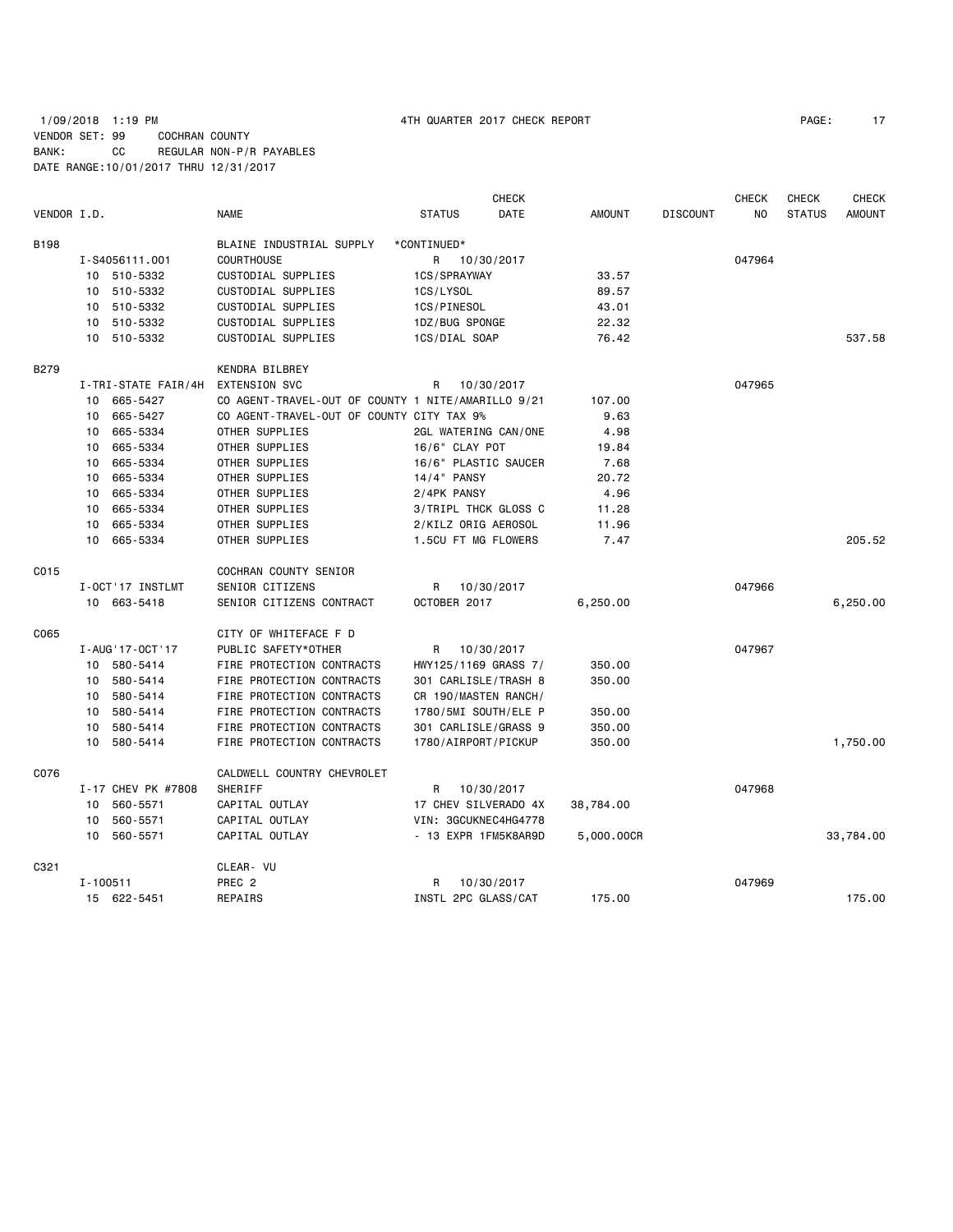1/09/2018 1:19 PM 4TH QUARTER 2017 CHECK REPORT PAGE: 18 VENDOR SET: 99 COCHRAN COUNTY BANK: CC REGULAR NON-P/R PAYABLES DATE RANGE:10/01/2017 THRU 12/31/2017

| VENDOR I.D. |          |                            | <b>NAME</b>                    | <b>STATUS</b>     | <b>CHECK</b><br>DATE  | <b>AMOUNT</b> | <b>DISCOUNT</b> | <b>CHECK</b><br>N <sub>O</sub> | <b>CHECK</b><br><b>STATUS</b> | <b>CHECK</b><br><b>AMOUNT</b> |
|-------------|----------|----------------------------|--------------------------------|-------------------|-----------------------|---------------|-----------------|--------------------------------|-------------------------------|-------------------------------|
| C340        |          |                            | COUNTY INFORMATION RESOURCE AG |                   |                       |               |                 |                                |                               |                               |
|             |          | I-S0P007963                | NON-DEPT'L                     | R                 | 10/30/2017            |               |                 | 047970                         |                               |                               |
|             |          | 10 409-5420                | TELECOMMUNICATIONS             |                   | 25 EMAIL ACCTS OCT 2  | 50.00         |                 |                                |                               | 50.00                         |
| C384        |          |                            | CHEMAQUA                       |                   |                       |               |                 |                                |                               |                               |
|             |          | I-2893000                  | <b>COURTHOUSE</b>              | R                 | 10/30/2017            |               |                 | 047971                         |                               |                               |
|             |          | 10 510-5411                | MAINTENANCE CONTRACTS          |                   | WATER TREATMENT OCT   | 120.00        |                 |                                |                               | 120.00                        |
| D048        |          |                            | DATA-LINE OFFICE SYSTEMS       |                   |                       |               |                 |                                |                               |                               |
|             |          | I-IN73295                  | LIBRARY                        | R                 | 10/30/2017            |               |                 | 047972                         |                               |                               |
|             |          | 10 650-5411                | MAINTENANCE CONTRACTS          |                   | COPIER MAINT 9/21-10  | 37.50         |                 |                                |                               |                               |
|             |          | 10 650-5411                | MAINTENANCE CONTRACTS          |                   | 552 COLOR COPIES 8/2  | 55.20         |                 |                                |                               |                               |
|             |          | I-IN73888                  | <b>EXTENSION SVC</b>           | R                 | 10/30/2017            |               |                 | 047972                         |                               |                               |
|             |          | 10 665-5411                | MAINTENANCE CONTRACTS          |                   | COPIER MAINT 10/5-11  | 30.00         |                 |                                |                               | 122.70                        |
| D153        |          |                            | SHANNA DEWBRE                  |                   |                       |               |                 |                                |                               |                               |
|             |          | I-R/B HOTEL 10/17-18 CLERK |                                | R                 | 10/30/2017            |               |                 | 047973                         |                               |                               |
|             | 10       | 403-5427                   | CONTINUING EDUCATION           |                   | 2/NITES KERRVILLE 10  | 178.00        |                 |                                |                               |                               |
|             | 10       | 403-5427                   | CONTINUING EDUCATION           | LODGING TAX/TDCA  |                       | 23.14         |                 |                                |                               |                               |
|             | 10       | 403-5427                   | CONTINUING EDUCATION           | <b>MEAL</b>       |                       | 9.69          |                 |                                |                               | 210.83                        |
| D196        |          |                            | JORGE DE LA CRUZ, SHERIFF      |                   |                       |               |                 |                                |                               |                               |
|             | I-102317 |                            | JAIL                           | R                 | 10/30/2017            |               |                 | 047974                         |                               |                               |
|             |          | 10 512-5333                | FOOD-PRISONERS                 | MILK/ALLSUPS 10/1 |                       | 3.49          |                 |                                |                               |                               |
|             |          | 10 512-5333                | FOOD-PRISONERS                 |                   | LETTUCE/ALLSUPS 10/3  | 3.27          |                 |                                |                               |                               |
|             |          | 10 512-5333                | FOOD-PRISONERS                 |                   | MILK/ALLSUPS 10/4     | 2.99          |                 |                                |                               |                               |
|             |          | 10 512-5333                | FOOD-PRISONERS                 |                   | MARGARINE/ALLSUPS 10  | 1.39          |                 |                                |                               |                               |
|             | 10       | 512-5333                   | FOOD-PRISONERS                 |                   | 12/MASON JARS/FAM\$ 1 | 8.00          |                 |                                |                               |                               |
|             | 10       | 512-5333                   | FOOD-PRISONERS                 |                   | INST POTATOES/FAM\$ 1 | 2.00          |                 |                                |                               |                               |
|             | 10       | 512-5333                   | FOOD-PRISONERS                 | RICE/FAM\$ 10/6   |                       | 4.25          |                 |                                |                               |                               |
|             | 10       | 512-5333                   | FOOD-PRISONERS                 |                   | 2/VANILLA WAFERS FAM  | 2.00          |                 |                                |                               |                               |
|             | 10       | 512-5333                   | FOOD-PRISONERS                 |                   | 3/TOMATOES ALLSUPS 1  | 2.97          |                 |                                |                               |                               |
|             | 10       | 512-5333                   | FOOD-PRISONERS                 |                   | 10/BREAD/ALLSUPS 10/  | 5.00          |                 |                                |                               |                               |
|             | 10       | 512-5333                   | FOOD-PRISONERS                 |                   | 10LB/POTATOES/ALLSUP  | 2.99          |                 |                                |                               |                               |
|             | 10       | 512-5333                   | FOOD-PRISONERS                 |                   | 2/FLOUR TORTILLAS/AL  | 3.98          |                 |                                |                               |                               |
|             | 10       | 512-5333                   | FOOD-PRISONERS                 |                   | SPAGHETTI/FAM\$ 10/8  | 1.50          |                 |                                |                               |                               |
|             | 10       | 512-5333                   | FOOD-PRISONERS                 |                   | 2/DORITOS/FAM\$ 10/8  | 7.00          |                 |                                |                               |                               |
|             | 10       | 512-5333                   | FOOD-PRISONERS                 |                   | 2/MILK/ALLSUPS 10/10  | 6.98          |                 |                                |                               |                               |
|             | 10       | 512-5333                   | FOOD-PRISONERS                 |                   | 2/EGGS/ALLSUPS 10/10  | 5.98          |                 |                                |                               |                               |
|             |          | 10 512-5333                | FOOD-PRISONERS                 |                   | ONIONS/ALLSUPS 10/11  | 0.99          |                 |                                |                               |                               |
|             | 10       | 512-5333                   | FOOD-PRISONERS                 |                   | 3/JALAPENOS/ALLSUPS   | 0.30          |                 |                                |                               |                               |
|             | 10       | 512-5333                   | FOOD-PRISONERS                 |                   | 2/BANANAS/ALLSUPS 10  | 0.50          |                 |                                |                               |                               |
|             | 10       | 512-5333                   | FOOD-PRISONERS                 |                   | 2/EGGS/ALLSUPS 10/12  | 5.98          |                 |                                |                               |                               |
|             | 10       | 512-5333                   | FOOD-PRISONERS                 |                   | 2/EGGS/ALLSUPS 10/16  | 5.98          |                 |                                |                               |                               |
|             | 10       | 512-5333                   | FOOD-PRISONERS                 |                   | 2/MILK/ALLSUPS 10/16  | 6.98          |                 |                                |                               |                               |
|             | 10       | 512-5333                   | FOOD-PRISONERS                 |                   | 6/BREAD/ALLSUPS 10/1  | 4.77          |                 |                                |                               |                               |
|             | 10       | 512-5392                   | MISCELLANEOUS SUPPLIES         |                   | FOOD STORAGE SET/FAM  | 5.00          |                 |                                |                               |                               |
|             | 10       | 512-5392                   | MISCELLANEOUS SUPPLIES         |                   | CAN OPENER/FAM\$ 10/1 | 3.00          |                 |                                |                               |                               |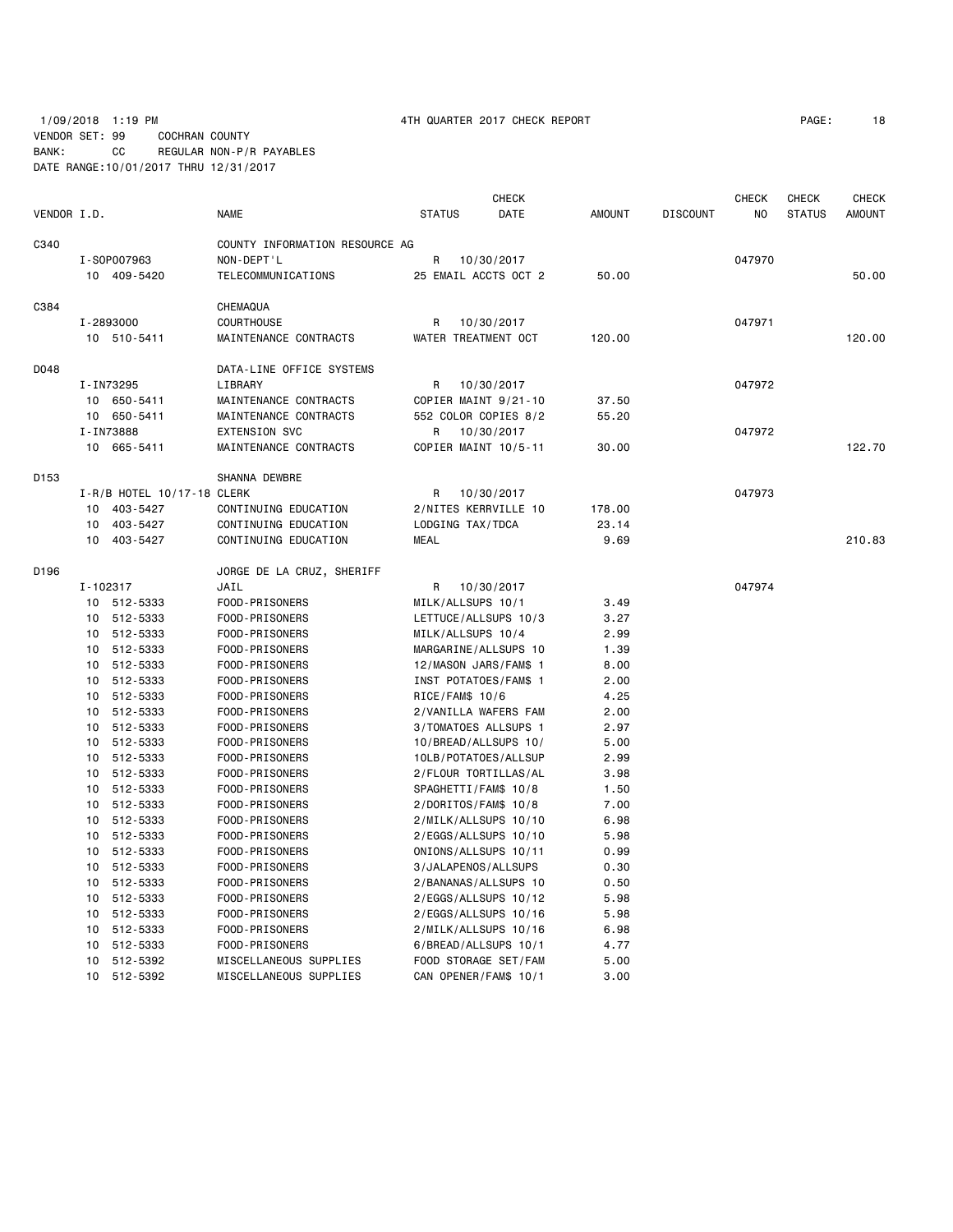## 1/09/2018 1:19 PM 4TH QUARTER 2017 CHECK REPORT PAGE: 19 VENDOR SET: 99 COCHRAN COUNTY BANK: CC REGULAR NON-P/R PAYABLES DATE RANGE:10/01/2017 THRU 12/31/2017

| VENDOR I.D.      |          |               | <b>NAME</b>                 | <b>STATUS</b>        | CHECK<br>DATE         | <b>AMOUNT</b> | <b>DISCOUNT</b> | <b>CHECK</b><br>NO | <b>CHECK</b><br><b>STATUS</b> | <b>CHECK</b><br><b>AMOUNT</b> |
|------------------|----------|---------------|-----------------------------|----------------------|-----------------------|---------------|-----------------|--------------------|-------------------------------|-------------------------------|
|                  |          |               |                             |                      |                       |               |                 |                    |                               |                               |
| D196             |          |               | JORGE DE LA CRUZ, SHERIFF   | *CONTINUED*          |                       |               |                 |                    |                               |                               |
|                  | I-102317 |               | JAIL                        | R                    | 10/30/2017            |               |                 | 047974             |                               |                               |
|                  |          | 10 512-5333   | FOOD-PRISONERS              | 3/CHEESE SAUCE/FAM\$ |                       | 3,00          |                 |                    |                               |                               |
|                  |          | 10 512-5333   | FOOD-PRISONERS              |                      | 2/SPAGHETTI/FAM\$ 10/ | 3.00          |                 |                    |                               |                               |
|                  |          | 10 512-5333   | FOOD-PRISONERS              |                      | TOMATO/ALLSUPS 10/20  | 0.50          |                 |                    |                               |                               |
|                  |          | 10 512-5333   | FOOD-PRISONERS              |                      | 2/LETTUCE/ALLSUPS 10  | 2.58          |                 |                    |                               |                               |
|                  |          | 10 512-5333   | FOOD-PRISONERS              | EGGS/ALLSUPS 10/20   |                       | 3.29          |                 |                    |                               |                               |
|                  |          | 10 512-5333   | FOOD-PRISONERS              |                      | 2/MILK/ALLSUPS 10/20  | 6.98          |                 |                    |                               |                               |
|                  |          | 10 512-5333   | FOOD-PRISONERS              |                      | 10/BREAD/ALLSUPS 10/  | 7.95          |                 |                    |                               |                               |
|                  |          | 10 512-5333   | FOOD-PRISONERS              |                      | MARGARINE/FAM\$ 10/20 | 1.25          |                 |                    |                               |                               |
|                  |          | 10 512-5333   | FOOD-PRISONERS              |                      | 2/BBQ SAUCE/FAM\$ 10/ | 2.00          |                 |                    |                               |                               |
|                  |          | 10 512-5333   | FOOD-PRISONERS              |                      | 2/CHERRY PIE FILLING  | 5.50          |                 |                    |                               | 133.34                        |
| D <sub>200</sub> |          |               | AMY DUDLEY                  |                      |                       |               |                 |                    |                               |                               |
|                  |          | I-R/B CUSHION | AUDITOR                     | R                    | 10/30/2017            |               |                 | 047975             |                               |                               |
|                  |          | 10 495-5310   | OFFICE SUPPLIES             |                      | R/B AYLIO SEAT CUSHI  | 39.99         |                 |                    |                               |                               |
|                  |          | 10 495-5310   | OFFICE SUPPLIES             | SHIPPING             |                       | 5.99          |                 |                    |                               | 45.98                         |
| E057             |          |               | ELECTION SYSTEMS & SOFTWARE |                      |                       |               |                 |                    |                               |                               |
|                  |          | I-1019987     | <b>ELECTIONS</b>            | R                    | 10/30/2017            |               |                 | 047976             |                               |                               |
|                  |          | 10 490-5335   | ELECTION SUPPLIES           |                      | PRECINCT KIT-EARLY V  | 34.53         |                 |                    |                               |                               |
|                  |          | 10 490-5335   | ELECTION SUPPLIES           |                      | 2/PRECINCT KIT-ELECT  | 61.24         |                 |                    |                               |                               |
|                  |          | 10 490-5335   | ELECTION SUPPLIES           | SHIPPING             |                       | 14.19         |                 |                    |                               |                               |
|                  |          | I-1020211     | <b>ELECTIONS</b>            | R                    | 10/30/2017            |               |                 | 047976             |                               |                               |
|                  |          | 10 490-5335   | ELECTION SUPPLIES           |                      | CONSTITUTIONAL AMEND  |               |                 |                    |                               |                               |
|                  |          | 10 490-5335   | ELECTION SUPPLIES           |                      | BASE CHARGE: PREC TAB | 371.88        |                 |                    |                               |                               |
|                  |          | 10 490-5335   | ELECTION SUPPLIES           | <b>BALLOT TYPES</b>  |                       | 53.13         |                 |                    |                               |                               |
|                  |          | 10 490-5335   | ELECTION SUPPLIES           | 5/PRECINCTS          |                       | 26.55         |                 |                    |                               |                               |
|                  | 10       | 490-5335      | ELECTION SUPPLIES           | 5/BALLOT FACES       |                       | 53.15         |                 |                    |                               |                               |
|                  |          | 10 490-5335   | ELECTION SUPPLIES           | 7/CONTESTS/ISSUES    |                       | 89.25         |                 |                    |                               |                               |
|                  |          | 10 490-5335   | ELECTION SUPPLIES           |                      | 14/CANDIDATE/RESPONS  | 74.34         |                 |                    |                               |                               |
|                  |          | 10 490-5335   | ELECTION SUPPLIES           |                      | 3/MEDIA BURN THUMB D  | 30.00         |                 |                    |                               |                               |
|                  | 10       | 490-5335      | ELECTION SUPPLIES           | ELECTION SVCS LEV 2  |                       |               |                 |                    |                               |                               |
|                  |          | 10 490-5335   | ELECTION SUPPLIES           | FREIGHT              |                       | 36.50         |                 |                    |                               |                               |
|                  |          | I-1021580     | <b>ELECTIONS</b>            | R                    | 10/30/2017            |               |                 | 047976             |                               |                               |
|                  |          | 10 490-5411   | MAINTENANCE CONTRACTS       |                      | 8/FIRMWARE LICENSE-A  | 299.92        |                 |                    |                               |                               |
|                  |          | 10 490-5411   | MAINTENANCE CONTRACTS       |                      |                       | 149.96        |                 |                    |                               |                               |
|                  |          |               |                             |                      | 4/FIRMWARE LICENSE-M  |               |                 |                    |                               |                               |
|                  | 10       | 490-5411      | MAINTENANCE CONTRACTS       |                      | 8/HARDWARE MAINT-AUT  | 2,240.00      |                 |                    |                               |                               |
|                  |          | 10 490-5411   | MAINTENANCE CONTRACTS       |                      | 4/HARDWARE MAINT-AUT  | 780.00        |                 |                    |                               | 4,314.64                      |
| E069             |          |               | ENCARTELE, INC              |                      |                       |               |                 |                    |                               |                               |
|                  | I-7230   |               | JAIL                        | R                    | 10/30/2017            |               |                 | 047977             |                               |                               |
|                  | 10       | 000-4380.200  | OTHER [MISCELLANEOUS]       | 100 PHONE CARDS      |                       | 500.00        |                 |                    |                               | 500.00                        |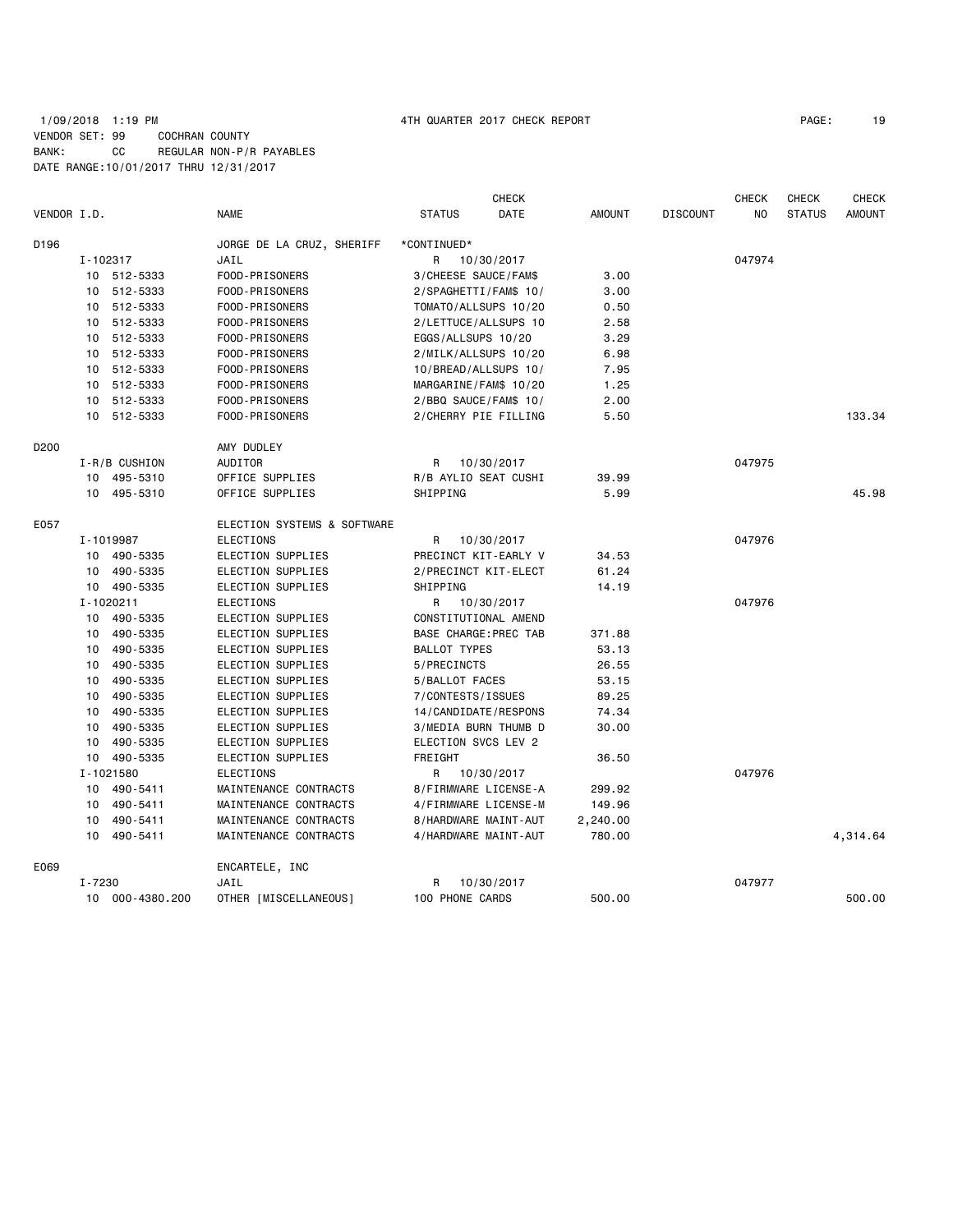## 1/09/2018 1:19 PM 4TH QUARTER 2017 CHECK REPORT PAGE: 20 VENDOR SET: 99 COCHRAN COUNTY BANK: CC REGULAR NON-P/R PAYABLES DATE RANGE:10/01/2017 THRU 12/31/2017

|             |                     |                           | <b>CHECK</b>           |               |                 | <b>CHECK</b> | <b>CHECK</b>  | <b>CHECK</b>  |
|-------------|---------------------|---------------------------|------------------------|---------------|-----------------|--------------|---------------|---------------|
| VENDOR I.D. |                     | <b>NAME</b>               | <b>STATUS</b><br>DATE  | <b>AMOUNT</b> | <b>DISCOUNT</b> | NO.          | <b>STATUS</b> | <b>AMOUNT</b> |
| E090        |                     | EBIX, INC.                |                        |               |                 |              |               |               |
|             | I-610298            | NON-DEPT'L                | R<br>10/30/2017        |               |                 | 047978       |               |               |
|             | 10 409-5499         | MISCELLANEOUS             | 720 TOP HEALTH/MARCH   | 388.80        |                 |              |               |               |
|             | 10 409-5499         | MISCELLANEOUS             | SHIPPING               | 71.40         |                 |              |               | 460.20        |
| F010        |                     | FIVE-AREA TELEPHONE CO-OP |                        |               |                 |              |               |               |
|             | I-927-5510 OCT17    | PREC 4                    | R<br>10/30/2017        |               |                 | 047979       |               |               |
|             | 15 624-5420         | <b>TELECOMMUNICATIONS</b> | <b>BASIC LOCAL SVC</b> | 32.25         |                 |              |               |               |
|             | 15 624-5420         | TELECOMMUNICATIONS        | <b>FEES</b>            | 10.06         |                 |              |               |               |
|             | 15 624-5420         | <b>TELECOMMUNICATIONS</b> | LONG DISTANCE SVC      | 1.16          |                 |              |               | 43.47         |
| F097        |                     | NATHAN D FOOS dba         |                        |               |                 |              |               |               |
|             | $I - 0203$          | LIBRARY                   | R<br>10/30/2017        |               |                 | 047980       |               |               |
|             | 10 650-5451         | REPAIR                    | UNSTOP A/C DRAIN; TRA  | 127.50        |                 |              |               |               |
|             | 10 650-5451         | REPAIR                    | SEWER MACHINE FEE      | 25.00         |                 |              |               |               |
|             | $I - 0218$          | ACTIVITY BLDG             | 10/30/2017<br>R        |               |                 | 047980       |               |               |
|             | 10 662-5451         | REPAIR                    | INV 7.5 TON UNIT/FRE   | 170.00        |                 |              |               |               |
|             | 10 662-5451         | REPAIR                    | ADD R22/CHANGE FILTE   | 262.50        |                 |              |               |               |
|             | $I - 0223$          | COURTHOUSE/JAIL           | R 10/30/2017           |               |                 | 047980       |               |               |
|             | 10 510-5451         | REPAIR                    | 1.5HRS/TRBLSHT, RESET  | 127.50        |                 |              |               |               |
|             | 10 512-5451         | REPAIR                    | 1HR/FLOOR DRAIN/JAIL   | 85.00         |                 |              |               |               |
|             | 10 512-5451         | REPAIR                    | SINK MACHINE FEE       | 25.00         |                 |              |               | 822.50        |
| G005        |                     | <b>GENERAL FUND</b>       |                        |               |                 |              |               |               |
|             | I-VEH LEASE $#1/12$ | JUVENILE PROBATION        | 10/30/2017<br>R        |               |                 | 047981       |               |               |
|             | 17 573-5464         | VEHICLE LEASE             | VEHICLE LEASE SEP 17   | 833.00        |                 |              |               |               |
|             | I-VEH LEASE #2/12   | JUVENILE PROBATION        | 10/30/2017<br>R.       |               |                 | 047981       |               |               |
|             | 17 573-5464         | VEHICLE LEASE             | VEHICLE LEASE OCT 20   | 833.00        |                 |              |               | 1,666.00      |
| G098        |                     | GALL'S, LLC               |                        |               |                 |              |               |               |
|             | I-008385677         | SHERIFF/JAIL              | 10/30/2017<br>R        |               |                 | 047982       |               |               |
|             | 10 512-5205         | UNIFORMS                  | 1 SHIRT BLK 2X         | 17.99         |                 |              |               |               |
|             | 10 512-5205         | UNIFORMS                  | 5/SHIRT TAN XL         | 22.50         |                 |              |               |               |
|             | 10 560-5205         | UNIFORMS                  | 10/COLLAR PINS         | 99.90         |                 |              |               |               |
|             | 10 560-5205         | UNIFORMS                  | 7/NAME PLATES          | 69.93         |                 |              |               | 210.32        |
| G249        |                     | GULF COAST TRADES CENTER  |                        |               |                 |              |               |               |
|             | I-2013043715        | JUVENILE PROBATION        | R<br>10/30/2017        |               |                 | 047983       |               |               |
|             | 17 573-5413.004     | Other Placements          | 21 DAYS/POST(N)/JUV#   | 2,163.63      |                 |              |               | 2,163.63      |
| H029        |                     | TAYLOR CORPORATION dba    |                        |               |                 |              |               |               |
|             | I-INV5707859        | TREASURER                 | R<br>10/30/2017        |               |                 | 047984       |               |               |
|             | 10 497-5310         | OFFICE SUPPLIES           | 2PK/ATTENDANCE CALEN   | 85.49         |                 |              |               |               |
|             | 10 497-5310         | OFFICE SUPPLIES           | SHIPPING               | 27.07         |                 |              |               | 112.56        |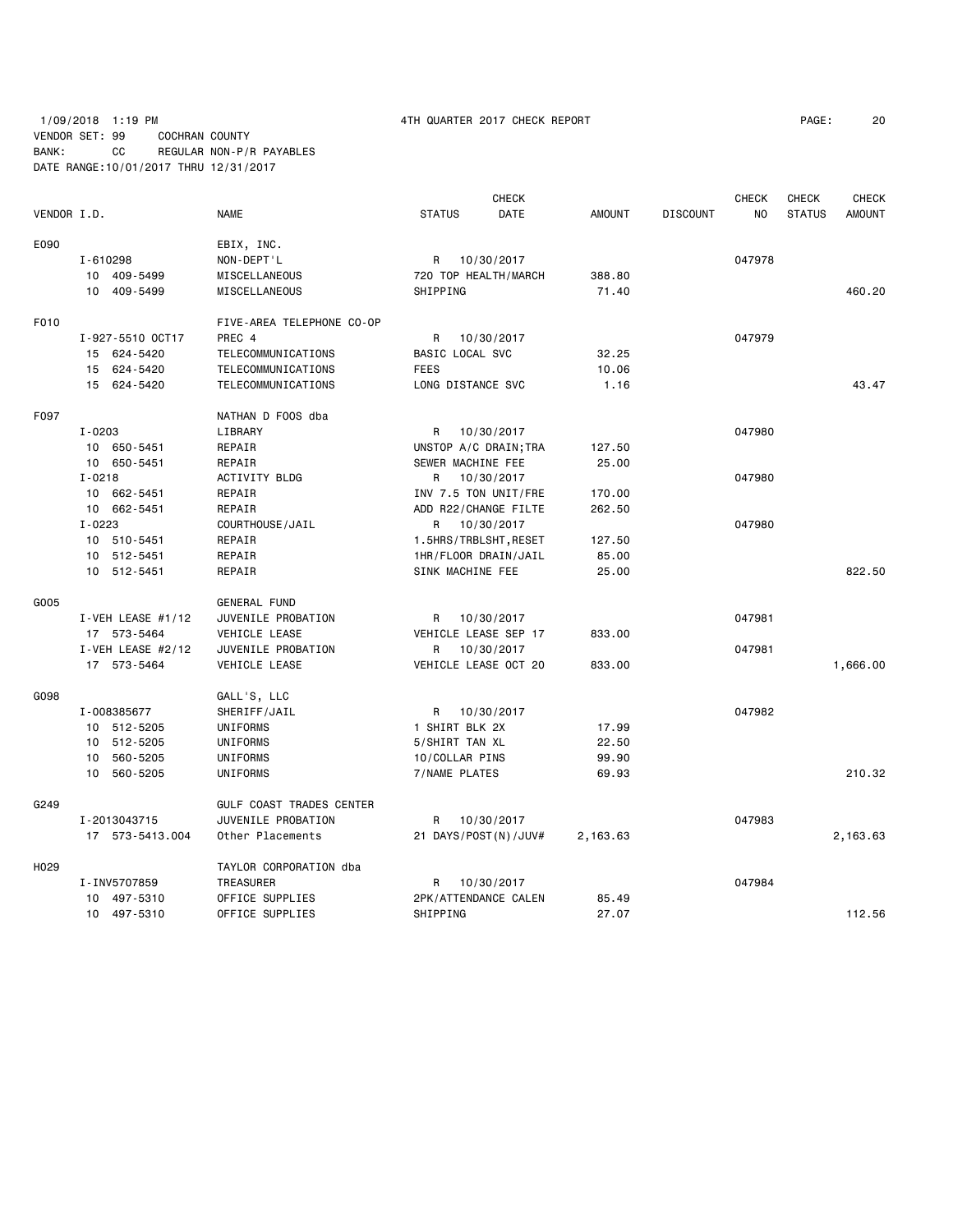## 1/09/2018 1:19 PM 4TH QUARTER 2017 CHECK REPORT PAGE: 21 VENDOR SET: 99 COCHRAN COUNTY BANK: CC REGULAR NON-P/R PAYABLES DATE RANGE:10/01/2017 THRU 12/31/2017

|                  |                     |                               |                      | <b>CHECK</b> |               |                 | <b>CHECK</b> | <b>CHECK</b>  | <b>CHECK</b>  |
|------------------|---------------------|-------------------------------|----------------------|--------------|---------------|-----------------|--------------|---------------|---------------|
| VENDOR I.D.      |                     | <b>NAME</b>                   | <b>STATUS</b>        | DATE         | <b>AMOUNT</b> | <b>DISCOUNT</b> | NO.          | <b>STATUS</b> | <b>AMOUNT</b> |
| H126             |                     | HOLLAND'S OFFICE TECHNOLOGIES |                      |              |               |                 |              |               |               |
|                  | I-00125292          | NON-DEPT'L                    | R                    | 10/30/2017   |               |                 | 047985       |               |               |
|                  | 10 409-5451         | REPAIRS                       | RPL FUSER/FAX MCH    |              | 299,00        |                 |              |               |               |
|                  | I-00125367          | TAX A/C                       | R                    | 10/30/2017   |               |                 | 047985       |               |               |
|                  | 10 499-5310         | OFFICE SUPPLIES               | <b>TONER/FS1028</b>  |              | 89.99         |                 |              |               | 388.99        |
|                  |                     |                               |                      |              |               |                 |              |               |               |
| H <sub>242</sub> |                     | DANA HEFLIN                   |                      |              |               |                 |              |               |               |
|                  | I-WORKSHOP 10/9     | LIBRARY                       | R                    | 10/30/2017   |               |                 | 047986       |               |               |
|                  | 10 650-5427         | CONTINUING EDUCATION          | 114 MI TO/FR LBK @53 |              | 60.99         |                 |              |               | 60.99         |
| H <sub>248</sub> |                     | <b>BRUCE HEFLIN</b>           |                      |              |               |                 |              |               |               |
|                  | I-PROF ED CONF/17   | COMMISSIONERS COURT           | R                    | 10/30/2017   |               |                 | 047987       |               |               |
|                  | 15 610-5427         | COMM-CONTINUING EDUCATION     | 2/NITES ABILENE/HEFL |              | 170.00        |                 |              |               |               |
|                  | 15 610-5427         | COMM-CONTINUING EDUCATION     | LODGING TAX          |              | 25.50         |                 |              |               |               |
|                  | 15 610-5427         | COMM-CONTINUING EDUCATION     | 440MI/TO/FR ABILENE  |              | 235.40        |                 |              |               | 430.90        |
| I028             |                     | ICS JAIL SUPPLIES INC.        |                      |              |               |                 |              |               |               |
|                  | I-W1203200          | JAIL                          | R                    | 10/30/2017   |               |                 | 047988       |               |               |
|                  | 10 512-5392         | MISCELLANEOUS SUPPLIES        | 2CS/TOOTH PASTE      |              | 63.00         |                 |              |               |               |
|                  | 10 512-5392         | MISCELLANEOUS SUPPLIES        | 2CS/T00THRUSH        |              | 16.20         |                 |              |               |               |
|                  | 10 512-5392         | MISCELLANEOUS SUPPLIES        | 2CS/TOOTHBRUSH CAPS  |              | 18.36         |                 |              |               |               |
|                  | 512-5392<br>10      | MISCELLANEOUS SUPPLIES        | 7DZ/WASHCLOTHS       |              | 21.14         |                 |              |               |               |
|                  | 10 512-5392         | MISCELLANEOUS SUPPLIES        | 1CS/SOAP             |              | 43.20         |                 |              |               |               |
|                  | I-W1203201          | JAIL                          | R 10/30/2017         |              |               |                 | 047988       |               |               |
|                  | 10 512-5392         | MISCELLANEOUS SUPPLIES        | 3/SHOWER CURTAINS    |              | 231.12        |                 |              |               | 393.02        |
| J049             |                     | JUVENILE PROBATION FUND       |                      |              |               |                 |              |               |               |
|                  | I-LOCAL MATCH 10/17 | JUVENILE PROBATION            | R                    | 10/30/2017   |               |                 | 047989       |               |               |
|                  | 10 571-5472         | LOCAL SUPPORT-JUV BOARD       | LOCAL FUNDS MATCH OC |              | 2,397.25      |                 |              |               |               |
|                  | I-LOCAL MATCH 9/17  | JUVENILE PROBATION            | R                    | 10/30/2017   |               |                 | 047989       |               |               |
|                  | 10 571-5472         | LOCAL SUPPORT-JUV BOARD       | LOCAL FUNDS MATCH SE |              | 2,397.25      |                 |              |               | 4,794.50      |
|                  |                     |                               |                      |              |               |                 |              |               |               |
| J082             |                     | JOHN DEERE FINANCIAL          |                      |              |               |                 |              |               |               |
|                  | $C - 555455$        | PREC 3                        | R                    | 10/30/2017   |               |                 | 047990       |               |               |
|                  | 10 516-5451         | REPAIR                        | RET/STRAINER         |              | 14,61CR       |                 |              |               |               |
|                  | I-553772            | <b>CEMETERY</b>               | R                    | 10/30/2017   |               |                 | 047990       |               |               |
|                  | 10 516-5451         | REPAIR                        | 2/LUBRICANT/MOWER, E |              | 15.28         |                 |              |               |               |
|                  | 10<br>516-5451      | REPAIR                        | AIR FILTER           |              | 37.30         |                 |              |               |               |
|                  | 10 516-5451         | REPAIR                        | FUEL CONDITIONER     |              | 7.96          |                 |              |               |               |
|                  | 10 516-5451         | REPAIR                        | AIR FILTER           |              | 21.80         |                 |              |               |               |
|                  | 516-5451<br>10      | REPAIR                        | AIR FILTER           |              | 15.01         |                 |              |               |               |
|                  | 10<br>516-5451      | REPAIR                        | AIR FILTER           |              | 15.01         |                 |              |               |               |
|                  | 10 516-5451         | REPAIR                        | FILTER ELEMENT       |              | 74.83         |                 |              |               |               |
|                  | 516-5451<br>10      | REPAIR                        | 2/AIR FILTER         |              | 32.90         |                 |              |               |               |
|                  | 10 516-5451         | REPAIR                        | STRAINER             |              | 14.61         |                 |              |               |               |
|                  | 10 516-5451         | REPAIR                        | SEAFOAM MOTOR TUNEUP |              | 9.75          |                 |              |               |               |
|                  | I-555436            | PREC <sub>2</sub>             | R                    | 10/30/2017   |               |                 | 047990       |               |               |
|                  | 15 622-5451         | REPAIRS                       | <b>BULK HOSE</b>     |              | 1.44          |                 |              |               |               |
|                  | I-555456            | PREC <sub>3</sub>             | R                    | 10/30/2017   |               |                 | 047990       |               |               |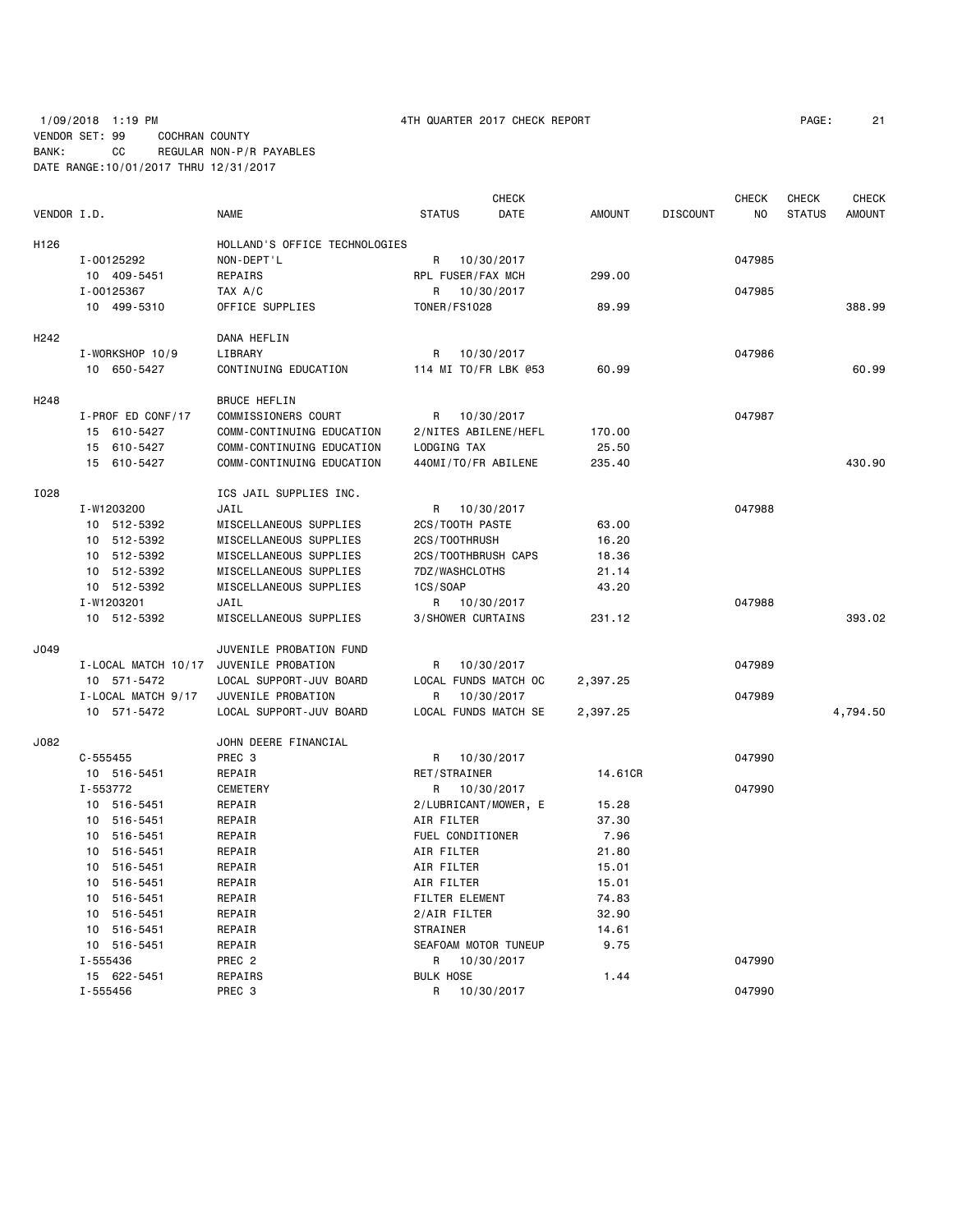## 1/09/2018 1:19 PM 4TH QUARTER 2017 CHECK REPORT PAGE: 22 VENDOR SET: 99 COCHRAN COUNTY BANK: CC REGULAR NON-P/R PAYABLES DATE RANGE:10/01/2017 THRU 12/31/2017

|                  |              |             |                                  |                      | <b>CHECK</b>          |               |                 | <b>CHECK</b>   | <b>CHECK</b>  | <b>CHECK</b>  |
|------------------|--------------|-------------|----------------------------------|----------------------|-----------------------|---------------|-----------------|----------------|---------------|---------------|
| VENDOR I.D.      |              |             | <b>NAME</b>                      | <b>STATUS</b>        | DATE                  | <b>AMOUNT</b> | <b>DISCOUNT</b> | N <sub>O</sub> | <b>STATUS</b> | <b>AMOUNT</b> |
| J082             |              |             | JOHN DEERE FINANCIAL *CONTINUED* |                      |                       |               |                 |                |               |               |
|                  |              | I-555456    | PREC <sub>3</sub>                | R                    | 10/30/2017            |               |                 | 047990         |               |               |
|                  |              | 15 623-5451 | REPAIRS                          | AG/C&CE GREEN        |                       | 11.39         |                 |                |               |               |
|                  | $I - 555991$ |             | PREC 1                           | R                    | 10/30/2017            |               |                 | 047990         |               |               |
|                  |              | 15 621-5451 | REPAIRS                          |                      | 24/PLUS 50II OIL 15W  | 384.96        |                 |                |               |               |
|                  | I-557200     |             | PREC 4                           | R                    | 10/30/2017            |               |                 | 047990         |               |               |
|                  |              | 15 624-5451 | REPAIRS                          | RPL CLUTCH PLATES/DI |                       | 150.00        |                 |                |               |               |
|                  |              | 15 624-5451 | REPAIRS                          | 6/CAP SCREW          |                       | 26.04         |                 |                |               |               |
|                  | 15           | 624-5451    | REPAIRS                          | 6/12mm LOCK NUT      |                       | 9.90          |                 |                |               |               |
|                  | 15           | 624-5451    | REPAIRS                          | <b>HUB</b>           |                       | 440.71        |                 |                |               |               |
|                  | 15           | 624-5451    | REPAIRS                          | 4/CLUTCH DISK        |                       | 66.16         |                 |                |               |               |
|                  |              | 15 624-5451 | REPAIRS                          | 2/CLUTCH PLATE       |                       | 118.98        |                 |                |               |               |
|                  | 15           | 624-5451    | REPAIRS                          | <b>CLUTCH PLATE</b>  |                       | 50.04         |                 |                |               |               |
|                  |              | 15 624-5451 | REPAIRS                          | DISK SPRING          |                       | 52.00         |                 |                |               |               |
|                  | 15           | 624-5451    | REPAIRS                          | 3" ROLOC DISC        |                       | 2.77          |                 |                |               |               |
|                  |              | 15 624-5451 | REPAIRS                          | ENV FEE              |                       | 9.00          |                 |                |               |               |
|                  | I-559951     |             | PREC 4                           | R                    | 10/30/2017            |               |                 | 047990         |               |               |
|                  |              | 15 624-5451 | REPAIRS                          | 2/SHOES              |                       | 120.98        |                 |                |               |               |
|                  |              | I-566633    | PREC 4                           | R                    | 10/30/2017            |               |                 | 047990         |               |               |
|                  |              | 15 624-5451 | REPAIRS                          | <b>BRACKET</b>       |                       | 555.87        |                 |                |               | 2,230.08      |
| K085             |              |             | KAESER & BLAIR, INC.             |                      |                       |               |                 |                |               |               |
|                  |              | I-70811146  | SHERIFF                          | R                    | 10/30/2017            |               |                 | 047991         |               |               |
|                  | 93           | 560-5334    | OTHER SUPPLIES                   | 1000/3" JR BADGE STI |                       | 330.00        |                 |                |               |               |
|                  | 93           | 560-5334    | OTHER SUPPLIES                   | K&B ART              |                       | 65.00         |                 |                |               |               |
|                  | 93           | 560-5334    | OTHER SUPPLIES                   | SHIPPING             |                       | 13.21         |                 |                |               | 408.21        |
| L015             |              |             | LUBBOCK COUNTY, TEXAS            |                      |                       |               |                 |                |               |               |
|                  |              | I-201709    | JAIL                             | R                    | 10/30/2017            |               |                 | 047992         |               |               |
|                  |              | 10 512-5499 | MISCELLANEOUS                    | 28 DAYS/RICHARDSON   |                       | 1,820.00      |                 |                |               | 1,820.00      |
| L018             |              |             | LUBBOCK GRADER BLADE, INC        |                      |                       |               |                 |                |               |               |
|                  | $I - 61572$  |             | PREC <sub>2</sub>                | R                    | 10/30/2017            |               |                 | 047993         |               |               |
|                  |              | 15 622-5356 | ROAD MATERIALS & SUPPLIES        |                      | 4/3/4x8x7ft.h.t GRAD  | 504.00        |                 |                |               |               |
|                  |              | I-615885    | PREC 1                           | R                    | 10/30/2017            |               |                 | 047993         |               |               |
|                  | 15           | 621-5356    | ROAD MATERIALS & SUPPLIES        |                      | 8/3/4x8x7ft.h.t. GRA  | 1,008.00      |                 |                |               |               |
|                  |              | 15 621-5356 | ROAD MATERIALS & SUPPLIES        |                      | 155/8"x2" BOLT W/NUT  | 14.40         |                 |                |               | 1,526.40      |
| L <sub>174</sub> |              |             | LIBRARIAN'S CHOICE               |                      |                       |               |                 |                |               |               |
|                  |              | I-1301183   | LIBRARY                          | R                    | 10/30/2017            |               |                 | 047994         |               |               |
|                  | 10           | 650-5590    | <b>BOOKS</b>                     |                      | PEOPLE&CULTURE OF TH  | 31.95         |                 |                |               |               |
|                  | 10           | 650-5590    | <b>BOOKS</b>                     |                      | PEOPLE&CULTURE: THE C | 31.95         |                 |                |               |               |
|                  | 10           | 650-5590    | <b>BOOKS</b>                     |                      | PEOPLE&CULTURE: THE C | 31.95         |                 |                |               |               |
|                  | 10           | 650-5590    | <b>BOOKS</b>                     | TOP 10 GAMES IN FOOT |                       | 20.95         |                 |                |               |               |
|                  | 10           | 650-5590    | <b>BOOKS</b>                     | TOP 10 CRAZIEST PLAY |                       | 20.95         |                 |                |               |               |
|                  | 10           | 650-5590    | <b>BOOKS</b>                     | TOP 10 QUARTERBACKS  |                       | 20.95         |                 |                |               |               |
|                  | 10           | 650-5590    | <b>BOOKS</b>                     |                      | TOP 10 WORST INJURIE  | 20.95         |                 |                |               |               |
|                  | 10           | 650-5590    | <b>BOOKS</b>                     |                      | DEPOTS OF THE UNDERG  | 19.95         |                 |                |               |               |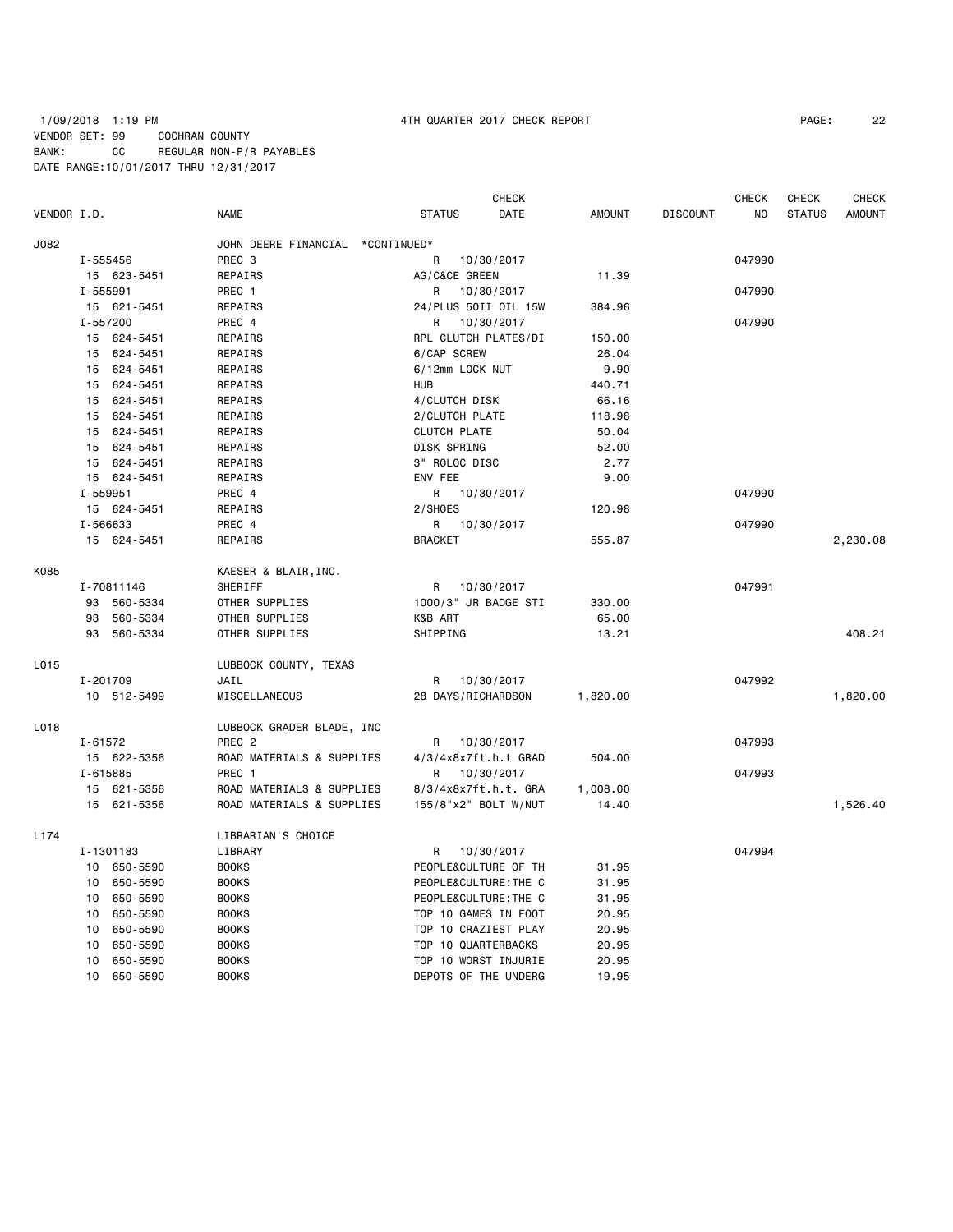1/09/2018 1:19 PM 4TH QUARTER 2017 CHECK REPORT PAGE: 23 VENDOR SET: 99 COCHRAN COUNTY BANK: CC REGULAR NON-P/R PAYABLES DATE RANGE:10/01/2017 THRU 12/31/2017

| VENDOR I.D. |                             | <b>NAME</b>                    | <b>STATUS</b>        | <b>CHECK</b><br>DATE | <b>AMOUNT</b> | <b>DISCOUNT</b> | <b>CHECK</b><br>N <sub>O</sub> | <b>CHECK</b><br><b>STATUS</b> | <b>CHECK</b><br><b>AMOUNT</b> |
|-------------|-----------------------------|--------------------------------|----------------------|----------------------|---------------|-----------------|--------------------------------|-------------------------------|-------------------------------|
|             |                             |                                |                      |                      |               |                 |                                |                               |                               |
| L174        |                             | LIBRARIAN'S CHOICE             | *CONTINUED*          |                      |               |                 |                                |                               |                               |
|             | I-1301183                   | LIBRARY                        | R                    | 10/30/2017           |               |                 | 047994                         |                               |                               |
|             | 10 650-5590                 | <b>BOOKS</b>                   | NORTH AMERICAS FIRST |                      | 19.95         |                 |                                |                               |                               |
|             | 10 650-5590                 | <b>BOOKS</b>                   | SLAVERY AT MOUNT VER |                      | 19.95         |                 |                                |                               |                               |
|             | 650-5590<br>10              | <b>BOOKS</b>                   | THE AFRICAN BURIAL G |                      | 19.95         |                 |                                |                               |                               |
|             | 650-5590<br>10 <sup>1</sup> | <b>BOOKS</b>                   | ANCIENT EGYPT        |                      |               |                 |                                |                               |                               |
|             | 650-5590<br>10              | <b>BOOKS</b>                   | ANCIENT GREECE       |                      |               |                 |                                |                               |                               |
|             | 650-5590<br>10              | <b>BOOKS</b>                   | THE AMERICAN REVOLUT |                      | 31.52         |                 |                                |                               |                               |
|             | 650-5590<br>10              | <b>BOOKS</b>                   | THE HORRORS OF AUSCH |                      | 31.92         |                 |                                |                               |                               |
|             | 650-5590<br>10              | <b>BOOKS</b>                   | WWI/THE RISE OF GLOB |                      | 31.92         |                 |                                |                               |                               |
|             | 650-5590<br>10              | <b>BOOKS</b>                   | SHIPPING             |                      | 33.71         |                 |                                |                               | 388.52                        |
| L189        |                             | HOCKLEY COUNTY PUBLISHING CO.I |                      |                      |               |                 |                                |                               |                               |
|             | $I - 11118$                 | COMMISSIONERS COURT            | R                    | 10/30/2017           |               |                 | 047995                         |                               |                               |
|             | 15 610-5430                 | LEGAL NOTICES                  | COMM'R CT 10/18/17   |                      | 36,00         |                 |                                |                               | 36,00                         |
| M316        |                             | MAIL FINANCE                   |                      |                      |               |                 |                                |                               |                               |
|             | I-N6784296                  | NON-DEPT'L                     | R                    | 10/30/2017           |               |                 | 047996                         |                               |                               |
|             | 10 409-5311                 | POSTAL EXPENSES                | POST MCH LEASE 11/8/ |                      | 737.91        |                 |                                |                               | 737.91                        |
| M336        |                             | MASCOT METROPOLITAN INC.       |                      |                      |               |                 |                                |                               |                               |
|             | I-146713                    | <b>ELECTIONS</b>               | R                    | 10/30/2017           |               |                 | 047997                         |                               |                               |
|             | 10 490-5335                 | ELECTION SUPPLIES              | 22" ELECTION ON WHEE |                      | 135.00        |                 |                                |                               |                               |
|             | 10 490-5335                 | ELECTION SUPPLIES              | SHIPPING             |                      | 31.00         |                 |                                |                               | 166,00                        |
|             |                             |                                |                      |                      |               |                 |                                |                               |                               |
| N066        |                             | NTS COMMUNICATIONS             |                      |                      |               |                 |                                |                               |                               |
|             | I-8062660032 OCT 17         | COMM'R CT/CO JUDGE             | R.                   | 10/30/2017           |               |                 | 047998                         |                               |                               |
|             | 15 610-5420                 | TELECOMMUNICATIONS             | WATS LINE            |                      | 4.99          |                 |                                |                               |                               |
|             | 15 610-5420                 | <b>TELECOMMUNICATIONS</b>      | <b>FEES</b>          |                      | 7.43          |                 |                                |                               | 12.42                         |
| N082        |                             | <b>NETDATA</b>                 |                      |                      |               |                 |                                |                               |                               |
|             | I-iTICKET SEP 2017          | JUSTICE OF PEACE               | R                    | 10/30/2017           |               |                 | 047999                         |                               |                               |
|             | 10 455-5499                 | MISCELLANEOUS                  | SEPTEMBER 2017       |                      | 16.00         |                 |                                |                               | 16.00                         |
| 0013        |                             | OLD REPUBLIC SURETY COMPA      |                      |                      |               |                 |                                |                               |                               |
|             | I-W150300102/DAVIS          | SHERIFF                        | R                    | 10/30/2017           |               |                 | 048000                         |                               |                               |
|             | 10 560-5480                 | <b>BONDS &amp; NOTARY FEES</b> | NOTARY RNWL/RYAN DAV |                      | 50.00         |                 |                                |                               | 50.00                         |
| 0037        |                             | ANGELA OVERMAN, ATTY AT LAW    |                      |                      |               |                 |                                |                               |                               |
|             | I-#1521/D BRACKEN           | <b>DISTRICT COURT</b>          | R                    | 10/30/2017           |               |                 | 048001                         |                               |                               |
|             | 10 435-5400                 | ATTORNEY AD LITEM              | DISM(F)/DAVE BRACKEN |                      | 375.00        |                 |                                |                               |                               |
|             | $I - #1548/H$ PATTON        | DISTRICT COURT                 | R                    | 10/30/2017           |               |                 | 048001                         |                               |                               |
|             | 10 435-5400                 | ATTORNEY AD LITEM              | DISM(F)/HEATHER PATT |                      | 375.00        |                 |                                |                               | 750.00                        |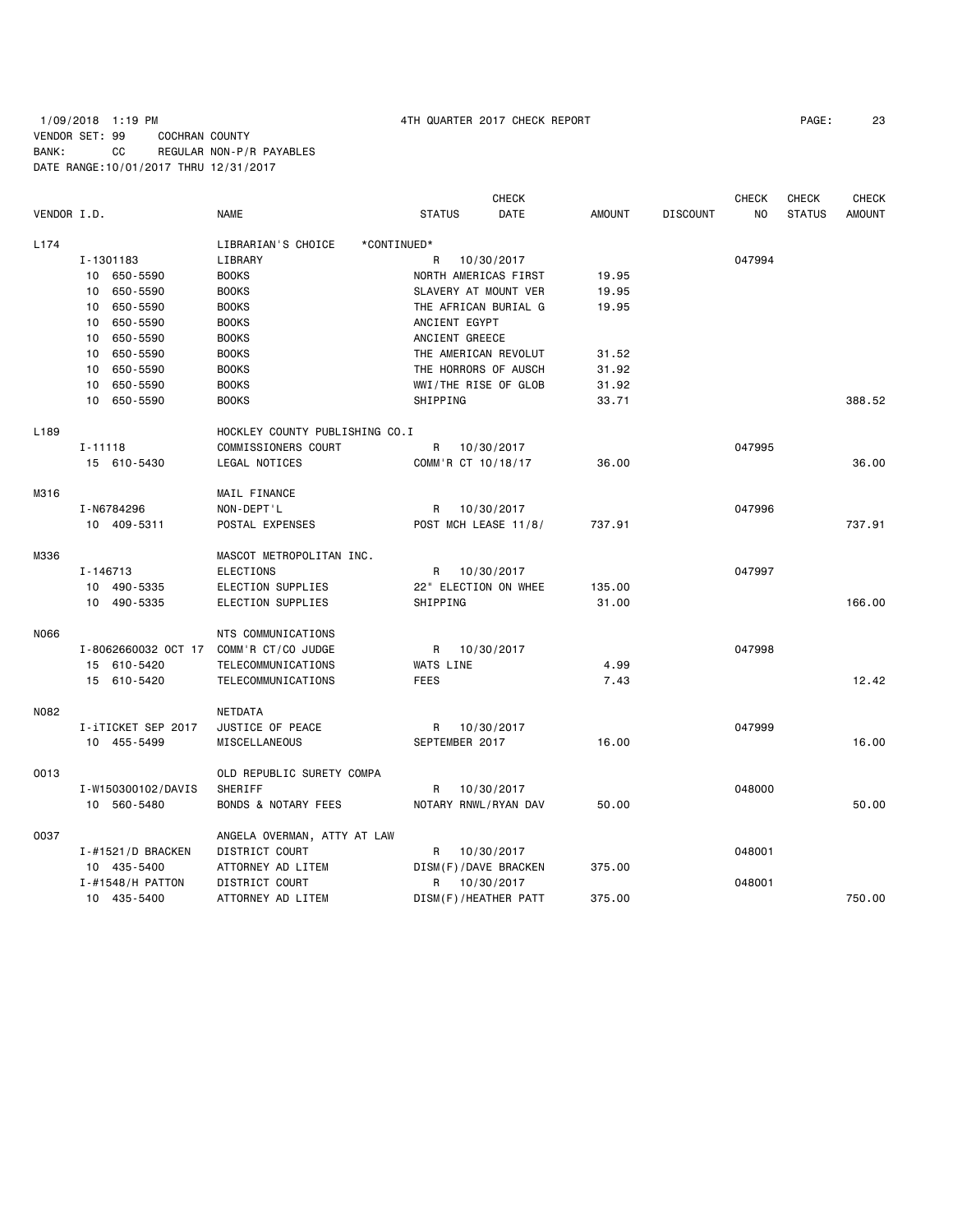1/09/2018 1:19 PM 4TH QUARTER 2017 CHECK REPORT PAGE: 24 VENDOR SET: 99 COCHRAN COUNTY BANK: CC REGULAR NON-P/R PAYABLES DATE RANGE:10/01/2017 THRU 12/31/2017

|             |                     |                                | <b>CHECK</b>          |               |                 | CHECK  | <b>CHECK</b>  | <b>CHECK</b>  |
|-------------|---------------------|--------------------------------|-----------------------|---------------|-----------------|--------|---------------|---------------|
| VENDOR I.D. |                     | <b>NAME</b>                    | <b>STATUS</b><br>DATE | <b>AMOUNT</b> | <b>DISCOUNT</b> | NO.    | <b>STATUS</b> | <b>AMOUNT</b> |
| 0041        |                     | OMNIBASE SERVICES OF TEXAS, LP |                       |               |                 |        |               |               |
|             | I-3RD QTR FEES 2017 | FTA FEES                       | R<br>10/30/2017       |               |                 | 048002 |               |               |
|             | 10 000-2206.003     | Omni Collection Fee            | 3RD QTR FEES 2017     | 36.00         |                 |        |               | 36,00         |
| P073        |                     | THE PENWORTHY COMPANY          |                       |               |                 |        |               |               |
|             | I-0532673-IN        | LIBRARY                        | 10/30/2017<br>R       |               |                 | 048003 |               |               |
|             | 10 650-5590         | <b>BOOKS</b>                   | 12 DAYS OF HALLOWEEN  | 13.89         |                 |        |               |               |
|             | 650-5590<br>10      | <b>BOOKS</b>                   | BIG SHARK, LITTLE SHA | 13.89         |                 |        |               |               |
|             | 650-5590<br>10      | <b>BOOKS</b>                   | BISCUIT'S PET&PLAY B  | 7.99          |                 |        |               |               |
|             | 650-5590<br>10      | <b>BOOKS</b>                   | <b>CLASS PET MESS</b> | 13.89         |                 |        |               |               |
|             | 650-5590<br>10      | <b>BOOKS</b>                   | <b>GOING BETTY</b>    | 14.36         |                 |        |               |               |
|             | 650-5590<br>10      | <b>BOOKS</b>                   | LOYD: A HERO'S JOURNE | 13.89         |                 |        |               |               |
|             | 650-5590<br>10      | <b>BOOKS</b>                   | LOOK&FIND BLAZE       | 22.36         |                 |        |               |               |
|             | 650-5590<br>10      | <b>BOOKS</b>                   | LORD GARMADON, EVIL D | 13.89         |                 |        |               |               |
|             | 650-5590<br>10      | <b>BOOKS</b>                   | MEET THE HEROS VILLA  | 7.99          |                 |        |               |               |
|             | 650-5590<br>10      | <b>BOOKS</b>                   | MRS.MASTER IS A DISA  | 15.36         |                 |        |               |               |
|             | 650-5590<br>10      | <b>BOOKS</b>                   | MS.JONI IS A PHONY!   | 15.36         |                 |        |               |               |
|             | 10<br>650-5590      | <b>BOOKS</b>                   | MY TRIP TO THE SCIEN  | 13.89         |                 |        |               | 166.76        |
| P242        |                     | NIKKI PRIETO                   |                       |               |                 |        |               |               |
|             | I-DW#17618          | <b>ACTIVITY BLDG</b>           | 10/30/2017<br>R       |               |                 | 048004 |               |               |
|             | 10 000-4370.101     | RENT-ACTIVITY BUILDING         | REFUND DEP FOR 10/14  | 150.00        |                 |        |               | 150.00        |
| S017        |                     | SOUTH PLAINS E. M. S. INC      |                       |               |                 |        |               |               |
|             | I-17/18 SPEMS       | PUBLIC SAFETY*OTHER            | R<br>10/30/2017       |               |                 | 048005 |               |               |
|             | 10 580-5404         | MEDICAL-E.M.S. SUBSIDIES       | 2017/18 SPEMS ASSESS  | 4,000.00      |                 |        |               | 4,000.00      |
| S073        |                     | SIRCHIE ACQUISITION COMPANY, L |                       |               |                 |        |               |               |
|             | I-0322055-IN        | SHERIFF                        | R<br>10/30/2017       |               |                 | 048006 |               |               |
|             | 560-5334<br>10      | OTHER SUPPLIES                 | 2x2 GRIPLIFTER BLK C  | 33.73         |                 |        |               |               |
|             | 560-5334<br>10      | OTHER SUPPLIES                 | 2x2 GRIPLIFTER WHITE  | 30.56         |                 |        |               |               |
|             | 560-5334<br>10      | OTHER SUPPLIES                 | 4x4 GRIPLIFTER BLK C  | 66.90         |                 |        |               |               |
|             | 560-5334<br>10      | OTHER SUPPLIES                 | 4x4 GRIPLIFTER WHITE  | 62.26         |                 |        |               |               |
|             | 560-5334<br>10      | OTHER SUPPLIES                 | 2/LATEN PRINT POWDER  | 13.40         |                 |        |               |               |
|             | 560-5334<br>10      | OTHER SUPPLIES                 | LATEN PRINT POWDER/S  | 7.16          |                 |        |               |               |
|             | 560-5334<br>10      | OTHER SUPPLIES                 | LATEN PRINT POWDER/G  | 7.16          |                 |        |               |               |
|             | 560-5334<br>10      | OTHER SUPPLIES                 | 3/STANDARD FIBER BRU  | 27.66         |                 |        |               |               |
|             | 10<br>560-5334      | OTHER SUPPLIES                 | 4/METHAMPHETAMINE NA  | 53.36         |                 |        |               |               |
|             | 10<br>560-5334      | OTHER SUPPLIES                 | SHIPPING              | 8.50          |                 |        |               | 310.69        |
| S210        |                     | SHAMBURGER AUTO & FARM SUPPLY  |                       |               |                 |        |               |               |
|             | I-354868            | PREC <sub>2</sub>              | 10/30/2017<br>R       |               |                 | 048007 |               |               |
|             | 15 622-5451         | REPAIRS                        | 10/GREASE CART        | 39.90         |                 |        |               |               |
|             | $I - 355011$        | PREC 1                         | R<br>10/30/2017       |               |                 | 048007 |               |               |
|             | 15 621-5356         | ROAD MATERIALS & SUPPLIES      | 58QT OIL DRAIN PAN    | 89.49         |                 |        |               |               |
|             | 15 621-5356         | ROAD MATERIALS & SUPPLIES      | OIL FILTER WRENCH     | 29.99         |                 |        |               | 159.38        |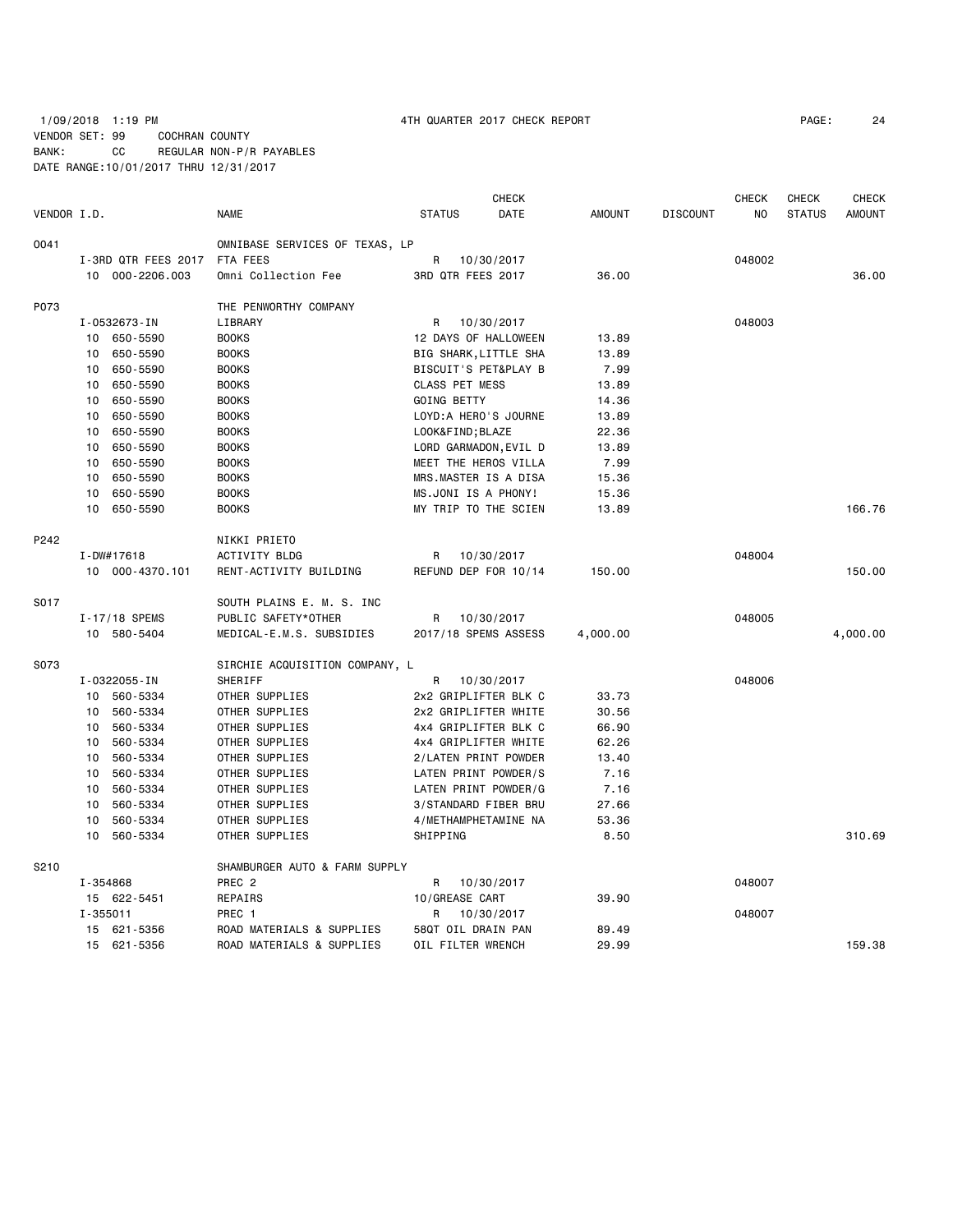### 1/09/2018 1:19 PM 4TH QUARTER 2017 CHECK REPORT PAGE: 25 VENDOR SET: 99 COCHRAN COUNTY BANK: CC REGULAR NON-P/R PAYABLES DATE RANGE:10/01/2017 THRU 12/31/2017

|             |    |               |                        |                      | <b>CHECK</b> |               |                 | <b>CHECK</b> | <b>CHECK</b>  | CHECK         |
|-------------|----|---------------|------------------------|----------------------|--------------|---------------|-----------------|--------------|---------------|---------------|
| VENDOR I.D. |    |               | NAME                   | <b>STATUS</b>        | DATE         | <b>AMOUNT</b> | <b>DISCOUNT</b> | NO           | <b>STATUS</b> | <b>AMOUNT</b> |
| S242        |    |               | SAM'S CLUB             |                      |              |               |                 |              |               |               |
|             |    | I-9772 100517 | JAIL                   | R                    | 10/30/2017   |               |                 | 048008       |               |               |
|             |    | 10 512-5333   | FOOD-PRISONERS         | <b>BLACK PEPPER</b>  |              | 9.42          |                 |              |               |               |
|             | 10 | 512-5333      | FOOD-PRISONERS         | <b>SUGAR</b>         |              | 12.36         |                 |              |               |               |
|             | 10 | 512-5333      | FOOD-PRISONERS         | <b>FLOUR</b>         |              | 7.83          |                 |              |               |               |
|             |    | 10 512-5333   | FOOD-PRISONERS         | 2/CANOLA OIL         |              | 15.96         |                 |              |               |               |
|             | 10 | 512-5333      | FOOD-PRISONERS         | PREGO SAUCE          |              | 7.98          |                 |              |               |               |
|             | 10 | 512-5333      | FOOD-PRISONERS         | GARLIC POWDER        |              | 7.68          |                 |              |               |               |
|             | 10 | 512-5333      | FOOD-PRISONERS         | <b>BEANS</b>         |              | 6.47          |                 |              |               |               |
|             | 10 | 512-5333      | FOOD-PRISONERS         | 2/RANCH DRESSING     |              | 19.96         |                 |              |               |               |
|             | 10 | 512-5333      | FOOD-PRISONERS         | <b>SYRUP</b>         |              | 6.82          |                 |              |               |               |
|             | 10 | 512-5333      | FOOD-PRISONERS         | ONION SEASONING      |              | 5.98          |                 |              |               |               |
|             | 10 | 512-5333      | FOOD-PRISONERS         | CINNAMON             |              | 6.98          |                 |              |               |               |
|             | 10 | 512-5333      | FOOD-PRISONERS         | COOKING SPRAY        |              | 4.98          |                 |              |               |               |
|             | 10 | 512-5333      | FOOD-PRISONERS         | PARM CHEESE          |              | 7.48          |                 |              |               |               |
|             | 10 | 512-5333      | FOOD-PRISONERS         | 2/GALA APPLES        |              | 13.96         |                 |              |               |               |
|             | 10 | 512-5333      | FOOD-PRISONERS         | 4CS/CORN             |              | 35.92         |                 |              |               |               |
|             | 10 | 512-5333      | FOOD-PRISONERS         | 3/WOLF CHILI         |              | 27.81         |                 |              |               |               |
|             | 10 | 512-5333      | FOOD-PRISONERS         | 3CS/GREEN BEANS      |              | 26.94         |                 |              |               |               |
|             | 10 | 512-5333      | FOOD-PRISONERS         | TUNA FISH            |              | 9.98          |                 |              |               |               |
|             | 10 | 512-5333      | FOOD-PRISONERS         | 2/PEANUT BUTTER      |              | 19.96         |                 |              |               |               |
|             | 10 | 512-5333      | FOOD-PRISONERS         | <b>OATS</b>          |              | 7.98          |                 |              |               |               |
|             |    | 10 512-5333   | FOOD-PRISONERS         | FROSTED MINI WHEATS  |              | 7.32          |                 |              |               |               |
|             | 10 | 512-5333      | FOOD-PRISONERS         | 2/APPLE JUICE        |              | 13.96         |                 |              |               |               |
|             | 10 | 512-5333      | FOOD-PRISONERS         | POWDERED SUGAR       |              | 4.29          |                 |              |               |               |
|             | 10 | 512-5333      | FOOD-PRISONERS         | <b>BAKED BEANS</b>   |              | 9.78          |                 |              |               |               |
|             | 10 | 512-5333      | FOOD-PRISONERS         | 3/PEARS              |              | 28.44         |                 |              |               |               |
|             | 10 | 512-5333      | FOOD-PRISONERS         | 2/PINEAPPLE          |              | 11.96         |                 |              |               |               |
|             | 10 | 512-5333      | FOOD-PRISONERS         | 2/PEACHES            |              | 12.96         |                 |              |               |               |
|             | 10 | 512-5333      | FOOD-PRISONERS         | 2/FRUIT COCKTAIL     |              | 12.96         |                 |              |               |               |
|             | 10 | 512-5333      | FOOD-PRISONERS         | 2/RAISIN BRAN CEREAL |              | 15.56         |                 |              |               |               |
|             | 10 | 512-5333      | FOOD-PRISONERS         | 2/CHEERIOS           |              | 11.56         |                 |              |               |               |
|             | 10 | 512-5333      | FOOD-PRISONERS         | EGGS                 |              | 4.48          |                 |              |               |               |
|             | 10 | 512-5392      | MISCELLANEOUS SUPPLIES | 2/BATH TISSUE        |              | 37.36         |                 |              |               |               |
|             | 10 | 512-5392      | MISCELLANEOUS SUPPLIES | 2/PAPER TOWELS       |              | 34.96         |                 |              |               |               |
|             | 10 | 512-5333      | FOOD-PRISONERS         | 3/ECKRICH SAUSAGE    |              | 18.66         |                 |              |               |               |
|             | 10 | 512-5333      | FOOD-PRISONERS         | 2/MILK               |              | 4.62          |                 |              |               |               |
|             | 10 | 512-5333      | FOOD-PRISONERS         | 2/SHREDDED CHEESE    |              | 23.96         |                 |              |               |               |
|             | 10 | 512-5333      | FOOD-PRISONERS         | 2/SAUSAGE PATTIES    |              | 17.76         |                 |              |               |               |
|             | 10 | 512-5333      | FOOD-PRISONERS         | MILK                 |              | 2.31          |                 |              |               |               |
|             |    | 10 512-5392   | MISCELLANEOUS SUPPLIES | ZIPLOCK FREEZER      |              | 10.98         |                 |              |               |               |
|             |    | 10 512-5392   | MISCELLANEOUS SUPPLIES | ZIPLOCK FREEZER      |              | 15.88         |                 |              |               |               |
|             | 10 | 512-5333      | FOOD-PRISONERS         | 2/BEEF&BEAN BURRITOS |              | 11.96         |                 |              |               |               |
|             | 10 | 512-5392      | MISCELLANEOUS SUPPLIES | <b>FORKS</b>         |              | 9.97          |                 |              |               |               |
|             | 10 | 512-5392      | MISCELLANEOUS SUPPLIES | <b>SPOONS</b>        |              | 9.97          |                 |              |               |               |
|             | 10 | 512-5333      | FOOD-PRISONERS         | 8/DRINK BOX          |              | 79.84         |                 |              |               |               |
|             | 10 | 512-5333      | FOOD-PRISONERS         | 2/AMERICAN CHEESE    |              | 14.96         |                 |              |               |               |
|             | 10 | 512-5333      | FOOD-PRISONERS         | CORN DOGS            |              | 12.98         |                 |              |               |               |
|             |    |               |                        |                      |              |               |                 |              |               |               |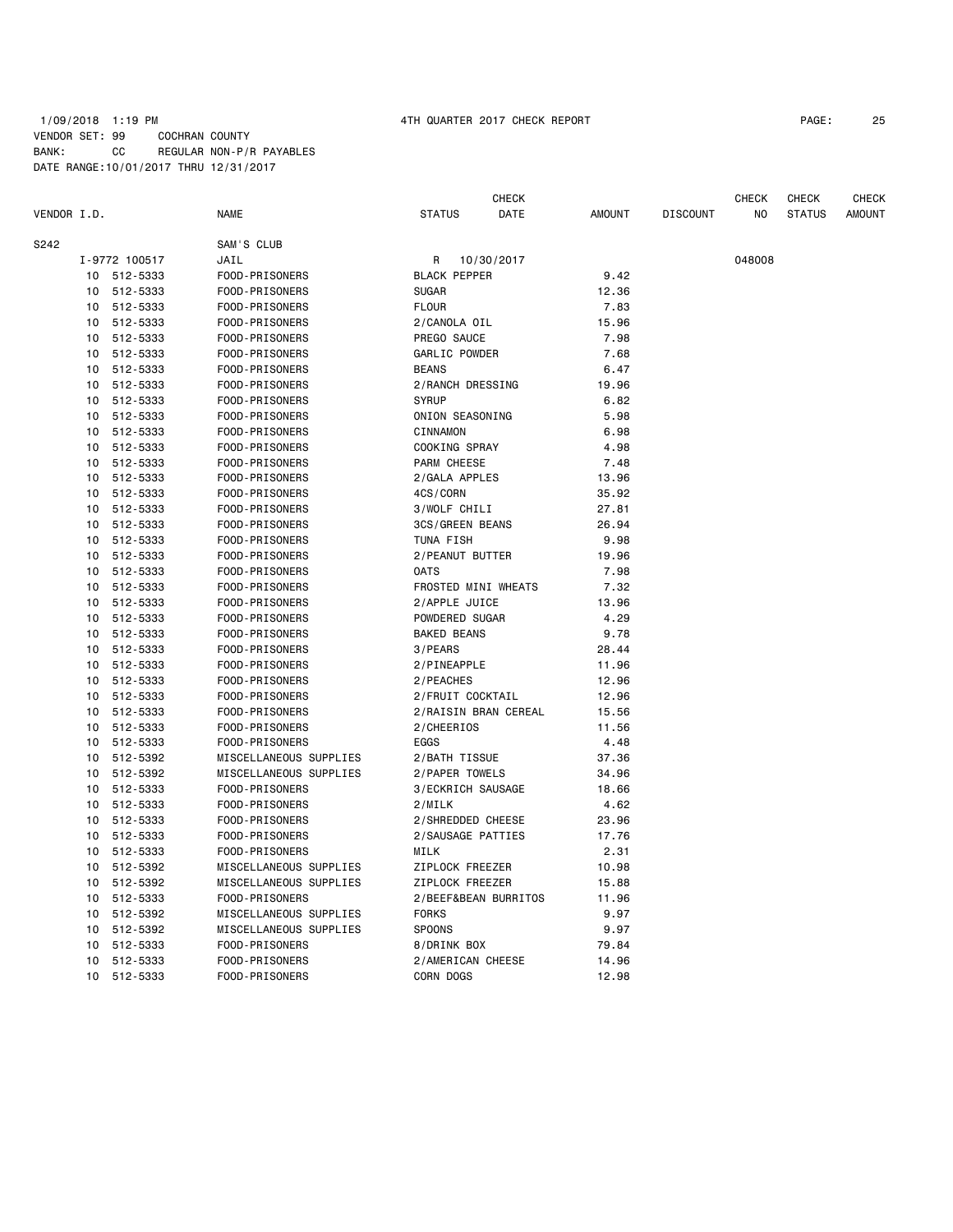## 1/09/2018 1:19 PM 4TH QUARTER 2017 CHECK REPORT PAGE: 26 VENDOR SET: 99 COCHRAN COUNTY BANK: CC REGULAR NON-P/R PAYABLES DATE RANGE:10/01/2017 THRU 12/31/2017

|             |        |                   |                                         |                      | <b>CHECK</b> |               |                 | <b>CHECK</b> | <b>CHECK</b>  | <b>CHECK</b>  |
|-------------|--------|-------------------|-----------------------------------------|----------------------|--------------|---------------|-----------------|--------------|---------------|---------------|
| VENDOR I.D. |        |                   | NAME                                    | <b>STATUS</b>        | DATE         | <b>AMOUNT</b> | <b>DISCOUNT</b> | NO.          | <b>STATUS</b> | <b>AMOUNT</b> |
| S242        |        |                   | SAM'S CLUB                              | *CONTINUED*          |              |               |                 |              |               |               |
|             |        | I-9772 100517     | JAIL                                    | R                    | 10/30/2017   |               |                 | 048008       |               |               |
|             |        | 10 512-5333       | FOOD-PRISONERS                          | FISH STICKS          |              | 10.98         |                 |              |               |               |
|             |        | 10 512-5333       | FOOD-PRISONERS                          | 3/MARGARINE          |              | 14.94         |                 |              |               |               |
|             |        | 10 512-5333       | FOOD-PRISONERS                          | 2/HAM/CHEESE HOT POC |              | 22.76         |                 |              |               |               |
|             | 10     | 512-5392          | MISCELLANEOUS SUPPLIES                  | FOAM PLATES          |              | 11.24         |                 |              |               |               |
|             |        | 10 512-5333       | FOOD-PRISONERS                          | <b>MAYO PACKETS</b>  |              | 9.73          |                 |              |               |               |
|             |        | 10 512-5333       | FOOD-PRISONERS                          | MUSTARD PACKETS      |              | 7.88          |                 |              |               |               |
|             |        | 10 512-5333       | FOOD-PRISONERS                          | KTCHP PACKETS        |              | 17.98         |                 |              |               |               |
|             |        | 10 512-5333       | FOOD-PRISONERS                          | FRIES                |              | 19.98         |                 |              |               |               |
|             |        | 10 512-5392       | MISCELLANEOUS SUPPLIES                  | FOAM CUPS 16oz       |              | 18.78         |                 |              |               |               |
|             |        | 10 512-5392       | MISCELLANEOUS SUPPLIES                  | WASH CLOTHS          |              | 12.94         |                 |              |               |               |
|             |        | 10 512-5392       | MISCELLANEOUS SUPPLIES                  | RAGS                 |              | 12.88         |                 |              |               |               |
|             |        | 10 512-5392       | MISCELLANEOUS SUPPLIES                  | 2/DISINFECTANT       |              | 12.72         |                 |              |               |               |
|             |        | 10 512-5392       | MISCELLANEOUS SUPPLIES                  | CLOROX WIPES         |              | 12.79         |                 |              |               |               |
|             |        | 10 512-5392       | MISCELLANEOUS SUPPLIES                  | 2/DISINFECTANT       |              | 12.72         |                 |              |               |               |
|             |        | 10 512-5333       | FOOD-PRISONERS                          | 3/LAYS CHIPS         |              | 14.94         |                 |              |               |               |
|             |        | 10 512-5392       | MISCELLANEOUS SUPPLIES                  | 3/PINESOL            |              | 31.74         |                 |              |               |               |
|             |        | 10 512-5392       | MISCELLANEOUS SUPPLIES                  | WINDFRESH            |              | 16.24         |                 |              |               |               |
|             |        | 10 512-5392       | MISCELLANEOUS SUPPLIES                  | DISC/RAGS            |              | 2.00CR        |                 |              |               |               |
|             |        | 10 512-5333       | FOOD-PRISONERS                          | <b>REWARDS DISC</b>  |              | 110.00CR      |                 |              |               | 851.13        |
| S316        |        |                   | BRYANT SEARS                            |                      |              |               |                 |              |               |               |
|             |        |                   | I-JJAT CONF 10/16/17 JUVENILE PROBATION | R                    | 10/30/2017   |               |                 | 048009       |               |               |
|             |        | 17 573-5427       | TRAVEL & TRAINING                       | 2 NITES/AMA 10/15-16 |              | 238.00        |                 |              |               |               |
|             |        | 17 573-5427       | TRAVEL & TRAINING                       | LODGING TAX          |              | 35.70         |                 |              |               |               |
|             |        | 17 573-5427       | TRAVEL & TRAINING                       | MEAL 10/16/17        |              | 9.34          |                 |              |               | 283.04        |
| S347        |        |                   | SOUTHERN TIRE MART, LLC                 |                      |              |               |                 |              |               |               |
|             |        | I-70250776        | PREC 1                                  | R                    | 10/30/2017   |               |                 | 048010       |               |               |
|             |        | 15 621-5454       | TIRES                                   | 17.5R25/ULTRA TRAC G |              | 1,173.06      |                 |              |               |               |
|             |        | 15 621-5454       | TIRES                                   | 1400-24 PRIMEX G3000 |              | 425.00        |                 |              |               |               |
|             |        | 15 621-5454       | TIRES                                   | TIRE CHG/MAINTAINER  |              | 60.00         |                 |              |               |               |
|             |        | 15 621-5454       | TIRES                                   | 24" ORING            |              | 15.00         |                 |              |               |               |
|             |        | 15 621-5454       | TIRES                                   | TIRE DISP FEE        |              | 25.00         |                 |              |               | 1,698.06      |
| S398        |        |                   | SECRETARY OF STATE                      |                      |              |               |                 |              |               |               |
|             |        | I-NOTR RNWL/DAVIS | SHERIFF                                 | R.                   | 10/30/2017   |               |                 | 048011       |               |               |
|             |        | 10 560-5480       | <b>BONDS &amp; NOTARY FEES</b>          | FILING FEE/RYAN DAVI |              | 21.00         |                 |              |               | 21.00         |
| S416        |        |                   | SOS WASTE DISPOSAL, INC                 |                      |              |               |                 |              |               |               |
|             | I-7269 |                   | PREC 3/PREC 4                           | R                    | 10/30/2017   |               |                 | 048012       |               |               |
|             | 15     | 623-5440          | UTILITIES                               | DUMPSTER SVC OCT 17  |              | 53.25         |                 |              |               |               |
|             |        | 15 624-5440       | UTILITIES                               | DUMPSTER SVC OCT 17  |              | 53.25         |                 |              |               | 106.50        |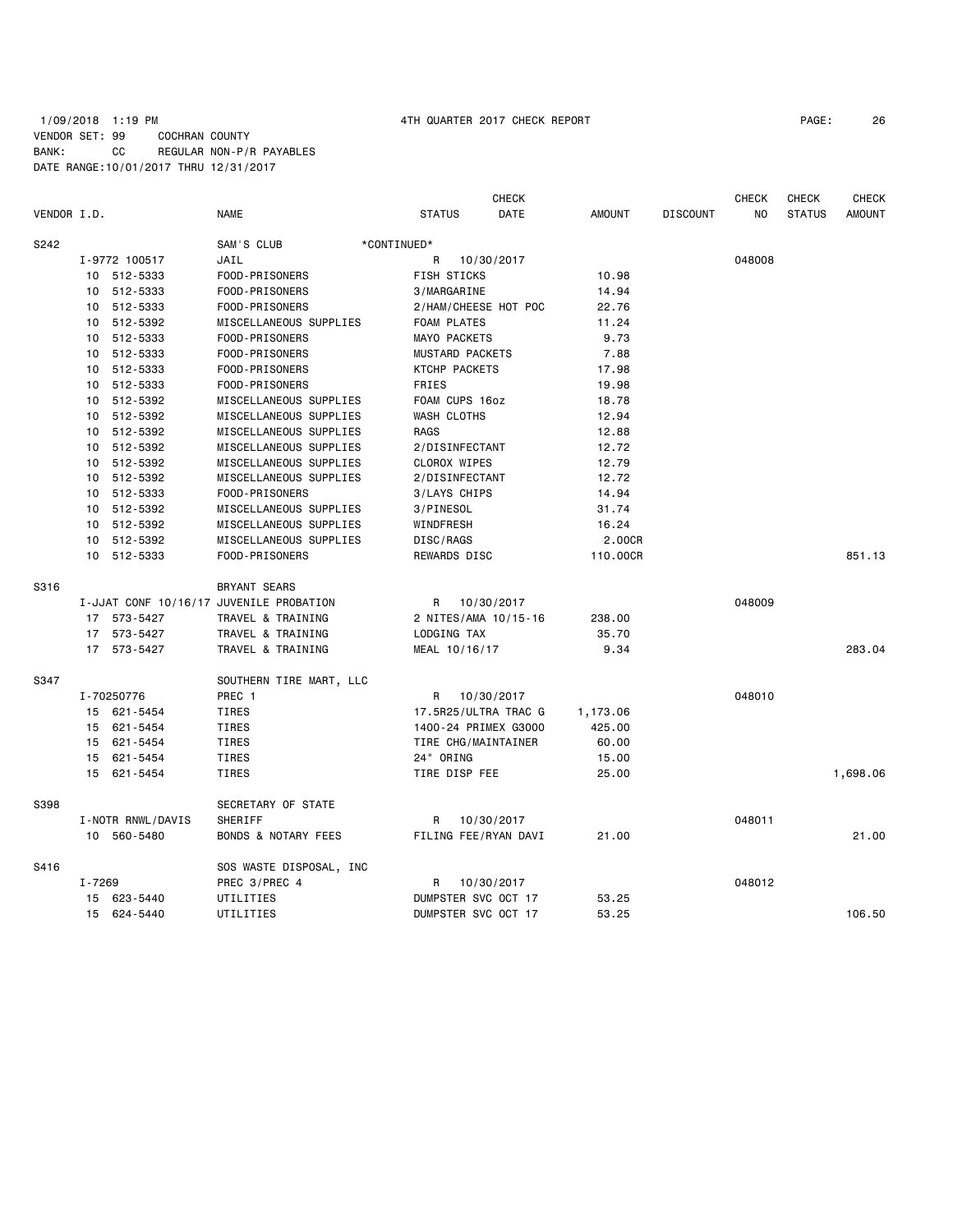1/09/2018 1:19 PM 4TH QUARTER 2017 CHECK REPORT PAGE: 27 VENDOR SET: 99 COCHRAN COUNTY BANK: CC REGULAR NON-P/R PAYABLES DATE RANGE:10/01/2017 THRU 12/31/2017

|             |             |                     |                                |                             | <b>CHECK</b> |               |                 | <b>CHECK</b>   | <b>CHECK</b>  | <b>CHECK</b>  |
|-------------|-------------|---------------------|--------------------------------|-----------------------------|--------------|---------------|-----------------|----------------|---------------|---------------|
| VENDOR I.D. |             |                     | <b>NAME</b>                    | <b>STATUS</b>               | DATE         | <b>AMOUNT</b> | <b>DISCOUNT</b> | N <sub>O</sub> | <b>STATUS</b> | <b>AMOUNT</b> |
| T068        |             |                     | TEXAS COMPTROLLER OF PUBLIC AC |                             |              |               |                 |                |               |               |
|             |             | I-2017 COOP FEE     | COMMISSIONERS COURT            | R                           | 10/30/2017   |               |                 | 048013         |               |               |
|             |             | 15 610-5481         | DUES AND REGISTRATION          | 2017 CO-OP MEMBERSHI        |              | 100.00        |                 |                |               | 100.00        |
|             |             |                     |                                |                             |              |               |                 |                |               |               |
| T083        |             |                     | TYLER TECHNOLOGIES, INC        |                             |              |               |                 |                |               |               |
|             |             | I-025-204952        | NON-DEPT'L                     | R.                          | 10/30/2017   |               |                 | 048014         |               |               |
|             |             | 10 409-5411         | MAINTENANCE CONTRACTS          | MONTHLY NETWORK MAIN        |              | 220.50        |                 |                |               | 220.50        |
|             |             |                     |                                |                             |              |               |                 |                |               |               |
| T092        |             |                     | TEXAS TECH UNIVERSITY          |                             |              |               |                 |                |               |               |
|             |             | I-6371/MANKIN 10/13 | COUNTY COURT                   | R                           | 10/30/2017   |               |                 | 048015         |               |               |
|             |             | 10 426-5400         | ATTORNEY AD LITEM              | HRNG(M)/CORY MANKIN         |              | 100.00        |                 |                |               |               |
|             |             | I-6418/MANKIN 10/13 | COUNTY COURT                   | R                           | 10/30/2017   |               |                 | 048015         |               |               |
|             |             | 10 426-5400         | ATTORNEY AD LITEM              | HRNG(M)/CORY MANKIN         |              | 100.00        |                 |                |               |               |
|             |             | I-MANKIN/NO #       | COUNTY COURT                   | R                           | 10/30/2017   |               |                 | 048015         |               |               |
|             |             | 10 426-5400         | ATTORNEY AD LITEM              | DISM(M)COMBINED/CORY        |              | 100.00        |                 |                |               | 300,00        |
|             |             |                     |                                |                             |              |               |                 |                |               |               |
| T148        |             |                     | TASCOSA OFFICE MACHINES INC    |                             |              |               |                 |                |               |               |
|             | I-9GN561    |                     | <b>CLERK</b>                   | R                           | 10/30/2017   |               |                 | 048016         |               |               |
|             |             | 10 403-5411         | MAINTENANCE CONTRACTS          | 844 COPIES 9/10-10/1        |              | 11.82         |                 |                |               | 11.82         |
| T212        |             |                     | HI-TECH HOMELAND COMPANIES     |                             |              |               |                 |                |               |               |
|             | $I - 25693$ |                     | JAIL                           | R                           | 10/30/2017   |               |                 | 048017         |               |               |
|             |             | 10 512-5451         | REPAIR                         | 4/6x6x4 WEATHERPROOF        |              | 84.00         |                 |                |               |               |
|             |             | 10 512-5451         | REPAIR                         | 4/4" SQUARE SPEAKERS        |              | 79.80         |                 |                |               |               |
|             |             | 10 512-5451         | REPAIR                         | HARDWIRE FOR MOUNTIN        |              | 50.00         |                 |                |               |               |
|             |             | 10 512-5451         | REPAIR                         | 6HRS INSTL BOXES/SPE        |              | 540.00        |                 |                |               |               |
|             |             | 10 512-5451         | REPAIR                         | 2/6x6x4 WEATHERPROOF        |              | 42.00         |                 |                |               |               |
|             |             | 10 512-5451         | REPAIR                         | 2/4" SQUARE SPEAKERS        |              | 39.90         |                 |                |               |               |
|             |             | 10 512-5451         | REPAIR                         | 80HM TRANSFORMER            |              |               |                 |                |               |               |
|             |             | 10 512-5451         | REPAIR                         | 2HRS RPL SPEAKERS/TR        |              | 180.00        |                 |                |               |               |
|             | I-26627     |                     | JAIL                           | R                           | 10/30/2017   |               |                 | 048017         |               |               |
|             |             | 10 512-5451         | REPAIR                         | <b>1HR RPL TRANSFORMERS</b> |              | 90.00         |                 |                |               |               |
|             |             | 10 512-5451         | REPAIR                         | 3/BOGEN 70V SPEAKER         |              | 80.82         |                 |                |               |               |
|             |             | 10 512-5451         | REPAIR                         | 2/BOGEN CA 10AMP SCR        |              | 50.00         |                 |                |               | 1,236.52      |
| T294        |             |                     | TREX INC.                      |                             |              |               |                 |                |               |               |
|             |             | I-INV182921         | JAIL                           | R                           | 10/30/2017   |               |                 | 048018         |               |               |
|             |             | 10 512-5392         | MISCELLANEOUS SUPPLIES         | 30x60 18GUAGE SS WOR        |              | 216.30        |                 |                |               |               |
|             |             | 10 512-5392         | MISCELLANEOUS SUPPLIES         | 2/XL KITCHEN GLOVES         |              | 7.98          |                 |                |               |               |
|             |             | 10 512-5392         | MISCELLANEOUS SUPPLIES         | 2/L KITCHEN GLOVES          |              | 6.40          |                 |                |               |               |
|             |             | 10 512-5392         | MISCELLANEOUS SUPPLIES         | GLOVE BOX HOLDER            |              | 4.52          |                 |                |               |               |
|             |             | 10 512-5392         | MISCELLANEOUS SUPPLIES         | APRON BLUE                  |              | 5.00          |                 |                |               |               |
|             |             | 10 512-5392         | MISCELLANEOUS SUPPLIES         | APRON LT GREEN              |              | 5.00          |                 |                |               |               |
|             |             | 10 512-5392         | MISCELLANEOUS SUPPLIES         | 2/HAIRNETS                  |              | 1.98          |                 |                |               |               |
|             |             | 10 512-5392         | MISCELLANEOUS SUPPLIES         | CUTTING BOARD 12x18/        |              | 9.63          |                 |                |               | 256.81        |
|             |             |                     |                                |                             |              |               |                 |                |               |               |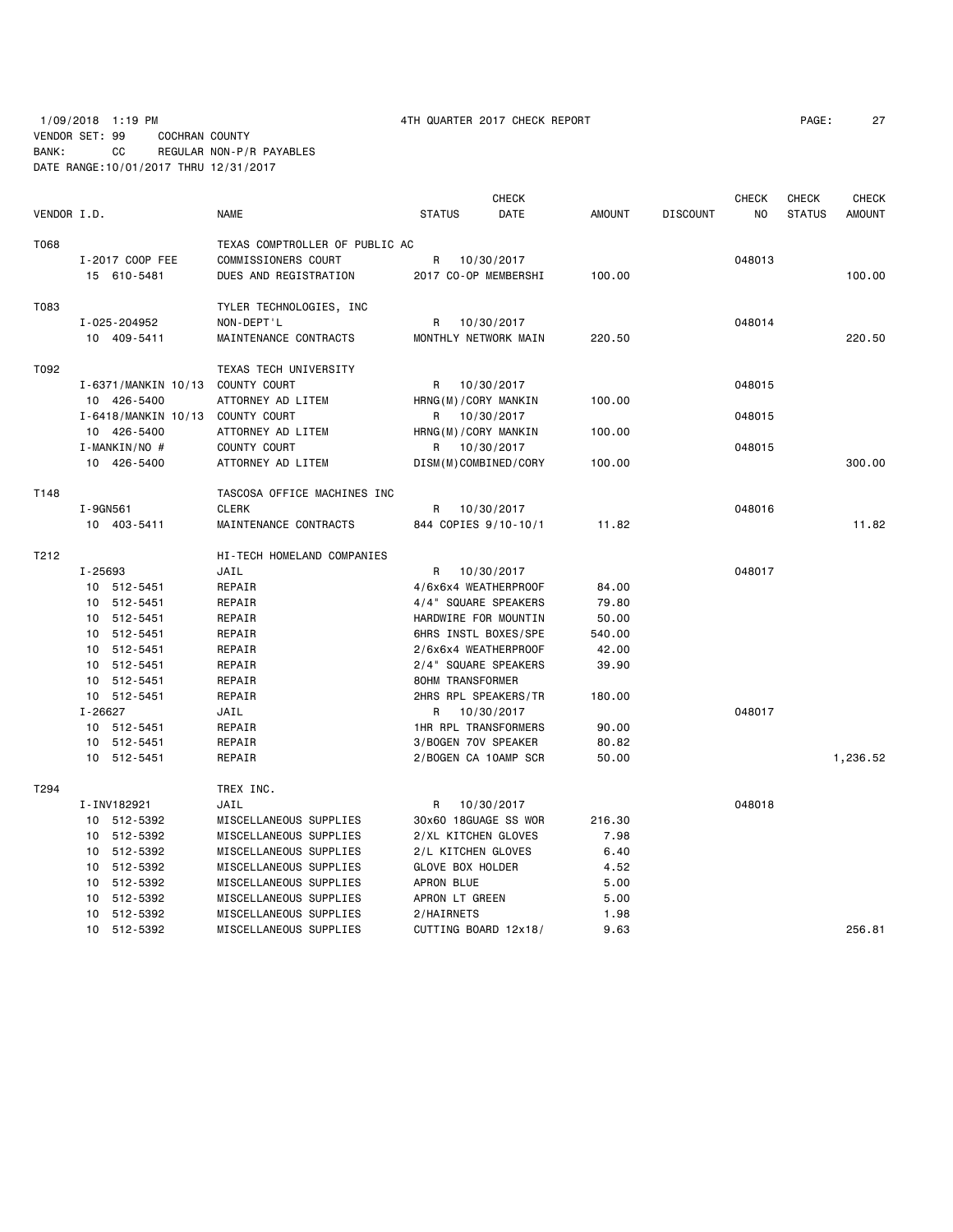### 1/09/2018 1:19 PM 4TH QUARTER 2017 CHECK REPORT PAGE: 28 VENDOR SET: 99 COCHRAN COUNTY BANK: CC REGULAR NON-P/R PAYABLES DATE RANGE:10/01/2017 THRU 12/31/2017

|             |    |               |                          |                       | <b>CHECK</b> |               |                 | <b>CHECK</b> | <b>CHECK</b>  | <b>CHECK</b>  |
|-------------|----|---------------|--------------------------|-----------------------|--------------|---------------|-----------------|--------------|---------------|---------------|
| VENDOR I.D. |    |               | <b>NAME</b>              | <b>STATUS</b>         | DATE         | <b>AMOUNT</b> | <b>DISCOUNT</b> | NO           | <b>STATUS</b> | <b>AMOUNT</b> |
| U019        |    |               | UNITED SUPERMARKETS, INC |                       |              |               |                 |              |               |               |
|             |    | I-0967 100517 | JAIL                     | R                     | 10/30/2017   |               |                 | 048019       |               |               |
|             |    | 10 512-5333   | FOOD-PRISONERS           | <b>SALAD</b>          |              | 3.99          |                 |              |               |               |
|             | 10 | 512-5333      | FOOD-PRISONERS           | LETTUCE               |              | 1.29          |                 |              |               |               |
|             | 10 | 512-5333      | FOOD-PRISONERS           | 2/ORANGES             |              | 9.98          |                 |              |               |               |
|             | 10 | 512-5333      | FOOD-PRISONERS           | 8/BEEF CHUBS          |              | 103.92        |                 |              |               |               |
|             | 10 | 512-5333      | FOOD-PRISONERS           | 8/BAR S CHOPPED HAM   |              | 16.00         |                 |              |               |               |
|             | 10 | 512-5333      | FOOD-PRISONERS           | <b>CHICKEN DRUMS</b>  |              | 3.59          |                 |              |               |               |
|             | 10 | 512-5333      | FOOD-PRISONERS           | <b>CHICKEN DRUMS</b>  |              | 4.26          |                 |              |               |               |
|             | 10 | 512-5333      | FOOD-PRISONERS           | <b>CHICKEN DRUMS</b>  |              | 4.22          |                 |              |               |               |
|             | 10 | 512-5333      | FOOD-PRISONERS           | <b>CHICKEN THIGHS</b> |              | 3.97          |                 |              |               |               |
|             | 10 | 512-5333      | FOOD-PRISONERS           | <b>CHICKEN THIGHS</b> |              | 3.96          |                 |              |               |               |
|             | 10 | 512-5333      | FOOD-PRISONERS           | CHICKEN THIGHS        |              | 3.59          |                 |              |               |               |
|             | 10 | 512-5333      | FOOD-PRISONERS           | HICKORY STACK         |              | 15.99         |                 |              |               |               |
|             | 10 | 512-5333      | FOOD-PRISONERS           | 2/PORK CHOPS          |              | 60.49         |                 |              |               |               |
|             | 10 | 512-5333      | FOOD-PRISONERS           | DISC PORK CHOPS       |              | 29.87CR       |                 |              |               |               |
|             |    | I-1943 102117 | JAIL                     | R                     | 10/30/2017   |               |                 | 048019       |               |               |
|             |    | 10 512-5333   | FOOD-PRISONERS           | 9/BEEF CHUBS          |              | 107.91        |                 |              |               |               |
|             |    | I-8166 102017 | JAIL                     | R                     | 10/30/2017   |               |                 | 048019       |               |               |
|             | 10 | 512-5333      | FOOD-PRISONERS           | YELLOW CORNMEAL       |              | 3.19          |                 |              |               |               |
|             | 10 | 512-5333      | FOOD-PRISONERS           | <b>BEANS</b>          |              | 12.49         |                 |              |               |               |
|             | 10 | 512-5333      | FOOD-PRISONERS           | 2/CAKE MIX            |              | 2.00          |                 |              |               |               |
|             | 10 | 512-5333      | FOOD-PRISONERS           | CAKE MIX              |              | 1.59          |                 |              |               |               |
|             | 10 | 512-5333      | FOOD-PRISONERS           | CAKE MIX              |              | 1.59          |                 |              |               |               |
|             | 10 | 512-5333      | FOOD-PRISONERS           | COCOA                 |              | 6.49          |                 |              |               |               |
|             | 10 | 512-5333      | FOOD-PRISONERS           | COCOA                 |              | 6.49          |                 |              |               |               |
|             | 10 | 512-5333      | FOOD-PRISONERS           | 2/JELLO PUDDING       |              | 2.98          |                 |              |               |               |
|             | 10 | 512-5333      | FOOD-PRISONERS           | FRUIT COCKTAIL        |              | 8.99          |                 |              |               |               |
|             | 10 | 512-5333      | FOOD-PRISONERS           | 2/PEACHES             |              | 15.98         |                 |              |               |               |
|             | 10 | 512-5333      | FOOD-PRISONERS           | CHOC PUDDING          |              | 6.49          |                 |              |               |               |
|             | 10 | 512-5333      | FOOD-PRISONERS           | 2/SPAGHETTI           |              | 1.38          |                 |              |               |               |
|             | 10 | 512-5333      | FOOD-PRISONERS           | 2/WHITE CAKE MIX      |              | 2.38          |                 |              |               |               |
|             | 10 | 512-5333      | FOOD-PRISONERS           | <b>BROWN SUGAR</b>    |              | 1.77          |                 |              |               |               |
|             | 10 | 512-5333      | FOOD-PRISONERS           | 7/S0UP                |              | 5.39          |                 |              |               |               |
|             | 10 | 512-5333      | FOOD-PRISONERS           | DILL PICKLES          |              | 3.49          |                 |              |               |               |
|             | 10 | 512-5333      | FOOD-PRISONERS           | 3/SALT                |              | 2.37          |                 |              |               |               |
|             | 10 | 512-5333      | FOOD-PRISONERS           | 2/SUGAR               |              | 27.98         |                 |              |               |               |
|             | 10 | 512-5333      | FOOD-PRISONERS           | SALAD                 |              | 3.99          |                 |              |               |               |
|             | 10 | 512-5333      | FOOD-PRISONERS           | <b>LETTUCE</b>        |              | 1.29          |                 |              |               |               |
|             | 10 | 512-5333      | FOOD-PRISONERS           | 2/APPLES              |              | 10.00         |                 |              |               |               |
|             | 10 | 512-5333      | FOOD-PRISONERS           | 2/ORANGES             |              | 9.98          |                 |              |               |               |
|             | 10 | 512-5333      | FOOD-PRISONERS           | BONE IN SIRLOIN       |              | 6.58          |                 |              |               |               |
|             | 10 | 512-5333      | FOOD-PRISONERS           | 3/PORK CHOPS          |              | 3.87          |                 |              |               |               |
|             | 10 | 512-5333      | FOOD-PRISONERS           | 2/CORN TORTILLAS      |              | 7.38          |                 |              |               |               |
|             | 10 | 512-5333      | FOOD-PRISONERS           | 2/AMERICAN CHEESE     |              | 10.00         |                 |              |               |               |
|             | 10 | 512-5333      | FOOD-PRISONERS           | <b>CHICKEN DRUMS</b>  |              | 2.33          |                 |              |               |               |
|             | 10 | 512-5333      | FOOD-PRISONERS           | CHICKEN DRUMS         |              | 2.68          |                 |              |               |               |
|             | 10 | 512-5333      | FOOD-PRISONERS           | <b>CHICKEN DRUMS</b>  |              | 2.63          |                 |              |               |               |
|             |    |               |                          |                       |              |               |                 |              |               |               |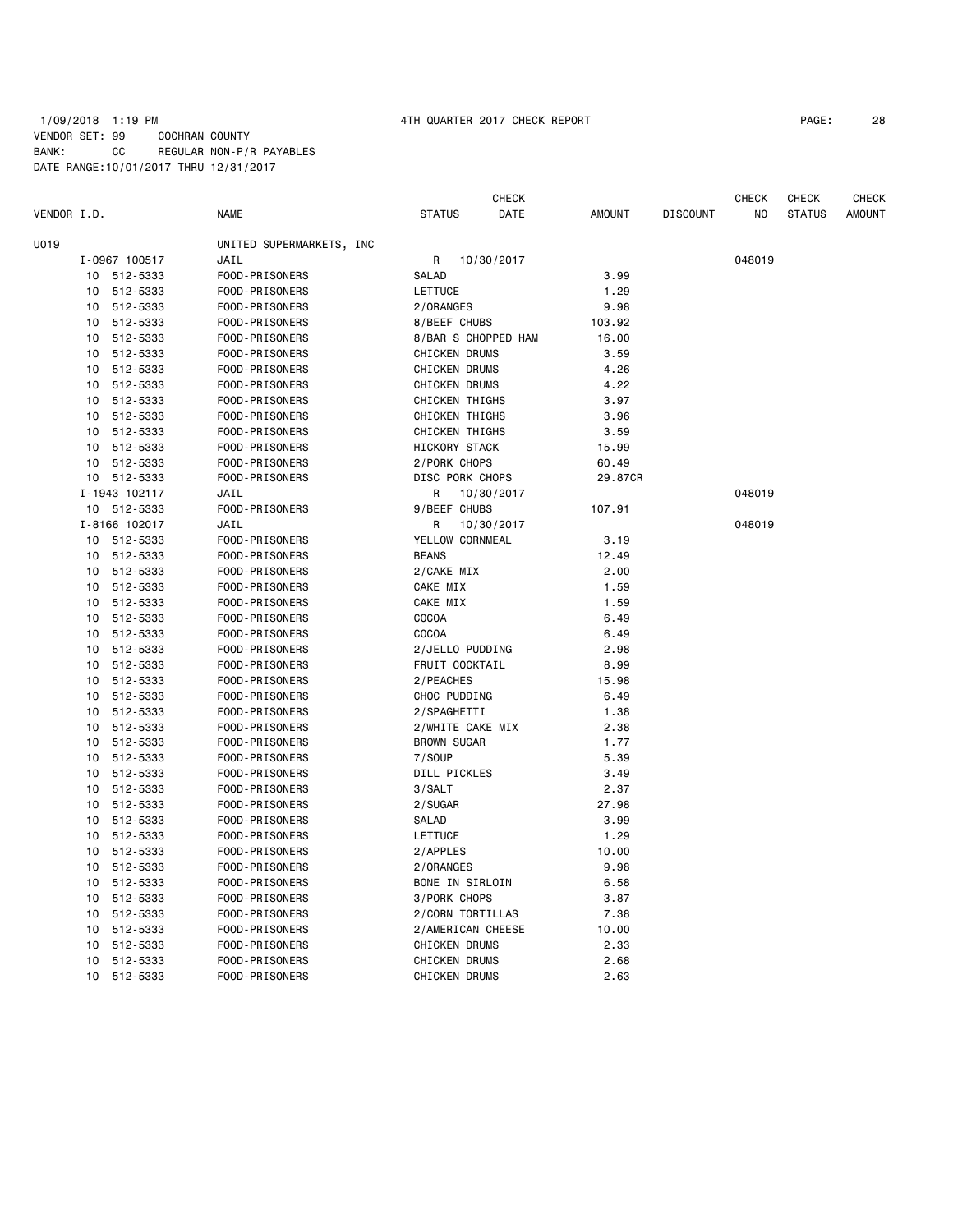### 1/09/2018 1:19 PM 4TH QUARTER 2017 CHECK REPORT PAGE: 29 VENDOR SET: 99 COCHRAN COUNTY BANK: CC REGULAR NON-P/R PAYABLES DATE RANGE:10/01/2017 THRU 12/31/2017

| VENDOR I.D. |                | <b>NAME</b>              | <b>STATUS</b>          | <b>CHECK</b><br><b>DATE</b> | <b>AMOUNT</b> | <b>DISCOUNT</b> | <b>CHECK</b><br>NO. | <b>CHECK</b><br><b>STATUS</b> | <b>CHECK</b><br><b>AMOUNT</b> |
|-------------|----------------|--------------------------|------------------------|-----------------------------|---------------|-----------------|---------------------|-------------------------------|-------------------------------|
| U019        |                | UNITED SUPERMARKETS, INC | *CONTINUED*            |                             |               |                 |                     |                               |                               |
|             | I-8166 102017  | JAIL                     | R                      | 10/30/2017                  |               |                 | 048019              |                               |                               |
|             | 512-5333<br>10 | FOOD-PRISONERS           | CHICKEN THIGHS         |                             | 2.70          |                 |                     |                               |                               |
|             | 10<br>512-5333 | FOOD-PRISONERS           | CHICKEN THIGHS         |                             | 3.03          |                 |                     |                               |                               |
|             | 512-5333<br>10 | FOOD-PRISONERS           | <b>CHICKEN THIGHS</b>  |                             | 3.68          |                 |                     |                               |                               |
|             | 512-5333<br>10 | FOOD-PRISONERS           | 3/SAUSAGE PATTIES      |                             | 26.97         |                 |                     |                               |                               |
|             | 512-5333<br>10 | FOOD-PRISONERS           | <b>BACON</b>           |                             | 12.99         |                 |                     |                               |                               |
|             | 512-5333<br>10 | FOOD-PRISONERS           | HOT SAUSAGE            |                             | 5.69          |                 |                     |                               |                               |
|             | 512-5333<br>10 | FOOD-PRISONERS           | SIRLOIN CHOPS          |                             | 6.11          |                 |                     |                               |                               |
|             | 512-5333<br>10 | FOOD-PRISONERS           | PORK CHOPS             |                             | 6.75          |                 |                     |                               |                               |
|             | 512-5333<br>10 | FOOD-PRISONERS           | PORK CHOPS             |                             | 6.54          |                 |                     |                               |                               |
|             | 512-5333<br>10 | FOOD-PRISONERS           | PORK CHOPS             |                             | 6.14          |                 |                     |                               |                               |
|             | 512-5333<br>10 | FOOD-PRISONERS           | <b>BANANA PUDDING</b>  |                             | 5.99          |                 |                     |                               |                               |
|             | 10 512-5333    | FOOD-PRISONERS           | 3/FISH                 |                             | 4.50          |                 |                     |                               |                               |
|             | 10 512-5333    | FOOD-PRISONERS           | 2/BUTTER               |                             | 5.98          |                 |                     |                               |                               |
|             | 10 512-5333    | FOOD-PRISONERS           | 3/18CT EGGS            |                             | 7.77          |                 |                     |                               |                               |
|             | I-8678 092517  | JAIL                     | R                      | 10/30/2017                  |               |                 | 048019              |                               |                               |
|             | 10 512-5333    | FOOD-PRISONERS           | CHOC PUDDING           |                             | 6.49          |                 |                     |                               |                               |
|             | 10 512-5333    | FOOD-PRISONERS           | 2/FRUIT COCKTAIL       |                             | 17.98         |                 |                     |                               |                               |
|             | 10 512-5333    | FOOD-PRISONERS           | 2/PEACHES              |                             | 15.98         |                 |                     |                               |                               |
|             | 10 512-5333    | FOOD-PRISONERS           | 6/APPLE SAUCE          |                             | 17.94         |                 |                     |                               |                               |
|             | 10 512-5333    | FOOD-PRISONERS           | <b>APPLES</b>          |                             | 5.00          |                 |                     |                               |                               |
|             | 10 512-5333    | FOOD-PRISONERS           | CHERRIES               |                             | 1.69          |                 |                     |                               |                               |
|             | 10<br>512-5333 | FOOD-PRISONERS           | ORANGES                |                             | 4.99          |                 |                     |                               | 661.97                        |
| U036        |                | UNIFIRST HOLDINGS, INC.  |                        |                             |               |                 |                     |                               |                               |
|             | I-831 2317377  | JAIL/SHERIFF             | R                      | 10/30/2017                  |               |                 | 048020              |                               |                               |
|             | 10 512-5205    | UNIFORMS                 | UNIFORM SVC            |                             | 51.11         |                 |                     |                               |                               |
|             | 10 560-5205    | <b>UNIFORMS</b>          | UNIFORM SVC            |                             | 31.56         |                 |                     |                               |                               |
|             | 512-5392<br>10 | MISCELLANEOUS SUPPLIES   | <b>1CS/HAND TOWELS</b> |                             | 62.00         |                 |                     |                               |                               |
|             | 10 560-5205    | UNIFORMS                 | DEFE CHARGE            |                             | 11.10         |                 |                     |                               |                               |
|             | I-831 2318752  | JAIL/SHERIFF             | R                      | 10/30/2017                  |               |                 | 048020              |                               |                               |
|             | 10 512-5205    | <b>UNIFORMS</b>          | UNIFORM SVC/ELIDA      |                             | 11.22         |                 |                     |                               |                               |
|             | 10<br>560-5499 | MISCELLANEOUS            | MIN CHARGE             |                             | 40.78         |                 |                     |                               |                               |
|             | 10 560-5205    | UNIFORMS                 | DEFE CHARGE            |                             | 11.10         |                 |                     |                               |                               |
|             | I-831 2320129  | JAIL/SHERIFF             | R                      | 10/30/2017                  |               |                 | 048020              |                               |                               |
|             | 10 512-5205    | UNIFORMS                 | UNIFORM SVC/ELIDA      |                             | 11.22         |                 |                     |                               |                               |
|             | 512-5392<br>10 | MISCELLANEOUS SUPPLIES   | FLOORMAT/KITCHEN       |                             | 4.00          |                 |                     |                               |                               |
|             | 10<br>512-5392 | MISCELLANEOUS SUPPLIES   | 200/MICROFIBER TOWEL   |                             | 34.00         |                 |                     |                               |                               |
|             | 560-5205<br>10 | UNIFORMS                 | DEFE CHARGE            |                             | 11.10         |                 |                     |                               |                               |
|             | 560-5499<br>10 | MISCELLANEOUS            | MIN CHARGE             |                             | 2.78          |                 |                     |                               |                               |
|             | I-831 2321518  | JAIL/SHERIFF             | R                      | 10/30/2017                  |               |                 | 048020              |                               |                               |
|             | 10 512-5205    | UNIFORMS                 | UNIFORM SVC/ELIDA      |                             | 11.22         |                 |                     |                               |                               |
|             | 512-5392<br>10 | MISCELLANEOUS SUPPLIES   | FLOORMAT/KITCHEN       |                             | 4.00          |                 |                     |                               |                               |
|             | 512-5392<br>10 | MISCELLANEOUS SUPPLIES   | MICROFIBER TOWELS      |                             | 34.00         |                 |                     |                               |                               |
|             | 560-5205<br>10 | <b>UNIFORMS</b>          | DEFE CHARGE            |                             | 11.10         |                 |                     |                               |                               |
|             | 10<br>560-5499 | MISCELLANEOUS            | MIN CHARGE             |                             | 2.78          |                 |                     |                               | 345.07                        |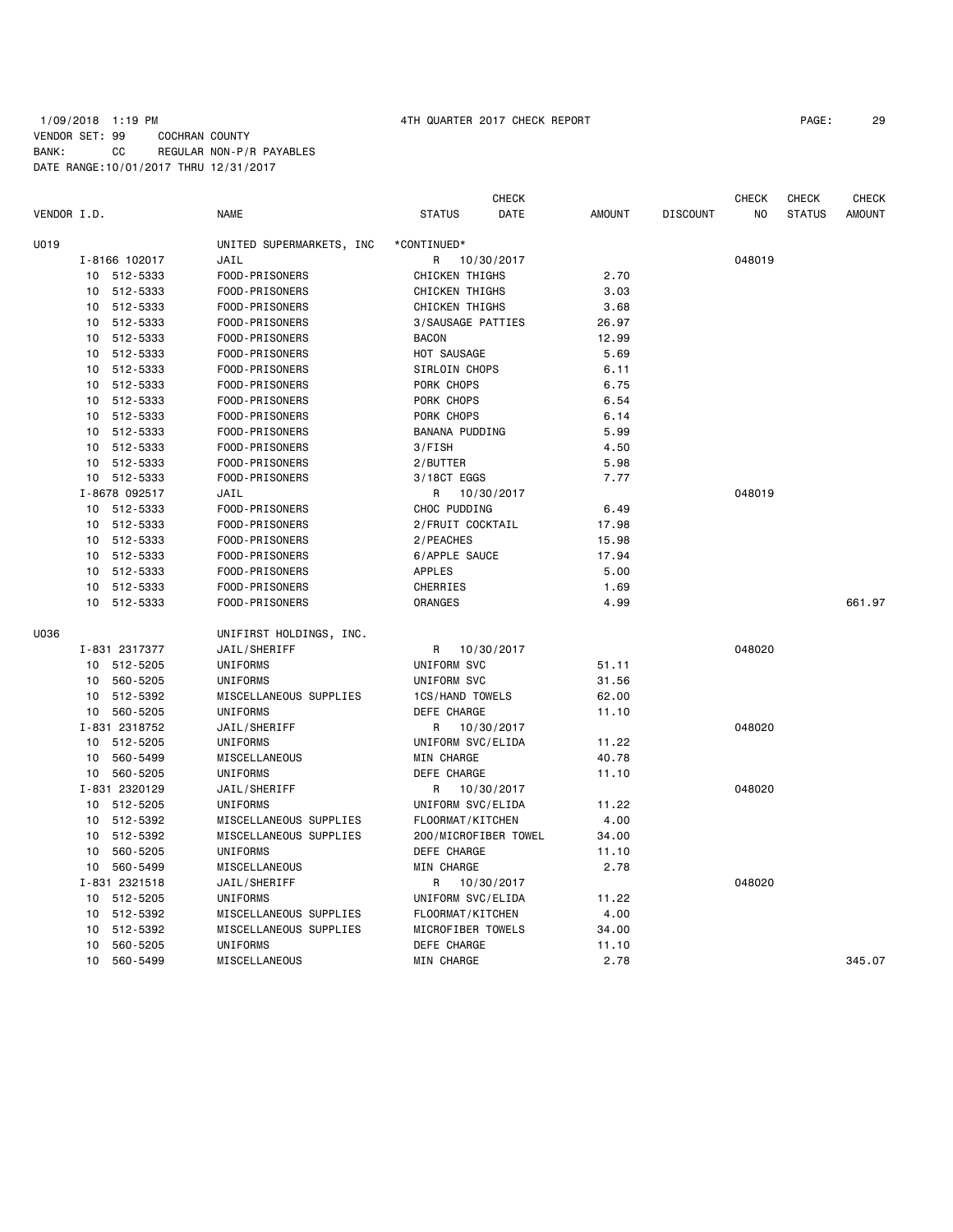### 1/09/2018 1:19 PM 4TH QUARTER 2017 CHECK REPORT PAGE: 30 VENDOR SET: 99 COCHRAN COUNTY BANK: CC REGULAR NON-P/R PAYABLES DATE RANGE:10/01/2017 THRU 12/31/2017

|             |    |                                |                                    |                   | <b>CHECK</b>         |               |                 | <b>CHECK</b> | <b>CHECK</b>  | <b>CHECK</b>  |
|-------------|----|--------------------------------|------------------------------------|-------------------|----------------------|---------------|-----------------|--------------|---------------|---------------|
| VENDOR I.D. |    |                                | <b>NAME</b>                        | <b>STATUS</b>     | <b>DATE</b>          | <b>AMOUNT</b> | <b>DISCOUNT</b> | NO.          | <b>STATUS</b> | <b>AMOUNT</b> |
| <b>V035</b> |    |                                | VARIVERGE, LLC                     |                   |                      |               |                 |              |               |               |
|             |    | I-18309 TAX                    | TAX A/C                            | R                 | 10/30/2017           |               |                 | 048021       |               |               |
|             |    | 10 499-5408                    | TAX ROLL                           |                   | 15,314 LASER PRINT/T | 673.82        |                 |              |               |               |
|             |    | 10 499-5408                    | TAX ROLL                           | 4,014 RENDERING   |                      | 260.91        |                 |              |               |               |
|             |    | 10 499-5408                    | TAX ROLL                           |                   | 7,657 PAPER/LASER PR | 114.86        |                 |              |               |               |
|             | 10 | 499-5408                       | TAX ROLL                           |                   | 4,014 DPV/LACS UPDAT | 20.07         |                 |              |               |               |
|             |    | 10 499-5408                    | TAX ROLL                           | 18 FLATS @.85     |                      | 15.30         |                 |              |               |               |
|             | 10 | 499-5408                       | TAX ROLL                           | 3,938 PRE SORT    |                      | 98.45         |                 |              |               |               |
|             |    | 10 499-5408                    | TAX ROLL                           | 3,938 POSTAGE     |                      | 1,637.12      |                 |              |               |               |
|             |    | 10 499-5408                    | TAX ROLL                           | POSTAGE PREV PAID |                      | 1,637.12CR    |                 |              |               |               |
|             |    | I-18310 MINR                   | TAX A/C                            | R                 | 10/30/2017           |               |                 | 048021       |               |               |
|             | 10 | 499-5408                       | TAX ROLL                           |                   | 7,898 LASER PRINT ST | 347.51        |                 |              |               |               |
|             | 10 | 499-5408                       | TAX ROLL                           | 2,257 RENDERING   |                      | 146.71        |                 |              |               |               |
|             | 10 | 499-5408                       | TAX ROLL                           |                   | 4,784 PAPER/LASER PR | 71.76         |                 |              |               |               |
|             |    | 10 499-5408                    | TAX ROLL                           | 56 FLATS @.85     |                      | 47.60         |                 |              |               |               |
|             |    | 10 499-5408                    | TAX ROLL                           | 2,191 PRE SORT    |                      | 54.78         |                 |              |               |               |
|             |    | 10 499-5408                    | TAX ROLL                           | 2,191 POSTAGE     |                      | 1,038.87      |                 |              |               |               |
|             |    | 10 499-5408                    | TAX ROLL                           | POSTAGE PREV PAID |                      | 1,362.88CR    |                 |              |               | 1,527.76      |
|             |    |                                |                                    |                   |                      |               |                 |              |               |               |
| <b>WOO7</b> |    |                                | THOMSON REUTERS-WEST PAYMENT C     |                   |                      |               |                 |              |               |               |
|             |    | I-836912543                    | ATTORNEY/LAW LIBRARY               | R                 | 10/30/2017           |               |                 | 048022       |               |               |
|             |    | 10 475-5590                    | LAW LIBRARY MTRLS/UPDATES          |                   | DATABASE CHG 9/1-9/3 | 300.00        |                 |              |               |               |
|             |    | I-837003941                    | ATTORNEY/LAW LIBRARY               | R                 | 10/30/2017           |               |                 | 048022       |               |               |
|             |    | 10 475-5590                    | LAW LIBRARY MTRLS/UPDATES          |                   | BOOKS&BOUNDS VOL 10/ | 549.60        |                 |              |               |               |
|             |    | I-837012101                    | ATTORNEY/LAW LIBRARY               | R                 | 10/30/2017           |               |                 | 048022       |               |               |
|             |    | 10 475-5590                    | LAW LIBRARY MTRLS/UPDATES          |                   | BOOKS&BOUND VOL 10/1 | 109.80        |                 |              |               | 959.40        |
| <b>WO10</b> |    |                                | WEST TEXAS GAS INC                 |                   |                      |               |                 |              |               |               |
|             |    | I-004036001501 10/17 PARK/SHOP |                                    | R                 | 10/30/2017           |               |                 | 048023       |               |               |
|             |    | 10 660-5440                    | UTILITIES & IRRIGATION             | GAS SVC 9/7-10/9  |                      | 10.00         |                 |              |               |               |
|             |    | 10 660-5440                    | UTILITIES & IRRIGATION             | GRIP CHARGE       |                      | 3.23          |                 |              |               |               |
|             |    |                                | I-004036002501 10/17 PARK/SHOWBARN | R                 | 10/30/2017           |               |                 | 048023       |               |               |
|             | 10 | 660-5440                       | UTILITIES & IRRIGATION             | GAS SVC 9/7-10/9  |                      | 10.00         |                 |              |               |               |
|             | 10 | 660-5440                       | UTILITIES & IRRIGATION             | GRIP CHARGE       |                      | 3.23          |                 |              |               |               |
|             |    | I-004049022001 10/17 PREC 3    |                                    |                   | R 10/30/2017         |               |                 | 048023       |               |               |
|             |    | 15 623-5440                    | UTILITIES                          | GAS SVC 9/6-10/10 |                      | 13.70         |                 |              |               |               |
|             |    | 15 623-5440                    | UTILITIES                          | GRIP CHARGE       |                      | 8.59          |                 |              |               | 48.75         |
|             |    |                                |                                    |                   |                      |               |                 |              |               |               |
| W055        |    |                                | WINDSTREAM COMMUNICATIONS SW       |                   |                      |               |                 |              |               |               |
|             |    | I-266-0638 OCT 17              | <b>MUSEUM</b>                      | R                 | 10/30/2017           |               |                 | 048024       |               |               |
|             |    | 10 652-5420                    | <b>TELECOMMUNICATIONS</b>          | BASIC LOCAL SVC   |                      | 154.69        |                 |              |               |               |
|             |    | 10 652-5420                    | TELECOMMUNICATIONS                 | HI SPEED INTERNET |                      | 25.00CR       |                 |              |               |               |
|             |    | 10 652-5420                    | TELECOMMUNICATIONS                 | OPTIONAL SVC      |                      | 9.37          |                 |              |               |               |
|             |    | 10 652-5420                    | <b>TELECOMMUNICATIONS</b>          | LONG DISTANCE SVC |                      | 7.32          |                 |              |               |               |
|             |    | I-266-5051 OCT 17              | LIBRARY                            | R                 | 10/30/2017           |               |                 | 048024       |               |               |
|             | 10 | 650-5420                       | <b>TELECOMMUNICATIONS</b>          |                   | BASIC LOCAL SVC/2 LI | 111.80        |                 |              |               |               |
|             | 10 | 650-5420                       | <b>TELECOMMUNICATIONS</b>          | HI SPEED INTERNET |                      | 54.99         |                 |              |               |               |
|             | 10 | 650-5420                       | TELECOMMUNICATIONS                 | LONG DISTANCE SVC |                      | 1.95          |                 |              |               |               |

I-266-5074 OCT 17 ADULT PROBATION R 10/30/2017 048024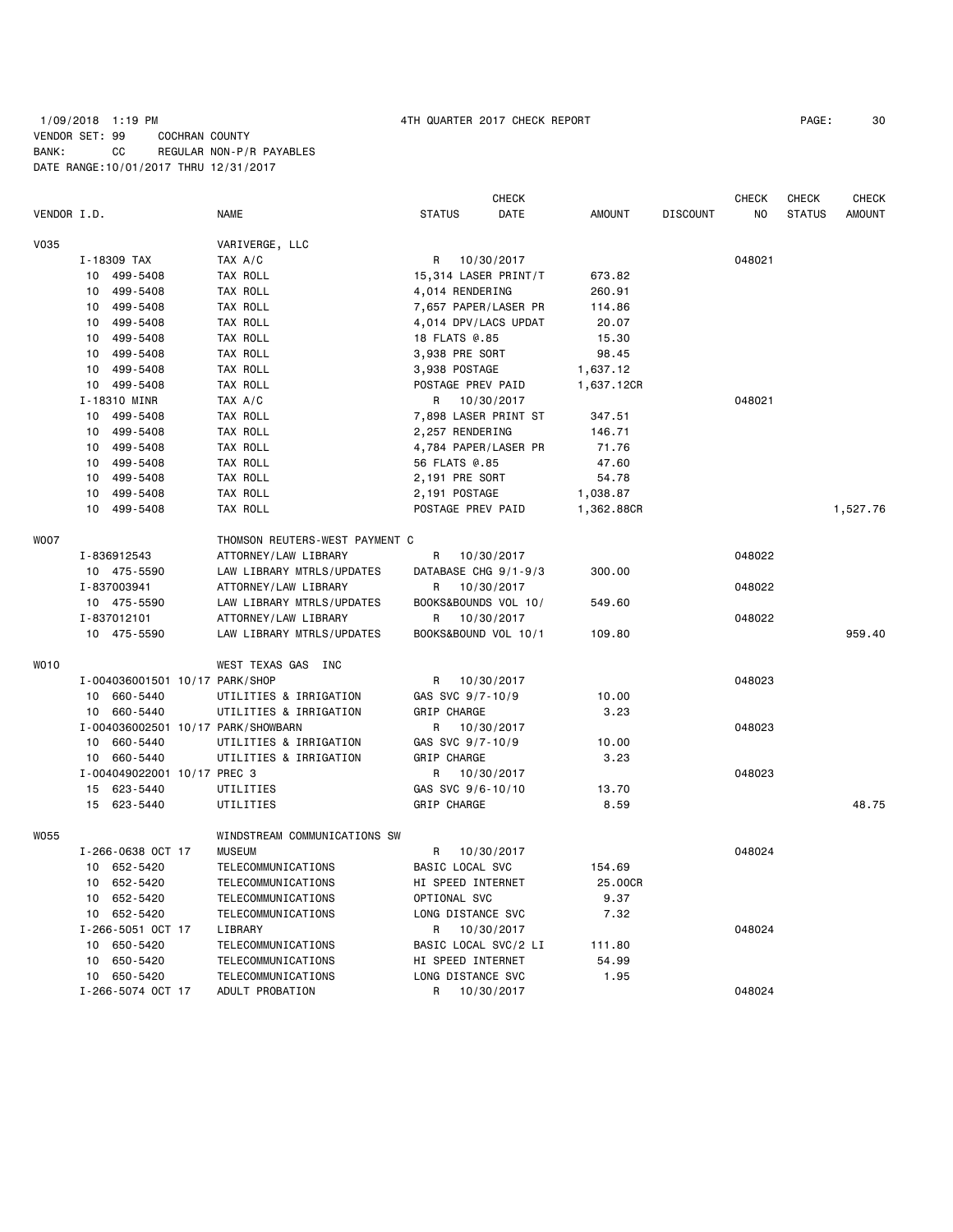### 1/09/2018 1:19 PM 4TH QUARTER 2017 CHECK REPORT PAGE: 31 VENDOR SET: 99 COCHRAN COUNTY BANK: CC REGULAR NON-P/R PAYABLES DATE RANGE:10/01/2017 THRU 12/31/2017

|             |                   |                              |                        | <b>CHECK</b> |               |                 | <b>CHECK</b> | <b>CHECK</b>  | <b>CHECK</b>  |
|-------------|-------------------|------------------------------|------------------------|--------------|---------------|-----------------|--------------|---------------|---------------|
| VENDOR I.D. |                   | <b>NAME</b>                  | <b>STATUS</b>          | DATE         | <b>AMOUNT</b> | <b>DISCOUNT</b> | NO           | <b>STATUS</b> | <b>AMOUNT</b> |
| W055        |                   | WINDSTREAM COMMUNICATIONS SW | *CONTINUED*            |              |               |                 |              |               |               |
|             | I-266-5074 OCT 17 | ADULT PROBATION              | R                      | 10/30/2017   |               |                 | 048024       |               |               |
|             | 10 570-5420       | <b>TELECOMMUNICATIONS</b>    | BASIC LOCAL SVC        |              | 49.04         |                 |              |               |               |
|             | 10 570-5420       | TELECOMMUNICATIONS           | OPTIONAL SVC           |              | 11.97         |                 |              |               |               |
|             | I-266-5161 OCT 17 | <b>TREASURER</b>             | R                      | 10/30/2017   |               |                 | 048024       |               |               |
|             | 10<br>497-5420    | TELECOMMUNICATIONS           | <b>BASIC LOCAL SVC</b> |              | 49.04         |                 |              |               |               |
|             | 497-5420<br>10    | TELECOMMUNICATIONS           | LONG DISTANCE SVC      |              | 0.07          |                 |              |               |               |
|             | I-266-5171 OCT 17 | TAX A/C                      | R                      | 10/30/2017   |               |                 | 048024       |               |               |
|             | 499-5420<br>10    | TELECOMMUNICATIONS           | BASIC LOCAL SVC/3 LI   |              | 151.75        |                 |              |               |               |
|             | 499-5420<br>10    | TELECOMMUNICATIONS           | HI SPEED INTERNET      |              | 110.00        |                 |              |               |               |
|             | 499-5420<br>10    | TELECOMMUNICATIONS           | OPTIONAL SVC           |              | 38.72         |                 |              |               |               |
|             | 10 499-5420       | TELECOMMUNICATIONS           | LONG DISTANCE SVC      |              | 20.93         |                 |              |               |               |
|             | I-266-5181 OCT17  | <b>ELECTIONS</b>             | R                      | 10/30/2017   |               |                 | 048024       |               |               |
|             | 10<br>490-5420    | TELECOMMUNICATIONS           | BASIC LOCAL SVC        |              | 53.38         |                 |              |               |               |
|             | 490-5420<br>10    | TELECOMMUNICATIONS           | OPTIONAL SVC/PAPER B   |              | 3.00          |                 |              |               |               |
|             | 490-5420<br>10    | TELECOMMUNICATIONS           | LONG DISTANCE SVC      |              | 6.18          |                 |              |               |               |
|             | I-266-5211 OCT 17 | SHERIFF                      | R                      | 10/30/2017   |               |                 | 048024       |               |               |
|             | 560-5420<br>10    | TELECOMMUNICATIONS           | BASIC LOCAL SVC/3 LI   |              | 170.29        |                 |              |               |               |
|             | 560-5420<br>10    | TELECOMMUNICATIONS           | LONG DISTANCE SVC      |              | 9.35          |                 |              |               |               |
|             | I-266-5302 OCT 17 | JUSTICE OF PEACE             | R                      | 10/30/2017   |               |                 | 048024       |               |               |
|             | 10<br>455-5420    | TELECOMMUNICATIONS           | <b>BASIC LOCAL SVC</b> |              | 49.04         |                 |              |               |               |
|             | 455-5420<br>10    | TELECOMMUNICATIONS           | LONG DISTANCE SVC      |              | 5.28          |                 |              |               |               |
|             | I-266-5411 OCT 17 | JUVENILE PROBATION           | R                      | 10/30/2017   |               |                 | 048024       |               |               |
|             | 17 573-5499       | OPERATING EXPENSES           | <b>BASIC LOCAL SVC</b> |              | 49.04         |                 |              |               |               |
|             | 17 573-5499       | OPERATING EXPENSES           | LONG DISTANCE SVC      |              | 2.55          |                 |              |               |               |
|             | I-266-5412 OCT 17 | DIST CT/CONSTABLE/NON-DEPT'L | R                      | 10/30/2017   |               |                 | 048024       |               |               |
|             | 10 435-5420       | TELECOMMUNICATIONS           | BASIC LOCAL SVC/266-   |              | 43.09         |                 |              |               |               |
|             | 435-5420<br>10    | <b>TELECOMMUNICATIONS</b>    | HI SPEED INTERNET      |              | 120.00        |                 |              |               |               |
|             | 409-5420<br>10    | <b>TELECOMMUNICATIONS</b>    | HI SPEED INTERNET/26   |              | 120.00        |                 |              |               |               |
|             | 550-5420<br>10    | TELECOMMUNICATIONS           | BASIC LOCAL SVC/266-   |              | 43.09         |                 |              |               |               |
|             | 10<br>550-5420    | TELECOMMUNICATIONS           | LONG DISTANCE SVC      |              | 0.87          |                 |              |               |               |
|             | 435-5420<br>10    | TELECOMMUNICATIONS           | CREDIT/6 MOS HI-SPEE   |              | 226.71CR      |                 |              |               |               |
|             | I-266-5450 OCT 17 | CO/DIST CLERK                | R                      | 10/30/2017   |               |                 | 048024       |               |               |
|             | 403-5420<br>10    | TELECOMMUNICATIONS           | BASIC LOCAL SVC/3 LI   |              | 167.19        |                 |              |               |               |
|             | 403-5420<br>10    | TELECOMMUNICATIONS           | OPTIONAL SVC           |              | 3.00          |                 |              |               |               |
|             | 403-5420<br>10    | TELECOMMUNICATIONS           | LONG DISTANCE SVC      |              | 11.04         |                 |              |               |               |
|             | I-266-5508 OCT 17 | CO JUDGE/COMM'R CT           | R.                     | 10/30/2017   |               |                 | 048024       |               |               |
|             | 610-5420<br>15    | TELECOMMUNICATIONS           | BASIC LOCAL SVC/2 LI   |              | 119.35        |                 |              |               |               |
|             | 15 610-5420       | TELECOMMUNICATIONS           | LONG DISTANCE SVC      |              | 0.61          |                 |              |               |               |
|             | I-266-5700 OCT 17 | SHERIFF                      | R                      | 10/30/2017   |               |                 | 048024       |               |               |
|             | 560-5420<br>10    | TELECOMMUNICATIONS           | <b>BASIC LOCAL SVC</b> |              | 57.35         |                 |              |               |               |
|             | 560-5420<br>10    | TELECOMMUNICATIONS           | LONG DISTANCE SVC      |              | 1.48          |                 |              |               |               |
|             | I-266-5822 OCT 17 | AUDITOR/NON-DEPT'L           | R                      | 10/30/2017   |               |                 | 048024       |               |               |
|             | 10 495-5420       | TELECOMMUNICATIONS           | BASIC LOCAL SVC/266-   |              | 40.49         |                 |              |               |               |
|             | 495-5420<br>10    | <b>TELECOMMUNICATIONS</b>    | PREMIUM PLUS INTER/O   |              | 130.00        |                 |              |               |               |
|             | 10<br>495-5420    | TELECOMMUNICATIONS           | LONG DISTANCE SVC      |              | 0.66          |                 |              |               |               |
|             | 10<br>409-5420    | TELECOMMUNICATIONS           | BASIC LOCAL SVC/266-   |              | 40.49         |                 |              |               |               |
|             | 10<br>409-5420    | TELECOMMUNICATIONS           | PREMIUM PLUS INTER/O   |              | 135.00        |                 |              |               |               |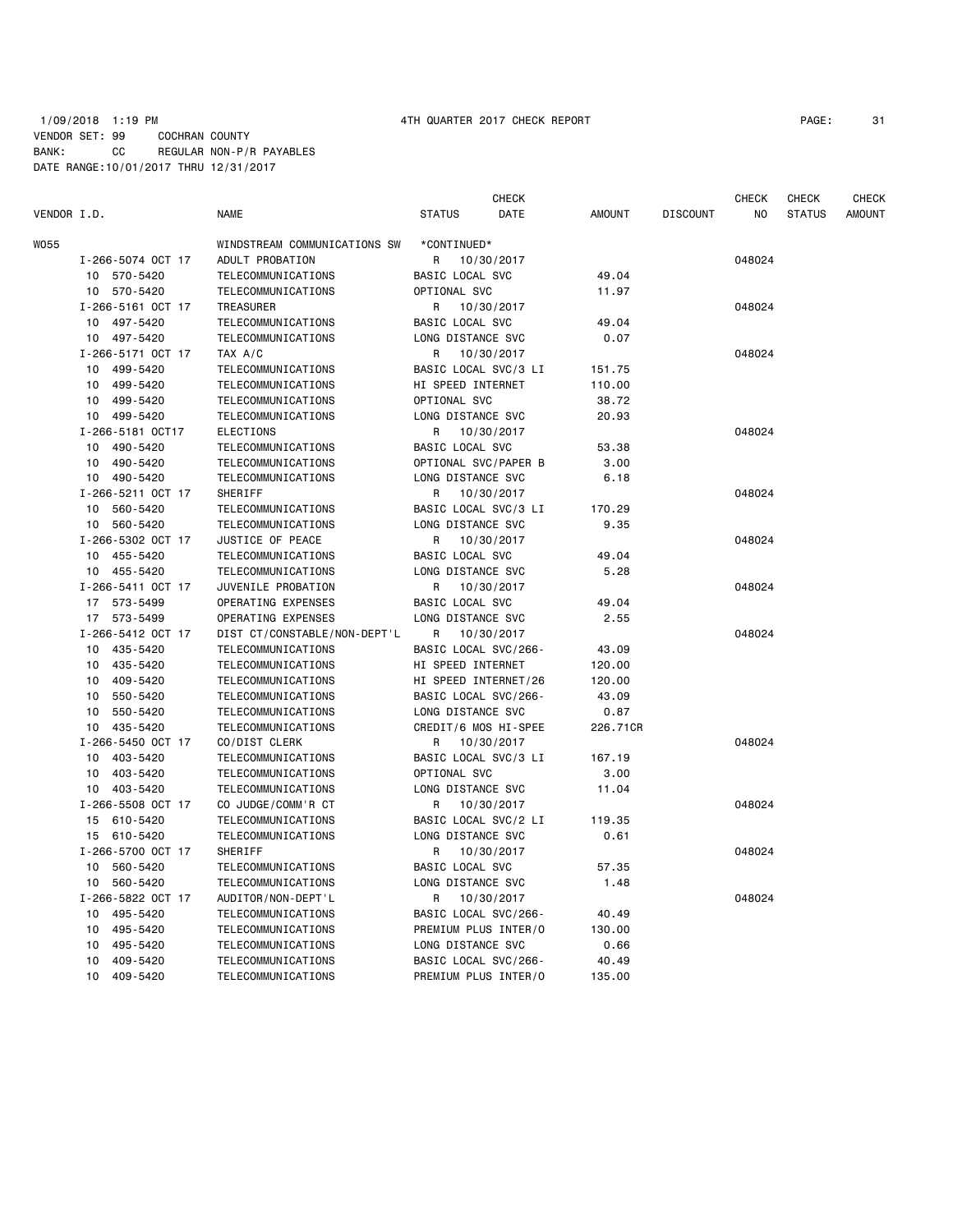## 1/09/2018 1:19 PM 4TH QUARTER 2017 CHECK REPORT PAGE: 32 VENDOR SET: 99 COCHRAN COUNTY BANK: CC REGULAR NON-P/R PAYABLES DATE RANGE:10/01/2017 THRU 12/31/2017

| VENDOR I.D. |                    | <b>NAME</b>                                       | <b>STATUS</b>              | <b>CHECK</b><br>DATE | <b>AMOUNT</b> | <b>DISCOUNT</b> | <b>CHECK</b><br>NO | <b>CHECK</b><br><b>STATUS</b> | <b>CHECK</b><br><b>AMOUNT</b> |
|-------------|--------------------|---------------------------------------------------|----------------------------|----------------------|---------------|-----------------|--------------------|-------------------------------|-------------------------------|
| W055        |                    | WINDSTREAM COMMUNICATIONS SW                      | *CONTINUED*                |                      |               |                 |                    |                               |                               |
|             | I-266-5822 OCT 17  | AUDITOR/NON-DEPT'L                                | R                          | 10/30/2017           |               |                 | 048024             |                               |                               |
|             | 10 409-5420        | TELECOMMUNICATIONS                                | LONG DISTANCE SVC          |                      | 1.35          |                 |                    |                               |                               |
|             | I-266-8661 OCT 17  | <b>ATTORNEY</b>                                   | R                          | 10/30/2017           |               |                 | 048024             |                               |                               |
|             | 10 475-5420        | TELECOMMUNICATIONS                                | BASIC LOCAL SVC/2 LI       |                      | 114.38        |                 |                    |                               |                               |
|             | 10 475-5420        | TELECOMMUNICATIONS                                | HI SPEED INTERNET          |                      | 79.99         |                 |                    |                               |                               |
|             | 10 475-5420        | <b>TELECOMMUNICATIONS</b>                         | LONG DISTANCE SVC          |                      | 1.83          |                 |                    |                               |                               |
|             | I-266-8888 OCT 17  | SHERIFF                                           | R                          | 10/30/2017           |               |                 | 048024             |                               |                               |
|             | 560-5420<br>10     | <b>TELECOMMUNICATIONS</b>                         |                            | FAX LINE&CRIME CONTR | 46.33         |                 |                    |                               |                               |
|             | 10 560-5420        | TELECOMMUNICATIONS                                | LONG DISTANCE SVC          |                      | 0.49          |                 |                    |                               | 2,146.12                      |
| W062        |                    | WAL-MART COMMUNITY                                |                            |                      |               |                 |                    |                               |                               |
|             | I-0044 102017      | JAIL                                              | R                          | 10/30/2017           |               |                 | 048026             |                               |                               |
|             | 10 512-5392        | MISCELLANEOUS SUPPLIES                            | 2/FEM PROD                 |                      | 7.52          |                 |                    |                               |                               |
|             | 10 512-5392        | MISCELLANEOUS SUPPLIES                            | EAR LOOP MASK              |                      | 2.97          |                 |                    |                               |                               |
|             | 10 512-5391        | MEDICAL CARE-PRISONERS                            | ALKA-SELTZER PLUS          |                      | 8.97          |                 |                    |                               |                               |
|             | 10<br>512-5391     | MEDICAL CARE-PRISONERS                            | TIGER BALM PATCH           |                      | 4.98          |                 |                    |                               |                               |
|             | 10 512-5391        | MEDICAL CARE-PRISONERS                            | TYLENOL COLD+FLU           |                      | 4.97          |                 |                    |                               |                               |
|             | 10 512-5391        | MEDICAL CARE-PRISONERS                            | <b>EQUATE SEVERE SINUS</b> |                      | 2.98          |                 |                    |                               |                               |
|             | 10 512-5391        | MEDICAL CARE-PRISONERS                            | SUDAFED PE                 |                      | 6.48          |                 |                    |                               |                               |
|             | 10 512-5391        | MEDICAL CARE-PRISONERS                            | 2/ALLERGY RELIEF           |                      | 6.88          |                 |                    |                               |                               |
|             | 10 512-5391        | MEDICAL CARE-PRISONERS                            | PAIN GEL                   |                      | 7.92          |                 |                    |                               |                               |
|             | 10 512-5391        | MEDICAL CARE-PRISONERS                            | 2/PAIN CREAM               |                      | 7.68          |                 |                    |                               |                               |
|             | 10 512-5391        | MEDICAL CARE-PRISONERS                            |                            | ICY HOT MEDICATED PA | 6.48          |                 |                    |                               |                               |
|             | 10 512-5391        | MEDICAL CARE-PRISONERS                            | LIDOCAINE PATCH            |                      | 7.88          |                 |                    |                               |                               |
|             | 10 512-5391        | MEDICAL CARE-PRISONERS                            | ZYRTEC                     |                      | 26.94         |                 |                    |                               |                               |
|             | 10 512-5391        | MEDICAL CARE-PRISONERS                            | TYLENOL COLD+FLU           |                      | 4.97          |                 |                    |                               |                               |
|             | 10 512-5391        | MEDICAL CARE-PRISONERS                            | ADVIL SINUS CONGESTI       |                      | 8.98          |                 |                    |                               |                               |
|             | 10 512-5391        | MEDICAL CARE-PRISONERS                            | SUDAFED PE                 |                      | 6.48          |                 |                    |                               |                               |
|             | 512-5391<br>10     | MEDICAL CARE-PRISONERS                            |                            | ADVIL SINUS CONGESTI | 8.98          |                 |                    |                               |                               |
|             | 10 512-5391        | MEDICAL CARE-PRISONERS                            |                            | EQUATE SINUS CONGEST | 2.98          |                 |                    |                               |                               |
|             | I-0204 092017      | JAIL                                              | R                          | 10/30/2017           |               |                 | 048026             |                               |                               |
|             | 10 512-5392        | MISCELLANEOUS SUPPLIES                            | 3/REMOTES                  |                      | 29.88         |                 |                    |                               |                               |
|             | I-5638 100717      | JAIL                                              | R                          | 10/30/2017           |               |                 | 048026             |                               |                               |
|             | 10 512-5333        | FOOD-PRISONERS                                    | 10LB RICE                  |                      | 4.54          |                 |                    |                               |                               |
|             | 10 512-5333        | FOOD-PRISONERS                                    | 3/FLOUR TORTILLAS          |                      | 11.34         |                 |                    |                               |                               |
|             | 10 512-5333        | FOOD-PRISONERS                                    | MACARONI&CHEESE            |                      | 4.62          |                 |                    |                               |                               |
|             | 10<br>512-5333     | FOOD-PRISONERS                                    | 3/IDAHO POTATOS            |                      | 8.94          |                 |                    |                               |                               |
|             | 10 512-5333        | FOOD-PRISONERS                                    | PANCAKE MIX                |                      | 7.42          |                 |                    |                               | 201.78                        |
| W125        |                    | WESTERN BUILDING SPECIALTY                        |                            |                      |               |                 |                    |                               |                               |
|             | I-717919/JP WINDOW | COURTHOUSE SECURITY                               | R                          | 10/30/2017           |               |                 | 048027             |                               |                               |
|             | 24 510-5499        | COURTHOUSE SECURITY CCP102.0                      | BULLET-RESIST WNDW,L       |                      | 5,000.00      |                 |                    |                               |                               |
|             | 24 510-5499        | COURTHOUSE SECURITY CCP102.0 INSTALL 44-1/2x37-7/ |                            |                      | 970.00        |                 |                    |                               | 5,970.00                      |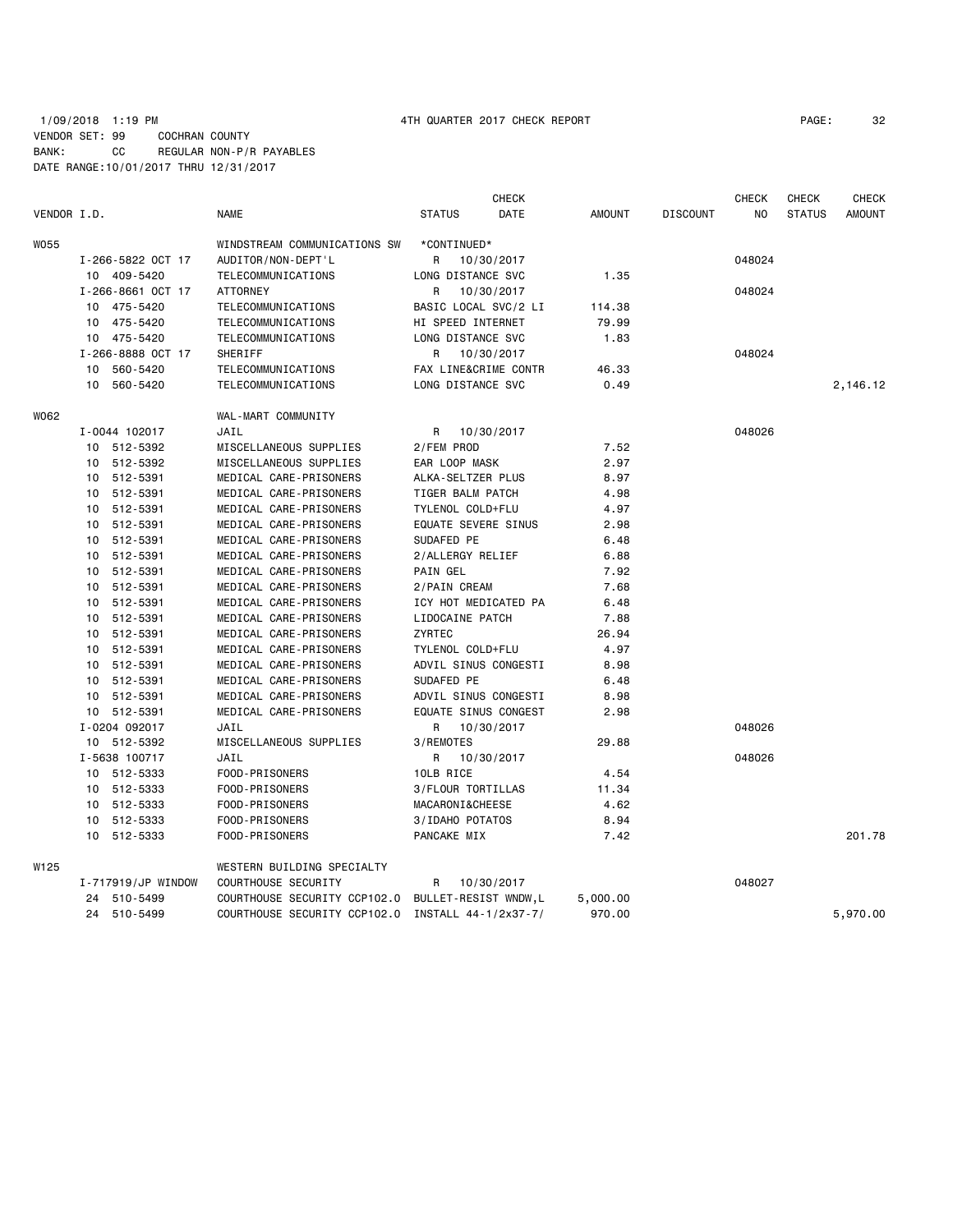## 1/09/2018 1:19 PM 4TH QUARTER 2017 CHECK REPORT PAGE: 33 VENDOR SET: 99 COCHRAN COUNTY BANK: CC REGULAR NON-P/R PAYABLES DATE RANGE:10/01/2017 THRU 12/31/2017

| VENDOR I.D. |            |             | <b>NAME</b>                            | <b>STATUS</b>        | <b>CHECK</b><br>DATE | <b>AMOUNT</b> | <b>DISCOUNT</b> | <b>CHECK</b><br>NO. | <b>CHECK</b><br><b>STATUS</b> | <b>CHECK</b><br><b>AMOUNT</b> |
|-------------|------------|-------------|----------------------------------------|----------------------|----------------------|---------------|-----------------|---------------------|-------------------------------|-------------------------------|
| W193        |            |             | WESTWARD AUTOMOTIVE REPAIR LLC         |                      |                      |               |                 |                     |                               |                               |
|             | $I - 366$  |             | SHERIFF                                | R                    | 10/30/2017           |               |                 | 048028              |                               |                               |
|             |            | 10 560-5451 | MACHINERY-NON-OFFICE REPAIR            | OIL CHANGE/FLUID CK  |                      | 15.00         |                 |                     |                               |                               |
|             | $I - 383$  |             | SHERIFF                                | R                    | 10/30/2017           |               |                 | 048028              |                               |                               |
|             | 10         | 560-5451    | MACHINERY-NON-OFFICE REPAIR            | CK HI BEAMS/RPL BULB |                      | 35.00         |                 |                     |                               |                               |
|             | 10         | 560-5451    | MACHINERY-NON-OFFICE REPAIR            | <b>BULBS</b>         |                      | 15.90         |                 |                     |                               |                               |
|             | 10         | 560-5451    | MACHINERY-NON-OFFICE REPAIR            | RPR 3RD BRAKE LIGHT  |                      | 35.00         |                 |                     |                               |                               |
|             |            | 10 560-5451 | MACHINERY-NON-OFFICE REPAIR            | LIGHT BULB           |                      | 6.89          |                 |                     |                               |                               |
|             | $I - 386$  |             | SHERIFF                                | R                    | 10/30/2017           |               |                 | 048028              |                               |                               |
|             |            | 10 560-5451 | MACHINERY-NON-OFFICE REPAIR            |                      | RMV BELT/RPL IDLER P | 70.00         |                 |                     |                               |                               |
|             | $I - 404$  |             | SHERIFF                                | R.                   | 10/30/2017           |               |                 | 048028              |                               |                               |
|             |            | 10 560-5451 | MACHINERY-NON-OFFICE REPAIR            | SWAP WINDOW REG/'10  |                      | 154.00        |                 |                     |                               |                               |
|             | $I - 410$  |             | SHERIFF                                | R                    | 10/30/2017           |               |                 | 048028              |                               |                               |
|             |            | 10 560-5451 | MACHINERY-NON-OFFICE REPAIR            | RMV DECALS/#5778     |                      | 105.00        |                 |                     |                               |                               |
|             | $I - 425$  |             | <b>VETERANS SVC</b>                    | R.                   | 10/30/2017           |               |                 | 048028              |                               |                               |
|             |            | 10 405-5451 | REPAIRS                                |                      | CHANGE OIL/CK FLUIDS | 15.00         |                 |                     |                               |                               |
|             | 10         | 405-5451    | REPAIRS                                | OIL DEXOS 5/30       |                      | 30.75         |                 |                     |                               |                               |
|             |            | 10 405-5451 | REPAIRS                                | OIL FILTER           |                      | 9.98          |                 |                     |                               |                               |
|             |            | 10 405-5451 | REPAIRS                                | AIR FILTER           |                      | 27.50         |                 |                     |                               | 520.02                        |
| W235        |            |             | VANDY NELSON dba                       |                      |                      |               |                 |                     |                               |                               |
|             | $I - 2543$ |             | CRTHSE/ACT BLDG/LIBRARY                | R                    | 10/30/2017           |               |                 | 048029              |                               |                               |
|             |            | 10 510-5332 | CUSTODIAL SUPPLIES                     | SPRAY BUGS           |                      | 70.00         |                 |                     |                               |                               |
|             | 10         | 662-5332    | CUSTODIAL SUPPLIES                     | SPRAY BUGS           |                      | 45.00         |                 |                     |                               |                               |
|             | 10         | 650-5332    | CUSTODIAL SUPPLIES                     | SPRAY BUGS           |                      | 35.00         |                 |                     |                               | 150.00                        |
| X001        |            |             | <b>XCEL ENERGY</b>                     |                      |                      |               |                 |                     |                               |                               |
|             |            |             | I-54-1325315-7 OCT17 ALMOST ALL DEPT'S | R                    | 10/30/2017           |               |                 | 048030              |                               |                               |
|             |            | 30 518-5440 | UTILITIES                              |                      | 300210167 RUNWAY LIG | 53.61         |                 |                     |                               |                               |
|             | 10         | 510-5440    | UTILITIES                              |                      | 300240736 COURTHOUSE | 1,571.16      |                 |                     |                               |                               |
|             | 10         | 660-5440    | UTILITIES & IRRIGATION                 | 300265059 SOFTBALL P |                      | 12.75         |                 |                     |                               |                               |
|             | 10         | 580-5440    | UTILITIES [TOWER]                      | 300282806 TOWER      |                      | 57.84         |                 |                     |                               |                               |
|             | 15         | 621-5440    | UTILITIES                              |                      | 300294119 PREC 1 SHO | 48.64         |                 |                     |                               |                               |
|             | 10         | 650-5440    | UTILITIES                              | 300338546 LIBRARY    |                      | 171.57        |                 |                     |                               |                               |
|             | 10         | 652-5440    | UTILITIES                              | 300342232 MUSEUM     |                      | 58.60         |                 |                     |                               |                               |
|             | 10         | 662-5440    | UTILITIES                              | 300390484 ACTIVITY B |                      | 629.29        |                 |                     |                               |                               |
|             | 10         | 660-5440    | UTILITIES & IRRIGATION                 | 300410370 PARK       |                      | 123.97        |                 |                     |                               |                               |
|             | 10         | 660-5440    | UTILITIES & IRRIGATION                 | 300457515 PARK/SHOP  |                      | 25.83         |                 |                     |                               |                               |
|             | 10         | 516-5440    | UTILITIES                              | 300555198 CEMETERY   |                      | 65.06         |                 |                     |                               |                               |
|             | 10         | 660-5440    | UTILITIES & IRRIGATION                 | 300587052 SHOWBARN   |                      | 47.04         |                 |                     |                               |                               |
|             | 10         | 660-5440    | UTILITIES & IRRIGATION                 |                      | 300587753 RODEO GROU | 28.57         |                 |                     |                               |                               |
|             | 10         | 409-5440    | UTILITIES                              | 300588989 ANNEX      |                      | 21.03         |                 |                     |                               |                               |
|             | 10         | 516-5440    | UTILITIES                              | 300603417 CEMETERY   |                      | 50.99         |                 |                     |                               |                               |
|             | 10         | 516-5440    | UTILITIES                              | 300637038 CEMETERY S |                      | 86.31         |                 |                     |                               | 3.052.26                      |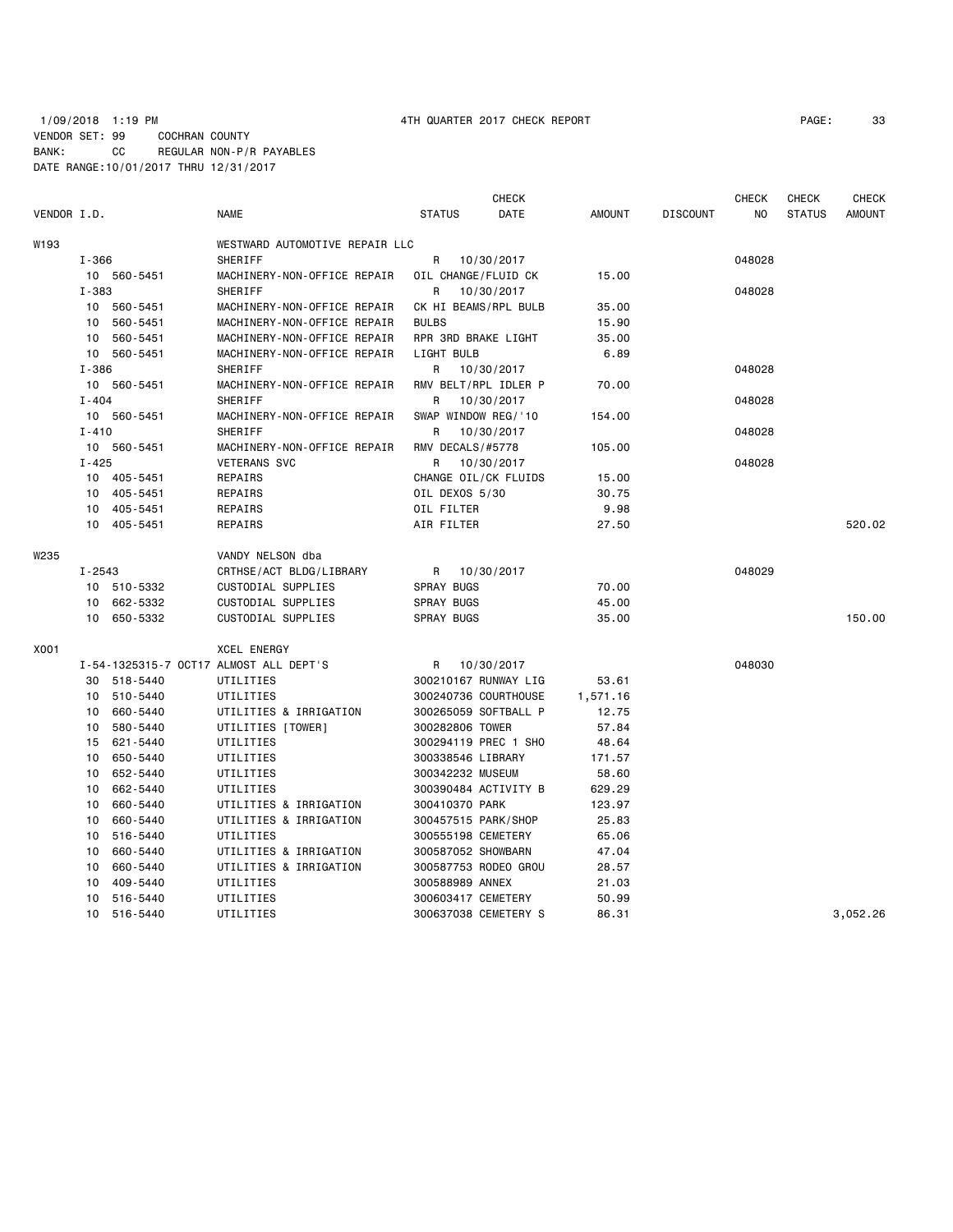## 1/09/2018 1:19 PM 4TH QUARTER 2017 CHECK REPORT PAGE: 34 VENDOR SET: 99 COCHRAN COUNTY BANK: CC REGULAR NON-P/R PAYABLES DATE RANGE:10/01/2017 THRU 12/31/2017

|             |            |                             |                                                    |                   |                   | <b>CHECK</b>         |               |                 | <b>CHECK</b> | CHECK         | <b>CHECK</b>  |
|-------------|------------|-----------------------------|----------------------------------------------------|-------------------|-------------------|----------------------|---------------|-----------------|--------------|---------------|---------------|
| VENDOR I.D. |            |                             | <b>NAME</b>                                        | <b>STATUS</b>     |                   | DATE                 | <b>AMOUNT</b> | <b>DISCOUNT</b> | NO.          | <b>STATUS</b> | <b>AMOUNT</b> |
| X001        |            |                             | <b>XCEL ENERGY</b>                                 |                   |                   |                      |               |                 |              |               |               |
|             |            | I-54-1829977-7 OCT17 PREC 2 |                                                    | R                 | 10/30/2017        |                      |               |                 | 048031       |               |               |
|             |            | 15 622-5440                 | UTILITIES                                          |                   |                   | 113KWH 9/12-10/12/17 | 24.34         |                 |              |               |               |
|             |            | 15 622-5440                 | UTILITIES                                          |                   |                   | 67KWH/AREA LIGHT 9/1 | 14.24         |                 |              |               | 38.58         |
| Y001        |            |                             | YELLOWHOUSE MACHINERY CO.                          |                   |                   |                      |               |                 |              |               |               |
|             | I-278550   |                             | PREC 4                                             | R                 | 10/30/2017        |                      |               |                 | 048032       |               |               |
|             |            | 15 624-5451                 | REPAIRS                                            | 12/TEST/MEASURE   |                   |                      | 26.04         |                 |              |               |               |
|             |            | 15 624-5451                 | REPAIRS                                            | 10/KIT-OIL SAMPLE |                   |                      | 150.00        |                 |              |               |               |
|             |            | 15 624-5451                 | REPAIRS                                            | ANTENNA           |                   |                      | 25.37         |                 |              |               | 201.41        |
| U041        |            |                             | UNIT INNOVATIONS, LLC                              |                   |                   |                      |               |                 |              |               |               |
|             | $I - 4005$ |                             | JAIL                                               |                   | R 11/03/2017      |                      |               |                 | 048033       |               |               |
|             |            | 10 512-5571                 | CAPITAL OUTLAY                                     |                   |                   | 12/CELL CHEKPOINT SE | 4,320.00      |                 |              |               |               |
|             |            | 10 512-5571                 | CAPITAL OUTLAY                                     |                   |                   | 2/DAY TRAINING/TRAVE | 800.00        |                 |              |               |               |
|             |            | 10 512-5571                 | CAPITAL OUTLAY                                     |                   |                   | 1/MOBILE DEVISE FOR  | 395.00        |                 |              |               | 5,515.00      |
| A007        |            |                             | ALBERT GONZALEZ, dba                               |                   |                   |                      |               |                 |              |               |               |
|             | I-29196    |                             | <b>CEMETERY</b>                                    |                   | R 11/13/2017      |                      |               |                 | 048034       |               |               |
|             |            | 10 516-5454                 | TIRES                                              | FLAT R/R          |                   |                      | 17.00         |                 |              |               | 17.00         |
| A249        |            |                             | ANTELOPE TIRE & SUPPLY, INC                        |                   |                   |                      |               |                 |              |               |               |
|             | I-3837     |                             | PREC 4                                             | R                 | 11/13/2017        |                      |               |                 | 048035       |               |               |
|             |            | 15 624-5454                 | TIRES                                              | SWAP TIRE         |                   |                      | 70.00         |                 |              |               | 70.00         |
| B001        |            |                             | BAILEY CO. ELECTRIC COOP                           |                   |                   |                      |               |                 |              |               |               |
|             | I-390791   |                             | PREC <sub>4</sub>                                  |                   | R 11/13/2017      |                      |               |                 | 048036       |               |               |
|             |            | 15 624-5440                 | UTILITIES                                          | 530KWH 9/23-10/26 |                   |                      | 64.30         |                 |              |               |               |
|             |            | 15 624-5440                 | UTILITIES                                          | AREA LIGHT        |                   |                      | 12.14         |                 |              |               |               |
|             | I-390792   |                             | PREC 3                                             |                   | R 11/13/2017      |                      |               |                 | 048036       |               |               |
|             |            | 15 623-5440                 | UTILITIES                                          | 93KWH 9/20-10/20  |                   |                      | 23.65         |                 |              |               |               |
|             |            | 15 623-5440                 | UTILITIES                                          | 2/AREA LIGHTS     |                   |                      | 24.93         |                 |              |               |               |
|             | I-390793   |                             | NON-DEPT'L/SHERIFF POSSE                           |                   | R 11/13/2017      |                      |               |                 | 048036       |               |               |
|             |            | 10 409-5440                 | UTILITIES                                          |                   | ELEC SVC 9/6-10/6 |                      | 23.91         |                 |              |               | 148.93        |
| B197        |            |                             | <b>BRETT BUTLER</b>                                |                   |                   |                      |               |                 |              |               |               |
|             | I-31690    |                             | <b>CLERK RM&amp;P</b>                              | R                 | 11/13/2017        |                      |               |                 | 048037       |               |               |
|             |            | 22 403-5499                 | CNTY CLERK R.M. & P LGC118.05 DELL 2950 MAIN BOARD |                   |                   |                      | 742.00        |                 |              |               |               |
|             |            | 22 403-5499                 | CNTY CLERK R.M. & P LGC118.05 ONSITE SERVICE CALL  |                   |                   |                      | 150.00        |                 |              |               |               |
|             |            | 22 403-5499                 | CNTY CLERK R.M. & P LGC118.05 SHIPPING             |                   |                   |                      | 38,00         |                 |              |               | 930.00        |
| B286        |            |                             | BRENT'S TINT & OFFROAD                             |                   |                   |                      |               |                 |              |               |               |
|             | $I - 2877$ |                             | SHERIFF                                            | R                 | 11/13/2017        |                      |               |                 | 048038       |               |               |
|             |            | 10 560-5571                 | CAPITAL OUTLAY                                     |                   |                   | TINT/17 CHEVY P/U#78 | 125.00        |                 |              |               | 125.00        |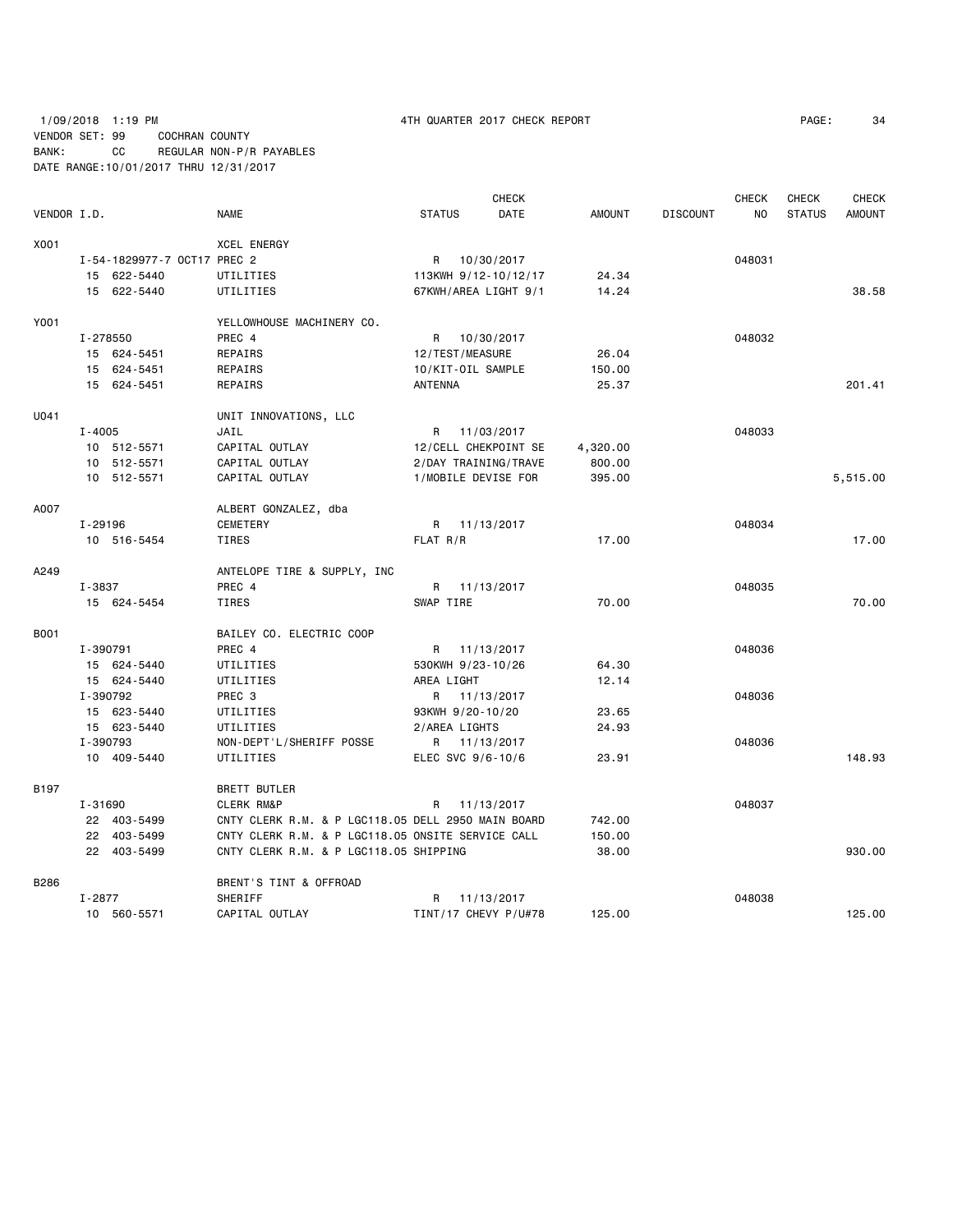## 1/09/2018 1:19 PM 4TH QUARTER 2017 CHECK REPORT PAGE: 35 VENDOR SET: 99 COCHRAN COUNTY BANK: CC REGULAR NON-P/R PAYABLES DATE RANGE:10/01/2017 THRU 12/31/2017

|             |          |                 |                               |                      | <b>CHECK</b>            |               |                 | <b>CHECK</b> | <b>CHECK</b>  | <b>CHECK</b>  |
|-------------|----------|-----------------|-------------------------------|----------------------|-------------------------|---------------|-----------------|--------------|---------------|---------------|
| VENDOR I.D. |          |                 | <b>NAME</b>                   | <b>STATUS</b>        | DATE                    | <b>AMOUNT</b> | <b>DISCOUNT</b> | NO           | <b>STATUS</b> | <b>AMOUNT</b> |
| C007        |          |                 | CITY OF MORTON                |                      |                         |               |                 |              |               |               |
|             | I-110217 |                 | LIB/MUS/ACT BLDG/CRTHSE/PREC1 | R                    | 11/13/2017              |               |                 | 048039       |               |               |
|             | 10       | 650-5440        | UTILITIES                     | LIBRARY GAS          |                         | 19,00         |                 |              |               |               |
|             | 10       | 650-5440        | UTILITIES                     | LIBRARY WATER        |                         | 28.00         |                 |              |               |               |
|             | 10       | 650-5440        | UTILITIES                     |                      | LIBRARY GARBAGE         | 51.50         |                 |              |               |               |
|             | 10       | 650-5440        | UTILITIES                     | <b>LIBRARY SEWER</b> |                         | 18.00         |                 |              |               |               |
|             | 10       | 652-5440        | UTILITIES                     | <b>MUSEUM GAS</b>    |                         | 19.00         |                 |              |               |               |
|             | 10       | 652-5440        | UTILITIES                     | <b>MUSEUM WATER</b>  |                         | 28.00         |                 |              |               |               |
|             | 10       | 652-5440        | UTILITIES                     | MUSEUM GARBAGE       |                         | 28.00         |                 |              |               |               |
|             | 10       | 652-5440        | UTILITIES                     | <b>MUSEUM SEWER</b>  |                         | 16.00         |                 |              |               |               |
|             | 10       | 662-5440        | UTILITIES                     |                      | ACTIVITY BLDG GAS       | 36.00         |                 |              |               |               |
|             | 10       | 662-5440        | UTILITIES                     | ACT. BLDG WATER      |                         | 41.00         |                 |              |               |               |
|             | 10       | 662-5440        | UTILITIES                     |                      | ACT. BLDG GARBAGE       | 77.00         |                 |              |               |               |
|             | 10       | 662-5440        | UTILITIES                     |                      | ACT. BLDG SEWER         | 48.00         |                 |              |               |               |
|             | 10       | 510-5440        | UTILITIES                     | COURTHOUSE GAS       |                         | 27.50         |                 |              |               |               |
|             | 10       | 510-5440        | UTILITIES                     |                      | <b>COURTHOUSE WATER</b> | 142.50        |                 |              |               |               |
|             | 10       | 510-5440        | UTILITIES                     | CRTHSE GARBAGE       |                         | 334.50        |                 |              |               |               |
|             | 10       | 510-5440        | UTILITIES                     |                      | <b>COURTHOUSE SEWER</b> | 54.00         |                 |              |               |               |
|             | 15       | 621-5440        | UTILITIES                     | PREC 1 GAS           |                         | 19.00         |                 |              |               |               |
|             | 15       | 621-5440        | UTILITIES                     | PREC 1 WATER         |                         | 28.00         |                 |              |               |               |
|             | 15       | 621-5440        | UTILITIES                     | PREC 1 GARBAGE       |                         | 51.50         |                 |              |               | 1,066.50      |
| C008        |          |                 | CITY OF WHITEFACE             |                      |                         |               |                 |              |               |               |
|             |          | $I - 409$ 10/17 | PREC <sub>2</sub>             |                      | R 11/13/2017            |               |                 | 048040       |               |               |
|             |          | 15 622-5440     | UTILITIES                     |                      | GAS SVC 9/15-10/16      | 16.25         |                 |              |               |               |
|             | 15       | 622-5440        | UTILITIES                     | <b>WATER SVC</b>     |                         | 14.00         |                 |              |               |               |
|             | 15       | 622-5440        | UTILITIES                     | GARBAGE SVC          |                         | 54.37         |                 |              |               |               |
|             | 15       | 622-5440        | UTILITIES                     | <b>SEWER SVC</b>     |                         | 22.50         |                 |              |               | 107.12        |
| C018        |          |                 | COCHRAN CO. FARM BUREAU       |                      |                         |               |                 |              |               |               |
|             |          | I-DW#17526      | <b>ACTIVITY BLDG</b>          | R                    | 11/13/2017              |               |                 | 048041       |               |               |
|             |          | 10 000-4370.101 | RENT-ACTIVITY BUILDING        |                      | REF DEP FOR 9/12/17     | 150.00        |                 |              |               | 150.00        |
| C035        |          |                 | COX AUTO SUPPLY CO            |                      |                         |               |                 |              |               |               |
|             | I-377755 |                 | SHERIFF                       | R                    | 11/13/2017              |               |                 | 048042       |               |               |
|             |          | 10 560-5451     | MACHINERY-NON-OFFICE REPAIR   | 7/AMSOIL 10-30       |                         | 97.93         |                 |              |               |               |
|             | 10       | 560-5451        | MACHINERY-NON-OFFICE REPAIR   | WIX AIR FILTER       |                         | 24.87         |                 |              |               |               |
|             |          | 10 560-5451     | MACHINERY-NON-OFFICE REPAIR   | OIL FILTER           |                         | 6.29          |                 |              |               |               |
|             | I-377817 |                 | SHERIFF                       | R                    | 11/13/2017              |               |                 | 048042       |               |               |
|             |          | 10 560-5334     | OTHER SUPPLIES                |                      | 2/LITTLE TREES/AIR F    | 6.58          |                 |              |               |               |
|             | I-378106 |                 | PREC 1                        | R                    | 11/13/2017              |               |                 | 048042       |               |               |
|             |          | 15 621-5356     | ROAD MATERIALS & SUPPLIES     | ROD MILD             |                         | 16.99         |                 |              |               |               |
|             | I-378203 |                 | PREC <sub>2</sub>             | R                    | 11/13/2017              |               |                 | 048042       |               |               |
|             |          | 15 622-5356     | ROAD MATERIALS & SUPPLIES     |                      | 2/RUBBER STRAPS         | 4.98          |                 |              |               |               |
|             |          | 15 622-5356     | ROAD MATERIALS & SUPPLIES     | <b>TARP</b>          |                         | 10.39         |                 |              |               |               |
|             | I-378258 |                 | CEMETERY                      | R                    | 11/13/2017              |               |                 | 048042       |               |               |
|             |          | 10 516-5451     | REPAIR                        | COPPER PLU           |                         | 2.19          |                 |              |               |               |
|             |          | 10 516-5451     | REPAIR                        | <b>BRASS BRUSH</b>   |                         | 3.79          |                 |              |               |               |
|             | I-378527 |                 | PREC 1                        | R                    | 11/13/2017              |               |                 | 048042       |               |               |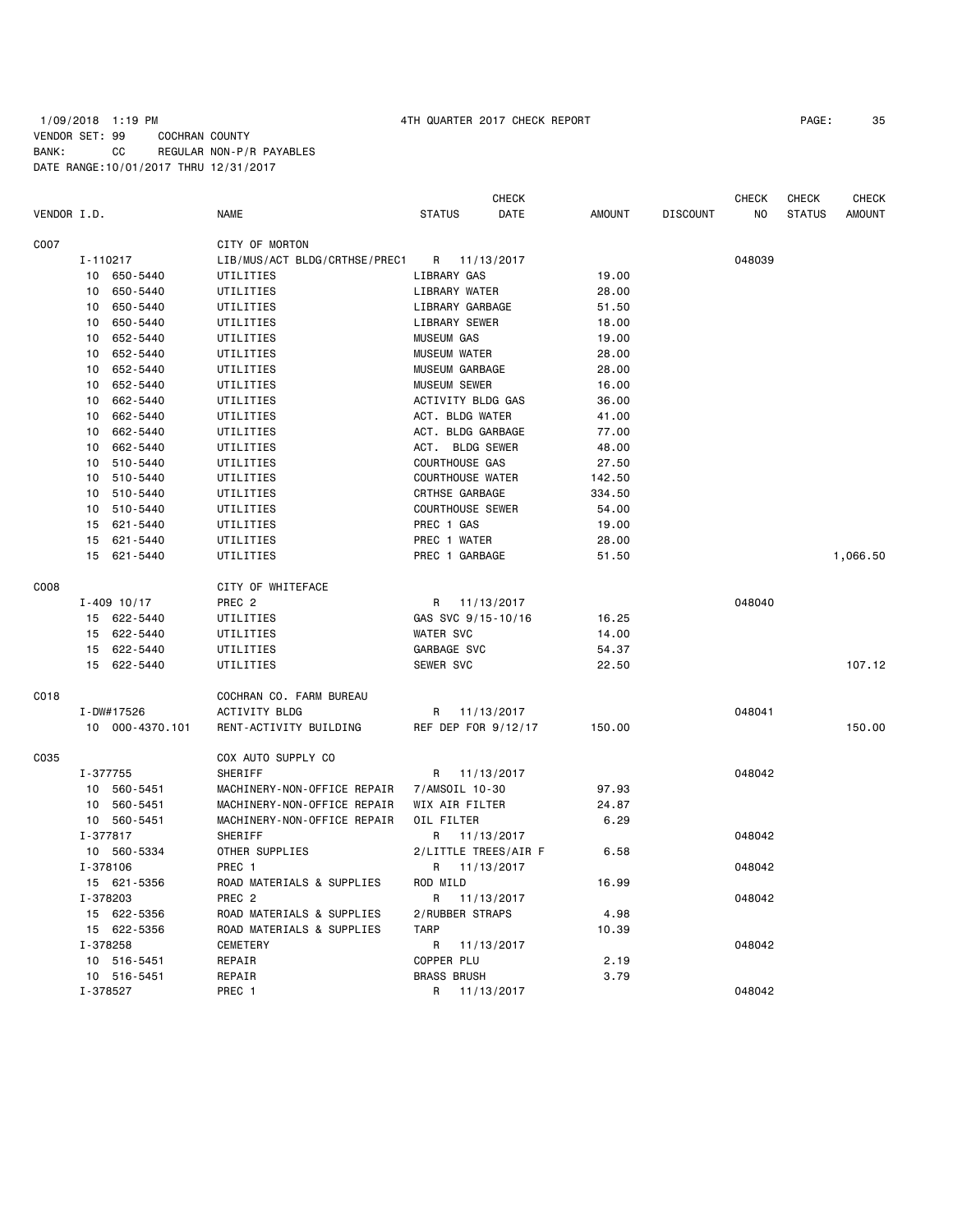# 1/09/2018 1:19 PM 4TH QUARTER 2017 CHECK REPORT PAGE: 36 VENDOR SET: 99 COCHRAN COUNTY BANK: CC REGULAR NON-P/R PAYABLES DATE RANGE:10/01/2017 THRU 12/31/2017

|             |                               |                                              |                      | <b>CHECK</b> |               |                 | <b>CHECK</b> | <b>CHECK</b>  | <b>CHECK</b>  |
|-------------|-------------------------------|----------------------------------------------|----------------------|--------------|---------------|-----------------|--------------|---------------|---------------|
| VENDOR I.D. |                               | NAME                                         | <b>STATUS</b>        | DATE         | <b>AMOUNT</b> | <b>DISCOUNT</b> | NO.          | <b>STATUS</b> | <b>AMOUNT</b> |
| C035        |                               | COX AUTO SUPPLY CO<br>*CONTINUED*            |                      |              |               |                 |              |               |               |
|             | I-378527                      | PREC 1                                       | R 11/13/2017         |              |               |                 | 048042       |               |               |
|             | 15 621-5451                   | REPAIRS                                      | 2/CONTINENTAL BATTER |              | 387.98        |                 |              |               |               |
|             | 15 621-5451                   | REPAIRS                                      | 2/STATE BATT FEE     |              | 6.00          |                 |              |               |               |
|             | I-378631                      | PREC 1                                       | R 11/13/2017         |              |               |                 | 048042       |               |               |
|             | 15 621-5356                   | ROAD MATERIALS & SUPPLIES                    | GRAPHITE             |              | 2.09          |                 |              |               |               |
|             | I-378989                      | PREC 4                                       | R 11/13/2017         |              |               |                 | 048042       |               |               |
|             | 15 624-5451                   | REPAIRS                                      | FITTING              |              | 3.40          |                 |              |               |               |
|             | I-379518                      | PREC 4                                       | R 11/13/2017         |              |               |                 | 048042       |               |               |
|             | 15 624-5356                   | ROAD MATERIALS & SUPPLIES                    | 4/BLUE SHOP TOWELS   |              | 15.96         |                 |              |               |               |
|             | 15 624-5451                   | REPAIRS                                      | 8/NUTS&BOLTS         |              | 2.16          |                 |              |               |               |
|             | I-379770                      | PREC 1                                       | R 11/13/2017         |              |               |                 | 048042       |               |               |
|             | 15 621-5451                   | REPAIRS                                      | 4/BRASS SCREWS       |              | 1.00          |                 |              |               |               |
|             | 15 621-5451                   | REPAIRS                                      | 4/STOP NUTS          |              | 0.12          |                 |              |               |               |
|             | 15 621-5451                   | REPAIRS                                      | SERVICE GAUGE        |              | 23.99         |                 |              |               |               |
|             | I-379974                      | PREC <sub>2</sub>                            | R 11/13/2017         |              |               |                 | 048042       |               |               |
|             | 15 622-5451                   | REPAIRS                                      | AIR HOSE COIL        |              | 68.99         |                 |              |               | 685.70        |
| C066        |                               | ISABELL CAVEZUELA                            |                      |              |               |                 |              |               |               |
|             | I-ELEC SCH 11/2/17            | ELECTIONS                                    | R 11/13/2017         |              |               |                 | 048043       |               |               |
|             | 10 490-5102                   | ELECTION SALARIES                            | ELECTION SCHOOL 11/2 |              | 10.00         |                 |              |               | 10.00         |
| C084        |                               | CLERK, SEVENTH COURT OF APPEAL               |                      |              |               |                 |              |               |               |
|             | $I-OCT$ 17                    | STATE FEES<br>R<br>11/13/2017                |                      |              |               |                 | 048044       |               |               |
|             | 90 000-2379.002               | 7th Crt of Appeal Gov't22.2081COUNTY COURT   |                      |              | 5.00          |                 |              |               |               |
|             | 90 000-2379.002               | 7th Crt of Appeal Gov't22.2081DISTRICT COURT |                      |              | 10.00         |                 |              |               | 15.00         |
| C310        |                               | DAVID CORDER                                 |                      |              |               |                 |              |               |               |
|             | I-ELEC SCH 11/2/17            | ELECTIONS                                    | R 11/13/2017         |              |               |                 | 048045       |               |               |
|             | 10 490-5102                   | ELECTION SALARIES                            | ELECTION SCHOOL 11/2 |              | 10.00         |                 |              |               | 10.00         |
| C367        |                               | COMPUTER TRANSITION SERVICES,                |                      |              |               |                 |              |               |               |
|             | I-161572                      | <b>COURTHOUSE</b>                            | R 11/13/2017         |              |               |                 | 048046       |               |               |
|             | 10 510-5411                   | MAINTENANCE CONTRACTS                        | SETUP HELP DESK      |              | 176.25        |                 |              |               |               |
|             | I-161881HD                    | <b>COURTHOUSE</b>                            | R.                   | 11/13/2017   |               |                 | 048046       |               |               |
|             | 10 510-5411                   | MAINTENANCE CONTRACTS                        | HELP DESK NOV 17     |              | 733.90        |                 |              |               | 910.15        |
| C371        |                               | COCHRAN COUNTY TAX A/C                       |                      |              |               |                 |              |               |               |
|             | I-'10 FORD/#7956              | SHERIFF                                      | R 11/13/2017         |              |               |                 | 048047       |               |               |
|             | 10 560-5451                   | MACHINERY-NON-OFFICE REPAIR                  | ST INSP FEE/'10 FORD |              | 7.50          |                 |              |               |               |
|             | I-INSP/84 CHEVY#6873 CEMETERY |                                              | R.                   | 11/13/2017   |               |                 | 048047       |               |               |
|             | 10 516-5451                   | REPAIR                                       | ST INSP/1984 CHEVY # |              | 7.50          |                 |              |               | 15.00         |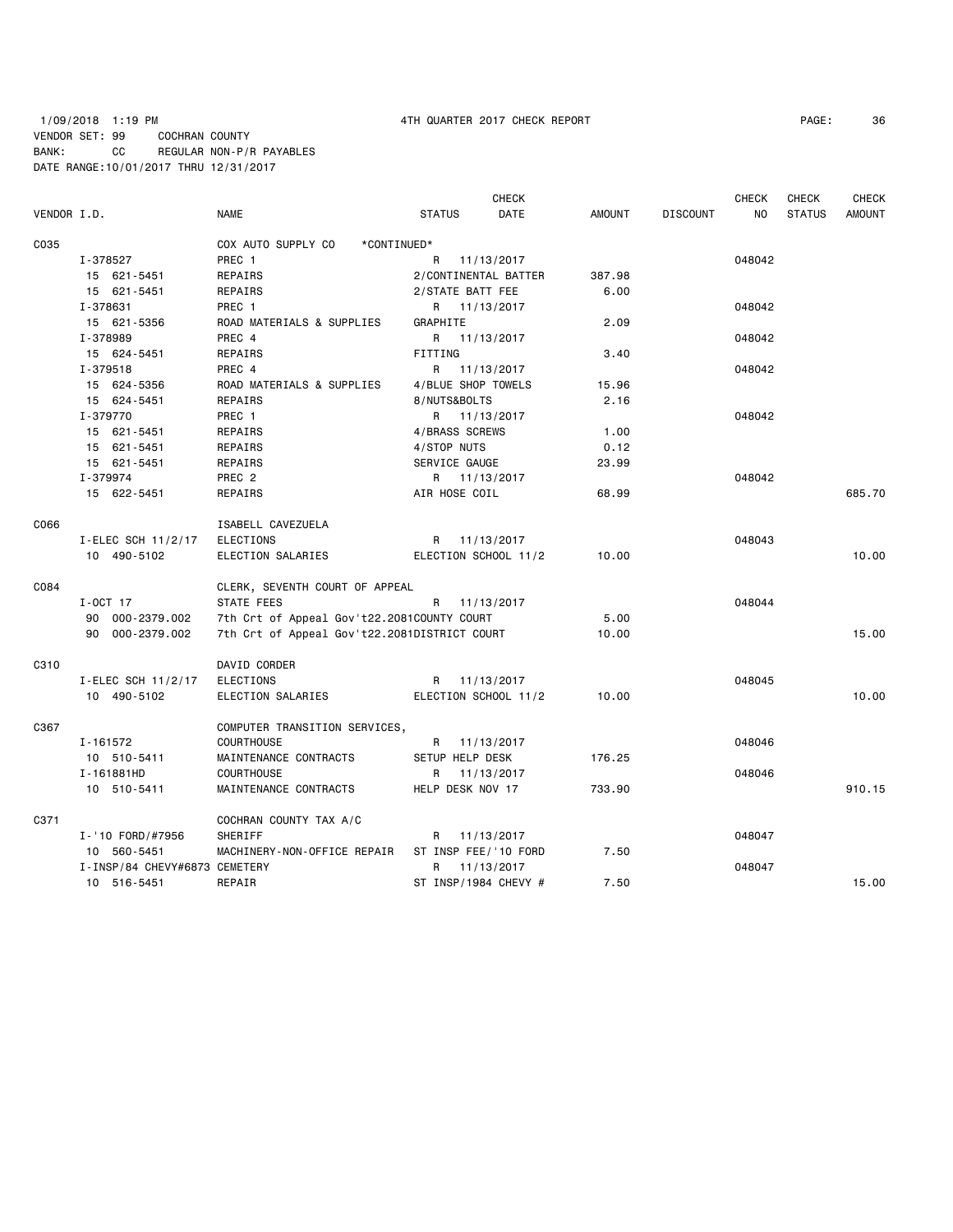|             |          |                                   |                                |                       | <b>CHECK</b> |               |                 | <b>CHECK</b> | <b>CHECK</b>  | <b>CHECK</b>  |
|-------------|----------|-----------------------------------|--------------------------------|-----------------------|--------------|---------------|-----------------|--------------|---------------|---------------|
| VENDOR I.D. |          |                                   | <b>NAME</b>                    | <b>STATUS</b>         | DATE         | <b>AMOUNT</b> | <b>DISCOUNT</b> | NO           | <b>STATUS</b> | <b>AMOUNT</b> |
| C392        |          |                                   | CONDUENT GOVERNMENT RECORDS SV |                       |              |               |                 |              |               |               |
|             |          | I-1415561                         | CO/DIST CLERK                  | R                     | 11/13/2017   |               |                 | 048048       |               |               |
|             |          | 10 403-5416                       | FILMING & INDEXING             | 4/PERMALIFE ARCHIVAL  |              | 100.00        |                 |              |               |               |
|             | 10       | 403-5416                          | FILMING & INDEXING             | FREIGHT               |              | 23.02         |                 |              |               |               |
|             | 10       | 403-5310                          | OFFICE SUPPLIES                | 4/RECEIPT PRINTER PA  |              | 23.32         |                 |              |               |               |
|             |          | 10 403-5310                       | OFFICE SUPPLIES                | FREIGHT               |              | 14.57         |                 |              |               |               |
|             |          | I-1416366                         | CO/DIST CLERK                  | R                     | 11/13/2017   |               |                 | 048048       |               |               |
|             |          | 10 403-5416                       | FILMING & INDEXING             | 20/20 LAND REC        |              | 1,250.00      |                 |              |               |               |
|             |          | 10 403-5416                       | FILMING & INDEXING             | FREIGHT               |              | 27.97         |                 |              |               |               |
|             |          | I-1416663                         | CO/DIST CLERK                  | 11/13/2017<br>R       |              |               |                 | 048048       |               |               |
|             |          | 10 403-5416                       | FILMING & INDEXING             | ORR/DUDLEY/1/1/2000-  |              | 1,013.15      |                 |              |               |               |
|             |          | I-1416665                         | CO/DIST CLERK                  | R                     | 11/13/2017   |               |                 | 048048       |               |               |
|             |          | 10 403-5416                       | FILMING & INDEXING             | ORR/EAST TX/1/7/1887  |              | 3,372.45      |                 |              |               |               |
|             |          | 10 403-5416                       | FILMING & INDEXING             | ORR/EAST TX/1/2/14-C  |              | 372.15        |                 |              |               | 6,196.63      |
| D196        |          |                                   |                                |                       |              |               |                 |              |               |               |
|             | I-110717 |                                   | JAIL                           | R                     | 11/13/2017   |               |                 | 048049       |               |               |
|             |          | 10 512-5333                       | FOOD-PRISONERS                 | 2/MILK/ALLSUPS 10/24  |              | 6.98          |                 |              |               |               |
|             |          | 10 512-5333                       | FOOD-PRISONERS                 | DISC/MILK             |              | 3.49CR        |                 |              |               |               |
|             |          | 10 512-5333                       | FOOD-PRISONERS                 | EGGS/ALLSUPS 10/24    |              | 2.29          |                 |              |               |               |
|             |          | 10 512-5333                       | FOOD-PRISONERS                 | ONIONS/ALLSUPS 10/25  |              | 0.99          |                 |              |               |               |
|             |          | 10 512-5333                       | FOOD-PRISONERS                 | LETTUCE/ALLSUPS 10/2  |              | 1.59          |                 |              |               |               |
|             |          | 10 512-5333                       | FOOD-PRISONERS                 | TOMATOES/ALLSUPS 10/  |              | 0.50          |                 |              |               |               |
|             |          | 10 512-5333                       | FOOD-PRISONERS                 | 2/JALAPENOS/ALLSUPS   |              | 0.20          |                 |              |               |               |
|             |          | 10 512-5333                       | FOOD-PRISONERS                 | 2/BANANAS/ALLSUPS 10  |              | 0.50          |                 |              |               |               |
|             |          | 10 512-5333                       | FOOD-PRISONERS                 | 2/EGGS/ALLSUPS 10/25  |              | 6.58          |                 |              |               |               |
|             |          | 10 512-5392                       | MISCELLANEOUS SUPPLIES         | 2/REMOTES/FAM\$ 10/26 |              | 17.50         |                 |              |               |               |
|             |          | 10 512-5333                       | FOOD-PRISONERS                 | 10/BREAD/ALLSUPS 10/  |              | 6.36          |                 |              |               |               |
|             |          | 10 512-5333                       | FOOD-PRISONERS                 | GREEN CHILE/ALLSUPS   |              | 3.19          |                 |              |               |               |
|             |          | 10 512-5333                       | FOOD-PRISONERS                 | 2/FIDEO/ALLSUPS 10/3  |              | 0.78          |                 |              |               |               |
|             |          | 10 512-5333                       | FOOD-PRISONERS                 | LETTUCE/ALLSUPS 10/3  |              | 1.59          |                 |              |               |               |
|             |          | 10 512-5333                       | FOOD-PRISONERS                 | 2/EGGS/ALLSUPS 10/30  |              | 6.58          |                 |              |               |               |
|             |          | 10 512-5333                       | FOOD-PRISONERS                 | 2/MILK/ALLSUPS 10/30  |              | 6.98          |                 |              |               |               |
|             |          | 10 512-5333                       | FOOD-PRISONERS                 | 2/SOUR CREAM/ALLSUPS  |              | 3.18          |                 |              |               |               |
|             |          | 10 512-5333                       | FOOD-PRISONERS                 | 2/TOMATOES/ALLSUPS 1  |              | 1.98          |                 |              |               |               |
|             |          | 10 512-5333                       | FOOD-PRISONERS                 | CHICKEN BROTH/FAM\$ 1 |              | 1.00          |                 |              |               |               |
|             |          | 10 512-5333                       | FOOD-PRISONERS                 | 2/PINTO BEANS/FAM\$ 1 |              | 1.70          |                 |              |               |               |
|             | 10       | 512-5391                          | MEDICAL CARE-PRISONERS         | ANTI FUNGAL CRM/FAM\$ |              | 3.00          |                 |              |               |               |
|             |          | 10 512-5333                       | FOOD-PRISONERS                 | 2/CORN TORTILLAS/FAM  |              | 4.00          |                 |              |               |               |
|             |          | I-R/B REGIS CHEVY PU SHERIFF      |                                | R.                    | 11/13/2017   |               |                 | 048049       |               |               |
|             | 10       | 560-5571                          | CAPITAL OUTLAY                 | R/B 2YR REG '17 SILV  |              | 16.75         |                 |              |               | 90.73         |
| D200        |          |                                   | AMY DUDLEY                     |                       |              |               |                 |              |               |               |
|             |          | I-R/B VET VAN STINSP VETERANS SVC |                                | R                     | 11/13/2017   |               |                 | 048050       |               |               |
|             |          | 10 405-5451                       | REPAIRS                        | ST INSP FEE/VET VAN   |              | 7.50          |                 |              |               | 7.50          |
|             |          |                                   |                                |                       |              |               |                 |              |               |               |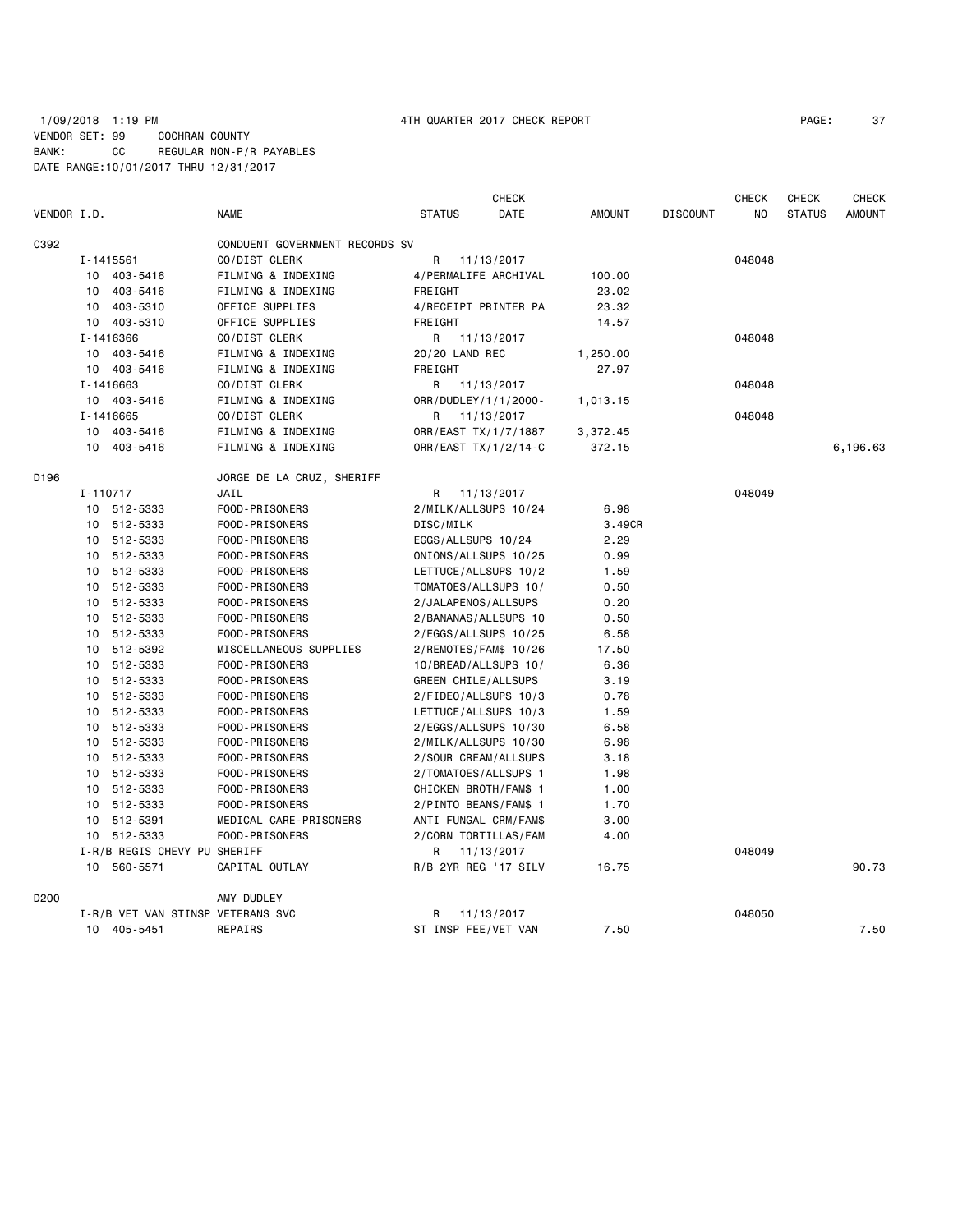# 1/09/2018 1:19 PM 4TH QUARTER 2017 CHECK REPORT PAGE: 38 VENDOR SET: 99 COCHRAN COUNTY BANK: CC REGULAR NON-P/R PAYABLES DATE RANGE:10/01/2017 THRU 12/31/2017

|             |           |                  |                               |                       | <b>CHECK</b> |               |                 | <b>CHECK</b> | CHECK         | <b>CHECK</b>  |
|-------------|-----------|------------------|-------------------------------|-----------------------|--------------|---------------|-----------------|--------------|---------------|---------------|
| VENDOR I.D. |           |                  | <b>NAME</b>                   | <b>STATUS</b>         | DATE         | <b>AMOUNT</b> | <b>DISCOUNT</b> | NO.          | <b>STATUS</b> | <b>AMOUNT</b> |
| E002        |           |                  | EASTERN EQUIPMENT SUPPLY      |                       |              |               |                 |              |               |               |
|             | I-G20585  |                  | PREC <sub>2</sub>             | R                     | 11/13/2017   |               |                 | 048051       |               |               |
|             |           | 15 622-5356      | ROAD MATERIALS & SUPPLIES     | ANNUAL OXY CYL LEASE  |              | 50.00         |                 |              |               |               |
|             | I-G20586  |                  | PREC <sub>2</sub>             | R                     | 11/13/2017   |               |                 | 048051       |               |               |
|             |           | 15 622-5356      | ROAD MATERIALS & SUPPLIES     | ANNUAL ACET CYL LEAS  |              | 50.00         |                 |              |               | 100.00        |
| E057        |           |                  | ELECTION SYSTEMS & SOFTWARE   |                       |              |               |                 |              |               |               |
|             |           | I-1022741        | ELECTIONS                     | R.                    | 11/13/2017   |               |                 | 048052       |               |               |
|             |           | 10 490-5335      | ELECTION SUPPLIES             | CONSTITUTIONAL AMEND  |              |               |                 |              |               |               |
|             |           | 10 490-5335      | ELECTION SUPPLIES             | 470/ABSENTEE BALLOTS  |              | 136.30        |                 |              |               |               |
|             |           | 10 490-5335      | ELECTION SUPPLIES             | 1300/ELECT DAY BALLO  |              | 377.00        |                 |              |               |               |
|             | 10        | 490-5335         | ELECTION SUPPLIES             | 25/CODING BALLOTS     |              | 7.25          |                 |              |               |               |
|             | 10        | 490-5335         | ELECTION SUPPLIES             | 25/SAMPLE BALLOTS     |              | 7.25          |                 |              |               |               |
|             |           | 10 490-5335      | ELECTION SUPPLIES             | 25/TEST BALLOTS       |              | 7.25          |                 |              |               |               |
|             | 10        | 490-5335         | ELECTION SUPPLIES             | ADMIN COLLECTION SUR  |              | 40.00         |                 |              |               |               |
|             | 10        | 490-5335         | ELECTION SUPPLIES             | DISC/PROMPT PAY       |              | 40.00CR       |                 |              |               |               |
|             |           | 10 490-5335      | ELECTION SUPPLIES             | SHIPPING              |              | 26.16         |                 |              |               | 561.21        |
| E075        |           |                  | <b>WEX BANK</b>               |                       |              |               |                 |              |               |               |
|             |           | I-51799716       | CONSTABLE/SHERIFF             | R                     | 11/13/2017   |               |                 | 048053       |               |               |
|             |           | 10 550-5330      | FUEL & OIL                    | 22.655GL/UNL 10/9; WH |              | 53.44         |                 |              |               |               |
|             |           | 10 560-5330      | FUEL AND OIL                  | 11.1GL/UNL 10/14;MOR  |              | 26.63         |                 |              |               |               |
|             | 10        | 560-5330         | FUEL AND OIL                  | 12GL/UNL 10/2; FT STO |              | 28.31         |                 |              |               |               |
|             | 10        | 560-5330         | FUEL AND OIL                  | 10.16GL/UNL 10/3;SWT  |              | 24.36         |                 |              |               |               |
|             | 10        | 560-5330         | FUEL AND OIL                  | 12.64GL/UNL 10/2; WIL |              | 30.33         |                 |              |               |               |
|             | 10        | 560-5330         | FUEL AND OIL                  | 11.32GL/UNL 10/2; MAR |              | 27.16         |                 |              |               |               |
|             |           | 10 560-5330      | FUEL AND OIL                  | 14.378GL/UNL 10/2;CL  |              | 35.93         |                 |              |               |               |
|             |           | 10 560-5330      | FUEL AND OIL                  | 14.026GL/UNL 10/2; NW |              | 33.65         |                 |              |               | 259.81        |
| F010        |           |                  | FIVE-AREA TELEPHONE CO-OP     |                       |              |               |                 |              |               |               |
|             |           | I-927-5510 NOV17 | PREC 4                        | R                     | 11/13/2017   |               |                 | 048054       |               |               |
|             |           | 15 624-5420      | TELECOMMUNICATIONS            | BASIC LOCAL SVC       |              | 32.25         |                 |              |               |               |
|             |           | 15 624-5420      | TELECOMMUNICATIONS            | <b>FEES</b>           |              | 10.06         |                 |              |               |               |
|             |           | 15 624-5420      | TELECOMMUNICATIONS            | LONG DISTANCE SVC     |              | 2.48          |                 |              |               | 44.79         |
| F093        |           |                  | FARMERS CO-OPERATIVE ELEVATOR |                       |              |               |                 |              |               |               |
|             |           | $I - 3160$ 10/17 | PREC <sub>2</sub>             | R 11/13/2017          |              |               |                 | 048055       |               |               |
|             |           | 15 622-5330      | FUEL AND OIL                  | 19.28GL/UNL 10/10     |              | 46.26         |                 |              |               |               |
|             |           | 15 622-5330      | FUEL AND OIL                  | 20.87GL/UNL 10/25     |              | 50.06         |                 |              |               |               |
|             |           | 15 622-5330      | FUEL AND OIL                  | 22.97GL/UNL 10/30     |              | 55.11         |                 |              |               | 151.43        |
| G027        |           |                  | ANNETTE GOODMAN, C.S.R.       |                       |              |               |                 |              |               |               |
|             | $I - 882$ |                  | DISTRICT COURT                | R 11/13/2017          |              |               |                 | 048056       |               |               |
|             |           | 29 435-5499      | GOV'T CODE 51.601(c) ITEMS    | NOE MORIN #1399/71PG  |              | 106.50        |                 |              |               |               |
|             |           | 29 435-5499      | GOV'T CODE 51.601(c) ITEMS    | STATUS INQUIRY/9 @5.  |              | 45.00         |                 |              |               | 151.50        |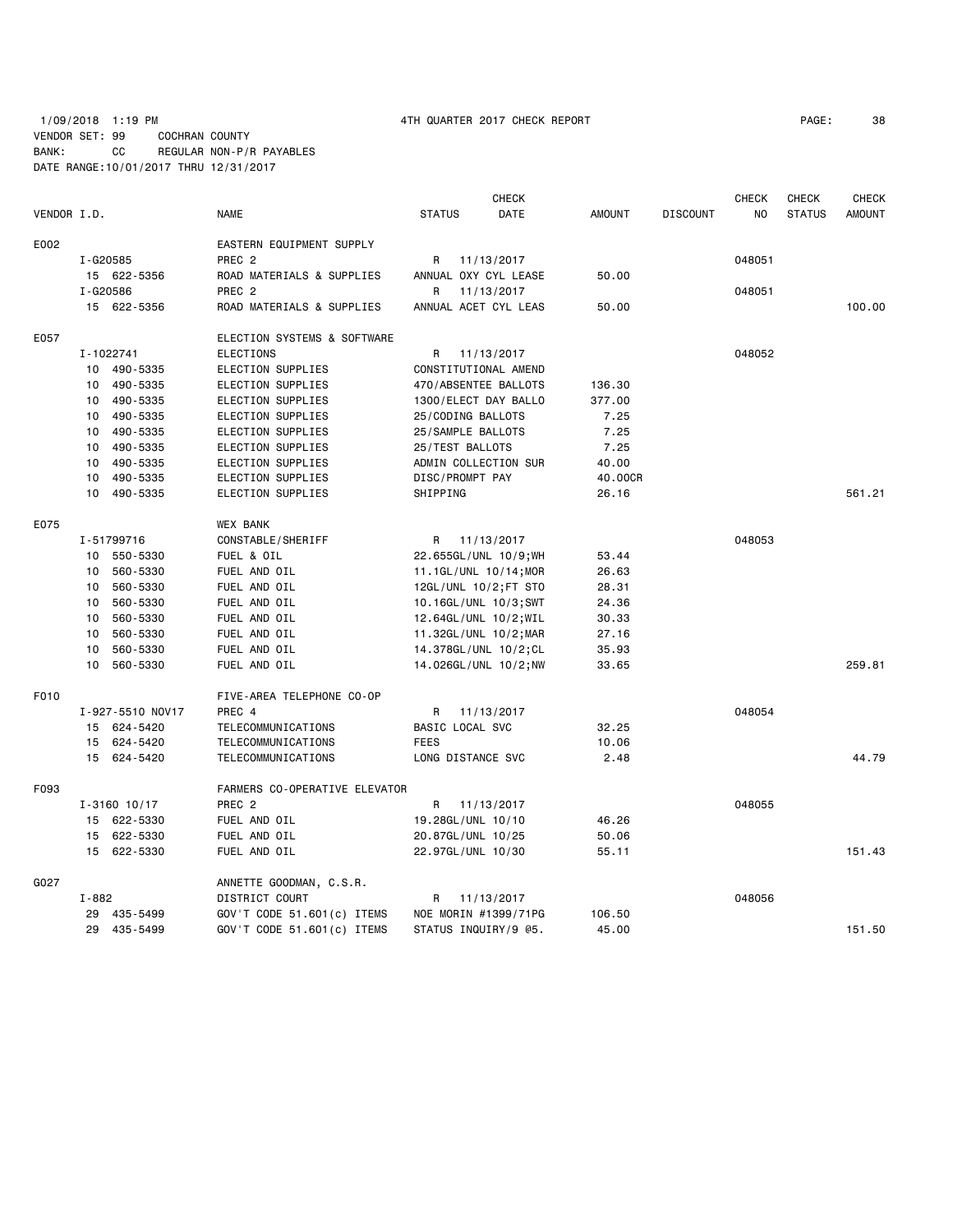# 1/09/2018 1:19 PM 4TH QUARTER 2017 CHECK REPORT PAGE: 39 VENDOR SET: 99 COCHRAN COUNTY BANK: CC REGULAR NON-P/R PAYABLES DATE RANGE:10/01/2017 THRU 12/31/2017

|             |                 |                               |                       | <b>CHECK</b>         |               |                 | <b>CHECK</b>   | CHECK         | <b>CHECK</b>  |
|-------------|-----------------|-------------------------------|-----------------------|----------------------|---------------|-----------------|----------------|---------------|---------------|
| VENDOR I.D. |                 | <b>NAME</b>                   | <b>STATUS</b>         | DATE                 | <b>AMOUNT</b> | <b>DISCOUNT</b> | N <sub>O</sub> | <b>STATUS</b> | <b>AMOUNT</b> |
| G031        |                 | GRAINGER                      |                       |                      |               |                 |                |               |               |
|             | I-9602052798    | COURTHOUSE                    | R                     | 11/13/2017           |               |                 | 048057         |               |               |
|             | 10 510-5451     | REPAIR                        |                       | 2/HOT SURFACE IGNITO | 222.82        |                 |                |               | 222.82        |
| G074        |                 | GRAVES, HUMPHRIES, STAHL, LTD |                       |                      |               |                 |                |               |               |
|             | I-AUG 17 FEES   | JUSTICE OF PEACE              |                       | R 11/13/2017         |               |                 | 048058         |               |               |
|             | 10 000-2206.002 | COLLECTION AGENCY FEES        |                       | COLLECTION FEES 08/2 | 9.23          |                 |                |               |               |
|             | I-FEES OCT 17   | JUSTICE OF PEACE              |                       | R 11/13/2017         |               |                 | 048058         |               |               |
|             | 10 000-2206.002 | COLLECTION AGENCY FEES        | COLLECTION FEES OCT   |                      | 174.29        |                 |                |               | 183.52        |
| G161        |                 | GEBO'S CREDIT CORPORATION     |                       |                      |               |                 |                |               |               |
|             | $I - 16161 / E$ | <b>CEMETERY</b>               |                       | R 11/13/2017         |               |                 | 048059         |               |               |
|             | 10 516-5332     | CUSTODIAL SUPPLIES            | 148PC/TOOL SET        |                      | 99.99         |                 |                |               |               |
|             | $I - 16162 / E$ | PREC 1                        | R 11/13/2017          |                      |               |                 | 048059         |               |               |
|             | 15 621-5356     | ROAD MATERIALS & SUPPLIES     | 2PR/GLOVES            |                      | 21.98         |                 |                |               |               |
|             | 15 621-5356     | ROAD MATERIALS & SUPPLIES     | 148PC/TOOL SET        |                      | 99.99         |                 |                |               |               |
|             | $I - 8041/1$    | PREC 4                        |                       | R 11/13/2017         |               |                 | 048059         |               |               |
|             | 15 624-5356     | ROAD MATERIALS & SUPPLIES     |                       | HEATER/30KLP RADIANT | 239.99        |                 |                |               | 461.95        |
| H126        |                 | HOLLAND'S OFFICE TECHNOLOGIES |                       |                      |               |                 |                |               |               |
|             | I-125367        | TAX A/C                       | R 11/13/2017          |                      |               |                 | 048060         |               |               |
|             | 10 499-5310     | OFFICE SUPPLIES               | <b>TONER/FS1028</b>   |                      | 89.99         |                 |                |               |               |
|             | $I - 125555$    | NON-DEPT'L                    |                       | R 11/13/2017         |               |                 | 048060         |               |               |
|             | 10 409-5451     | REPAIRS                       |                       | USB CORD/FAX MACHINE | 14.95         |                 |                |               |               |
|             | I-125556        | TAX A/C                       |                       | R 11/13/2017         |               |                 | 048060         |               |               |
|             | 10 499-5451     | REPAIRS                       | SVC CALL/CLEANING     |                      | 125.00        |                 |                |               |               |
|             | 10 499-5451     | REPAIRS                       | MK132 MAINT KIT       |                      | 189.95        |                 |                |               |               |
|             | 10 499-5451     | REPAIRS                       | RPL USB CORD          |                      | 14.95         |                 |                |               | 434.84        |
| J082        |                 | JOHN DEERE FINANCIAL          |                       |                      |               |                 |                |               |               |
|             | I-564016        | PREC 1                        | R 11/13/2017          |                      |               |                 | 048061         |               |               |
|             | 15 621-5451     | REPAIRS                       | AIR FILTER            |                      | 133.21        |                 |                |               |               |
|             | 15 621-5451     | REPAIRS                       | FILTER KIT            |                      | 26.97         |                 |                |               |               |
|             | I-566989        | PREC 4                        |                       | R 11/13/2017         |               |                 | 048061         |               |               |
|             | 15 624-5451     | REPAIRS                       | 12mm LOCK NUT         |                      | 1.65          |                 |                |               |               |
|             | 15 624-5451     | REPAIRS                       | <b>CAP SCREW</b>      |                      | 4.93          |                 |                |               |               |
|             | 15 624-5451     | REPAIRS                       | SEAL KIT              |                      | 18.90         |                 |                |               |               |
|             | 15 624-5451     | REPAIRS                       |                       | B33 ENGINE DEGREASER | 3.09          |                 |                |               |               |
|             | 15 624-5451     | REPAIRS                       | <b>LITHIUM GREASE</b> |                      | 5.73          |                 |                |               | 194.48        |
| L010        |                 | LEWIS FARM & RANCH STORE INC  |                       |                      |               |                 |                |               |               |
|             | I-59794         | JAIL                          | R 11/13/2017          |                      |               |                 | 048062         |               |               |
|             | 10 512-5392     | MISCELLANEOUS SUPPLIES        | 16/BLEACH             |                      | 47.84         |                 |                |               |               |
|             | 10 512-5392     | MISCELLANEOUS SUPPLIES        | DISC                  |                      | 4.78CR        |                 |                |               |               |
|             | I-59881         | ACTIVITY BLDG                 | R                     | 11/13/2017           |               |                 | 048062         |               |               |
|             | 10 662-5332     | CUSTODIAL SUPPLIES            | <b>SOAP</b>           |                      | 1.99          |                 |                |               |               |
|             | 10 662-5332     | CUSTODIAL SUPPLIES            | <b>CLEANER</b>        |                      | 4.99          |                 |                |               |               |
|             | 10 662-5332     | CUSTODIAL SUPPLIES            | TRASH BAGS            |                      | 19.99         |                 |                |               |               |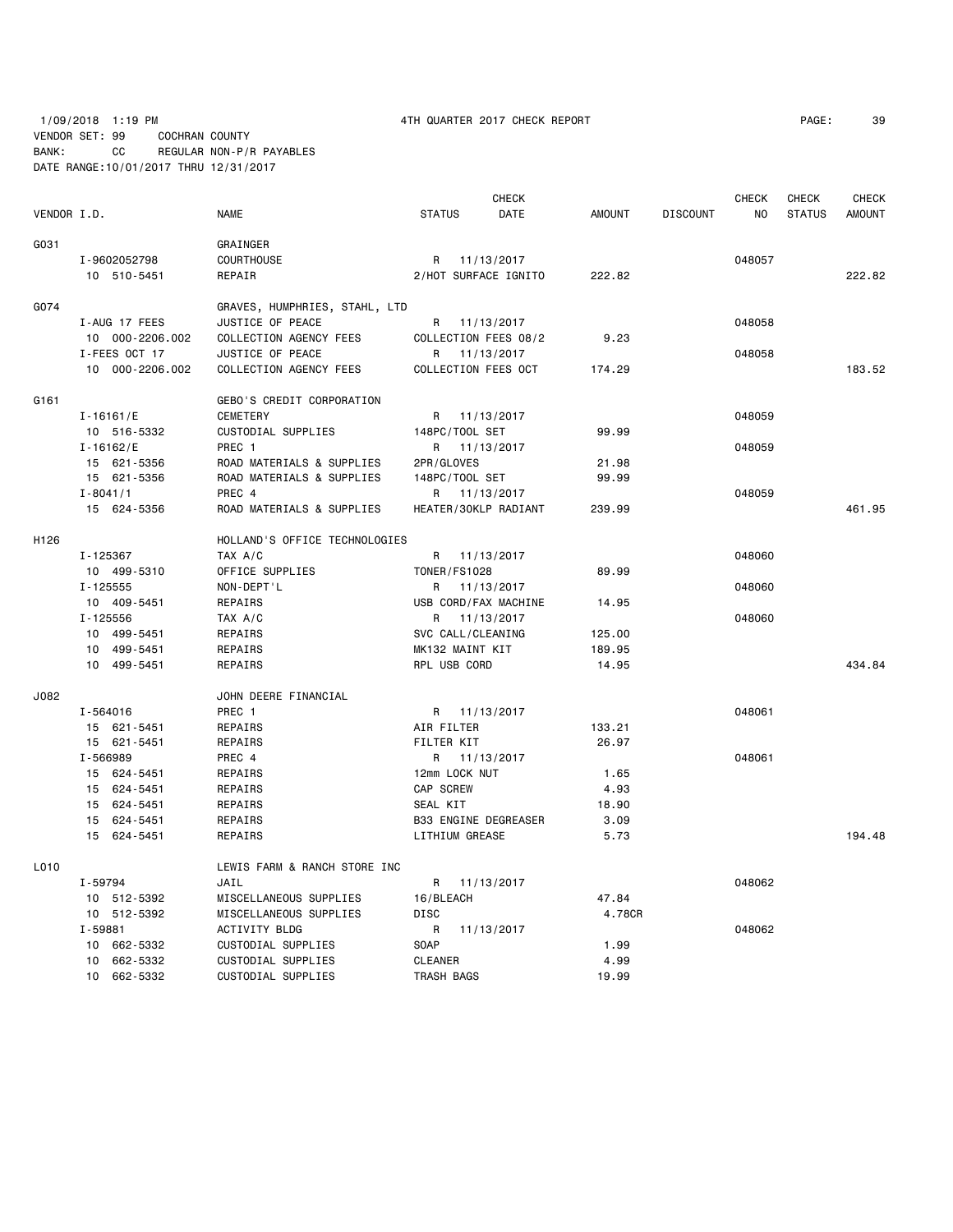# 1/09/2018 1:19 PM 4TH QUARTER 2017 CHECK REPORT PAGE: 40 VENDOR SET: 99 COCHRAN COUNTY BANK: CC REGULAR NON-P/R PAYABLES DATE RANGE:10/01/2017 THRU 12/31/2017

| VENDOR I.D. |                    |                                |                     | <b>CHECK</b>         |               |                 | <b>CHECK</b>   | <b>CHECK</b>  | <b>CHECK</b>  |
|-------------|--------------------|--------------------------------|---------------------|----------------------|---------------|-----------------|----------------|---------------|---------------|
|             |                    | <b>NAME</b>                    | <b>STATUS</b>       | DATE                 | <b>AMOUNT</b> | <b>DISCOUNT</b> | N <sub>0</sub> | <b>STATUS</b> | <b>AMOUNT</b> |
| L010        |                    | LEWIS FARM & RANCH STORE INC   | *CONTINUED*         |                      |               |                 |                |               |               |
|             | I-59881            | ACTIVITY BLDG                  | R                   | 11/13/2017           |               |                 | 048062         |               |               |
|             | 10 662-5332        | CUSTODIAL SUPPLIES             | <b>DISC</b>         |                      | 2.70CR        |                 |                |               |               |
|             | I-60294            | PREC 4                         | R                   | 11/13/2017           |               |                 | 048062         |               |               |
|             | 15 624-5451        | REPAIRS                        | CHUCK KEY           |                      | 3.49          |                 |                |               |               |
|             | 624-5451<br>15     | REPAIRS                        | <b>SNAKE</b>        |                      | 12.99         |                 |                |               |               |
|             | 15 624-5451        | REPAIRS                        | <b>VALVE</b>        |                      | 12.99         |                 |                |               |               |
|             | 15 624-5451        | REPAIRS                        | <b>DISC</b>         |                      | 2.95CR        |                 |                |               |               |
|             | $I - 60310$        | <b>COURTHOUSE</b>              | R                   | 11/13/2017           |               |                 | 048062         |               |               |
|             | 10 510-5332        | CUSTODIAL SUPPLIES             | 4/FLUORESCENT BULBS |                      | 23.96         |                 |                |               |               |
|             | 10 510-5332        | CUSTODIAL SUPPLIES             | <b>DISC</b>         |                      | 2.40CR        |                 |                |               |               |
|             | $I - 60400$        | PREC 4                         | R                   | 11/13/2017           |               |                 | 048062         |               |               |
|             | 15 624-5451        | REPAIRS                        | <b>HANDLES</b>      |                      | 49.99         |                 |                |               |               |
|             | 15 624-5451        | REPAIRS                        | <b>DISC</b>         |                      | 5.00CR        |                 |                |               |               |
|             | $I - 60505$        | ACTIVITY BLDG/MUSEUM           | R                   | 11/13/2017           |               |                 | 048062         |               |               |
|             | 10 662-5332        | CUSTODIAL SUPPLIES             | 1CS/GLASS CLEANER   |                      | 35.88         |                 |                |               |               |
|             | 662-5332<br>10     | CUSTODIAL SUPPLIES             | <b>DISC</b>         |                      | 3.59CR        |                 |                |               |               |
|             | 10 652-5332        | CUSTODIAL SUPPLIES             | TRASH BAGS          |                      | 14.99         |                 |                |               |               |
|             | 652-5332<br>10     | CUSTODIAL SUPPLIES             | HAND SOAP           |                      | 1.99          |                 |                |               |               |
|             | 10 652-5332        | CUSTODIAL SUPPLIES             | <b>DISC</b>         |                      | 1.70CR        |                 |                |               |               |
|             | $I - 60506$        | LIBRARY                        | R                   | 11/13/2017           |               |                 | 048062         |               |               |
|             | 10 650-5332        | CUSTODIAL SUPPLIES             | 1CS/GLASS CLEANER   |                      | 35.88         |                 |                |               |               |
|             | 10 650-5332        | CUSTODIAL SUPPLIES             | <b>DISC</b>         |                      | 3.59CR        |                 |                |               |               |
|             | I-60620            | DISTRICT COURT                 | R                   | 11/13/2017           |               |                 | 048062         |               |               |
|             | 10 435-5499        | MISCELLANEOUS                  | 1.5CS/DRINKS        |                      | 15.75         |                 |                |               |               |
|             | 10 435-5499        | MISCELLANEOUS                  | 1CS/WATER           |                      | 5.95          |                 |                |               |               |
|             | 10 435-5499        | MISCELLANEOUS                  | <b>DISC</b>         |                      | 2.17CR        |                 |                |               |               |
|             | $I - 61072$        | PREC <sub>3</sub>              | R                   | 11/13/2017           |               |                 | 048062         |               |               |
|             | 15 623-5356        | ROAD MATERIALS & SUPPLIES      | 4/SPRAYWAY          |                      | 11.96         |                 |                |               |               |
|             | 15 623-5356        | ROAD MATERIALS & SUPPLIES      | 3/0FF               |                      | 19.77         |                 |                |               |               |
|             | 15 623-5356        | ROAD MATERIALS & SUPPLIES      | 0FF                 |                      | 5.99          |                 |                |               |               |
|             | 623-5356<br>15     | ROAD MATERIALS & SUPPLIES      | <b>FLYSWATTER</b>   |                      | 1.50          |                 |                |               |               |
|             | 15 623-5356        | ROAD MATERIALS & SUPPLIES      | 2/WASP SPRAY        |                      | 8.98          |                 |                |               |               |
|             | 15<br>623-5356     | ROAD MATERIALS & SUPPLIES      | <b>TISSUE PAPER</b> |                      | 11.99         |                 |                |               |               |
|             | 623-5356<br>15     | ROAD MATERIALS & SUPPLIES      | <b>DISC</b>         |                      | 4.82CR        |                 |                |               | 315.16        |
| L057        |                    | L KENLEY, dba                  |                     |                      |               |                 |                |               |               |
|             | $I - 8237$         | PREC 4/'18 JD GRADER           | R                   | 11/13/2017           |               |                 | 048063         |               |               |
|             | 15 624-5571        | CAPITAL OUTLAY                 |                     | 1 ST DOOR/18 JD GRAD | 50.00         |                 |                |               |               |
|             | 15 624-5356        | ROAD MATERIALS & SUPPLIES      | 11" REFL C41        |                      | 80.00         |                 |                |               | 130.00        |
| L189        |                    | HOCKLEY COUNTY PUBLISHING CO.I |                     |                      |               |                 |                |               |               |
|             | I-091017/CWS       | COMMISSIONERS COURT            | R                   | 11/13/2017           |               |                 | 048064         |               |               |
|             | 15 610-5430        | LEGAL NOTICES                  |                     | NTC PROP TAX RATE/CW | 207.90        |                 |                |               |               |
|             | I-101117/QTRLY RPT | COMMISSIONERS COURT            | R                   | 11/13/2017           |               |                 | 048064         |               |               |
|             | 15 610-5430        | LEGAL NOTICES                  |                     | TREAS QTRLY REPORT 1 | 207.90        |                 |                |               |               |
|             | $I - 10752$        | COMM'R CT/WILDCAT RANCH        | R                   | 11/13/2017           |               |                 | 048064         |               |               |
|             | 15 610-5430        | LEGAL NOTICES                  |                     | CO REINVESTMENT ZONE | 340.30        |                 |                |               | 756.10        |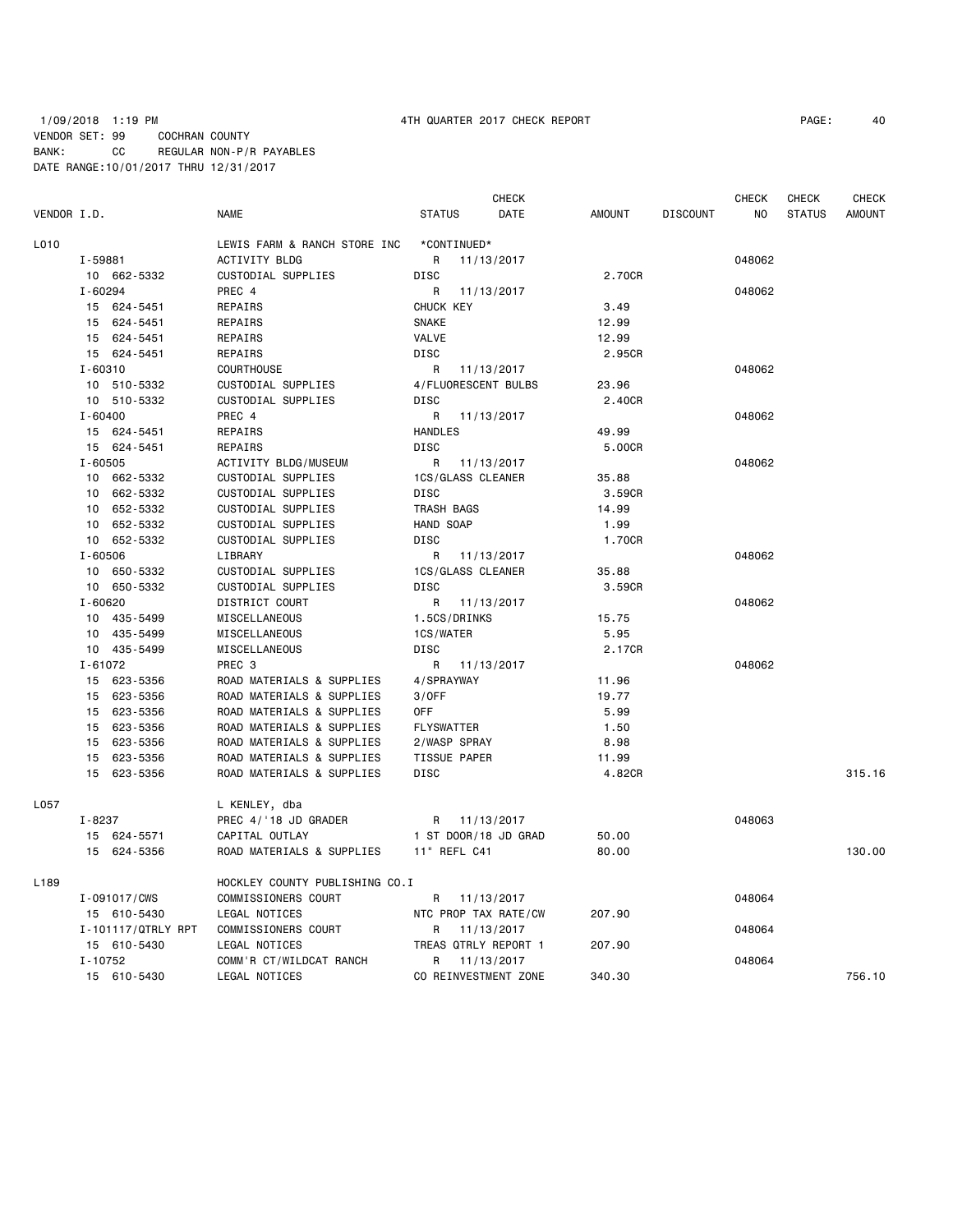|             |                                     |                                | <b>CHECK</b>              |               |                 | CHECK  | <b>CHECK</b>  | <b>CHECK</b>  |
|-------------|-------------------------------------|--------------------------------|---------------------------|---------------|-----------------|--------|---------------|---------------|
| VENDOR I.D. |                                     | <b>NAME</b>                    | <b>STATUS</b><br>DATE     | <b>AMOUNT</b> | <b>DISCOUNT</b> | NO.    | <b>STATUS</b> | <b>AMOUNT</b> |
| M304        |                                     | JESSE MENDEZ                   |                           |               |                 |        |               |               |
|             | I-#1561/HERNANDEZ                   | DISTRICT COURT                 | 11/13/2017<br>R           |               |                 | 048065 |               |               |
|             | 10 435-5400                         | ATTORNEY AD LITEM              | DISM HRNG(F)/RAUL HE      | 350.00        |                 |        |               |               |
|             | 10 435-5400                         | ATTORNEY AD LITEM              | 80 MI LBK/BRNFLD@.44      | 35.20         |                 |        |               | 385.20        |
| N082        |                                     | NETDATA                        |                           |               |                 |        |               |               |
|             | I-iTICKET OCT 17                    | JUSTICE OF PEACE               | V<br>11/13/2017           |               |                 | 048066 |               | 16.00         |
| N082        |                                     | NETDATA                        |                           |               |                 |        |               |               |
|             | M-CHECK                             | NETDATA                        | VOIDED<br>V<br>11/13/2017 |               |                 | 048066 |               | 16.00CR       |
| 0037        |                                     | ANGELA OVERMAN, ATTY AT LAW    |                           |               |                 |        |               |               |
|             | I-CPS(P)/4499 110917 DISTRICT COURT |                                | 11/13/2017<br>R           |               |                 | 048067 |               |               |
|             | 10 435-5400                         | ATTORNEY AD LITEM              | CPS HRNG/(P) #4499        | 325.00        |                 |        |               |               |
|             | I-CPS(P)/4501 110917 DISTRICT COURT |                                | R 11/13/2017              |               |                 | 048067 |               |               |
|             | 10 435-5400                         | ATTORNEY AD LITEM              | CPS HRNG/(P)#4501         | 325.00        |                 |        |               | 650.00        |
| 0111        |                                     | <b>BENNIE O'BRIEN</b>          |                           |               |                 |        |               |               |
|             | I-ELEC SCH 11/2/17                  | <b>ELECTIONS</b>               | 11/13/2017<br>R.          |               |                 | 048068 |               |               |
|             | 10 490-5102                         | ELECTION SALARIES              | ELECTION SCHOOL 11/2      | 10.00         |                 |        |               | 10.00         |
| P017        |                                     | POSTMASTER                     |                           |               |                 |        |               |               |
|             | I-BOX 1081, '18 RENT TAX A/C        |                                | 11/13/2017<br>R           |               |                 | 048069 |               |               |
|             | 10 499-5311                         | POSTAL EXPENSES                | 2018 BOX RENT             | 88.00         |                 |        |               | 88,00         |
| P232        |                                     | THE POLICE AND SHERIFFS PRESS, |                           |               |                 |        |               |               |
|             | I-98174                             | SHERIFF                        | R 11/13/2017              |               |                 | 048070 |               |               |
|             | 10 560-5310                         | OFFICE SUPPLIES                | 2/ID CARDS                | 30.00         |                 |        |               |               |
|             | 10 560-5310                         | OFFICE SUPPLIES                | SHIPPING                  | 2.49          |                 |        |               | 32.49         |
| R272        |                                     | RICKER LAW FIRM, PC            |                           |               |                 |        |               |               |
|             | I-CPS(C)/4499 110917 DISTRICT COURT |                                | R 11/13/2017              |               |                 | 048071 |               |               |
|             | 10 435-5400                         | ATTORNEY AD LITEM              | CPS HRNG/(C) #4499        | 325.00        |                 |        |               |               |
|             | I-CPS(C)/4501 110917 DISTRICT COURT |                                | R<br>11/13/2017           |               |                 | 048071 |               |               |
|             | 10 435-5400                         | ATTORNEY AD LITEM              | CPS HRNG/(C)#4501         | 325.00        |                 |        |               | 650.00        |
| R297        |                                     | AUSTIN RYAN RAWLS              |                           |               |                 |        |               |               |
|             | I-#6352/SOLIZ                       | COUNTY COURT                   | 11/13/2017<br>R           |               |                 | 048072 |               |               |
|             | 10 426-5400                         | ATTORNEY AD LITEM              | PLEA HRNG(M)/TAVYAN       | 300.00        |                 |        |               | 300.00        |
| S010        |                                     | SILVERS COMPANY                |                           |               |                 |        |               |               |
|             | I-CEMETERY 10/17                    | <b>CEMETERY</b>                | R 11/13/2017              |               |                 | 048073 |               |               |
|             | 10 516-5330                         | FUEL & OIL                     | 24GL/UNL 10/26            | 53.66         |                 |        |               |               |
|             | I-EXT SVC 10/17                     | EXTENSION SVC                  | R 11/13/2017              |               |                 | 048073 |               |               |
|             | 10 665-5330                         | FUEL AND OIL                   | 32.13GL/UNL 10/5          | 71.84         |                 |        |               |               |
|             | 10 665-5330                         | FUEL AND OIL                   | 26.23GL/UNL 10/18         | 58.65         |                 |        |               |               |
|             | 10 665-5330                         | FUEL AND OIL                   | 31.65GL/UNL 10/26         | 70.77         |                 |        |               |               |
|             | I-JUV PROB 10/17                    | JUVENILE PROBATION             | R<br>11/13/2017           |               |                 | 048073 |               |               |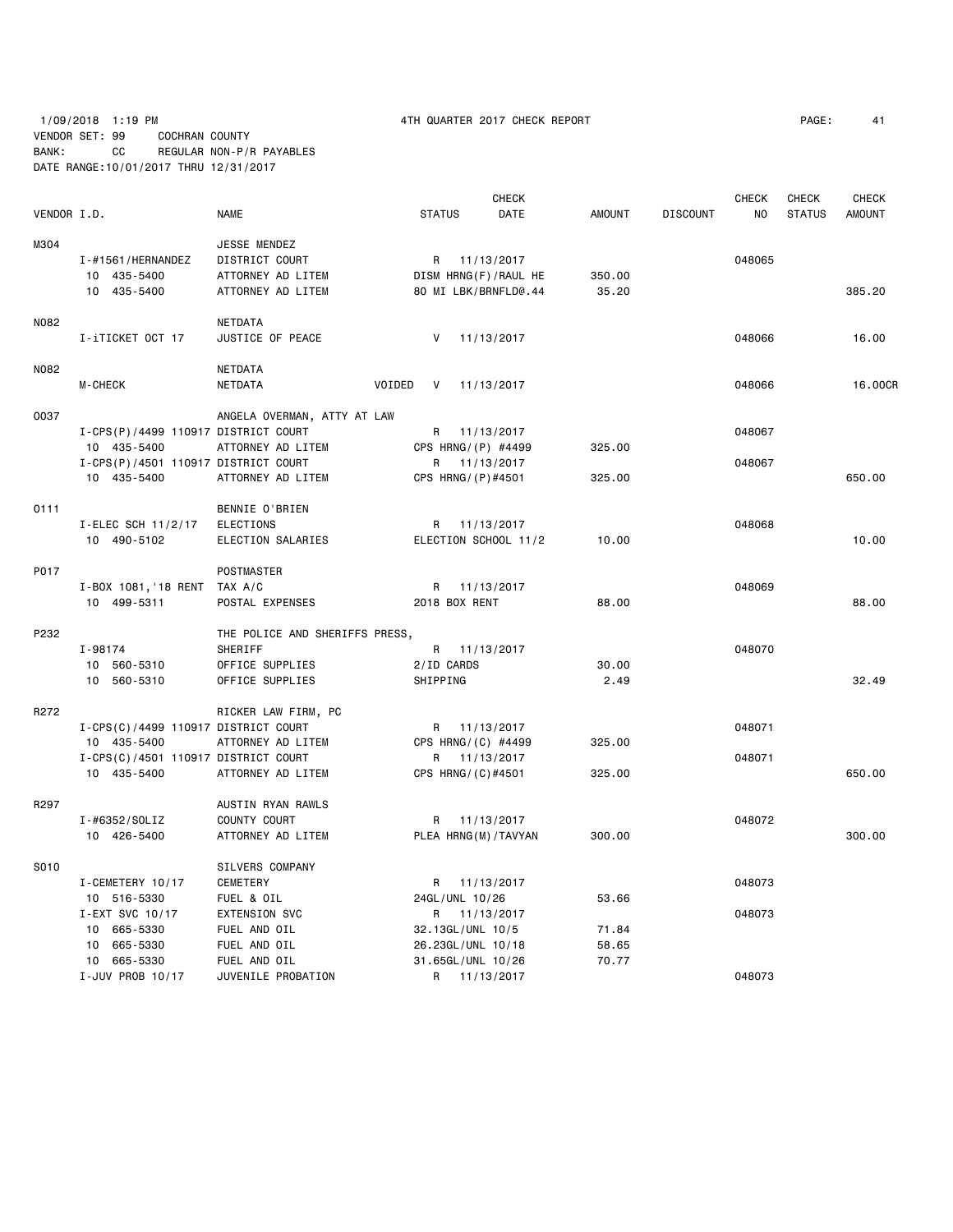# 1/09/2018 1:19 PM 4TH QUARTER 2017 CHECK REPORT PAGE: 42 VENDOR SET: 99 COCHRAN COUNTY BANK: CC REGULAR NON-P/R PAYABLES DATE RANGE:10/01/2017 THRU 12/31/2017

|             |                    |                                | CHECK                  |          |                 | <b>CHECK</b> | CHECK         | <b>CHECK</b>  |
|-------------|--------------------|--------------------------------|------------------------|----------|-----------------|--------------|---------------|---------------|
| VENDOR I.D. |                    | <b>NAME</b>                    | <b>STATUS</b><br>DATE  | AMOUNT   | <b>DISCOUNT</b> | NO.          | <b>STATUS</b> | <b>AMOUNT</b> |
| S010        |                    | SILVERS COMPANY<br>*CONTINUED* |                        |          |                 |              |               |               |
|             | I-JUV PROB 10/17   | JUVENILE PROBATION             | R<br>11/13/2017        |          |                 | 048073       |               |               |
|             | 17 573-5499        | OPERATING EXPENSES             | 17.62GL/UNL 10/5       | 39.40    |                 |              |               |               |
|             | 17 573-5499        | OPERATING EXPENSES             | 19.01GL/UNL 10/12      | 42.51    |                 |              |               |               |
|             | 17 573-5499        | OPERATING EXPENSES             | 21.8GL/UNL 10/18       | 48.74    |                 |              |               |               |
|             | I-NON-DEPT'L 10/17 | CLERK/AUDITOR/TREASURER        | R 11/13/2017           |          |                 | 048073       |               |               |
|             | 10 403-5427        | CONTINUING EDUCATION           | 15.82GL/UNL 10/2;REG   | 35.37    |                 |              |               |               |
|             | 10 495-5427        | CONTINUING EDUCATION           | 1/2 OF 14.26GL/UNL 1   | 15.94    |                 |              |               |               |
|             | 10 497-5427        | CONTINUING EDUCATION           | 1/2 OF 14.26GL/UNL 1   | 15.95    |                 |              |               |               |
|             | 10 403-5427        | CONTINUING EDUCATION           | 7.72GL/UNL 10/23; TDC  | 17.26    |                 |              |               |               |
|             | I-PARK 10/17       | <b>PARK</b>                    | 11/13/2017<br>R.       |          |                 | 048073       |               |               |
|             | 10 660-5330        | FUEL AND OIL                   | 24.01GL/UNL 10/03      | 53.69    |                 |              |               |               |
|             | I-PREC 1 10/17     | PREC 1                         | R 11/13/2017           |          |                 | 048073       |               |               |
|             | 15 621-5330        | FUEL & OIL                     | 25GL/UNL 10/4          | 55.90    |                 |              |               |               |
|             | 15 621-5330        | FUEL & OIL                     | 23.7GL/UNL 10/17       | 52.99    |                 |              |               |               |
|             | 15 621-5330        | FUEL & OIL                     | 49GL/HS DIESEL 10/17   | 105.35   |                 |              |               |               |
|             | 621-5330<br>15     | FUEL & OIL                     | 92.5GL/HS DIESEL 10/   | 198.88   |                 |              |               |               |
|             | 15 621-5330        | FUEL & OIL                     | 68.9GL/HS DIESEL 10/   | 151.58   |                 |              |               |               |
|             | 15 621-5451        | REPAIRS                        | <b>FREON</b>           | 35.98    |                 |              |               |               |
|             | 621-5330<br>15     | FUEL & OIL                     | 24.8GL/UNL 10/25       | 55.45    |                 |              |               |               |
|             | 621-5330<br>15     | FUEL & OIL                     | 43.2GL/HS DIESEL 10/   | 92.88    |                 |              |               |               |
|             | 621-5330<br>15     | FUEL & OIL                     | 63GL/HS DIESEL 10/2    | 135.45   |                 |              |               |               |
|             | 15 621-5330        | FUEL & OIL                     | 49.5GL/HS DIESEL 10/   | 106.43   |                 |              |               |               |
|             | 621-5330<br>15     | FUEL & OIL                     | 134.4GL/HS DIESEL 10   | 295.68   |                 |              |               |               |
|             | 621-5330<br>15     | FUEL & OIL                     | 80GL/HS DIESEL 10/10   | 172.00   |                 |              |               |               |
|             | 15 621-5330        | FUEL & OIL                     | 48GL/HS DIESEL 10/10   | 103.20   |                 |              |               |               |
|             | I-PREC 2           | PREC <sub>2</sub>              | R 11/13/2017           |          |                 | 048073       |               |               |
|             | 15 622-5330        | FUEL AND OIL                   | 500GL/HS DIESEL 10/2   | 1,125.00 |                 |              |               |               |
|             | 15 622-5330        | FUEL AND OIL                   | 2/POWER SVC 10/20      | 28.00    |                 |              |               |               |
|             | 15 622-5330        | FUEL AND OIL                   | 4/DEF 10/19            | 40.00    |                 |              |               |               |
|             | 15 622-5330        | FUEL AND OIL                   | 15.7GL/UNL 10/5        | 35.11    |                 |              |               |               |
|             | 15 622-5330        | FUEL AND OIL                   | 15GL/UNL 10/6          | 33.54    |                 |              |               |               |
|             | 15 622-5330        | FUEL AND OIL                   | 10.01GL/UNL 10/16      | 22.38    |                 |              |               |               |
|             | 15 622-5330        | FUEL AND OIL                   | 15.02GL/UNL 10/20      | 33.58    |                 |              |               |               |
|             | 15 622-5330        | FUEL AND OIL                   | 20.01GL/UNL 10/23      | 44.74    |                 |              |               |               |
|             | 15 622-5330        | FUEL AND OIL                   | 28.38GL/UNL 10/26      | 63.46    |                 |              |               |               |
|             | I-PREC 3 10/17     | PREC <sub>3</sub>              | R 11/13/2017           |          |                 | 048073       |               |               |
|             | 15 623-5330        | FUEL AND OIL                   | <b>POWER SVC 10/20</b> | 14.00    |                 |              |               |               |
|             | 15 623-5330        | FUEL AND OIL                   | 250GL/HS DIESEL 10/2   | 562.50   |                 |              |               |               |
|             | I-SHERIFF 10/17    | SHERIFF                        | R 11/13/2017           |          |                 | 048073       |               |               |
|             | 10 560-5330        | FUEL AND OIL                   | 185.79GL/UNL OCT 201   | 415.42   |                 |              |               |               |
|             | 10 560-5451        | MACHINERY-NON-OFFICE REPAIR    | ST INSP/10 CVP/#136    | 10.00    |                 |              |               |               |
|             | I-VET VAN 10/17    | <b>VETERANS SVC</b>            | R 11/13/2017           |          |                 | 048073       |               |               |
|             | 10 405-5330        | FUEL AND OIL                   | 8GL/UNL 10/5           | 17.89    |                 |              |               |               |
|             | 405-5330<br>10     | FUEL AND OIL                   | 20.98GL/UNL 10/9       | 46.91    |                 |              |               |               |
|             | 10 405-5330        | FUEL AND OIL                   | 17GL/UNL 10/20         | 38.01    |                 |              |               | 4,616.09      |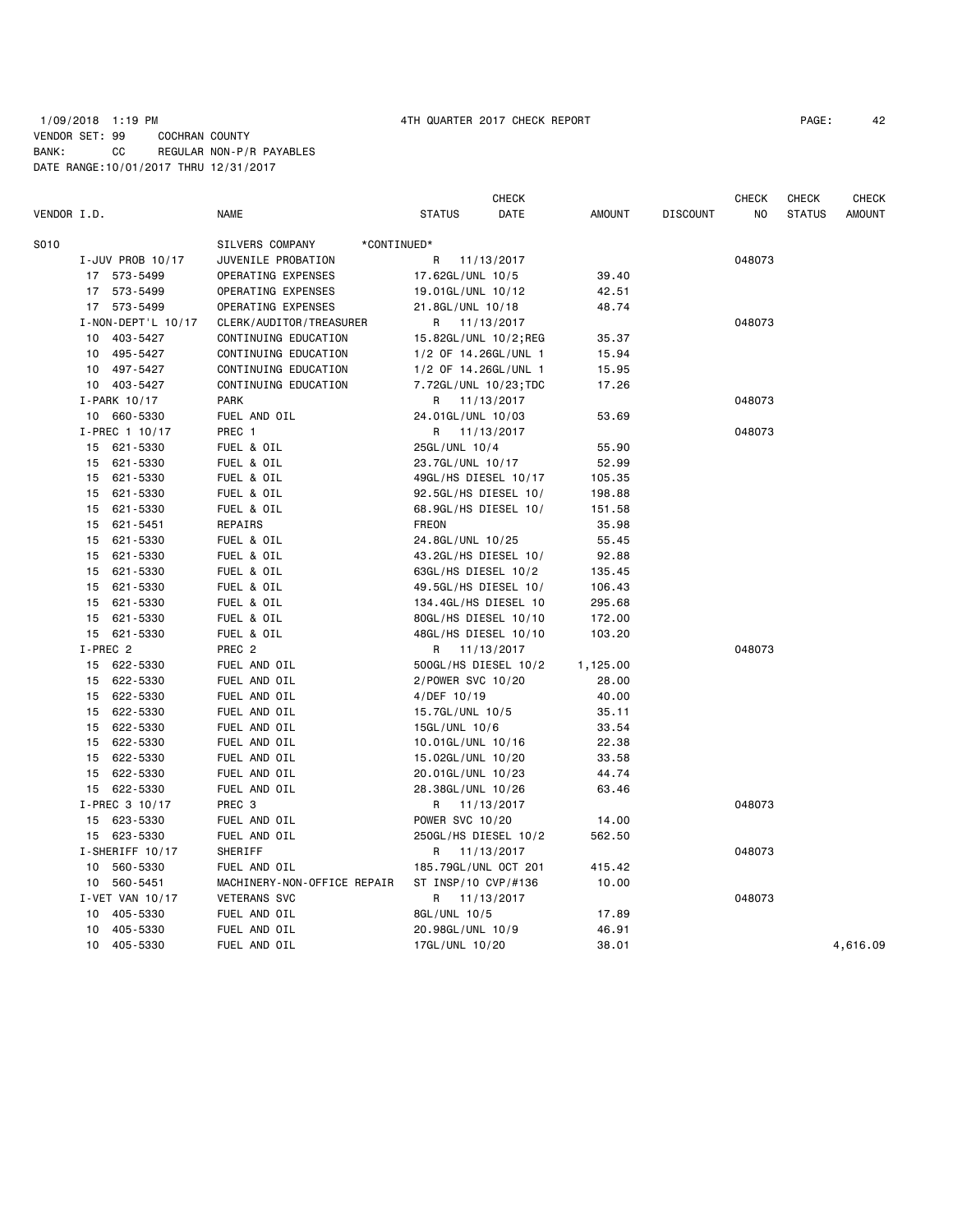1/09/2018 1:19 PM 4TH QUARTER 2017 CHECK REPORT PAGE: 43 VENDOR SET: 99 COCHRAN COUNTY BANK: CC REGULAR NON-P/R PAYABLES DATE RANGE:10/01/2017 THRU 12/31/2017

|             | <b>CHECK</b>           |                                                    |                      |            |               | <b>CHECK</b>    | <b>CHECK</b> | <b>CHECK</b>  |               |
|-------------|------------------------|----------------------------------------------------|----------------------|------------|---------------|-----------------|--------------|---------------|---------------|
| VENDOR I.D. |                        | <b>NAME</b>                                        | <b>STATUS</b>        | DATE       | <b>AMOUNT</b> | <b>DISCOUNT</b> | NO           | <b>STATUS</b> | <b>AMOUNT</b> |
| S019        |                        | SOUTH PLAINS WELDING SUPPLY                        |                      |            |               |                 |              |               |               |
|             | I-154388               | PREC <sub>1</sub>                                  | R 11/13/2017         |            |               |                 | 048074       |               |               |
|             | 15 621-5451            | REPAIRS                                            | LINCOLN SWITCH       |            | 64.85         |                 |              |               | 64.85         |
|             |                        |                                                    |                      |            |               |                 |              |               |               |
| S210        |                        | SHAMBURGER AUTO & FARM SUPPLY                      |                      |            |               |                 |              |               |               |
|             | I-355983               | PREC <sub>2</sub>                                  | R 11/13/2017         |            |               |                 | 048075       |               |               |
|             | 15 622-5356            | ROAD MATERIALS & SUPPLIES                          | THERAPEUTIC SEAT CUS |            | 16.99         |                 |              |               | 16.99         |
| T087        |                        | TEXAS DEPARTMENT OF HEALTH                         |                      |            |               |                 |              |               |               |
|             | I-2004337              | <b>CLERK</b>                                       | R                    | 11/13/2017 |               |                 | 048076       |               |               |
|             | 10 403-5310            | OFFICE SUPPLIES                                    | 10/REMOTE BIRTH ACCE |            | 18.30         |                 |              |               | 18.30         |
|             |                        |                                                    |                      |            |               |                 |              |               |               |
| T148        |                        | TASCOSA OFFICE MACHINES INC                        |                      |            |               |                 |              |               |               |
|             | I-9GS025               | <b>CLERK</b>                                       | R                    | 11/13/2017 |               |                 | 048077       |               |               |
|             | 10 403-5411            | MAINTENANCE CONTRACTS                              | 1823 COPIES 10/10-11 |            | 25.52         |                 |              |               | 25.52         |
| T295        |                        | TRUECORE BEHAVIORAL SOLUTIONS,                     |                      |            |               |                 |              |               |               |
|             | I - COCHRAN - 0917 - B | JUVENILE PROBATION                                 | R                    | 11/13/2017 |               |                 | 048078       |               |               |
|             | 17 573-5413.001        | Inter-Cnty Contr TELECOUNSEL'GTele-couns'g Sep'17F |                      |            | 361.16        |                 |              |               |               |
|             | I - COCHRAN - 1017 - B | JUVENILE PROBATION                                 | R 11/13/2017         |            |               |                 | 048078       |               |               |
|             | 17 573-5413.001        | Inter-Cnty Contr TELECOUNSEL'GTele-couns'g Oct'17F |                      |            | 361.16        |                 |              |               | 722.32        |
|             |                        |                                                    |                      |            |               |                 |              |               |               |
| U019        |                        | UNITED SUPERMARKETS, INC                           |                      |            |               |                 |              |               |               |
|             | I-0501 102617          | JAIL/MEDS                                          | R 11/13/2017         |            |               |                 | 048079       |               |               |
|             | 10 512-5391            | MEDICAL CARE-PRISONERS                             | RX#1/MORIN           |            | 19.74         |                 |              |               |               |
|             | 10 512-5391            | MEDICAL CARE-PRISONERS                             | RX#2/MORIN           |            | 30.97         |                 |              |               |               |
|             | I-6399 102717          | JAIL/MEDS                                          | R 11/13/2017         |            |               |                 | 048079       |               |               |
|             | 10 512-5391            | MEDICAL CARE-PRISONERS                             | RX#1/SIGALA          |            | 23.23         |                 |              |               |               |
|             | 10 512-5391            | MEDICAL CARE-PRISONERS                             | RX#2/SIGALA          |            | 13.90         |                 |              |               | 87.84         |
| U036        |                        | UNIFIRST HOLDINGS, INC.                            |                      |            |               |                 |              |               |               |
|             | I-831 2322898          | JAIL/SHERIFF                                       | R 11/13/2017         |            |               |                 | 048080       |               |               |
|             | 10 512-5205            | UNIFORMS                                           | UNIFORM SVC/ELIDA    |            | 11.22         |                 |              |               |               |
|             | 10 512-5392            | MISCELLANEOUS SUPPLIES                             | FLOORMAT/KITCHEN     |            | 4.00          |                 |              |               |               |
|             | 10 512-5392            | MISCELLANEOUS SUPPLIES                             | 200/MICROFIBER TOWEL |            | 34.00         |                 |              |               |               |
|             | 10 560-5205            | UNIFORMS                                           | DEFE CHARGE          |            | 11.10         |                 |              |               |               |
|             | 10 560-5499            | MISCELLANEOUS                                      | MIN CHARGE           |            | 2.78          |                 |              |               |               |
|             | I-831 2324269          | JAIL/SHERIFF                                       | R 11/13/2017         |            |               |                 | 048080       |               |               |
|             | 10 512-5205            | UNIFORMS                                           | UNIFORM SVC/ELIDA    |            | 11.22         |                 |              |               |               |
|             | 10 512-5392            | MISCELLANEOUS SUPPLIES                             | FLOORMAT/KITCHEN     |            | 4.00          |                 |              |               |               |
|             | 10 512-5392            | MISCELLANEOUS SUPPLIES                             | 200/MICROFIBER TOWEL |            | 34.00         |                 |              |               |               |
|             | 10 560-5205            | <b>UNIFORMS</b>                                    | DEFE CHARGE          |            | 11.10         |                 |              |               |               |
|             | 10 560-5499            | <b>MISCELLANEOUS</b>                               | MIN CHARGE           |            | 2.78          |                 |              |               | 126.20        |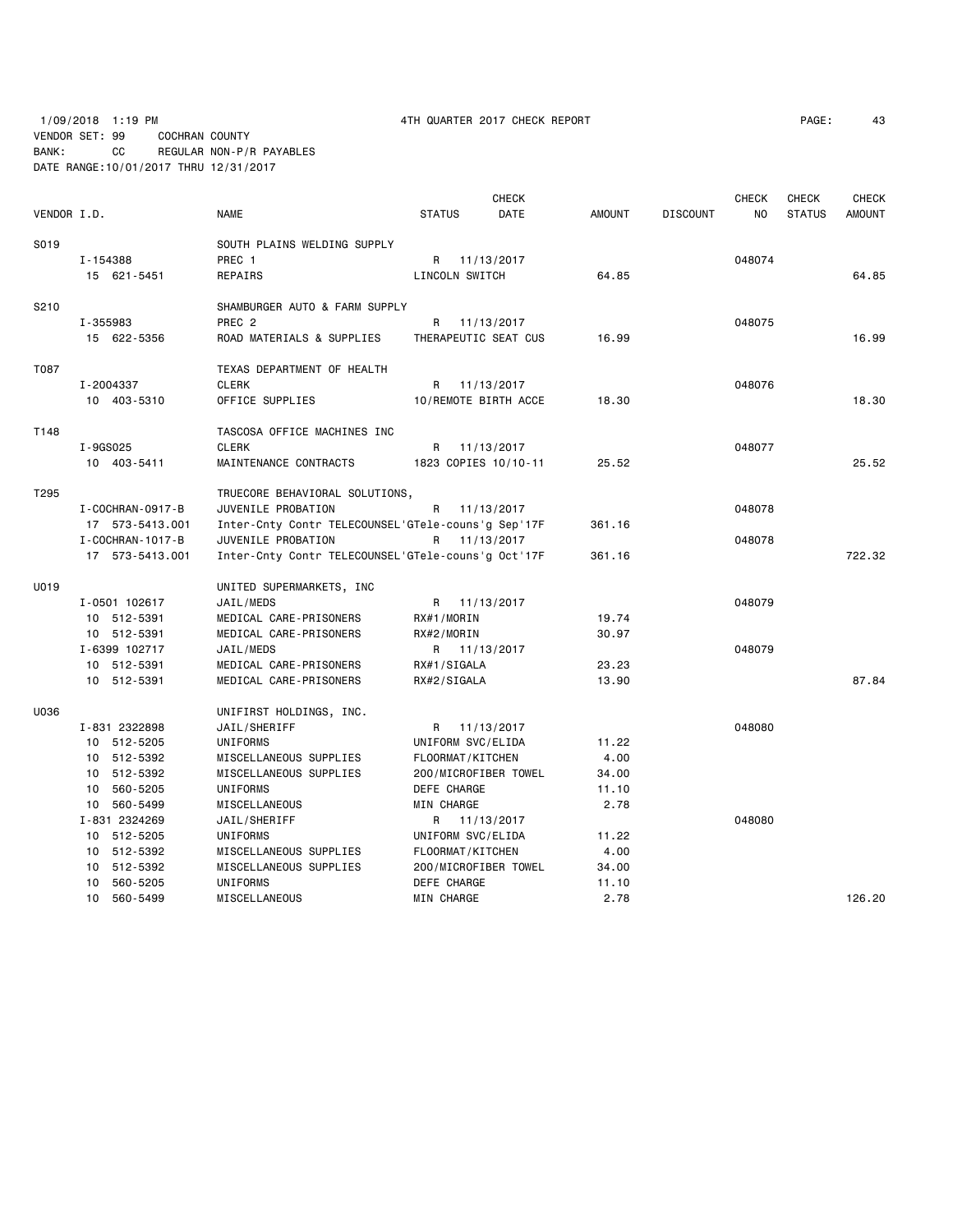# 1/09/2018 1:19 PM 4TH QUARTER 2017 CHECK REPORT PAGE: 44 VENDOR SET: 99 COCHRAN COUNTY BANK: CC REGULAR NON-P/R PAYABLES DATE RANGE:10/01/2017 THRU 12/31/2017

|             |                   |                              |                        | <b>CHECK</b> |               |                 | <b>CHECK</b> | <b>CHECK</b>  | CHECK         |
|-------------|-------------------|------------------------------|------------------------|--------------|---------------|-----------------|--------------|---------------|---------------|
| VENDOR I.D. |                   | NAME                         | <b>STATUS</b>          | DATE         | <b>AMOUNT</b> | <b>DISCOUNT</b> | NO.          | <b>STATUS</b> | <b>AMOUNT</b> |
| V039        |                   | HIGINIO VASQUEZ JR. dba      |                        |              |               |                 |              |               |               |
|             | I-102517 0015     | JAIL                         | R 11/13/2017           |              |               |                 | 048081       |               |               |
|             | 10 512-5333       | FOOD-PRISONERS               | 4/CHILI POWDER         |              | 5.16          |                 |              |               |               |
|             | 10 512-5333       | FOOD-PRISONERS               | MISC GROCERY           |              | 2.98          |                 |              |               |               |
|             | I-103017 0039     | JAIL                         | R 11/13/2017           |              |               |                 | 048081       |               |               |
|             | 10 512-5333       | FOOD-PRISONERS               | <b>TOMATOES</b>        |              | 4.65          |                 |              |               | 12.79         |
| W055        |                   | WINDSTREAM COMMUNICATIONS SW |                        |              |               |                 |              |               |               |
|             | I-266-5215 OCT 17 | <b>EXTENSION SVC</b>         | R                      | 11/13/2017   |               |                 | 048082       |               |               |
|             | 10 665-5420       | TELECOMMUNICATIONS           | BASIC LOCAL SVC/3 LI   |              | 169.65        |                 |              |               |               |
|             | 10 665-5420       | TELECOMMUNICATIONS           | HI SPEED INTERNET      |              | 39.99         |                 |              |               |               |
|             | 10 665-5420       | TELECOMMUNICATIONS           | LONG DISTANCE SVC      |              | 3.36          |                 |              |               | 213.00        |
| <b>WO70</b> |                   | R D WALLACE OIL CO INC       |                        |              |               |                 |              |               |               |
|             | I-12520010 OCT 17 | <b>CEMETERY</b>              | R 11/13/2017           |              |               |                 | 048083       |               |               |
|             | 10 516-5330       | FUEL & OIL                   | 28.142GL/REG ETH 10/   |              | 59.55         |                 |              |               |               |
|             | I-12520021 OCT 17 | PREC <sub>3</sub>            | R 11/13/2017           |              |               |                 | 048083       |               |               |
|             | 15 623-5330       | FUEL AND OIL                 | 545GL/DYED DIESEL 10   |              | 1,144.50      |                 |              |               |               |
|             | 15 623-5330       | FUEL AND OIL                 | 2/POWER SVC            |              | 23.90         |                 |              |               |               |
|             | 15 623-5330       | FUEL AND OIL                 | POWER SVC              |              | 6.35          |                 |              |               |               |
|             | 15 623-5330       | FUEL AND OIL                 | 655.2GL/DYED DIESEL    |              | 1,408.68      |                 |              |               |               |
|             | 15 623-5330       | FUEL AND OIL                 | 3/POWER SVC            |              | 35.85         |                 |              |               |               |
|             | 15 623-5330       | FUEL AND OIL                 | 23.1GL/REG ETH 10/11   |              | 50.26         |                 |              |               |               |
|             | 15 623-5330       | FUEL AND OIL                 | 105.2GL/REG ETH 10/3   |              | 228.92        |                 |              |               |               |
|             | I-12520030 OCT 17 | PREC 1                       | R 11/13/2017           |              |               |                 | 048083       |               |               |
|             | 15 621-5330       | FUEL & OIL                   | 77GL/DYED DIESEL 10/   |              | 157.85        |                 |              |               |               |
|             | I-12520041 OCT 17 | PREC 4                       | R 11/13/2017           |              |               |                 | 048083       |               |               |
|             | 15 624-5330       | FUEL AND OIL                 | 8/DEF 10/11            |              | 109.60        |                 |              |               |               |
|             | 15 624-5330       | FUEL AND OIL                 | ANTIFREEZE 10/11       |              | 54.60         |                 |              |               |               |
|             | 15 624-5330       | FUEL AND OIL                 | 850GL/DYED DIESEL 10   |              | 1,785.00      |                 |              |               |               |
|             | 15 624-5330       | FUEL AND OIL                 | 3/POWER SVC 10/16      |              | 35.85         |                 |              |               |               |
|             | 15 624-5330       | FUEL AND OIL                 | <b>POWER SVC 10/16</b> |              | 6.35          |                 |              |               |               |
|             | 15 624-5451       | REPAIRS                      | 12"PIGTAIL 10/23       |              | 7.20          |                 |              |               |               |
|             | 15 624-5451       | REPAIRS                      | REGULATOR 10/23        |              | 67.36         |                 |              |               |               |
|             | 15 624-5330       | FUEL AND OIL                 | 20.011GL/PREMIUM ETH   |              | 46.34         |                 |              |               |               |
|             | 15 624-5330       | FUEL AND OIL                 | 24GL/REG ETH 10/18     |              | 50.78         |                 |              |               |               |
|             | 15 624-5330       | FUEL AND OIL                 | 26.002GL/REG ETH 10/   |              | 56.58         |                 |              |               |               |
|             | I-12520043 OCT 17 | SHERIFF                      | R 11/13/2017           |              |               |                 | 048083       |               |               |
|             | 10 560-5330       | FUEL AND OIL                 | 532.130GL/UNL OCTOBE   |              | 1,276.71      |                 |              |               | 6,612.23      |
| W164        |                   | <b>WARREN CAT</b>            |                        |              |               |                 |              |               |               |
|             | I-PS020340527     | PREC <sub>2</sub>            | R                      | 11/13/2017   |               |                 | 048084       |               |               |
|             | 15 622-5451       | REPAIRS                      | <b>FILTER</b>          |              | 46.16         |                 |              |               |               |
|             | 15 622-5451       | <b>REPAIRS</b>               | FILTER CAB A           |              | 51.09         |                 |              |               | 97.25         |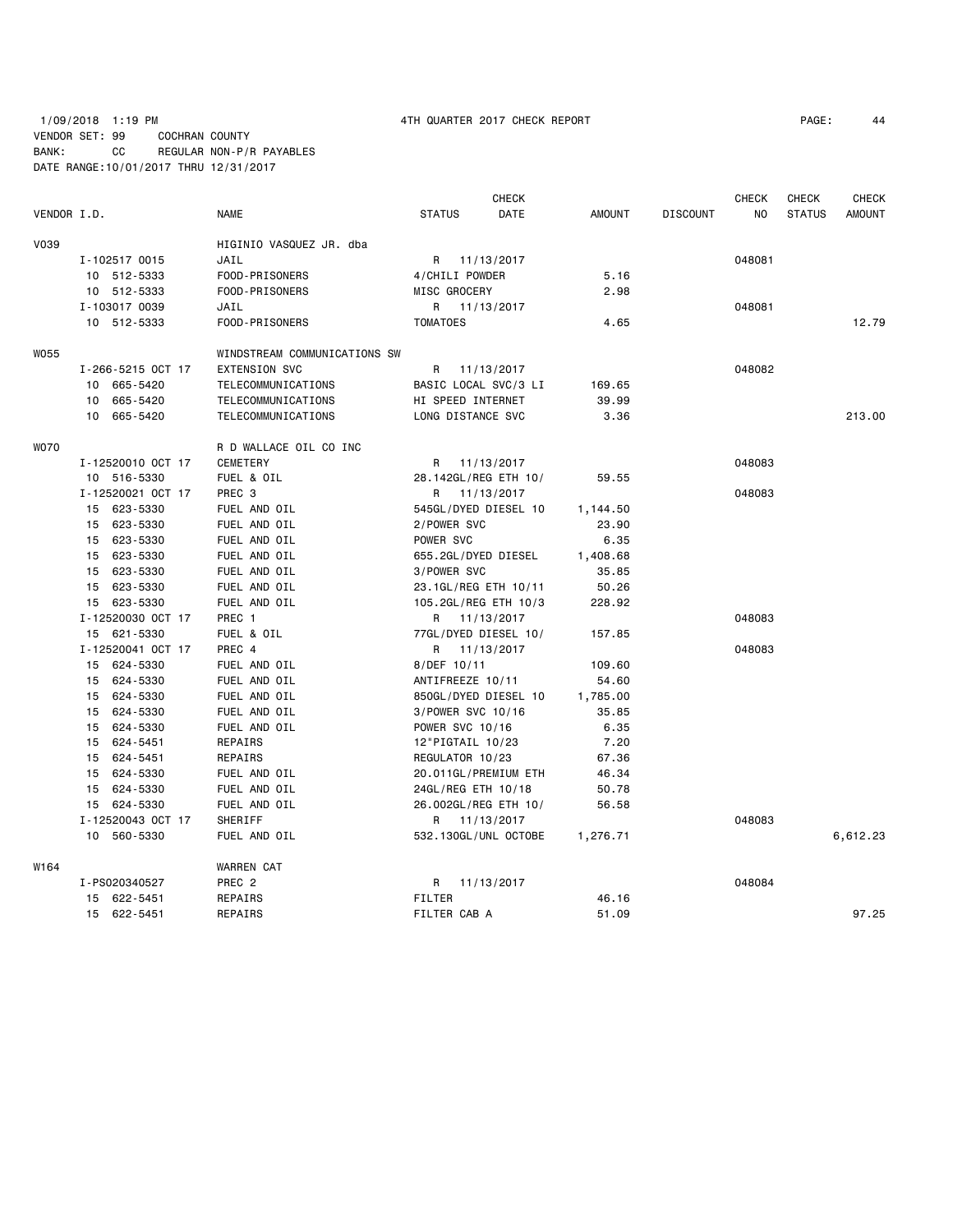# 1/09/2018 1:19 PM 4TH QUARTER 2017 CHECK REPORT PAGE: 45 VENDOR SET: 99 COCHRAN COUNTY BANK: CC REGULAR NON-P/R PAYABLES DATE RANGE:10/01/2017 THRU 12/31/2017

|             |                 |                            |                       | CHECK      |               |                 | CHECK  | CHECK         | CHECK         |
|-------------|-----------------|----------------------------|-----------------------|------------|---------------|-----------------|--------|---------------|---------------|
| VENDOR I.D. |                 | <b>NAME</b>                | <b>STATUS</b>         | DATE       | <b>AMOUNT</b> | <b>DISCOUNT</b> | NO.    | <b>STATUS</b> | <b>AMOUNT</b> |
| W235        |                 | VANDY NELSON dba           |                       |            |               |                 |        |               |               |
|             | I-2877          | CRTHSE/ACT BLDG/LIBRARY    | R                     | 11/13/2017 |               |                 | 048085 |               |               |
|             | 10 510-5332     | CUSTODIAL SUPPLIES         | <b>SPRAY BUGS</b>     |            | 70.00         |                 |        |               |               |
|             | 10 660-5332     | CUSTODIAL SUPPLIES         | <b>SPRAY BUGS</b>     |            | 45.00         |                 |        |               |               |
|             | 10 650-5332     | CUSTODIAL SUPPLIES         | <b>SPRAY BUGS</b>     |            | 35.00         |                 |        |               | 150.00        |
| N082        |                 | NETDATA                    |                       |            |               |                 |        |               |               |
|             | I-iTICKET OCT17 | JUSTICE OF PEACE           | R 11/14/2017          |            |               |                 | 048086 |               |               |
|             | 10 455-5499     | MISCELLANEOUS              | OCTOBER 2017          |            | 16.00         |                 |        |               |               |
|             | 10 455-5499     | MISCELLANEOUS              | CREDIT BAL/AUGUST     |            | 12.00CR       |                 |        |               | 4.00          |
| A007        |                 | ALBERT GONZALEZ, dba       |                       |            |               |                 |        |               |               |
|             | $I - 29211$     | SHERIFF                    | R                     | 11/29/2017 |               |                 | 048112 |               |               |
|             | 10 560-5454     | TIRES                      | P265-17, FLAT R/R; #1 |            | 17.00         |                 |        |               | 17.00         |
| A053        |                 | AMERICAN TIRE DISTRIBUTORS |                       |            |               |                 |        |               |               |
|             | I-S100582897    | <b>CEMETERY</b>            | R                     | 11/29/2017 |               |                 | 048113 |               |               |
|             | 10 516-5454     | TIRES                      | 4 GDY WRANGLER AT 32  |            | 528.96        |                 |        |               | 528.96        |
| A178        |                 | AMAZON                     |                       |            |               |                 |        |               |               |
|             | I-CxQMEXYwyYLB  | LIBRARY                    | R                     | 11/29/2017 |               |                 | 048114 |               |               |
|             | 10 650-5590     | <b>BOOKS</b>               | THIS MAN CONFESSED    |            | 13.32         |                 |        |               |               |
|             | 10<br>650-5590  | <b>BOOKS</b>               | WRITTEN IN MY OWN HE  |            | 26.95         |                 |        |               |               |
|             | 10<br>650-5590  | <b>BOOKS</b>               | SUN WARRIOR           |            | 13.51         |                 |        |               |               |
|             | 650-5590<br>10  | <b>BOOKS</b>               | DRUMS OF AUTUMN (OUTL |            | 27.49         |                 |        |               |               |
|             | 650-5590<br>10  | <b>BOOKS</b>               | AN ECHO IN THE BONE   |            | 25.88         |                 |        |               |               |
|             | 650-5590<br>10  | <b>BOOKS</b>               | BENEATH THIS MAN      |            | 12.40         |                 |        |               |               |
|             | 10<br>650-5590  | <b>BOOKS</b>               | DRAGONFLY IN AMBER    |            | 25.47         |                 |        |               |               |
|             | 10<br>650-5590  | <b>BOOKS</b>               | WONDER WOMAN: WARBRIN |            | 14.95         |                 |        |               |               |
|             | 650-5590<br>10  | <b>BOOKS</b>               | A BREATH OF SNOW AND  |            | 22.08         |                 |        |               |               |
|             | 10<br>650-5590  | <b>BOOKS</b>               | <b>VOYAGER</b>        |            | 26.95         |                 |        |               |               |
|             | 650-5590<br>10  | <b>BOOKS</b>               | DORK DIARIES 12       |            | 9.78          |                 |        |               |               |
|             | I-DIRHhiakUzcp  | LIBRARY                    | R                     | 11/29/2017 |               |                 | 048114 |               |               |
|             | 10<br>650-5590  | <b>BOOKS</b>               | COUNTDOWN             |            | 16.99         |                 |        |               |               |
|             | 10<br>650-5499  | MISCELLANEOUS              | 4/NESTLE HALLOWEEN C  |            | 39.76         |                 |        |               |               |
|             | 650-5590<br>10  | <b>BOOKS</b>               | <b>KEEP ME</b>        |            | 13.99         |                 |        |               |               |
|             | 650-5590<br>10  | <b>BOOKS</b>               | ALL THE CROOKED SAIN  |            | 14.96         |                 |        |               |               |
|             | 650-5590<br>10  | <b>BOOKS</b>               | ROBERT B PARKERS THE  |            | 17.40         |                 |        |               |               |
|             | 650-5499<br>10  | <b>MISCELLANEOUS</b>       | 3/SUPER BUBBLE GUM    |            | 47.97         |                 |        |               |               |
|             | 10<br>650-5590  | <b>BOOKS</b>               | MAGNUS CHASE AND THE  |            | 12.24         |                 |        |               |               |
|             | 650-5590<br>10  | <b>BOOKS</b>               | EXPOSED: A RASATIO &  |            | 15.47         |                 |        |               |               |
|             | 650-5590<br>10  | <b>BOOKS</b>               | NIGHT AND DAY         |            | 15.62         |                 |        |               |               |
|             | 10 650-5590     | <b>BOOKS</b>               | HOLD ME(TWIST ME) VO  |            | 13.99         |                 |        |               |               |
|             | I-HYCXIYypAZIx  | LIBRARY                    | R 11/29/2017          |            |               |                 | 048114 |               |               |
|             | 10 650-5590     | <b>BOOKS</b>               | <b>OUTLANDER</b>      |            | 21.86         |                 |        |               |               |
|             | I-JoHIgSbAaDTN  | LIBRARY                    | R.                    | 11/29/2017 |               |                 | 048114 |               |               |
|             | 10 650-5590     | <b>BOOKS</b>               | SWEET POSSESSION: SWE |            | 13.97         |                 |        |               |               |
|             | 10<br>650-5590  | <b>BOOKS</b>               | SWEET OBSESSION:SWEE  |            | 13.97         |                 |        |               | 476.97        |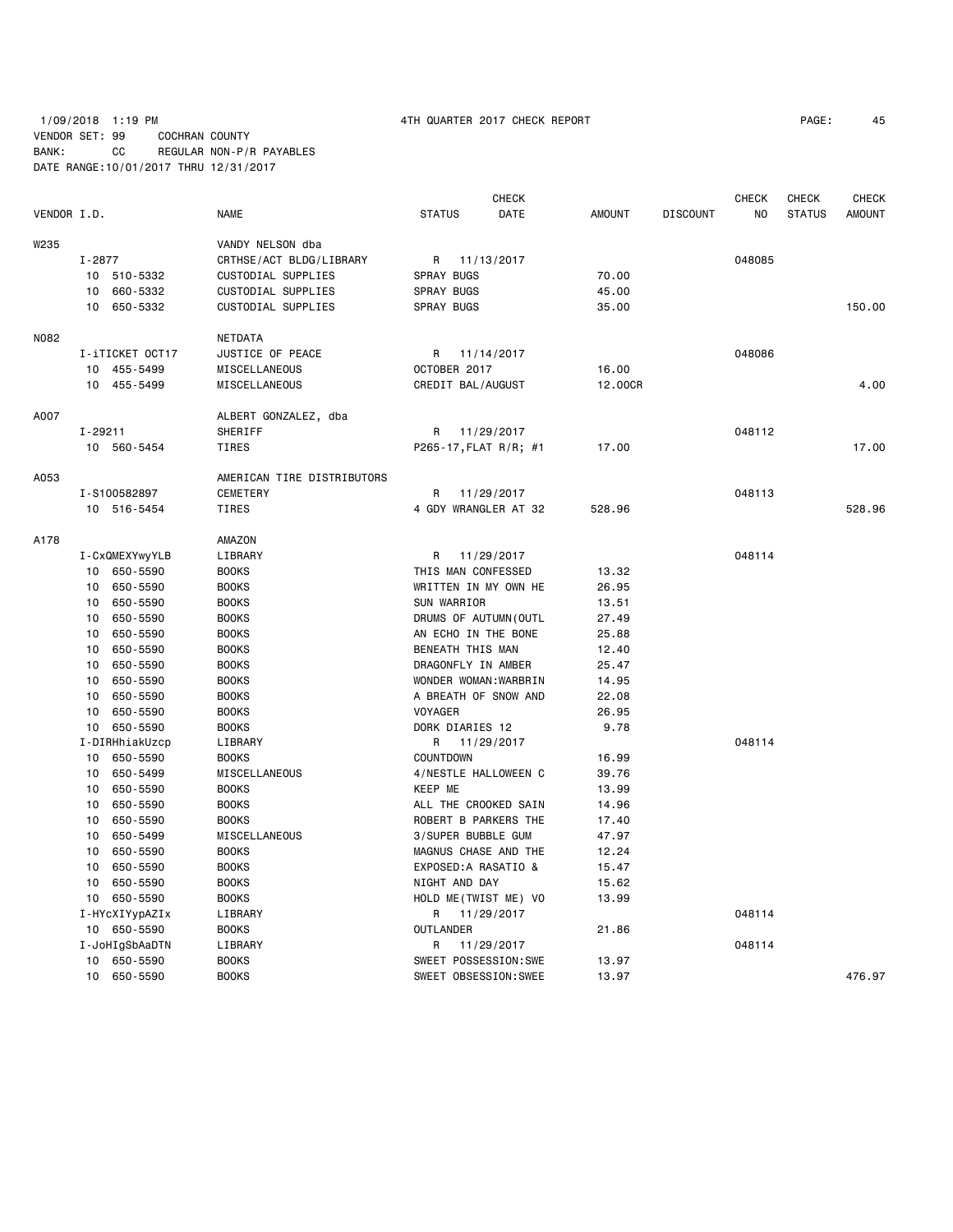# 1/09/2018 1:19 PM 4TH QUARTER 2017 CHECK REPORT PAGE: 46 VENDOR SET: 99 COCHRAN COUNTY BANK: CC REGULAR NON-P/R PAYABLES DATE RANGE:10/01/2017 THRU 12/31/2017

|             |                  |                                | <b>CHECK</b>                |               |                 | <b>CHECK</b> | CHECK         | <b>CHECK</b>  |
|-------------|------------------|--------------------------------|-----------------------------|---------------|-----------------|--------------|---------------|---------------|
| VENDOR I.D. |                  | NAME                           | DATE<br><b>STATUS</b>       | <b>AMOUNT</b> | <b>DISCOUNT</b> | <b>NO</b>    | <b>STATUS</b> | <b>AMOUNT</b> |
| A266        |                  | AXON ENTERPRISES, INC          |                             |               |                 |              |               |               |
|             | I-SI1510020      | SHERIFF                        | R 11/29/2017                |               |                 | 048115       |               |               |
|             | 10 560-5334      | OTHER SUPPLIES                 | 2/TASER BATTERIES X2        | 116.76        |                 |              |               |               |
|             | 10 560-5334      | OTHER SUPPLIES                 | SHIPPING                    | 12.96         |                 |              |               | 129.72        |
| <b>B007</b> |                  | BOB BARKER COMPANY, INC.       |                             |               |                 |              |               |               |
|             | I-UT100437637    | SHERIFF                        | R 11/29/2017                |               |                 | 048116       |               |               |
|             | 10 560-5205      | UNIFORMS                       | 2/TROUSERS/THEO GALV        | 39.98         |                 |              |               | 39.98         |
| B026        |                  | BLEDSOE WATER SUPPLY CORP      |                             |               |                 |              |               |               |
|             | $I - 3004$ 11/17 | PREC <sub>3</sub>              | R 11/29/2017                |               |                 | 048117       |               |               |
|             | 15 623-5440      | UTILITIES                      | 740GL WATER OCT 17          | 20.10         |                 |              |               | 20.10         |
| <b>B198</b> |                  | BLAINE INDUSTRIAL SUPPLY       |                             |               |                 |              |               |               |
|             | I-S3999739.002   | <b>ACTIVITY BLDG</b>           | R 11/29/2017                |               |                 | 048118       |               |               |
|             | 10 662-5332      | CUSTODIAL SUPPLIES             | 2 TOUCHFREE DISP M S        | 40.00         |                 |              |               |               |
|             | I-S4084379.001   | <b>ACTIVITY BLDG</b>           | R 11/29/2017                |               |                 | 048118       |               |               |
|             | 10 662-5332      | CUSTODIAL SUPPLIES             | 1CS FOAM SOAP               | 54.06         |                 |              |               |               |
|             | I-S4084380.001   | <b>COURTHOUSE</b>              | R 11/29/2017                |               |                 | 048118       |               |               |
|             | 10 510-5332      | CUSTODIAL SUPPLIES             | 2CS LYSOL                   | 171.85        |                 |              |               |               |
|             | 10 510-5332      | CUSTODIAL SUPPLIES             | 1CT PLEDGE, ORANGE          | 62.00         |                 |              |               |               |
|             | 10 510-5332      | CUSTODIAL SUPPLIES             | 1CS MR CLEAN FLR CLN        | 57.57         |                 |              |               |               |
|             | 10 510-5332      | CUSTODIAL SUPPLIES             | <b>1CS COTTONELLE TISSU</b> | 69.96         |                 |              |               |               |
|             | 10 510-5332      | CUSTODIAL SUPPLIES             | 1CS PINE SOL                | 43.01         |                 |              |               |               |
|             | 10 510-5332      | CUSTODIAL SUPPLIES             | 1CS CAN LINER, WHT,.        | 42.69         |                 |              |               |               |
|             | 10 510-5332      | CUSTODIAL SUPPLIES             | 1CS 1-PLY TOWEL             | 56.42         |                 |              |               |               |
|             | 10 510-5332      | CUSTODIAL SUPPLIES             | 1CS CAN LINER, BK, 1        | 56.40         |                 |              |               |               |
|             | 10 510-5332      | CUSTODIAL SUPPLIES             | 1PK URINAL SCREEN, L        | 21.80         |                 |              |               |               |
|             | 10 510-5332      | CUSTODIAL SUPPLIES             | 1CS SANITIZER               | 78.45         |                 |              |               | 754.21        |
| B284        |                  | BANKNOTE CORPORATION OF AMERIC |                             |               |                 |              |               |               |
|             | I-IN1711014      | CO/DIST CLERK                  | R 11/29/2017                |               |                 | 048119       |               |               |
|             | 10 403-5310      | OFFICE SUPPLIES                | 500 VITAL REC, CONT         | 163.50        |                 |              |               |               |
|             | 10 403-5310      | OFFICE SUPPLIES                | MAKE READY                  | 500.00        |                 |              |               | 663.50        |
| C015        |                  | COCHRAN COUNTY SENIOR          |                             |               |                 |              |               |               |
|             | I-NOV'17 INSTLMT | SENIOR CITIZENS                | R 11/29/2017                |               |                 | 048120       |               |               |
|             | 10 663-5418      | SENIOR CITIZENS CONTRACT       | NOVEMBER 2017               | 6,250.00      |                 |              |               | 6,250.00      |
| C367        |                  | COMPUTER TRANSITION SERVICES,  |                             |               |                 |              |               |               |
|             | I-162032         | <b>COURTHOUSE</b>              | R 11/29/2017                |               |                 | 048121       |               |               |
|             | 10 510-5411      | MAINTENANCE CONTRACTS          | HELP DESK 1-TIME IMP        | 155.59        |                 |              |               |               |
|             | I-162091         | ELECTIONS                      | 11/29/2017<br>R             |               |                 | 048121       |               |               |
|             | 10 490-5420      | TELECOMMUNICATIONS             | .5HR/OFFSITE SUPPORT        | 55.00         |                 |              |               | 210.59        |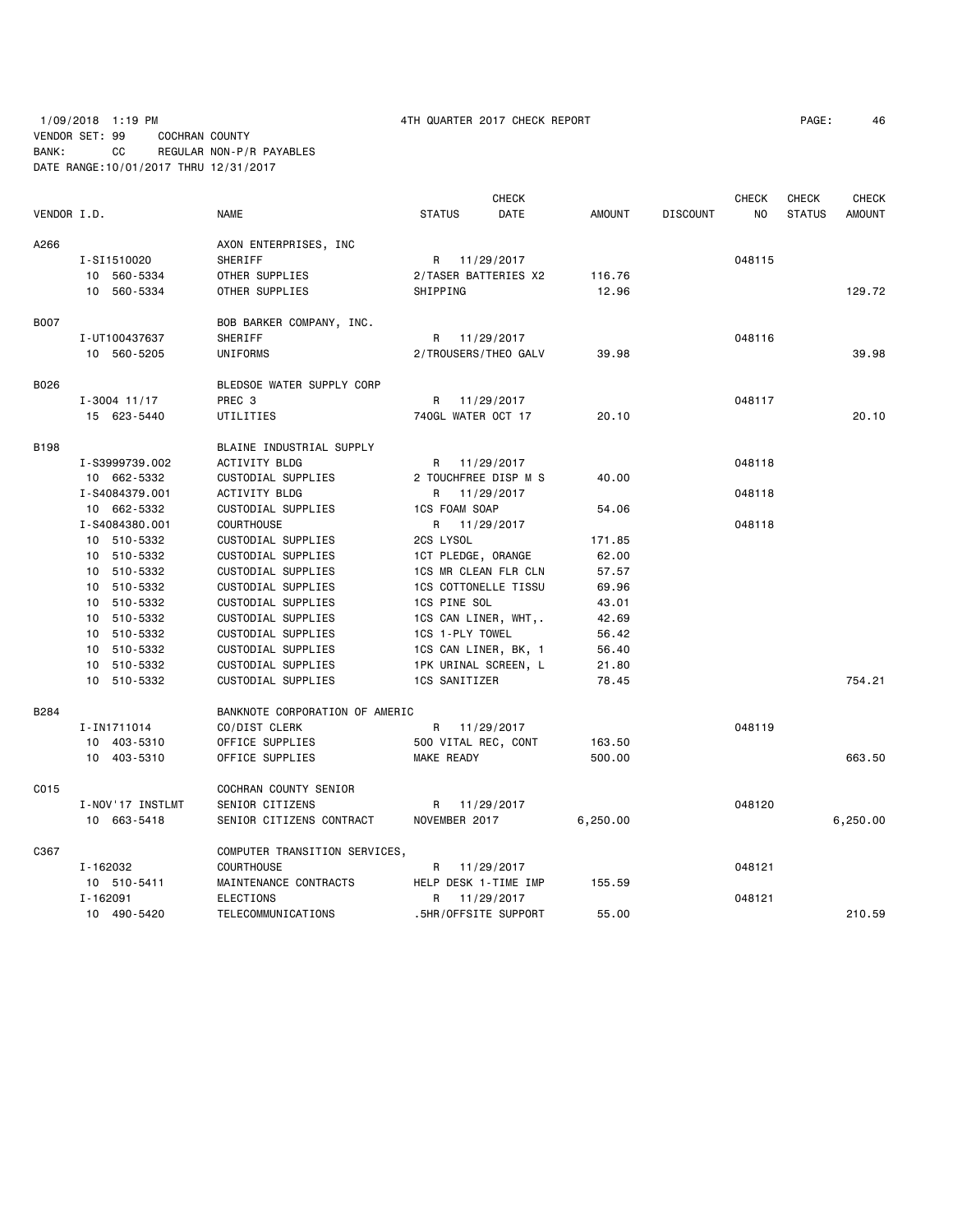1/09/2018 1:19 PM 4TH QUARTER 2017 CHECK REPORT PAGE: 47 VENDOR SET: 99 COCHRAN COUNTY BANK: CC REGULAR NON-P/R PAYABLES DATE RANGE:10/01/2017 THRU 12/31/2017

|             |          |                                |                           |                     | <b>CHECK</b>          |               |                 | <b>CHECK</b> | <b>CHECK</b>  | <b>CHECK</b>  |
|-------------|----------|--------------------------------|---------------------------|---------------------|-----------------------|---------------|-----------------|--------------|---------------|---------------|
| VENDOR I.D. |          |                                | NAME                      | <b>STATUS</b>       | DATE                  | <b>AMOUNT</b> | <b>DISCOUNT</b> | NO           | <b>STATUS</b> | <b>AMOUNT</b> |
| C371        |          |                                | COCHRAN COUNTY TAX A/C    |                     |                       |               |                 |              |               |               |
|             |          | I-06 F150 #5206/2018 CONSTABLE |                           | R                   | 11/29/2017            |               |                 | 048122       |               |               |
|             |          | 10 550-5451                    | REPAIR                    |                     | ST INSP FEE/06 FORD   | 7.50          |                 |              |               |               |
|             |          | I-07 CTS #0778/'18             | PREC 4                    | R                   | 11/29/2017            |               |                 | 048122       |               |               |
|             |          | 15 624-5451                    | REPAIRS                   |                     | ST INSP FEE/07 CTS T  | 7.50          |                 |              |               | 15.00         |
| C384        |          |                                | CHEMAQUA                  |                     |                       |               |                 |              |               |               |
|             |          | I-2930834                      | COURTHOUSE                | R                   | 11/29/2017            |               |                 | 048123       |               |               |
|             |          | 10 510-5411                    | MAINTENANCE CONTRACTS     |                     | WATER TREATMENT NOV   | 120.00        |                 |              |               | 120.00        |
| D048        |          |                                | DATA-LINE OFFICE SYSTEMS  |                     |                       |               |                 |              |               |               |
|             |          | I-IN75211                      | LIBRARY                   | R                   | 11/29/2017            |               |                 | 048124       |               |               |
|             |          | 10 650-5411                    | MAINTENANCE CONTRACTS     |                     | COPIER MAINT 10/21-1  | 37.50         |                 |              |               |               |
|             |          | 10 650-5411                    | MAINTENANCE CONTRACTS     |                     | 685 COLOR COPIES 9/2  | 68.50         |                 |              |               |               |
|             |          | I-IN75727                      | <b>EXTENSION SVC</b>      | R                   | 11/29/2017            |               |                 | 048124       |               |               |
|             |          | 10 665-5411                    | MAINTENANCE CONTRACTS     |                     | COPIER MAINT 11/5-12  | 30.00         |                 |              |               |               |
|             |          | I-IN76418                      | LIBRARY                   | R                   | 11/29/2017            |               |                 | 048124       |               |               |
|             |          | 10 650-5411                    | MAINTENANCE CONTRACTS     |                     | COPIER MAINT 11/21-1  | 37.50         |                 |              |               |               |
|             |          | 10 650-5411                    | MAINTENANCE CONTRACTS     |                     | 115 COLOR COPIES/MAI  | 11.50         |                 |              |               | 185.00        |
| D196        |          |                                | JORGE DE LA CRUZ, SHERIFF |                     |                       |               |                 |              |               |               |
|             | I-112017 |                                | SHERIFF/JAIL              | R                   | 11/29/2017            |               |                 | 048125       |               |               |
|             |          | 10 512-5333                    | FOOD-PRISONERS            | EGGS/ALLSUPS 11/7   |                       | 2.29          |                 |              |               |               |
|             |          | 10 512-5333                    | FOOD-PRISONERS            |                     | GREEN CHILI/ALLSUPS   | 3.19          |                 |              |               |               |
|             |          | 10 512-5333                    | FOOD-PRISONERS            |                     | 8/BREAD ALLSUPS 11/1  | 4.00          |                 |              |               |               |
|             |          | 10 512-5333                    | FOOD-PRISONERS            |                     | EGGS/ALLSUPS 11/10    | 3.29          |                 |              |               |               |
|             |          | 10 512-5333                    | FOOD-PRISONERS            |                     | 9/JALAPENOS ALLSUPS   | 0.90          |                 |              |               |               |
|             |          | 10 512-5333                    | FOOD-PRISONERS            |                     | LETTUCE/ALLSUPS 11/1  | 2.59          |                 |              |               |               |
|             |          | 10 512-5333                    | FOOD-PRISONERS            |                     | 2/MILK/ALLSUPS 11/10  | 6.98          |                 |              |               |               |
|             |          | 10 512-5333                    | FOOD-PRISONERS            | MANWICH/FAM\$ 11/12 |                       | 1.75          |                 |              |               |               |
|             |          | 10 512-5333                    | FOOD-PRISONERS            |                     | TOMATOES/ALLSUPS 11/  | 0.99          |                 |              |               |               |
|             |          | 10 512-5333                    | FOOD-PRISONERS            |                     | JALAPENOS/ALLSUPS 11  | 0.99          |                 |              |               |               |
|             |          | 10 512-5392                    | MISCELLANEOUS SUPPLIES    |                     | 5/FOIL PANS FAM\$ 11/ | 5.00          |                 |              |               |               |
|             |          | 10 512-5392                    | MISCELLANEOUS SUPPLIES    |                     | 2/SCOUR PADS/FAM\$ 11 | 3.30          |                 |              |               |               |
|             |          | 10 512-5392                    | MISCELLANEOUS SUPPLIES    |                     | BAR KEEPERS CLEAN/FA  | 2.25          |                 |              |               |               |
|             | 10       | 512-5392                       | MISCELLANEOUS SUPPLIES    |                     | SCOURERS/FAM\$ 11/17  | 1.50          |                 |              |               |               |
|             |          | 10 560-5499                    | MISCELLANEOUS             |                     | XPORT/THEO, MEAL 11/  | 11.43         |                 |              |               |               |
|             |          | I-ALLSUPS 11/6/17              | JAIL                      |                     | R 11/29/2017          |               |                 | 048125       |               |               |
|             |          | 10 512-5333                    | FOOD-PRISONERS            | 2GL/MILK@3.49       |                       | 6.98          |                 |              |               |               |
|             |          | 10 512-5333                    | FOOD-PRISONERS            | 2PK/TOMATOES@.99    |                       | 1.98          |                 |              |               |               |
|             |          | 10 512-5333                    | FOOD-PRISONERS            | 1PK/ONIONS@.99      |                       | 0.99          |                 |              |               |               |
|             |          | 10 512-5333                    | FOOD-PRISONERS            | 5/JALAPENOS @.10    |                       | 0.50          |                 |              |               |               |
|             |          | 10 512-5333                    | FOOD-PRISONERS            | 6/BREAD @1.89       |                       | 11.34         |                 |              |               |               |
|             |          | 10 512-5333                    | FOOD-PRISONERS            | 18CT EGGS           |                       | 3.19          |                 |              |               | 75.43         |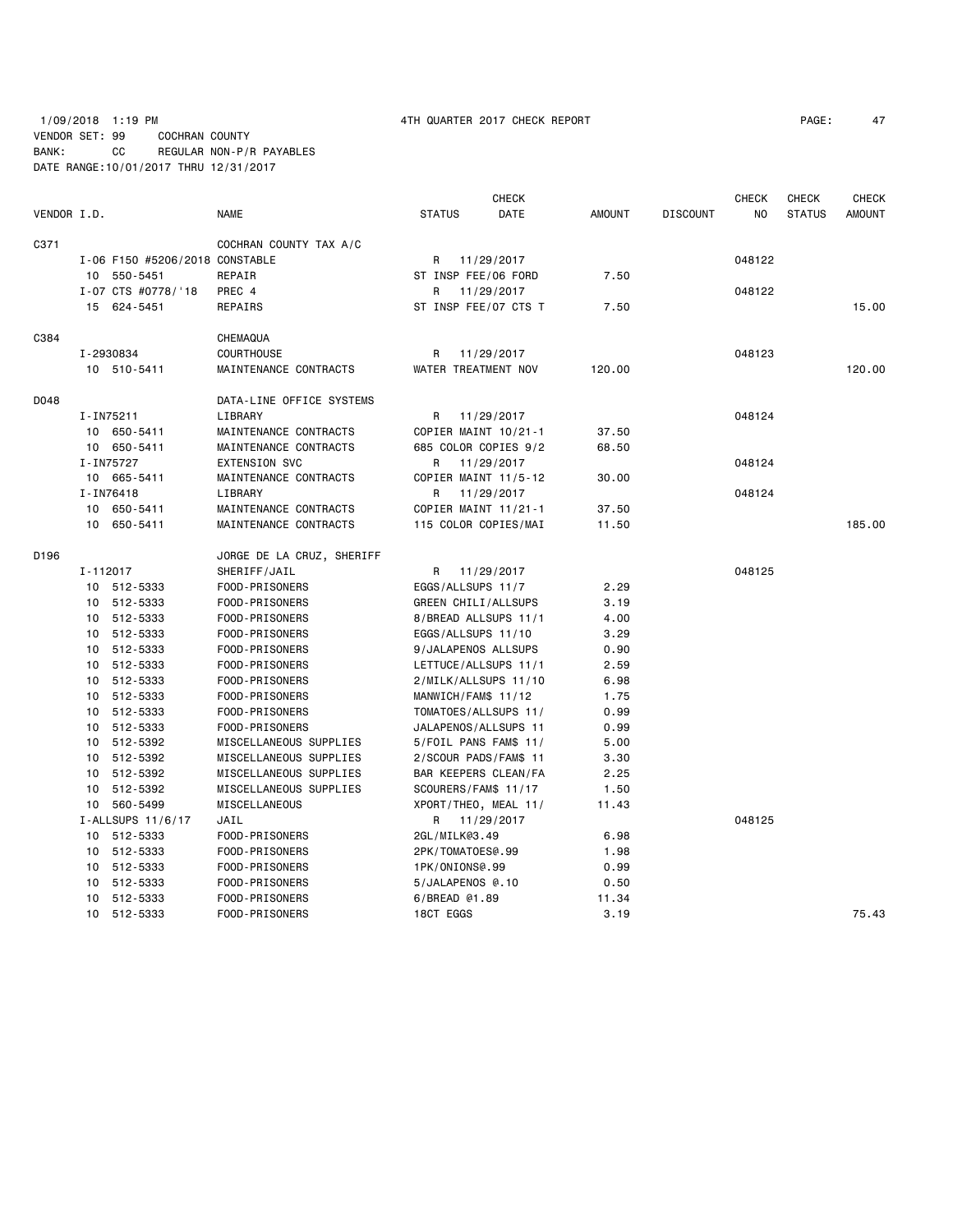# 1/09/2018 1:19 PM 4TH QUARTER 2017 CHECK REPORT PAGE: 48 VENDOR SET: 99 COCHRAN COUNTY BANK: CC REGULAR NON-P/R PAYABLES DATE RANGE:10/01/2017 THRU 12/31/2017

|             |            |                       |                      |                       | <b>CHECK</b> |               |                 | <b>CHECK</b> | CHECK         | <b>CHECK</b>  |
|-------------|------------|-----------------------|----------------------|-----------------------|--------------|---------------|-----------------|--------------|---------------|---------------|
| VENDOR I.D. |            |                       | <b>NAME</b>          | <b>STATUS</b>         | DATE         | <b>AMOUNT</b> | <b>DISCOUNT</b> | NO.          | <b>STATUS</b> | <b>AMOUNT</b> |
| E017        |            |                       | ELLIS AND SON INC    |                       |              |               |                 |              |               |               |
|             |            | I-KAYLA TIMMONS       | JUSTICE OF PEACE     | R 11/29/2017          |              |               |                 | 048126       |               |               |
|             |            | 10 455-5405           | <b>AUTOPSY</b>       | RMVL/KAYLA DEANN TIM  |              | 95.00         |                 |              |               |               |
|             |            | 10 455-5405           | <b>AUTOPSY</b>       | BODY BAG              |              | 60.00         |                 |              |               |               |
|             |            | 10 455-5405           | <b>AUTOPSY</b>       | TRNSPRT TO LBK        |              | 87.50         |                 |              |               | 242.50        |
| E091        |            |                       | efurnitureMAX, LLC   |                       |              |               |                 |              |               |               |
|             |            | I-400002309           | SHERIFF              | R 11/29/2017          |              |               |                 | 048127       |               |               |
|             |            | 10 560-5310           | OFFICE SUPPLIES      | XW OFC CHAIR 24/7,40  |              | 264.99        |                 |              |               | 264.99        |
| F097        |            |                       | NATHAN D FOOS dba    |                       |              |               |                 |              |               |               |
|             | $I - 0228$ |                       | COURTHOUSE/BOILER    | R                     | 11/29/2017   |               |                 | 048128       |               |               |
|             |            | 10 510-5451           | REPAIR               | CLEAN BRNR INTAKE; SD |              | 340.00        |                 |              |               |               |
|             |            | 10 510-5451           | REPAIR               | RPL IGNITOR, TRBLSHOO |              | 212.50        |                 |              |               |               |
|             |            | 10 510-5451           | REPAIR               | RPL PRSR SW; INSP BUR |              | 255.00        |                 |              |               |               |
|             |            | 10 510-5451           | REPAIR               | PRSR SWITCH           |              | 148.92        |                 |              |               |               |
|             |            | 10 510-5451           | REPAIR               | SHIPPING              |              | 43.96         |                 |              |               |               |
|             | $I - 0231$ |                       | COURTHOUSE/BOILER    | R 11/29/2017          |              |               |                 | 048128       |               |               |
|             |            | 10 510-5451           | REPAIR               | BURNER TUBE W/PRSR T  |              | 105.30        |                 |              |               |               |
|             |            | 10 510-5451           | REPAIR               | 19 BURNER TUBES @98.  |              | 1,877.20      |                 |              |               |               |
|             |            | 10 510-5451           | REPAIR               | CLEANING SUPPLIES     |              | 40.00         |                 |              |               |               |
|             |            | 10 510-5451           | REPAIR               | 5 HRS/RPL BURNERS &   |              | 425.00        |                 |              |               |               |
|             |            | 10 510-5451           | REPAIR               | SHIPPING/BURNER TUBE  |              | 29.06         |                 |              |               | 3,476.94      |
| G005        |            |                       | GENERAL FUND         |                       |              |               |                 |              |               |               |
|             |            | $I - VEH$ LEASE #3/12 | JUVENILE PROBATION   | R 11/29/2017          |              |               |                 | 048129       |               |               |
|             |            | 17 573-5464           | VEHICLE LEASE        | VEHICLE LEASE NOVEMB  |              | 833.00        |                 |              |               | 833.00        |
| G030        |            |                       | <b>GUMDROP BOOKS</b> |                       |              |               |                 |              |               |               |
|             |            | I-PINV110041          | LIBRARY              | R 11/29/2017          |              |               |                 | 048130       |               |               |
|             |            | 10 650-5590           | <b>BOOKS</b>         | HOUSE OF ROBOTS       |              | 13.99         |                 |              |               |               |
|             | 10         | 650-5590              | <b>BOOKS</b>         | SPOOKY LIBRARIES      |              | 18.95         |                 |              |               |               |
|             | 10         | 650-5590              | <b>BOOKS</b>         | <b>SECRET PATH</b>    |              | 10.05         |                 |              |               |               |
|             | 10         | 650-5590              | <b>BOOKS</b>         | GOING TO THE VET      |              | 14.99         |                 |              |               |               |
|             | 10         | 650-5590              | <b>BOOKS</b>         | ICK'S BLEH DAY        |              | 14.99         |                 |              |               |               |
|             | 10         | 650-5590              | <b>BOOKS</b>         | MYSTERY IN THE BARN   |              | 14.99         |                 |              |               |               |
|             | 10         | 650-5590              | <b>BOOKS</b>         | THE BIG CRUNCH        |              | 14.99         |                 |              |               |               |
|             | 10         | 650-5590              | <b>BOOKS</b>         | LITTLEST DRAGON       |              | 14.99         |                 |              |               |               |
|             | 10         | 650-5590              | <b>BOOKS</b>         | WORLD WAR II          |              | 14.00         |                 |              |               |               |
|             | 10         | 650-5590              | <b>BOOKS</b>         | AMERICAN CIVIL WAR    |              | 14.00         |                 |              |               |               |
|             | 10         | 650-5590              | <b>BOOKS</b>         | THE VIKINGS           |              | 14.00         |                 |              |               | 159.94        |
| H004        |            |                       | RUBY HERLOCHER       |                       |              |               |                 |              |               |               |
|             |            | I-THANKSGIVING '17    | NON-DEPT'L           | R 11/29/2017          |              |               |                 | 048131       |               |               |
|             |            | 10 409-5499           | MISCELLANEOUS        | DRESSING, ROLLS, GRA  |              | 200.00        |                 |              |               | 200.00        |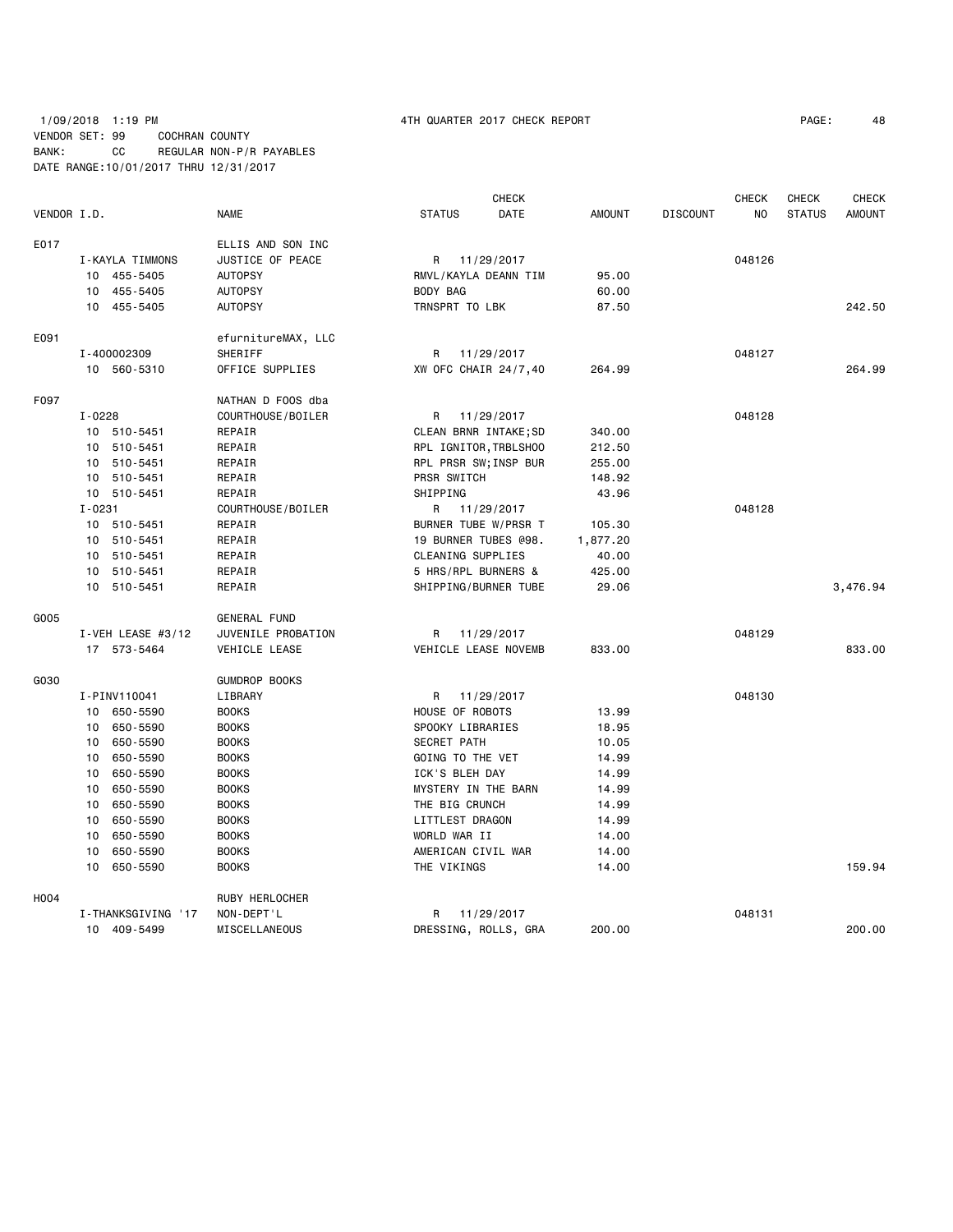|             |                                          |                                |                      | <b>CHECK</b> |               |                 | <b>CHECK</b> | <b>CHECK</b>  | <b>CHECK</b>  |
|-------------|------------------------------------------|--------------------------------|----------------------|--------------|---------------|-----------------|--------------|---------------|---------------|
| VENDOR I.D. |                                          | <b>NAME</b>                    | <b>STATUS</b>        | DATE         | <b>AMOUNT</b> | <b>DISCOUNT</b> | NO           | <b>STATUS</b> | <b>AMOUNT</b> |
| J049        |                                          | JUVENILE PROBATION FUND        |                      |              |               |                 |              |               |               |
|             | I-LOCAL MATCH 11/17 JUVENILE PROBATION   |                                | R                    | 11/29/2017   |               |                 | 048132       |               |               |
|             | 10 571-5472                              | LOCAL SUPPORT-JUV BOARD        | LOCAL FUNDS MATCH NO |              | 2,397.25      |                 |              |               | 2,397.25      |
| J086        |                                          | GISELA JONES                   |                      |              |               |                 |              |               |               |
|             | I-DW#17671                               | ACTIVITY BLDG                  | R                    | 11/29/2017   |               |                 | 048133       |               |               |
|             | 10 000-4370.101                          | RENT-ACTIVITY BUILDING         | REF DEP FOR 11/18/17 |              | 150.00        |                 |              |               | 150.00        |
| L015        |                                          | LUBBOCK COUNTY, TEXAS          |                      |              |               |                 |              |               |               |
|             | I-201710                                 | JAIL                           | R 11/29/2017         |              |               |                 | 048134       |               |               |
|             | 10 512-5499                              | MISCELLANEOUS                  | 31 DAYS/RICHARDSON   |              | 2,015.00      |                 |              |               | 2,015.00      |
| L015        |                                          | LUBBOCK COUNTY, TEXAS          |                      |              |               |                 |              |               |               |
|             | I-201710/XPORT                           | JAIL                           | R                    | 11/29/2017   |               |                 | 048135       |               |               |
|             | 10 512-5499                              | MISCELLANEOUS                  | 2 OFCR/XPORT, CLINIC |              | 250.70        |                 |              |               | 250.70        |
| L057        |                                          | L KENLEY, dba                  |                      |              |               |                 |              |               |               |
|             | I-8246/18 JD #3799                       | PREC 4                         | R 11/29/2017         |              |               |                 | 048136       |               |               |
|             | 15 624-5571                              | CAPITAL OUTLAY                 | 11" REFL SIGN/C42    |              | 80.00         |                 |              |               | 80.00         |
| M034        |                                          | MATTHEW BENDER & CO, INC       |                      |              |               |                 |              |               |               |
|             | I-97442550                               | JUSTICE OF PEACE               | R 11/29/2017         |              |               |                 | 048137       |               |               |
|             | 10 455-5310                              | OFFICE SUPPLIES                | TX CRIM & TRAF JUDIC |              | 57.00         |                 |              |               |               |
|             | 10 455-5310                              | OFFICE SUPPLIES                | SHIPPING             |              | 13.08         |                 |              |               | 70.08         |
| N066        |                                          | NTS COMMUNICATIONS             |                      |              |               |                 |              |               |               |
|             | I-8062660032 NOV 17 COMM'R CT/CO JUDGE   |                                | R 11/29/2017         |              |               |                 | 048138       |               |               |
|             | 15 610-5420                              | TELECOMMUNICATIONS             | WATS LINE            |              | 4.99          |                 |              |               |               |
|             | 15 610-5420                              | <b>TELECOMMUNICATIONS</b>      | <b>FEES</b>          |              | 7.43          |                 |              |               | 12.42         |
| 0013        |                                          | OLD REPUBLIC SURETY COMPANY    |                      |              |               |                 |              |               |               |
|             | I-LP02145092/HENRY18 COMMISSIONERS COURT |                                | R                    | 11/29/2017   |               |                 | 048139       |               |               |
|             | 15 610-5480                              | BONDS & NOTARY FEES            | ORIG BOND \$3000     |              | 50.00         |                 |              |               |               |
|             | 15 610-5480                              | BONDS & NOTARY FEES            | INCRS TO 100K/PROBAT |              | 300.00        |                 |              |               | 350.00        |
| 0013        |                                          | OLD REPUBLIC SURETY COMPANY    |                      |              |               |                 |              |               |               |
|             | I-LP02145093/MORIN18 COMMISSIONERS COURT |                                | R 11/29/2017         |              |               |                 | 048140       |               |               |
|             | 15 610-5480                              | BONDS & NOTARY FEES            | PUB OFF'L BOND RNW/R |              | 50.00         |                 |              |               | 50.00         |
| 0013        |                                          | OLD REPUBLIC SURETY COMPANY    |                      |              |               |                 |              |               |               |
|             | I-P0B2127511 '18 MEN TAX A/C             |                                | R.                   | 11/29/2017   |               |                 | 048141       |               |               |
|             | 10 499-5480                              | <b>BONDS &amp; NOTARY FEES</b> | PUB OFF'L BOND RNW/D |              | 50.00         |                 |              |               | 50.00         |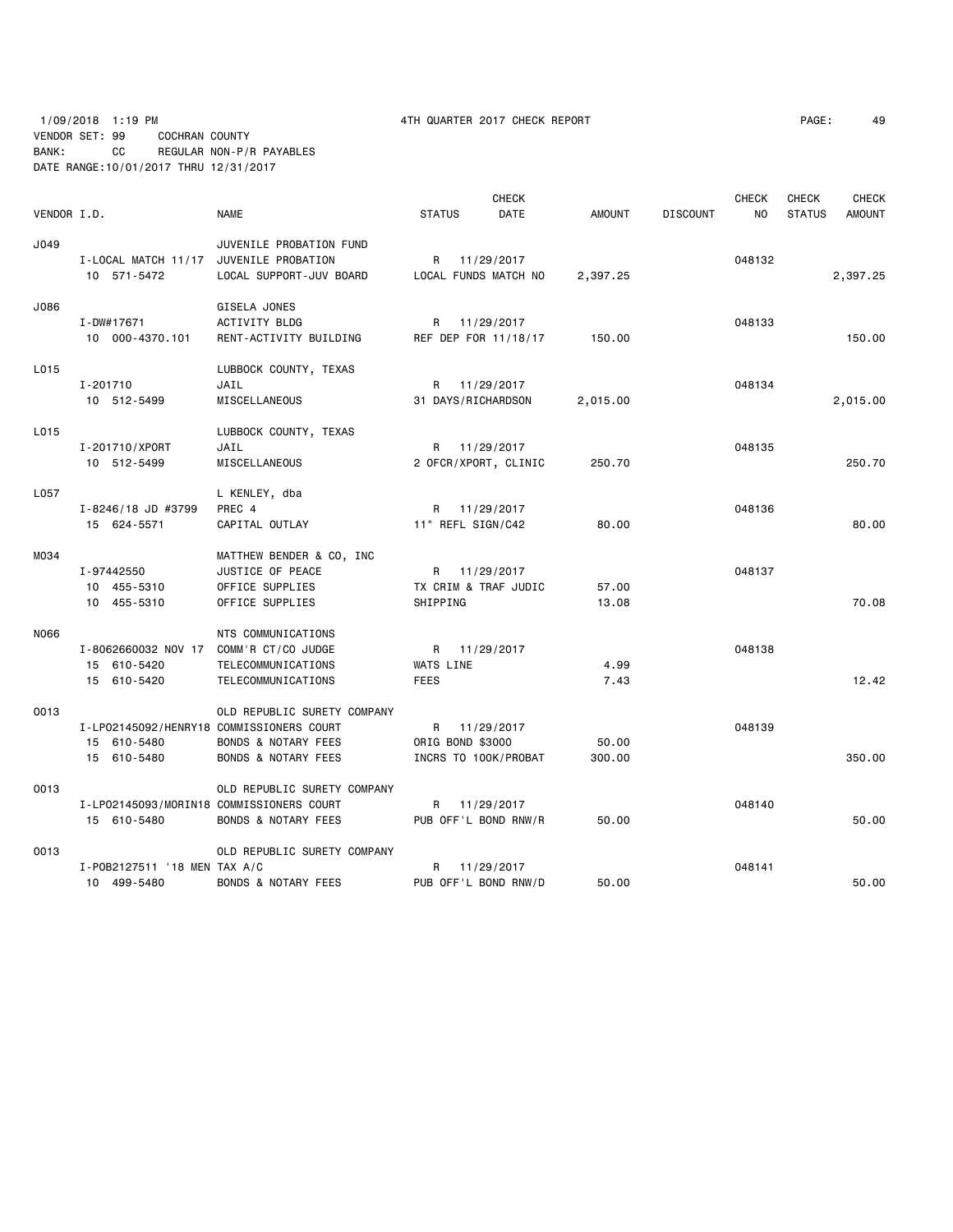# 1/09/2018 1:19 PM 4TH QUARTER 2017 CHECK REPORT PAGE: 50 VENDOR SET: 99 COCHRAN COUNTY BANK: CC REGULAR NON-P/R PAYABLES DATE RANGE:10/01/2017 THRU 12/31/2017

| VENDOR I.D. |                                                                                                   | NAME                                                                                                                           | <b>STATUS</b>                                                                                                                               | <b>CHECK</b><br>DATE | <b>AMOUNT</b>                                    | <b>DISCOUNT</b> | <b>CHECK</b><br>NO. | CHECK<br><b>STATUS</b> | <b>CHECK</b><br><b>AMOUNT</b> |
|-------------|---------------------------------------------------------------------------------------------------|--------------------------------------------------------------------------------------------------------------------------------|---------------------------------------------------------------------------------------------------------------------------------------------|----------------------|--------------------------------------------------|-----------------|---------------------|------------------------|-------------------------------|
| 0013        | I-W150274466 2018<br>10 560-5480                                                                  | OLD REPUBLIC SURETY COMPANY<br>SHERIFF<br><b>BONDS &amp; NOTARY FEES</b>                                                       | R 11/29/2017<br>PUB OFF'L BOND RNW/J                                                                                                        |                      | 50.00                                            |                 | 048142              |                        | 50.00                         |
| 0013        | I-W150274469 2018<br>10 495-5480                                                                  | OLD REPUBLIC SURETY COMPANY<br>AUDITOR<br><b>BONDS &amp; NOTARY FEES</b>                                                       | R 11/29/2017<br>PUB OFF'L BOND RNW/B                                                                                                        |                      | 50.00                                            |                 | 048143              |                        | 50.00                         |
| 0013        | I-W150274684/ROBERTS COMMISSIONERS COURT<br>15 610-5480                                           | OLD REPUBLIC SURETY COMPANY<br><b>BONDS &amp; NOTARY FEES</b>                                                                  | R 11/29/2017<br>PUB OFF'L BOND RNW/T                                                                                                        |                      | 50.00                                            |                 | 048144              |                        | 50.00                         |
| P017        | $I-JP$ 9/14/17<br>10 455-5311<br>I-SHERIFF 11/22/17                                               | POSTMASTER<br>JUSTICE OF PEACE<br>POSTAL EXPENSES<br>SHERIFF                                                                   | R 11/29/2017<br><b>1RL FOREVER STAMPS</b><br>R                                                                                              | 11/29/2017           | 49.00                                            |                 | 048145<br>048145    |                        |                               |
| S010        | 10 560-5311                                                                                       | POSTAL EXPENSES<br>SILVERS COMPANY                                                                                             | 2/ROLLS STAMPS                                                                                                                              |                      | 98.00                                            |                 |                     |                        | 147.00                        |
|             | I-PREC 2 11/29/17<br>15 622-5330                                                                  | PREC <sub>2</sub><br>FUEL AND OIL                                                                                              | R 11/29/2017<br>2000GL/HS DIESEL DEL                                                                                                        |                      | 4,546.60                                         |                 | 048146              |                        | 4,546.60                      |
| S047        | I-065174922711<br>10 403-5427<br>10 403-5427<br>10 403-5427                                       | SHELL FLEET PLUS<br><b>CLERK</b><br>CONTINUING EDUCATION<br>CONTINUING EDUCATION<br>CONTINUING EDUCATION                       | R 11/29/2017<br>16.071GL UNL, EDEN 10<br>19.924GL UNL, BIG SPR<br>CR FED TAX                                                                |                      | 39.52<br>47.80<br>6.59CR                         |                 | 048147              |                        | 80.73                         |
| S063        | I-010944<br>15 622-5454<br>I-010948<br>15 621-5454                                                | ANGEL RAMIREZ, dba<br>PREC <sub>2</sub><br>TIRES<br>PREC 1<br>TIRES                                                            | R<br>DSMT/RPR, BELLY DUMP<br>R 11/29/2017<br>R/R BRK, SEALS, BARONS                                                                         | 11/29/2017           | 60.00<br>525.00                                  |                 | 048148<br>048148    |                        | 585.00                        |
| S071        | I-53734<br>10 403-5310<br>10 403-5310                                                             | SCRIPT OFFICE PRODUCTS, INC.<br><b>CLERK</b><br>OFFICE SUPPLIES<br>OFFICE SUPPLIES                                             | R 11/29/2017<br><b>3EA CORR TAPE</b><br>2EA ERASER REFILLS                                                                                  |                      | 11.85<br>2.98                                    |                 | 048149<br>048149    |                        |                               |
|             | I-53845<br>10 403-5310<br>10 403-5310<br>10 403-5310<br>10 403-5310<br>10 403-5310<br>10 403-5310 | <b>CLERK</b><br>OFFICE SUPPLIES<br>OFFICE SUPPLIES<br>OFFICE SUPPLIES<br>OFFICE SUPPLIES<br>OFFICE SUPPLIES<br>OFFICE SUPPLIES | R<br>1BX CLASP ENV 9x12<br><b>1TB ERASER REFILL</b><br>1PK POP-UP NOTES<br>1PK DVD-R<br><b>1EA TONER CRTG BRTTN</b><br>1PK POP-UP TAPE STRI | 11/29/2017           | 12.95<br>1.75<br>5.95<br>44.00<br>68.49<br>11.00 |                 |                     |                        |                               |
|             | I-53885<br>10 455-5310<br>10 455-5310                                                             | JUSTICE OF PEACE<br>OFFICE SUPPLIES<br>OFFICE SUPPLIES                                                                         | R 11/29/2017<br>1EA CALENDAR<br>1EA TONER BRTTN660                                                                                          |                      | 5.95<br>68.49                                    |                 | 048149              |                        |                               |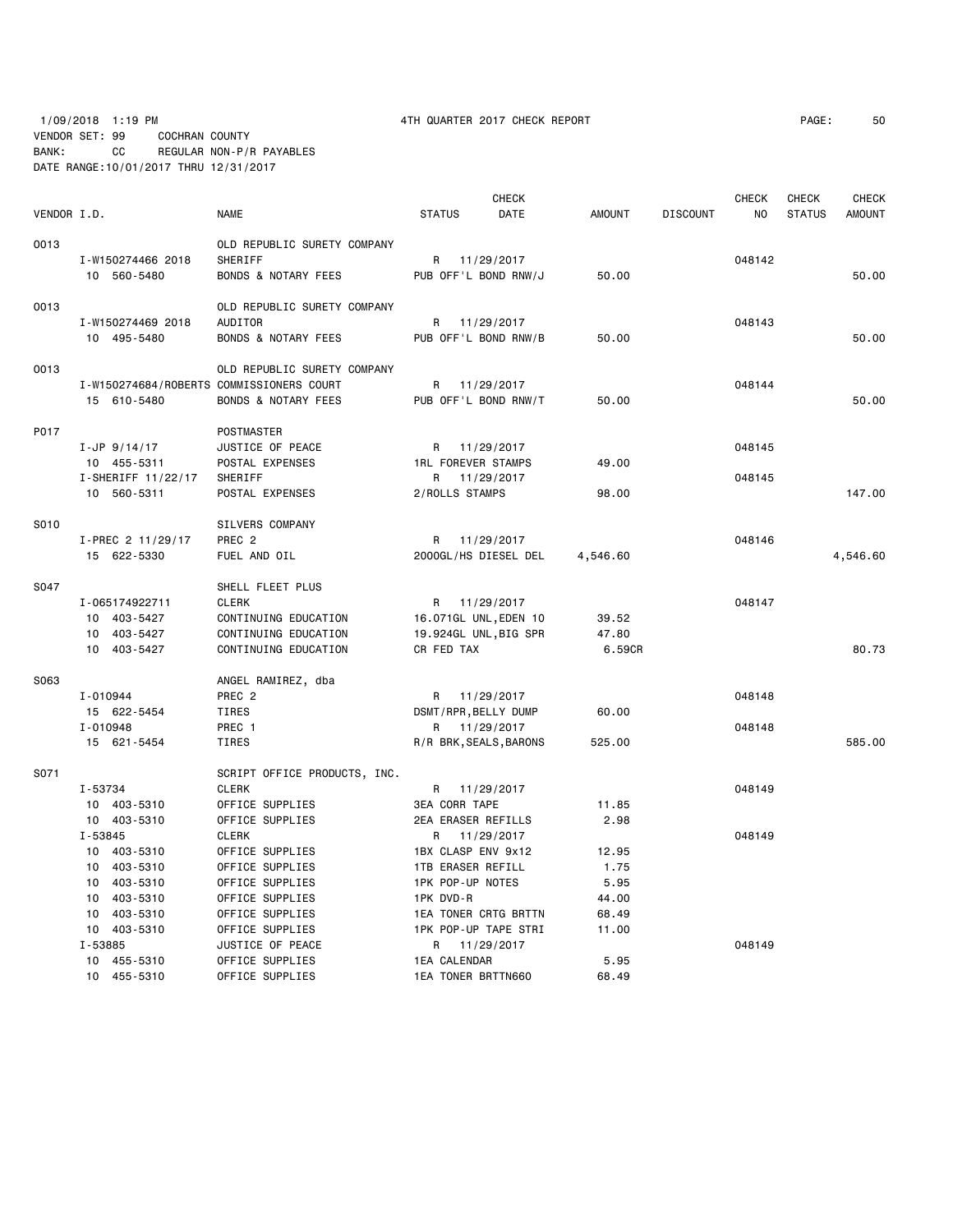### 1/09/2018 1:19 PM 4TH QUARTER 2017 CHECK REPORT PAGE: 51 VENDOR SET: 99 COCHRAN COUNTY BANK: CC REGULAR NON-P/R PAYABLES DATE RANGE:10/01/2017 THRU 12/31/2017

|             |                  |                              |                      | <b>CHECK</b> |               |                 | <b>CHECK</b>   | <b>CHECK</b>  | <b>CHECK</b>  |
|-------------|------------------|------------------------------|----------------------|--------------|---------------|-----------------|----------------|---------------|---------------|
| VENDOR I.D. |                  | <b>NAME</b>                  | <b>STATUS</b>        | DATE         | <b>AMOUNT</b> | <b>DISCOUNT</b> | N <sub>O</sub> | <b>STATUS</b> | <b>AMOUNT</b> |
| S071        |                  | SCRIPT OFFICE PRODUCTS, INC. | *CONTINUED*          |              |               |                 |                |               |               |
|             | I-53885          | JUSTICE OF PEACE             | R 11/29/2017         |              |               |                 | 048149         |               |               |
|             | 10 455-5310      | OFFICE SUPPLIES              | 1EA HP278A TONER     |              | 84.95         |                 |                |               |               |
|             | I-53906          | TAX A/C                      | R                    | 11/29/2017   |               |                 | 048149         |               |               |
|             | 10 499-5310      | OFFICE SUPPLIES              | 12EA RECTRACT SHARPI |              | 35.40         |                 |                |               |               |
|             | 10 499-5310      | OFFICE SUPPLIES              | 4BX COPY PAPER       |              | 158.00        |                 |                |               |               |
|             | I-53907          | AUDITOR                      | R                    | 11/29/2017   |               |                 | 048149         |               |               |
|             | 10 495-5310      | OFFICE SUPPLIES              | 1EA PENTEL ENERGEL P |              | 2.95          |                 |                |               |               |
|             | I-53908          | <b>CLERK</b>                 | R                    | 11/29/2017   |               |                 | 048149         |               |               |
|             | 10 403-5310      | OFFICE SUPPLIES              | 1EA DLLN848N TONER C |              | 147.95        |                 |                |               |               |
|             | 10 403-5310      | OFFICE SUPPLIES              | 1PK 3/4" TRANSPARENT |              | 16.33         |                 |                |               |               |
|             | I-53909          | COUNTY COURT                 | R                    | 11/29/2017   |               |                 | 048149         |               |               |
|             | 10 426-5310      | OFFICE SUPPLIES              | 1PK COLOR INK LC703  |              | 39.99         |                 |                |               |               |
|             | I-53940          | TREASURER                    | R                    | 11/29/2017   |               |                 | 048149         |               |               |
|             | 10 497-5310      | OFFICE SUPPLIES              | 2EA MONROE SPOOL     |              | 5.90          |                 |                |               |               |
|             | 10 497-5310      | OFFICE SUPPLIES              | 1BX COPY PAPER       |              | 39.50         |                 |                |               |               |
|             | 10 497-5310      | OFFICE SUPPLIES              | 1EA 3-MO WALL CALEND |              | 17.95         |                 |                |               |               |
|             | I-53973          | AUDITOR                      | R                    | 11/29/2017   |               |                 | 048149         |               |               |
|             | 10 495-5310      | OFFICE SUPPLIES              | 1BX FILE FOLDERS, AS |              | 49.68         |                 |                |               | 832.01        |
| S242        |                  | SAM'S CLUB                   |                      |              |               |                 |                |               |               |
|             | I-'18 MEMBERSHIP | JAIL/SHERIFF                 | R 11/29/2017         |              |               |                 | 048150         |               |               |
|             | 560-5481<br>10   | DUES AND REGISTRATION        | '18 PRIMARY-DE LA CR |              | 100.00        |                 |                |               |               |
|             | 10<br>560-5481   | DUES AND REGISTRATION        | '18 MEMBERSHIP/ALVAR |              |               |                 |                |               | 100.00        |
| S242        |                  | SAM'S CLUB                   |                      |              |               |                 |                |               |               |
|             | I-1402 111017    | JAIL/NON-DEPT'L              | R                    | 11/29/2017   |               |                 | 048151         |               |               |
|             | 10 512-5333      | FOOD-PRISONERS               | RANCH STYLE BEANS    |              | 6.47          |                 |                |               |               |
|             | 10 512-5333      | FOOD-PRISONERS               | <b>BAKED BEANS</b>   |              | 9.78          |                 |                |               |               |
|             | 512-5333<br>10   | FOOD-PRISONERS               | 2/CHILI              |              | 18.54         |                 |                |               |               |
|             | 512-5333<br>10   | FOOD-PRISONERS               | <b>DISC</b>          |              | 2.48CR        |                 |                |               |               |
|             | 512-5333<br>10   | FOOD-PRISONERS               | <b>SUGAR</b>         |              | 12.36         |                 |                |               |               |
|             | 512-5333<br>10   | FOOD-PRISONERS               | 3/CHIPS              |              | 14.94         |                 |                |               |               |
|             | 10<br>512-5333   | FOOD-PRISONERS               | 2/CORN               |              | 11.96         |                 |                |               |               |
|             | 512-5333<br>10   | FOOD-PRISONERS               | 3/PEAS               |              | 28.44         |                 |                |               |               |
|             | 512-5333<br>10   | FOOD-PRISONERS               | 2/GREEN BEANS        |              | 11.96         |                 |                |               |               |
|             | 512-5333<br>10   | FOOD-PRISONERS               | 6/DRINK BOXES        |              | 59.88         |                 |                |               |               |
|             | 512-5392<br>10   | MISCELLANEOUS SUPPLIES       | 3/4PK LYSOL          |              | 44.94         |                 |                |               |               |
|             | 512-5392<br>10   | MISCELLANEOUS SUPPLIES       | <b>DISC</b>          |              | 7.50CR        |                 |                |               |               |
|             | 10 512-5333      | FOOD-PRISONERS               | 2/AMERICAN CHEESE    |              | 14.96         |                 |                |               |               |
|             | 10 512-5392      | MISCELLANEOUS SUPPLIES       | 2/DISINFECTANT       |              | 12.72         |                 |                |               |               |
|             | 10 512-5392      | MISCELLANEOUS SUPPLIES       | DISH SOAP            |              | 6.98          |                 |                |               |               |
|             | 512-5333<br>10   | FOOD-PRISONERS               | 4/SLICED PEACHES     |              | 25.92         |                 |                |               |               |
|             | 512-5333<br>10   | FOOD-PRISONERS               | 2/FRUIT COCKTAIL     |              | 12.96         |                 |                |               |               |
|             | 512-5333<br>10   | FOOD-PRISONERS               | 2/MARGARINE          |              | 9.96          |                 |                |               |               |
|             | 512-5333<br>10   | FOOD-PRISONERS               | <b>DISC</b>          |              | 4.00CR        |                 |                |               |               |
|             | 10<br>512-5333   | FOOD-PRISONERS               | 2/MILK               |              | 4.82          |                 |                |               |               |
|             | 10<br>409-5300   | COUNTY-WIDE SUPPLIES         | HALF/HALF            |              | 8.72          |                 |                |               |               |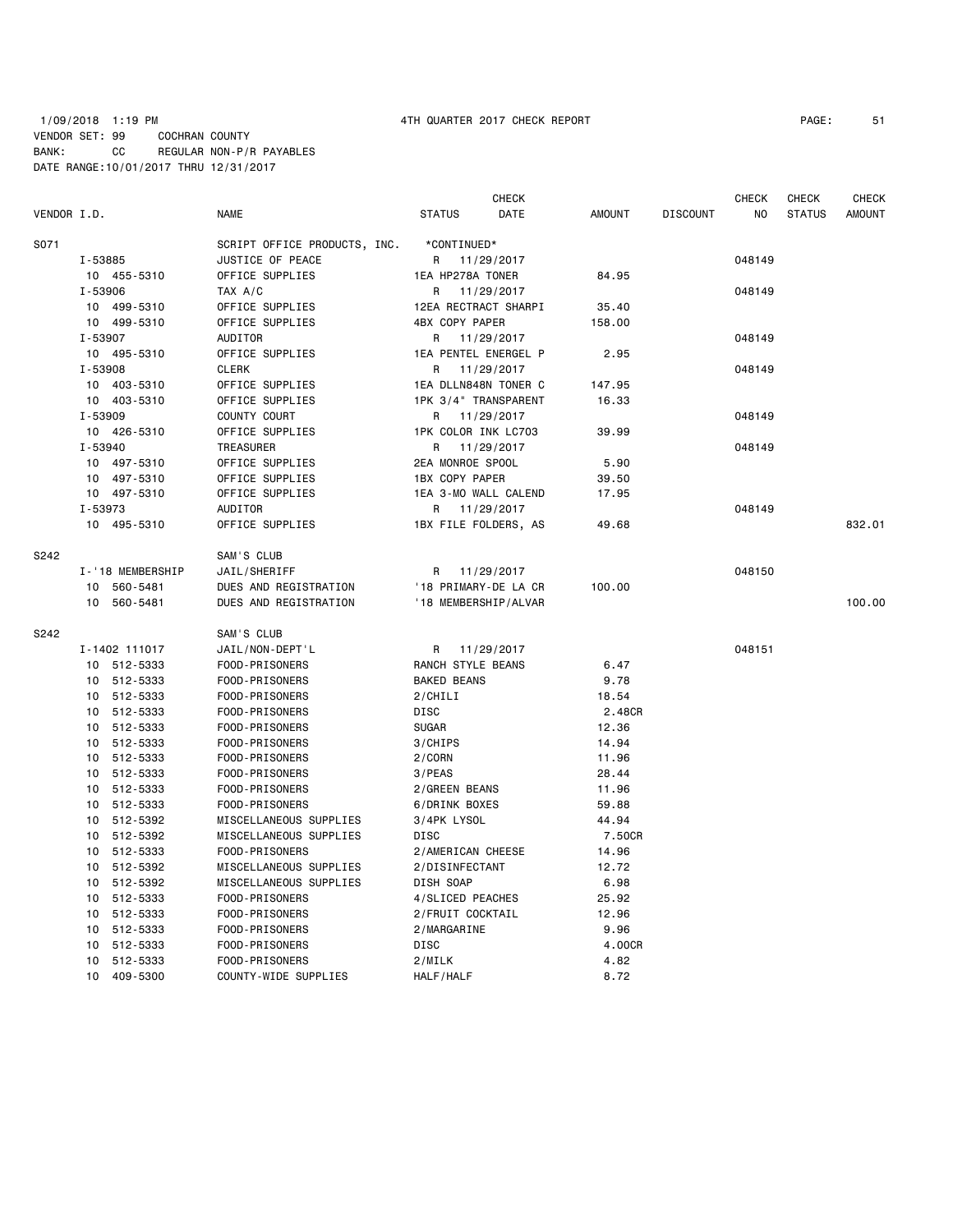# 1/09/2018 1:19 PM 4TH QUARTER 2017 CHECK REPORT PAGE: 52 VENDOR SET: 99 COCHRAN COUNTY BANK: CC REGULAR NON-P/R PAYABLES DATE RANGE:10/01/2017 THRU 12/31/2017

|             |    |                    |                           |                      | <b>CHECK</b> |               |                 | <b>CHECK</b> | <b>CHECK</b>  | <b>CHECK</b>  |
|-------------|----|--------------------|---------------------------|----------------------|--------------|---------------|-----------------|--------------|---------------|---------------|
| VENDOR I.D. |    |                    | <b>NAME</b>               | <b>STATUS</b>        | DATE         | <b>AMOUNT</b> | <b>DISCOUNT</b> | NO.          | <b>STATUS</b> | <b>AMOUNT</b> |
| S242        |    |                    | SAM'S CLUB                | *CONTINUED*          |              |               |                 |              |               |               |
|             |    | I-1402 111017      | JAIL/NON-DEPT'L           | R                    | 11/29/2017   |               |                 | 048151       |               |               |
|             |    | 10 512-5333        | FOOD-PRISONERS            | <b>BACON</b>         |              | 27.48         |                 |              |               |               |
|             |    | 10 512-5333        | FOOD-PRISONERS            | STOVETOP STUFFING    |              | 8.48          |                 |              |               |               |
|             |    | 10 512-5333        | FOOD-PRISONERS            | <b>DISC</b>          |              | 1.50CR        |                 |              |               |               |
|             |    | 10 512-5392        | MISCELLANEOUS SUPPLIES    | 2/KLEENEX            |              | 29.96         |                 |              |               |               |
|             |    | 10 512-5392        | MISCELLANEOUS SUPPLIES    | DISC                 |              | 5.00CR        |                 |              |               |               |
|             |    | 10 512-5333        | FOOD-PRISONERS            | 3LBS/SOUR CREAM      |              | 4.58          |                 |              |               |               |
|             |    | 10 512-5392        | MISCELLANEOUS SUPPLIES    | TRASH LINERS         |              | 21.54         |                 |              |               |               |
|             |    | 10 512-5333        | FOOD-PRISONERS            | CORN TORTILLAS       |              | 2.98          |                 |              |               |               |
|             |    | 10 512-5333        | FOOD-PRISONERS            | 3/FLOUR TORTILLAS    |              | 10.59         |                 |              |               |               |
|             |    | 10 512-5333        | FOOD-PRISONERS            | PREGO SAUCE          |              | 7.98          |                 |              |               |               |
|             |    | 10 512-5333        | FOOD-PRISONERS            | DISC                 |              | 1.50CR        |                 |              |               |               |
|             |    | 10 512-5333        | FOOD-PRISONERS            | RANCH DRESSING       |              | 9.98          |                 |              |               |               |
|             |    | 10 512-5333        | FOOD-PRISONERS            | MIRACLE WHIP         |              | 5.98          |                 |              |               |               |
|             |    | 10 512-5333        | FOOD-PRISONERS            | <b>KETCHUP</b>       |              | 6.98          |                 |              |               |               |
|             | 10 | 512-5333           | FOOD-PRISONERS            | SHREDDED CHEESE      |              | 11.98         |                 |              |               |               |
|             | 10 | 512-5333           | FOOD-PRISONERS            | 2/EGGS               |              | 8.06          |                 |              |               |               |
|             | 10 | 409-5300           | COUNTY-WIDE SUPPLIES      | 180/RED CUPS         |              | 10.98         |                 |              |               |               |
|             | 10 | 409-5300           | COUNTY-WIDE SUPPLIES      | <b>FOAM PLATES</b>   |              | 11.24         |                 |              |               |               |
|             | 10 | 409-5300           | COUNTY-WIDE SUPPLIES      | TABLE COVERS         |              | 13.38         |                 |              |               |               |
|             | 10 | 409-5300           | COUNTY-WIDE SUPPLIES      | SPOONS               |              | 9.97          |                 |              |               |               |
|             | 10 | 510-5332           | CUSTODIAL SUPPLIES        | 2/PINESOL            |              | 21.16         |                 |              |               |               |
|             |    | 10 409-5300        | COUNTY-WIDE SUPPLIES      | <b>FOAM PLATES</b>   |              | 12.98         |                 |              |               | 530.61        |
| S281        |    |                    | <b>STAPLES</b>            |                      |              |               |                 |              |               |               |
|             |    | I-1926238741       | SHERIFF                   | R                    | 11/29/2017   |               |                 | 048152       |               |               |
|             |    | 10 560-5310        | OFFICE SUPPLIES           | MICROSOFT HOME&BUSIN |              | 229.99        |                 |              |               |               |
|             |    | I-1931212131       | SHERIFF                   | R                    | 11/29/2017   |               |                 | 048152       |               |               |
|             |    | 10 560-5310        | OFFICE SUPPLIES           | 36/DURACELL AA BATT  |              | 26.99         |                 |              |               |               |
|             |    | 10 560-5310        | OFFICE SUPPLIES           | DISC                 |              | 10.64CR       |                 |              |               |               |
|             |    | I-1931228481       | SHERIFF                   | R                    | 11/29/2017   |               |                 | 048152       |               |               |
|             |    | 10 560-5310        | OFFICE SUPPLIES           | 36/DURACELL AAA BATT |              | 26.99         |                 |              |               |               |
|             |    | 10 560-5310        | OFFICE SUPPLIES           | DISC                 |              | 1.00CR        |                 |              |               |               |
|             |    | I-1932083011       | SHERIFF                   | R                    | 11/29/2017   |               |                 | 048152       |               |               |
|             |    | 10 560-5310        | OFFICE SUPPLIES           | 300/CD SLEEVES       |              | 23.97         |                 |              |               |               |
|             |    | 10 560-5310        | OFFICE SUPPLIES           | 1CS/COPY PAPER       |              | 57.99         |                 |              |               |               |
|             |    | 10 560-5310        | OFFICE SUPPLIES           | DISC/CD SLEEVES      |              | 7.50CR        |                 |              |               |               |
|             |    | 10 560-5310        | OFFICE SUPPLIES           | DISC/COPY PAPER      |              | 26.00CR       |                 |              |               | 320.79        |
| S316        |    |                    | <b>BRYANT SEARS</b>       |                      |              |               |                 |              |               |               |
|             |    | $I - 11/28/17/INK$ | JUVENILE PROBATION        | R                    | 11/29/2017   |               |                 | 048153       |               |               |
|             |    | 17 573-5499        | <b>OPERATING EXPENSES</b> | EPSON HI-CAP INK     |              | 56.24         |                 |              |               | 56.24         |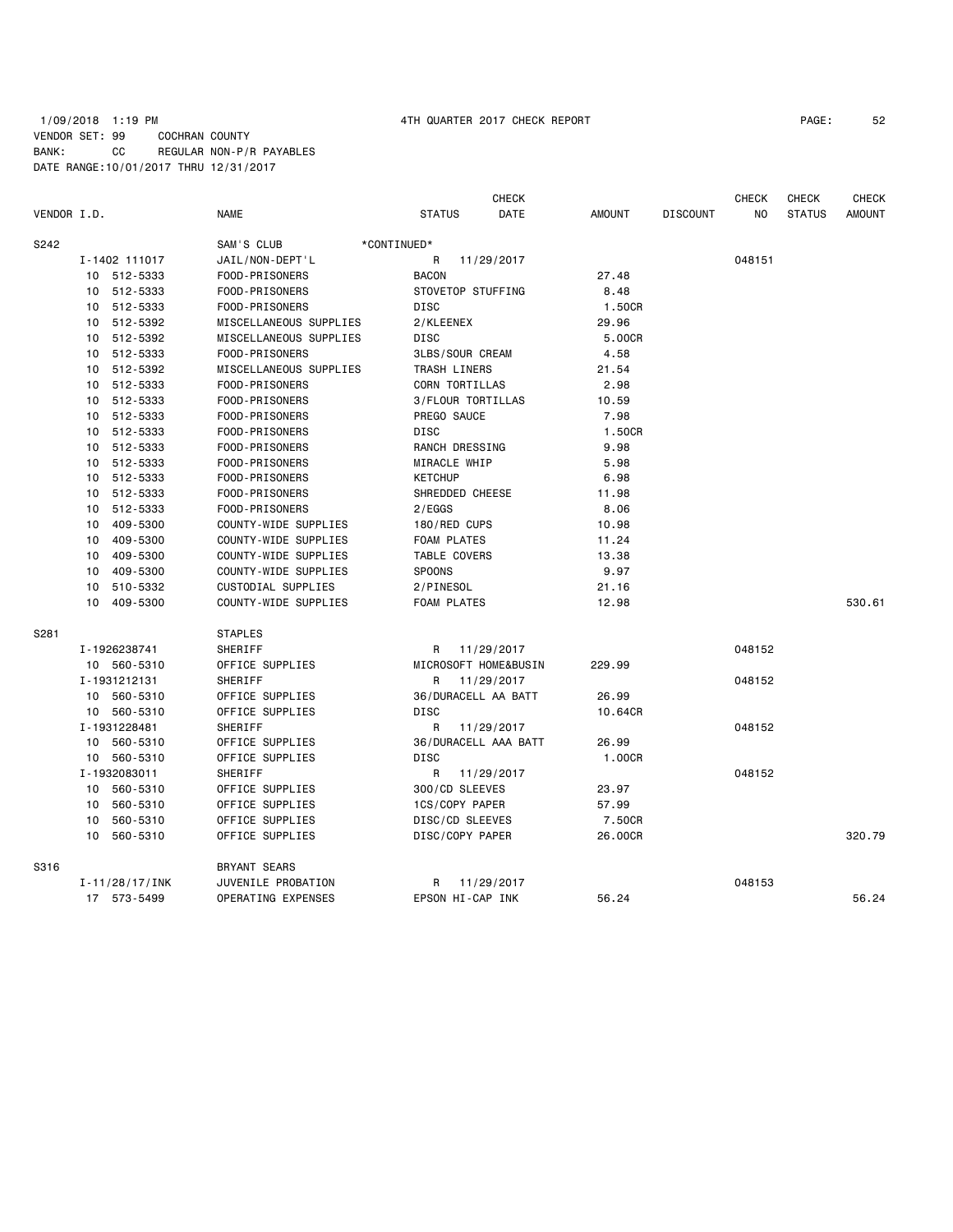# 1/09/2018 1:19 PM 4TH QUARTER 2017 CHECK REPORT PAGE: 53 VENDOR SET: 99 COCHRAN COUNTY BANK: CC REGULAR NON-P/R PAYABLES DATE RANGE:10/01/2017 THRU 12/31/2017

|             |                       |                           |                      | CHECK      |               |                 | CHECK  | CHECK         | <b>CHECK</b>  |
|-------------|-----------------------|---------------------------|----------------------|------------|---------------|-----------------|--------|---------------|---------------|
| VENDOR I.D. |                       | <b>NAME</b>               | <b>STATUS</b>        | DATE       | <b>AMOUNT</b> | <b>DISCOUNT</b> | NO.    | <b>STATUS</b> | <b>AMOUNT</b> |
| S416        |                       | SOS WASTE DISPOSAL, INC   |                      |            |               |                 |        |               |               |
|             | I-7833                | PREC 3/PREC 4             | R                    | 11/29/2017 |               |                 | 048154 |               |               |
|             | 15 623-5440           | UTILITIES                 | DUMPSTER SVC NOV17   |            | 53.25         |                 |        |               |               |
|             | 15 624-5440           | UTILITIES                 | DUMPSTER SVC NOV17   |            | 53.25         |                 |        |               | 106.50        |
|             |                       |                           |                      |            |               |                 |        |               |               |
| S439        |                       | MICHAEL GRAMZA dba        |                      |            |               |                 |        |               |               |
|             | I-ST 20-NOV-17        | CONSTABLE/BODY CAM        | R                    | 11/29/2017 |               |                 | 048155 |               |               |
|             | 550-5334<br>10        | OTHER SUPPLIES            | HD1296P IR BODY CAM  |            | 399.00        |                 |        |               |               |
|             | 550-5334<br>10        | OTHER SUPPLIES            | XTRA RPL BATT        |            | 25.00         |                 |        |               | 424.00        |
| T067        |                       | TREE LOVING CARE          |                      |            |               |                 |        |               |               |
|             | I-111317/'17 LIGHTS   | CRTHSE/NON-DEPT'L         | R                    | 11/29/2017 |               |                 | 048156 |               |               |
|             | 10 409-5499           | MISCELLANEOUS             | INSTL LIGHTS, WREATH |            | 4,451.20      |                 |        |               |               |
|             | 10 409-5499           | MISCELLANEOUS             | LOYALTY & EARLY INCE |            | 445.12CR      |                 |        |               |               |
|             | 10 409-5499           | MISCELLANEOUS             | LOYALTY INCENTIVE    |            | 667.68CR      |                 |        |               | 3,338.40      |
| T081        |                       |                           |                      |            |               |                 |        |               |               |
|             |                       | TAC RISK MANAGEMENT POOL  |                      |            |               |                 |        |               |               |
|             | I - NRCN - 20035 - AL | NON-DEPT'L/AUTO LIABILITY | R                    | 11/29/2017 |               |                 | 048157 |               |               |
|             | 10 409-5497           | LIABILITY INSURANCE       | AUTO LIABILITY CVG 2 |            | 3,884.00      |                 |        |               |               |
|             | I - NRCN - 20035 - GL | NON-DEPT'L/GEN LIABILITY  | R                    | 11/29/2017 |               |                 | 048157 |               |               |
|             | 10 409-5497           | LIABILITY INSURANCE       | GENERAL LIABILITY CV |            | 2,197.00      |                 |        |               | 6,081.00      |
| T083        |                       | TYLER TECHNOLOGIES, INC   |                      |            |               |                 |        |               |               |
|             | I-025-207933          | NON-DEPT'L                | R                    | 11/29/2017 |               |                 | 048158 |               |               |
|             | 10 409-5411           | MAINTENANCE CONTRACTS     | MONTHLY NETWORK MAIN |            | 220.50        |                 |        |               | 220.50        |
| U019        |                       | UNITED SUPERMARKETS, INC  |                      |            |               |                 |        |               |               |
|             | I-8013003 111617      | JAIL/NON-DEPT'L           | R                    | 11/29/2017 |               |                 | 048159 |               |               |
|             | 10<br>512-5333        | FOOD-PRISONERS            | 10 CAKE MIX          |            | 10.00         |                 |        |               |               |
|             | 512-5333<br>10        | FOOD-PRISONERS            | MASHED POTATO/2      |            | 7.58          |                 |        |               |               |
|             | 10 512-5333           | FOOD-PRISONERS            | SARITA RICE          |            | 3.39          |                 |        |               |               |
|             | 10 512-5333           | FOOD-PRISONERS            | 4 CRM SOUP @.77      |            | 3.08          |                 |        |               |               |
|             | 512-5333<br>10        | FOOD-PRISONERS            | 4 MAC & CHEESE @.79  |            | 3.16          |                 |        |               |               |
|             | 10 512-5333           | FOOD-PRISONERS            | <b>SUGAR</b>         |            | 13.99         |                 |        |               |               |
|             | 10 512-5333           | FOOD-PRISONERS            | DOLE SALAD           |            | 3.99          |                 |        |               |               |
|             | 10 512-5333           | FOOD-PRISONERS            | NAVEL ORANGES/2      |            | 9.98          |                 |        |               |               |
|             | 512-5333<br>10        | FOOD-PRISONERS            | APPLES               |            | 5.00          |                 |        |               |               |
|             | 10 512-5333           | FOOD-PRISONERS            | TOMATOES ON VINE     |            | 3.38          |                 |        |               |               |
|             | 10 512-5333           | FOOD-PRISONERS            | 2 GROUND BEEF CHUB   |            | 23.98         |                 |        |               |               |
|             | 10 512-5333           | FOOD-PRISONERS            | 8 GROUND BEEF CHUB   |            | 95.92         |                 |        |               |               |
|             | 512-5333<br>10        | FOOD-PRISONERS            | <b>HEN TURKEY</b>    |            | 19.25         |                 |        |               |               |
|             | 409-5300<br>10        | COUNTY-WIDE SUPPLIES      | HEN TURKEY/THANKSGIV |            | 19.85         |                 |        |               |               |
|             | 512-5333<br>10        | FOOD-PRISONERS            | 9 BAR S CHOPPED HAM  |            | 22.50         |                 |        |               |               |
|             | 512-5333<br>10        | FOOD-PRISONERS            | ECKRICH FAM PK/2     |            | 16.98         |                 |        |               |               |
|             | 409-5300<br>10        | COUNTY-WIDE SUPPLIES      | HORMEL HAM/THANKSGIV |            | 17.93         |                 |        |               |               |
|             | 512-5333<br>10        | FOOD-PRISONERS            | CKN DRUMS/6          |            | 20.51         |                 |        |               |               |
|             | 512-5333<br>10        | FOOD-PRISONERS            | CKN THIGHS/5         |            | 19.35         |                 |        |               |               |
|             | 10 512-5333           | FOOD-PRISONERS            | MISSION WT CORN TORT |            | 7.98          |                 |        |               |               |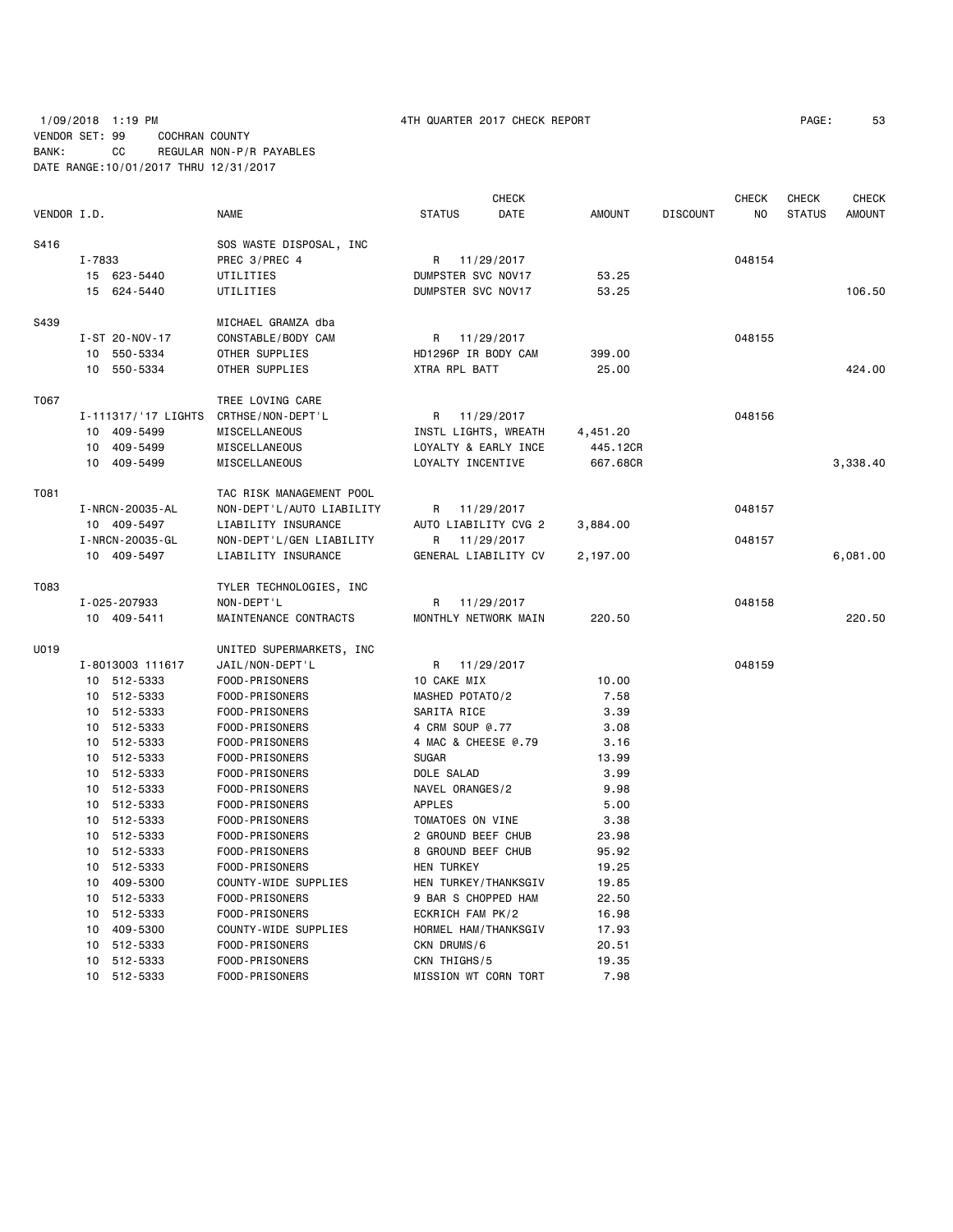# 1/09/2018 1:19 PM 4TH QUARTER 2017 CHECK REPORT PAGE: 54 VENDOR SET: 99 COCHRAN COUNTY BANK: CC REGULAR NON-P/R PAYABLES DATE RANGE:10/01/2017 THRU 12/31/2017

| VENDOR I.D. |    |                  | <b>NAME</b>              | <b>STATUS</b>        | CHECK<br>DATE | <b>AMOUNT</b> | <b>DISCOUNT</b> | <b>CHECK</b><br>NO | <b>CHECK</b><br><b>STATUS</b> | <b>CHECK</b><br><b>AMOUNT</b> |
|-------------|----|------------------|--------------------------|----------------------|---------------|---------------|-----------------|--------------------|-------------------------------|-------------------------------|
| U019        |    |                  | UNITED SUPERMARKETS, INC | *CONTINUED*          |               |               |                 |                    |                               |                               |
|             |    | I-8013003 111617 | JAIL/NON-DEPT'L          | R.                   | 11/29/2017    |               |                 | 048159             |                               |                               |
|             |    | 10 512-5333      | FOOD-PRISONERS           | OWENS SAUSAGE/2      |               | 19.98         |                 |                    |                               |                               |
|             |    | 10 512-5333      | FOOD-PRISONERS           | BNLS PORK/4          |               | 27.82         |                 |                    |                               |                               |
|             |    | 10 512-5333      | FOOD-PRISONERS           | HOT POCKETS/2        |               | 20.98         |                 |                    |                               |                               |
|             |    | 10 512-5333      | FOOD-PRISONERS           | MAMA ROSE PIZZA/2    |               | 12.98         |                 |                    |                               |                               |
|             |    | 10 512-5333      | FOOD-PRISONERS           | GIBLET GRAVY         |               | 3.99          |                 |                    |                               |                               |
|             |    | 10 512-5333      | FOOD-PRISONERS           | BF/BN CHIMI/2        |               | 7.98          |                 |                    |                               |                               |
|             | 10 | 512-5333         | FOOD-PRISONERS           | $BF/BN$ GRN CH/2     |               | 7.98          |                 |                    |                               |                               |
|             |    | 10 512-5333      | FOOD-PRISONERS           | BN/CHSE/BURR/2       |               | 7.98          |                 |                    |                               |                               |
|             |    | 10 512-5333      | FOOD-PRISONERS           | CALI VEG MIX/2       |               | 5.38          |                 |                    |                               |                               |
|             |    | 10 512-5333      | FOOD-PRISONERS           | CHPD BROCCOLI/2      |               | 3.18          |                 |                    |                               |                               |
|             |    | 10 512-5333      | FOOD-PRISONERS           | HASHBROWN PATTIES    |               | 3.99          |                 |                    |                               |                               |
|             |    | 10 512-5333      | FOOD-PRISONERS           | <b>TATER TREATS</b>  |               | 5.99          |                 |                    |                               |                               |
|             |    | 10 512-5333      | FOOD-PRISONERS           | LG EGG               |               | 4.59          |                 |                    |                               | 460.62                        |
| U036        |    |                  | UNIFIRST HOLDINGS, INC.  |                      |               |               |                 |                    |                               |                               |
|             |    | I-831 2325660    | JAIL/SHERIFF             | R                    | 11/29/2017    |               |                 | 048160             |                               |                               |
|             |    | 10 512-5392      | MISCELLANEOUS SUPPLIES   | MAT 3x5              |               | 4.00          |                 |                    |                               |                               |
|             |    | 10 512-5392      | MISCELLANEOUS SUPPLIES   | 200 MICROFIBER TOWEL |               | 34.00         |                 |                    |                               |                               |
|             |    | 10 512-5205      | <b>UNIFORMS</b>          | UNIFORM SVC/ELIDA    |               | 11.22         |                 |                    |                               |                               |
|             |    | 10 560-5205      | UNIFORMS                 | DEFE CHG             |               | 11.10         |                 |                    |                               |                               |
|             |    | 10 560-5499      | MISCELLANEOUS            | MIN CHG              |               | 2.78          |                 |                    |                               |                               |
|             |    | I-831 2327074    | JAIL/SHERIFF             | R                    | 11/29/2017    |               |                 | 048160             |                               |                               |
|             |    | 10 512-5392      | MISCELLANEOUS SUPPLIES   | 2-PLY EXEC TP        |               | 62.00         |                 |                    |                               |                               |
|             |    | 10 512-5392      | MISCELLANEOUS SUPPLIES   | WHITE HAND TOWEL RL  |               | 9.75          |                 |                    |                               |                               |
|             |    | 10 512-5392      | MISCELLANEOUS SUPPLIES   | MAT 3x5              |               | 4.00          |                 |                    |                               |                               |
|             |    | 10 512-5392      | MISCELLANEOUS SUPPLIES   | 200 MICROFIBER TOWEL |               | 34.00         |                 |                    |                               |                               |
|             | 10 | 512-5205         | UNIFORMS                 | UNIFORM SVC/ELIDA    |               | 11.22         |                 |                    |                               |                               |
|             |    | 10 560-5205      | UNIFORMS                 | DEFE CHG             |               | 11.10         |                 |                    |                               |                               |
|             |    | I-831 2328477    | JAIL/SHERIFF             | R 11/29/2017         |               |               |                 | 048160             |                               |                               |
|             |    | 10 512-5205      | UNIFORMS                 | UNIFORM SVC/ELIDA    |               | 11.22         |                 |                    |                               |                               |
|             |    | 10 512-5392      | MISCELLANEOUS SUPPLIES   | FLOORMAT/KITCHEN     |               | 4.00          |                 |                    |                               |                               |
|             |    | 10 512-5392      | MISCELLANEOUS SUPPLIES   | 200/MICROFIBER TOWEL |               | 34.00         |                 |                    |                               |                               |
|             | 10 | 560-5205         | UNIFORMS                 | DEFE CHARGE          |               | 11.10         |                 |                    |                               |                               |
|             | 10 | 560-5499         | MISCELLANEOUS            | MIN CHARGE           |               | 2.78          |                 |                    |                               | 258.27                        |
| U040        |    |                  | US FOODS INC             |                      |               |               |                 |                    |                               |                               |
|             |    | I-5763168        | NON-DEPT'L               | R                    | 11/29/2017    |               |                 | 048161             |                               |                               |
|             |    | 10 409-5300      | COUNTY-WIDE SUPPLIES     | 2CS/TEA              |               | 33.26         |                 |                    |                               |                               |
|             | 10 | 409-5300         | COUNTY-WIDE SUPPLIES     | 5CS/COFFEE           |               | 173.40        |                 |                    |                               |                               |
|             |    | 10 409-5300      | COUNTY-WIDE SUPPLIES     | CREDIT/OVERPMT 10/31 |               | 10.00CR       |                 |                    |                               | 196.66                        |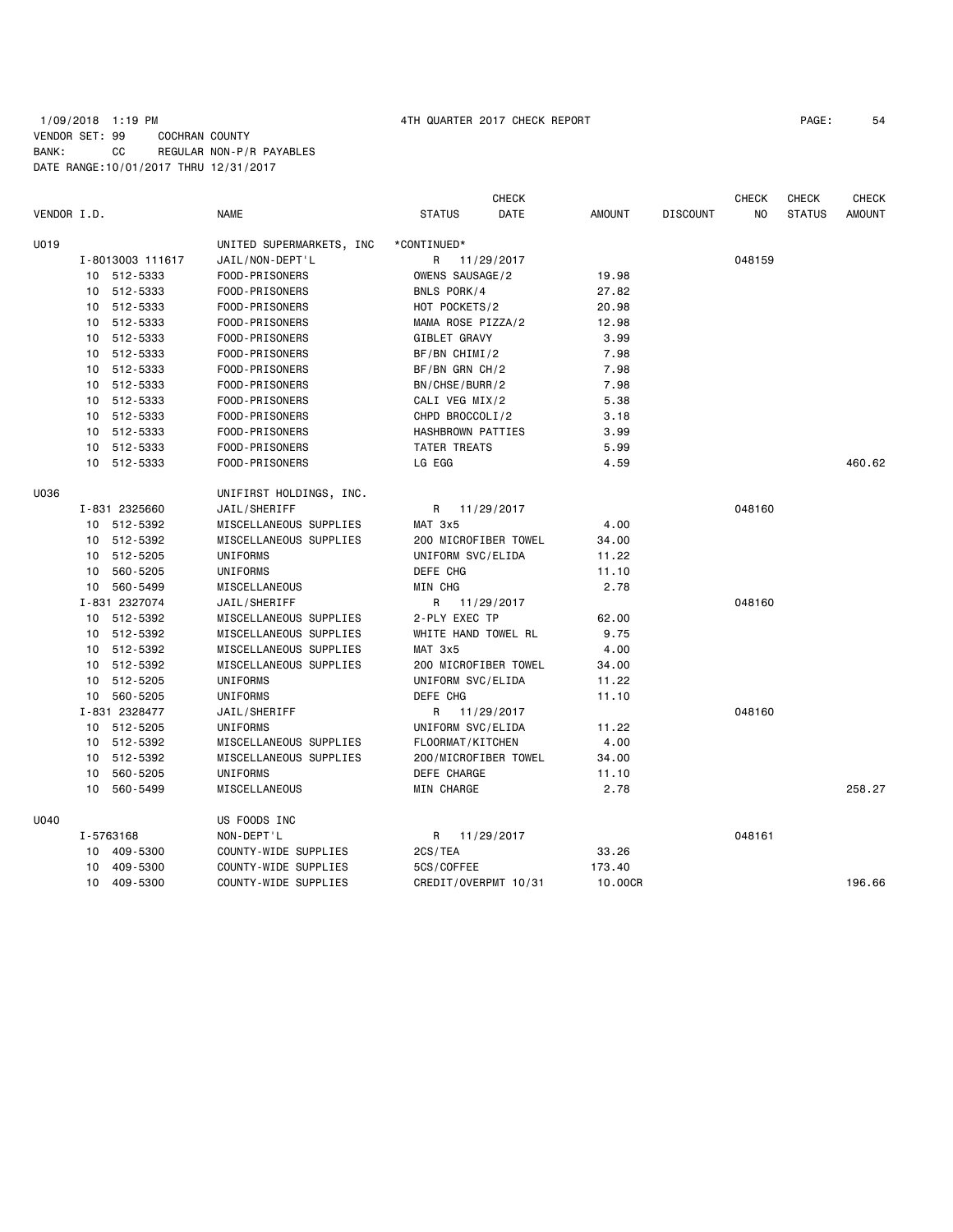|             |                                    |                              |                      | <b>CHECK</b> |               |                 | <b>CHECK</b> | <b>CHECK</b>  | <b>CHECK</b>  |
|-------------|------------------------------------|------------------------------|----------------------|--------------|---------------|-----------------|--------------|---------------|---------------|
| VENDOR I.D. |                                    | <b>NAME</b>                  | <b>STATUS</b>        | DATE         | <b>AMOUNT</b> | <b>DISCOUNT</b> | NO.          | <b>STATUS</b> | <b>AMOUNT</b> |
| <b>WOO7</b> |                                    | THOMSON REUTERS-WEST PAYMENT |                      |              |               |                 |              |               |               |
|             | I-837095597                        | ATTORNEY/LAW LIBRARY         | R                    | 11/29/2017   |               |                 | 048162       |               |               |
|             | 10 475-5590                        | LAW LIBRARY MTRLS/UPDATES    | DATABASE CHG OCT17   |              | 300.00        |                 |              |               |               |
|             | I-837179868                        | ATTORNEY/LAW LIBRARY         | R                    | 11/29/2017   |               |                 | 048162       |               |               |
|             | 10 475-5590                        | LAW LIBRARY MTRLS/UPDATES    | BOOKS & BOUND VOLS 1 |              | 549.60        |                 |              |               |               |
|             | I-837185294                        | AUDITOR                      | R.                   | 11/29/2017   |               |                 | 048162       |               |               |
|             | 10 495-5310                        | OFFICE SUPPLIES              | TX VERN STAT LGC 201 |              | 51.00         |                 |              |               |               |
|             | 10 495-5310                        | OFFICE SUPPLIES              | LGC 2017 PP V1A      |              | 51.00         |                 |              |               |               |
|             | 10 495-5310                        | OFFICE SUPPLIES              | LGC 2017 PP V1B      |              | 51.00         |                 |              |               |               |
|             | 10 495-5310                        | OFFICE SUPPLIES              | LGC 2017 PP V2       |              | 51.00         |                 |              |               |               |
|             | 10 495-5310                        | OFFICE SUPPLIES              | LGC 2017 PP V3       |              | 51.00         |                 |              |               |               |
|             | 10 495-5310                        | OFFICE SUPPLIES              | LGC 2017 PP V4       |              | 51.00         |                 |              |               |               |
|             | 10 495-5310                        | OFFICE SUPPLIES              | LGC 2017 PP V5       |              | 51.00         |                 |              |               |               |
|             | 10 495-5310                        | OFFICE SUPPLIES              | LGC 2017 PP V6       |              | 51.00         |                 |              |               |               |
|             | 10 495-5310                        | OFFICE SUPPLIES              | LGC 2017 PP V7       |              | 51.00         |                 |              |               |               |
|             | I-837189538                        | ATTORNEY/LAW LIBRARY         | R 11/29/2017         |              |               |                 | 048162       |               |               |
|             | 10 475-5590                        | LAW LIBRARY MTRLS/UPDATES    | BOOKS & BOUND VOLS/N |              | 109.80        |                 |              |               | 1,418.40      |
| WO10        |                                    | WEST TEXAS GAS INC           |                      |              |               |                 |              |               |               |
|             | I-004036001501 11/17 PARK/SHOP     |                              | R 11/29/2017         |              |               |                 | 048163       |               |               |
|             | 10 660-5440                        | UTILITIES & IRRIGATION       | GAS SVC 10/9-11/8/17 |              | 10.00         |                 |              |               |               |
|             | 10 660-5440                        | UTILITIES & IRRIGATION       | GRIP CHG             |              | 3.23          |                 |              |               |               |
|             | I-004036002501 11/17 PARK/SHOWBARN |                              | R 11/29/2017         |              |               |                 | 048163       |               |               |
|             | 10 660-5440                        | UTILITIES & IRRIGATION       | 3.2MCF 10/9-11/8/17  |              | 12.03         |                 |              |               |               |
|             | 10 660-5440                        | UTILITIES & IRRIGATION       | COST OF GAS (3.0350) |              | 9.71          |                 |              |               |               |
|             | 660-5440<br>10                     | UTILITIES & IRRIGATION       | <b>CUSTOMER CHG</b>  |              | 10.00         |                 |              |               |               |
|             | 10 660-5440                        | UTILITIES & IRRIGATION       | GRIP CHG             |              | 3.23          |                 |              |               |               |
|             | I-004049022001 11/17 PREC 3        |                              | R 11/29/2017         |              |               |                 | 048163       |               |               |
|             | 15 623-5440                        | UTILITIES                    | GAS SVC 10/10-11/8/1 |              | 13.70         |                 |              |               |               |
|             | 15 623-5440                        | UTILITIES                    | GRIP CHG             |              | 8.59          |                 |              |               | 70.49         |
| <b>W038</b> |                                    | WEST TEXAS JUSTICE OF PEACE  |                      |              |               |                 |              |               |               |
|             | I-'18 DUES/BRISTOW                 | CONSTABLE                    | R                    | 11/29/2017   |               |                 | 048164       |               |               |
|             | 10 550-5427                        | CONTINUING EDUCATION         | 2018 DUES/BEN BRISTO |              | 40.00         |                 |              |               | 40.00         |
| <b>W038</b> |                                    | WEST TEXAS JUSTICE OF PEACE  |                      |              |               |                 |              |               |               |
|             | I-2018 DUES/SCHMIDT                | JUSTICE OF PEACE             | R                    | 11/29/2017   |               |                 | 048165       |               |               |
|             | 10 455-5481                        | DUES AND REGISTRATION        | 2018 MEMBERSHIP/DONN |              | 40.00         |                 |              |               | 40.00         |
| W055        |                                    | WINDSTREAM COMMUNICATIONS SW |                      |              |               |                 |              |               |               |
|             | I-266-5181 NOV17                   | <b>ELECTIONS</b>             | R 11/29/2017         |              |               |                 | 048166       |               |               |
|             | 10 490-5420                        | TELECOMMUNICATIONS           | BASIC LOCAL SVC      |              | 53.38         |                 |              |               |               |
|             | 10 490-5420                        | TELECOMMUNICATIONS           | OPTIONAL SVC         |              | 3.00          |                 |              |               |               |
|             | 10 490-5420                        | TELECOMMUNICATIONS           | LONG DISTANCE SVC    |              | 6.18          |                 |              |               | 62.56         |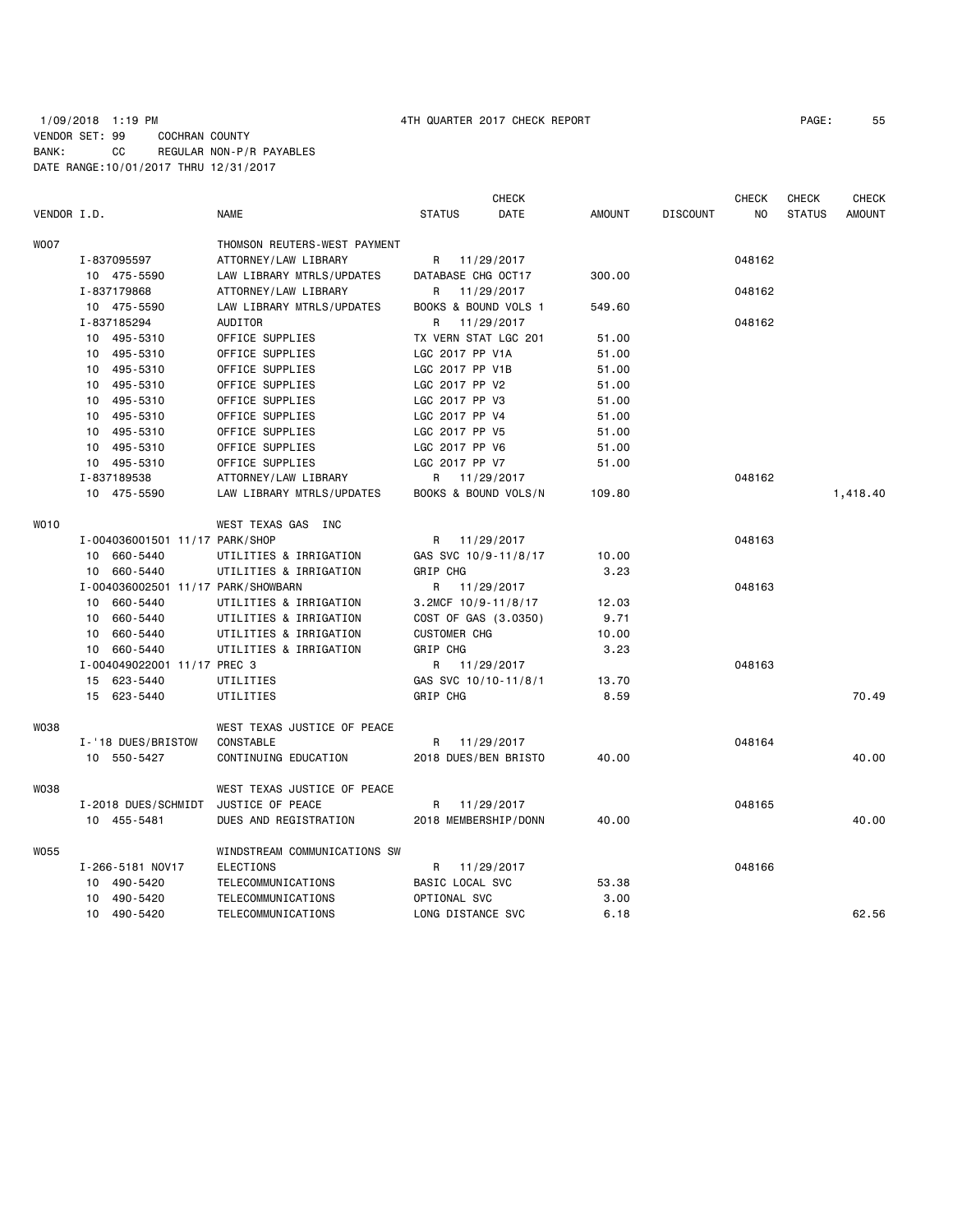# 1/09/2018 1:19 PM 4TH QUARTER 2017 CHECK REPORT PAGE: 56 VENDOR SET: 99 COCHRAN COUNTY BANK: CC REGULAR NON-P/R PAYABLES DATE RANGE:10/01/2017 THRU 12/31/2017

|             |           |                                |                                       |                           | CHECK      |               |                 | <b>CHECK</b> | CHECK         | <b>CHECK</b>  |
|-------------|-----------|--------------------------------|---------------------------------------|---------------------------|------------|---------------|-----------------|--------------|---------------|---------------|
| VENDOR I.D. |           |                                | NAME                                  | <b>STATUS</b>             | DATE       | <b>AMOUNT</b> | <b>DISCOUNT</b> | NO           | <b>STATUS</b> | <b>AMOUNT</b> |
| W062        |           |                                | WAL-MART COMMUNITY                    |                           |            |               |                 |              |               |               |
|             |           | I-6597 110617                  | JAIL                                  | R                         | 11/29/2017 |               |                 | 048167       |               |               |
|             |           | 10 512-5333                    | FOOD-PRISONERS                        | 2/PICKLES                 |            | 8.48          |                 |              |               |               |
|             | 10        | 512-5392                       | MISCELLANEOUS SUPPLIES                | DAWN/75fl                 |            | 7.97          |                 |              |               |               |
|             |           | 10 512-5392                    | MISCELLANEOUS SUPPLIES                | DAWN                      |            | 2.67          |                 |              |               |               |
|             | 10        | 512-5333                       | FOOD-PRISONERS                        | 3/CHIPS                   |            | 11.94         |                 |              |               |               |
|             | 10        | 512-5333                       | FOOD-PRISONERS                        | 8/ORANGES                 |            | 7.48          |                 |              |               |               |
|             | 10        | 512-5333                       | FOOD-PRISONERS                        | 5/TOMATO SAUCE            |            | 2.50          |                 |              |               |               |
|             | 10        | 512-5333                       | FOOD-PRISONERS                        | <b>TOMATOES</b>           |            | 2.29          |                 |              |               |               |
|             | 10        | 512-5392                       | MISCELLANEOUS SUPPLIES                | CAN OPENER                |            | 8.97          |                 |              |               |               |
|             |           | 10 512-5333                    | FOOD-PRISONERS                        | <b>POTATOES</b>           |            | 5.42          |                 |              |               |               |
|             |           | 10 512-5333                    | FOOD-PRISONERS                        | $12$ /PEAS                |            | 6.00          |                 |              |               |               |
|             |           | 10 512-5333                    | FOOD-PRISONERS                        |                           |            |               |                 |              |               |               |
|             |           |                                |                                       | 2/APPLES                  |            | 9.86          |                 |              |               |               |
|             |           | 10 512-5333                    | FOOD-PRISONERS                        | 2/FRUIT COCKTAIL          |            | 13.96         |                 |              |               | 106.98        |
|             |           | 10 512-5333                    | FOOD-PRISONERS                        | 3/CANNED PEACHES          |            | 19.44         |                 |              |               |               |
| W164        |           |                                | <b>WARREN CAT</b>                     |                           |            |               |                 |              |               |               |
|             |           | I-W0020121724                  | PREC <sub>3</sub>                     | R                         | 11/29/2017 |               |                 | 048168       |               |               |
|             |           | 15 623-5451                    | REPAIRS                               | TRBLSHOOT/NO START 1      |            | 272.00        |                 |              |               |               |
|             |           | 15 623-5451                    | REPAIRS                               | 2/PINS                    |            | 2.32          |                 |              |               |               |
|             |           | 15 623-5451                    | REPAIRS                               | 2/SPLICE                  |            | 5.34          |                 |              |               |               |
|             |           | 15 623-5451                    | REPAIRS                               | 2/SOCKETS                 |            | 3.58          |                 |              |               |               |
|             |           | 15 623-5451                    | REPAIRS                               | RPR SOLENOID WIRE/MI      |            | 136.00        |                 |              |               | 419.24        |
| W193        |           |                                | WESTWARD AUTOMOTIVE REPAIR LLC        |                           |            |               |                 |              |               |               |
|             | $I - 442$ |                                | SHERIFF                               | R                         | 11/29/2017 |               |                 | 048169       |               |               |
|             |           | 10 560-5451                    | MACHINERY-NON-OFFICE REPAIR           | RPL IDLER BELT/10 CV      |            | 35.00         |                 |              |               |               |
|             | $I - 450$ |                                | SHERIFF                               | R                         | 11/29/2017 |               |                 | 048169       |               |               |
|             |           | 10 560-5451                    | MACHINERY-NON-OFFICE REPAIR           | RMV EQUIP, DECALS/10      |            | 350.00        |                 |              |               | 385.00        |
| W216        |           |                                | CHRISTINA WOODS                       |                           |            |               |                 |              |               |               |
|             |           | I-1573/PATTON                  | DISTRICT COURT                        | R                         | 11/29/2017 |               |                 | 048170       |               |               |
|             |           |                                |                                       |                           |            | 375.00        |                 |              |               |               |
|             |           | 10 435-5400                    | ATTORNEY AD LITEM<br>COUNTY COURT     | MT DISM(F)/JOSHUA PA      |            |               |                 | 048170       |               |               |
|             |           | I-6434/J PATTON<br>10 426-5400 | ATTORNEY AD LITEM                     | R<br>PLEA HRNG (M)/JOSHUA | 11/29/2017 | 200.00        |                 |              |               | 575.00        |
|             |           |                                |                                       |                           |            |               |                 |              |               |               |
| W237        |           |                                | CHRIS WANNER                          |                           |            |               |                 |              |               |               |
|             |           | I-#1528/S OLIVAS               | DISTRICT COURT                        | R                         | 11/29/2017 |               |                 | 048171       |               |               |
|             |           | 10 435-5400                    | ATTORNEY AD LITEM                     | DISM HRNG (F)/SAMUEL      |            | 375.00        |                 |              |               | 375.00        |
| X001        |           |                                | <b>XCEL ENERGY</b>                    |                           |            |               |                 |              |               |               |
|             |           |                                | I-54-1324315-7 NOV17 ALMOST ALL DEPTS | R                         | 11/29/2017 |               |                 | 048172       |               |               |
|             |           | 30 518-5440                    | UTILITIES                             | 300210167 RUNWAY LIG      |            | 58.92         |                 |              |               |               |
|             | 10        | 510-5440                       | UTILITIES                             | 300240736 COURTHOUSE      |            | 1,600.21      |                 |              |               |               |
|             | 10        | 660-5440                       | UTILITIES & IRRIGATION                | 300265059 SOFTBALL P      |            | 12.75         |                 |              |               |               |
|             | 10        | 580-5440                       | UTILITIES [TOWER]                     | 300282806 TOWER           |            | 45.55         |                 |              |               |               |
|             |           | 15 621-5440                    | UTILITIES                             | 300294119 PREC 1 SHO      |            | 47.45         |                 |              |               |               |
|             | 10        | 650-5440                       | UTILITIES                             | 300338546 LIBRARY         |            | 114.50        |                 |              |               |               |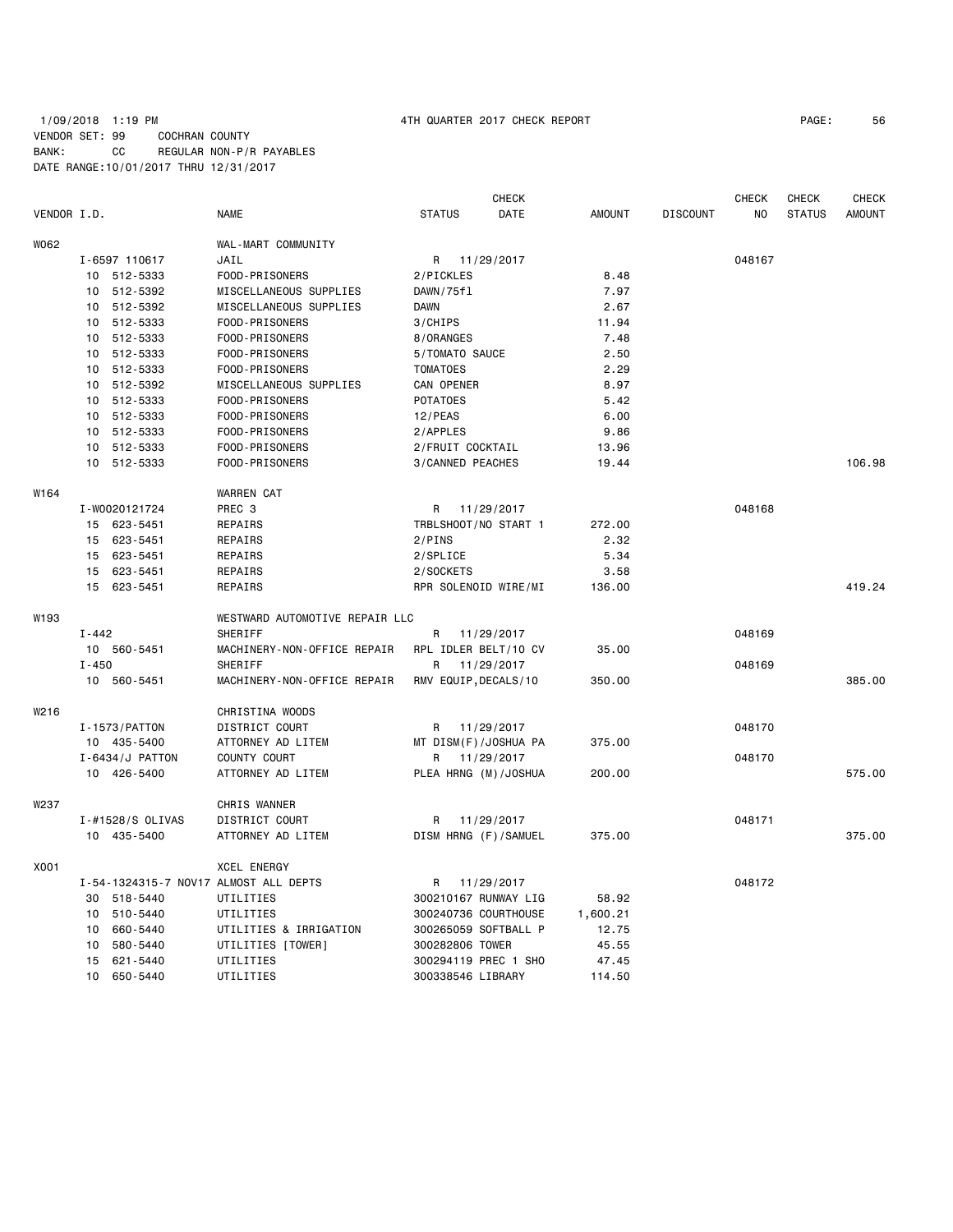# 1/09/2018 1:19 PM 4TH QUARTER 2017 CHECK REPORT PAGE: 57 VENDOR SET: 99 COCHRAN COUNTY BANK: CC REGULAR NON-P/R PAYABLES DATE RANGE:10/01/2017 THRU 12/31/2017

|             |                                       |                          | <b>CHECK</b>          |               |                 | <b>CHECK</b> | <b>CHECK</b>  | <b>CHECK</b>  |
|-------------|---------------------------------------|--------------------------|-----------------------|---------------|-----------------|--------------|---------------|---------------|
| VENDOR I.D. |                                       | <b>NAME</b>              | <b>STATUS</b><br>DATE | <b>AMOUNT</b> | <b>DISCOUNT</b> | NO           | <b>STATUS</b> | <b>AMOUNT</b> |
| X001        |                                       | XCEL ENERGY              | *CONTINUED*           |               |                 |              |               |               |
|             | I-54-1324315-7 NOV17 ALMOST ALL DEPTS |                          | R<br>11/29/2017       |               |                 | 048172       |               |               |
|             | 10 652-5440                           | UTILITIES                | 300342232 MUSEUM      | 14.88         |                 |              |               |               |
|             | 662-5440<br>10                        | UTILITIES                | 300390484 ACTIVITY B  | 452.96        |                 |              |               |               |
|             | 10 660-5440                           | UTILITIES & IRRIGATION   | 300410370 PARK        | 101.43        |                 |              |               |               |
|             | 660-5440<br>10                        | UTILITIES & IRRIGATION   | 300457515 PARK/SHOP   | 26.99         |                 |              |               |               |
|             | 10<br>516-5440                        | UTILITIES                | 300555198 CEMETERY    | 12.75         |                 |              |               |               |
|             | 660-5440<br>10                        | UTILITIES & IRRIGATION   | 300587052 SHOWBARN    | 96.51         |                 |              |               |               |
|             | 10 660-5440                           | UTILITIES & IRRIGATION   | 300587753 RODEO GROU  | 28.57         |                 |              |               |               |
|             | 10 409-5440                           | UTILITIES                | 300588989 ANNEX       | 20.79         |                 |              |               |               |
|             | 10 516-5440                           | UTILITIES                | 300603417 CEMETERY    | 14.45         |                 |              |               |               |
|             | 10 516-5440                           | UTILITIES                | 300637038 CEMETERY S  | 12.75         |                 |              |               | 2,661.46      |
| X001        |                                       | <b>XCEL ENERGY</b>       |                       |               |                 |              |               |               |
|             | I-54-1829977-7 NOV17 PREC 2           |                          | 11/29/2017<br>R       |               |                 | 048173       |               |               |
|             | 15 622-5440                           | UTILITIES                | 99KWH 10/12-11/8      | 22.27         |                 |              |               |               |
|             | 15 622-5440                           | UTILITIES                | 60KWH/AREA LIGHT 10/  | 14.03         |                 |              |               | 36.30         |
| A007        |                                       | ALBERT GONZALEZ, dba     |                       |               |                 |              |               |               |
|             | I-29300                               | PREC 1                   | R 12/11/2017          |               |                 | 048174       |               |               |
|             | 15 621-5454                           | <b>TIRES</b>             | R/R FLAT LT245        | 15.00         |                 |              |               |               |
|             | I-29331                               | SHERIFF                  | R<br>12/11/2017       |               |                 | 048174       |               |               |
|             | 10 560-5454                           | <b>TIRES</b>             | 2/R/R-L/R TIRE CHANG  | 36.00         |                 |              |               |               |
|             | 560-5454<br>10                        | TIRES                    | 2/TIRE DISPOSAL FEES  | 10.00         |                 |              |               |               |
|             | 10 560-5454                           | <b>TIRES</b>             | 2/BALANCE             | 20.00         |                 |              |               |               |
|             | I-29332                               | SHERIFF                  | R 12/11/2017          |               |                 | 048174       |               |               |
|             | 10 560-5454                           | TIRES                    | L/F TIRE CHANGE       | 18.00         |                 |              |               |               |
|             | 10 560-5454                           | TIRES                    | <b>BALANCE</b>        | 10.00         |                 |              |               |               |
|             | I-29334                               | <b>CEMETERY</b>          | R 12/11/2017          |               |                 | 048174       |               |               |
|             | 10 516-5454                           | TIRES                    | 4/P235-17 TIRE CHANG  | 68.00         |                 |              |               |               |
|             | 10 516-5454                           | TIRES                    | 4/BALANCE             | 40.00         |                 |              |               |               |
|             | I-29335                               | <b>CEMETERY</b>          | R 12/11/2017          |               |                 | 048174       |               |               |
|             | 10 516-5454                           | TIRES                    | L/F TIRE CHANGE/JD B  | 15.00         |                 |              |               | 232.00        |
| A109        |                                       | ALBUS FARM EQUIPMENT     |                       |               |                 |              |               |               |
|             | I-JUV#846 12/07/17                    | JUV-RESTITUTION          | 12/11/2017<br>R       |               |                 | 048175       |               |               |
|             | 10 000-4340.900                       | JUVENILE PROBATION FEES  | #846; RESTITUTION FOR | 100.00        |                 |              |               | 100.00        |
| <b>B001</b> |                                       | BAILEY CO. ELECTRIC COOP |                       |               |                 |              |               |               |
|             | I-292792                              | PREC <sub>3</sub>        | 12/11/2017<br>R       |               |                 | 048176       |               |               |
|             | 15 623-5440                           | UTILITIES                | 57KWH 10/20-11/14     | 30.45         |                 |              |               |               |
|             | 15 623-5440                           | UTILITIES                | 2/AREA LIGHTS         | 24.66         |                 |              |               |               |
|             | I-392791                              | PREC 4                   | 12/11/2017<br>R       |               |                 | 048176       |               |               |
|             | 15 624-5440                           | UTILITIES                | 370KWH 10/26-11/17    | 60.34         |                 |              |               |               |
|             | 15 624-5440                           | UTILITIES                | AREA LIGHT            | 11.98         |                 |              |               |               |
|             | I-392793                              | NON-DEPT'L/SHERIFF POSSE | 12/11/2017<br>R       |               |                 | 048176       |               |               |
|             | 10 409-5440                           | UTILITIES                | ELEC SVC 10/6-11/3    | 34.53         |                 |              |               | 161.96        |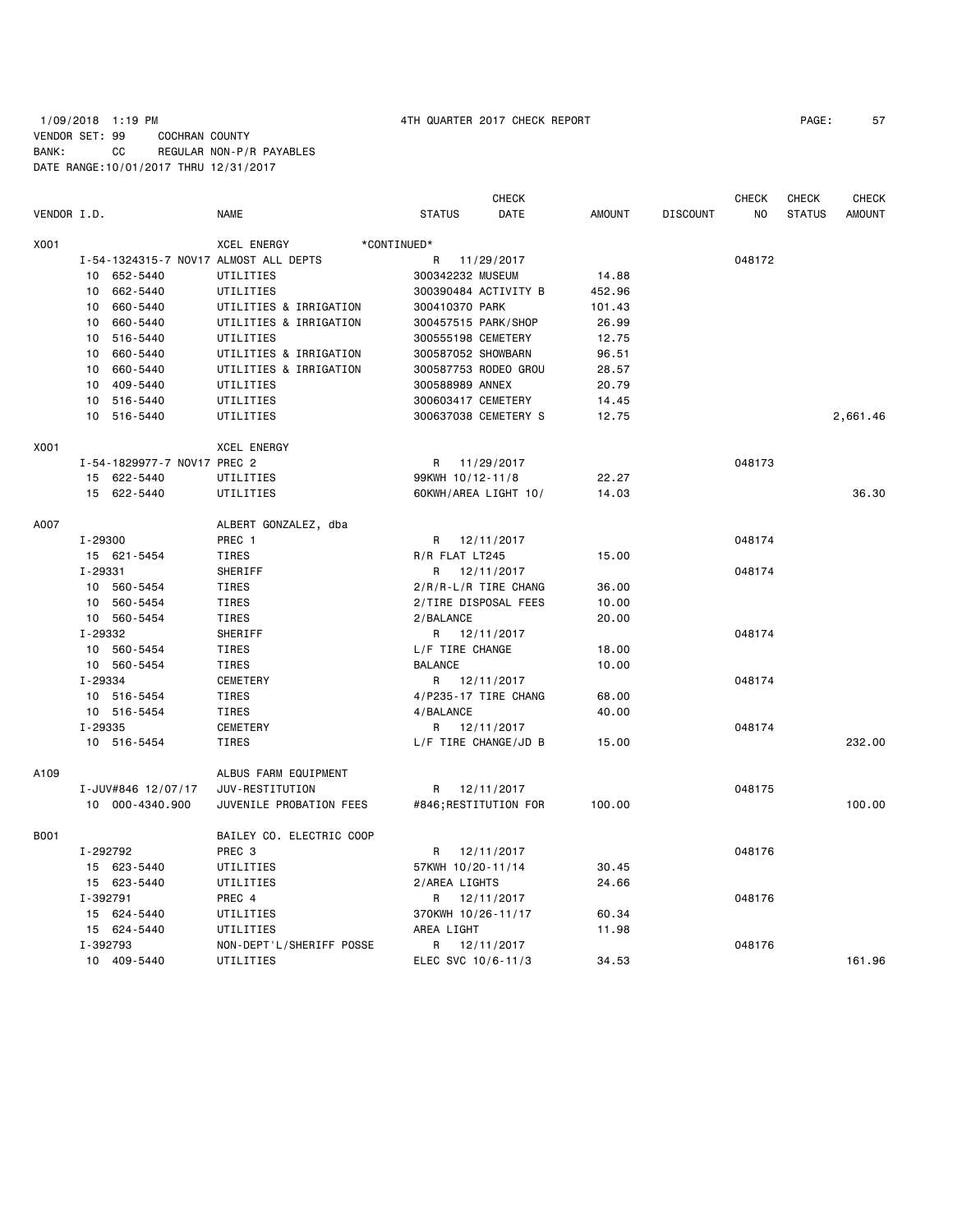# 1/09/2018 1:19 PM 4TH QUARTER 2017 CHECK REPORT PAGE: 58 VENDOR SET: 99 COCHRAN COUNTY BANK: CC REGULAR NON-P/R PAYABLES DATE RANGE:10/01/2017 THRU 12/31/2017

|             |              |                               |                                                    |                         |                | <b>CHECK</b>         |               |                 | <b>CHECK</b> | <b>CHECK</b>  | <b>CHECK</b>  |
|-------------|--------------|-------------------------------|----------------------------------------------------|-------------------------|----------------|----------------------|---------------|-----------------|--------------|---------------|---------------|
| VENDOR I.D. |              |                               | NAME                                               | <b>STATUS</b>           |                | DATE                 | <b>AMOUNT</b> | <b>DISCOUNT</b> | NO           | <b>STATUS</b> | <b>AMOUNT</b> |
| B184        |              |                               | MELINDA BLACKSTOCK                                 |                         |                |                      |               |                 |              |               |               |
|             |              | I-EARLY VOT 11/7/17 ELECTIONS |                                                    | R                       |                | 12/11/2017           |               |                 | 048177       |               |               |
|             |              | 10 490-5102                   | ELECTION SALARIES                                  |                         |                | 1.5HRS/EARLY VOTING  | 15.00         |                 |              |               | 15.00         |
| B197        |              |                               | <b>BRETT BUTLER</b>                                |                         |                |                      |               |                 |              |               |               |
|             |              | I-31700/SMARTBENCH            | <b>CLERK</b>                                       | R                       |                | 12/11/2017           |               |                 | 048178       |               |               |
|             |              | 22 403-5499                   | CNTY CLERK R.M. & P LGC118.05 2 YRS/GODADDY/RNW DO |                         |                |                      | 29.98         |                 |              |               |               |
|             |              | 22 403-5499                   | CNTY CLERK R.M. & P LGC118.05 FEES                 |                         |                |                      | 0.36          |                 |              |               |               |
|             | I-31702      |                               | <b>COURTHOUSE</b>                                  | R                       |                | 12/11/2017           |               |                 | 048178       |               |               |
|             |              | 10 510-5411                   | MAINTENANCE CONTRACTS                              |                         |                | 4HRS/UPGRADE PHONE S | 600.00        |                 |              |               |               |
|             |              | 10 510-5411                   | MAINTENANCE CONTRACTS                              |                         |                | MICROSOFT LICENSE RE |               |                 |              |               |               |
|             |              | 10 510-5411                   | MAINTENANCE CONTRACTS                              |                         |                | VOIP/PLUGGED IN WRON |               |                 |              |               | 630.34        |
| B279        |              |                               | KENDRA BILBREY                                     |                         |                |                      |               |                 |              |               |               |
|             |              | $I - 11/29/17$                | <b>EXTENSION SVC</b>                               | R                       |                | 12/11/2017           |               |                 | 048179       |               |               |
|             |              | 10 665-5310                   | OFFICE SUPPLIES                                    | PAPER                   |                |                      | 47.99         |                 |              |               |               |
|             | 10           | 665-5310                      | OFFICE SUPPLIES                                    | LEGAL PAD               |                |                      | 8.99          |                 |              |               |               |
|             | 10           | 665-5310                      | OFFICE SUPPLIES                                    | 2/9x12 ENVELOPES        |                |                      | 10.00         |                 |              |               |               |
|             | 10           | 665-5310                      | OFFICE SUPPLIES                                    | <b>TAPE</b>             |                |                      | 19.99         |                 |              |               |               |
|             | 10           | 665-5310                      | OFFICE SUPPLIES                                    | <b>PENS</b>             |                |                      | 5.00          |                 |              |               |               |
|             | 10           | 665-5310                      | OFFICE SUPPLIES                                    | <b>STAPLES</b>          |                |                      | 4.69          |                 |              |               |               |
|             | 10           | 665-5310                      | OFFICE SUPPLIES                                    | <b>ENVELOPES</b>        |                |                      | 34.99         |                 |              |               |               |
|             | 10           | 665-5310                      | OFFICE SUPPLIES                                    | WHITEOUT                |                |                      | 21.99         |                 |              |               |               |
|             | 10           | 665-5310                      | OFFICE SUPPLIES                                    | $2/HP61$ INK            |                |                      | 87.98         |                 |              |               |               |
|             | 10           | 665-5310                      | OFFICE SUPPLIES                                    | <b>PAPER</b>            |                |                      | 38.39         |                 |              |               | 280.01        |
| C007        |              |                               | CITY OF MORTON                                     |                         |                |                      |               |                 |              |               |               |
|             | $I - 120117$ |                               | LIB/MUS/ACT BLDG/CRTHSE/PREC1                      | R                       |                | 12/11/2017           |               |                 | 048180       |               |               |
|             | 10           | 650-5440                      | UTILITIES                                          | LIBRARY GAS             |                |                      | 61.50         |                 |              |               |               |
|             | 10           | 650-5440                      | UTILITIES                                          | LIBRARY WATER           |                |                      | 28.00         |                 |              |               |               |
|             | 10           | 650-5440                      | UTILITIES                                          | LIBRARY GARBAGE         |                |                      | 51.50         |                 |              |               |               |
|             | 10           | 650-5440                      | UTILITIES                                          | LIBRARY SEWER           |                |                      | 18.00         |                 |              |               |               |
|             | 10           | 652-5440                      | UTILITIES                                          | <b>MUSEUM GAS</b>       |                |                      | 19.00         |                 |              |               |               |
|             | 10           | 652-5440                      | UTILITIES                                          | <b>MUSEUM WATER</b>     |                |                      | 28.00         |                 |              |               |               |
|             | 10           | 652-5440                      | UTILITIES                                          | MUSEUM GARBAGE          |                |                      | 28.00         |                 |              |               |               |
|             | 10           | 652-5440                      | UTILITIES                                          | <b>MUSEUM SEWER</b>     |                |                      | 16.00         |                 |              |               |               |
|             | 10           | 662-5440                      | UTILITIES                                          | ACTIVITY BLDG GAS       |                |                      | 350.50        |                 |              |               |               |
|             | 10           | 662-5440                      | UTILITIES                                          | ACT. BLDG WATER         |                |                      | 57.50         |                 |              |               |               |
|             | 10           | 662-5440                      | UTILITIES                                          | ACT. BLDG GARBAGE       |                |                      | 77.00         |                 |              |               |               |
|             | 10           | 662-5440                      | UTILITIES                                          | ACT. BLDG SEWER         |                |                      | 48.00         |                 |              |               |               |
|             | 10           | 510-5440                      | UTILITIES                                          | <b>COURTHOUSE GAS</b>   |                |                      | 189.00        |                 |              |               |               |
|             | 10           | 510-5440                      | UTILITIES                                          | <b>COURTHOUSE WATER</b> |                |                      | 115.25        |                 |              |               |               |
|             | 10           | 510-5440                      | UTILITIES                                          | CRTHSE GARBAGE          |                |                      | 334.50        |                 |              |               |               |
|             | 10           | 510-5440                      | UTILITIES                                          | <b>COURTHOUSE SEWER</b> |                |                      | 54.00         |                 |              |               |               |
|             | 15           | 621-5440                      | UTILITIES                                          | PREC 1 GAS              |                |                      | 27.50         |                 |              |               |               |
|             | 15           | 621-5440                      | UTILITIES                                          |                         | PREC 1 WATER   |                      | 28,00         |                 |              |               |               |
|             | 15           | 621-5440                      | UTILITIES                                          |                         | PREC 1 GARBAGE |                      | 51.50         |                 |              |               | 1,582.75      |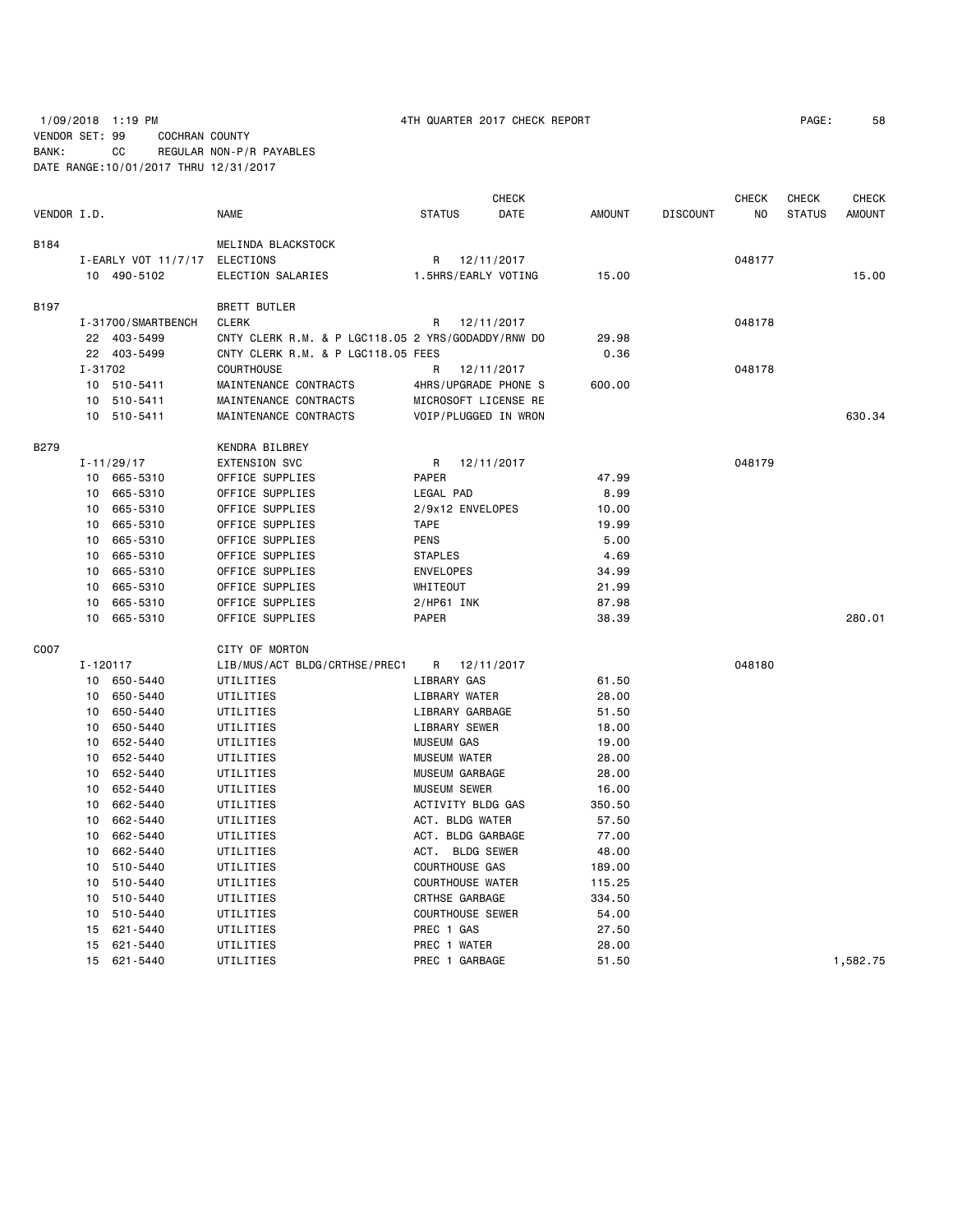### 1/09/2018 1:19 PM 4TH QUARTER 2017 CHECK REPORT PAGE: 59 VENDOR SET: 99 COCHRAN COUNTY BANK: CC REGULAR NON-P/R PAYABLES DATE RANGE:10/01/2017 THRU 12/31/2017

| VENDOR I.D. |                 | <b>NAME</b>                 | CHECK<br><b>STATUS</b><br>DATE | <b>AMOUNT</b> | <b>DISCOUNT</b> | <b>CHECK</b><br>NO | <b>CHECK</b><br><b>STATUS</b> | <b>CHECK</b><br><b>AMOUNT</b> |
|-------------|-----------------|-----------------------------|--------------------------------|---------------|-----------------|--------------------|-------------------------------|-------------------------------|
| C008        |                 | CITY OF WHITEFACE           |                                |               |                 |                    |                               |                               |
|             | $I - 409$ 11/17 | PREC <sub>2</sub>           | R 12/11/2017                   |               |                 | 048181             |                               |                               |
|             | 15 622-5440     | UTILITIES                   | GAS SVC 10/16-11/15            | 16.25         |                 |                    |                               |                               |
|             | 15 622-5440     | UTILITIES                   | <b>WATER SVC</b>               | 14.00         |                 |                    |                               |                               |
|             | 15 622-5440     | UTILITIES                   | GARBAGE SVC                    | 54.37         |                 |                    |                               |                               |
|             | 15 622-5440     | UTILITIES                   | <b>SEWER SVC</b>               | 22.50         |                 |                    |                               | 107.12                        |
|             |                 |                             |                                |               |                 |                    |                               |                               |
| C035        |                 | COX AUTO SUPPLY CO          |                                |               |                 |                    |                               |                               |
|             | C-380657        | <b>CEMETERY</b>             | R 12/11/2017                   |               |                 | 048182             |                               |                               |
|             | 10 516-5451     | REPAIR                      | RET 2/WIPER BLADES             | 6.99CR        |                 |                    |                               |                               |
|             | I-380138        | PREC <sub>2</sub>           | R<br>12/11/2017                |               |                 | 048182             |                               |                               |
|             | 15 622-5451     | REPAIRS                     | <b>GREASE - COUPLER</b>        | 4.79          |                 |                    |                               |                               |
|             | 15 622-5451     | REPAIRS                     | BLACK ULTRA SILICONE           | 6.99          |                 |                    |                               |                               |
|             | 15 622-5356     | ROAD MATERIALS & SUPPLIES   | 2/GLASS CLEANER                | 9.98          |                 |                    |                               |                               |
|             | 15 622-5451     | REPAIRS                     | 4/RUBBER GASKETS               | 7.96          |                 |                    |                               |                               |
|             | I-380280        | CONSTABLE                   | 12/11/2017<br>R                |               |                 | 048182             |                               |                               |
|             | 10 550-5451     | REPAIR                      | WASHER FLUID                   | 3.99          |                 |                    |                               |                               |
|             | 10 550-5334     | OTHER SUPPLIES              | KEY                            | 1.00          |                 |                    |                               |                               |
|             | I-380340        | PREC 1                      | R 12/11/2017                   |               |                 | 048182             |                               |                               |
|             | 15 621-5451     | REPAIRS                     | AIR FILTER                     | 130.34        |                 |                    |                               |                               |
|             | I-380371        | PREC 1                      | 12/11/2017<br>R                |               |                 | 048182             |                               |                               |
|             | 15 621-5451     | REPAIRS                     | FUEL FILTER                    | 30.99         |                 |                    |                               |                               |
|             | 15 621-5356     | ROAD MATERIALS & SUPPLIES   | <b>WRENCH</b>                  | 11.89         |                 |                    |                               |                               |
|             | 15 621-5356     | ROAD MATERIALS & SUPPLIES   | GAS CAN                        | 13.99         |                 |                    |                               |                               |
|             | I-380486        | <b>PARK</b>                 | R 12/11/2017                   |               |                 | 048182             |                               |                               |
|             | 10 660-5332     | CUSTODIAL SUPPLIES          | GORILLA GLUE                   | 5.99          |                 |                    |                               |                               |
|             | I-380566        | PREC <sub>2</sub>           | R<br>12/11/2017                |               |                 | 048182             |                               |                               |
|             | 15 622-5451     | REPAIRS                     | DELCO BATTERY                  | 137.98        |                 |                    |                               |                               |
|             | 15 622-5356     | ROAD MATERIALS & SUPPLIES   | DUAL RATCHET                   | 23.99         |                 |                    |                               |                               |
|             | 15 622-5451     | <b>REPAIRS</b>              | $2 / WD - 40$                  | 9.98          |                 |                    |                               |                               |
|             | I-380596        | CEMETERY                    | R 12/11/2017                   |               |                 | 048182             |                               |                               |
|             | 10 516-5451     | REPAIR                      | REPL LENS                      | 5.79          |                 |                    |                               |                               |
|             | 10 516-5451     | REPAIR                      | 5/10AMP FUSE                   | 3.75          |                 |                    |                               |                               |
|             | 10 516-5451     | REPAIR                      | <b>B12 CARB CLEANER</b>        | 4.29          |                 |                    |                               |                               |
|             | I-380622        | CEMETERY                    | R 12/11/2017                   |               |                 | 048182             |                               |                               |
|             | 10 516-5451     | REPAIR                      | 2/WIPER BLADES                 | 9.98          |                 |                    |                               |                               |
|             | I-380837        | SHERIFF                     | 12/11/2017<br>R                |               |                 | 048182             |                               |                               |
|             | 10 560-5451     | MACHINERY-NON-OFFICE REPAIR | <b>PULLEY</b>                  | 20.99         |                 |                    |                               |                               |
|             | I-380839        | SHERIFF                     | R<br>12/11/2017                |               |                 | 048182             |                               |                               |
|             | 10 560-5451     | MACHINERY-NON-OFFICE REPAIR | V-BELT                         | 49.68         |                 |                    |                               |                               |
|             | I-380856        | PREC 4                      | R<br>12/11/2017                |               |                 | 048182             |                               |                               |
|             | 15 624-5451     | REPAIRS                     | SUPER BATTERY CLAMP            | 9.99          |                 |                    |                               |                               |
|             | I-380889        | PREC 3                      | R 12/11/2017                   |               |                 | 048182             |                               |                               |
|             | 15 623-5451     | REPAIRS                     | OIL FILTER                     | 6.98          |                 |                    |                               |                               |
|             | 15 623-5451     | REPAIRS                     | AIR FILTER                     | 22.98         |                 |                    |                               |                               |
|             | 15 623-5451     | REPAIRS                     | 1CS-5/20 QUAKER STAT           | 53.99         |                 |                    |                               |                               |
|             | I-381049        | CONSTABLE                   | R 12/11/2017                   |               |                 | 048182             |                               |                               |
|             | 10 550-5334     | OTHER SUPPLIES              | <b>ENTRY LOCK</b>              | 8.99          |                 |                    |                               |                               |
|             | I-381233        | PREC <sub>2</sub>           | R<br>12/11/2017                |               |                 | 048182             |                               |                               |
|             |                 |                             |                                |               |                 |                    |                               |                               |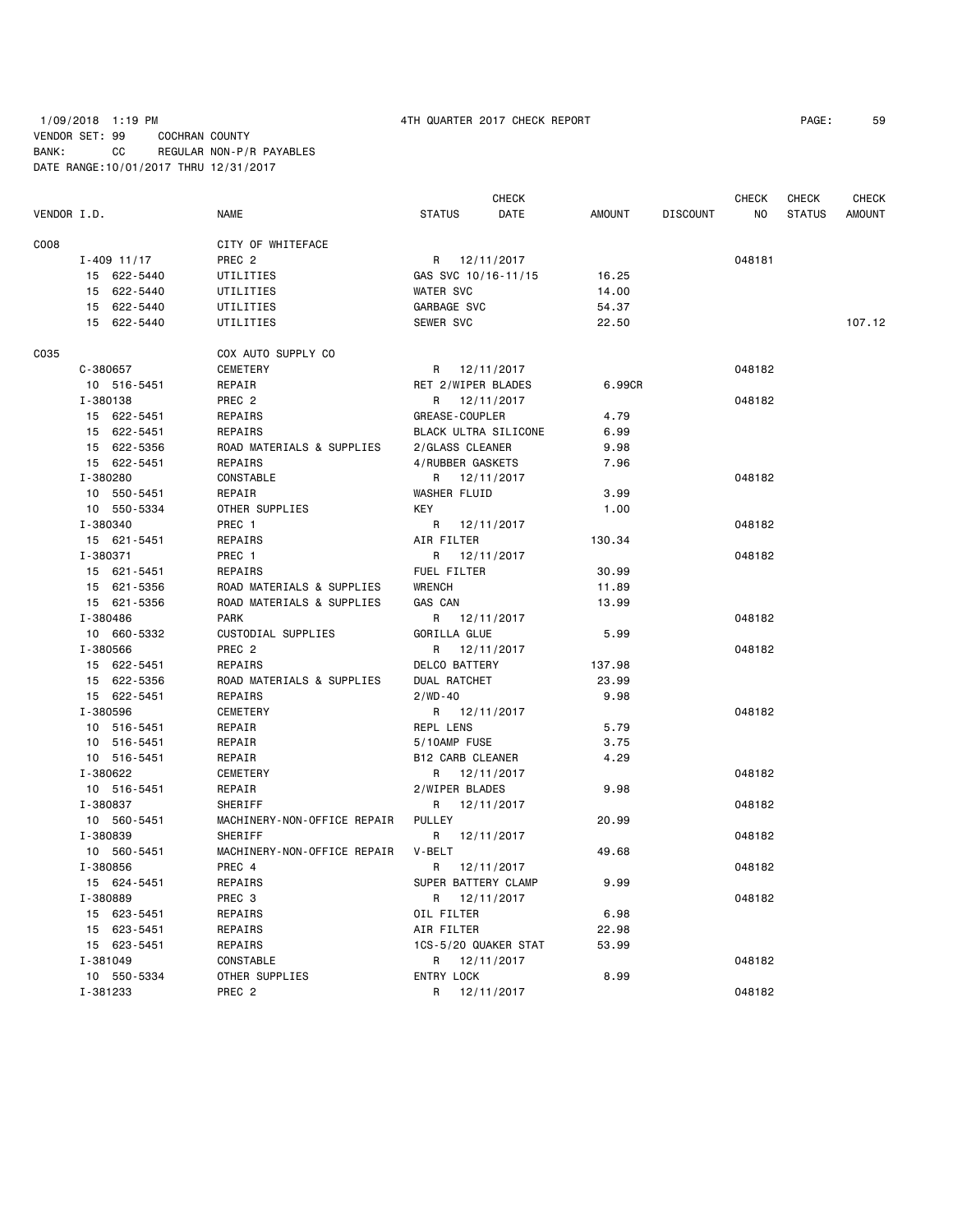|             |          |                               |                                              |                               | <b>CHECK</b> |               |                 | CHECK  | CHECK         | <b>CHECK</b>  |
|-------------|----------|-------------------------------|----------------------------------------------|-------------------------------|--------------|---------------|-----------------|--------|---------------|---------------|
| VENDOR I.D. |          |                               | <b>NAME</b>                                  | <b>STATUS</b>                 | DATE         | AMOUNT        | <b>DISCOUNT</b> | NO.    | <b>STATUS</b> | <b>AMOUNT</b> |
| C035        |          |                               | COX AUTO SUPPLY CO<br>*CONTINUED*            |                               |              |               |                 |        |               |               |
|             | I-381233 |                               | PREC <sub>2</sub>                            | R 12/11/2017                  |              |               |                 | 048182 |               |               |
|             |          | 15 622-5356                   | ROAD MATERIALS & SUPPLIES                    | LIGHTER                       |              | 3.49          |                 |        |               |               |
|             | I-381258 |                               | PREC <sub>2</sub>                            | R 12/11/2017                  |              |               |                 | 048182 |               |               |
|             |          | 15 622-5451                   | REPAIRS                                      | <b>30AMP TEST CLIP</b>        |              | 2.39          |                 |        |               |               |
|             |          | 15 622-5451                   | REPAIRS                                      | <b>BLACK TAPE</b>             |              | 1.29          |                 |        |               |               |
|             | I-381336 |                               | PREC 1                                       | R 12/11/2017                  |              |               |                 | 048182 |               |               |
|             |          | 15 621-5356                   | ROAD MATERIALS & SUPPLIES                    | 3/BLUE SHOP TOWELS            |              | 11.97         |                 |        |               |               |
|             |          | 15 621-5451                   | REPAIRS                                      | 2/B12 CARB CLEANER            |              | 8.58          |                 |        |               |               |
|             | I-381727 |                               | PREC 2                                       | R 12/11/2017                  |              |               |                 | 048182 |               |               |
|             |          | 15 622-5451                   | REPAIRS                                      | AA BATTERIES                  |              | 8.99          |                 |        |               |               |
|             | I-381741 |                               | PREC 4                                       | R 12/11/2017<br>2/SHOP TOWELS |              |               |                 | 048182 |               |               |
|             |          | 15 624-5356                   | ROAD MATERIALS & SUPPLIES                    |                               |              | 7.98          |                 |        |               |               |
|             |          | 15 624-5356                   | ROAD MATERIALS & SUPPLIES                    | 2/WASP/HORNET KILLER          |              | 7.98          |                 |        |               |               |
|             |          | 15 624-5451                   | REPAIRS                                      | LUCAS CHAIN LUBE              |              | 9.99          |                 |        |               |               |
|             | I-381758 |                               | PREC 1                                       | R 12/11/2017                  |              |               |                 | 048182 |               |               |
|             |          | 15 621-5451                   | REPAIRS                                      | WASHERS/BOLTS/SCREWS          |              | 2.78          |                 |        |               |               |
|             | I-381846 |                               | PREC <sub>2</sub>                            | R 12/11/2017                  |              |               |                 | 048182 |               |               |
|             |          | 15 622-5356                   | ROAD MATERIALS & SUPPLIES                    | CABLE TIES<br>LADDER          |              | 1.49<br>79.99 |                 |        |               |               |
|             | I-381876 | 15 622-5356                   | ROAD MATERIALS & SUPPLIES<br>SHERIFF         | R 12/11/2017                  |              |               |                 | 048182 |               |               |
|             |          | 10 560-5451                   | MACHINERY-NON-OFFICE REPAIR                  | 5/ANCHORS                     |              | 3.60          |                 |        |               |               |
|             |          | 10 560-5451                   | MACHINERY-NON-OFFICE REPAIR                  | 5/LAG SCREWS                  |              | 3.75          |                 |        |               |               |
|             | I-381967 |                               | JAIL                                         | R 12/11/2017                  |              |               |                 | 048182 |               |               |
|             |          | 10 512-5451                   | REPAIR                                       | NIPPLE                        |              | 1.59          |                 |        |               |               |
|             |          | 10 512-5451                   | REPAIR                                       | <b>BALL VALVE</b>             |              | 9.99          |                 |        |               |               |
|             |          | 10 512-5451                   | REPAIR                                       | ELBOW                         |              | 1.69          |                 |        |               |               |
|             |          | 10 512-5451                   | REPAIR                                       | <b>ELBOW</b>                  |              | 2.49          |                 |        |               |               |
|             |          | 10 512-5451                   | REPAIR                                       | CLIMPS                        |              | 1.49          |                 |        |               |               |
|             |          | 10 512-5451                   | REPAIR                                       | HYD FITTING                   |              | 5.89          |                 |        |               |               |
|             |          | 10 512-5451                   | REPAIR                                       | PARKER HOSE                   |              | 14.85         |                 |        |               |               |
|             | I-382229 |                               | PREC 2                                       | R 12/11/2017                  |              |               |                 | 048182 |               |               |
|             |          | 15 622-5451                   | REPAIRS                                      | FUEL TRANSFER HOSE            |              | 35.59         |                 |        |               |               |
|             |          | 15 622-5451                   | REPAIRS                                      | PS FLUID                      |              | 3.99          |                 |        |               | 822.12        |
| C066        |          |                               | ISABELL CAVEZUELA                            |                               |              |               |                 |        |               |               |
|             |          | I-PROP ELEC 11/7/17 ELECTIONS |                                              | R 12/11/2017                  |              |               |                 | 048185 |               |               |
|             |          | 10 490-5102                   | ELECTION SALARIES                            | 13HRS @ 10.00                 |              | 130.00        |                 |        |               |               |
|             |          | 10 490-5102                   | ELECTION SALARIES                            | 1HR/RECOUNT 11/9/17           |              | 10.00         |                 |        |               |               |
|             |          | 10 490-5102                   | ELECTION SALARIES                            | DELIVERY FEE                  |              | 25.00         |                 |        |               | 165.00        |
| C084        |          |                               | CLERK, SEVENTH COURT OF APPEAL               |                               |              |               |                 |        |               |               |
|             | I-NOV 17 |                               | STATE FEES                                   | R                             | 12/11/2017   |               |                 | 048186 |               |               |
|             |          | 90 000-2379.002               | 7th Crt of Appeal Gov't22.2081COUNTY COURT   |                               |              | 15.00         |                 |        |               |               |
|             |          | 90 000-2379.002               | 7th Crt of Appeal Gov't22.2081DISTRICT COURT |                               |              | 10.00         |                 |        |               | 25.00         |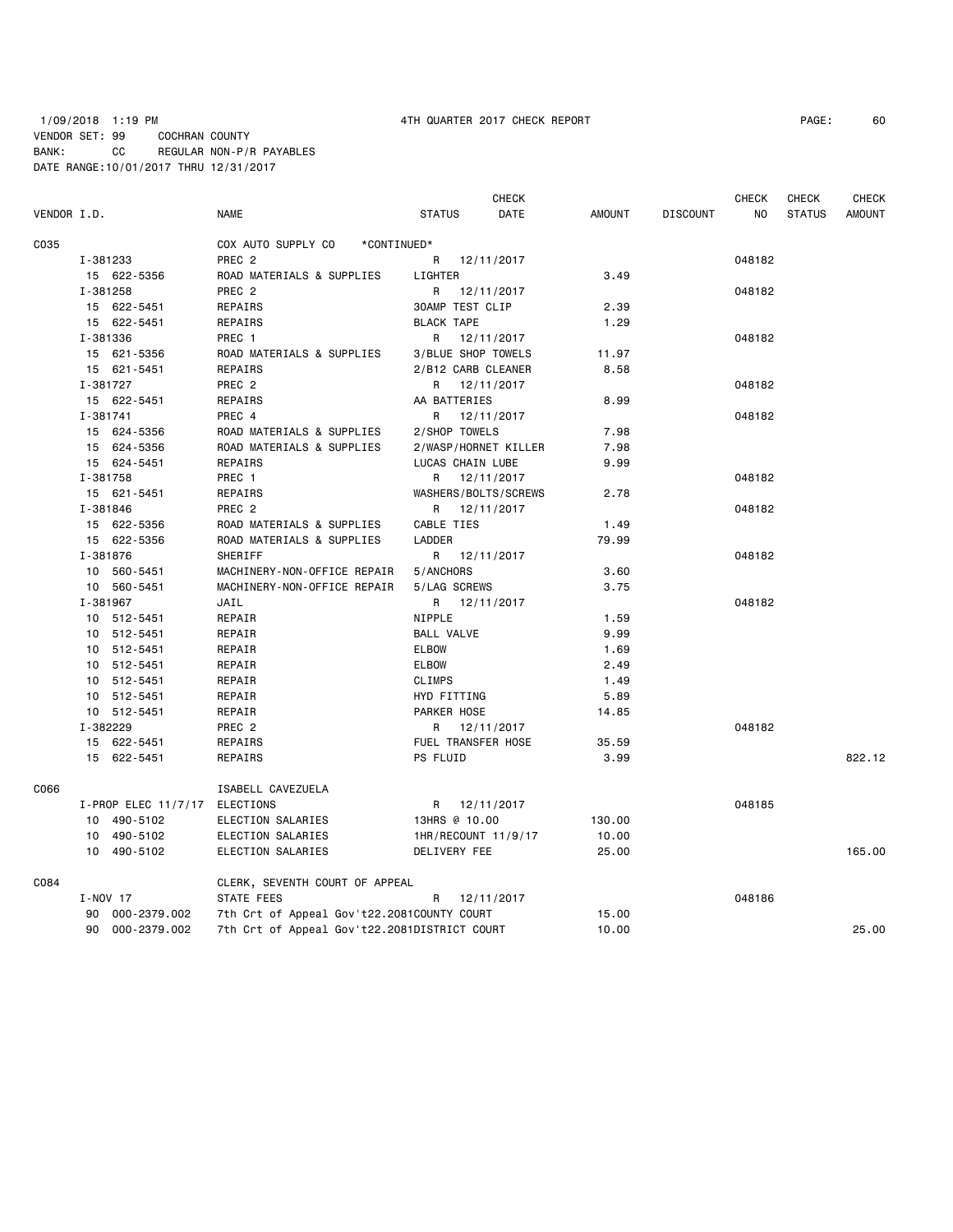|             |          |                       |                                |                  |                   | <b>CHECK</b>          |               |                 | <b>CHECK</b> | <b>CHECK</b>  | <b>CHECK</b>  |
|-------------|----------|-----------------------|--------------------------------|------------------|-------------------|-----------------------|---------------|-----------------|--------------|---------------|---------------|
| VENDOR I.D. |          |                       | <b>NAME</b>                    | <b>STATUS</b>    |                   | DATE                  | <b>AMOUNT</b> | <b>DISCOUNT</b> | NO.          | <b>STATUS</b> | <b>AMOUNT</b> |
| C165        |          |                       | CITY OF MORTON                 |                  |                   |                       |               |                 |              |               |               |
|             |          | $I - 11/30/17$        | CEMETERY                       | R                |                   | 12/11/2017            |               |                 | 048187       |               |               |
|             |          | 10 516-5486           | CONTRACT LABOR-OPEN CLOSE      |                  | RANDY HALL 10/28  |                       | 300.00        |                 |              |               |               |
|             |          | 10 516-5486           | CONTRACT LABOR-OPEN CLOSE      |                  |                   | KAYLA TIMMONS 11/12   | 300.00        |                 |              |               | 600.00        |
| C310        |          |                       | DAVID CORDER                   |                  |                   |                       |               |                 |              |               |               |
|             |          | $I-PROP$ ELEC 11/7/17 | ELECTIONS                      | R                |                   | 12/11/2017            |               |                 | 048188       |               |               |
|             |          | 10 490-5102           | ELECTION SALARIES              |                  | 7HRS @ 10.00      |                       | 70.00         |                 |              |               | 70.00         |
| C340        |          |                       | COUNTY INFORMATION RESOURCE AG |                  |                   |                       |               |                 |              |               |               |
|             |          | I-S0P008099           | NON-DEPT'L                     | R                |                   | 12/11/2017            |               |                 | 048189       |               |               |
|             |          | 10 409-5420           | <b>TELECOMMUNICATIONS</b>      |                  |                   | 26 EMAIL ACCTS NOV 2  | 52.00         |                 |              |               | 52.00         |
| C367        |          |                       | COMPUTER TRANSITION SERVICES,  |                  |                   |                       |               |                 |              |               |               |
|             |          | I-162500HD            | <b>COURTHOUSE</b>              | R                |                   | 12/11/2017            |               |                 | 048190       |               |               |
|             |          | 10 510-5411           | MAINTENANCE CONTRACTS          | HELP DESK DEC 17 |                   |                       | 733.90        |                 |              |               | 733.90        |
| C392        |          |                       | CONDUENT GOVERNMENT RECORDS SV |                  |                   |                       |               |                 |              |               |               |
|             |          | I-1425225             | CO/DIST CLERK                  | R                |                   | 12/11/2017            |               |                 | 048191       |               |               |
|             |          | 10 403-5416           | FILMING & INDEXING             |                  | 20/20 LAND REC    |                       | 1,250.00      |                 |              |               |               |
|             |          | 10 403-5416           | FILMING & INDEXING             | FREIGHT          |                   |                       | 13.47         |                 |              |               | 1,263.47      |
| E075        |          |                       | <b>WEX BANK</b>                |                  |                   |                       |               |                 |              |               |               |
|             |          | I-52180881            | CONSTABLE/SHERIFF              |                  | R 12/11/2017      |                       |               |                 | 048192       |               |               |
|             |          | 10 550-5330           | FUEL & OIL                     |                  |                   | 23.506GL/UNL 10/31;W  | 55.45         |                 |              |               |               |
|             |          | 10 560-5330           | FUEL AND OIL                   |                  |                   | 18.24GL/UNL 10/31;MO  | 43.75         |                 |              |               |               |
|             |          | 10 560-5330           | FUEL AND OIL                   |                  |                   | 20.98GL/UNL 11/10;LB  | 50.33         |                 |              |               |               |
|             |          | 10 560-5330           | FUEL AND OIL                   |                  |                   | 14.51GL/UNL 11/8; MAR | 37.99         |                 |              |               | 187.52        |
| F073        |          |                       | FRONTIER VALLEY INC.           |                  |                   |                       |               |                 |              |               |               |
|             | I-377977 |                       | JAIL/MV W/D TO STORAGE         | R                | 12/11/2017        |                       |               |                 | 048193       |               |               |
|             |          | 10 512-5451           | REPAIR                         |                  |                   | WIRE IN WASHER/DRYER  | 109.00        |                 |              |               |               |
|             |          | 10 512-5451           | REPAIR                         |                  |                   | 2P-120/240V-60A CB    | 11.81         |                 |              |               |               |
|             |          | 10 512-5451           | REPAIR                         |                  |                   | SURF RCPT NEMA 14-30  | 23.71         |                 |              |               |               |
|             |          | 10 512-5451           | REPAIR                         |                  | 19/3/4" SEALTITE  |                       | 22.61         |                 |              |               |               |
|             |          | 10 512-5451           | REPAIR                         |                  |                   | 4/3/4" SEALTITE STRT  | 17.17         |                 |              |               |               |
|             |          | 10 512-5451           | REPAIR                         |                  |                   | 47/#10 COPPERWIRE TH  | 13.74         |                 |              |               |               |
|             |          | 10 512-5451           | REPAIR                         |                  |                   | 8/#12 COPPERWIRE THH  | 1.53          |                 |              |               |               |
|             |          | 10 512-5451           | REPAIR                         |                  |                   | 6/3/4" EMT TIE STRAP  | 0.66          |                 |              |               | 200.23        |
| F093        |          |                       | FARMERS CO-OPERATIVE ELEVATOR  |                  |                   |                       |               |                 |              |               |               |
|             |          | $I - 3160$ 11/17      | PREC <sub>2</sub>              | R                |                   | 12/11/2017            |               |                 | 048194       |               |               |
|             |          | 15 622-5330           | FUEL AND OIL                   |                  | 23.10GL/UNL 11/7  |                       | 55.41         |                 |              |               |               |
|             |          | 15 622-5330           | FUEL AND OIL                   |                  | 23.55GL/UNL 11/14 |                       | 56.49         |                 |              |               |               |
|             |          | 15 622-5330           | FUEL AND OIL                   |                  | 22.79GL/UNL 11/21 |                       | 54.67         |                 |              |               | 166.57        |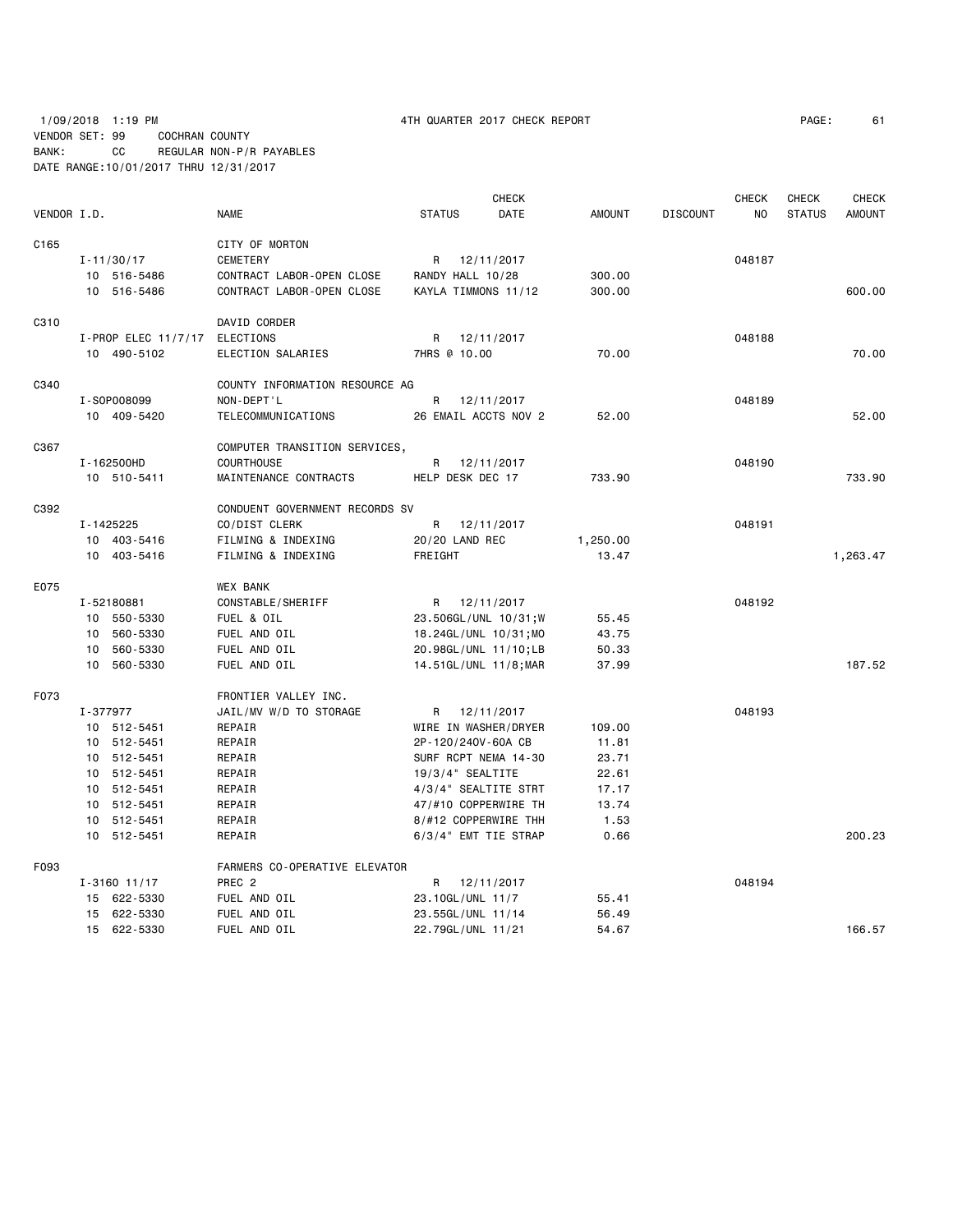1/09/2018 1:19 PM 4TH QUARTER 2017 CHECK REPORT PAGE: 62 VENDOR SET: 99 COCHRAN COUNTY BANK: CC REGULAR NON-P/R PAYABLES DATE RANGE:10/01/2017 THRU 12/31/2017

| VENDOR I.D. |                   | <b>NAME</b>                   | <b>STATUS</b>   | <b>CHECK</b><br>DATE | <b>AMOUNT</b> | <b>DISCOUNT</b> | <b>CHECK</b><br>NO. | <b>CHECK</b><br><b>STATUS</b> | <b>CHECK</b><br><b>AMOUNT</b> |
|-------------|-------------------|-------------------------------|-----------------|----------------------|---------------|-----------------|---------------------|-------------------------------|-------------------------------|
| G074        |                   | GRAVES, HUMPHRIES, STAHL, LTD |                 |                      |               |                 |                     |                               |                               |
|             | I-FEES NOV 17     | JUSTICE OF PEACE              |                 | R 12/11/2017         |               |                 | 048195              |                               |                               |
|             | 10 000-2206.002   | COLLECTION AGENCY FEES        |                 | COLLECTION FEES NOV  | 267.05        |                 |                     |                               | 267.05                        |
| H126        |                   | HOLLAND'S OFFICE TECHNOLOGIES |                 |                      |               |                 |                     |                               |                               |
|             | I-00125699        | TREASURER/AUDITOR             |                 | R 12/11/2017         |               |                 | 048196              |                               |                               |
|             | 10 495-5310       | OFFICE SUPPLIES               |                 | 2PK/1099 MISC LASER  | 69.90         |                 |                     |                               |                               |
|             | 10 495-5310       | OFFICE SUPPLIES               |                 | 2PK/1099 ENVELOPES   | 24.90         |                 |                     |                               |                               |
|             | 10 495-5310       | OFFICE SUPPLIES               | 1/2-SHIPPING    |                      | 7.26          |                 |                     |                               |                               |
|             | 10 497-5310       | OFFICE SUPPLIES               |                 | 2PK/W-2 LASER 4PT    | 41.98         |                 |                     |                               |                               |
|             | 10 497-5310       | OFFICE SUPPLIES               |                 | 2PK/W-2 ENVELOPES    | 43.98         |                 |                     |                               |                               |
|             | 10 497-5310       | OFFICE SUPPLIES               | 1/2-SHIPPING    |                      | 7.25          |                 |                     |                               |                               |
|             | I-00125852        | AUDITOR                       |                 | R 12/11/2017         |               |                 | 048196              |                               |                               |
|             | 10 495-5310       | OFFICE SUPPLIES               |                 | 2PK/1099 ENVELOPES   | 24.90         |                 |                     |                               |                               |
|             | I-00178933        | SHERIFF                       |                 | R 12/11/2017         |               |                 | 048196              |                               |                               |
|             | 10 560-5310       | OFFICE SUPPLIES               |                 | 2/TONER/BLK M3550    | 199.90        |                 |                     |                               | 420.07                        |
| H152        |                   | HARRIS LOCAL GOVERNMENT       |                 |                      |               |                 |                     |                               |                               |
|             | I-MN00008687      | TAX A/C                       |                 | R 12/11/2017         |               |                 | 048197              |                               |                               |
|             | 10 499-5411       | MAINTENANCE CONTRACTS         |                 | 1ST QTR'18 ONLINE CO | 7,037.35      |                 |                     |                               |                               |
|             | 10 499-5411       | MAINTENANCE CONTRACTS         |                 | 1ST QTR'18 MAINT/ONL | 351.52        |                 |                     |                               | 7,388.87                      |
| J054        |                   | GREG W JOINER, PhD            |                 |                      |               |                 |                     |                               |                               |
|             | I-1579/RICHARDSON | DISTRICT COURT                |                 | R 12/11/2017         |               |                 | 048198              |                               |                               |
|             | 10 435-5499       | MISCELLANEOUS                 |                 | EVAL/RICHARDSON #157 | 850.00        |                 |                     |                               | 850.00                        |
| L010        |                   | LEWIS FARM & RANCH STORE INC  |                 |                      |               |                 |                     |                               |                               |
|             | $I - 61529$       | <b>CEMETERY</b>               | R               | 12/11/2017           |               |                 | 048199              |                               |                               |
|             | 10 516-5451       | REPAIR                        | GATE            |                      | 8.49          |                 |                     |                               |                               |
|             | 10 516-5451       | REPAIR                        | <b>LOCK</b>     |                      | 11.99         |                 |                     |                               |                               |
|             | 10 516-5451       | REPAIR                        | <b>HASP</b>     |                      | 4.99          |                 |                     |                               |                               |
|             | 10 516-5451       | REPAIR                        | DISC            |                      | 2.55CR        |                 |                     |                               |                               |
|             | $I - 61567$       | <b>PARK</b>                   | R               | 12/11/2017           |               |                 | 048199              |                               |                               |
|             | 10 660-5332       | CUSTODIAL SUPPLIES            |                 | BALL PEEN HAMMER     | 17.99         |                 |                     |                               |                               |
|             | 10 660-5332       | CUSTODIAL SUPPLIES            | DRILL BIT SET   |                      | 12.99         |                 |                     |                               |                               |
|             | 10 660-5332       | CUSTODIAL SUPPLIES            | PLIERS/4PC SET  |                      | 43.99         |                 |                     |                               |                               |
|             | 10 660-5451       | REPAIR                        | <b>CHUCK</b>    |                      | 3.99          |                 |                     |                               |                               |
|             | 10 660-5332       | CUSTODIAL SUPPLIES            |                 | LONG NOSE PLIERS     | 9.95          |                 |                     |                               |                               |
|             | 660-5451<br>10    | REPAIR                        | 2/ANTIFREEZE    |                      | 7.98          |                 |                     |                               |                               |
|             | 10 660-5332       | CUSTODIAL SUPPLIES            | DISC            |                      | 9.69CR        |                 |                     |                               |                               |
|             | $I - 61629$       | ACTIVITY BLDG                 | R               | 12/11/2017           |               |                 | 048199              |                               |                               |
|             | 10 662-5332       | CUSTODIAL SUPPLIES            | 2/FAUCET COVERS |                      | 3.98          |                 |                     |                               |                               |
|             | 10 662-5332       | CUSTODIAL SUPPLIES            | <b>DISC</b>     |                      | 0.40CR        |                 |                     |                               |                               |
|             | $I - 61786$       | PREC 4                        | R               | 12/11/2017           |               |                 | 048199              |                               |                               |
|             | 15 624-5356       | ROAD MATERIALS & SUPPLIES     | COFFEE          |                      | 13.95         |                 |                     |                               |                               |
|             | 15 624-5356       | ROAD MATERIALS & SUPPLIES     | <b>DISC</b>     |                      | 1.40CR        |                 |                     |                               |                               |
|             | $I - 61868$       | PREC <sub>3</sub>             | R               | 12/11/2017           |               |                 | 048199              |                               |                               |
|             | 15 623-5356       | ROAD MATERIALS & SUPPLIES     | 3/WASP SPRAY    |                      | 13.47         |                 |                     |                               |                               |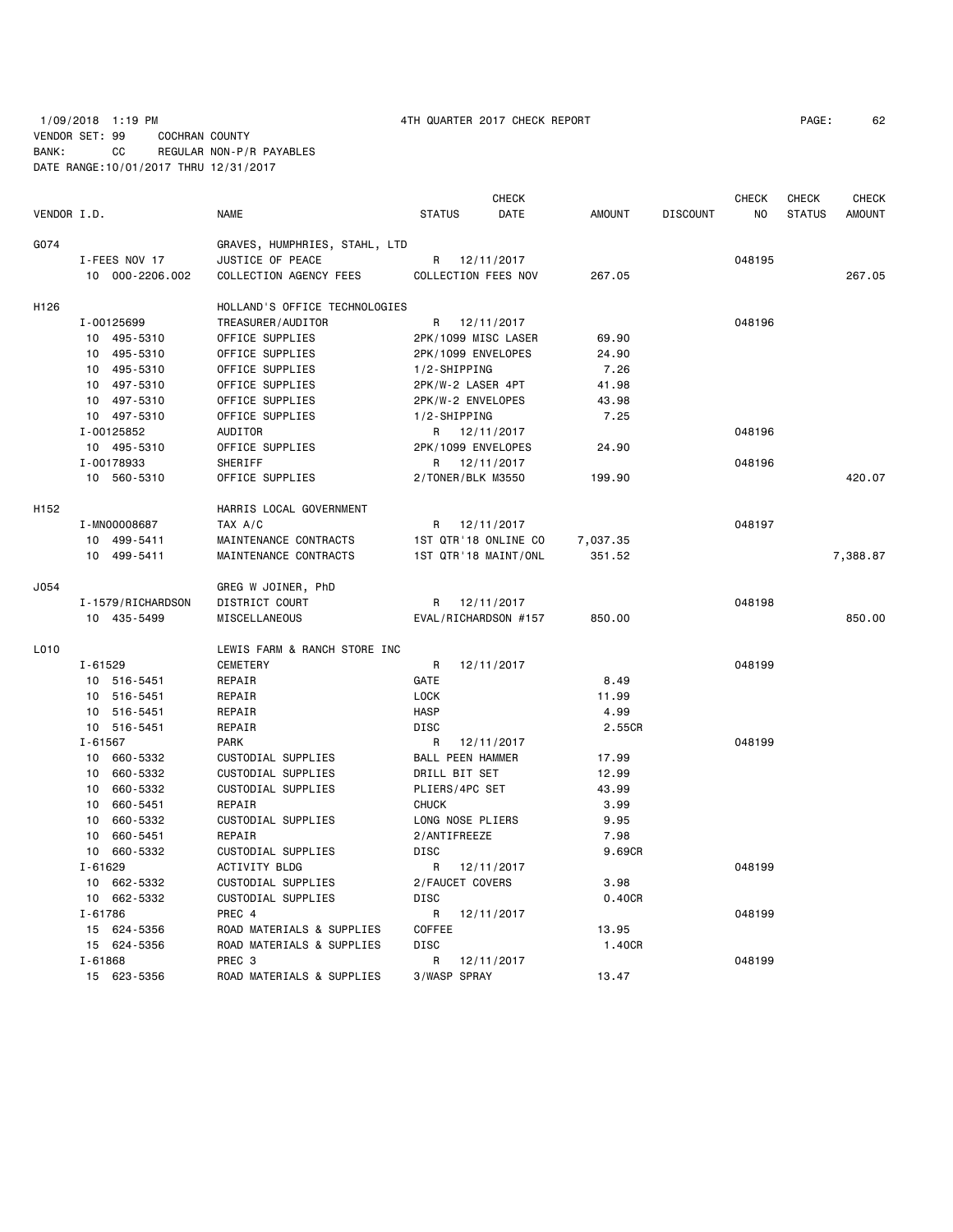## 1/09/2018 1:19 PM 4TH QUARTER 2017 CHECK REPORT PAGE: 63 VENDOR SET: 99 COCHRAN COUNTY BANK: CC REGULAR NON-P/R PAYABLES DATE RANGE:10/01/2017 THRU 12/31/2017

| VENDOR I.D. |             | <b>NAME</b>               | <b>STATUS</b>  | <b>CHECK</b><br>DATE | AMOUNT  | <b>DISCOUNT</b> | <b>CHECK</b><br><b>NO</b> | <b>CHECK</b><br><b>STATUS</b> | <b>CHECK</b><br><b>AMOUNT</b> |
|-------------|-------------|---------------------------|----------------|----------------------|---------|-----------------|---------------------------|-------------------------------|-------------------------------|
| L010        |             | LEWIS FARM & RANCH STORE  | *CONTINUED*    |                      |         |                 |                           |                               |                               |
|             | $I - 61868$ | PREC <sub>3</sub>         |                | R 12/11/2017         |         |                 | 048199                    |                               |                               |
|             | 15 623-5356 | ROAD MATERIALS & SUPPLIES | <b>DISC</b>    |                      | 1.35CR  |                 |                           |                               |                               |
|             | $I - 61902$ | PREC 1                    |                | R 12/11/2017         |         |                 | 048199                    |                               |                               |
|             | 15 621-5356 | ROAD MATERIALS & SUPPLIES |                | AIR COMPRESSOR       | 779.95  |                 |                           |                               |                               |
|             | 15 621-5356 | ROAD MATERIALS & SUPPLIES | <b>DISC</b>    |                      | 20.00CR |                 |                           |                               |                               |
|             | I-61985     | CEMETERY                  |                | R 12/11/2017         |         |                 | 048199                    |                               |                               |
|             | 10 516-5332 | CUSTODIAL SUPPLIES        | 2/WASP SPRAY   |                      | 7.98    |                 |                           |                               |                               |
|             | 10 516-5332 | CUSTODIAL SUPPLIES        | <b>DISC</b>    |                      | 0.79CR  |                 |                           |                               |                               |
|             | $I - 62040$ | <b>COURTHOUSE</b>         | R              | 12/11/2017           |         |                 | 048199                    |                               |                               |
|             | 10 510-5332 | CUSTODIAL SUPPLIES        | 12/FILTERS     |                      | 59.88   |                 |                           |                               |                               |
|             | 10 510-5332 | CUSTODIAL SUPPLIES        | DISC           |                      | 5.99CR  |                 |                           |                               |                               |
|             | I-62230     | JAIL                      |                | R 12/11/2017         |         |                 | 048199                    |                               |                               |
|             | 10 512-5392 | MISCELLANEOUS SUPPLIES    | 16/BLEACH      |                      | 47.84   |                 |                           |                               |                               |
|             | 10 512-5392 | MISCELLANEOUS SUPPLIES    | <b>DISC</b>    |                      | 4.79CR  |                 |                           |                               |                               |
|             | $I - 62272$ | PREC 3                    |                | R 12/11/2017         |         |                 | 048199                    |                               |                               |
|             | 15 623-5451 | REPAIRS                   | <b>ANCHORS</b> |                      | 26.99   |                 |                           |                               |                               |
|             | 15 623-5451 | REPAIRS                   | 2/DRILL BITS   |                      | 9.98    |                 |                           |                               |                               |
|             | 15 623-5451 | REPAIRS                   | <b>DISC</b>    |                      | 3,70CR  |                 |                           |                               |                               |
|             | I-62416     | ACTIVITY BLDG             | R              | 12/11/2017           |         |                 | 048199                    |                               |                               |
|             | 10 662-5332 | CUSTODIAL SUPPLIES        | <b>HOOK</b>    |                      | 2.79    |                 |                           |                               |                               |
|             | $I - 62483$ | ACTIVITY BLDG             |                | R 12/11/2017         |         |                 | 048199                    |                               |                               |
|             | 10 662-5332 | CUSTODIAL SUPPLIES        |                | 12/20x25 FILTERS     | 59.88   |                 |                           |                               |                               |
|             | 10 662-5332 | CUSTODIAL SUPPLIES        |                | 12/24x24 FILTERS     | 59.88   |                 |                           |                               |                               |
|             | 10 662-5332 | CUSTODIAL SUPPLIES        | <b>DISC</b>    |                      | 11,98CR |                 |                           |                               |                               |
|             | $I - 62554$ | <b>CEMETERY</b>           |                | R 12/11/2017         |         |                 | 048199                    |                               |                               |
|             | 10 516-5332 | CUSTODIAL SUPPLIES        | 2/BATTERIES    |                      | 9.98    |                 |                           |                               |                               |
|             | 10 516-5332 | CUSTODIAL SUPPLIES        | <b>DISC</b>    |                      | 1.00CR  |                 |                           |                               |                               |
|             | $I - 62618$ | ACTIVITY BLDG             |                | R 12/11/2017         |         |                 | 048199                    |                               |                               |
|             | 10 662-5332 | CUSTODIAL SUPPLIES        | EXIT SIGN      |                      | 1.99    |                 |                           |                               |                               |
|             | I-62959     | ACTIVITY BLDG             |                | R 12/11/2017         |         |                 | 048199                    |                               |                               |
|             | 10 662-5332 | CUSTODIAL SUPPLIES        | 3/LYSOL        |                      | 10.77   |                 |                           |                               |                               |
|             | 10 662-5332 | CUSTODIAL SUPPLIES        | DISC           |                      | 1.08CR  |                 |                           |                               |                               |
|             | I-62979     | <b>PARK</b>               |                | R 12/11/2017         |         |                 | 048199                    |                               |                               |
|             | 10 660-5332 | CUSTODIAL SUPPLIES        | ZIP TIES       |                      | 13.95   |                 |                           |                               |                               |
|             | 10 660-5332 | CUSTODIAL SUPPLIES        | <b>DISC</b>    |                      | 1,40CR  |                 |                           |                               |                               |
|             | $I - 63055$ | <b>COURTHOUSE</b>         |                | R 12/11/2017         |         |                 | 048199                    |                               |                               |
|             | 10 510-5451 | REPAIR                    |                | LIGHT FIXTURE        | 4.49    |                 |                           |                               |                               |
|             | 10 510-5451 | REPAIR                    | DISC           |                      | 0.45CR  |                 |                           |                               |                               |
|             | I-63132     | SHERIFF                   |                | R 12/11/2017         |         |                 | 048199                    |                               |                               |
|             | 10 560-5310 | OFFICE SUPPLIES           | <b>STAPLES</b> |                      | 3.59    |                 |                           |                               |                               |
|             | 10 560-5310 | OFFICE SUPPLIES           | DISC           |                      | 0.36CR  |                 |                           |                               | 1,186.77                      |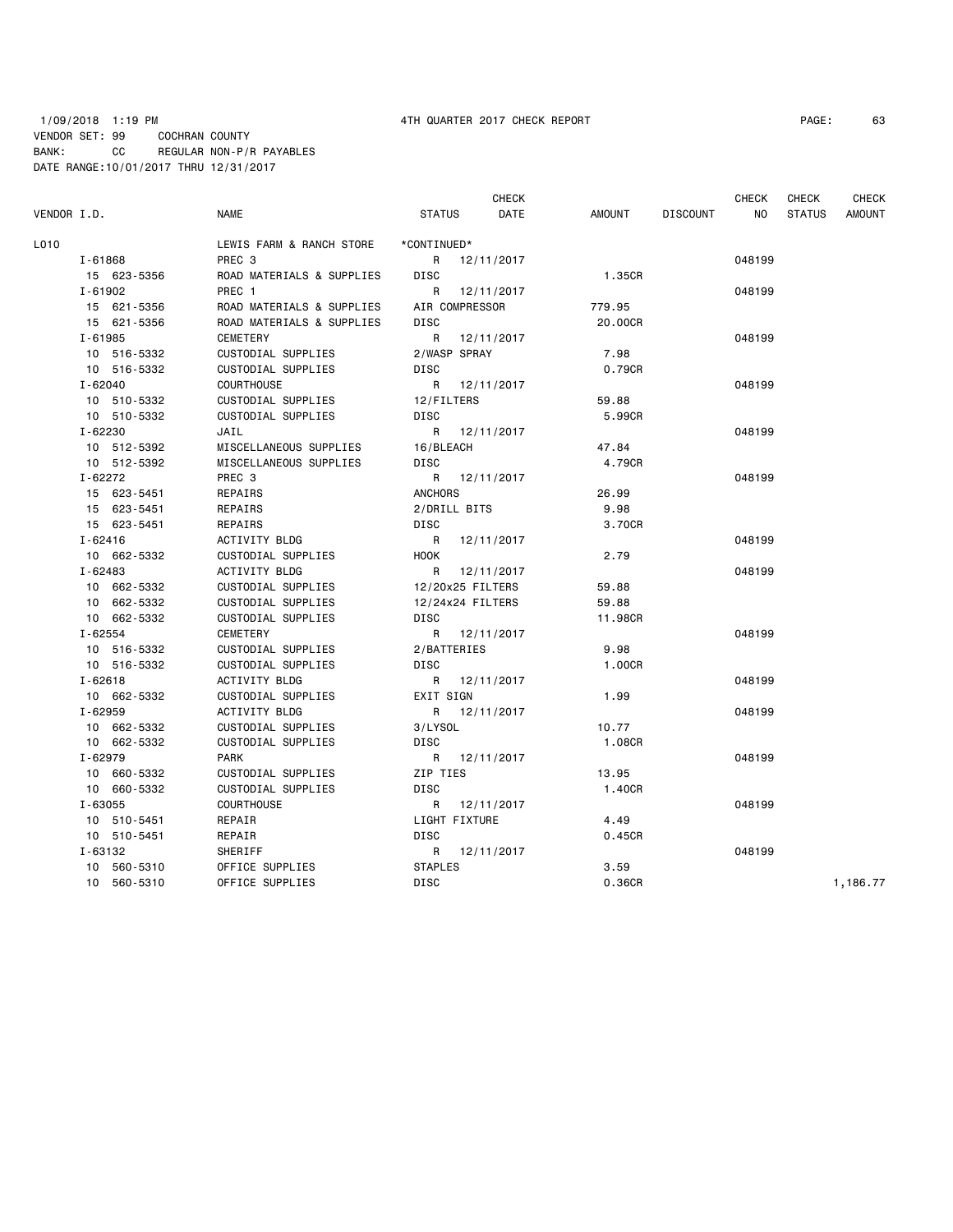# 1/09/2018 1:19 PM 4TH QUARTER 2017 CHECK REPORT PAGE: 64 VENDOR SET: 99 COCHRAN COUNTY BANK: CC REGULAR NON-P/R PAYABLES DATE RANGE:10/01/2017 THRU 12/31/2017

|                  |                               |                                                    |                      | <b>CHECK</b> |               |                 | <b>CHECK</b>   | <b>CHECK</b>  | <b>CHECK</b>  |
|------------------|-------------------------------|----------------------------------------------------|----------------------|--------------|---------------|-----------------|----------------|---------------|---------------|
| VENDOR I.D.      |                               | <b>NAME</b>                                        | <b>STATUS</b>        | DATE         | <b>AMOUNT</b> | <b>DISCOUNT</b> | N <sub>O</sub> | <b>STATUS</b> | <b>AMOUNT</b> |
| M297             |                               | KANDI MARTINEZ                                     |                      |              |               |                 |                |               |               |
|                  | I-DW#017699                   | ACTIVITY BLDG                                      | R 12/11/2017         |              |               |                 | 048201         |               |               |
|                  | 10 000-4370.101               | RENT-ACTIVITY BUILDING                             | REF DEP FOR 12/2/17  |              | 150.00        |                 |                |               | 150.00        |
| M304             |                               | JESSE MENDEZ                                       |                      |              |               |                 |                |               |               |
|                  | I-#1454/PALMER                | DISTRICT COURT                                     | R                    | 12/11/2017   |               |                 | 048202         |               |               |
|                  | 10 435-5400                   | ATTORNEY AD LITEM                                  | PLEA HRNG(F)/XAVIER  |              | 375.00        |                 |                |               | 375.00        |
| M321             |                               | JAMES M MOORE                                      |                      |              |               |                 |                |               |               |
|                  | $I - 6426$ 12/01/17           | COUNTY COURT                                       | R                    | 12/11/2017   |               |                 | 048203         |               |               |
|                  | 10 426-5400                   | ATTORNEY AD LITEM                                  | PLEA HRNG/JUAN P. RE |              | 200.00        |                 |                |               | 200.00        |
| N082             |                               | NETDATA                                            |                      |              |               |                 |                |               |               |
|                  | I-iTICKET NOV 17              | JUSTICE OF PEACE                                   | R 12/11/2017         |              |               |                 | 048204         |               |               |
|                  | 10 455-5499                   | MISCELLANEOUS                                      | NOVEMBER 2017        |              | 20.00         |                 |                |               | 20.00         |
| N101             |                               | NOBLE SOFTWARE GROUP, LLC                          |                      |              |               |                 |                |               |               |
|                  | I-595                         | JUVENILE PROBATION                                 | R.                   | 12/11/2017   |               |                 | 048205         |               |               |
|                  | 17 573-5413.001               | Inter-Cnty Contr TELECOUNSEL'GANNUAL HOSTING 9/1/1 |                      |              | 414.04        |                 |                |               |               |
|                  | 17 573-5413.001               | Inter-Cnty Contr TELECOUNSEL'GALLOCATED TRNG COSTS |                      |              | 249.39        |                 |                |               | 663.43        |
| 0037             |                               | ANGELA OVERMAN, ATTY AT LAW                        |                      |              |               |                 |                |               |               |
|                  | $I - CPS(P) / 4501$           | DISTRICT COURT                                     | R 12/11/2017         |              |               |                 | 048206         |               |               |
|                  | 10 435-5400                   | ATTORNEY AD LITEM                                  | CPS HRNG/(P) #4501   |              | 350.00        |                 |                |               | 350.00        |
| 0111             |                               | BENNIE O'BRIEN                                     |                      |              |               |                 |                |               |               |
|                  | I-PROP ELEC 11/7/17 ELECTIONS |                                                    | R 12/11/2017         |              |               |                 | 048207         |               |               |
|                  | 10 490-5102                   | ELECTION SALARIES                                  | 12.75HRS @ 10.00     |              | 127.50        |                 |                |               |               |
|                  | 10 490-5102                   | ELECTION SALARIES                                  | 1HR RECOUNT 11/9/17  |              | 10.00         |                 |                |               | 137.50        |
| R <sub>157</sub> |                               | ETHEL RICHARDSON                                   |                      |              |               |                 |                |               |               |
|                  | I-EARLY VOT 11/7/17 ELECTIONS |                                                    | R 12/11/2017         |              |               |                 | 048208         |               |               |
|                  | 10 490-5102                   | ELECTION SALARIES                                  | 1.5HRS/EARLY VOTING  |              | 15.00         |                 |                |               | 15.00         |
| R272             |                               | RICKER LAW FIRM, PC                                |                      |              |               |                 |                |               |               |
|                  | $I - CPS(C)/4501$             | DISTRICT COURT                                     | R 12/11/2017         |              |               |                 | 048209         |               |               |
|                  | 10 435-5400                   | ATTORNEY AD LITEM                                  | CPS HRNG/(C) #4501   |              | 350.00        |                 |                |               | 350.00        |
| S005             |                               | DORIS SEALY, COUNTY TREAS                          |                      |              |               |                 |                |               |               |
|                  | $I - R/B$ 12/5/17             | TREASURER                                          | R                    | 12/11/2017   |               |                 | 048210         |               |               |
|                  | 10 497-5427                   | CONTINUING EDUCATION                               | R/B PARKING/RISK MGM |              | 7.00          |                 |                |               |               |
|                  | 10 497-5311                   | POSTAL EXPENSES                                    | R/B 941 FORM/CERT 10 |              | 6.59          |                 |                |               | 13.59         |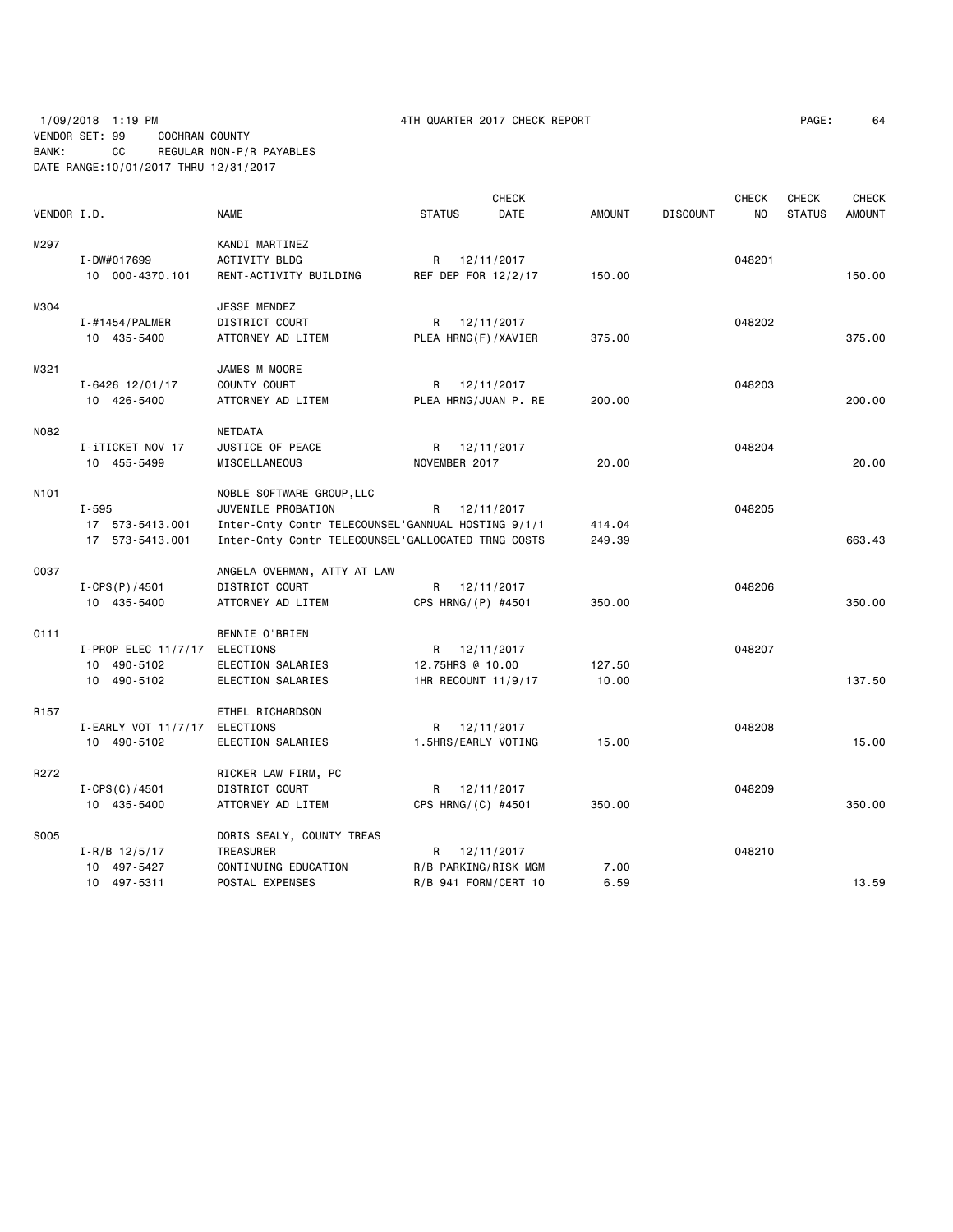### 1/09/2018 1:19 PM 4TH QUARTER 2017 CHECK REPORT PAGE: 65 VENDOR SET: 99 COCHRAN COUNTY BANK: CC REGULAR NON-P/R PAYABLES DATE RANGE:10/01/2017 THRU 12/31/2017

|             |                   |                    |                        | <b>CHECK</b>         |               |                 | <b>CHECK</b> | <b>CHECK</b>  | <b>CHECK</b>  |
|-------------|-------------------|--------------------|------------------------|----------------------|---------------|-----------------|--------------|---------------|---------------|
| VENDOR I.D. |                   | <b>NAME</b>        | <b>STATUS</b>          | DATE                 | <b>AMOUNT</b> | <b>DISCOUNT</b> | NO           | <b>STATUS</b> | <b>AMOUNT</b> |
| S010        |                   | SILVERS COMPANY    |                        |                      |               |                 |              |               |               |
|             | I-CEMETERY 11/17  | CEMETERY           | R                      | 12/11/2017           |               |                 | 048211       |               |               |
|             | 10 516-5330       | FUEL & OIL         | 23.5GL/UNL 11/22       |                      | 52.55         |                 |              |               |               |
|             | 516-5330<br>10    | FUEL & OIL         | 30GL/UNL 11/27         |                      | 67.98         |                 |              |               |               |
|             | 516-5451<br>10    | REPAIR             | ST INSP/1984 DUMP TR   |                      | 7.00          |                 |              |               |               |
|             | 10 516-5451       | REPAIR             | INSP FORM              |                      | 3.00          |                 |              |               |               |
|             | I-CONSTABLE 11/17 | CONSTABLE          | R                      | 12/11/2017           |               |                 | 048211       |               |               |
|             | 550-5330<br>10    | FUEL & OIL         | 21.53GL/UNL 11/15      |                      | 51.16         |                 |              |               |               |
|             | 550-5330<br>10    | FUEL & OIL         | 23.52GL/UNL 11/22      |                      | 52.59         |                 |              |               |               |
|             | 550-5451<br>10    | REPAIR             | ST INSP/#5206          |                      | 7.00          |                 |              |               |               |
|             | 550-5451<br>10    | REPAIR             | INSP FORM              |                      | 3.00          |                 |              |               |               |
|             | I-EXT SVC 11/17   | EXTENSION SVC      | R                      | 12/11/2017           |               |                 | 048211       |               |               |
|             | 665-5330<br>10    | FUEL AND OIL       | 28.44GL/UNL 11/2       |                      | 63.59         |                 |              |               |               |
|             | 665-5330<br>10    | FUEL AND OIL       | 32.43GL/UNL 11/9       |                      | 77.05         |                 |              |               |               |
|             | 665-5330<br>10    | FUEL AND OIL       | 22.59GL/UNL 11/15      |                      | 53.67         |                 |              |               |               |
|             | 10<br>665-5330    | FUEL AND OIL       | 17.97GL/UNL 11/22      |                      | 40.18         |                 |              |               |               |
|             | 665-5330<br>10    | FUEL AND OIL       | 16.05GL/UNL 11/29      |                      | 36.37         |                 |              |               |               |
|             | I-JUV PROB 11/17  | JUVENILE PROBATION | R                      | 12/11/2017           |               |                 | 048211       |               |               |
|             | 17 573-5499       | OPERATING EXPENSES | 19.32GL/UNL 11/2       |                      | 43.20         |                 |              |               |               |
|             | 17 573-5499       | OPERATING EXPENSES | 19.01GL/UNL 11/6       |                      | 45.17         |                 |              |               |               |
|             | 17 573-5499       | OPERATING EXPENSES | 13.1GL/UNL 11/15       |                      | 31.13         |                 |              |               |               |
|             | 17 573-5499       | OPERATING EXPENSES | 15.4GL/UNL 11/22       |                      | 34.43         |                 |              |               |               |
|             | 17 573-5499       | OPERATING EXPENSES | 13GL/UNL 11/29         |                      | 29.46         |                 |              |               |               |
|             | I-PARK 11/17      | COUNTY PARK        | R 12/11/2017           |                      |               |                 | 048211       |               |               |
|             | 10 660-5330       | FUEL AND OIL       | 24GL/UNL 11/9          |                      | 57.02         |                 |              |               |               |
|             | I-PREC 1 11/17    | PREC 1             | R                      | 12/11/2017           |               |                 | 048211       |               |               |
|             | 15 621-5330       | FUEL & OIL         | 5GL/UNL 11/14          |                      | 11.88         |                 |              |               |               |
|             | 15<br>621-5451    | <b>REPAIRS</b>     | 3/FUEL FILTERS 11/1    |                      | 102.72        |                 |              |               |               |
|             | 621-5330<br>15    | FUEL & OIL         | 27.6GL/UNL 11/15       |                      | 65.58         |                 |              |               |               |
|             | 621-5451<br>15    | REPAIRS            |                        | ST INSP/'04 MACK #45 | 7.00          |                 |              |               |               |
|             | 621-5451<br>15    | REPAIRS            | <b>INSP FORM 11/13</b> |                      | 3.00          |                 |              |               |               |
|             | 15<br>621-5330    | FUEL & OIL         | 11.3GL/UNL 11/1        |                      | 25.27         |                 |              |               |               |
|             | 621-5330<br>15    | FUEL & OIL         | 43.9GL/HS DIESEL 10/   |                      | 96.58         |                 |              |               |               |
|             | 15<br>621-5330    | FUEL & OIL         | 42.7GL/HS DIESEL 10/   |                      | 93.94         |                 |              |               |               |
|             | 621-5330<br>15    | FUEL & OIL         | 24.7GL/UNL 11/28       |                      | 55.97         |                 |              |               |               |
|             | 15<br>621-5330    | FUEL & OIL         | 2.8GL/LS DIESEL 11/1   |                      | 6.85          |                 |              |               |               |
|             | I-PREC 2 11/17    | PREC <sub>2</sub>  | R 12/11/2017           |                      |               |                 | 048211       |               |               |
|             | 622-5330<br>15    | FUEL AND OIL       |                        | 69GL/LS DIESEL 10/27 | 162.50        |                 |              |               |               |
|             | 622-5330<br>15    | FUEL AND OIL       | 93GL/LS DIESEL 10/26   |                      | 219.02        |                 |              |               |               |
|             | 622-5451<br>15    | REPAIRS            |                        | 2/7002 FILTERS 11/27 | 21.56         |                 |              |               |               |
|             | 622-5451<br>15    | REPAIRS            | 20FT 3/4" FUEL HOSE    |                      | 47.50         |                 |              |               |               |
|             | 622-5451<br>15    | REPAIRS            | BRAKE FLUID 11/13      |                      | 3.33          |                 |              |               |               |
|             | 622-5330<br>15    | FUEL AND OIL       | 79.8GL/LS DIESEL 11/   |                      | 191.92        |                 |              |               |               |
|             | 15<br>622-5330    | FUEL AND OIL       | 82GL/LS DIESEL 11/8    |                      | 197.21        |                 |              |               |               |
|             | 622-5330<br>15    | FUEL AND OIL       | 3/POWER SVC 11/30      |                      | 42.00         |                 |              |               |               |
|             | 15<br>622-5330    | FUEL AND OIL       | 23.46GL/UNL 11/2       |                      | 52.46         |                 |              |               |               |
|             | 622-5330<br>15    | FUEL AND OIL       | 22.01GL/UNL 11/6       |                      | 50.51         |                 |              |               |               |
|             | 15<br>622-5330    | FUEL AND OIL       | 30.05GL/UNL 11/13      |                      | 71.49         |                 |              |               |               |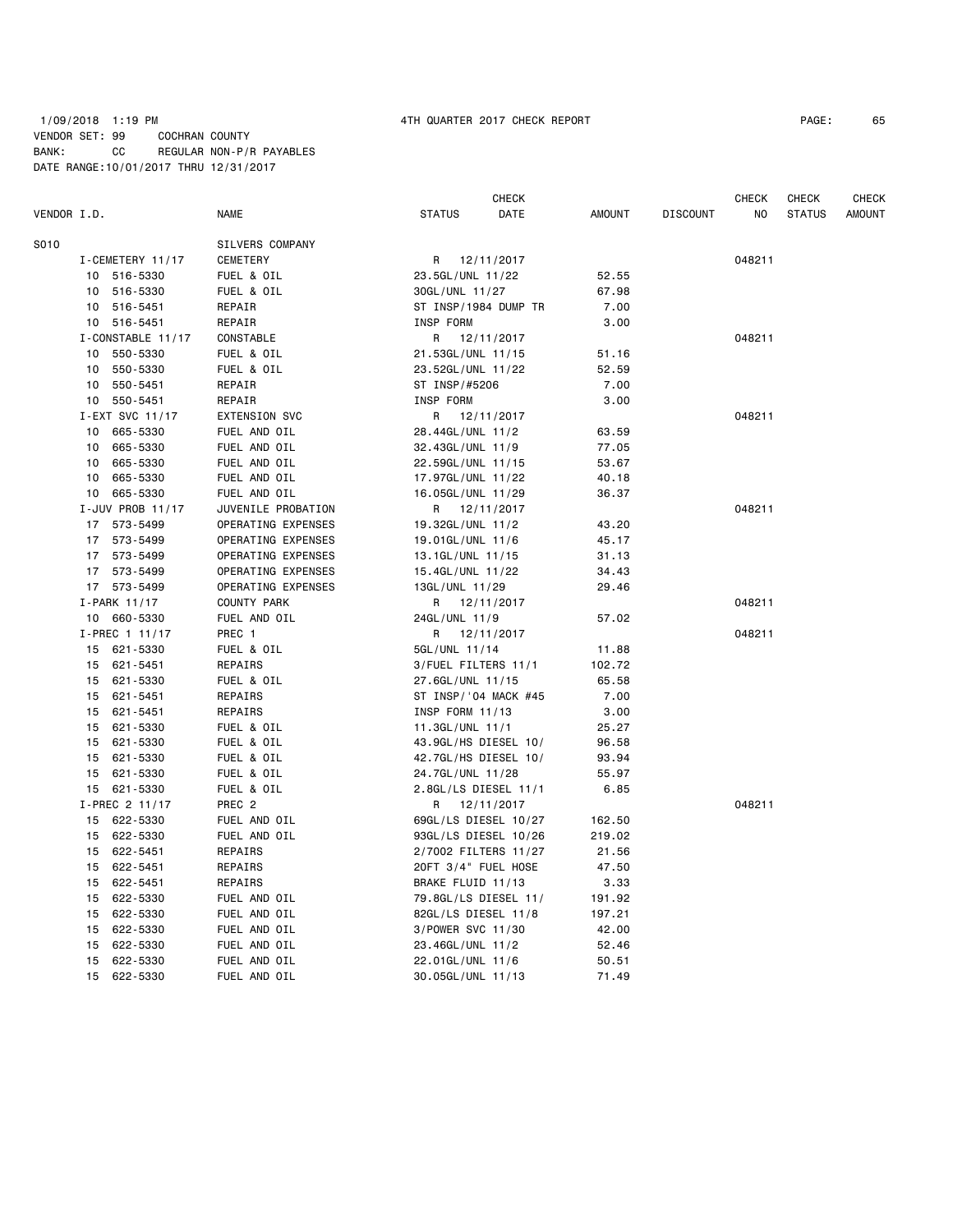# 1/09/2018 1:19 PM 4TH QUARTER 2017 CHECK REPORT PAGE: 66 VENDOR SET: 99 COCHRAN COUNTY BANK: CC REGULAR NON-P/R PAYABLES DATE RANGE:10/01/2017 THRU 12/31/2017

| VENDOR I.D. |                   | <b>NAME</b>                    | <b>STATUS</b>         | <b>CHECK</b><br>DATE | <b>AMOUNT</b> | <b>DISCOUNT</b> | <b>CHECK</b><br>NO. | <b>CHECK</b><br><b>STATUS</b> | <b>CHECK</b><br><b>AMOUNT</b> |
|-------------|-------------------|--------------------------------|-----------------------|----------------------|---------------|-----------------|---------------------|-------------------------------|-------------------------------|
|             |                   |                                |                       |                      |               |                 |                     |                               |                               |
| S010        |                   | SILVERS COMPANY<br>*CONTINUED* |                       |                      |               |                 |                     |                               |                               |
|             | I-PREC 2 11/17    | PREC <sub>2</sub>              | R                     | 12/11/2017           |               |                 | 048211              |                               |                               |
|             | 15 622-5330       | FUEL AND OIL                   | 24.58GL/UNL 11/22     |                      | 54.96         |                 |                     |                               |                               |
|             | 15 622-5330       | FUEL AND OIL                   | 30.33GL/UNL 11/29     |                      | 68.73         |                 |                     |                               |                               |
|             | I-PREC 4 11/17    | PREC 4                         | R 12/11/2017          |                      |               |                 | 048211              |                               |                               |
|             | 15 624-5451       | REPAIRS                        | ST INSP/07 CTS TRLR#  |                      | 7.00          |                 |                     |                               |                               |
|             | 15 624-5451       | REPAIRS                        | INSP FORM             |                      | 3.00          |                 |                     |                               |                               |
|             | $I-SHERIFF 11/17$ | SHERIFF                        | R 12/11/2017          |                      |               |                 | 048211              |                               |                               |
|             | 10 560-5330       | FUEL AND OIL                   | 355.267GL/UNL NOV 20  |                      | 747.83        |                 |                     |                               |                               |
|             | 10 560-5451       | MACHINERY-NON-OFFICE REPAIR    | ST INSP/'10 FORD, JAI |                      | 7.00          |                 |                     |                               |                               |
|             | 10 560-5451       | MACHINERY-NON-OFFICE REPAIR    | INSP FORM             |                      | 3.00          |                 |                     |                               |                               |
|             | I-VET VAN 11/17   | <b>VETERANS SVC</b>            | R                     | 12/11/2017           |               |                 | 048211              |                               |                               |
|             | 10 405-5330       | FUEL AND OIL                   | 21GL/UNL 11/6         |                      | 48.20         |                 |                     |                               |                               |
|             | 10 405-5330       | FUEL AND OIL                   | 7GL/UNL 11/9          |                      | 16.63         |                 |                     |                               |                               |
|             | 10 405-5451       | REPAIRS                        | ST INSP/#7843         |                      | 7.00          |                 |                     |                               |                               |
|             | 10 405-5451       | REPAIRS                        | INSP FORM             |                      | 3.00          |                 |                     |                               | 3,250.19                      |
| S063        |                   | ANGEL RAMIREZ, dba             |                       |                      |               |                 |                     |                               |                               |
|             | I-010863          | PREC 1                         | R                     | 12/11/2017           |               |                 | 048212              |                               |                               |
|             | 15 621-5454       | TIRES                          | JD672G/SVC CALL MILE  |                      | 24.00         |                 |                     |                               |                               |
|             | 15 621-5454       | TIRES                          | $2/DSMT - 2/MTS$      |                      | 160.00        |                 |                     |                               |                               |
|             | 15 621-5454       | TIRES                          | 2/VALVE STEMS         |                      | 20.00         |                 |                     |                               |                               |
|             | I-010864          | PREC 1                         | R 12/11/2017          |                      |               |                 | 048212              |                               |                               |
|             | 15 621-5451       | REPAIRS                        | CL700 BELLY DUMP/R F  |                      |               |                 |                     |                               |                               |
|             | 15 621-5451       | REPAIRS                        | R/R BEARINGS/BRKS/SL  |                      | 225.00        |                 |                     |                               |                               |
|             | I-010866          | PREC 1                         | R 12/11/2017          |                      |               |                 | 048212              |                               |                               |
|             | 15 621-5451       | REPAIRS                        | CL700 BELLY DUMP/L F  |                      |               |                 |                     |                               |                               |
|             | 15 621-5451       | REPAIRS                        | R/R BEARINGS/BRKS/SL  |                      | 175.00        |                 |                     |                               | 604.00                        |
| S071        |                   | SCRIPT OFFICE PRODUCTS, INC.   |                       |                      |               |                 |                     |                               |                               |
|             | I-53942           | <b>CLERK</b>                   | R 12/11/2017          |                      |               |                 | 048213              |                               |                               |
|             | 10 403-5310       | OFFICE SUPPLIES                | 3/CALENDARS           |                      | 17.85         |                 |                     |                               |                               |
|             | 10 403-5310       | OFFICE SUPPLIES                | BRTTN660 TONER        |                      | 68.49         |                 |                     |                               |                               |
|             | 10 403-5310       | OFFICE SUPPLIES                | STAPLE REMOVER        |                      | 4.95          |                 |                     |                               |                               |
|             | I-53972           | <b>CLERK</b>                   | R                     | 12/11/2017           |               |                 | 048213              |                               |                               |
|             | 10 403-5310       | OFFICE SUPPLIES                | 4/SHARPIES            |                      | 7.80          |                 |                     |                               |                               |
|             | I-53986           | TAX A/C                        | R                     | 12/11/2017           |               |                 | 048213              |                               |                               |
|             | 10 499-5310       | OFFICE SUPPLIES                | PROFIT MID SIZE MOUS  |                      | 28.95         |                 |                     |                               |                               |
|             | I-53990           | <b>CLERK</b>                   | R                     | 12/11/2017           |               |                 | 048213              |                               |                               |
|             | 10 403-5310       | OFFICE SUPPLIES                | TYPEWRITER RIBBON     |                      | 9.95          |                 |                     |                               |                               |
|             | I-53992           | SHERIFF                        | R                     | 12/11/2017           |               |                 | 048213              |                               |                               |
|             | 10 560-5310       | OFFICE SUPPLIES                | NOTARY STAMP/RYAN DA  |                      | 22.93         |                 |                     |                               |                               |
|             | I-53995           | AUDITOR                        | R                     | 12/11/2017           |               |                 | 048213              |                               |                               |
|             | 10 495-5310       | OFFICE SUPPLIES                | 2/3 MONTH WALL CALEN  |                      | 35.90         |                 |                     |                               |                               |
|             | $I - 54011$       | <b>CLERK</b>                   | R                     | 12/11/2017           |               |                 | 048213              |                               |                               |
|             | 10 403-5310       | OFFICE SUPPLIES                | 4BX/COPY PAPER        |                      | 158.00        |                 |                     |                               |                               |
|             | I-54039           | <b>ATTORNEY</b>                | R                     | 12/11/2017           |               |                 | 048213              |                               |                               |
|             | 10 475-5310       | OFFICE SUPPLIES                | CALENDAR              |                      | 5.95          |                 |                     |                               |                               |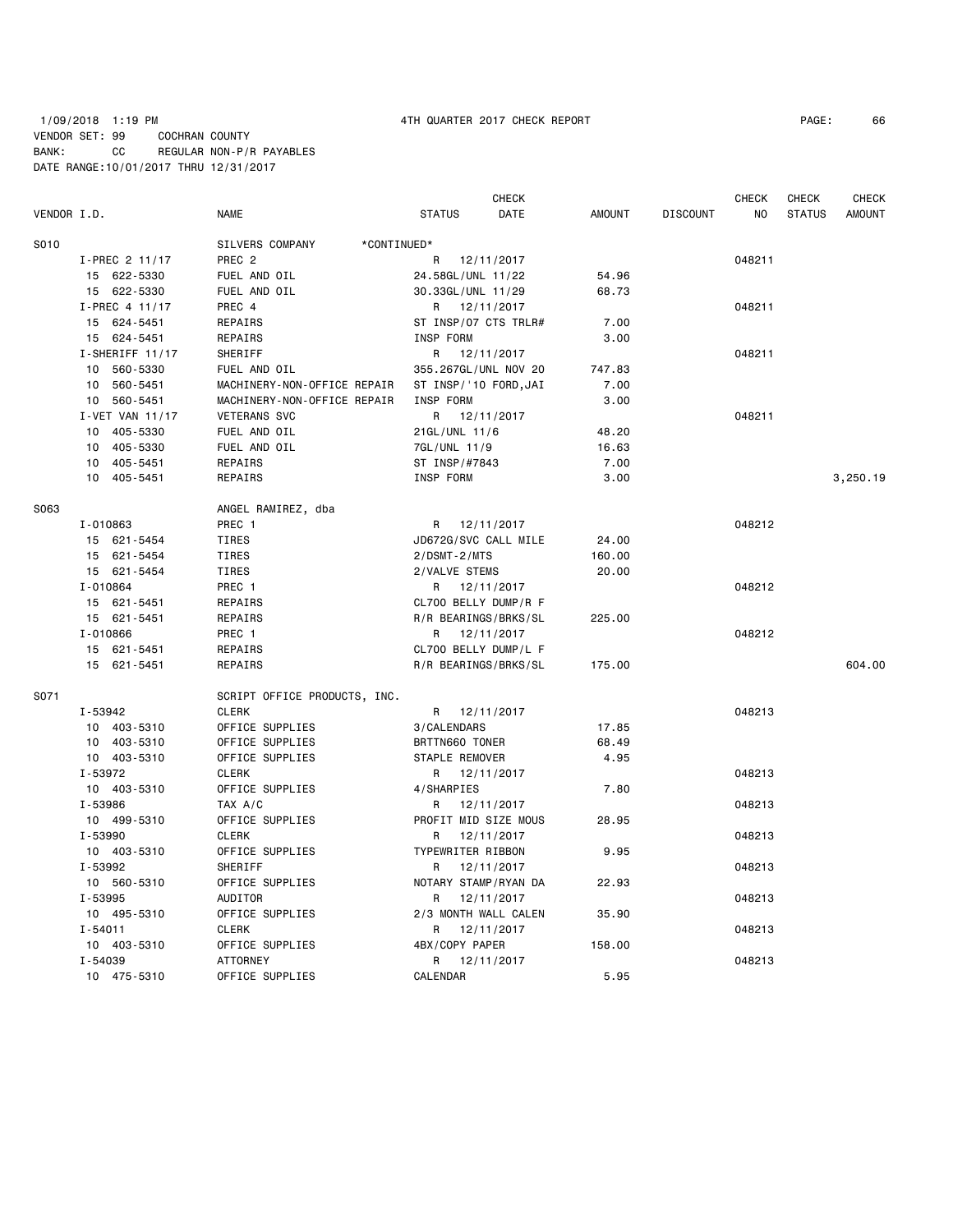# 1/09/2018 1:19 PM  $\overline{a}$  4TH QUARTER 2017 CHECK REPORT VENDOR SET: 99 COCHRAN COUNTY BANK: CC REGULAR NON-P/R PAYABLES DATE RANGE:10/01/2017 THRU 12/31/2017

|  | PAGE: |  | 67 |
|--|-------|--|----|
|--|-------|--|----|

|             |            |                              |                                |                     | <b>CHECK</b>         |               |                 | <b>CHECK</b> | CHECK         | <b>CHECK</b>  |
|-------------|------------|------------------------------|--------------------------------|---------------------|----------------------|---------------|-----------------|--------------|---------------|---------------|
| VENDOR I.D. |            |                              | <b>NAME</b>                    | <b>STATUS</b>       | DATE                 | <b>AMOUNT</b> | <b>DISCOUNT</b> | NO           | <b>STATUS</b> | <b>AMOUNT</b> |
| S071        |            |                              | SCRIPT OFFICE PRODUCTS         | *CONTINUED*         |                      |               |                 |              |               |               |
|             | I-54039    |                              | <b>ATTORNEY</b>                |                     | R 12/11/2017         |               |                 | 048213       |               |               |
|             |            | 10 475-5310                  | OFFICE SUPPLIES                | CALENDAR REFILL     |                      | 3.95          |                 |              |               | 364.72        |
| S081        |            |                              | SIGNS ON THE GO                |                     |                      |               |                 |              |               |               |
|             |            | I-113310/17CHEVY7808 SHERIFF |                                |                     | R 12/11/2017         |               |                 | 048214       |               |               |
|             |            | 10 560-5571                  | CAPITAL OUTLAY                 |                     | VEH DIE CUT/FRONT/BA | 375.00        |                 |              |               |               |
|             |            | 10 560-5571                  | CAPITAL OUTLAY                 |                     | 2/VINYL PRINTED BADG | 25.00         |                 |              |               | 400.00        |
| S210        |            |                              | SHAMBURGER AUTO & FARM SUPPLY  |                     |                      |               |                 |              |               |               |
|             | I-356086   |                              | PREC <sub>2</sub>              | R                   | 12/11/2017           |               |                 | 048215       |               |               |
|             |            | 15 622-5451                  | REPAIRS                        | 4.5/FLEX TUBING     |                      | 30.11         |                 |              |               |               |
|             |            | 15 622-5451                  | REPAIRS                        | 2/CLAMPS            |                      | 21.98         |                 |              |               |               |
|             | I-356434   |                              | PREC 1                         |                     | R 12/11/2017         |               |                 | 048215       |               |               |
|             |            | 15 621-5451                  | REPAIRS                        |                     | 2/PTEX HI HI-TEMP RT | 14.98         |                 |              |               |               |
|             |            | 15 621-5451                  | REPAIRS                        | 4/OIL SEALS         |                      | 231.96        |                 |              |               |               |
|             |            | 15 621-5451                  | REPAIRS                        |                     | 4/AXLE FLANGE GASKET | 21.96         |                 |              |               |               |
|             |            | 15 621-5451                  | REPAIRS                        |                     | 4/AXLE FLANGE GASKET | 26.76         |                 |              |               |               |
|             |            | 15 621-5451                  | REPAIRS                        | LUBRICANT SPRAY     |                      | 10.99         |                 |              |               |               |
|             |            | 15 621-5451                  | REPAIRS                        | 4/REMAN GRIPPER KIT |                      | 226.76        |                 |              |               |               |
|             |            | 15 621-5451                  | REPAIRS                        | 4/CORE DEPOSITS     |                      | 140.00        |                 |              |               |               |
|             |            | 15 621-5451                  | REPAIRS                        | RET-4/CORE DEPOSITS |                      | 140.00CR      |                 |              |               |               |
|             |            | 15 621-5451                  | REPAIRS                        | 4/CUP CONE SETS     |                      | 261.96        |                 |              |               |               |
|             |            | 15 621-5451                  | REPAIRS                        | <b>BEARING</b>      |                      | 59.99         |                 |              |               |               |
|             |            | 15 621-5451                  | REPAIRS                        | <b>BEARING</b>      |                      | 38.49         |                 |              |               |               |
|             |            | 15 621-5451                  | REPAIRS                        | 3/CUP CONE SETS     |                      | 205.47        |                 |              |               |               |
|             |            | 15 621-5451                  | REPAIRS                        |                     | NAPA GEAR 80W-90 5GL | 58.99         |                 |              |               |               |
|             | I-356748   |                              | PREC 2                         |                     | R 12/11/2017         |               |                 | 048215       |               |               |
|             |            | 15 622-5451                  | REPAIRS                        | <b>18V BATTERY</b>  |                      | 258.99        |                 |              |               |               |
|             | I-356754   |                              | PREC 1                         | R                   | 12/11/2017           |               |                 | 048215       |               |               |
|             |            | 15 621-5451                  | REPAIRS                        | HOSE CLAMP          |                      | 5.49          |                 |              |               |               |
|             | I-356903   |                              | PREC 1                         | R                   | 12/11/2017           |               |                 | 048215       |               |               |
|             |            | 15 621-5451                  | REPAIRS                        | 2/CUP CONE SETS     |                      | 339.98        |                 |              |               |               |
|             |            | 15 621-5451                  | REPAIRS                        | 2/CUP CONE SETS     |                      | 159.98        |                 |              |               |               |
|             |            | 15 621-5451                  | REPAIRS                        | 2/OIL SEALS         |                      | 106.98        |                 |              |               |               |
|             |            | 15 621-5451                  | REPAIRS                        | 2/BRAKE SHOE KITS   |                      | 174.98        |                 |              |               | 2,256.80      |
| S379        |            |                              | SOUTH PLAINS FORENSIC PATHOLOG |                     |                      |               |                 |              |               |               |
|             | $I - 4053$ |                              | JUSTICE OF PEACE               |                     | R 12/11/2017         |               |                 | 048216       |               |               |
|             |            | 10 455-5405                  | <b>AUTOPSY</b>                 |                     | LEV1/KAYLA TIMMONS 1 | 2,200.00      |                 |              |               | 2,200.00      |
| S389        |            |                              | STATE RUBBER & ENVIRONMENTAL   |                     |                      |               |                 |              |               |               |
|             | I-20537    |                              | PREC 1                         | R                   | 12/11/2017           |               |                 | 048217       |               |               |
|             |            | 15 621-5454                  | <b>TIRES</b>                   |                     | 2000LBS/TIRE DISPOSA | 60.00         |                 |              |               | 60.00         |
|             |            |                              |                                |                     |                      |               |                 |              |               |               |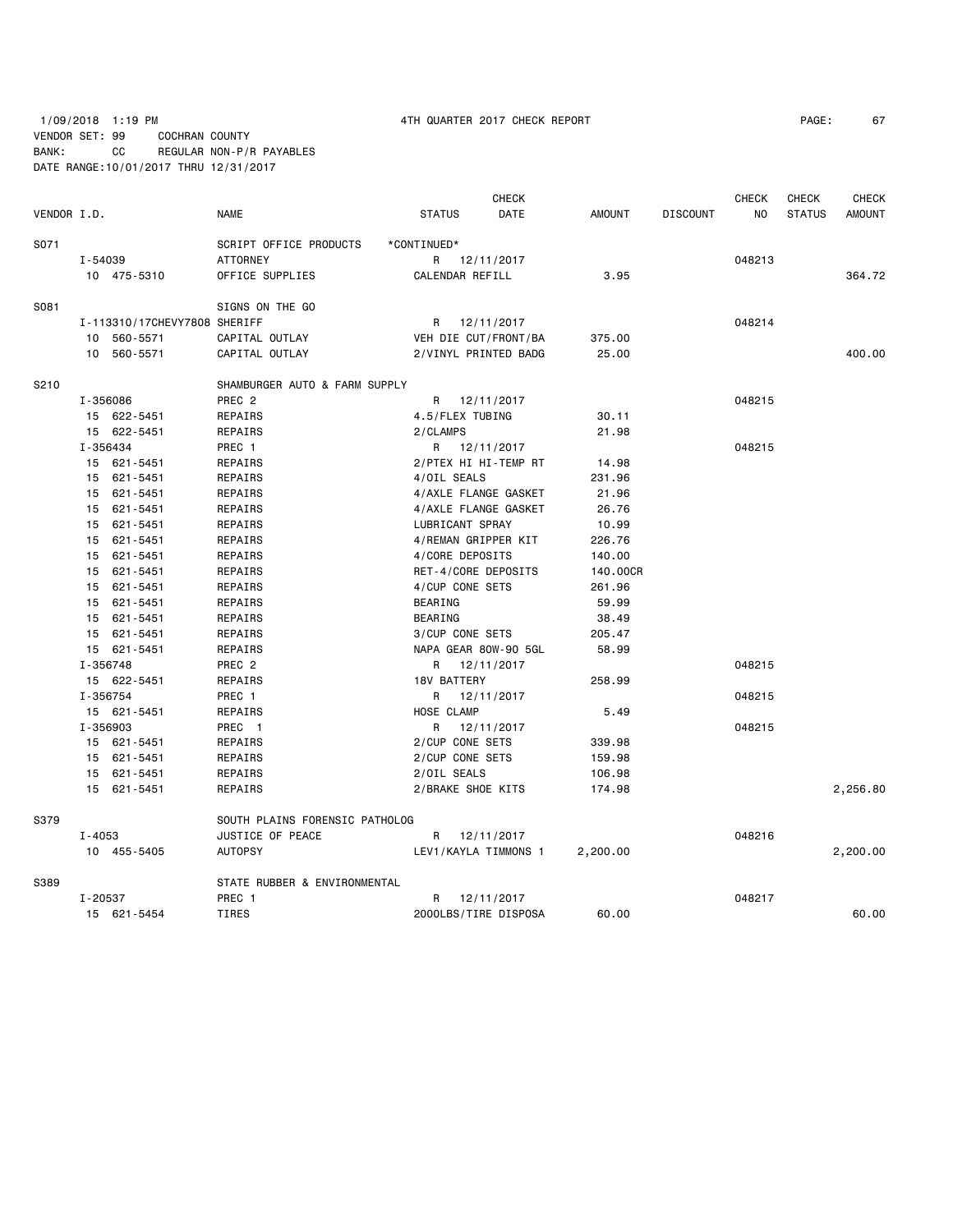1/09/2018 1:19 PM 4TH QUARTER 2017 CHECK REPORT PAGE: 68 VENDOR SET: 99 COCHRAN COUNTY BANK: CC REGULAR NON-P/R PAYABLES DATE RANGE:10/01/2017 THRU 12/31/2017

|                  |                        |                                                    |                       | <b>CHECK</b> |               |                 | <b>CHECK</b> | <b>CHECK</b>  | <b>CHECK</b>  |
|------------------|------------------------|----------------------------------------------------|-----------------------|--------------|---------------|-----------------|--------------|---------------|---------------|
| VENDOR I.D.      |                        | <b>NAME</b>                                        | <b>STATUS</b>         | DATE         | <b>AMOUNT</b> | <b>DISCOUNT</b> | NO.          | <b>STATUS</b> | <b>AMOUNT</b> |
| S400             |                        | STUEART'S PIT STOP KWIK LUBE                       |                       |              |               |                 |              |               |               |
|                  | I-79631                | <b>EXTENSION SVC</b>                               | R                     | 12/11/2017   |               |                 | 048218       |               |               |
|                  | 10 665-5451            | REPAIRS                                            | OIL CHANGE/'15 CHEVY  |              | 38.99         |                 |              |               |               |
|                  | 10 665-5451            | REPAIRS                                            | 6QTS/5/30 SYNTHETIC   |              | 4.99          |                 |              |               |               |
|                  | 10 665-5451            | REPAIRS                                            | 2/WINDSHIELD WIPERS   |              | 41.98         |                 |              |               | 85.96         |
| S435             |                        | SS OUTFITTERS                                      |                       |              |               |                 |              |               |               |
|                  | I-120517 AMMO          | SHERIFF                                            | R 12/11/2017          |              |               |                 | 048219       |               |               |
|                  | 10 560-5334            | OTHER SUPPLIES                                     | 20BX/SIG SAUER 125 G  |              | 460.00        |                 |              |               |               |
|                  | I-120517/AMMO          | JUVENILE PROBATION                                 | R                     | 12/11/2017   |               |                 | 048219       |               |               |
|                  | 17 573-5499            | OPERATING EXPENSES                                 | 5BX/SPEER LAWMAN .40  |              | 88.45         |                 |              |               | 548.45        |
| T148             |                        | TASCOSA OFFICE MACHINES INC                        |                       |              |               |                 |              |               |               |
|                  | I-14382                | <b>CLERK</b>                                       | R.                    | 12/11/2017   |               |                 | 048220       |               |               |
|                  | 10 403-5411            | MAINTENANCE CONTRACTS                              | 2842 COPIES 10/10-11  |              | 39.79         |                 |              |               | 39.79         |
| T <sub>295</sub> |                        | TRUECORE BEHAVIORAL SOLUTIONS,                     |                       |              |               |                 |              |               |               |
|                  | I - COCHRAN - 1117 - B | JUVENILE PROBATION                                 | R                     | 12/11/2017   |               |                 | 048221       |               |               |
|                  | 17 573-5413.001        | Inter-Cnty Contr TELECOUNSEL'GTele-cons'g Nov'17 F |                       |              | 361.16        |                 |              |               | 361.16        |
| T296             |                        | TEXAS OVERHEAD DOOR & CONSTRUC                     |                       |              |               |                 |              |               |               |
|                  | I-ANNEX DOOR 120317    | COURTHOUSE / ANNEX                                 | R                     | 12/11/2017   |               |                 | 048222       |               |               |
|                  | 10 510-5451            | REPAIR                                             | OVERHEAD DOOR/ ST FO  |              | 550.00        |                 |              |               |               |
|                  | 10 510-5451            | REPAIR                                             | VINYL TRIM            |              | 75.00         |                 |              |               |               |
|                  | 10 510-5451            | REPAIR                                             | METAL TRIM/OPENING, W |              | 75.00         |                 |              |               |               |
|                  | 10 510-5451            | REPAIR                                             | LABOR/CUT OPENING     |              | 200.00        |                 |              |               |               |
|                  | 10 510-5451            | REPAIR                                             | LABOR/INSTALL DOOR    |              | 200.00        |                 |              |               | 1,100.00      |
| U019             |                        | UNITED SUPERMARKETS, INC                           |                       |              |               |                 |              |               |               |
|                  | I-1280 110617          | JAIL/MEDS                                          | R 12/11/2017          |              |               |                 | 048223       |               |               |
|                  | 10 512-5391            | MEDICAL CARE-PRISONERS                             | RX#1/MARISELA         |              | 21.08         |                 |              |               | 21.08         |
| U036             |                        | UNIFIRST HOLDINGS, INC.                            |                       |              |               |                 |              |               |               |
|                  | I-831 2329871          | JAIL/SHERIFF                                       | R 12/11/2017          |              |               |                 | 048224       |               |               |
|                  | 10 512-5392            | MISCELLANEOUS SUPPLIES                             | MAT 3x5               |              | 4.00          |                 |              |               |               |
|                  | 10 512-5392            | MISCELLANEOUS SUPPLIES                             | 200 MICROFIBER TOWEL  |              | 34.00         |                 |              |               |               |
|                  | 10 512-5205            | UNIFORMS                                           | UNIFORM SVC/ELIDA     |              | 11.22         |                 |              |               |               |
|                  | 10 560-5205            | UNIFORMS                                           | DEFE CHG              |              | 11.10         |                 |              |               |               |
|                  | 10 560-5499            | MISCELLANEOUS                                      | MIN CHARGE            |              | 2.78          |                 |              |               | 63.10         |
| <b>WOO8</b>      |                        | WEST TEXAS COUNTY JUDGES & COM                     |                       |              |               |                 |              |               |               |
|                  | I-2018 DUES/557        | COMMISSIONERS COURT                                | R                     | 12/11/2017   |               |                 | 048225       |               |               |
|                  | 15 610-5481            | DUES AND REGISTRATION                              | ANNUAL MEMBERSHIP/20  |              | 150.00        |                 |              |               | 150.00        |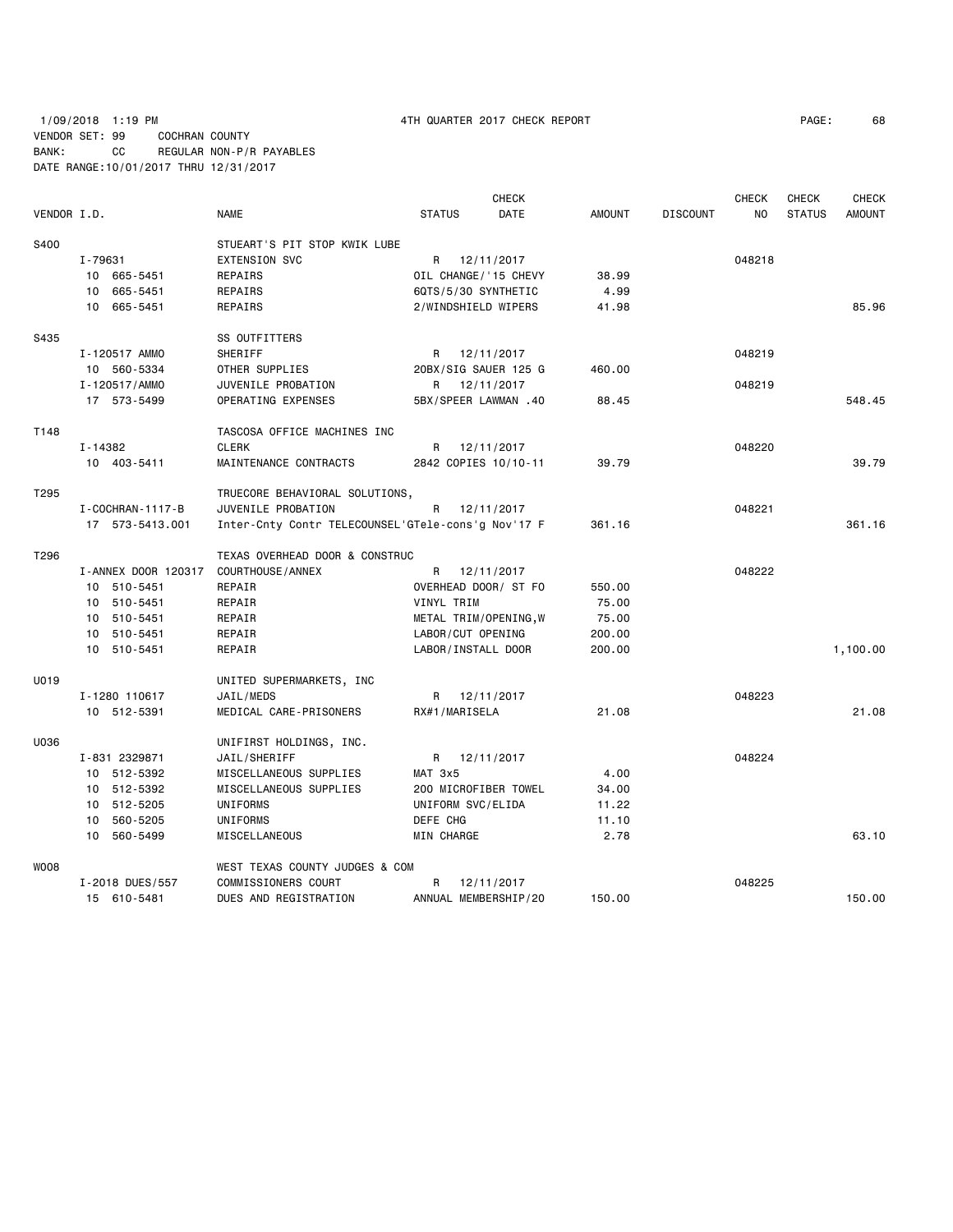## 1/09/2018 1:19 PM 4TH QUARTER 2017 CHECK REPORT PAGE: 69 VENDOR SET: 99 COCHRAN COUNTY BANK: CC REGULAR NON-P/R PAYABLES DATE RANGE:10/01/2017 THRU 12/31/2017

CHECK CHECK CHECK CHECK

| VENDOR I.D. |                   | <b>NAME</b>                  | <b>STATUS</b>          | DATE       | <b>AMOUNT</b> | <b>DISCOUNT</b> | ΝO     | <b>STATUS</b> | <b>AMOUNT</b> |
|-------------|-------------------|------------------------------|------------------------|------------|---------------|-----------------|--------|---------------|---------------|
| W055        |                   | WINDSTREAM COMMUNICATIONS SW |                        |            |               |                 |        |               |               |
|             | I-266-0638 NOV 17 | <b>MUSEUM</b>                | R 12/11/2017           |            |               |                 | 048226 |               |               |
|             | 10 652-5420       | TELECOMMUNICATIONS           | BASIC LOCAL SVC        |            | 148.94        |                 |        |               |               |
|             | 652-5420<br>10    | TELECOMMUNICATIONS           | HI SPEED INTERNET      |            | 25.00CR       |                 |        |               |               |
|             | 10 652-5420       | <b>TELECOMMUNICATIONS</b>    | OPTIONAL SVC           |            | 8.70          |                 |        |               |               |
|             | 10 652-5420       | TELECOMMUNICATIONS           | LONG DISTANCE SVC      |            | 6.80          |                 |        |               |               |
|             | I-266-5051 NOV 17 | LIBRARY                      | R                      | 12/11/2017 |               |                 | 048226 |               |               |
|             | 10 650-5420       | TELECOMMUNICATIONS           | BASIC LOCAL SVC/2 LI   |            | 110.30        |                 |        |               |               |
|             | 650-5420<br>10    | TELECOMMUNICATIONS           | HI SPEED INTERNET      |            | 54.99         |                 |        |               |               |
|             | 10 650-5420       | TELECOMMUNICATIONS           | LONG DISTANCE SVC      |            | 0.60          |                 |        |               |               |
|             | I-266-5074 NOV 17 | ADULT PROBATION              | R                      | 12/11/2017 |               |                 | 048226 |               |               |
|             | 10 570-5420       | TELECOMMUNICATIONS           | <b>BASIC LOCAL SVC</b> |            | 49.04         |                 |        |               |               |
|             | 10 570-5420       | <b>TELECOMMUNICATIONS</b>    | OPTIONAL SVC           |            | 11.97         |                 |        |               |               |
|             | I-266-5161 NOV 17 | <b>TREASURER</b>             | R 12/11/2017           |            |               |                 | 048226 |               |               |
|             | 10 497-5420       | TELECOMMUNICATIONS           | BASIC LOCAL SVC        |            | 49.04         |                 |        |               |               |
|             | 10 497-5420       | TELECOMMUNICATIONS           | LONG DISTANCE SVC      |            | 0.06          |                 |        |               |               |
|             | I-266-5171 NOV 17 | TAX A/C                      | R                      | 12/11/2017 |               |                 | 048226 |               |               |
|             | 10 499-5420       | TELECOMMUNICATIONS           | BASIC LOCAL SVC/3 LI   |            | 151.75        |                 |        |               |               |
|             | 10 499-5420       | TELECOMMUNICATIONS           | PREMIUM PLUS INTERNE   |            | 110.00        |                 |        |               |               |
|             | 10 499-5420       | TELECOMMUNICATIONS           | OPTIONAL SVC           |            | 38.72         |                 |        |               |               |
|             | 10 499-5420       | TELECOMMUNICATIONS           | LONG DISTANCE SVC      |            | 11.64         |                 |        |               |               |
|             | I-266-5211 NOV 17 | SHERIFF                      | R                      | 12/11/2017 |               |                 | 048226 |               |               |
|             | 10 560-5420       | TELECOMMUNICATIONS           | BASIC LOCAL SVC/3 LI   |            | 170.29        |                 |        |               |               |
|             | 10 560-5420       | TELECOMMUNICATIONS           | LONG DISTANCE SVC      |            | 9.83          |                 |        |               |               |
|             | I-266-5215 NOV 17 | <b>EXTENSION SVC</b>         | R                      | 12/11/2017 |               |                 | 048226 |               |               |
|             | 10 665-5420       | TELECOMMUNICATIONS           | BASIC LOCAL SVC/3 LI   |            | 166.64        |                 |        |               |               |
|             | 10 665-5420       | TELECOMMUNICATIONS           | HI SPEED INTERNET      |            | 39.99         |                 |        |               |               |
|             | 10 665-5420       | TELECOMMUNICATIONS           | LONG DISTANCE SVC      |            | 0.24          |                 |        |               |               |
|             | I-266-5302 NOV 17 | JUSTICE OF PEACE             | R                      | 12/11/2017 |               |                 | 048226 |               |               |
|             | 10 455-5420       | TELECOMMUNICATIONS           | BASIC LOCAL SVC        |            | 49.04         |                 |        |               |               |
|             | 10 455-5420       | TELECOMMUNICATIONS           | LONG DISTANCE SVC      |            | 2.84          |                 |        |               |               |
|             | I-266-5411 NOV 17 | JUVENILE PROBATION           | R                      | 12/11/2017 |               |                 | 048226 |               |               |
|             | 17 573-5499       | OPERATING EXPENSES           | BASIC LOCAL SVC        |            | 49.04         |                 |        |               |               |
|             | 17 573-5499       | OPERATING EXPENSES           | LONG DISTANCE SVC      |            | 2.24          |                 |        |               |               |
|             | I-266-5412 NOV 17 | DIST CT/CONSTABLE/NON-DEPT'L | R                      | 12/11/2017 |               |                 | 048226 |               |               |
|             | 10 435-5420       | TELECOMMUNICATIONS           | BASIC LOCAL SVC/266-   |            | 44.04         |                 |        |               |               |
|             | 10 435-5420       | TELECOMMUNICATIONS           | HI SPEED INTERNET      |            | 120.00        |                 |        |               |               |
|             | 409-5420<br>10    | TELECOMMUNICATIONS           | HI SPEED INTERNET      |            | 120.00        |                 |        |               |               |
|             | 10 550-5420       | TELECOMMUNICATIONS           | BASIC LOCAL SVC/266-   |            | 44.04         |                 |        |               |               |
|             | 10 550-5420       | TELECOMMUNICATIONS           | LONG DISTANCE SVC      |            | 0.86          |                 |        |               |               |
|             | I-266-5450 NOV 17 | CO/DIST CLERK                | R                      | 12/11/2017 |               |                 | 048226 |               |               |
|             | 10 403-5420       | TELECOMMUNICATIONS           | BASIC LOCAL SVC/3 LI   |            | 167.19        |                 |        |               |               |
|             | 10 403-5420       | TELECOMMUNICATIONS           | OPTIONAL SVC           |            | 3.00          |                 |        |               |               |
|             | 10 403-5420       | TELECOMMUNICATIONS           | LONG DISTANCE SVC      |            | 10.16         |                 |        |               |               |
|             | I-266-5508 NOV 17 | CO JUDGE/COMM CT             | R                      | 12/11/2017 |               |                 | 048226 |               |               |
|             | 15 610-5420       | <b>TELECOMMUNICATIONS</b>    | BASIC LOCAL SVC/2 LI   |            | 119.35        |                 |        |               |               |
|             | 15 610-5420       | <b>TELECOMMUNICATIONS</b>    | LONG DISTANCE SVC      |            | 1.12          |                 |        |               |               |
|             | I-266-5700 NOV 17 | SHERIFF                      | R                      | 12/11/2017 |               |                 | 048226 |               |               |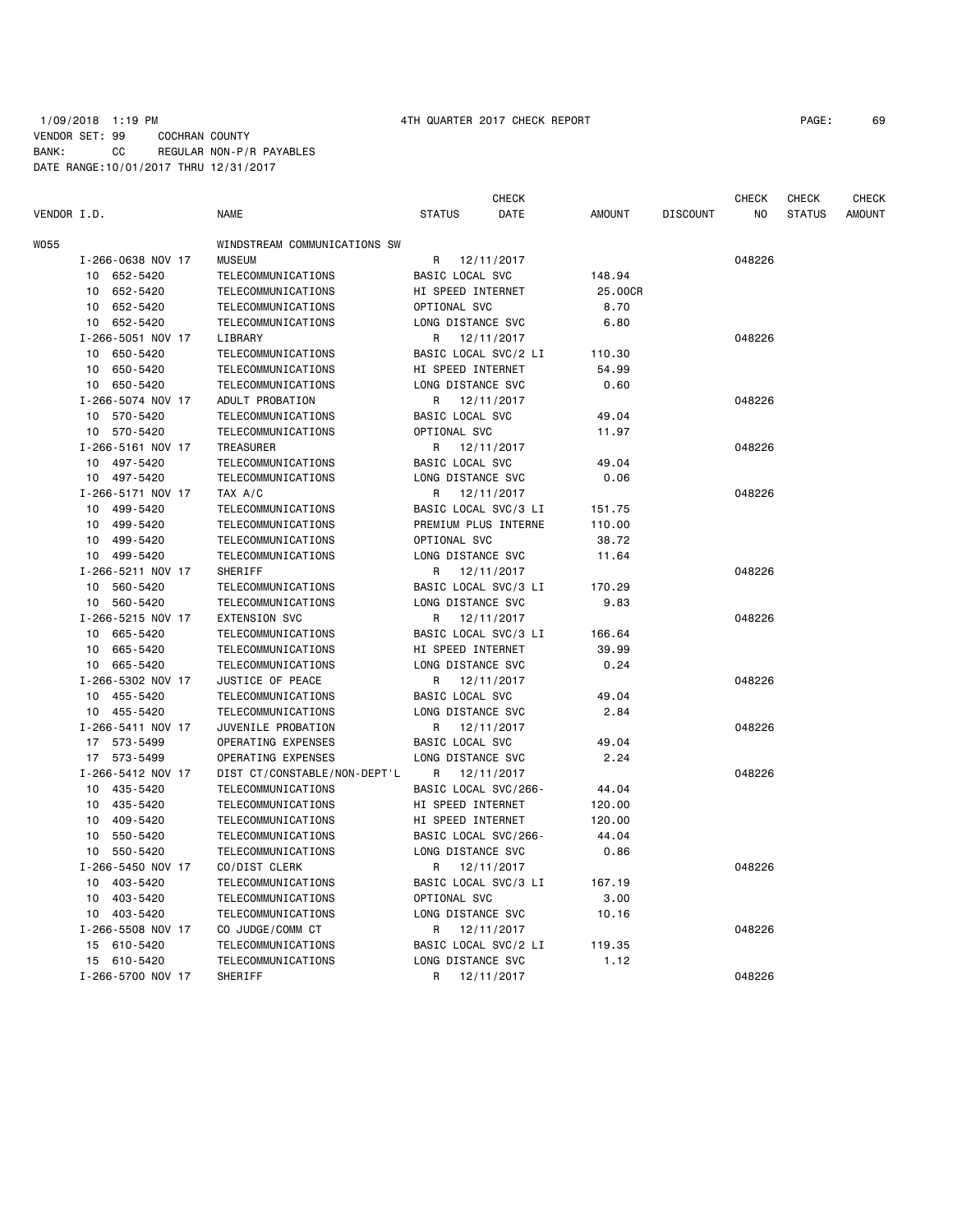# 1/09/2018 1:19 PM 4TH QUARTER 2017 CHECK REPORT PAGE: 70 VENDOR SET: 99 COCHRAN COUNTY BANK: CC REGULAR NON-P/R PAYABLES DATE RANGE:10/01/2017 THRU 12/31/2017

|             |                    |                              |                         | <b>CHECK</b> |               |                 | <b>CHECK</b> | <b>CHECK</b>  | <b>CHECK</b>  |
|-------------|--------------------|------------------------------|-------------------------|--------------|---------------|-----------------|--------------|---------------|---------------|
| VENDOR I.D. |                    | <b>NAME</b>                  | <b>STATUS</b>           | DATE         | <b>AMOUNT</b> | <b>DISCOUNT</b> | NO           | <b>STATUS</b> | <b>AMOUNT</b> |
| W055        |                    | WINDSTREAM COMMUNICATIONS SW | *CONTINUED*             |              |               |                 |              |               |               |
|             | I-266-5700 NOV 17  | SHERIFF                      | R                       | 12/11/2017   |               |                 | 048226       |               |               |
|             | 10 560-5420        | TELECOMMUNICATIONS           | BASIC LOCAL SVC         |              | 57.35         |                 |              |               |               |
|             | 10 560-5420        | TELECOMMUNICATIONS           | LONG DISTANCE SVC       |              | 1.03          |                 |              |               |               |
|             | I-266-5822 NOV 17  | AUDITOR/NON-DEPT'L           | R                       | 12/11/2017   |               |                 | 048226       |               |               |
|             | 495-5420<br>10     | TELECOMMUNICATIONS           | BASIC LOCAL SVC/266-    |              | 40.49         |                 |              |               |               |
|             | 495-5420<br>10     | TELECOMMUNICATIONS           | PREMIUM PLUS INTERNE    |              | 125.00        |                 |              |               |               |
|             | 495-5420<br>10     | TELECOMMUNICATIONS           | LONG DISTANCE SVC       |              | 1.57          |                 |              |               |               |
|             | 409-5420<br>10     | TELECOMMUNICATIONS           | BASIC LOCAL SVC/266-    |              | 40.49         |                 |              |               |               |
|             | 409-5420<br>10     | TELECOMMUNICATIONS           | PREMIUM PLUS INTERNE    |              | 125.00        |                 |              |               |               |
|             | 409-5420<br>10     | <b>TELECOMMUNICATIONS</b>    | STATIC IP               |              | 15.00         |                 |              |               |               |
|             | 10 409-5420        | TELECOMMUNICATIONS           | LONG DISTANCE SVC       |              | 0.16          |                 |              |               |               |
|             | I-266-8661 NOV 17  | COUNTY ATTORNEY              | R                       | 12/11/2017   |               |                 | 048226       |               |               |
|             | 475-5420<br>10     | TELECOMMUNICATIONS           | BASIC LOCAL SVC/2 LI    |              | 114.38        |                 |              |               |               |
|             | 475-5420<br>10     | TELECOMMUNICATIONS           | HI SPEED INTERNET       |              | 79.99         |                 |              |               |               |
|             | 10 475-5420        | TELECOMMUNICATIONS           | LONG DISTANCE SVC       |              | 1.04          |                 |              |               |               |
|             | I-266-8888 NOV 17  | SHERIFF                      | R                       | 12/11/2017   |               |                 | 048226       |               |               |
|             | 10 560-5420        | TELECOMMUNICATIONS           | FAX LINE&CRIME CONTR    |              | 46.33         |                 |              |               |               |
|             | 10<br>560-5420     | TELECOMMUNICATIONS           | LONG DISTANCE SVC       |              | 0.49          |                 |              |               | 2,495.78      |
| <b>WO58</b> |                    | <b>BRIAN S WALSH</b>         |                         |              |               |                 |              |               |               |
|             | I-#1523/LAMB       | DISTRICT COURT               | R                       | 12/11/2017   |               |                 | 048228       |               |               |
|             | 10 435-5400        | ATTORNEY AD LITEM            | PLEA(F)/26.17HRS @\$7   |              | 1,962.50      |                 |              |               |               |
|             | I-#1553/SANCHEZ JR | DISTRICT COURT               | R                       | 12/11/2017   |               |                 | 048228       |               |               |
|             | 10 435-5400        | ATTORNEY AD LITEM            | DISMISSAL (F) / EDDIE S |              | 375.00        |                 |              |               |               |
|             | I-#1577/BETTS      | DISTRICT COURT               | R.                      | 12/11/2017   |               |                 | 048228       |               |               |
|             | 10 435-5400        | ATTORNEY AD LITEM            | PLEA HRNG(F)/CHARLES    |              | 375.00        |                 |              |               | 2,712.50      |
| <b>WO70</b> |                    | R D WALLACE OIL CO INC       |                         |              |               |                 |              |               |               |
|             | I-12520021 NOV 17  | PREC <sub>3</sub>            | R                       | 12/11/2017   |               |                 | 048229       |               |               |
|             | 15 623-5330        | FUEL AND OIL                 | 207.2GL/DYED DIESEL     |              | 549.08        |                 |              |               |               |
|             | 15 623-5330        | FUEL AND OIL                 | <b>POWER SVC 11/28</b>  |              | 11.95         |                 |              |               |               |
|             | 15 623-5330        | FUEL AND OIL                 | 170.8GL/REG ETH 11/2    |              | 371.66        |                 |              |               |               |
|             | I-12520030 NOV 17  | PREC 1                       | R                       | 12/11/2017   |               |                 | 048229       |               |               |
|             | 15<br>621-5330     | FUEL & OIL                   | 53GL/DYED DIESEL 11/    |              | 111.30        |                 |              |               |               |
|             | 15<br>621-5330     | FUEL & OIL                   | 78GL/DYED DIESEL 11/    |              | 166.92        |                 |              |               |               |
|             | 15<br>621-5330     | FUEL & OIL                   | 62GL/DYED DIESEL 11/    |              | 132.68        |                 |              |               |               |
|             | 621-5330<br>15     | FUEL & OIL                   | 50GL/DYED DIESEL 11/    |              | 107.00        |                 |              |               |               |
|             | 621-5330<br>15     | FUEL & OIL                   | 28GL/UNL 11/9           |              | 67.17         |                 |              |               |               |
|             | 15<br>621-5330     | FUEL & OIL                   | 72GL/DYED DIESEL 11/    |              | 154.08        |                 |              |               |               |
|             | 621-5330<br>15     | FUEL & OIL                   | 60GL/DYED DIESEL 11/    |              | 134.40        |                 |              |               |               |
|             | 15 621-5330        | FUEL & OIL                   | 70.5GL/DYED DIESEL 1    |              | 157.92        |                 |              |               |               |
|             | 15 621-5330        | FUEL & OIL                   | 950GL/DYED DIESEL 11    |              | 2,318.30      |                 |              |               |               |
|             | I-12520032 NOV 17  | PREC <sub>2</sub>            | R 12/11/2017            |              |               |                 | 048229       |               |               |
|             | 622-5330<br>15     | FUEL AND OIL                 | 102GL/DYED DIESEL 11    |              | 228.48        |                 |              |               |               |
|             | 15 622-5330        | FUEL AND OIL                 | POWER SVC 11/13         |              | 11.95         |                 |              |               |               |
|             | I-12520041 NOV 17  | PREC 4                       | R                       | 12/11/2017   |               |                 | 048229       |               |               |
|             | 15 624-5330        | FUEL AND OIL                 | 64GL/CLEAR DIESEL 11    |              | 185.54        |                 |              |               |               |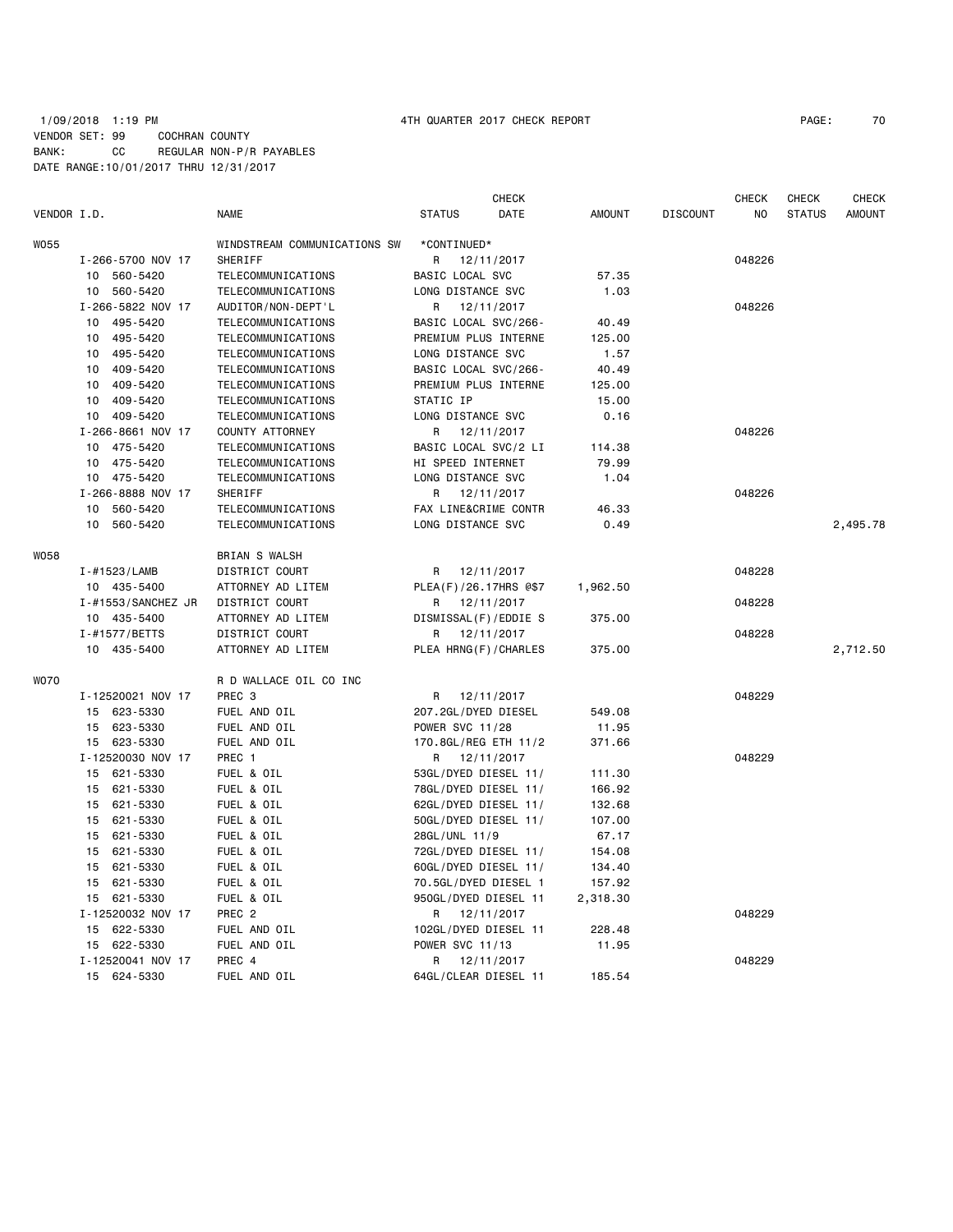# 1/09/2018 1:19 PM 4TH QUARTER 2017 CHECK REPORT PAGE: 71 VENDOR SET: 99 COCHRAN COUNTY BANK: CC REGULAR NON-P/R PAYABLES DATE RANGE:10/01/2017 THRU 12/31/2017

| VENDOR I.D. |                   | <b>NAME</b>                     | <b>STATUS</b>           | <b>CHECK</b><br>DATE | <b>AMOUNT</b> | <b>DISCOUNT</b> | <b>CHECK</b><br>N <sub>O</sub> | <b>CHECK</b><br><b>STATUS</b> | <b>CHECK</b><br><b>AMOUNT</b> |
|-------------|-------------------|---------------------------------|-------------------------|----------------------|---------------|-----------------|--------------------------------|-------------------------------|-------------------------------|
| <b>WO70</b> |                   | R D WALLACE OIL CO INC          | *CONTINUED*             |                      |               |                 |                                |                               |                               |
|             | I-12520041 NOV 17 | PREC 4                          | R 12/11/2017            |                      |               |                 | 048229                         |                               |                               |
|             | 15 624-5330       | FUEL AND OIL                    | 20.056GL/PREMIUM ETH    |                      | 48.45         |                 |                                |                               |                               |
|             | 15 624-5330       | FUEL AND OIL                    | 28.002GL/REG ETH 11/    |                      | 62.06         |                 |                                |                               |                               |
|             | I-12520043 NOV 17 | SHERIFF                         | R 12/11/2017            |                      |               |                 | 048229                         |                               |                               |
|             | 10 560-5330       | FUEL AND OIL                    | 728.136GL/UNL NOVEMB    |                      | 1,565.35      |                 |                                |                               | 6,384.29                      |
| W164        |                   | <b>WARREN CAT</b>               |                         |                      |               |                 |                                |                               |                               |
|             | I-PS020339551     | PREC <sub>2</sub>               | R 12/11/2017            |                      |               |                 | 048230                         |                               |                               |
|             | 15 622-5451       | REPAIRS                         | 3/SEAL STK              |                      | 41.31         |                 |                                |                               |                               |
|             | I-PS020339811     | PREC 2                          | R<br>12/11/2017         |                      |               |                 | 048230                         |                               |                               |
|             | 15 622-5451       | REPAIRS                         | WINDOW                  |                      | 149.10        |                 |                                |                               |                               |
|             | I-PS020340729     | PREC 3                          | R<br>12/11/2017         |                      |               |                 | 048230                         |                               |                               |
|             | 15 623-5451       | REPAIRS                         | 25GL/15W40 DEO ULS      |                      | 397.88        |                 |                                |                               |                               |
|             | 15 623-5451       | REPAIRS                         | 20/CAP&PROBE            |                      | 32.20         |                 |                                |                               |                               |
|             | 15 623-5451       | REPAIRS                         | $3/0$ IL 30W T/DT       |                      | 237.66        |                 |                                |                               | 858.15                        |
|             |                   |                                 |                         |                      |               |                 |                                |                               |                               |
| A007        |                   | ALBERT GONZALEZ, dba            |                         |                      |               |                 |                                |                               |                               |
|             | I-29346           | SHERIFF                         | R<br>12/28/2017         |                      |               |                 | 048255                         |                               |                               |
|             | 10 560-5454       | TIRES                           | 3/P235 TIRE CHANGE R    |                      | 45.00         |                 |                                |                               |                               |
|             | 10 560-5454       | TIRES                           | 3/413 STEMS             |                      | 3.00          |                 |                                |                               |                               |
|             | 560-5454<br>10    | TIRES                           | 3/TIRE DISPOSAL FEE     |                      | 15.00         |                 |                                |                               |                               |
|             | 10 560-5454       | TIRES                           | 3/BALANCE               |                      | 30.00         |                 |                                |                               |                               |
|             | I-29355           | SHERIFF                         | R 12/28/2017            |                      |               |                 | 048255                         |                               |                               |
|             | 10 560-5454       | TIRES                           | <b>FLAT R/R P265</b>    |                      | 17.00         |                 |                                |                               | 110.00                        |
| A029        |                   | ANTHONY MECHANICAL SERVICE, INC |                         |                      |               |                 |                                |                               |                               |
|             | I-060687          | <b>COURTHOUSE</b>               | 12/28/2017<br>R         |                      |               |                 | 048256                         |                               |                               |
|             | 10 510-5451       | REPAIR                          | RESET BOILER THERM C    |                      | 332.50        |                 |                                |                               |                               |
|             | 10 510-5451       | REPAIR                          | VEHICLE CHARGE          |                      | 120.00        |                 |                                |                               | 452.50                        |
| A133        |                   | ALLIED COMPLIANCE SERVICE       |                         |                      |               |                 |                                |                               |                               |
|             | I-LB36095         | COMMISSIONERS COURT             | 12/28/2017<br>R         |                      |               |                 | 048257                         |                               |                               |
|             | 15 610-5499       | MISCELLANEOUS                   | 2/DOT RANDOM TEST PR    |                      |               |                 |                                |                               |                               |
|             | 15 610-5499       | MISCELLANEOUS                   | 1DOT ALC SCREEN         |                      | 33.00         |                 |                                |                               |                               |
|             | 15 610-5499       | MISCELLANEOUS                   | ON-SITE FEE             |                      | 65.00         |                 |                                |                               | 98.00                         |
| A178        |                   | AMAZON                          |                         |                      |               |                 |                                |                               |                               |
|             | I-469678595677    | LIBRARY                         | R<br>12/28/2017         |                      |               |                 | 048258                         |                               |                               |
|             | 10 650-5590       | <b>BOOKS</b>                    | <b>CUFFED</b>           |                      | 14.99         |                 |                                |                               |                               |
|             | 10 650-5590       | <b>BOOKS</b>                    | <b>BUTTONS AND HATE</b> |                      | 12.99         |                 |                                |                               |                               |
|             | 10 650-5590       | <b>BOOKS</b>                    | <b>BUTTONS AND LACE</b> |                      | 13.99         |                 |                                |                               |                               |
|             | 10 650-5590       | <b>BOOKS</b>                    | 2/BUTTONS AND PAIN      |                      | 25.98         |                 |                                |                               |                               |
|             | I-689539377939    | NON-DEPT'L                      | R 12/28/2017            |                      |               |                 | 048258                         |                               |                               |
|             | 10<br>409-5420    | TELECOMMUNICATIONS              | 2PK/POWER STRIP         |                      | 9.99          |                 |                                |                               |                               |
|             | 10 409-5420       | <b>TELECOMMUNICATIONS</b>       | UPS PRO 700 VA BATT     |                      | 99.00         |                 |                                |                               |                               |
|             | I-999578995736    | LIBRARY                         | 12/28/2017<br>R         |                      |               |                 | 048258                         |                               |                               |
|             | 10 650-5590       | <b>BOOKS</b>                    | THE MIDNIGHT LINE       |                      | 17.37         |                 |                                |                               |                               |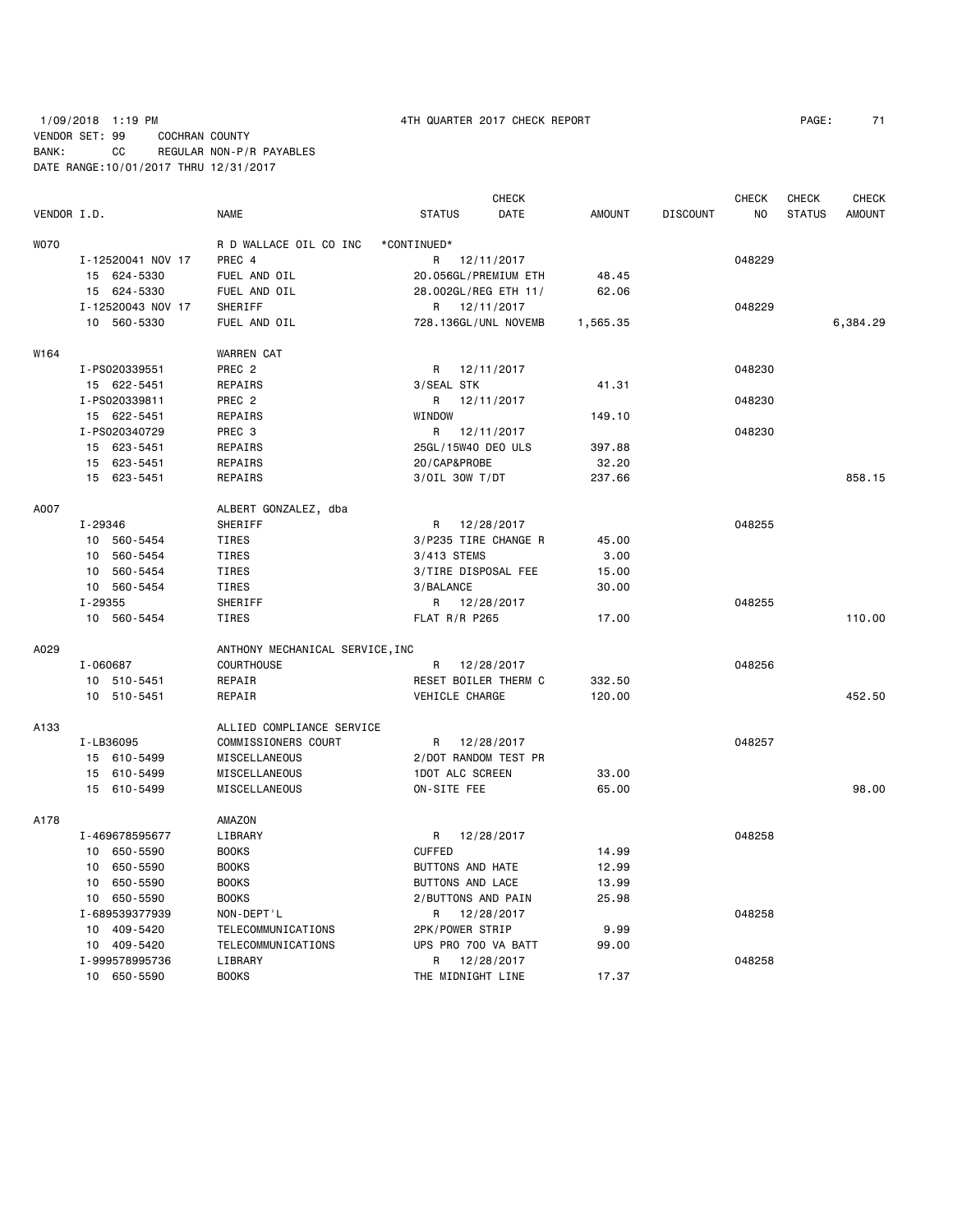# 1/09/2018 1:19 PM 4TH QUARTER 2017 CHECK REPORT PAGE: 72 VENDOR SET: 99 COCHRAN COUNTY BANK: CC REGULAR NON-P/R PAYABLES DATE RANGE:10/01/2017 THRU 12/31/2017

|             |                  |                                                    |                     | <b>CHECK</b>         |               |                 | <b>CHECK</b>   | <b>CHECK</b>  | <b>CHECK</b>  |
|-------------|------------------|----------------------------------------------------|---------------------|----------------------|---------------|-----------------|----------------|---------------|---------------|
| VENDOR I.D. |                  | <b>NAME</b>                                        | <b>STATUS</b>       | <b>DATE</b>          | <b>AMOUNT</b> | <b>DISCOUNT</b> | N <sub>O</sub> | <b>STATUS</b> | <b>AMOUNT</b> |
| A178        |                  | AMAZON                                             | *CONTINUED*         |                      |               |                 |                |               |               |
|             | I-999578995736   | LIBRARY                                            | R                   | 12/28/2017           |               |                 | 048258         |               |               |
|             | 10 650-5590      | <b>BOOKS</b>                                       | PICK THE PLOT       |                      | 12.21         |                 |                |               |               |
|             | 10 650-5590      | <b>BOOKS</b>                                       |                     | HARDCORE TWENTY-FOUR | 16.80         |                 |                |               |               |
|             | 10 650-5590      | <b>BOOKS</b>                                       | THE PEOPLE VS. ALEX |                      | 18.90         |                 |                |               |               |
|             | 10 650-5590      | <b>BOOKS</b>                                       |                     | DIARY OF A WIMPY KID | 7.50          |                 |                |               |               |
|             | 10 650-5590      | <b>BOOKS</b>                                       | MIND GAME           |                      | 19.03         |                 |                |               |               |
|             | I-CTNFPbUqAfnM   | NON-DEPT'L/CRTHSE                                  | R                   | 12/28/2017           |               |                 | 048258         |               |               |
|             | 10 409-5300      | COUNTY-WIDE SUPPLIES                               |                     | 48/DURACELL AAA BATT | 21.98         |                 |                |               |               |
|             | 10 510-5332      | CUSTODIAL SUPPLIES                                 |                     | 12/CR132A LITHIUM 3V | 23.08         |                 |                |               |               |
|             | I-0R#6315424     | AUDITOR/JUV PROBATION                              | R                   | 12/28/2017           |               |                 | 048258         |               |               |
|             | 17 573-5499      | OPERATING EXPENSES                                 |                     | 1TB/HARD DRIVE SN#NA | 54.99         |                 |                |               |               |
|             | 10 495-5310      | OFFICE SUPPLIES                                    | DESK ORGANIZER      |                      | 22.87         |                 |                |               |               |
|             | 10 495-5310      | OFFICE SUPPLIES                                    | AVERY 5160 LABELS   |                      | 21.55         |                 |                |               | 413.22        |
|             |                  |                                                    |                     |                      |               |                 |                |               |               |
| <b>B007</b> |                  | BOB BARKER COMPANY, INC.                           |                     |                      |               |                 |                |               |               |
|             | I-UT100040175    | SHERIFF                                            | R                   | 12/28/2017           |               |                 | 048259         |               |               |
|             | 10 560-5205      | UNIFORMS                                           |                     | 2/TROUSERS/THEO GALV | 39.98         |                 |                |               | 39.98         |
| B026        |                  | BLEDSOE WATER SUPPLY CORP                          |                     |                      |               |                 |                |               |               |
|             |                  |                                                    |                     |                      |               |                 |                |               |               |
|             | $I - 3004$ 12/17 | PREC <sub>3</sub>                                  | R                   | 12/28/2017           |               |                 | 048260         |               |               |
|             | 15 623-5440      | UTILITIES                                          |                     | 2,240GL WATER NOV 17 | 20.10         |                 |                |               | 20.10         |
| <b>B198</b> |                  | BLAINE INDUSTRIAL SUPPLY                           |                     |                      |               |                 |                |               |               |
|             | I-S4110605.001   | <b>COURTHOUSE</b>                                  |                     | R 12/28/2017         |               |                 | 048261         |               |               |
|             | 10 510-5332      | CUSTODIAL SUPPLIES                                 | 1CS/CAN LINERS      |                      | 42.11         |                 |                |               | 42.11         |
|             |                  |                                                    |                     |                      |               |                 |                |               |               |
| B279        |                  | KENDRA BILBREY                                     |                     |                      |               |                 |                |               |               |
|             | I-121817         | <b>EXTENSION SVC</b>                               | R                   | 12/28/2017           |               |                 | 048262         |               |               |
|             | 10 665-5427      | CO AGENT-TRAVEL-OUT OF COUNTY 4NITES/STEPHENVILLE1 |                     |                      | 232.16        |                 |                |               |               |
|             | 10 665-5427      | CO AGENT-TRAVEL-OUT OF COUNTY LODGING TAX/4        |                     |                      | 16.24         |                 |                |               |               |
|             | 10 665-5427      | CO AGENT-TRAVEL-OUT OF COUNTY MEALS 12/11          |                     |                      | 31.76         |                 |                |               | 280.16        |
| C015        |                  | COCHRAN COUNTY SENIOR                              |                     |                      |               |                 |                |               |               |
|             | I-DEC'17 INSTLMT | SENIOR CITIZENS                                    |                     | R 12/28/2017         |               |                 | 048263         |               |               |
|             | 10 663-5418      | SENIOR CITIZENS CONTRACT                           | DECEMBER 2017       |                      | 6,250.00      |                 |                |               | 6,250.00      |
|             |                  |                                                    |                     |                      |               |                 |                |               |               |
| C022        |                  | COMMERCIAL PRINTING COMPA                          |                     |                      |               |                 |                |               |               |
|             | I-20477          | JAIL                                               | R                   | 12/28/2017           |               |                 | 048264         |               |               |
|             | 10 512-5310      | OFFICE SUPPLIES                                    |                     | 250/2PT COMPLAINT FO | 93.00         |                 |                |               |               |
|             | 10 512-5310      | OFFICE SUPPLIES                                    |                     | 250/3PT INTAKE SUBMI | 124.00        |                 |                |               | 217.00        |
| C035        |                  | COX AUTO SUPPLY CO                                 |                     |                      |               |                 |                |               |               |
|             | I-383562         | CEMETERY                                           | R                   | 12/28/2017           |               |                 | 048265         |               |               |
|             | 10 516-5332      | CUSTODIAL SUPPLIES                                 | FS91R-WEED EATER    |                      | 461.99        |                 |                |               | 461.99        |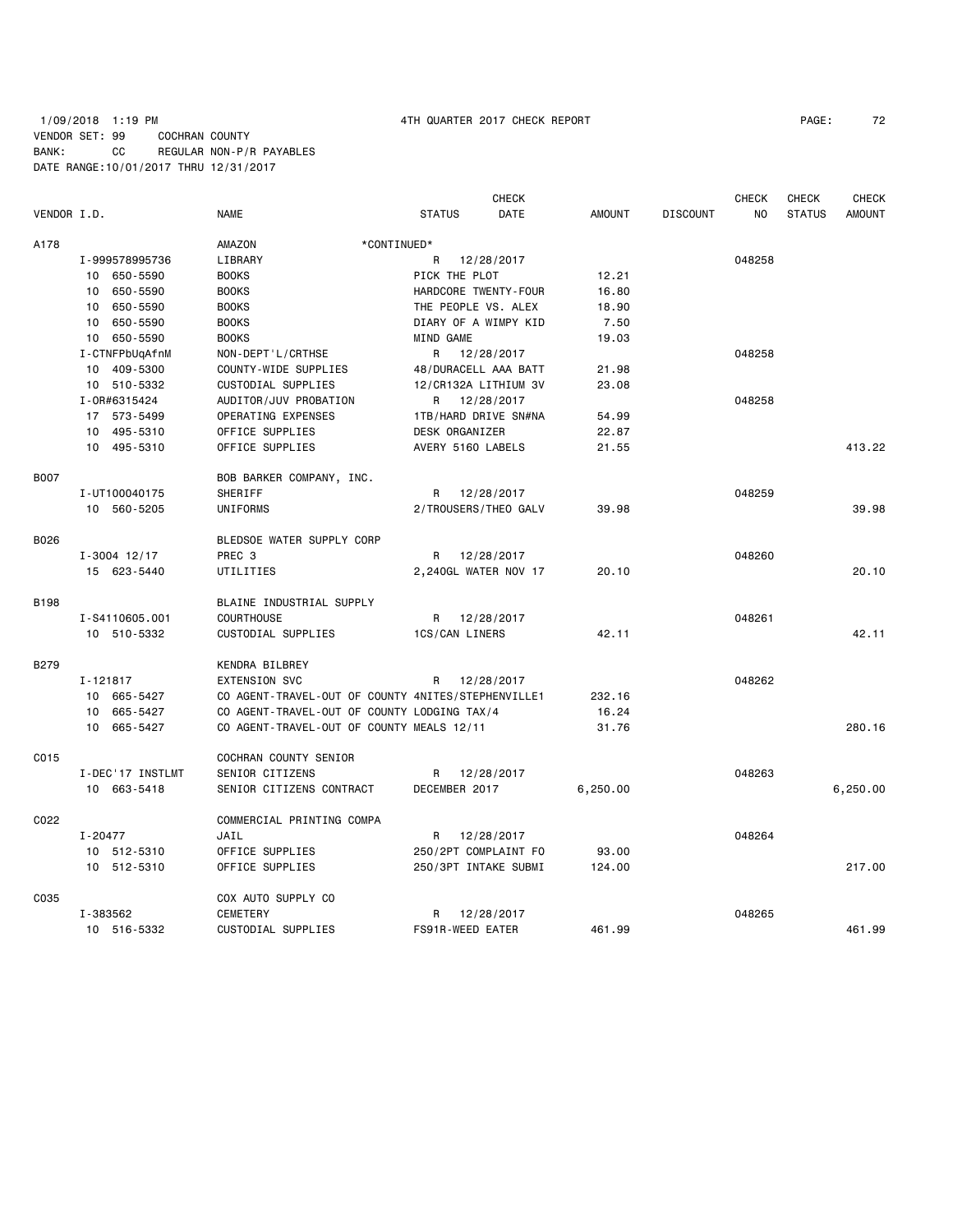1/09/2018 1:19 PM 4TH QUARTER 2017 CHECK REPORT PAGE: 73 VENDOR SET: 99 COCHRAN COUNTY BANK: CC REGULAR NON-P/R PAYABLES DATE RANGE:10/01/2017 THRU 12/31/2017

|             |          |                    |                                |               | <b>CHECK</b>         |               |                 | <b>CHECK</b> | CHECK         | <b>CHECK</b>  |
|-------------|----------|--------------------|--------------------------------|---------------|----------------------|---------------|-----------------|--------------|---------------|---------------|
| VENDOR I.D. |          |                    | <b>NAME</b>                    | <b>STATUS</b> | DATE                 | <b>AMOUNT</b> | <b>DISCOUNT</b> | NO.          | <b>STATUS</b> | <b>AMOUNT</b> |
| C057        |          |                    | CITY BANK AS DEPOSITORY        |               |                      |               |                 |              |               |               |
|             |          | I-1ST QTR 2018     | NON-DEPT'L/APPR DIST           | R             | 12/28/2017           |               |                 | 048266       |               |               |
|             |          | 10 409-5406        | APPRAISAL DISTRICT             |               | 1ST QTR ASSESSMENT-A | 25,888.97     |                 |              |               | 25,888.97     |
| C076        |          |                    | CALDWELL COUNTRY CHEVROLET     |               |                      |               |                 |              |               |               |
|             |          | I-18 CHEV PK #5996 | SHERIFF                        | R             | 12/28/2017           |               |                 | 048267       |               |               |
|             |          | 10 560-5571        | CAPITAL OUTLAY                 |               | 18 CHEV SILVERADO 4X | 30,960.00     |                 |              |               |               |
|             | 10       | 560-5571           | CAPITAL OUTLAY                 |               | VIN#3GCUKNEC2JG22599 |               |                 |              |               |               |
|             | 10       | 560-5571           | CAPITAL OUTLAY                 |               | - 13 EXPR 1FM5K8AR1D | 5,000.00CR    |                 |              |               | 25,960.00     |
| C340        |          |                    | COUNTY INFORMATION RESOURCE AG |               |                      |               |                 |              |               |               |
|             |          | I-S0P008236        | NON-DEPT'L                     | R             | 12/28/2017           |               |                 | 048268       |               |               |
|             |          | 10 409-5420        | <b>TELECOMMUNICATIONS</b>      |               | 26 EMAIL ACCTS DEC 2 | 52.00         |                 |              |               | 52.00         |
| C367        |          |                    | COMPUTER TRANSITION SERVICES,  |               |                      |               |                 |              |               |               |
|             | I-162754 |                    | JUSTICE OF PEACE               | R             | 12/28/2017           |               |                 | 048269       |               |               |
|             |          | 10 455-5451        | REPAIRS                        |               | 2.5HRS/TRAVEL        | 137.50        |                 |              |               |               |
|             |          | 10 455-5451        | REPAIRS                        |               | ONSITE SUPPORT/NET D | 275.00        |                 |              |               |               |
|             |          | 10 455-5451        | REPAIRS                        |               | 118 MILES @.54       | 63.13         |                 |              |               | 475.63        |
| C384        |          |                    | CHEMAQUA                       |               |                      |               |                 |              |               |               |
|             |          | I-2965405          | <b>COURTHOUSE</b>              | R             | 12/28/2017           |               |                 | 048270       |               |               |
|             |          | 10 510-5411        | MAINTENANCE CONTRACTS          |               | WATER TREATMENT DEC  | 120.00        |                 |              |               | 120,00        |
| C392        |          |                    | CONDUENT GOVERNMENT RECORDS SV |               |                      |               |                 |              |               |               |
|             |          | I-1428917          | CO/DIST CLERK                  | R             | 12/28/2017           |               |                 | 048271       |               |               |
|             |          | 10 403-5416        | FILMING & INDEXING             |               | 3/PERMALIFE ARCHIVAL | 75.00         |                 |              |               |               |
|             |          | 10 403-5416        | FILMING & INDEXING             |               | 4-14x8 1/2, 3HOLE PU | 23.32         |                 |              |               |               |
|             |          | 10 403-5416        | FILMING & INDEXING             |               | 5/RECEIPT PAPER      | 56.25         |                 |              |               |               |
|             |          | 10 403-5416        | FILMING & INDEXING             | FREIGHT       |                      | 14.55         |                 |              |               |               |
|             |          | 10 403-5416        | FILMING & INDEXING             | FREIGHT       |                      | 20.51         |                 |              |               | 189.63        |
| C397        |          |                    | SAVANNAH CHAVEZ                |               |                      |               |                 |              |               |               |
|             |          | I-DW#17684         | <b>ACTIVITY BLDG</b>           | R             | 12/28/2017           |               |                 | 048272       |               |               |
|             |          | 10 000-4370.101    | RENT-ACTIVITY BUILDING         |               | REF DEP FOR 12/16/17 | 150.00        |                 |              |               | 150.00        |
| D027        |          |                    | <b>DEMCO</b>                   |               |                      |               |                 |              |               |               |
|             |          | I-6269928          | LIBRARY                        |               | R 12/28/2017         |               |                 | 048273       |               |               |
|             |          | 10 650-5310        | OFFICE SUPPLIES                |               | RED INK/STAMP        | 6.97          |                 |              |               |               |
|             |          | 10 650-5590        | <b>BOOKS</b>                   |               | 6BX/LABEL PROTECTORS | 82.50         |                 |              |               |               |
|             |          | 10 650-5310        | OFFICE SUPPLIES                |               | 4 TIER LETTER ORGANI | 50.49         |                 |              |               | 139.96        |
| D048        |          |                    | DATA-LINE OFFICE SYSTEMS       |               |                      |               |                 |              |               |               |
|             |          | I-IN77212          | <b>EXTENSION SVC</b>           | R             | 12/28/2017           |               |                 | 048274       |               |               |
|             |          | 10 665-5411        | MAINTENANCE CONTRACTS          |               | COPIER MAINT 12/5/17 | 30.00         |                 |              |               | 30.00         |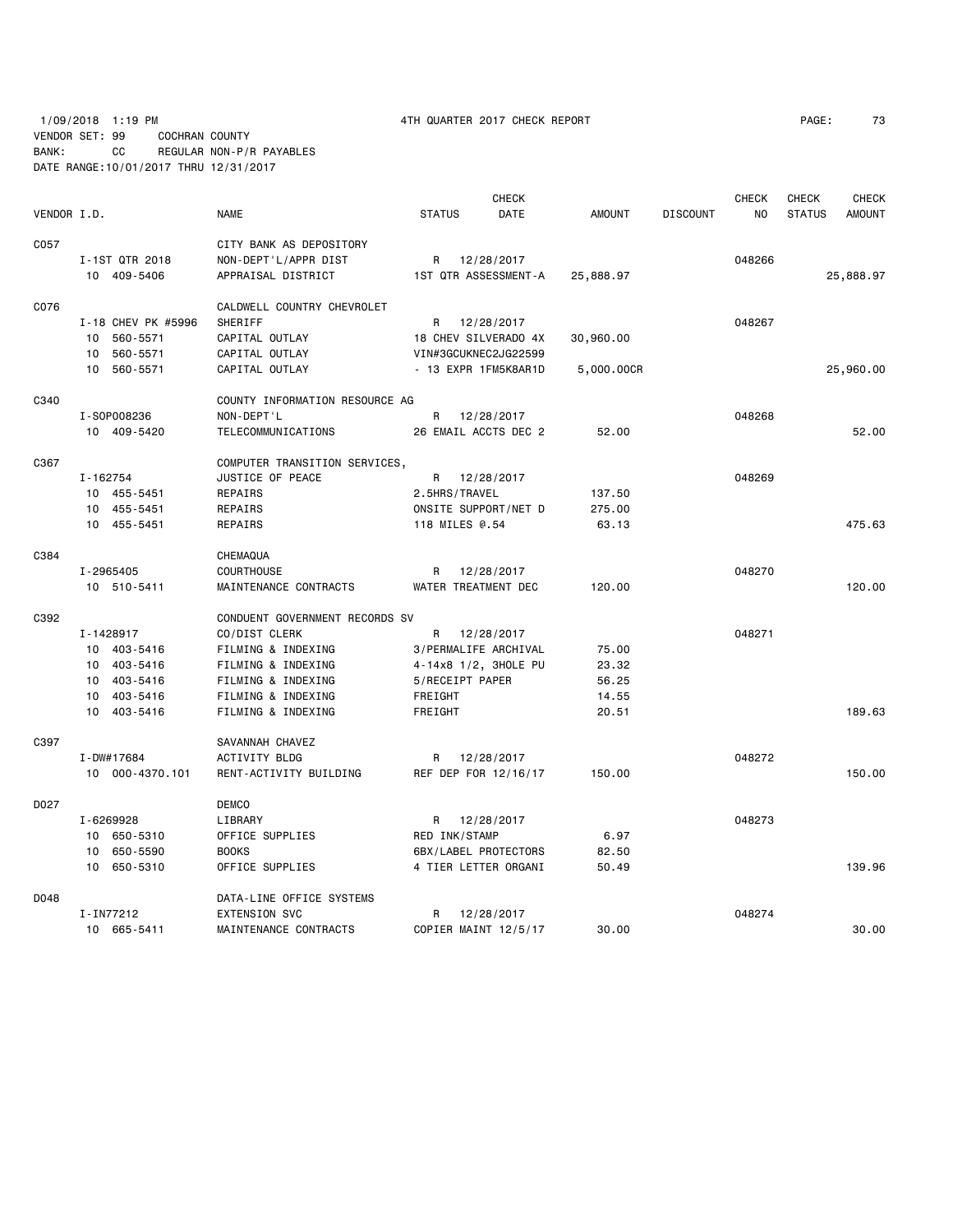## 1/09/2018 1:19 PM 4TH QUARTER 2017 CHECK REPORT PAGE: 74 VENDOR SET: 99 COCHRAN COUNTY BANK: CC REGULAR NON-P/R PAYABLES DATE RANGE:10/01/2017 THRU 12/31/2017

|             |          |                |                           |                            | <b>CHECK</b>          |               |                 | <b>CHECK</b> | <b>CHECK</b>  | <b>CHECK</b>  |
|-------------|----------|----------------|---------------------------|----------------------------|-----------------------|---------------|-----------------|--------------|---------------|---------------|
| VENDOR I.D. |          |                | <b>NAME</b>               | <b>STATUS</b>              | DATE                  | <b>AMOUNT</b> | <b>DISCOUNT</b> | NO           | <b>STATUS</b> | <b>AMOUNT</b> |
| D196        |          |                | JORGE DE LA CRUZ, SHERIFF |                            |                       |               |                 |              |               |               |
|             | I-121317 |                | JAIL                      | R                          | 12/28/2017            |               |                 | 048275       |               |               |
|             |          | 10 512-5333    | FOOD-PRISONERS            |                            | 4/BREAD ALLSUPS 11/1  | 2.00          |                 |              |               |               |
|             | 10       | 512-5333       | FOOD-PRISONERS            |                            | 2/MILK ALLSUPS 11/17  | 6.98          |                 |              |               |               |
|             |          | 10 512-5333    | FOOD-PRISONERS            |                            | 10/BREAD ALLSUPS 11/  | 4.00          |                 |              |               |               |
|             | 10       | 512-5333       | FOOD-PRISONERS            | GREEN CHILE/ALLSUPS        |                       | 3.19          |                 |              |               |               |
|             | 10       | 512-5333       | FOOD-PRISONERS            | EGGS/ALLSUPS 11/21         |                       | 3.29          |                 |              |               |               |
|             | 10       | 512-5333       | FOOD-PRISONERS            |                            | 2/HOMINY ALLSUPS 11/  | 3.38          |                 |              |               |               |
|             | 10       | 512-5333       | FOOD-PRISONERS            | <b>GREEN CHILE/ALLSUPS</b> |                       | 3.19          |                 |              |               |               |
|             |          | 10 512-5333    | FOOD-PRISONERS            | EGGS/ALLSUPS 11/23         |                       | 3.29          |                 |              |               |               |
|             | 10       | 512-5333       | FOOD-PRISONERS            | 5/JALAPENOS ALLSUPS        |                       | 0.50          |                 |              |               |               |
|             |          | 10 512-5333    | FOOD-PRISONERS            |                            | 2/MILK ALLSUPS 11/28  | 6.98          |                 |              |               |               |
|             | 10       | 512-5333       | FOOD-PRISONERS            |                            | ICEBERG LETTUCE/ALLS  | 1.29          |                 |              |               |               |
|             | 10       | 512-5333       | FOOD-PRISONERS            |                            | LETTUCE/ALLSUPS 11/2  | 2.59          |                 |              |               |               |
|             | 10       | 512-5333       | FOOD-PRISONERS            | EGGS/ALLSUPS 11/28         |                       | 3.29          |                 |              |               |               |
|             |          | 10 512-5333    | FOOD-PRISONERS            |                            | ICEBERG LETTUCE/ALLS  | 1.29          |                 |              |               |               |
|             | 10       | 512-5333       | FOOD-PRISONERS            |                            | ONIONS/ALLSUPS 11/28  | 0.99          |                 |              |               |               |
|             | 10       | 512-5333       | FOOD-PRISONERS            | 2/TOMATOES ALLSUPS 1       |                       | 1.98          |                 |              |               |               |
|             | 10       | 512-5333       | FOOD-PRISONERS            | 3/JALAPENOS ALLSUPS        |                       | 0.30          |                 |              |               |               |
|             | 10       | 512-5333       | FOOD-PRISONERS            | 6/SUGAR FAM\$ 11/28        |                       | 10.50         |                 |              |               |               |
|             |          | 10 512-5333    | FOOD-PRISONERS            | GREEN CHILE/ALLSUPS        |                       | 3.19          |                 |              |               |               |
|             | 10       | 512-5333       | FOOD-PRISONERS            |                            | 2/SPAGHETTI FAM\$ 11/ | 2.00          |                 |              |               |               |
|             |          | 10 512-5333    | FOOD-PRISONERS            | 7/JALAPENOS ALLSUPS        |                       | 0.70          |                 |              |               |               |
|             | 10       | 512-5333       | FOOD-PRISONERS            |                            | TOMATOES/ALLSUPS 12/  | 0.99          |                 |              |               |               |
|             | 10       | 512-5333       | FOOD-PRISONERS            |                            | LETTUCE/ALLSUPS 12/4  | 1.59          |                 |              |               |               |
|             | 10       | 512-5333       | FOOD-PRISONERS            | MILK/ALLSUPS 12/4          |                       | 2.99          |                 |              |               |               |
|             | 10       | 512-5333       | FOOD-PRISONERS            |                            | 13/BREAD ALLSUPS 12/  | 9.54          |                 |              |               |               |
|             |          | 10 512-5333    | FOOD-PRISONERS            |                            | 2/GREEN CHILE ALLSUP  | 6.38          |                 |              |               |               |
|             |          | 10 512-5333    | FOOD-PRISONERS            |                            | 2/MILK ALLSUPS 12/11  | 5.98          |                 |              |               |               |
|             |          | I-121917/GROC  | JAIL                      | R                          | 12/28/2017            |               |                 | 048275       |               |               |
|             |          | 10 512-5333    | FOOD-PRISONERS            | 2/BUTTER/FAM\$ 3/30        |                       | 2.50          |                 |              |               |               |
|             |          | 10 512-5333    | FOOD-PRISONERS            | MILK/FAM\$ 3/30            |                       | 3.30          |                 |              |               |               |
|             | 10       | 512-5333       | FOOD-PRISONERS            | 2/CHILI/FAM\$ 03/31        |                       | 2.80          |                 |              |               |               |
|             |          | 10 512-5333    | FOOD-PRISONERS            |                            | 2/LAYS CHIPS/FAM\$ 3/ | 3.50          |                 |              |               |               |
|             | 10       | 512-5392       | MISCELLANEOUS SUPPLIES    |                            | EARPHONES, SEC CK/FAM | 1.00          |                 |              |               |               |
|             | 10       | 512-5333       | FOOD-PRISONERS            |                            | 2/SHAVED TURKEY/ALLS  | 6.18          |                 |              |               |               |
|             | 10       | 512-5333       | FOOD-PRISONERS            | EGGS/ALLSUPS 12/16         |                       | 3.29          |                 |              |               |               |
|             |          | 10 512-5333    | FOOD-PRISONERS            |                            | 2/MILK/ALLSUPS 12/16  | 5.98          |                 |              |               |               |
|             |          | I-121917/MEALS | JAIL/SHERIFF              | R                          | 12/28/2017            |               |                 | 048275       |               |               |
|             |          | 10 512-5499    | MISCELLANEOUS             |                            | MEALS/TRNSPRT R.GALL  | 4.82          |                 |              |               |               |
|             | 10       | 560-5427       | CONTINUING EDUCATION      | MEALS/ELIDA, ROSA 12/      |                       | 23.54         |                 |              |               |               |
|             | 10       | 560-5427       | CONTINUING EDUCATION      |                            | MEALS/JUSTIN, GINA 12 | 56.03         |                 |              |               | 205.33        |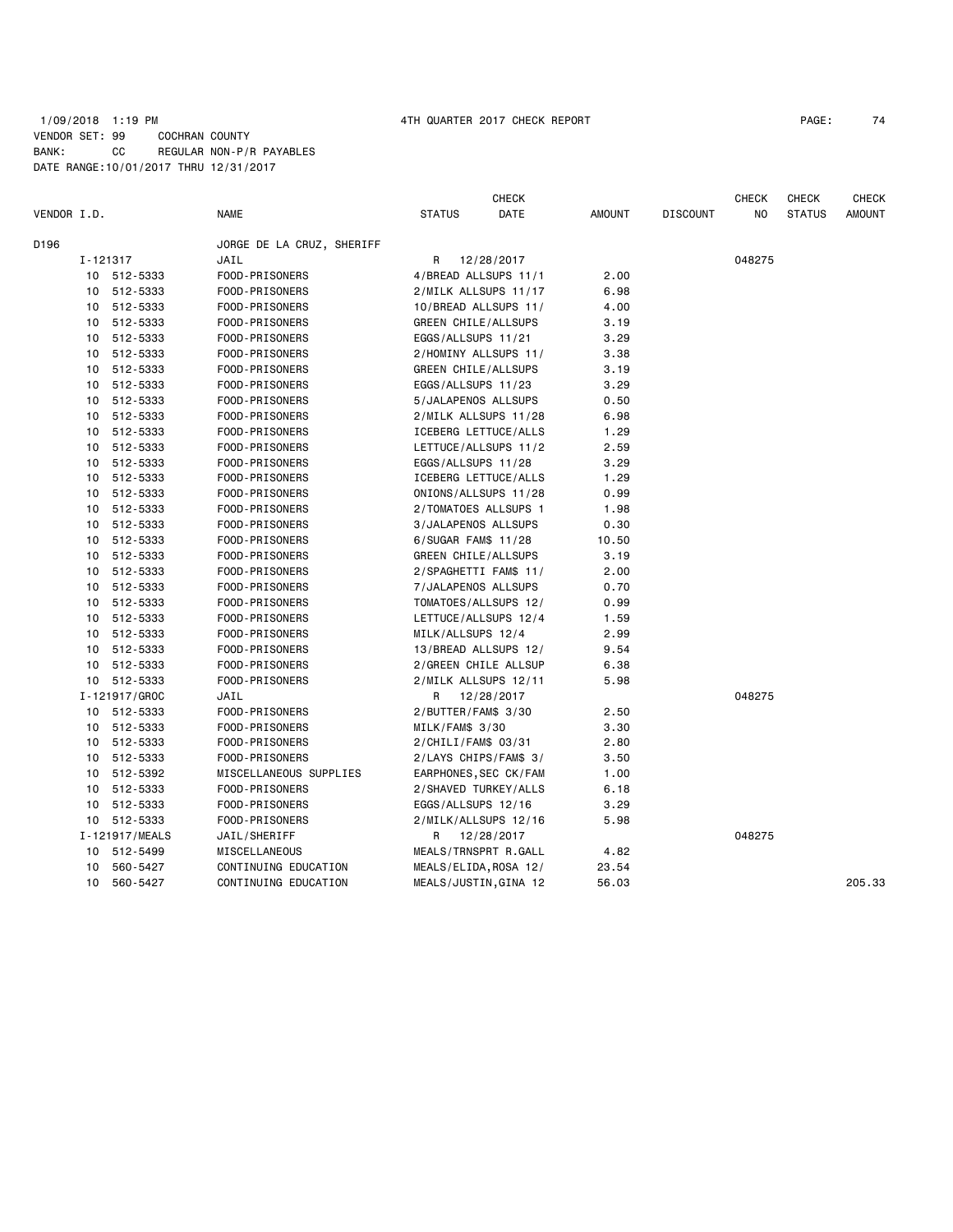# 1/09/2018 1:19 PM 4TH QUARTER 2017 CHECK REPORT PAGE: 75 VENDOR SET: 99 COCHRAN COUNTY BANK: CC REGULAR NON-P/R PAYABLES DATE RANGE:10/01/2017 THRU 12/31/2017

|             |                     |                                |                   | <b>CHECK</b>          |               |                 | <b>CHECK</b> | <b>CHECK</b>  | <b>CHECK</b>  |
|-------------|---------------------|--------------------------------|-------------------|-----------------------|---------------|-----------------|--------------|---------------|---------------|
| VENDOR I.D. |                     | <b>NAME</b>                    | <b>STATUS</b>     | <b>DATE</b>           | <b>AMOUNT</b> | <b>DISCOUNT</b> | <b>NO</b>    | <b>STATUS</b> | <b>AMOUNT</b> |
| E015        |                     | TEXAS SOCIAL SECURITY PROGRAM  |                   |                       |               |                 |              |               |               |
|             | I-'18 SS ADMIN FEE  | NON-DEPT'L                     |                   | R 12/28/2017          |               |                 | 048276       |               |               |
|             | 10 409-5499         | MISCELLANEOUS                  |                   | ANN FEE TO ADMIN SOC  | 35.00         |                 |              |               | 35.00         |
| F010        |                     | FIVE-AREA TELEPHONE CO-OP      |                   |                       |               |                 |              |               |               |
|             | I-927-5510 DEC 17   | PREC 4                         |                   | R 12/28/2017          |               |                 | 048277       |               |               |
|             | 15 624-5420         | TELECOMMUNICATIONS             | BASIC LOCAL SVC   |                       | 32.25         |                 |              |               |               |
|             | 15 624-5420         | TELECOMMUNICATIONS             | <b>FEES</b>       |                       | 10.06         |                 |              |               |               |
|             | 15 624-5420         | TELECOMMUNICATIONS             | LONG DISTANCE SVC |                       | 0.17          |                 |              |               | 42.48         |
| F097        |                     | NATHAN D FOOS dba              |                   |                       |               |                 |              |               |               |
|             | I-0240              | ACTIVITY BLDG                  |                   | R 12/28/2017          |               |                 | 048278       |               |               |
|             | 10 662-5451         | REPAIR                         |                   | SVC CALL/7.5TN UNIT/  | 170.00        |                 |              |               |               |
|             | $I - 0242$          | JAIL                           |                   | R 12/28/2017          |               |                 | 048278       |               |               |
|             | 10 512-5451         | REPAIR                         |                   | 15HRS/MV W/D, WTR HTR | 1,275.00      |                 |              |               |               |
|             | 10 512-5451         | REPAIR                         | MISC PARTS        |                       | 457.83        |                 |              |               |               |
|             | I-0243              | ACTIVITY BLDG                  |                   | R 12/28/2017          |               |                 | 048278       |               |               |
|             | 10 662-5451         | REPAIR                         |                   | 1.5HRS/INSTL PRSR SW  | 127.50        |                 |              |               |               |
|             | 10 662-5451         | REPAIR                         |                   | RHEEM-.35 PRESSURE S  | 74.82         |                 |              |               | 2,105.15      |
| G005        |                     | <b>GENERAL FUND</b>            |                   |                       |               |                 |              |               |               |
|             | I-VEH LEASE $#4/12$ | JUVENILE PROBATION             |                   | R 12/28/2017          |               |                 | 048279       |               |               |
|             | 17 573-5464         | VEHICLE LEASE                  |                   | VEHICLE LEASE DECEMB  | 833,00        |                 |              |               | 833.00        |
| G031        |                     | GRAINGER                       |                   |                       |               |                 |              |               |               |
|             | I-9638107384        | <b>ACTIVITY BLDG</b>           |                   | R 12/28/2017          |               |                 | 048280       |               |               |
|             | 10 662-5332         | CUSTODIAL SUPPLIES             |                   | 12/18x18x2 MERV7 AIR  | 47.76         |                 |              |               | 47.76         |
| G098        |                     | GALL'S, LLC                    |                   |                       |               |                 |              |               |               |
|             | I-008962121         | SHERIFF                        |                   | R 12/28/2017          |               |                 | 048281       |               |               |
|             | 10 560-5334         | OTHER SUPPLIES                 |                   | STINGER LED FLASHLIG  | 119.70        |                 |              |               | 119.70        |
| G265        |                     | GOVERNMENT FORMS AND SUPPLIES, |                   |                       |               |                 |              |               |               |
|             | I-0307773           | CO/DIST CLERK                  |                   | R 12/28/2017          |               |                 | 048282       |               |               |
|             | 10 403-5310         | OFFICE SUPPLIES                |                   | BLUE PROBATE CASEBIN  | 94.00         |                 |              |               |               |
|             | 10 403-5310         | OFFICE SUPPLIES                | FREIGHT           |                       | 16.73         |                 |              |               | 110.73        |
| I026        |                     | INCLUSION SOLUTIONS LLC        |                   |                       |               |                 |              |               |               |
|             | I-11889             | <b>ELECTIONS</b>               |                   | R 12/28/2017          |               |                 | 048283       |               |               |
|             | 10 490-5335         | ELECTION SUPPLIES              |                   | 5/TOTEM PACKET 2 SID  | 595.00        |                 |              |               |               |
|             | 10 490-5335         | ELECTION SUPPLIES              | 2/TOTEM BAGS      |                       | 49.90         |                 |              |               |               |
|             | 10 490-5335         | ELECTION SUPPLIES              | SHIPPING          |                       | 34.50         |                 |              |               | 679.40        |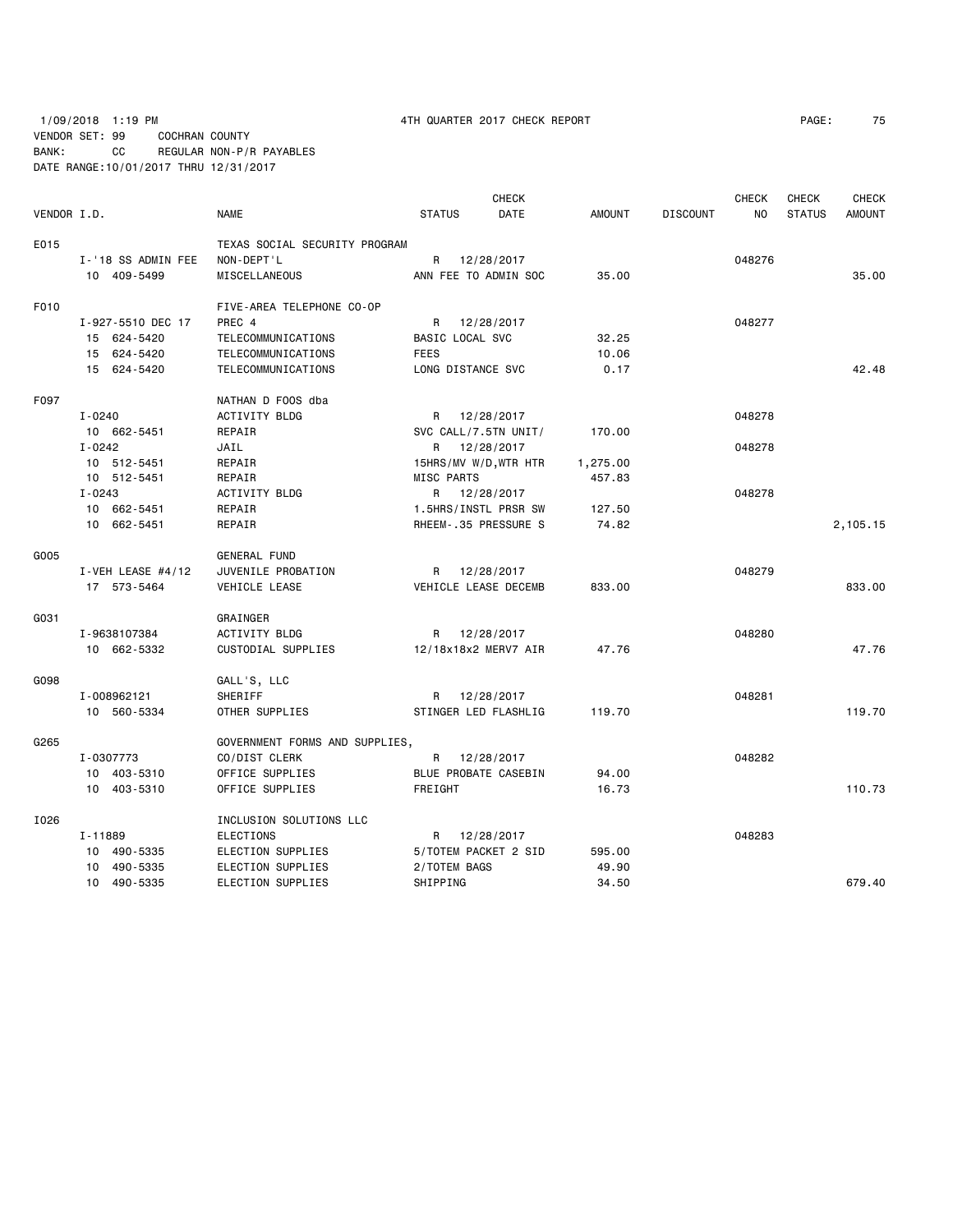1/09/2018 1:19 PM 4TH QUARTER 2017 CHECK REPORT PAGE: 76 VENDOR SET: 99 COCHRAN COUNTY BANK: CC REGULAR NON-P/R PAYABLES DATE RANGE:10/01/2017 THRU 12/31/2017

|                  |                                         |                                |                     | <b>CHECK</b>           |               |                 | <b>CHECK</b> | <b>CHECK</b>  | <b>CHECK</b>  |
|------------------|-----------------------------------------|--------------------------------|---------------------|------------------------|---------------|-----------------|--------------|---------------|---------------|
| VENDOR I.D.      |                                         | <b>NAME</b>                    | <b>STATUS</b>       | DATE                   | <b>AMOUNT</b> | <b>DISCOUNT</b> | NO           | <b>STATUS</b> | <b>AMOUNT</b> |
| J049             |                                         | JUVENILE PROBATION FUND        |                     |                        |               |                 |              |               |               |
|                  | I-LOCAL MATCH 12/17                     | JUVENILE PROBATION             | R                   | 12/28/2017             |               |                 | 048284       |               |               |
|                  | 10 571-5472                             | LOCAL SUPPORT-JUV BOARD        |                     | LOCAL FUNDS MATCH DE   | 2,396.93      |                 |              |               | 2,396.93      |
| J054             |                                         | GREG W JOINER, PhD             |                     |                        |               |                 |              |               |               |
|                  | I-1576/M.SIGALA                         | DISTRICT COURT                 | R                   | 12/28/2017             |               |                 | 048285       |               |               |
|                  | 10 435-5499                             | MISCELLANEOUS                  |                     | EVAL/SIGALA GALLEGOS   | 850.00        |                 |              |               | 850.00        |
| J069             |                                         | JUVENILE JUSTICE ASS'N OF TEXA |                     |                        |               |                 |              |               |               |
|                  | I-CHIEFS SUMMIT 0218 JUVENILE PROBATION |                                | R                   | 12/28/2017             |               |                 | 048286       |               |               |
|                  | 17 573-5427                             | TRAVEL & TRAINING              | REGIS CHIEFS SUMMIT |                        | 100.00        |                 |              |               | 100.00        |
| J082             |                                         | JOHN DEERE FINANCIAL           |                     |                        |               |                 |              |               |               |
|                  | I-581294                                | PREC <sub>2</sub>              | R                   | 12/28/2017             |               |                 | 048287       |               |               |
|                  | 15 622-5356                             | ROAD MATERIALS & SUPPLIES      |                     | 2/SLOW MOVING VEH EM   | 31.06         |                 |              |               | 31.06         |
| L004             |                                         | LEGAL DIRECTORIES PUB. CO      |                     |                        |               |                 |              |               |               |
|                  | I-0327634                               | <b>ATTORNEY</b>                |                     | R 12/28/2017           |               |                 | 048288       |               |               |
|                  | 10 475-5310                             | OFFICE SUPPLIES                |                     | 2018 TEXAS LEGAL DIR   | 69,00         |                 |              |               |               |
|                  | 10 475-5310                             | OFFICE SUPPLIES                | SHIPPING            |                        | 15.50         |                 |              |               | 84.50         |
| L015             |                                         | LUBBOCK COUNTY, TEXAS          |                     |                        |               |                 |              |               |               |
|                  | I-201711                                | JAIL                           | R                   | 12/28/2017             |               |                 | 048289       |               |               |
|                  | 10 512-5499                             | MISCELLANEOUS                  | 30 DAYS/RICHARDSON  |                        | 1,950.00      |                 |              |               |               |
|                  | I-201711/XPORT                          | JAIL                           | R                   | 12/28/2017             |               |                 | 048289       |               |               |
|                  | 10 512-5499                             | MISCELLANEOUS                  |                     | 2 OFCR/XPORT, CLINIC   | 116.77        |                 |              |               | 2,066.77      |
| L018             |                                         | LUBBOCK GRADER BLADE, INC      |                     |                        |               |                 |              |               |               |
|                  | $I - 62243$                             | PREC 1                         |                     | R 12/28/2017           |               |                 | 048290       |               |               |
|                  | 15 621-5356                             | ROAD MATERIALS & SUPPLIES      |                     | 4/GRADER BLADES 5/8x   | 399.00        |                 |              |               | 399.00        |
| MO <sub>11</sub> |                                         | MCWHORTER'S LTD                |                     |                        |               |                 |              |               |               |
|                  | I-4016507                               | SHERIFF                        |                     | R 12/28/2017           |               |                 | 048291       |               |               |
|                  | 10 560-5454                             | TIRES                          | FLAT/UNIT 136 REVA  |                        | 13.65         |                 |              |               | 13.65         |
| M289             |                                         | MARCELO RODRIGUEZ dba          |                     |                        |               |                 |              |               |               |
|                  | I-68591                                 | PREC 4                         | R                   | 12/28/2017             |               |                 | 048292       |               |               |
|                  | 15 624-5451                             | REPAIRS                        |                     | R/R CYL HEAD, PISTONS  | 4,848.27      |                 |              |               |               |
|                  | 15 624-5451                             | REPAIRS                        |                     | RPL LINER#2, PISTON, I | 1,552.21      |                 |              |               |               |
|                  | 15 624-5451                             | REPAIRS                        | R/R CAB AIRBAG      |                        | 96.10         |                 |              |               |               |
|                  | 15 624-5451                             | REPAIRS                        |                     | R/R EXHAUST TEMP SEN   | 148.10        |                 |              |               |               |
|                  | 15 624-5451                             | REPAIRS                        | R/R TURBO           |                        | 3,350.85      |                 |              |               |               |
|                  | 15 624-5451                             | REPAIRS                        |                     | 30HRS/LABOR 2000 PTR   | 2,850.00      |                 |              |               | 12,845.53     |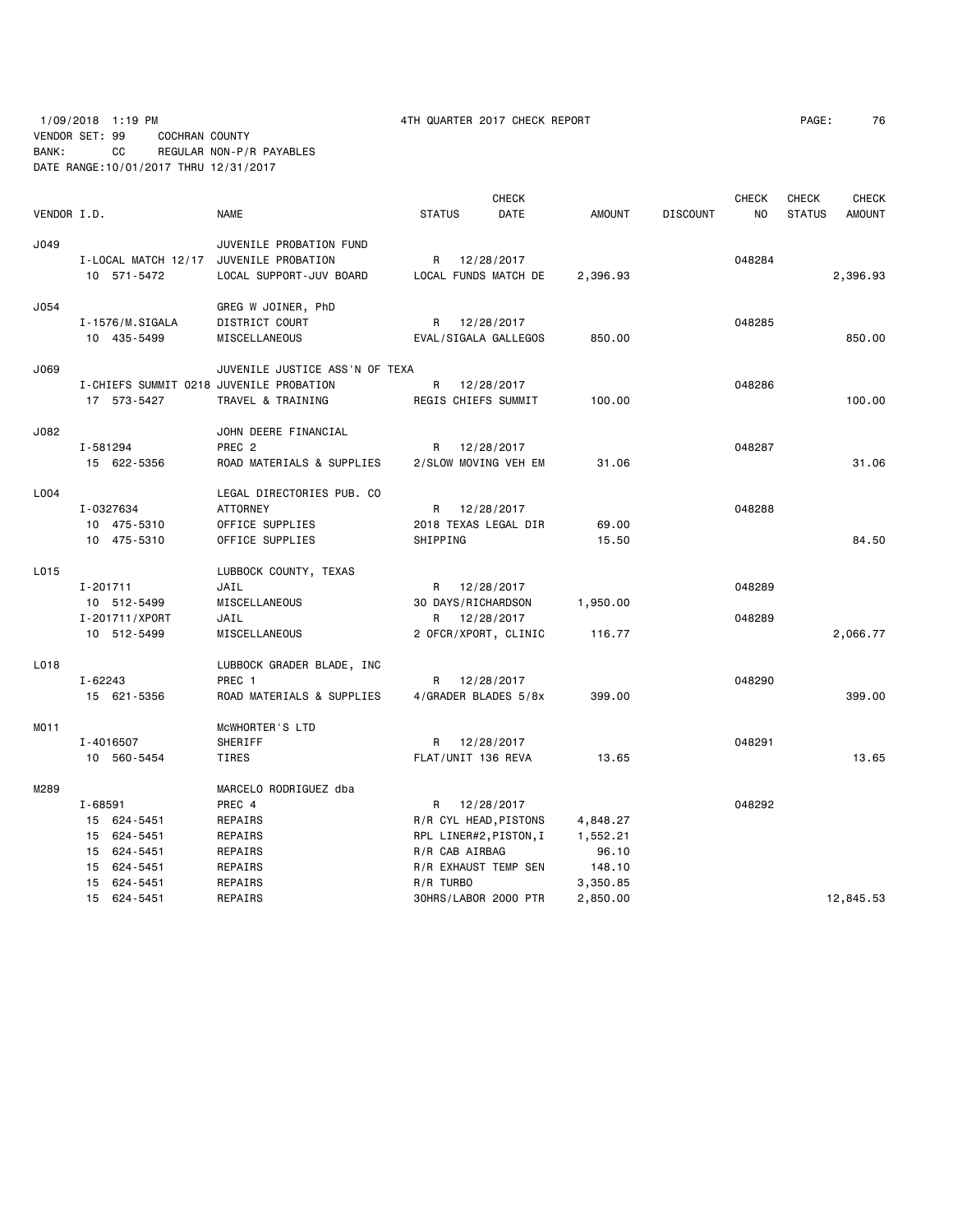# 1/09/2018 1:19 PM 4TH QUARTER 2017 CHECK REPORT PAGE: 77 VENDOR SET: 99 COCHRAN COUNTY BANK: CC REGULAR NON-P/R PAYABLES DATE RANGE:10/01/2017 THRU 12/31/2017

|             |                                          |                                |                      | <b>CHECK</b> |          |                 | <b>CHECK</b> | <b>CHECK</b>  | <b>CHECK</b> |
|-------------|------------------------------------------|--------------------------------|----------------------|--------------|----------|-----------------|--------------|---------------|--------------|
| VENDOR I.D. |                                          | <b>NAME</b>                    | <b>STATUS</b>        | DATE         | AMOUNT   | <b>DISCOUNT</b> | NO           | <b>STATUS</b> | AMOUNT       |
| N066        |                                          | NTS COMMUNICATIONS             |                      |              |          |                 |              |               |              |
|             | I-8062660032/DEC 17 COMM'R CT/CO JUDGE   |                                | R                    | 12/28/2017   |          |                 | 048293       |               |              |
|             | 15 610-5420                              | <b>TELECOMMUNICATIONS</b>      | WATS LINE            |              | 4.99     |                 |              |               |              |
|             | 15 610-5420                              | TELECOMMUNICATIONS             | <b>FEES</b>          |              | 7.43     |                 |              |               | 12.42        |
| 0013        |                                          | OLD REPUBLIC SURETY COMPA      |                      |              |          |                 |              |               |              |
|             | I-LP02145094/HEFLN18 COMMISSIONERS COURT |                                | R                    | 12/28/2017   |          |                 | 048294       |               |              |
|             | 15 610-5480                              | <b>BONDS &amp; NOTARY FEES</b> | PUBLIC OFF'L RNW/BRU |              | 50.00    |                 |              |               | 50.00        |
| 0013        |                                          | OLD REPUBLIC SURETY COMPA      |                      |              |          |                 |              |               |              |
|             | I-W150274386/ERIC18                      | COMMISSIONERS COURT            | R                    | 12/28/2017   |          |                 | 048295       |               |              |
|             | 15 610-5480                              | <b>BONDS &amp; NOTARY FEES</b> | PUBLIC OFF'L RNW/ERI |              | 50.00    |                 |              |               | 50.00        |
| 0028        |                                          | OFFICE DEPOT, INC              |                      |              |          |                 |              |               |              |
|             | I-987749099001                           | LIBRARY                        | R                    | 12/28/2017   |          |                 | 048296       |               |              |
|             | 10 650-5310                              | OFFICE SUPPLIES                | STAMP/DATER #1.5,10Y |              | 35.19    |                 |              |               | 35.19        |
| P007        |                                          | PAYROLL CLEARING ACCT          |                      |              |          |                 |              |               |              |
|             | I-4TH QTR 2017                           | WORKERS COMP/ALL DEPT'S        | R                    | 12/28/2017   |          |                 | 048297       |               |              |
|             | 10 400-5204                              | WORKERS' COMPENSATION          | W/C QTRLY DEPOSIT-CN |              | 58.89    |                 |              |               |              |
|             | 10 403-5204                              | WORKERS' COMPENSATION          | W/C QTRLY DEPOSIT-CL |              | 73.34    |                 |              |               |              |
|             | 10 435-5204                              | WORKERS' COMPENSATION          | W/C QTRLY DEPOSIT-DI |              | 12.67    |                 |              |               |              |
|             | 10 455-5204                              | WORKERS' COMPENSATION          | W/C QRTRLY DEPOSIT-J |              | 31.37    |                 |              |               |              |
|             | 475-5204<br>10                           | WORKERS' COMPENSATION          | W/C QTRLY DEPOSIT-CN |              | 12.50    |                 |              |               |              |
|             | 476-5204<br>10                           | WORKERS' COMPENSATION          | W/C QTRLY DEPOSIT-DI |              | 1.24     |                 |              |               |              |
|             | 490-5204<br>10                           | WORKERS' COMPENSATION          | W/C QTRLY DEPOSIT-EL |              | 7.32     |                 |              |               |              |
|             | 495-5204<br>10                           | WORKERS' COMPENSATION          | W/C QTRLY DEPOSIT-AU |              | 55.36    |                 |              |               |              |
|             | 497-5204<br>10                           | WORKERS' COMPENSATION          | W/C QTRLY DEPOSIT-TR |              | 31.98    |                 |              |               |              |
|             | 499-5204<br>10                           | WORKERS' COMPENSATION          | W/C QTRLY DEPOSIT-TA |              | 81.30    |                 |              |               |              |
|             | 510-5204<br>10                           | WORKERS' COMPENSATION          | W/C QTRLY DEPOSIT-CO |              | 233.79   |                 |              |               |              |
|             | 512-5204<br>10                           | WORKERS' COMPENSATION          | W/C QTRLY DEPOSIT-JA |              | 400.96   |                 |              |               |              |
|             | 516-5204<br>10                           | WORKERS' COMPENSATION          | W/C QTRLY DEPOSIT-CE |              | 351.13   |                 |              |               |              |
|             | 10<br>550-5204                           | WORKERS' COMPENSATION          | W/C QTRLY DEPOSIT-CO |              | 124.14   |                 |              |               |              |
|             | 10<br>560-5204                           | WORKERS' COMPENSATION          | W/C QTRLY DEPOSIT-SH |              | 1,518.41 |                 |              |               |              |
|             | 573-5204<br>17                           | WORKERS' COMPENSATION          | W/C QTRLY DEPOSIT-JU |              | 52.96    |                 |              |               |              |
|             | 650-5204<br>10                           | WORKERS' COMPENSATION          | W/C QTRLY DEPOSIT-LI |              | 41.89    |                 |              |               |              |
|             | 652-5204<br>10                           | WORKERS' COMPENSATION          | W/C QTRLY DEPOSIT-MU |              | 13.01    |                 |              |               |              |
|             | 660-5204<br>10                           | WORKERS' COMPENSATION          | W/C QTRLY DEPOSIT-PA |              | 231.52   |                 |              |               |              |
|             | 662-5204<br>10                           | WORKERS' COMPENSATION          | W/C QTRLY DEPOSIT-AC |              | 245.52   |                 |              |               |              |
|             | 665-5204<br>10                           | WORKERS' COMPENSATION          | W/C QTRLY DEPOSIT-EX |              | 25.01    |                 |              |               |              |
|             | 610-5204<br>15                           | WORKERS' COMPENSATION          | W/C QTRLY DEPOSIT-CO |              | 195.75   |                 |              |               |              |
|             | 15<br>621-5204                           | WORKERS' COMPENSATION          | W/C QTRLY DEPOSIT-PR |              | 513.81   |                 |              |               |              |
|             | 15<br>622-5204                           | WORKERS' COMPENSATION          | W/C QTRLY DEPOSIT-PR |              | 516.53   |                 |              |               |              |
|             | 623-5204<br>15                           | WORKERS' COMPENSATION          | W/C QTRLY DEPOSIT-PR |              | 528.59   |                 |              |               |              |
|             | 624-5204<br>15                           | WORKERS' COMPENSATION          | W/C QTRLY DEPOSIT-PR |              | 524.89   |                 |              |               |              |
|             | 30 518-5204                              | WORKERS' COMPENSATION          | W/C QTRLY DEPOSIT-AI |              | 99.22    |                 |              |               | 5,983.10     |
|             |                                          |                                |                      |              |          |                 |              |               |              |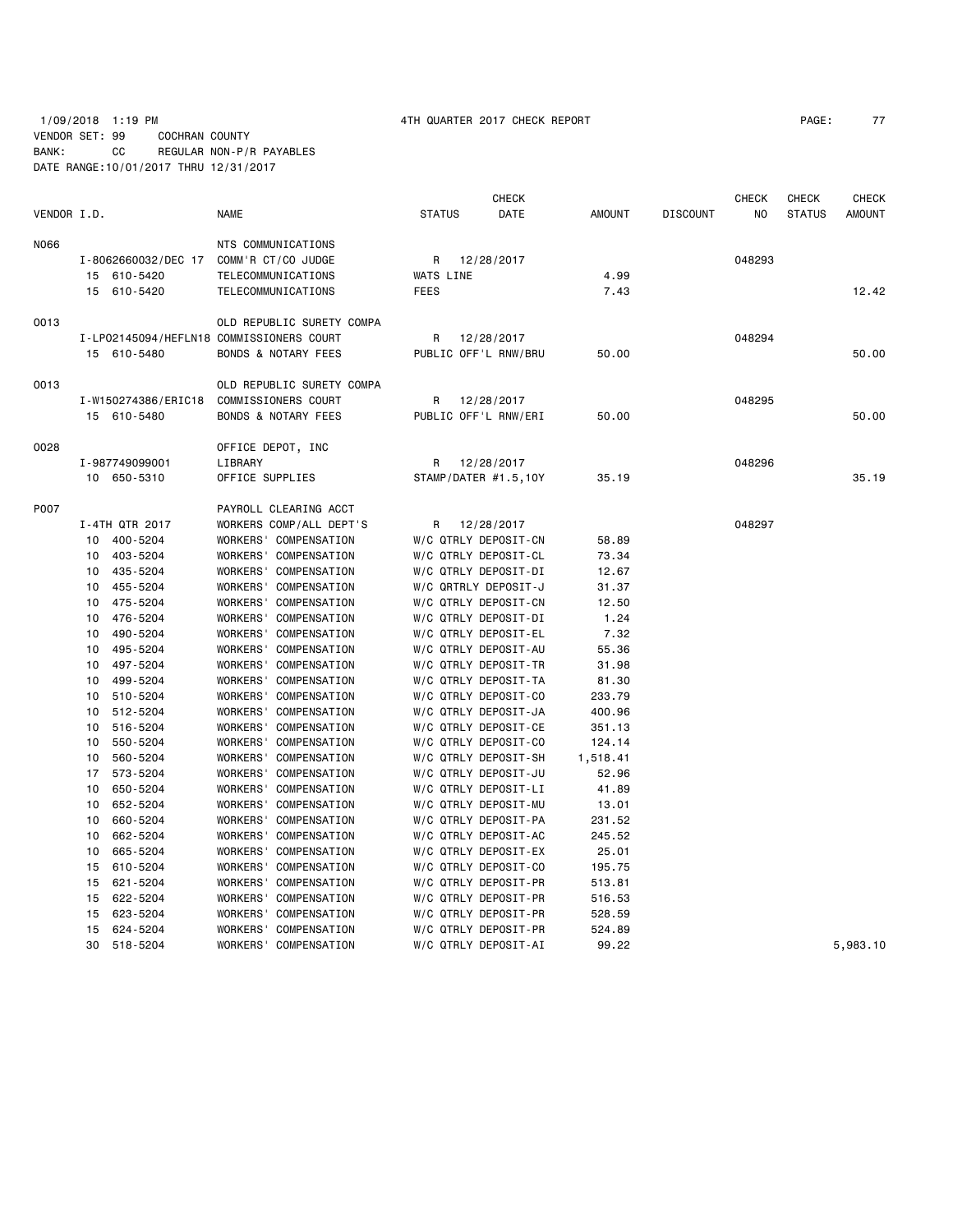## 1/09/2018 1:19 PM 4TH QUARTER 2017 CHECK REPORT PAGE: 78 VENDOR SET: 99 COCHRAN COUNTY BANK: CC REGULAR NON-P/R PAYABLES DATE RANGE:10/01/2017 THRU 12/31/2017

|             |             |                 |                              |                     | <b>CHECK</b>         |               |                 | <b>CHECK</b> | <b>CHECK</b>  | <b>CHECK</b>  |
|-------------|-------------|-----------------|------------------------------|---------------------|----------------------|---------------|-----------------|--------------|---------------|---------------|
| VENDOR I.D. |             |                 | <b>NAME</b>                  | <b>STATUS</b>       | DATE                 | <b>AMOUNT</b> | <b>DISCOUNT</b> | NO           | <b>STATUS</b> | <b>AMOUNT</b> |
| P073        |             |                 | THE PENWORTHY COMPANY        |                     |                      |               |                 |              |               |               |
|             |             | I-0535578-IN    | LIBRARY                      | R                   | 12/28/2017           |               |                 | 048298       |               |               |
|             |             | 10 650-5590     | <b>BOOKS</b>                 | DECK THE MALLS!     |                      | 14.96         |                 |              |               |               |
|             | 10          | 650-5590        | <b>BOOKS</b>                 | <b>FARM FRIENDS</b> |                      | 5.99          |                 |              |               |               |
|             | 10          | 650-5590        | <b>BOOKS</b>                 |                     | FROSTY'S FAVORITE TH | 7.99          |                 |              |               |               |
|             | 10          | 650-5590        | <b>BOOKS</b>                 |                     | GOOD NIGHT CHRISTMAS | 9.95          |                 |              |               |               |
|             | 10          | 650-5590        | <b>BOOKS</b>                 |                     | HAPPY HOLIDAYS, BLAZ | 8.99          |                 |              |               |               |
|             | 10          | 650-5590        | <b>BOOKS</b>                 |                     | I SURVIVED.REVOLUTIO | 16.36         |                 |              |               |               |
|             | 10          | 650-5590        | <b>BOOKS</b>                 | IT'S CHRISTMAS      |                      | 19.96         |                 |              |               |               |
|             | 10          | 650-5590        | <b>BOOKS</b>                 |                     | LIGHTNING AND FRIEND | 7.99          |                 |              |               |               |
|             | 10          | 650-5590        | <b>BOOKS</b>                 | LITTLEST REINDEER   |                      | 13.89         |                 |              |               |               |
|             | 10          | 650-5590        | <b>BOOKS</b>                 | MAGIC SCHOOL        |                      | 13.89         |                 |              |               |               |
|             | 10          | 650-5590        | <b>BOOKS</b>                 | MEET A.R.F.         |                      | 13.89         |                 |              |               |               |
|             | 10          | 650-5590        | <b>BOOKS</b>                 | MIGUEL'S MUSIC      |                      | 13.89         |                 |              |               |               |
|             | 10          | 650-5590        | <b>BOOKS</b>                 | ONE COZY CHRISTMAS  |                      | 19.96         |                 |              |               |               |
|             | 10          | 650-5590        | <b>BOOKS</b>                 | OUT OF THIS WORLD   |                      | 13.89         |                 |              |               |               |
|             | 10          | 650-5590        | <b>BOOKS</b>                 | PERFECT PUMPKIN     |                      | 13.89         |                 |              |               |               |
|             | 10          | 650-5590        | <b>BOOKS</b>                 |                     | PETE THE CAT:MEET PE | 8.99          |                 |              |               |               |
|             | 10          | 650-5590        | <b>BOOKS</b>                 |                     | THIS LITTLE REINDEER | 5.99          |                 |              |               |               |
|             | 10          | 650-5590        | <b>BOOKS</b>                 | PICK A PRIZE/PROMO  |                      |               |                 |              |               |               |
|             | 10          | 650-5590        | <b>BOOKS</b>                 |                     | DOUBLE YOUR PICK A P |               |                 |              |               |               |
|             | 10          | 650-5590        | <b>BOOKS</b>                 | 2/TOTEBAGS/PROMO    |                      |               |                 |              |               |               |
|             | 10          | 650-5590        | <b>BOOKS</b>                 |                     | 2/BODY CRAYONS/PROMO |               |                 |              |               |               |
|             | 10          | 650-5590        | <b>BOOKS</b>                 | 2PKS/PENCILS/PROMO  |                      |               |                 |              |               | 210.47        |
| P202        |             |                 | THE PRODUCTIVITY CENTER      |                     |                      |               |                 |              |               |               |
|             |             | I-CCSD003112717 | SHERIFF                      |                     | R 12/28/2017         |               |                 | 048299       |               |               |
|             |             | 10 560-5481     | DUES AND REGISTRATION        |                     | JAN '18-'19 TCLEDDS/ | 330.00        |                 |              |               | 330.00        |
| S058        |             |                 | SCOTT-MERRIMAN, INC.         |                     |                      |               |                 |              |               |               |
|             |             | I-060942        | ELECTIONS                    | R.                  | 12/28/2017           |               |                 | 048300       |               |               |
|             |             | 10 490-5335     | ELECTION SUPPLIES            | 3,000 VOTER CARDS   |                      | 348.35        |                 |              |               |               |
|             |             | 10 490-5335     | ELECTION SUPPLIES            | SHIPPING            |                      | 41.79         |                 |              |               | 390.14        |
| S071        |             |                 | SCRIPT OFFICE PRODUCTS, INC. |                     |                      |               |                 |              |               |               |
|             | $I - 54047$ |                 | <b>CLERK</b>                 | R                   | 12/28/2017           |               |                 | 048301       |               |               |
|             |             | 10 403-5310     | OFFICE SUPPLIES              | WIRELESS MOUSE      |                      | 29.99         |                 |              |               |               |
|             | $I - 54065$ |                 | ELECTIONS                    | R                   | 12/28/2017           |               |                 | 048301       |               |               |
|             | 10          | 490-5310        | OFFICE SUPPLIES              | 5RM/COPY PAPER      |                      | 24.75         |                 |              |               |               |
|             |             | 10 490-5310     | OFFICE SUPPLIES              |                     | 2/HEWCN053AN BLK INK | 77.90         |                 |              |               |               |
|             | $I - 54071$ |                 | AUDITOR                      | R                   | 12/28/2017           |               |                 | 048301       |               |               |
|             |             | 10 495-5310     | OFFICE SUPPLIES              |                     | 3/BSN36550 SM BINDER | 2.85          |                 |              |               |               |
|             | 10          | 495-5310        | OFFICE SUPPLIES              | <b>STAPLES</b>      |                      | 3.95          |                 |              |               |               |
|             | 10          | 495-5310        | OFFICE SUPPLIES              | 2BX/COPY PAPER      |                      | 79.00         |                 |              |               |               |
|             | 10          | 495-5310        | OFFICE SUPPLIES              | TAPE DISPENSER      |                      | 2.95          |                 |              |               |               |
|             | 10          | 495-5310        | OFFICE SUPPLIES              | <b>TAPE</b>         |                      | 1.95          |                 |              |               |               |
|             | 10          | 495-5310        | OFFICE SUPPLIES              |                     | 1BX/UNV95223 STORAGE | 39.95         |                 |              |               |               |
|             | 10          | 495-5310        | OFFICE SUPPLIES              |                     | 3BX/SMD11993 FILE FO | 149.04        |                 |              |               |               |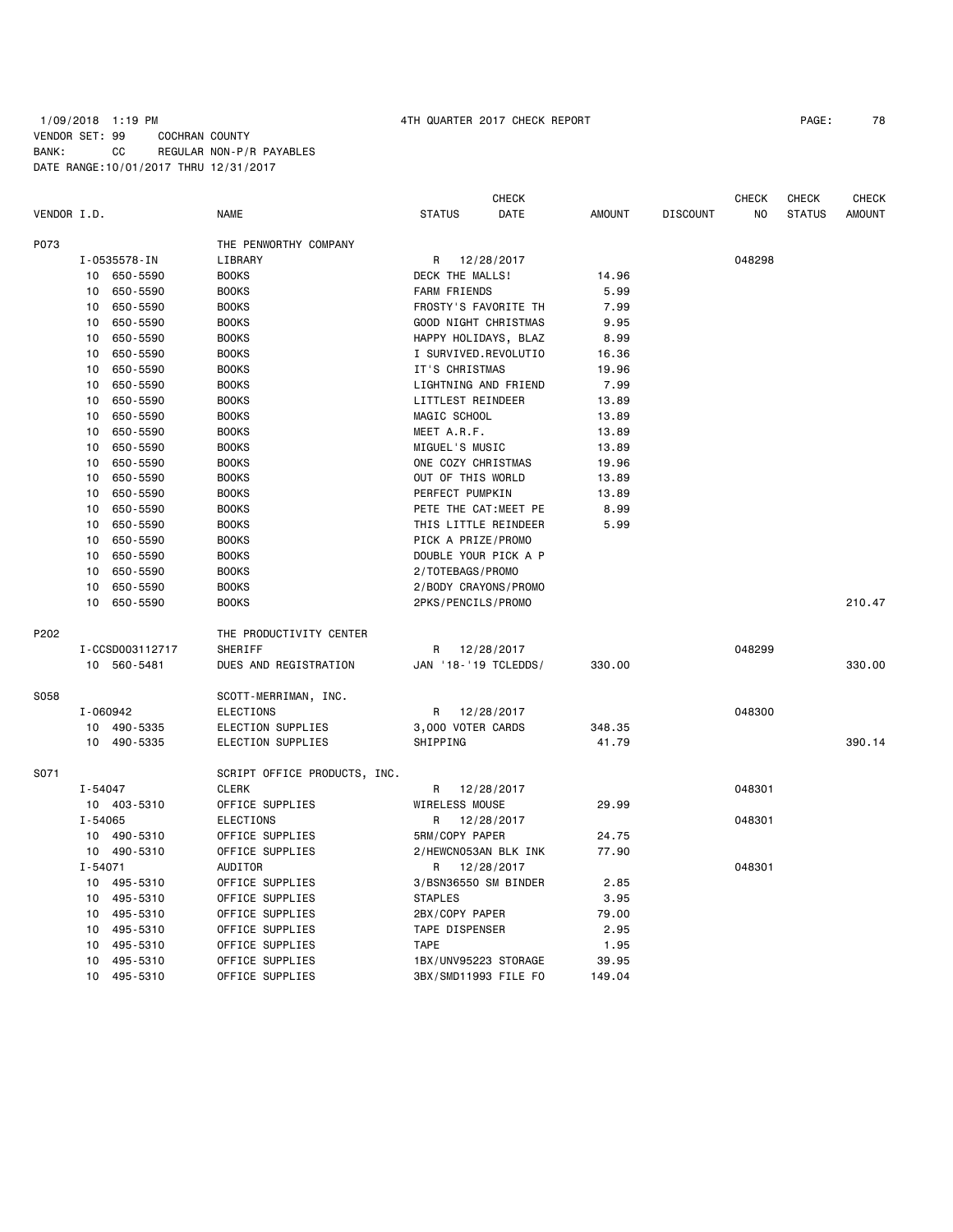## 1/09/2018 1:19 PM 4TH QUARTER 2017 CHECK REPORT PAGE: 79 VENDOR SET: 99 COCHRAN COUNTY BANK: CC REGULAR NON-P/R PAYABLES DATE RANGE:10/01/2017 THRU 12/31/2017

| VENDOR I.D.<br><b>NAME</b><br><b>STATUS</b><br>DATE<br><b>AMOUNT</b><br><b>DISCOUNT</b><br>NO<br><b>STATUS</b><br><b>AMOUNT</b><br>*CONTINUED*<br>S071<br>SCRIPT OFFICE PRODUCTS<br>AUDITOR<br>048301<br>$I - 54071$<br>R<br>12/28/2017<br>10 495-5310<br>OFFICE SUPPLIES<br>2/AVE79106 5" BINDER<br>99.90<br>10 495-5310<br>OFFICE SUPPLIES<br>1PK/AVE6579 5"x8" LA<br>70.29<br>AUDITOR<br>$I - 54081$<br>R<br>12/28/2017<br>048301<br>OFFICE SUPPLIES<br>495-5310<br>4/3" BINDERS AVE7919<br>83.80<br>10<br>OFFICE SUPPLIES<br>3BX/SMD10334 FILE FO<br>10<br>495-5310<br>104.88<br>I-54092<br>TAX A/C<br>12/28/2017<br>R<br>048301<br>10 499-5310<br>OFFICE SUPPLIES<br>CS OMR-100tm CALCULA<br>43.95<br>815.15<br>S281<br><b>STAPLES</b><br>I-194748179<br>SHERIFF/JAIL<br>R<br>12/28/2017<br>048302<br>OFFICE SUPPLIES<br>1PK/PILOT V5 BLUE PE<br>560-5310<br>24.99<br>10<br>560-5310<br>OFFICE SUPPLIES<br><b>DISC</b><br>0.10CR<br>10<br>OFFICE SUPPLIES<br>1PK/VERBATIM CD-R<br>560-5310<br>29.99<br>10<br>OFFICE SUPPLIES<br><b>DISC</b><br>560-5310<br>7.30CR<br>10<br>OFFICE SUPPLIES<br><b>FAXED STAMP</b><br>11.29<br>10<br>560-5310<br>OFFICE SUPPLIES<br>29.99<br>560-5310<br>1PK/VERBATIM DVD-R L<br>10<br>OFFICE SUPPLIES<br>10<br>560-5310<br>1RL/BLUE LABELS<br>11.99<br>560-5310<br>OFFICE SUPPLIES<br>12/INVISIBLE TAPE<br>20.99<br>10<br>OFFICE SUPPLIES<br><b>DISC</b><br>10<br>560-5310<br>4.00CR<br>1PK/BLUE BIC PENS<br>560-5310<br>OFFICE SUPPLIES<br>5.99<br>10<br>OFFICE SUPPLIES<br><b>DISC</b><br>0.90CR<br>10<br>560-5310<br>OFFICE SUPPLIES<br>1CS/COPY PAPER<br>560-5310<br>57.99<br>10<br>560-5310<br>OFFICE SUPPLIES<br><b>DISC</b><br>26.00CR<br>10<br>OFFICE SUPPLIES<br>LARGE BINDER CLIPS<br>3.79<br>560-5310<br>10<br>560-5310<br>OFFICE SUPPLIES<br><b>DISC</b><br>0.60CR<br>10<br>OFFICE SUPPLIES<br>HANGING FOLDER FRAME<br>9.99<br>10<br>560-5310<br>MEDIUM BINDER CLIPS<br>560-5310<br>OFFICE SUPPLIES<br>3.59<br>10<br>OFFICE SUPPLIES<br><b>DISC</b><br>0.60CR<br>560-5310<br>10<br>560-5310<br>OFFICE SUPPLIES<br>1RL/PINK LABELS<br>11.99<br>10<br>HEAVY DUTY HOLE PUNC<br>560-5310<br>OFFICE SUPPLIES<br>12.99<br>10<br>OFFICE SUPPLIES<br><b>DISC</b><br>10<br>560-5310<br>1.10CR<br>OFFICE SUPPLIES<br>1PK/PILOT BLUE PENS<br>10<br>560-5310<br>13.99<br>OFFICE SUPPLIES<br><b>DISC</b><br>560-5310<br>1.00CR<br>10<br>OFFICE SUPPLIES<br>RECEIVED STAMP<br>32.99<br>560-5310<br>10<br>560-5310<br>OFFICE SUPPLIES<br><b>DISC</b><br>4.00CR<br>10<br>OFFICE SUPPLIES<br>1/2CS/INKJET PAPER<br>48.99<br>10<br>512-5310<br>512-5310<br>OFFICE SUPPLIES<br><b>DISC</b><br>19.38CR<br>10<br>OFFICE SUPPLIES<br>VERBATIM DVD/CD STOR<br>72.99<br>10<br>560-5310<br>OFFICE SUPPLIES<br><b>DISC</b><br>560-5310<br>19.10CR<br>10<br>I-195564337<br>SHERIFF<br>R<br>048302<br>12/28/2017 |                |                 | <b>CHECK</b> |        | <b>CHECK</b> | <b>CHECK</b> | <b>CHECK</b> |
|--------------------------------------------------------------------------------------------------------------------------------------------------------------------------------------------------------------------------------------------------------------------------------------------------------------------------------------------------------------------------------------------------------------------------------------------------------------------------------------------------------------------------------------------------------------------------------------------------------------------------------------------------------------------------------------------------------------------------------------------------------------------------------------------------------------------------------------------------------------------------------------------------------------------------------------------------------------------------------------------------------------------------------------------------------------------------------------------------------------------------------------------------------------------------------------------------------------------------------------------------------------------------------------------------------------------------------------------------------------------------------------------------------------------------------------------------------------------------------------------------------------------------------------------------------------------------------------------------------------------------------------------------------------------------------------------------------------------------------------------------------------------------------------------------------------------------------------------------------------------------------------------------------------------------------------------------------------------------------------------------------------------------------------------------------------------------------------------------------------------------------------------------------------------------------------------------------------------------------------------------------------------------------------------------------------------------------------------------------------------------------------------------------------------------------------------------------------------------------------------------------------------------------------------------------------------------------------------------------------------------------------------------------------------------------------------------------------------------------------------------------------------------------------------------------------------------------------|----------------|-----------------|--------------|--------|--------------|--------------|--------------|
|                                                                                                                                                                                                                                                                                                                                                                                                                                                                                                                                                                                                                                                                                                                                                                                                                                                                                                                                                                                                                                                                                                                                                                                                                                                                                                                                                                                                                                                                                                                                                                                                                                                                                                                                                                                                                                                                                                                                                                                                                                                                                                                                                                                                                                                                                                                                                                                                                                                                                                                                                                                                                                                                                                                                                                                                                                      |                |                 |              |        |              |              |              |
|                                                                                                                                                                                                                                                                                                                                                                                                                                                                                                                                                                                                                                                                                                                                                                                                                                                                                                                                                                                                                                                                                                                                                                                                                                                                                                                                                                                                                                                                                                                                                                                                                                                                                                                                                                                                                                                                                                                                                                                                                                                                                                                                                                                                                                                                                                                                                                                                                                                                                                                                                                                                                                                                                                                                                                                                                                      |                |                 |              |        |              |              |              |
|                                                                                                                                                                                                                                                                                                                                                                                                                                                                                                                                                                                                                                                                                                                                                                                                                                                                                                                                                                                                                                                                                                                                                                                                                                                                                                                                                                                                                                                                                                                                                                                                                                                                                                                                                                                                                                                                                                                                                                                                                                                                                                                                                                                                                                                                                                                                                                                                                                                                                                                                                                                                                                                                                                                                                                                                                                      |                |                 |              |        |              |              |              |
|                                                                                                                                                                                                                                                                                                                                                                                                                                                                                                                                                                                                                                                                                                                                                                                                                                                                                                                                                                                                                                                                                                                                                                                                                                                                                                                                                                                                                                                                                                                                                                                                                                                                                                                                                                                                                                                                                                                                                                                                                                                                                                                                                                                                                                                                                                                                                                                                                                                                                                                                                                                                                                                                                                                                                                                                                                      |                |                 |              |        |              |              |              |
|                                                                                                                                                                                                                                                                                                                                                                                                                                                                                                                                                                                                                                                                                                                                                                                                                                                                                                                                                                                                                                                                                                                                                                                                                                                                                                                                                                                                                                                                                                                                                                                                                                                                                                                                                                                                                                                                                                                                                                                                                                                                                                                                                                                                                                                                                                                                                                                                                                                                                                                                                                                                                                                                                                                                                                                                                                      |                |                 |              |        |              |              |              |
|                                                                                                                                                                                                                                                                                                                                                                                                                                                                                                                                                                                                                                                                                                                                                                                                                                                                                                                                                                                                                                                                                                                                                                                                                                                                                                                                                                                                                                                                                                                                                                                                                                                                                                                                                                                                                                                                                                                                                                                                                                                                                                                                                                                                                                                                                                                                                                                                                                                                                                                                                                                                                                                                                                                                                                                                                                      |                |                 |              |        |              |              |              |
|                                                                                                                                                                                                                                                                                                                                                                                                                                                                                                                                                                                                                                                                                                                                                                                                                                                                                                                                                                                                                                                                                                                                                                                                                                                                                                                                                                                                                                                                                                                                                                                                                                                                                                                                                                                                                                                                                                                                                                                                                                                                                                                                                                                                                                                                                                                                                                                                                                                                                                                                                                                                                                                                                                                                                                                                                                      |                |                 |              |        |              |              |              |
|                                                                                                                                                                                                                                                                                                                                                                                                                                                                                                                                                                                                                                                                                                                                                                                                                                                                                                                                                                                                                                                                                                                                                                                                                                                                                                                                                                                                                                                                                                                                                                                                                                                                                                                                                                                                                                                                                                                                                                                                                                                                                                                                                                                                                                                                                                                                                                                                                                                                                                                                                                                                                                                                                                                                                                                                                                      |                |                 |              |        |              |              |              |
|                                                                                                                                                                                                                                                                                                                                                                                                                                                                                                                                                                                                                                                                                                                                                                                                                                                                                                                                                                                                                                                                                                                                                                                                                                                                                                                                                                                                                                                                                                                                                                                                                                                                                                                                                                                                                                                                                                                                                                                                                                                                                                                                                                                                                                                                                                                                                                                                                                                                                                                                                                                                                                                                                                                                                                                                                                      |                |                 |              |        |              |              |              |
|                                                                                                                                                                                                                                                                                                                                                                                                                                                                                                                                                                                                                                                                                                                                                                                                                                                                                                                                                                                                                                                                                                                                                                                                                                                                                                                                                                                                                                                                                                                                                                                                                                                                                                                                                                                                                                                                                                                                                                                                                                                                                                                                                                                                                                                                                                                                                                                                                                                                                                                                                                                                                                                                                                                                                                                                                                      |                |                 |              |        |              |              |              |
|                                                                                                                                                                                                                                                                                                                                                                                                                                                                                                                                                                                                                                                                                                                                                                                                                                                                                                                                                                                                                                                                                                                                                                                                                                                                                                                                                                                                                                                                                                                                                                                                                                                                                                                                                                                                                                                                                                                                                                                                                                                                                                                                                                                                                                                                                                                                                                                                                                                                                                                                                                                                                                                                                                                                                                                                                                      |                |                 |              |        |              |              |              |
|                                                                                                                                                                                                                                                                                                                                                                                                                                                                                                                                                                                                                                                                                                                                                                                                                                                                                                                                                                                                                                                                                                                                                                                                                                                                                                                                                                                                                                                                                                                                                                                                                                                                                                                                                                                                                                                                                                                                                                                                                                                                                                                                                                                                                                                                                                                                                                                                                                                                                                                                                                                                                                                                                                                                                                                                                                      |                |                 |              |        |              |              |              |
|                                                                                                                                                                                                                                                                                                                                                                                                                                                                                                                                                                                                                                                                                                                                                                                                                                                                                                                                                                                                                                                                                                                                                                                                                                                                                                                                                                                                                                                                                                                                                                                                                                                                                                                                                                                                                                                                                                                                                                                                                                                                                                                                                                                                                                                                                                                                                                                                                                                                                                                                                                                                                                                                                                                                                                                                                                      |                |                 |              |        |              |              |              |
|                                                                                                                                                                                                                                                                                                                                                                                                                                                                                                                                                                                                                                                                                                                                                                                                                                                                                                                                                                                                                                                                                                                                                                                                                                                                                                                                                                                                                                                                                                                                                                                                                                                                                                                                                                                                                                                                                                                                                                                                                                                                                                                                                                                                                                                                                                                                                                                                                                                                                                                                                                                                                                                                                                                                                                                                                                      |                |                 |              |        |              |              |              |
|                                                                                                                                                                                                                                                                                                                                                                                                                                                                                                                                                                                                                                                                                                                                                                                                                                                                                                                                                                                                                                                                                                                                                                                                                                                                                                                                                                                                                                                                                                                                                                                                                                                                                                                                                                                                                                                                                                                                                                                                                                                                                                                                                                                                                                                                                                                                                                                                                                                                                                                                                                                                                                                                                                                                                                                                                                      |                |                 |              |        |              |              |              |
|                                                                                                                                                                                                                                                                                                                                                                                                                                                                                                                                                                                                                                                                                                                                                                                                                                                                                                                                                                                                                                                                                                                                                                                                                                                                                                                                                                                                                                                                                                                                                                                                                                                                                                                                                                                                                                                                                                                                                                                                                                                                                                                                                                                                                                                                                                                                                                                                                                                                                                                                                                                                                                                                                                                                                                                                                                      |                |                 |              |        |              |              |              |
|                                                                                                                                                                                                                                                                                                                                                                                                                                                                                                                                                                                                                                                                                                                                                                                                                                                                                                                                                                                                                                                                                                                                                                                                                                                                                                                                                                                                                                                                                                                                                                                                                                                                                                                                                                                                                                                                                                                                                                                                                                                                                                                                                                                                                                                                                                                                                                                                                                                                                                                                                                                                                                                                                                                                                                                                                                      |                |                 |              |        |              |              |              |
|                                                                                                                                                                                                                                                                                                                                                                                                                                                                                                                                                                                                                                                                                                                                                                                                                                                                                                                                                                                                                                                                                                                                                                                                                                                                                                                                                                                                                                                                                                                                                                                                                                                                                                                                                                                                                                                                                                                                                                                                                                                                                                                                                                                                                                                                                                                                                                                                                                                                                                                                                                                                                                                                                                                                                                                                                                      |                |                 |              |        |              |              |              |
|                                                                                                                                                                                                                                                                                                                                                                                                                                                                                                                                                                                                                                                                                                                                                                                                                                                                                                                                                                                                                                                                                                                                                                                                                                                                                                                                                                                                                                                                                                                                                                                                                                                                                                                                                                                                                                                                                                                                                                                                                                                                                                                                                                                                                                                                                                                                                                                                                                                                                                                                                                                                                                                                                                                                                                                                                                      |                |                 |              |        |              |              |              |
|                                                                                                                                                                                                                                                                                                                                                                                                                                                                                                                                                                                                                                                                                                                                                                                                                                                                                                                                                                                                                                                                                                                                                                                                                                                                                                                                                                                                                                                                                                                                                                                                                                                                                                                                                                                                                                                                                                                                                                                                                                                                                                                                                                                                                                                                                                                                                                                                                                                                                                                                                                                                                                                                                                                                                                                                                                      |                |                 |              |        |              |              |              |
|                                                                                                                                                                                                                                                                                                                                                                                                                                                                                                                                                                                                                                                                                                                                                                                                                                                                                                                                                                                                                                                                                                                                                                                                                                                                                                                                                                                                                                                                                                                                                                                                                                                                                                                                                                                                                                                                                                                                                                                                                                                                                                                                                                                                                                                                                                                                                                                                                                                                                                                                                                                                                                                                                                                                                                                                                                      |                |                 |              |        |              |              |              |
|                                                                                                                                                                                                                                                                                                                                                                                                                                                                                                                                                                                                                                                                                                                                                                                                                                                                                                                                                                                                                                                                                                                                                                                                                                                                                                                                                                                                                                                                                                                                                                                                                                                                                                                                                                                                                                                                                                                                                                                                                                                                                                                                                                                                                                                                                                                                                                                                                                                                                                                                                                                                                                                                                                                                                                                                                                      |                |                 |              |        |              |              |              |
|                                                                                                                                                                                                                                                                                                                                                                                                                                                                                                                                                                                                                                                                                                                                                                                                                                                                                                                                                                                                                                                                                                                                                                                                                                                                                                                                                                                                                                                                                                                                                                                                                                                                                                                                                                                                                                                                                                                                                                                                                                                                                                                                                                                                                                                                                                                                                                                                                                                                                                                                                                                                                                                                                                                                                                                                                                      |                |                 |              |        |              |              |              |
|                                                                                                                                                                                                                                                                                                                                                                                                                                                                                                                                                                                                                                                                                                                                                                                                                                                                                                                                                                                                                                                                                                                                                                                                                                                                                                                                                                                                                                                                                                                                                                                                                                                                                                                                                                                                                                                                                                                                                                                                                                                                                                                                                                                                                                                                                                                                                                                                                                                                                                                                                                                                                                                                                                                                                                                                                                      |                |                 |              |        |              |              |              |
|                                                                                                                                                                                                                                                                                                                                                                                                                                                                                                                                                                                                                                                                                                                                                                                                                                                                                                                                                                                                                                                                                                                                                                                                                                                                                                                                                                                                                                                                                                                                                                                                                                                                                                                                                                                                                                                                                                                                                                                                                                                                                                                                                                                                                                                                                                                                                                                                                                                                                                                                                                                                                                                                                                                                                                                                                                      |                |                 |              |        |              |              |              |
|                                                                                                                                                                                                                                                                                                                                                                                                                                                                                                                                                                                                                                                                                                                                                                                                                                                                                                                                                                                                                                                                                                                                                                                                                                                                                                                                                                                                                                                                                                                                                                                                                                                                                                                                                                                                                                                                                                                                                                                                                                                                                                                                                                                                                                                                                                                                                                                                                                                                                                                                                                                                                                                                                                                                                                                                                                      |                |                 |              |        |              |              |              |
|                                                                                                                                                                                                                                                                                                                                                                                                                                                                                                                                                                                                                                                                                                                                                                                                                                                                                                                                                                                                                                                                                                                                                                                                                                                                                                                                                                                                                                                                                                                                                                                                                                                                                                                                                                                                                                                                                                                                                                                                                                                                                                                                                                                                                                                                                                                                                                                                                                                                                                                                                                                                                                                                                                                                                                                                                                      |                |                 |              |        |              |              |              |
|                                                                                                                                                                                                                                                                                                                                                                                                                                                                                                                                                                                                                                                                                                                                                                                                                                                                                                                                                                                                                                                                                                                                                                                                                                                                                                                                                                                                                                                                                                                                                                                                                                                                                                                                                                                                                                                                                                                                                                                                                                                                                                                                                                                                                                                                                                                                                                                                                                                                                                                                                                                                                                                                                                                                                                                                                                      |                |                 |              |        |              |              |              |
|                                                                                                                                                                                                                                                                                                                                                                                                                                                                                                                                                                                                                                                                                                                                                                                                                                                                                                                                                                                                                                                                                                                                                                                                                                                                                                                                                                                                                                                                                                                                                                                                                                                                                                                                                                                                                                                                                                                                                                                                                                                                                                                                                                                                                                                                                                                                                                                                                                                                                                                                                                                                                                                                                                                                                                                                                                      |                |                 |              |        |              |              |              |
|                                                                                                                                                                                                                                                                                                                                                                                                                                                                                                                                                                                                                                                                                                                                                                                                                                                                                                                                                                                                                                                                                                                                                                                                                                                                                                                                                                                                                                                                                                                                                                                                                                                                                                                                                                                                                                                                                                                                                                                                                                                                                                                                                                                                                                                                                                                                                                                                                                                                                                                                                                                                                                                                                                                                                                                                                                      |                |                 |              |        |              |              |              |
|                                                                                                                                                                                                                                                                                                                                                                                                                                                                                                                                                                                                                                                                                                                                                                                                                                                                                                                                                                                                                                                                                                                                                                                                                                                                                                                                                                                                                                                                                                                                                                                                                                                                                                                                                                                                                                                                                                                                                                                                                                                                                                                                                                                                                                                                                                                                                                                                                                                                                                                                                                                                                                                                                                                                                                                                                                      |                |                 |              |        |              |              |              |
|                                                                                                                                                                                                                                                                                                                                                                                                                                                                                                                                                                                                                                                                                                                                                                                                                                                                                                                                                                                                                                                                                                                                                                                                                                                                                                                                                                                                                                                                                                                                                                                                                                                                                                                                                                                                                                                                                                                                                                                                                                                                                                                                                                                                                                                                                                                                                                                                                                                                                                                                                                                                                                                                                                                                                                                                                                      |                |                 |              |        |              |              |              |
|                                                                                                                                                                                                                                                                                                                                                                                                                                                                                                                                                                                                                                                                                                                                                                                                                                                                                                                                                                                                                                                                                                                                                                                                                                                                                                                                                                                                                                                                                                                                                                                                                                                                                                                                                                                                                                                                                                                                                                                                                                                                                                                                                                                                                                                                                                                                                                                                                                                                                                                                                                                                                                                                                                                                                                                                                                      |                |                 |              |        |              |              |              |
|                                                                                                                                                                                                                                                                                                                                                                                                                                                                                                                                                                                                                                                                                                                                                                                                                                                                                                                                                                                                                                                                                                                                                                                                                                                                                                                                                                                                                                                                                                                                                                                                                                                                                                                                                                                                                                                                                                                                                                                                                                                                                                                                                                                                                                                                                                                                                                                                                                                                                                                                                                                                                                                                                                                                                                                                                                      |                |                 |              |        |              |              |              |
|                                                                                                                                                                                                                                                                                                                                                                                                                                                                                                                                                                                                                                                                                                                                                                                                                                                                                                                                                                                                                                                                                                                                                                                                                                                                                                                                                                                                                                                                                                                                                                                                                                                                                                                                                                                                                                                                                                                                                                                                                                                                                                                                                                                                                                                                                                                                                                                                                                                                                                                                                                                                                                                                                                                                                                                                                                      |                |                 |              |        |              |              |              |
|                                                                                                                                                                                                                                                                                                                                                                                                                                                                                                                                                                                                                                                                                                                                                                                                                                                                                                                                                                                                                                                                                                                                                                                                                                                                                                                                                                                                                                                                                                                                                                                                                                                                                                                                                                                                                                                                                                                                                                                                                                                                                                                                                                                                                                                                                                                                                                                                                                                                                                                                                                                                                                                                                                                                                                                                                                      |                |                 |              |        |              |              |              |
|                                                                                                                                                                                                                                                                                                                                                                                                                                                                                                                                                                                                                                                                                                                                                                                                                                                                                                                                                                                                                                                                                                                                                                                                                                                                                                                                                                                                                                                                                                                                                                                                                                                                                                                                                                                                                                                                                                                                                                                                                                                                                                                                                                                                                                                                                                                                                                                                                                                                                                                                                                                                                                                                                                                                                                                                                                      |                |                 |              |        |              |              |              |
|                                                                                                                                                                                                                                                                                                                                                                                                                                                                                                                                                                                                                                                                                                                                                                                                                                                                                                                                                                                                                                                                                                                                                                                                                                                                                                                                                                                                                                                                                                                                                                                                                                                                                                                                                                                                                                                                                                                                                                                                                                                                                                                                                                                                                                                                                                                                                                                                                                                                                                                                                                                                                                                                                                                                                                                                                                      |                |                 |              |        |              |              |              |
|                                                                                                                                                                                                                                                                                                                                                                                                                                                                                                                                                                                                                                                                                                                                                                                                                                                                                                                                                                                                                                                                                                                                                                                                                                                                                                                                                                                                                                                                                                                                                                                                                                                                                                                                                                                                                                                                                                                                                                                                                                                                                                                                                                                                                                                                                                                                                                                                                                                                                                                                                                                                                                                                                                                                                                                                                                      |                |                 |              |        |              |              |              |
|                                                                                                                                                                                                                                                                                                                                                                                                                                                                                                                                                                                                                                                                                                                                                                                                                                                                                                                                                                                                                                                                                                                                                                                                                                                                                                                                                                                                                                                                                                                                                                                                                                                                                                                                                                                                                                                                                                                                                                                                                                                                                                                                                                                                                                                                                                                                                                                                                                                                                                                                                                                                                                                                                                                                                                                                                                      |                |                 |              |        |              |              |              |
|                                                                                                                                                                                                                                                                                                                                                                                                                                                                                                                                                                                                                                                                                                                                                                                                                                                                                                                                                                                                                                                                                                                                                                                                                                                                                                                                                                                                                                                                                                                                                                                                                                                                                                                                                                                                                                                                                                                                                                                                                                                                                                                                                                                                                                                                                                                                                                                                                                                                                                                                                                                                                                                                                                                                                                                                                                      |                |                 |              |        |              |              |              |
| 3/FASTNER FILE FOLDE                                                                                                                                                                                                                                                                                                                                                                                                                                                                                                                                                                                                                                                                                                                                                                                                                                                                                                                                                                                                                                                                                                                                                                                                                                                                                                                                                                                                                                                                                                                                                                                                                                                                                                                                                                                                                                                                                                                                                                                                                                                                                                                                                                                                                                                                                                                                                                                                                                                                                                                                                                                                                                                                                                                                                                                                                 | 10<br>560-5310 | OFFICE SUPPLIES |              | 149.97 |              |              |              |
| <b>DISC</b><br>71.83CR<br>10<br>560-5310<br>OFFICE SUPPLIES                                                                                                                                                                                                                                                                                                                                                                                                                                                                                                                                                                                                                                                                                                                                                                                                                                                                                                                                                                                                                                                                                                                                                                                                                                                                                                                                                                                                                                                                                                                                                                                                                                                                                                                                                                                                                                                                                                                                                                                                                                                                                                                                                                                                                                                                                                                                                                                                                                                                                                                                                                                                                                                                                                                                                                          |                |                 |              |        |              |              |              |
| I-196004920<br><b>SHERIFF</b><br>12/28/2017<br>048302<br>R                                                                                                                                                                                                                                                                                                                                                                                                                                                                                                                                                                                                                                                                                                                                                                                                                                                                                                                                                                                                                                                                                                                                                                                                                                                                                                                                                                                                                                                                                                                                                                                                                                                                                                                                                                                                                                                                                                                                                                                                                                                                                                                                                                                                                                                                                                                                                                                                                                                                                                                                                                                                                                                                                                                                                                           |                |                 |              |        |              |              |              |
| 560-5310<br>OFFICE SUPPLIES<br>HP ALL IN ONE DESKTO<br>444.99<br>10                                                                                                                                                                                                                                                                                                                                                                                                                                                                                                                                                                                                                                                                                                                                                                                                                                                                                                                                                                                                                                                                                                                                                                                                                                                                                                                                                                                                                                                                                                                                                                                                                                                                                                                                                                                                                                                                                                                                                                                                                                                                                                                                                                                                                                                                                                                                                                                                                                                                                                                                                                                                                                                                                                                                                                  |                |                 |              |        |              |              |              |
| OFFICE SUPPLIES<br>DISC/PI#003258090662<br>75.00CR<br>560-5310<br>10                                                                                                                                                                                                                                                                                                                                                                                                                                                                                                                                                                                                                                                                                                                                                                                                                                                                                                                                                                                                                                                                                                                                                                                                                                                                                                                                                                                                                                                                                                                                                                                                                                                                                                                                                                                                                                                                                                                                                                                                                                                                                                                                                                                                                                                                                                                                                                                                                                                                                                                                                                                                                                                                                                                                                                 |                |                 |              |        |              |              |              |
| I-196032584<br>$\mathsf{R}$<br>SHERIFF<br>12/28/2017<br>048302                                                                                                                                                                                                                                                                                                                                                                                                                                                                                                                                                                                                                                                                                                                                                                                                                                                                                                                                                                                                                                                                                                                                                                                                                                                                                                                                                                                                                                                                                                                                                                                                                                                                                                                                                                                                                                                                                                                                                                                                                                                                                                                                                                                                                                                                                                                                                                                                                                                                                                                                                                                                                                                                                                                                                                       |                |                 |              |        |              |              |              |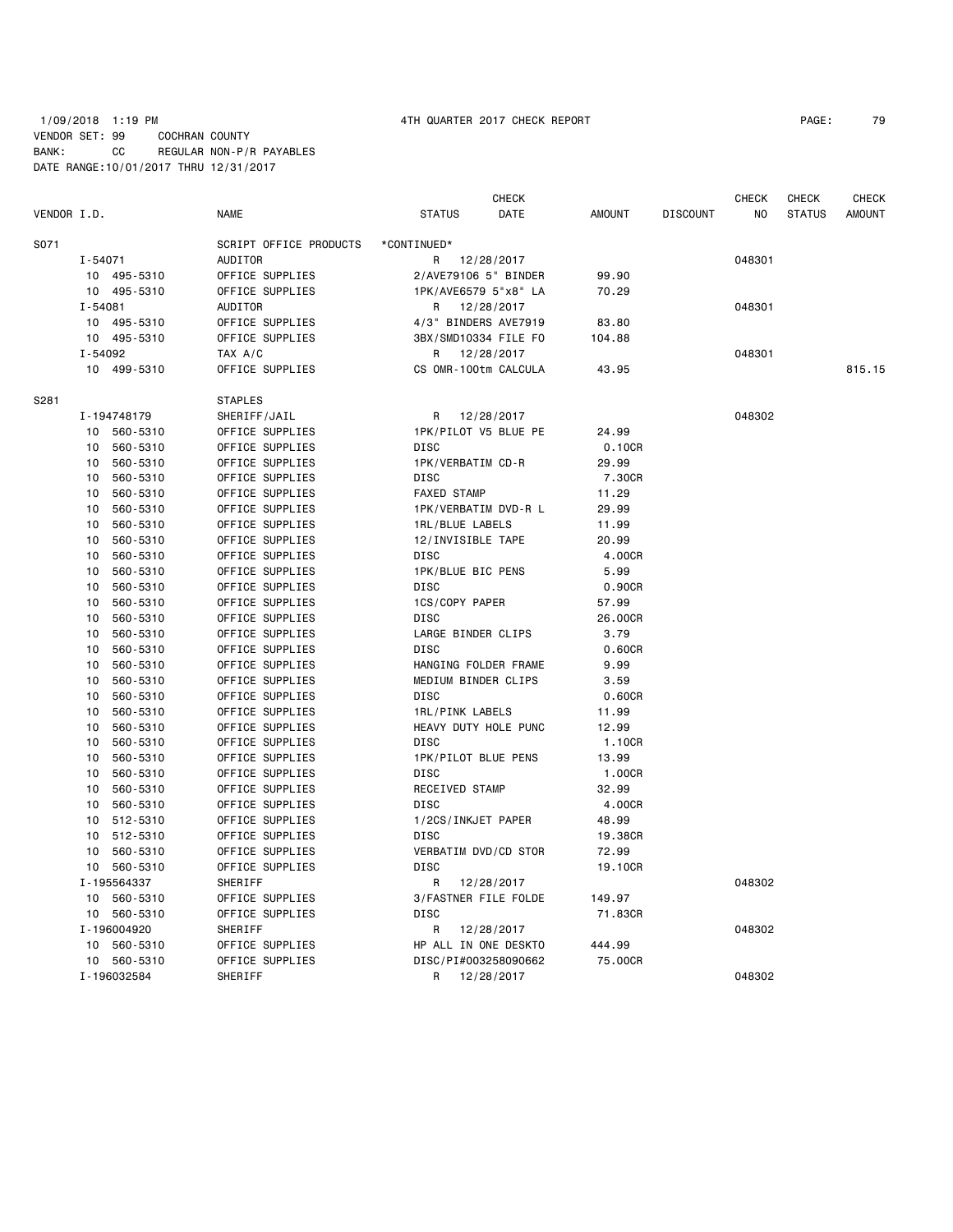## 1/09/2018 1:19 PM 4TH QUARTER 2017 CHECK REPORT PAGE: 80 VENDOR SET: 99 COCHRAN COUNTY BANK: CC REGULAR NON-P/R PAYABLES DATE RANGE:10/01/2017 THRU 12/31/2017

|             |                                |                              | <b>CHECK</b>                    |          |                 | <b>CHECK</b> | <b>CHECK</b>  | CHECK         |
|-------------|--------------------------------|------------------------------|---------------------------------|----------|-----------------|--------------|---------------|---------------|
| VENDOR I.D. |                                | NAME                         | DATE<br><b>STATUS</b>           | AMOUNT   | <b>DISCOUNT</b> | ΝO           | <b>STATUS</b> | <b>AMOUNT</b> |
| S281        |                                | <b>STAPLES</b>               | *CONTINUED*                     |          |                 |              |               |               |
|             | I-196032584                    | SHERIFF                      | R<br>12/28/2017                 |          |                 | 048302       |               |               |
|             | 10 560-5310                    | OFFICE SUPPLIES              | DELL INSP-IRON 13464            | 949.99   |                 |              |               |               |
|             | 10 560-5310                    | OFFICE SUPPLIES              | DISC/PI#003259620349            | 180.00CR |                 |              |               |               |
|             | I-196128412                    | JAIL                         | 12/28/2017<br>R                 |          |                 | 048302       |               |               |
|             | 10 512-5310                    | OFFICE SUPPLIES              | 3/POSTIT POP-UP NOTE            | 56.97    |                 |              |               |               |
|             | 10 512-5310                    | OFFICE SUPPLIES              | <b>DISC</b>                     | 21,90CR  |                 |              |               |               |
|             | 10 512-5310                    | OFFICE SUPPLIES              | 5/END TAB FILE FOLDE            | 124.95   |                 |              |               |               |
|             | 10 512-5310                    | OFFICE SUPPLIES              | <b>DISC</b>                     | 20.50CR  |                 |              |               |               |
|             | 10 512-5310                    | OFFICE SUPPLIES              | 3CS/COPY PAPER                  | 173.97   |                 |              |               |               |
|             | 10 512-5310                    | OFFICE SUPPLIES              | <b>DISC</b>                     | 78.00CR  |                 |              |               |               |
|             | I-196128536                    | JAIL                         | R<br>12/28/2017                 |          |                 | 048302       |               |               |
|             | 10 512-5310                    | OFFICE SUPPLIES              | 1PK/AA BATTERIES                | 26.99    |                 |              |               |               |
|             | 10 512-5310                    | OFFICE SUPPLIES              | <b>DISC</b>                     | 6.48CR   |                 |              |               |               |
|             | I-196128565                    | JAIL                         | R<br>12/28/2017                 |          |                 | 048302       |               |               |
|             | 10 512-5310                    | OFFICE SUPPLIES              | 1PK/AAA BATTERIES               | 26.99    |                 |              |               |               |
|             | 10 512-5310                    | OFFICE SUPPLIES              | DISC                            | 1.00CR   |                 |              |               |               |
|             | I-196499093                    | SHERIFF                      | R<br>12/28/2017                 |          |                 | 048302       |               |               |
|             | 10 560-5310                    | OFFICE SUPPLIES              | 3PKS/STORAGE BOXES              | 71.97    |                 |              |               |               |
|             | 10 560-5310                    | OFFICE SUPPLIES              | <b>DISC</b>                     | 6.00CR   |                 |              |               |               |
|             | I-196613954                    | JAIL                         | R<br>12/28/2017                 |          |                 | 048302       |               |               |
|             | 10 512-5310                    | OFFICE SUPPLIES              | WINDOWS 2016 PRODUCT            | 229.99   |                 |              |               |               |
|             | 10 512-5310                    | OFFICE SUPPLIES              | <b>DISC</b>                     | 7.90CR   |                 |              |               |               |
|             | I-0R#9780440500                | SHERIFF                      | R<br>12/28/2017                 |          |                 | 048302       |               |               |
|             | 10 560-5310                    | OFFICE SUPPLIES              | 4/2018 MEDICAL ARTS             | 13.16    |                 |              |               |               |
|             | I-0R#9780886575                | SHERIFF                      | R<br>12/28/2017                 |          |                 | 048302       |               |               |
|             | 10 560-5310<br>I-0R#9781362808 | OFFICE SUPPLIES              | SMEAD BARSTYLE LABEL<br>R       | 97.99    |                 | 048302       |               |               |
|             | 10 512-5310                    | JAIL<br>OFFICE SUPPLIES      | 12/28/2017<br>7PORT USB HUB/BLK | 10.79    |                 |              |               |               |
|             | 10 512-5310                    | OFFICE SUPPLIES              | <b>DISC</b>                     | 1.80CR   |                 |              |               | 2,228.76      |
|             |                                |                              |                                 |          |                 |              |               |               |
| S347        |                                | SOUTHERN TIRE MART, LLC      |                                 |          |                 |              |               |               |
|             | I-70255059                     | PREC 4                       | 12/28/2017<br>R                 |          |                 | 048304       |               |               |
|             | 15 624-5454                    | TIRES                        | 4/TRANSFORCE AT2 F00            | 484.52   |                 |              |               |               |
|             | 15 624-5454                    | TIRES                        | 4/MNT/DSMNT TIRE CHA            | 48.00    |                 |              |               |               |
|             | 15 624-5454                    | TIRES                        | 4/BALANCE TIRE, PASSE           | 32.00    |                 |              |               |               |
|             | 15 624-5454                    | TIRES                        | 4/DISPOSAL FEES                 | 10.00    |                 |              |               |               |
|             | 15 624-5454                    | TIRES                        | 1/17.5R25 HER.HDR325            | 950.00   |                 |              |               | 1,524.52      |
| S400        |                                | STUEART'S PIT STOP KWIK LUBE |                                 |          |                 |              |               |               |
|             | I-81641                        | JUVENILE PROBATION           | 12/28/2017<br>R                 |          |                 | 048305       |               |               |
|             | 17 573-5499                    | OPERATING EXPENSES           | OIL CHANGE/'14 CHEVY            | 38.99    |                 |              |               |               |
|             | 17 573-5499                    | OPERATING EXPENSES           | 8/MOBIL 1 SYNTHETIC             | 26.97    |                 |              |               |               |
|             | 17 573-5499                    | OPERATING EXPENSES           | SYNTHETIC OIL UPGRAD            | 28.99    |                 |              |               |               |
|             | 17 573-5499                    | OPERATING EXPENSES           | AF5314 AIR FILTER               | 19.99    |                 |              |               | 114.94        |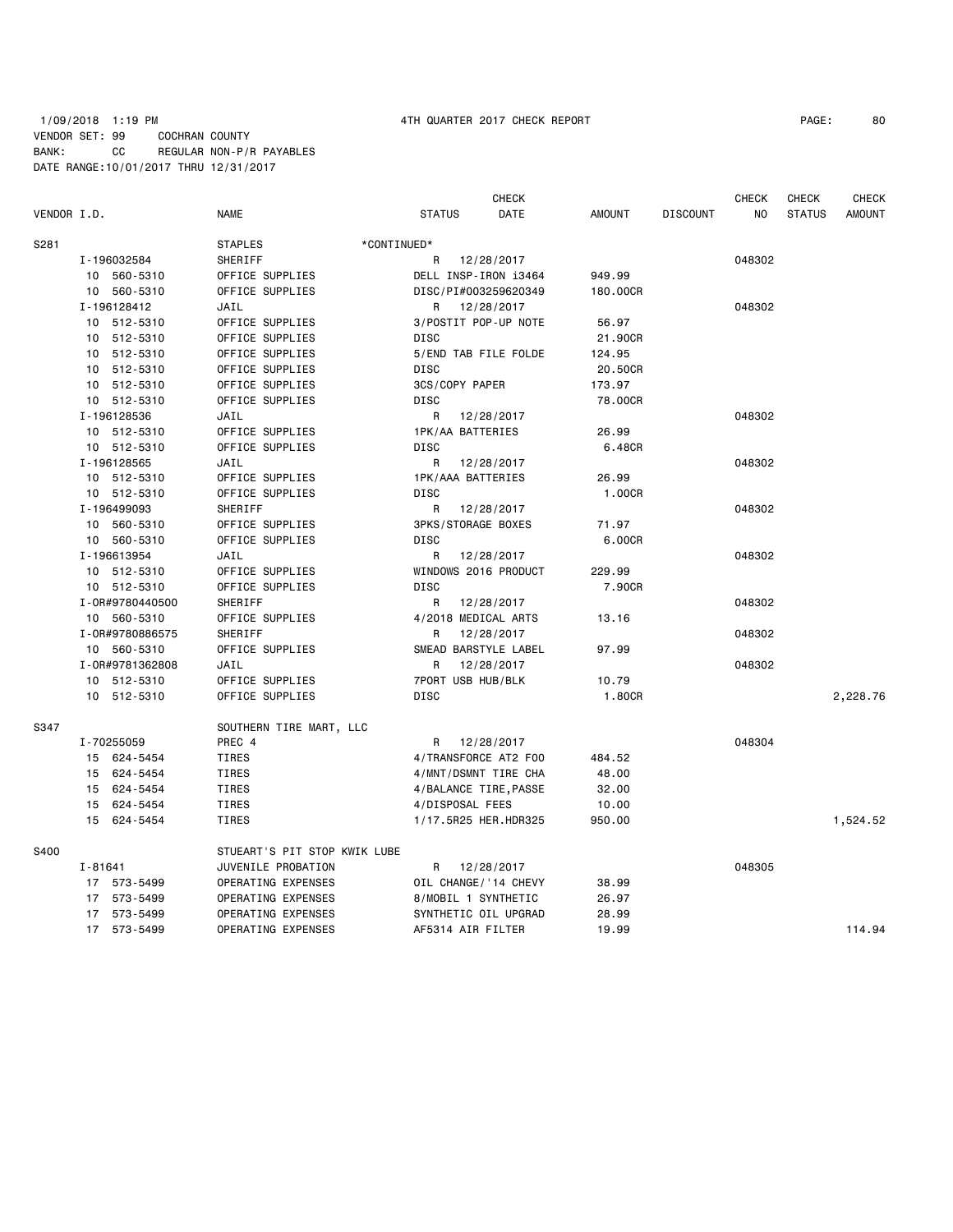1/09/2018 1:19 PM 4TH QUARTER 2017 CHECK REPORT PAGE: 81 VENDOR SET: 99 COCHRAN COUNTY BANK: CC REGULAR NON-P/R PAYABLES DATE RANGE:10/01/2017 THRU 12/31/2017

|             |         |                                    |                               |                     | <b>CHECK</b>                       |               |                 | <b>CHECK</b> | <b>CHECK</b>  | <b>CHECK</b>  |
|-------------|---------|------------------------------------|-------------------------------|---------------------|------------------------------------|---------------|-----------------|--------------|---------------|---------------|
| VENDOR I.D. |         |                                    | <b>NAME</b>                   | <b>STATUS</b>       | DATE                               | <b>AMOUNT</b> | <b>DISCOUNT</b> | NO           | <b>STATUS</b> | <b>AMOUNT</b> |
| S416        |         |                                    | SOS WASTE DISPOSAL, INC       |                     |                                    |               |                 |              |               |               |
|             | I-40439 |                                    | PREC 3/PREC 4                 | R                   | 12/28/2017                         |               |                 | 048306       |               |               |
|             |         | 15 623-5440                        | UTILITIES                     | DUMPSTER SVC DEC 17 |                                    | 53.25         |                 |              |               |               |
|             |         | 15 624-5440                        | UTILITIES                     | DUMPSTER SVC DEC 17 |                                    | 53.25         |                 |              |               | 106.50        |
| T009        |         |                                    | TEXAS ASSOCIATION OF COUNTIES |                     |                                    |               |                 |              |               |               |
|             |         |                                    | AUDITOR                       |                     |                                    |               |                 |              |               |               |
|             |         | I-OTRAT/A DUDLEY 18<br>10 495-5427 | CONTINUING EDUCATION          | R                   | 12/28/2017<br>REG/OTRAT 1/24-25/17 | 100.00        |                 | 048307       |               | 100.00        |
|             |         |                                    |                               |                     |                                    |               |                 |              |               |               |
| T050        |         |                                    | TAC UNEMPLOYMENT FUND         |                     |                                    |               |                 |              |               |               |
|             |         | I-4TH QTR 2017                     | UNEMPLOYMENT-ALL DEPTS        | R                   | 12/28/2017                         |               |                 | 048308       |               |               |
|             | 10      | 400-5206                           | UNEMPLOYMENT                  | QTRLY UNEMPLYMNT-CO |                                    | 2.93          |                 |              |               |               |
|             | 10      | 403-5206                           | UNEMPLOYMENT                  |                     | QTRLY UNEMPLYMNT-CLE               | 8.51          |                 |              |               |               |
|             | 10      | 435-5206                           | UNEMPLOYMENT                  |                     | QTRLY UNEMPLYMNT-DIS               | 1.80          |                 |              |               |               |
|             | 10      | 455-5206                           | UNEMPLOYMENT                  | QTRLY UNEMPLYMNT-JP |                                    | 0.35          |                 |              |               |               |
|             | 10      | 475-5206                           | UNEMPLOYMENT                  | QTRLY UNEMPLYMNT-CO |                                    | 5.18          |                 |              |               |               |
|             | 10      | 476-5206                           | UNEMPLOYMENT                  |                     | QTRLY UNEMPLYMNT-DIS               | 0.78          |                 |              |               |               |
|             | 10      | 490-5206                           | UNEMPLOYMENT                  |                     | QTRLY UNEMPLYMNT-ELE               | 1.37          |                 |              |               |               |
|             | 10      | 495-5206                           | UNEMPLOYMENT                  | QTRLY UNEMPLYMNT-CO |                                    | 10.79         |                 |              |               |               |
|             | 10      | 497-5206                           | UNEMPLOYMENT                  |                     | QTRLY UNEMPLYMNT-TRE               | 0.24          |                 |              |               |               |
|             | 10      | 499-5206                           | UNEMPLOYMENT                  |                     | QTRLY UNEMPLYMNT-TAX               | 10.03         |                 |              |               |               |
|             | 10      | 510-5206                           | UNEMPLOYMENT                  |                     | QTRLY UNEMPLYMNT-CRT               | 4.62          |                 |              |               |               |
|             | 10      | 512-5206                           | UNEMPLOYMENT                  |                     | QTRLY UNEMPLYMNT-JAI               | 12.85         |                 |              |               |               |
|             | 10      | 516-5206                           | UNEMPLOYMENT                  |                     | QTRLY UNEMPLYMNT-CEM               | 5.30          |                 |              |               |               |
|             | 10      | 560-5206                           | UNEMPLOYMENT                  |                     | QTRLY UNEMPLYMNT-SHE               | 48.96         |                 |              |               |               |
|             | 10      | 650-5206                           | UNEMPLOYMENT                  |                     | QTRLY UNEMPLYMNT-LIB               | 5.09          |                 |              |               |               |
|             | 10      | 660-5206                           | UNEMPLOYMENT                  |                     | QTRLY UNEMPLYMNT-PAR               | 4.97          |                 |              |               |               |
|             | 10      | 662-5206                           | UNEMPLOYMENT                  |                     | QTRLY UNEMPLYMNT-ACT               | 5.36          |                 |              |               |               |
|             | 10      | 665-5206                           | UNEMPLOYMENT                  |                     | QTRLY UNEMPLYMNT-EXT               | 6.40          |                 |              |               |               |
|             | 15      | 621-5206                           | UNEMPLOYMENT                  |                     | QTRLY UNEMPLYMNT-PRE               | 10.43         |                 |              |               |               |
|             | 15      | 622-5206                           | UNEMPLOYMENT                  |                     | QTRLY UNEMPLYMNT-PRE               | 10.58         |                 |              |               |               |
|             | 15      | 623-5206                           | UNEMPLOYMENT                  |                     | QTRLY UNEMPLYMNT-PRE               | 10.73         |                 |              |               |               |
|             | 15      | 624-5206                           | UNEMPLOYMENT                  |                     | QTRLY UNEMPLYMNT-PRE               | 10.65         |                 |              |               |               |
|             |         | 17 573-5206                        | UNEMPLOYMENT INSURANCE        |                     | QTRLY UNEMPLYMNT-JUV               | 5.14          |                 |              |               | 183.06        |
| T087        |         |                                    | TEXAS DEPARTMENT OF HEALTH    |                     |                                    |               |                 |              |               |               |
|             |         | I-2004552                          | <b>CLERK</b>                  | R                   | 12/28/2017                         |               |                 | 048309       |               |               |
|             |         | 10 403-5310                        | OFFICE SUPPLIES               |                     | 7/REMOTE BIRTH ACCES               | 12.81         |                 |              |               | 12.81         |
|             |         |                                    |                               |                     |                                    |               |                 |              |               |               |
| U019        |         |                                    | UNITED SUPERMARKETS, INC      |                     |                                    |               |                 |              |               |               |
|             |         | I-7221 120417                      | JAIL                          | R                   | 12/28/2017                         |               |                 | 048310       |               |               |
|             |         | 10 512-5333                        | FOOD-PRISONERS                | 17/HB HELPER        |                                    | 17.00         |                 |              |               |               |
|             | 10      | 512-5333                           | FOOD-PRISONERS                | <b>BEANS</b>        |                                    | 12.49         |                 |              |               |               |
|             | 10      | 512-5333                           | FOOD-PRISONERS                | CH FRIED RICE       |                                    | 1.00          |                 |              |               |               |
|             | 10      | 512-5333                           | FOOD-PRISONERS                | 2/FRUIT COCKTAIL    |                                    | 17.98         |                 |              |               |               |
|             | 10      | 512-5333                           | FOOD-PRISONERS                | 2/PEACHES           |                                    | 15.98         |                 |              |               |               |
|             | 10      | 512-5333                           | FOOD-PRISONERS                | MASECA YELLOW       |                                    | 1.99          |                 |              |               |               |
|             |         | 10 512-5333                        | FOOD-PRISONERS                | 2/PREGO SAUCE       |                                    | 4.00          |                 |              |               |               |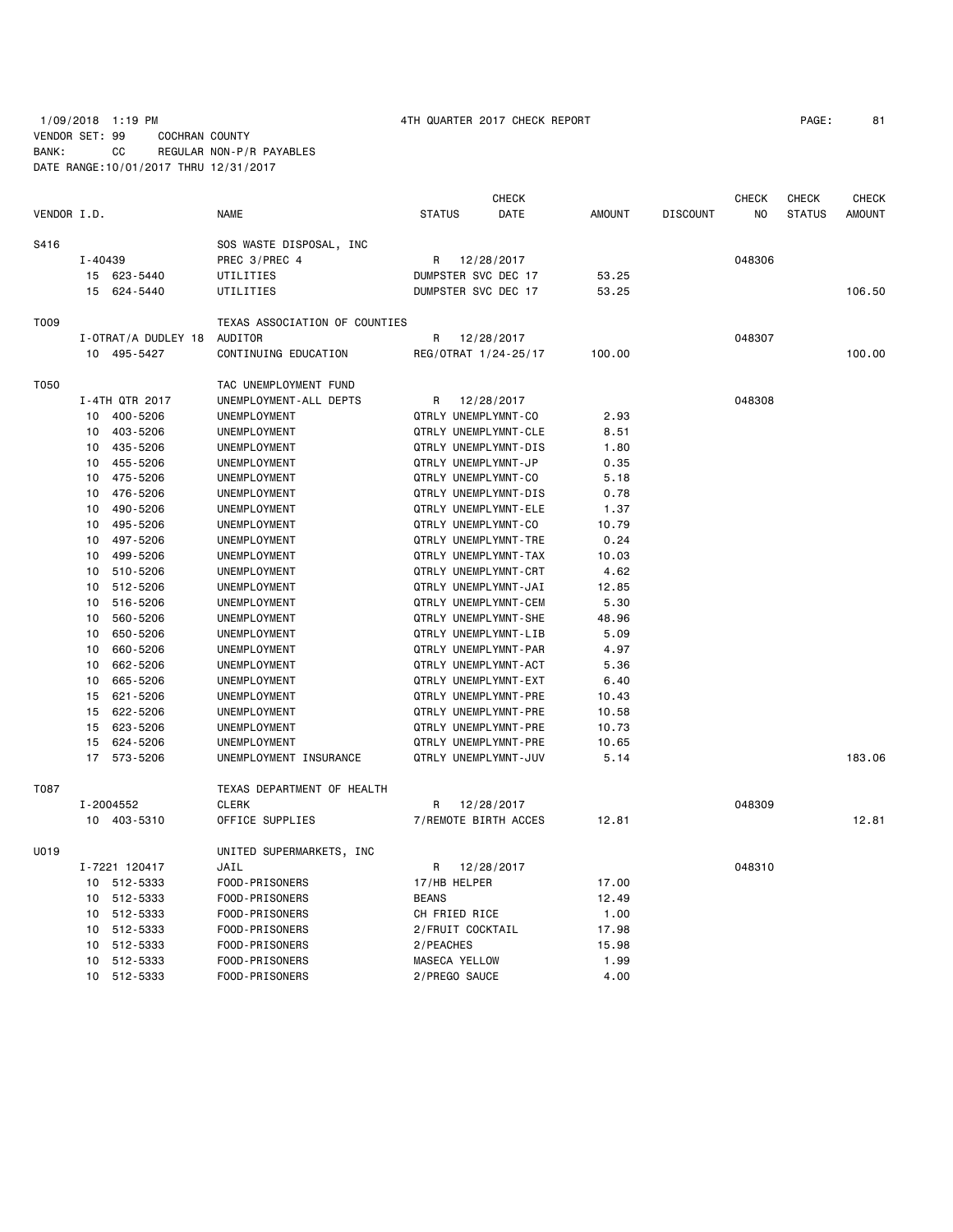## 1/09/2018 1:19 PM 4TH QUARTER 2017 CHECK REPORT PAGE: 82 VENDOR SET: 99 COCHRAN COUNTY BANK: CC REGULAR NON-P/R PAYABLES DATE RANGE:10/01/2017 THRU 12/31/2017

|             |               |                          |                      | <b>CHECK</b> |               |                 | <b>CHECK</b> | <b>CHECK</b>  | <b>CHECK</b>  |
|-------------|---------------|--------------------------|----------------------|--------------|---------------|-----------------|--------------|---------------|---------------|
| VENDOR I.D. |               | <b>NAME</b>              | <b>STATUS</b>        | DATE         | <b>AMOUNT</b> | <b>DISCOUNT</b> | NO           | <b>STATUS</b> | <b>AMOUNT</b> |
| U019        |               | UNITED SUPERMARKETS, INC | *CONTINUED*          |              |               |                 |              |               |               |
|             | I-7221 120417 | JAIL                     | R                    | 12/28/2017   |               |                 | 048310       |               |               |
| 10          | 512-5333      | FOOD-PRISONERS           | 4/APPLE SAUCE        |              | 11.96         |                 |              |               |               |
| 10          | 512-5333      | FOOD-PRISONERS           | 3/CANOLA OIL         |              | 25.47         |                 |              |               |               |
| 10          | 512-5333      | FOOD-PRISONERS           | 2/SPAGHETTI          |              | 3.98          |                 |              |               |               |
| 10          | 512-5333      | FOOD-PRISONERS           | 4/MAC N CHEESE       |              | 3.16          |                 |              |               |               |
| 10          | 512-5333      | FOOD-PRISONERS           | 5/TUNA               |              | 4.45          |                 |              |               |               |
| 10          | 512-5333      | FOOD-PRISONERS           | 2/SUGAR              |              | 27.98         |                 |              |               |               |
| 10          | 512-5333      | FOOD-PRISONERS           | 2/TUNA HELPER        |              | 2.00          |                 |              |               |               |
| 10          | 512-5333      | FOOD-PRISONERS           | 10LB POTATOES        |              | 3.99          |                 |              |               |               |
| 10          | 512-5333      | FOOD-PRISONERS           | <b>GARDEN SALAD</b>  |              | 3.99          |                 |              |               |               |
| 10          | 512-5333      | FOOD-PRISONERS           | <b>LETTUCE</b>       |              | 1.29          |                 |              |               |               |
| 10          | 512-5333      | FOOD-PRISONERS           | <b>JAPAPENOS</b>     |              | 1.08          |                 |              |               |               |
| 10          | 512-5333      | FOOD-PRISONERS           | 2/ORANGES            |              | 10.00         |                 |              |               |               |
| 10          | 512-5333      | FOOD-PRISONERS           | 2/APPLES             |              | 10.00         |                 |              |               |               |
| 10          | 512-5333      | FOOD-PRISONERS           | <b>TOMATOES</b>      |              | 7.25          |                 |              |               |               |
| 10          | 512-5333      | FOOD-PRISONERS           | 3/FLOUR TORTILLAS    |              | 11.07         |                 |              |               |               |
| 10          | 512-5333      | FOOD-PRISONERS           | BANANA PUDDING       |              | 5.99          |                 |              |               |               |
|             | 10 512-5333   | FOOD-PRISONERS           | 2/EGGS               |              | 12.98         |                 |              |               |               |
|             | I-7947 121817 | JAIL/MEDS                | R                    | 12/28/2017   |               |                 | 048310       |               |               |
|             | 10 512-5391   | MEDICAL CARE-PRISONERS   | RX#1/R GALLEGOS      |              | 38.13         |                 |              |               |               |
| 10          | 512-5391      | MEDICAL CARE-PRISONERS   | RX#2/R GALLEGOS      |              | 127.14        |                 |              |               |               |
|             | 10 512-5391   | MEDICAL CARE-PRISONERS   | RX#3/R GALLEGOS      |              | 111.93        |                 |              |               |               |
|             | I-8656 121617 | JAIL                     | R                    | 12/28/2017   |               |                 | 048310       |               |               |
|             | 10 512-5333   | FOOD-PRISONERS           | 10/CAKE MIX          |              | 10.00         |                 |              |               |               |
| 10          | 512-5333      | FOOD-PRISONERS           | 2/BAKED BEANS        |              | 3.98          |                 |              |               |               |
| 10          | 512-5333      | FOOD-PRISONERS           | 3/CLUSTER BUNS       |              | 2.97          |                 |              |               |               |
| 10          | 512-5333      | FOOD-PRISONERS           | 2/HOTDOG BUNS        |              | 1.98          |                 |              |               |               |
| 10          | 512-5333      | FOOD-PRISONERS           | 10/BREAD             |              | 12.90         |                 |              |               |               |
| 10          | 512-5333      | FOOD-PRISONERS           | 3/MASHED POTATOES    |              | 11.37         |                 |              |               |               |
| 10          | 512-5333      | FOOD-PRISONERS           | 2/RANCH DRESSING     |              | 15.98         |                 |              |               |               |
| 10          | 512-5333      | FOOD-PRISONERS           | 2/LA COSTENA PEPPERS |              | 4.98          |                 |              |               |               |
| 10          | 512-5333      | FOOD-PRISONERS           | 2/FRUIT COCKTAIL     |              | 17.98         |                 |              |               |               |
| 10          | 512-5333      | FOOD-PRISONERS           | <b>PEACHES</b>       |              | 7.99          |                 |              |               |               |
| 10          | 512-5333      | FOOD-PRISONERS           | CHOC PUDDING         |              | 6.49          |                 |              |               |               |
| 10          | 512-5333      | FOOD-PRISONERS           | 4/MANWICH            |              | 10.36         |                 |              |               |               |
| 10          | 512-5333      | FOOD-PRISONERS           | 2/MASECA YELLOW      |              | 3.98          |                 |              |               |               |
| 10          | 512-5333      | FOOD-PRISONERS           | 2/MIRACLE WHIP       |              | 7.38          |                 |              |               |               |
| 10          | 512-5333      | FOOD-PRISONERS           | PICKLES              |              | 4.99          |                 |              |               |               |
| 10          | 512-5333      | FOOD-PRISONERS           | 4/LAYS CHIPS         |              | 12.00         |                 |              |               |               |
| 10          | 512-5333      | FOOD-PRISONERS           | 2/RAGU               |              | 6.98          |                 |              |               |               |
| 10          | 512-5333      | FOOD-PRISONERS           | 2/RANCH STYLE BEANS  |              | 3.98          |                 |              |               |               |
| 10          | 512-5333      | FOOD-PRISONERS           | 4/APPLE SAUCE        |              | 11.96         |                 |              |               |               |
| 10          | 512-5333      | FOOD-PRISONERS           | <b>KETCHUP</b>       |              | 1.99          |                 |              |               |               |
| 10          | 512-5333      | FOOD-PRISONERS           | 6/MAC N CHEESE       |              | 4.74          |                 |              |               |               |
| 10          | 512-5333      | FOOD-PRISONERS           | <b>MUSTARD</b>       |              | 1.79          |                 |              |               |               |
| 10          | 512-5333      | FOOD-PRISONERS           | 2/PWDRD SUGAR        |              | 3.54          |                 |              |               |               |
| 10          | 512-5333      | FOOD-PRISONERS           | 24/TOMATO SAUCE      |              | 9.48          |                 |              |               |               |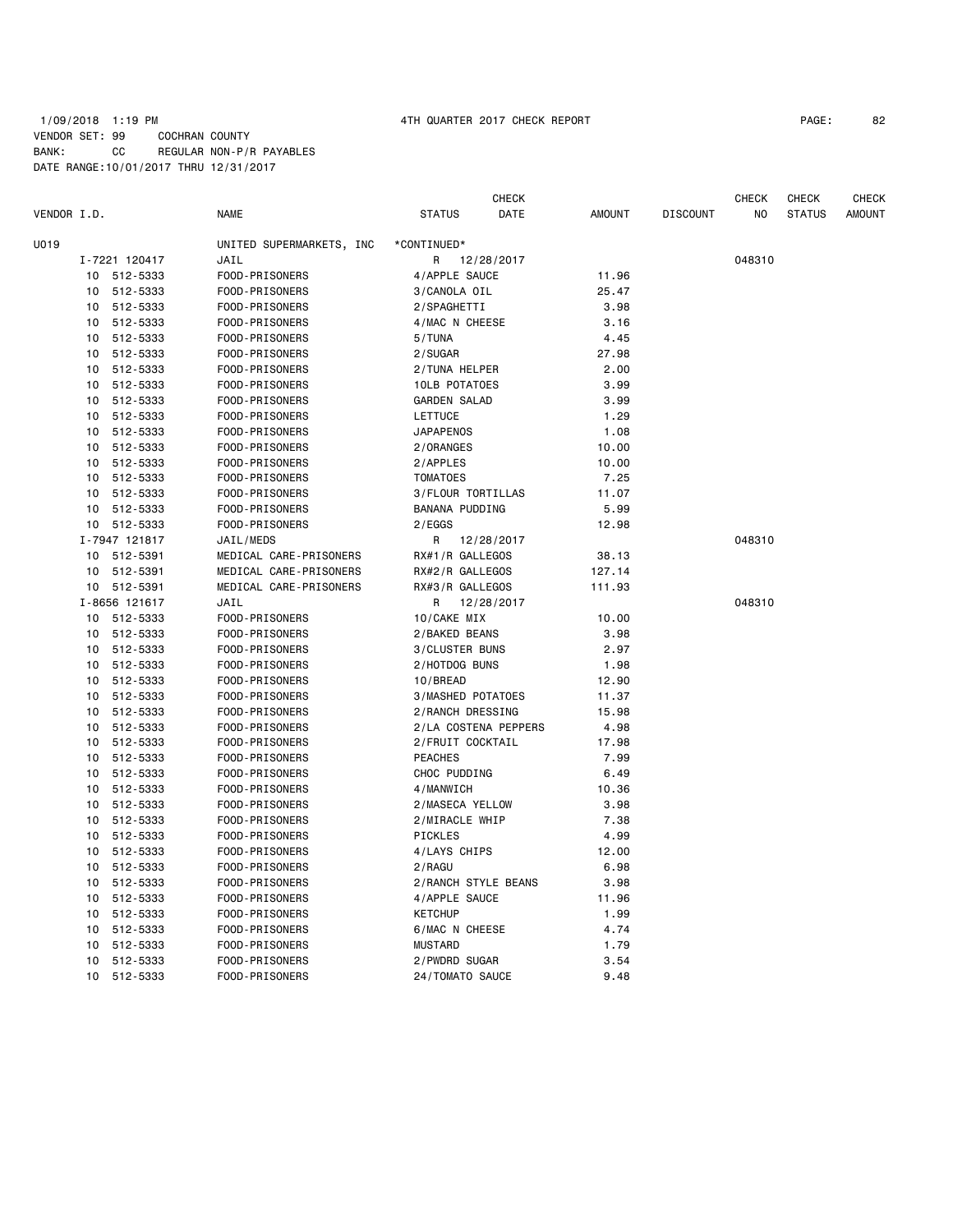## 1/09/2018 1:19 PM 4TH QUARTER 2017 CHECK REPORT PAGE: 83 VENDOR SET: 99 COCHRAN COUNTY BANK: CC REGULAR NON-P/R PAYABLES DATE RANGE:10/01/2017 THRU 12/31/2017

| VENDOR I.D. |    |               | <b>NAME</b>              | <b>STATUS</b>        | <b>CHECK</b><br>DATE | <b>AMOUNT</b> | <b>DISCOUNT</b> | <b>CHECK</b><br>NO. | <b>CHECK</b><br><b>STATUS</b> | <b>CHECK</b><br><b>AMOUNT</b> |
|-------------|----|---------------|--------------------------|----------------------|----------------------|---------------|-----------------|---------------------|-------------------------------|-------------------------------|
| U019        |    |               | UNITED SUPERMARKETS, INC | *CONTINUED*          |                      |               |                 |                     |                               |                               |
|             |    | I-8656 121617 | JAIL                     | R                    | 12/28/2017           |               |                 | 048310              |                               |                               |
|             | 10 | 512-5333      | FOOD-PRISONERS           | 72/CORN              |                      | 36.00         |                 |                     |                               |                               |
|             | 10 | 512-5333      | FOOD-PRISONERS           | PEANUT BUTTER        |                      | 7.49          |                 |                     |                               |                               |
|             | 10 | 512-5333      | FOOD-PRISONERS           | <b>GARDEN SALAD</b>  |                      | 3.99          |                 |                     |                               |                               |
|             | 10 | 512-5333      | FOOD-PRISONERS           | LETTUCE              |                      | 1.29          |                 |                     |                               |                               |
|             | 10 | 512-5333      | FOOD-PRISONERS           | 1.54LBS/JALAPENOS    |                      | 1.52          |                 |                     |                               |                               |
|             | 10 | 512-5333      | FOOD-PRISONERS           | 2/ORANGES            |                      | 10.00         |                 |                     |                               |                               |
|             | 10 | 512-5333      | FOOD-PRISONERS           | 2/APPLES             |                      | 10.00         |                 |                     |                               |                               |
|             | 10 | 512-5333      | <b>FOOD-PRISONERS</b>    | <b>TOMATOES</b>      |                      | 3.24          |                 |                     |                               |                               |
|             | 10 | 512-5333      | FOOD-PRISONERS           |                      | 17/GROUND BEEF CHUBS | 203.83        |                 |                     |                               |                               |
|             | 10 | 512-5333      | FOOD-PRISONERS           | 12/CHOPPED HAM       |                      | 24.00         |                 |                     |                               |                               |
|             | 10 | 512-5333      | FOOD-PRISONERS           | COUNTRY CREEK CRACKL |                      | 3.99          |                 |                     |                               |                               |
|             | 10 | 512-5333      | FOOD-PRISONERS           | 2/EKRICH SAUSAGE     |                      | 16.98         |                 |                     |                               |                               |
|             | 10 | 512-5333      | FOOD-PRISONERS           | CHORIZO              |                      | 7.49          |                 |                     |                               |                               |
|             | 10 | 512-5333      | FOOD-PRISONERS           | AMERICAN CHEESE LOAF |                      | 5.00          |                 |                     |                               |                               |
|             | 10 | 512-5333      | FOOD-PRISONERS           | 2/CHDR JACK CHEESE   |                      | 13.98         |                 |                     |                               |                               |
|             | 10 | 512-5333      | FOOD-PRISONERS           | 6/CHICKEN DRUMS      |                      | 16.24         |                 |                     |                               |                               |
|             | 10 | 512-5333      | FOOD-PRISONERS           | 6/CHICKEN THIGHS     |                      | 16.65         |                 |                     |                               |                               |
|             | 10 | 512-5333      | FOOD-PRISONERS           | 4/FLOUR TORTILLAS    |                      | 9.56          |                 |                     |                               |                               |
|             | 10 | 512-5333      | FOOD-PRISONERS           | 2/CORN TORTILLAS     |                      | 7.98          |                 |                     |                               |                               |
|             | 10 | 512-5333      | FOOD-PRISONERS           | 2/SAUSAGE PATTIES    |                      | 19.98         |                 |                     |                               |                               |
|             | 10 | 512-5333      | FOOD-PRISONERS           | 2/BACON              |                      | 27.98         |                 |                     |                               |                               |
|             | 10 | 512-5333      | FOOD-PRISONERS           | 2/HOT SAUSAGE        |                      | 11.38         |                 |                     |                               |                               |
|             | 10 | 512-5333      | FOOD-PRISONERS           | 2/CHICKEN BREAST     |                      | 19.19         |                 |                     |                               |                               |
|             | 10 | 512-5333      | FOOD-PRISONERS           | <b>BNLS PORK</b>     |                      | 62.16         |                 |                     |                               |                               |
|             | 10 | 512-5333      | FOOD-PRISONERS           | <b>DISC</b>          |                      | 30.03CR       |                 |                     |                               |                               |
|             | 10 | 512-5333      | FOOD-PRISONERS           |                      | 2/DMX BF/CHS TAQUITO | 11.98         |                 |                     |                               |                               |
|             | 10 | 512-5333      | FOOD-PRISONERS           | 2/CHICKEN TAQUITOS   |                      | 11.98         |                 |                     |                               |                               |
|             | 10 | 512-5333      | FOOD-PRISONERS           | EL MONTEREY          |                      | 9.99          |                 |                     |                               |                               |
|             | 10 | 512-5333      | FOOD-PRISONERS           | 3/HOT POCKETS        |                      | 31.47         |                 |                     |                               |                               |
|             | 10 | 512-5333      | FOOD-PRISONERS           | 2/MAMA ROSA PIZZA    |                      | 12.98         |                 |                     |                               |                               |
|             | 10 | 512-5333      | FOOD-PRISONERS           | 4/RUIZ BURRITOS      |                      | 15.96         |                 |                     |                               |                               |
|             | 10 | 512-5333      | FOOD-PRISONERS           | 2/HUSHPUPPY          |                      | 5.00          |                 |                     |                               |                               |
|             | 10 | 512-5333      | FOOD-PRISONERS           | 4/FRIES              |                      | 23.96         |                 |                     |                               |                               |
|             | 10 | 512-5333      | FOOD-PRISONERS           | 2/HASHBROWNS         |                      | 7.98          |                 |                     |                               |                               |
|             | 10 | 512-5333      | FOOD-PRISONERS           | 2/FISH SANDWICH      |                      | 11.98         |                 |                     |                               |                               |
|             | 10 | 512-5333      | FOOD-PRISONERS           | <b>BUTTER</b>        |                      | 2.99          |                 |                     |                               |                               |
|             | 10 | 512-5333      | FOOD-PRISONERS           | 2/EGGS               |                      | 12.98         |                 |                     |                               | 1,343.21                      |
| U036        |    |               | UNIFIRST HOLDINGS, INC.  |                      |                      |               |                 |                     |                               |                               |
|             |    | I-831 2331283 | JAIL/SHERIFF             | R                    | 12/28/2017           |               |                 | 048311              |                               |                               |
|             | 10 | 512-5205      | UNIFORMS                 | UNIFORM SVC/ELIDA    |                      | 11.22         |                 |                     |                               |                               |
|             | 10 | 512-5392      | MISCELLANEOUS SUPPLIES   |                      | 200 MICROFIBER TOWEL | 34.00         |                 |                     |                               |                               |
|             | 10 | 512-5392      | MISCELLANEOUS SUPPLIES   | MAT 3x5              |                      | 4.00          |                 |                     |                               |                               |
|             | 10 | 560-5205      | UNIFORMS                 | DEFE CHARGE          |                      | 11.10         |                 |                     |                               |                               |
|             | 10 | 560-5499      | MISCELLANEOUS            | MIN CHARGE           |                      | 2.78          |                 |                     |                               |                               |
|             |    | I-831 2332702 | JAIL/SHERIFF             | R                    | 12/28/2017           |               |                 | 048311              |                               |                               |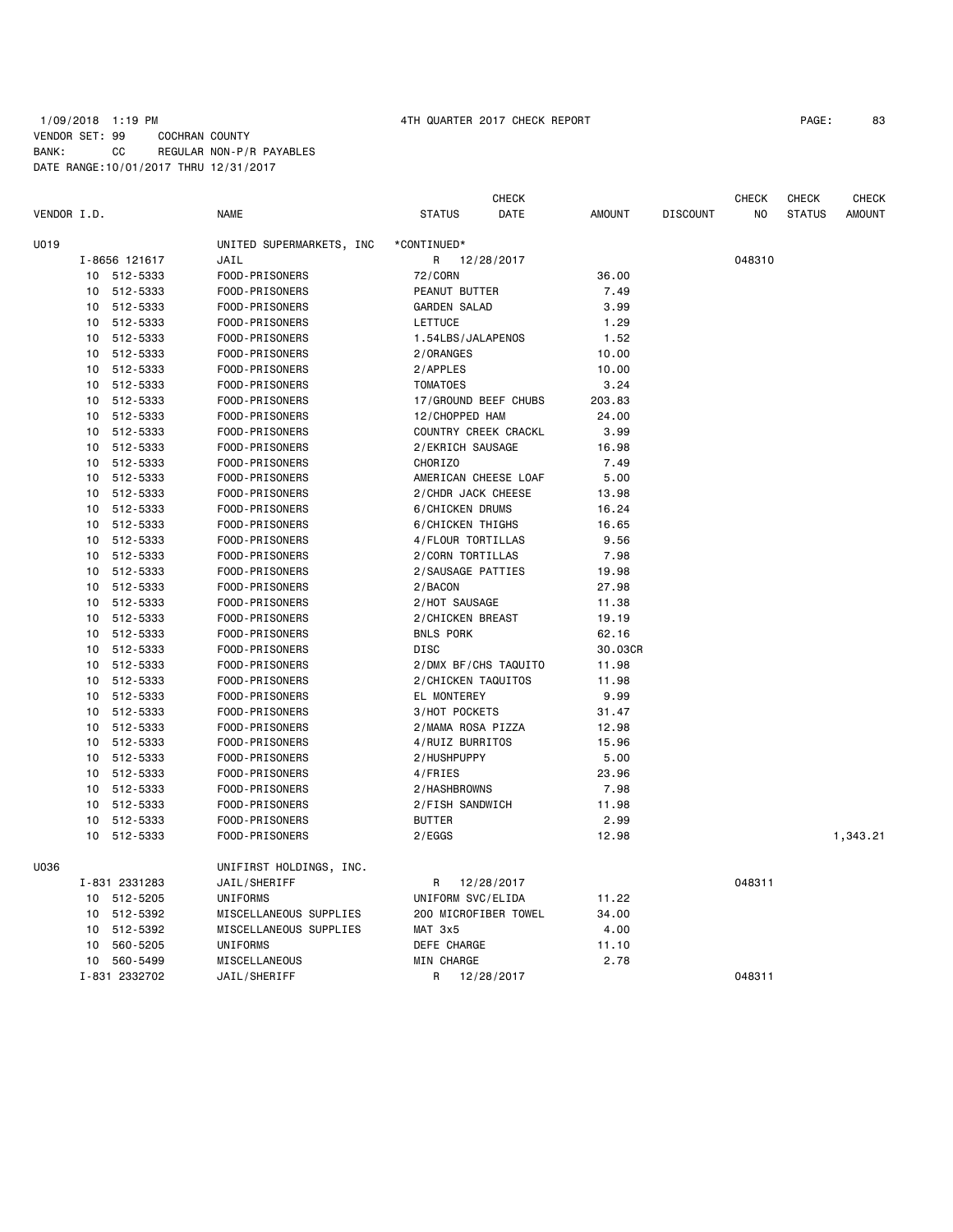|             |                                |                                    | <b>CHECK</b>           |               |                 | <b>CHECK</b> | CHECK         | <b>CHECK</b>  |
|-------------|--------------------------------|------------------------------------|------------------------|---------------|-----------------|--------------|---------------|---------------|
| VENDOR I.D. |                                | <b>NAME</b>                        | <b>STATUS</b><br>DATE  | <b>AMOUNT</b> | <b>DISCOUNT</b> | NO.          | <b>STATUS</b> | <b>AMOUNT</b> |
| U036        |                                | UNIFIRST HOLDINGS, INC             | *CONTINUED*            |               |                 |              |               |               |
|             | I-831 2332702                  | JAIL/SHERIFF                       | R 12/28/2017           |               |                 | 048311       |               |               |
|             | 10 512-5392                    | MISCELLANEOUS SUPPLIES             | MAT 3x5                | 4.00          |                 |              |               |               |
|             | 10 512-5392                    | MISCELLANEOUS SUPPLIES             | 200 MICROFIBER TOWEL   | 34.00         |                 |              |               |               |
|             | 10 512-5205                    | UNIFORMS                           | UNIFORM SVC/ELIDA      | 11.22         |                 |              |               |               |
|             | 10 560-5205                    | UNIFORMS                           | DEFE CHARGE            | 11.10         |                 |              |               |               |
|             | 10 560-5499                    | MISCELLANEOUS                      | MIN CHARGE             | 2.78          |                 |              |               |               |
|             | I-831 2334075                  | JAIL/SHERIFF                       | R<br>12/28/2017        |               |                 | 048311       |               |               |
|             | 10 512-5392                    | MISCELLANEOUS SUPPLIES             | 2-PLY EXEC TP          | 62.00         |                 |              |               |               |
|             | 10 512-5392                    | MISCELLANEOUS SUPPLIES             | WHITE HAND TOWEL RL    | 9.75          |                 |              |               |               |
|             | 10 512-5392                    | MISCELLANEOUS SUPPLIES             | MAT 3x5                | 4.00          |                 |              |               |               |
|             | 10 512-5392                    | MISCELLANEOUS SUPPLIES             | 200 MICROFIBER TOWEL   | 34.00         |                 |              |               |               |
|             | 10 512-5205                    | UNIFORMS                           | UNIFORM SVC/ELIDA      | 11.22         |                 |              |               |               |
|             | 10 560-5205                    | UNIFORMS                           | DEFE CHARGE            | 11.10         |                 |              |               | 258.27        |
| U042        |                                | UNDERWOOD LAW FIRM, P.C.           |                        |               |                 |              |               |               |
|             | I-301859/USDA LEASE            | <b>COMMISSIONERS COURT</b>         | R 12/28/2017           |               |                 | 048312       |               |               |
|             | 15 610-5499                    | MISCELLANEOUS                      | 8.4 HRS REVIEW USDA    | 1,722.00      |                 |              |               | 1,722.00      |
| W007        |                                | THOMSON REUTERS-WEST PAYMENT C     |                        |               |                 |              |               |               |
|             | I-837272368                    | ATTORNEY/LAW LIBRARY               | 12/28/2017<br>R        |               |                 | 048313       |               |               |
|             | 10 475-5590                    | LAW LIBRARY MTRLS/UPDATES          | DATABASE CHG NOV 17    | 300.00        |                 |              |               |               |
|             | I-837350627                    | TREASURER                          | 12/28/2017<br>R        |               |                 | 048313       |               |               |
|             | 10 497-5310                    | OFFICE SUPPLIES                    | TX LOCAL GOV CODE 20   | 73.00         |                 |              |               |               |
|             | I-837350854                    | SHERIFF                            | R<br>12/28/2017        |               |                 | 048313       |               |               |
|             | 10 560-5310                    | OFFICE SUPPLIES                    | FAMILY CODE 2018       | 64.00         |                 |              |               |               |
|             | I-837354974                    | ATTORNEY/LAW LIBRARY               | 12/28/2017<br>R.       |               |                 | 048313       |               |               |
|             | 10 475-5590                    | LAW LIBRARY MTRLS/UPDATES          | BOOKS & BOUND VOLS 1   | 549.60        |                 |              |               |               |
|             | I-837365466                    | ATTORNEY/LAW LIBRARY               | 12/28/2017<br>R        |               |                 | 048313       |               |               |
|             | 10 475-5590                    | LAW LIBRARY MTRLS/UPDATES          | BOOKS & BOUND VOLS/D   | 109.80        |                 |              |               |               |
|             | I-837367362                    | <b>CLERK</b>                       | 12/28/2017<br>R        |               |                 | 048313       |               |               |
|             | 10 403-5310                    | OFFICE SUPPLIES                    | 2 TX LOC GOV CODE 20   | 146.00        |                 |              |               | 1,242.40      |
| WO10        |                                | WEST TEXAS GAS INC                 |                        |               |                 |              |               |               |
|             | I-004036001501 12/17 PARK/SHOP |                                    | 12/28/2017<br>R        |               |                 | 048314       |               |               |
|             | 10 660-5440                    | UTILITIES & IRRIGATION             | GAS SVC 11/8-12/5/17   | 10.00         |                 |              |               |               |
|             | 10 660-5440                    | UTILITIES & IRRIGATION             | GRIP CHARGE            | 3.23          |                 |              |               |               |
|             |                                | I-004036002501 12/17 PARK/SHOWBARN | R 12/28/2017           |               |                 | 048314       |               |               |
|             | 10 660-5440                    | UTILITIES & IRRIGATION             | 8.5MCF 11/8-12/5/17    | 31.96         |                 |              |               |               |
|             | 10 660-5440                    | UTILITIES & IRRIGATION             | COST OF GAS (3.0730)   | 26.12         |                 |              |               |               |
|             | 10 660-5440                    | UTILITIES & IRRIGATION             | <b>CUSTOMER CHARGE</b> | 10.00         |                 |              |               |               |
|             | 10 660-5440                    | UTILITIES & IRRIGATION             | GRIP CHARGE            | 3.23          |                 |              |               |               |
|             | I-004049022001 12/17 PREC 3    |                                    | R 12/28/2017           |               |                 | 048314       |               |               |
|             | 15 623-5440                    | UTILITIES                          | GAS SVC 11/8-12/5/17   | 13.70         |                 |              |               |               |
|             | 15 623-5440                    | UTILITIES                          | GRIP CHARGE            | 8.59          |                 |              |               | 106.83        |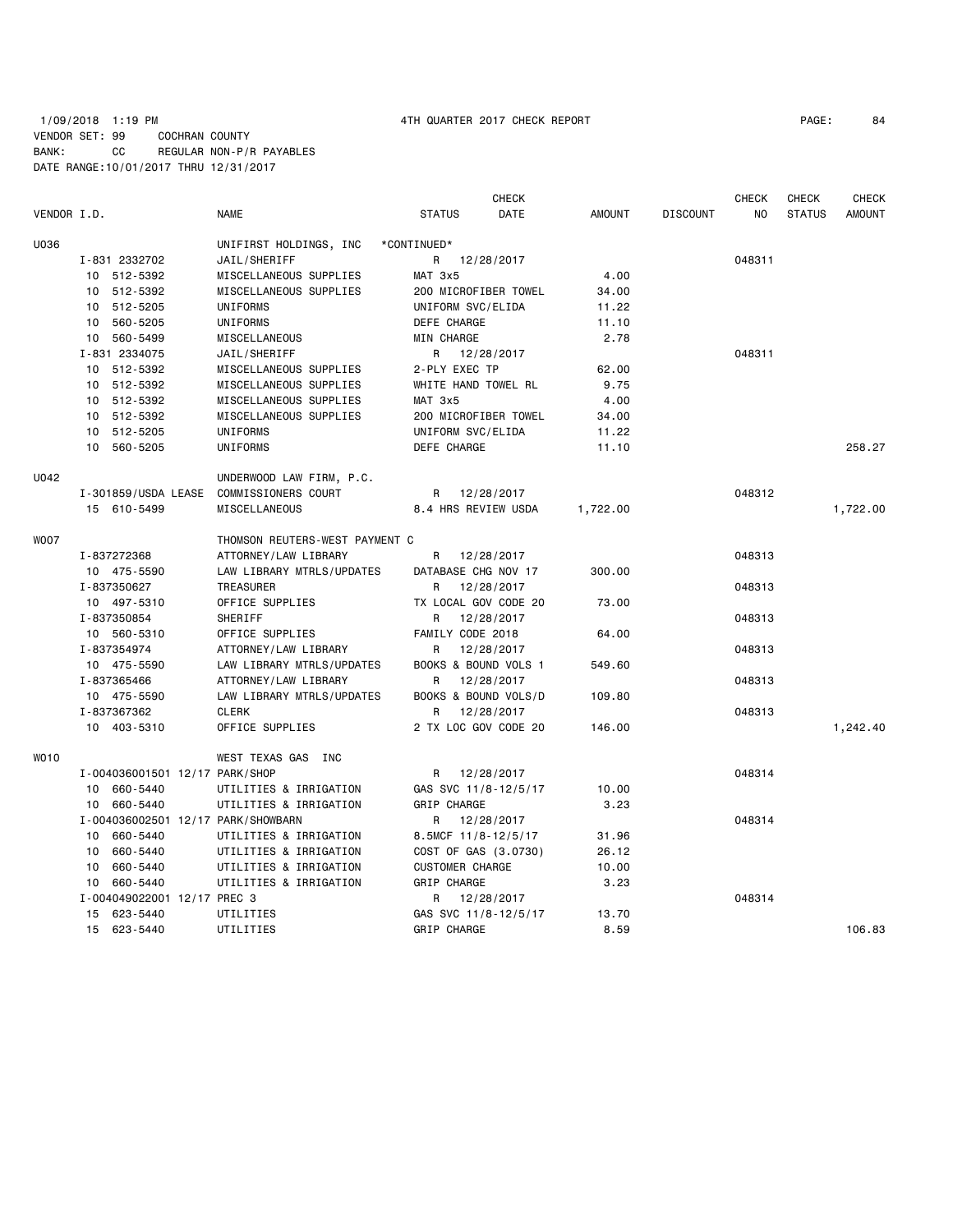## 1/09/2018 1:19 PM 4TH QUARTER 2017 CHECK REPORT PAGE: 85 VENDOR SET: 99 COCHRAN COUNTY BANK: CC REGULAR NON-P/R PAYABLES DATE RANGE:10/01/2017 THRU 12/31/2017

| VENDOR I.D. |                   | <b>NAME</b>                  | <b>STATUS</b>           | <b>CHECK</b><br>DATE | <b>AMOUNT</b> | <b>DISCOUNT</b> | <b>CHECK</b><br>NO | <b>CHECK</b><br><b>STATUS</b> | <b>CHECK</b><br><b>AMOUNT</b> |
|-------------|-------------------|------------------------------|-------------------------|----------------------|---------------|-----------------|--------------------|-------------------------------|-------------------------------|
| W055        |                   | WINDSTREAM COMMUNICATIONS SW |                         |                      |               |                 |                    |                               |                               |
|             | I-266-5181 DEC 17 | ELECTIONS                    | R                       | 12/28/2017           |               |                 | 048315             |                               |                               |
|             | 10 490-5420       | TELECOMMUNICATIONS           | BASIC LOCAL SVC         |                      | 53.38         |                 |                    |                               |                               |
|             | 10 490-5420       | TELECOMMUNICATIONS           | OPTIONAL SVC            |                      | 3.00          |                 |                    |                               |                               |
|             | 10 490-5420       | TELECOMMUNICATIONS           | LONG DISTANCE SVC       |                      | 6.18          |                 |                    |                               | 62.56                         |
| <b>W058</b> |                   | BRIAN S WALSH                |                         |                      |               |                 |                    |                               |                               |
|             | I-#1549/PEREZ     | DISTRICT COURT               | R                       | 12/28/2017           |               |                 | 048316             |                               |                               |
|             | 10 435-5400       | ATTORNEY AD LITEM            | DISMISSAL (F) / VANESSA |                      | 375.00        |                 |                    |                               |                               |
|             | I-#6433/BETTS     | COUNTY COURT                 | R                       | 12/28/2017           |               |                 | 048316             |                               |                               |
|             | 10 426-5400       | ATTORNEY AD LITEM            | PLEA HRNG(M)/CHARLES    |                      | 200.00        |                 |                    |                               | 575.00                        |
| W062        |                   | WAL-MART COMMUNITY           |                         |                      |               |                 |                    |                               |                               |
|             | I-016084 121617   | JAIL                         | R                       | 12/28/2017           |               |                 | 048317             |                               |                               |
|             | 10 512-5392       | MISCELLANEOUS SUPPLIES       | HAMILTON BEACH HAND     |                      | 12.96         |                 |                    |                               |                               |
|             | 10 512-5391       | MEDICAL CARE-PRISONERS       | 3/BENADRYL              |                      | 10.32         |                 |                    |                               |                               |
|             | 10 512-5391       | MEDICAL CARE-PRISONERS       | RICOLA COUGH DROPS      |                      | 3.83          |                 |                    |                               |                               |
|             | 10 512-5392       | MISCELLANEOUS SUPPLIES       | 92PC SET FOOD STORAG    |                      | 8.98          |                 |                    |                               |                               |
|             | 10 512-5392       | MISCELLANEOUS SUPPLIES       | LAUNDRY HAMPER          |                      | 14.88         |                 |                    |                               |                               |
|             | I-1817 120517     | JAIL                         | R                       | 12/28/2017           |               |                 | 048317             |                               |                               |
|             | 10 512-5391       | MEDICAL CARE-PRISONERS       | ELASTIC BAND/WRIST      |                      | 2.98          |                 |                    |                               |                               |
|             | 10 512-5391       | MEDICAL CARE-PRISONERS       | PAIN CREAM              |                      | 3.84          |                 |                    |                               | 57.79                         |
| <b>WO70</b> |                   | R D WALLACE OIL CO INC       |                         |                      |               |                 |                    |                               |                               |
|             | I-12520041 DEC 17 | PREC 4                       | R                       | 12/28/2017           |               |                 | 048318             |                               |                               |
|             | 15 624-5330       | FUEL AND OIL                 | 46GL/CLEAR DIESEL 12    |                      | 119.55        |                 |                    |                               |                               |
|             | 15 624-5330       | FUEL AND OIL                 | 636.2GL/DYED DIESEL     |                      | 1,495.07      |                 |                    |                               |                               |
|             | 15 624-5330       | FUEL AND OIL                 | 3/POWER SVC 12/14       |                      | 35.85         |                 |                    |                               | 1,650.47                      |
| W164        |                   | <b>WARREN CAT</b>            |                         |                      |               |                 |                    |                               |                               |
|             | I-PS020342592     | PREC <sub>2</sub>            | R 12/28/2017            |                      |               |                 | 048319             |                               |                               |
|             | 15 622-5451       | REPAIRS                      | <b>FILTER AS</b>        |                      | 40.83         |                 |                    |                               |                               |
|             | 15 622-5451       | REPAIRS                      | FILTER AS F             |                      | 25.43         |                 |                    |                               |                               |
|             | 15 622-5451       | REPAIRS                      | FILTER AS-LU            |                      | 31.97         |                 |                    |                               |                               |
|             | 15 622-5451       | REPAIRS                      | <b>ELEMENT AS</b>       |                      | 41.21         |                 |                    |                               |                               |
|             | 15 622-5451       | REPAIRS                      | ELEMENT PRI             |                      | 94.97         |                 |                    |                               | 234.41                        |
| W235        |                   | VANDY NELSON dba             |                         |                      |               |                 |                    |                               |                               |
|             | $I - 2562$        | CRTHSE/ACT BLDG/LIBRARY      | R                       | 12/28/2017           |               |                 | 048320             |                               |                               |
|             | 10 510-5332       | CUSTODIAL SUPPLIES           | <b>SPRAY BUGS</b>       |                      | 70.00         |                 |                    |                               |                               |
|             | 660-5332<br>10    | CUSTODIAL SUPPLIES           | <b>SPRAY BUGS</b>       |                      | 45.00         |                 |                    |                               |                               |
|             | 650-5332<br>10    | CUSTODIAL SUPPLIES           | <b>SPRAY BUGS</b>       |                      | 35.00         |                 |                    |                               | 150.00                        |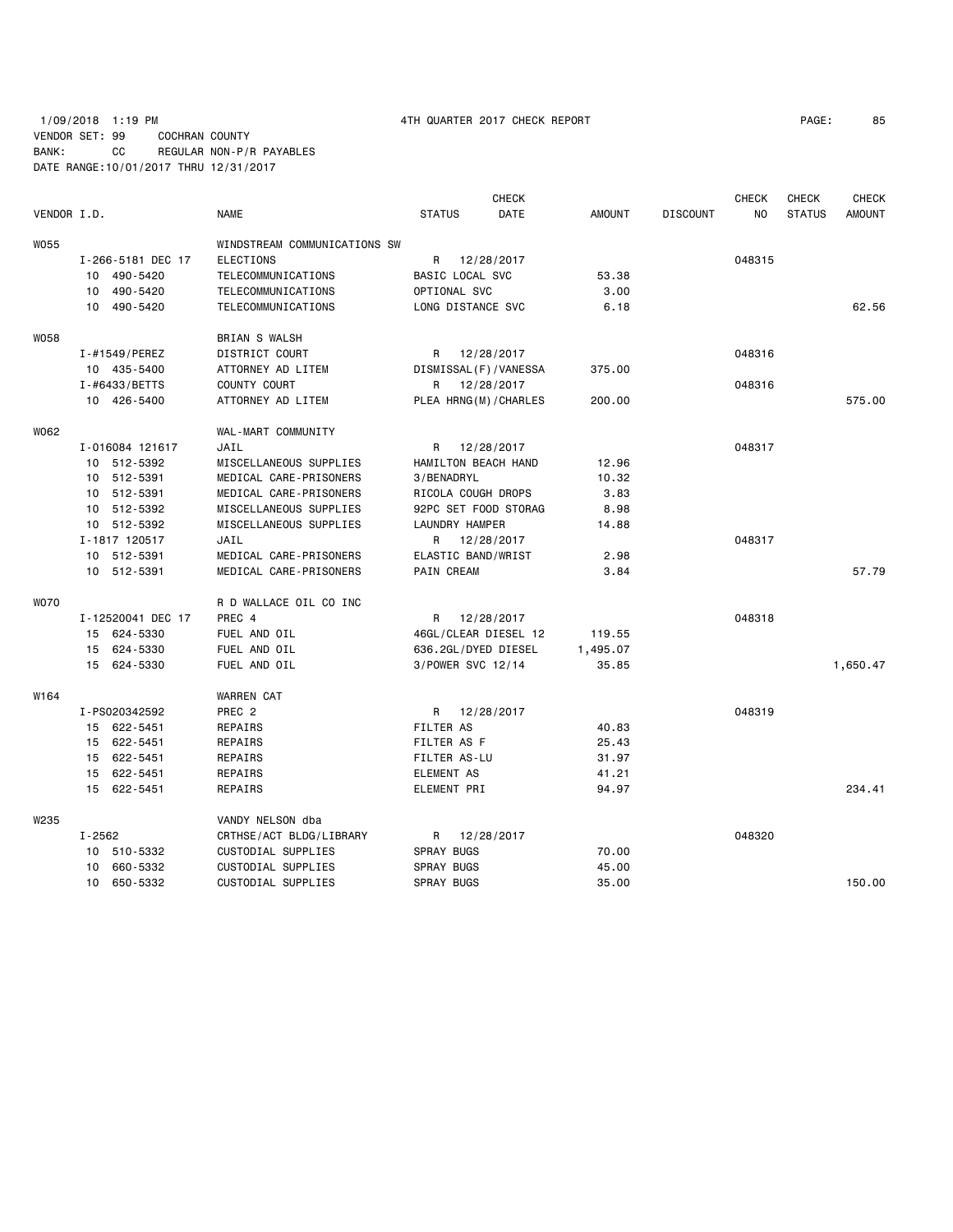## 1/09/2018 1:19 PM 4TH QUARTER 2017 CHECK REPORT PAGE: 86 VENDOR SET: 99 COCHRAN COUNTY BANK: CC REGULAR NON-P/R PAYABLES DATE RANGE:10/01/2017 THRU 12/31/2017

|             |    |                             |                                       |                    | <b>CHECK</b>         |          |                 | <b>CHECK</b> | <b>CHECK</b>  | <b>CHECK</b>  |
|-------------|----|-----------------------------|---------------------------------------|--------------------|----------------------|----------|-----------------|--------------|---------------|---------------|
| VENDOR I.D. |    |                             | <b>NAME</b>                           | <b>STATUS</b>      | <b>DATE</b>          | AMOUNT   | <b>DISCOUNT</b> | <b>NO</b>    | <b>STATUS</b> | <b>AMOUNT</b> |
| X001        |    |                             | <b>XCEL ENERGY</b>                    |                    |                      |          |                 |              |               |               |
|             |    |                             | I-54-1324315-7 DEC17 ALMOST ALL DEPTS |                    | R 12/28/2017         |          |                 | 048321       |               |               |
|             | 30 | 518-5440                    | UTILITIES                             |                    | 300210167 RUNWAY LIG | 64.92    |                 |              |               |               |
|             | 10 | 510-5440                    | UTILITIES                             |                    | 300240736 COURTHOUSE | 1,651.80 |                 |              |               |               |
|             | 10 | 660-5440                    | UTILITIES & IRRIGATION                |                    | 300265059 SOFTBALL P | 11.92    |                 |              |               |               |
|             | 10 | 580-5440                    | UTILITIES [TOWER]                     | 300282806 TOWER    |                      | 96.77    |                 |              |               |               |
|             | 15 | 621-5440                    | UTILITIES                             |                    | 300294119 PREC 1 SHO | 49.13    |                 |              |               |               |
|             | 10 | 650-5440                    | UTILITIES                             | 300338546 LIBRARY  |                      | 122.91   |                 |              |               |               |
|             | 10 | 652-5440                    | UTILITIES                             | 300342232 MUSEUM   |                      | 18.42    |                 |              |               |               |
|             | 10 | 662-5440                    | UTILITIES                             |                    | 300390484 ACTIVITY B | 521.21   |                 |              |               |               |
|             | 10 | 660-5440                    | UTILITIES & IRRIGATION                | 300410370 PARK     |                      | 130.42   |                 |              |               |               |
|             | 10 | 660-5440                    | UTILITIES & IRRIGATION                |                    | 300457515 PARK/SHOP  | 44.97    |                 |              |               |               |
|             | 10 | 516-5440                    | UTILITIES                             | 300555198 CEMETERY |                      | 11.92    |                 |              |               |               |
|             | 10 | 660-5440                    | UTILITIES & IRRIGATION                | 300587052 SHOWBARN |                      | 128.43   |                 |              |               |               |
|             | 10 | 660-5440                    | UTILITIES & IRRIGATION                |                    | 300587753 RODEO GROU | 26.94    |                 |              |               |               |
|             | 10 | 409-5440                    | UTILITIES                             | 300588989 ANNEX    |                      | 21.51    |                 |              |               |               |
|             | 10 | 516-5440                    | UTILITIES                             | 300603417 CEMETERY |                      | 16.21    |                 |              |               |               |
|             | 10 | 516-5440                    | UTILITIES                             |                    | 300637038 CEMETERY S | 11.92    |                 |              |               | 2,929.40      |
| X001        |    |                             | <b>XCEL ENERGY</b>                    |                    |                      |          |                 |              |               |               |
|             |    | I-54-1829977-7 DEC17 PREC 2 |                                       |                    | R 12/28/2017         |          |                 | 048322       |               |               |
|             |    | 15 622-5440                 | UTILITIES                             | 202KWH 11/8-12/12  |                      | 30.74    |                 |              |               |               |
|             |    | 15 622-5440                 | UTILITIES                             |                    | 76KWH/AREA LIGHT 11/ | 14.98    |                 |              |               | 45.72         |
|             |    |                             |                                       |                    |                      |          |                 |              |               |               |

| * * TOTALS * *      | N <sub>0</sub>                     | INVOICE AMOUNT  |            | <b>DISCOUNTS</b> | CHECK AMOUNT |
|---------------------|------------------------------------|-----------------|------------|------------------|--------------|
| REGULAR CHECKS:     | 356                                |                 | 589,917.12 | 0.00             | 589,901.12   |
| HAND CHECKS:        | 0                                  |                 | 0.00       | 0.00             | 0.00         |
| DRAFTS:             | 0                                  |                 | 0.00       | 0.00             | 0.00         |
| EFT:                | 0                                  |                 | 0.00       | 0.00             | 0.00         |
| NON CHECKS:         | 0                                  |                 | 0.00       | 0.00             | 0.00         |
| <b>VOID CHECKS:</b> | VOID DEBITS<br><b>VOID CREDITS</b> | 0.00<br>16,00CR | 16,00CR    | 0.00             |              |

### TOTAL ERRORS: 0

|     | G/L ACCOUNT  | <b>NAME</b>             | <b>AMOUNT</b> |
|-----|--------------|-------------------------|---------------|
|     |              |                         |               |
| 10. | 000-2206.002 | COLLECTION AGENCY FEES  | 805.93        |
| 10  | 000-2206.003 | Omni Collection Fee     | 36.00         |
| 10. | 000-4340.900 | JUVENILE PROBATION FEES | 100.00        |
| 10  | 000-4370.101 | RENT-ACTIVITY BUILDING  | 1,200.00      |
| 10. | 000-4380.200 | OTHER [MISCELLANEOUS]   | 500.00        |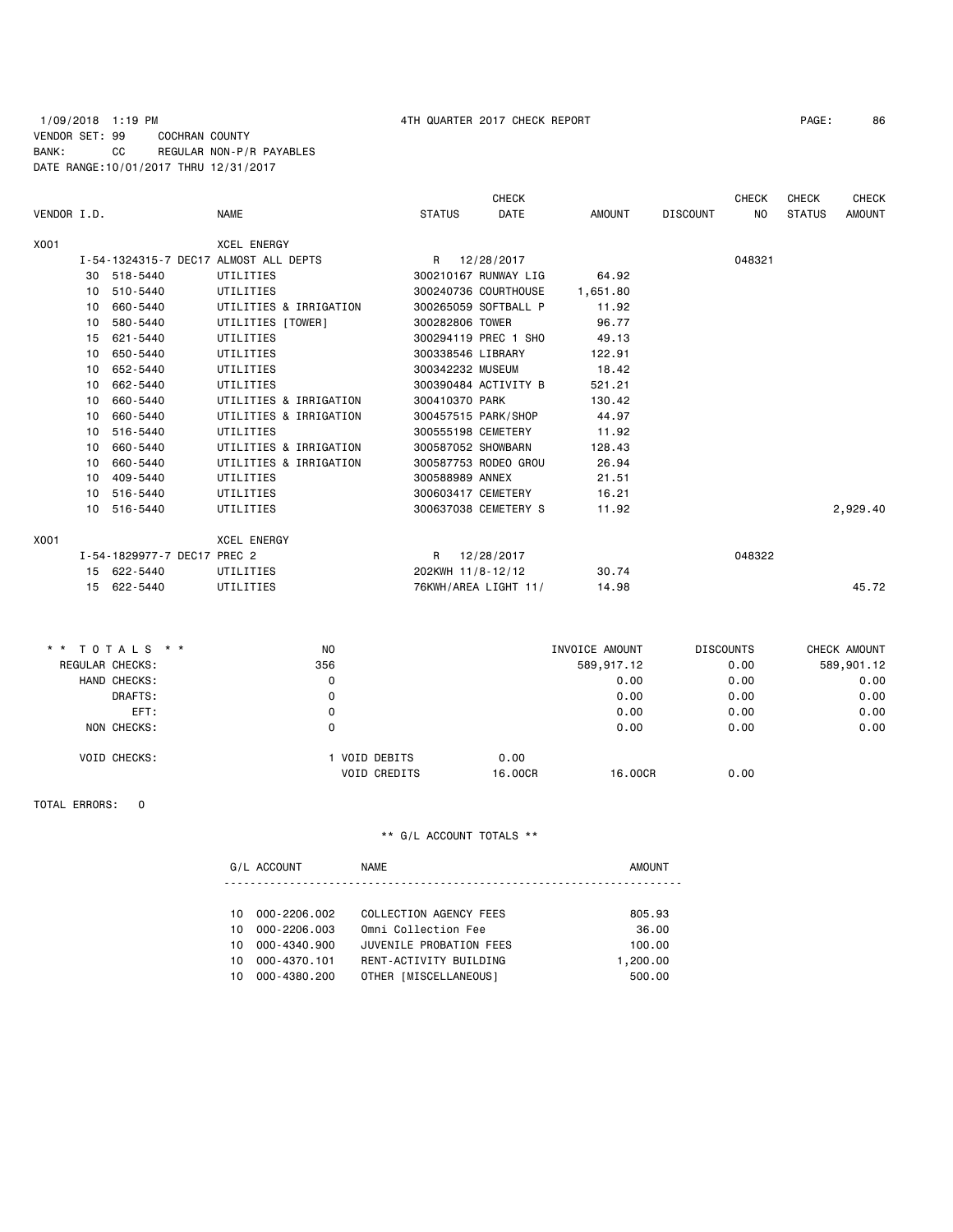### 1/09/2018 1:19 PM 4TH QUARTER 2017 CHECK REPORT PAGE: 87 VENDOR SET: 99 COCHRAN COUNTY BANK: CC REGULAR NON-P/R PAYABLES DATE RANGE:10/01/2017 THRU 12/31/2017

|                 | G/L ACCOUNT | <b>NAME</b>           | <b>AMOUNT</b> |
|-----------------|-------------|-----------------------|---------------|
|                 |             |                       |               |
| 10 <sup>1</sup> | 400-5203    | RETIREMENT            | 5,375.67      |
| 10 <sup>1</sup> | 400-5204    | WORKERS' COMPENSATION | 58.89         |
| 10              | 400-5206    | UNEMPLOYMENT          | 2.93          |
| 10 <sup>1</sup> | 403-5203    | RETIREMENT            | 5,257.09      |
| 10 <sup>1</sup> | 403-5204    | WORKERS' COMPENSATION | 73.34         |
| 10 <sup>1</sup> | 403-5206    | <b>UNEMPLOYMENT</b>   | 8.51          |
| 10 <sup>1</sup> | 403-5310    | OFFICE SUPPLIES       | 1,800.61      |
| 10              | 403-5411    | MAINTENANCE CONTRACTS | 77.13         |
| 10              | 403-5416    | FILMING & INDEXING    | 8,889.74      |
| 10              | 403-5420    | TELECOMMUNICATIONS    | 540.06        |
| 10 <sup>1</sup> | 403-5427    | CONTINUING EDUCATION  | 344.19        |
| 10              | 403-5451    | REPAIRS               | 97.00         |
| 10              | 405-5330    | FUEL AND OIL          | 269.08        |
| 10              | 405-5451    | REPAIRS               | 100.73        |
| 10              | 409-5300    | COUNTY-WIDE SUPPLIES  | 563.60        |
| 10              | 409-5311    | POSTAL EXPENSES       | 737.91        |
| 10              | 409-5401    | OUTSIDE AUDIT         | 18,500.00     |
| 10              | 409-5406    | APPRAISAL DISTRICT    | 25,888.97     |
| 10              | 409-5411    | MAINTENANCE CONTRACTS | 441.00        |
| 10              | 409-5420    | TELECOMMUNICATIONS    | 1,702.05      |
| 10 <sup>1</sup> | 409-5440    | UTILITIES             | 145.68        |
| 10              | 409-5451    | REPAIRS               | 313.95        |
| 10              | 409-5497    | LIABILITY INSURANCE   | 6,081.00      |
| 10              | 409-5499    | MISCELLANEOUS         | 4,033.60      |
| 10              | 426-5310    | OFFICE SUPPLIES       | 39.99         |
| 10              | 426-5400    | ATTORNEY AD LITEM     | 1,200.00      |
| 10              | 435-5204    | WORKERS' COMPENSATION | 12.67         |
| 10 <sup>1</sup> | 435-5206    | UNEMPLOYMENT          | 1.80          |
| 10 <sup>1</sup> | 435-5400    | ATTORNEY AD LITEM     | 7,347.70      |
| 10 <sup>1</sup> | 435-5420    | TELECOMMUNICATIONS    | 273.38        |
| 10              | 435-5491    | <b>GRAND JURY</b>     | 480.00        |
| 10              | 435-5499    | MISCELLANEOUS         | 1,719.53      |
| 10              | 455-5203    | RETIREMENT            | 2,477.78      |
| 10              | 455-5204    | WORKERS' COMPENSATION | 31.37         |
| 10              | 455-5206    | UNEMPLOYMENT          | 0.35          |
| 10              | 455-5310    | OFFICE SUPPLIES       | 229.47        |
| 10              | 455-5311    | POSTAL EXPENSES       | 49.00         |
| 10              | 455-5405    | <b>AUTOPSY</b>        | 2,442.50      |
| 10              | 455-5420    | TELECOMMUNICATIONS    | 158.56        |
| 10              | 455-5427    | CONTINUING EDUCATION  | 150.00        |
| 10              | 455-5451    | REPAIRS               | 475.63        |
| 10              | 455-5481    | DUES AND REGISTRATION | 40.00         |
| 10              | 455-5499    | MISCELLANEOUS         | 40.00         |
| 10              | 475-5203    | RETIREMENT            | 6,191.84      |
| 10              | 475-5204    | WORKERS' COMPENSATION | 12.50         |
| 10              | 475-5206    | UNEMPLOYMENT          | 5.18          |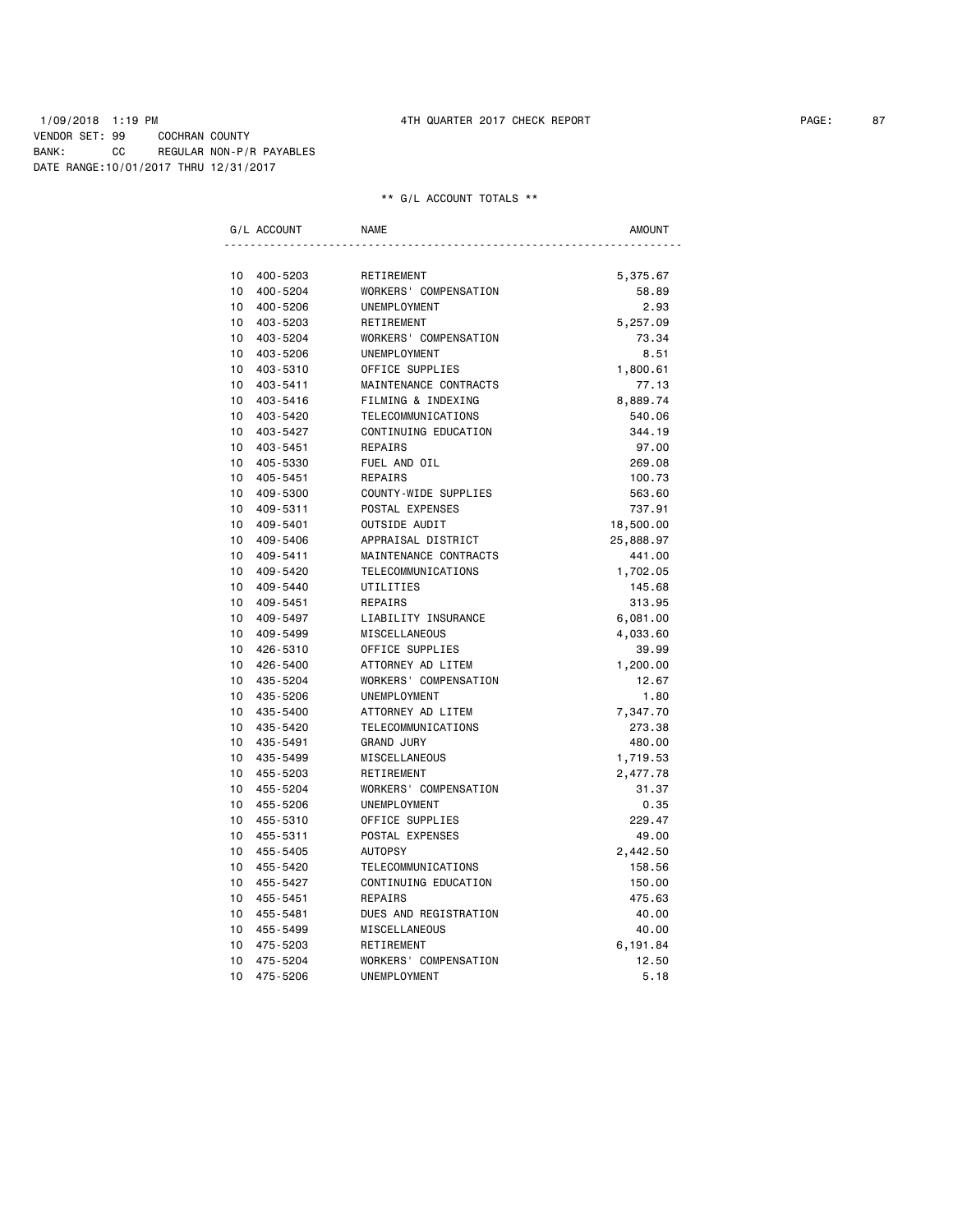1/09/2018 1:19 PM 4TH QUARTER 2017 CHECK REPORT PAGE: 88 VENDOR SET: 99 COCHRAN COUNTY BANK: CC REGULAR NON-P/R PAYABLES DATE RANGE:10/01/2017 THRU 12/31/2017

|                 | G/L ACCOUNT  | <b>NAME</b>                    | <b>AMOUNT</b> |
|-----------------|--------------|--------------------------------|---------------|
|                 |              |                                |               |
| 10 <sup>1</sup> | 475-5310     | OFFICE SUPPLIES                | 438.19        |
| 10              | 475-5420     | TELECOMMUNICATIONS             | 587.33        |
| 10 <sup>1</sup> | 475-5427     | CONTINUING EDUCATION           | 415.16        |
| 10              | 475-5590     | LAW LIBRARY MTRLS/UPDATES      | 2,878.20      |
| 10 <sup>1</sup> | 476-5203     | RETIREMENT                     | 608.79        |
| 10 <sup>1</sup> | 476-5204     | WORKERS' COMPENSATION          | 1.24          |
| 10 <sup>1</sup> | 476-5206     | <b>UNEMPLOYMENT</b>            | 0.78          |
| 10              | 490-5102     | ELECTION SALARIES              | 432.50        |
| 10              | 490-5203.001 | RETIREMENT                     | 581.62        |
| 10              | 490-5204     | WORKERS' COMPENSATION          | 7.32          |
| 10              | 490-5206     | <b>UNEMPLOYMENT</b>            | 1.37          |
| 10              | 490-5310     | OFFICE SUPPLIES                | 102.65        |
| 10              | 490-5335     | ELECTION SUPPLIES              | 2,716.51      |
| 10              | 490-5411     | MAINTENANCE CONTRACTS          | 3,469.88      |
| 10              | 490-5420     | TELECOMMUNICATIONS             | 338.93        |
| 10 <sup>1</sup> | 495-5203     | RETIREMENT                     | 4,395.72      |
| 10              | 495-5204     | WORKERS' COMPENSATION          | 55.36         |
| 10 <sup>1</sup> | 495-5206     | UNEMPLOYMENT                   | 10.79         |
| 10 <sup>1</sup> | 495-5310     | OFFICE SUPPLIES                | 1,424.09      |
| 10              | 495-5420     | TELECOMMUNICATIONS             | 510.98        |
| 10              | 495-5427     | CONTINUING EDUCATION           | 115.94        |
| 10              | 495-5480     | <b>BONDS &amp; NOTARY FEES</b> | 50.00         |
| 10              | 497-5203     | RETIREMENT                     | 2,514.42      |
| 10              | 497-5204     | WORKERS' COMPENSATION          | 31.98         |
| 10              | 497-5206     | UNEMPLOYMENT                   | 0.24          |
| 10              | 497-5310     | OFFICE SUPPLIES                | 342.12        |
| 10              | 497-5311     | POSTAL EXPENSES                | 6.59          |
| 10              | 497-5420     | TELECOMMUNICATIONS             | 147.05        |
| 10              | 497-5427     | CONTINUING EDUCATION           | 22.95         |
| 10              | 499-5203     | RETIREMENT                     | 6,313.84      |
| 10              | 499-5204     | WORKERS' COMPENSATION          | 81.30         |
| 10              | 499-5206     | UNEMPLOYMENT                   | 10.03         |
| 10              | 499-5310     | OFFICE SUPPLIES                | 1,499.84      |
| 10              | 499-5311     | POSTAL EXPENSES                | 88.00         |
| 10              | 499-5408     | TAX ROLL                       | 1,527.76      |
| 10              | 499-5411     | MAINTENANCE CONTRACTS          | 7,388.87      |
| 10 <sup>1</sup> | 499-5420     | TELECOMMUNICATIONS             | 1,032.11      |
| 10              | 499-5427     | CONTINUING EDUCATION           | 28.40         |
| 10              | 499-5451     | REPAIRS                        | 329.90        |
| 10              | 499-5480     | <b>BONDS &amp; NOTARY FEES</b> | 50.00         |
| 10              | 510-5203     | RETIREMENT                     | 1,734.26      |
| 10              | 510-5204     | WORKERS' COMPENSATION          | 233.79        |
| 10              | 510-5206     | <b>UNEMPLOYMENT</b>            | 4.62          |
| 10              | 510-5332     | CUSTODIAL SUPPLIES             | 1,344.13      |
| 10              | 510-5411     | MAINTENANCE CONTRACTS          | 4,772.44      |
| 10              | 510-5440     | UTILITIES                      | 6,933.42      |
|                 |              |                                |               |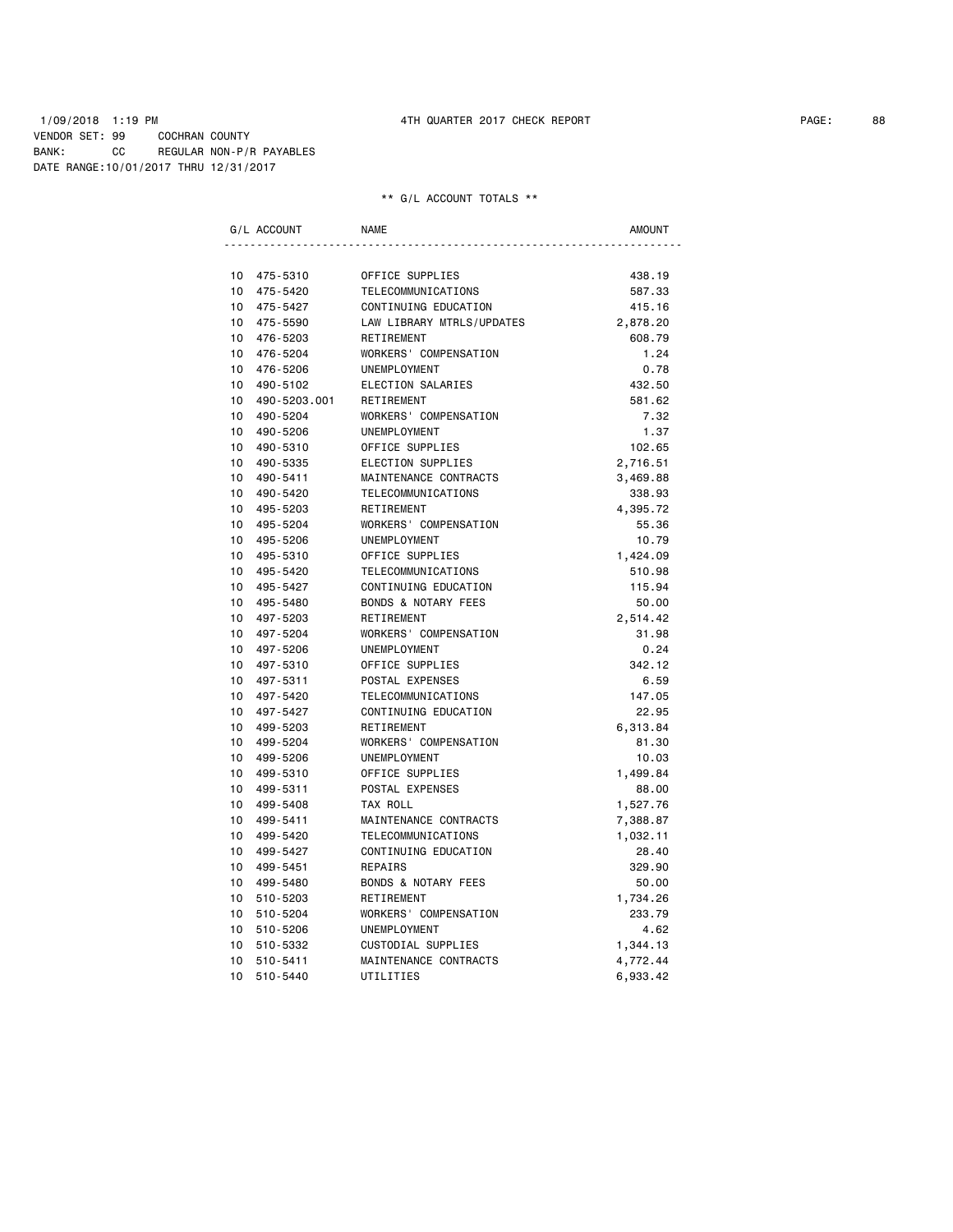### 1/09/2018 1:19 PM 4TH QUARTER 2017 CHECK REPORT PAGE: 89 VENDOR SET: 99 COCHRAN COUNTY BANK: CC REGULAR NON-P/R PAYABLES DATE RANGE:10/01/2017 THRU 12/31/2017

|                 | G/L ACCOUNT | <b>NAME</b>                    | <b>AMOUNT</b> |
|-----------------|-------------|--------------------------------|---------------|
|                 |             |                                |               |
|                 | 10 510-5451 | REPAIR                         | 5,383.80      |
| 10              | 512-5203    | RETIREMENT                     | 7,055.83      |
| 10 <sup>1</sup> | 512-5204    | WORKERS' COMPENSATION          | 400.96        |
| $10-10$         | 512-5205    | UNIFORMS                       | 226.24        |
|                 | 10 512-5206 | UNEMPLOYMENT                   | 12.85         |
|                 | 10 512-5310 | OFFICE SUPPLIES                | 759.68        |
|                 | 10 512-5333 | FOOD-PRISONERS                 | 3,631.36      |
|                 | 10 512-5391 | MEDICAL CARE-PRISONERS         | 737.51        |
|                 | 10 512-5392 | MISCELLANEOUS SUPPLIES         | 1,946.15      |
|                 | 10 512-5451 | REPAIR                         | 3,317.57      |
|                 | 10 512-5499 | MISCELLANEOUS                  | 6,157.29      |
|                 | 10 512-5571 | CAPITAL OUTLAY                 | 5,515.00      |
|                 | 10 516-5203 | RETIREMENT                     | 2,102.30      |
|                 | 10 516-5204 | WORKERS' COMPENSATION          | 351.13        |
|                 | 10 516-5206 | UNEMPLOYMENT                   | 5.30          |
| $10-10$         | 516-5330    | FUEL & OIL                     | 278.18        |
|                 | 10 516-5332 | CUSTODIAL SUPPLIES             | 578.15        |
|                 | 10 516-5440 | UTILITIES                      | 282.36        |
| $10-10$         | 516-5451    | REPAIR                         | 387.14        |
|                 | 10 516-5454 | TIRES                          | 668.96        |
| 10              | 516-5486    | CONTRACT LABOR-OPEN CLOSE      | 600.00        |
| 10              | 550-5203    | RETIREMENT                     | 1,629.84      |
| 10              | 550-5204    | WORKERS' COMPENSATION          | 124.14        |
| 10              | 550-5330    | FUEL & OIL                     | 352.40        |
| 10              | 550-5334    | OTHER SUPPLIES                 | 433.99        |
| 10              | 550-5420    | TELECOMMUNICATIONS             | 131.82        |
| 10              | 550-5427    | CONTINUING EDUCATION           | 40.00         |
| 10 <sup>1</sup> | 550-5451    | REPAIR                         | 33.47         |
| 10              | 560-5203    | RETIREMENT                     | 19,170.62     |
| 10              | 560-5204    | WORKERS' COMPENSATION          | 1,518.41      |
| 10              | 560-5205    | <b>UNIFORMS</b>                | 542.41        |
| 10              | 560-5206    | UNEMPLOYMENT                   | 48.96         |
| 10              | 560-5310    | OFFICE SUPPLIES                | 2,615.06      |
| 10              | 560-5311    | POSTAL EXPENSES                | 98.00         |
| 10              | 560-5330    | FUEL AND OIL                   | 6,266.67      |
| 10              | 560-5334    | OTHER SUPPLIES                 | 1,078.38      |
| 10              | 560-5420    | TELECOMMUNICATIONS             | 852.91        |
| 10              | 560-5427    | CONTINUING EDUCATION           | 97.50         |
| 10              | 560-5451    | MACHINERY-NON-OFFICE REPAIR    | 1,211.40      |
| 10              | 560-5452    | OFFICE EQUIPMENT REPAIR        | 96.25         |
| 10              | 560-5454    | <b>TIRES</b>                   | 269.65        |
| 10              | 560-5480    | <b>BONDS &amp; NOTARY FEES</b> | 121.00        |
| 10              | 560-5481    | DUES AND REGISTRATION          | 430.00        |
| 10              | 560-5499    | MISCELLANEOUS                  | 136.85        |
| 10              | 560-5571    | CAPITAL OUTLAY                 | 60,285.75     |
| 10              | 570-5420    | TELECOMMUNICATIONS             | 182.83        |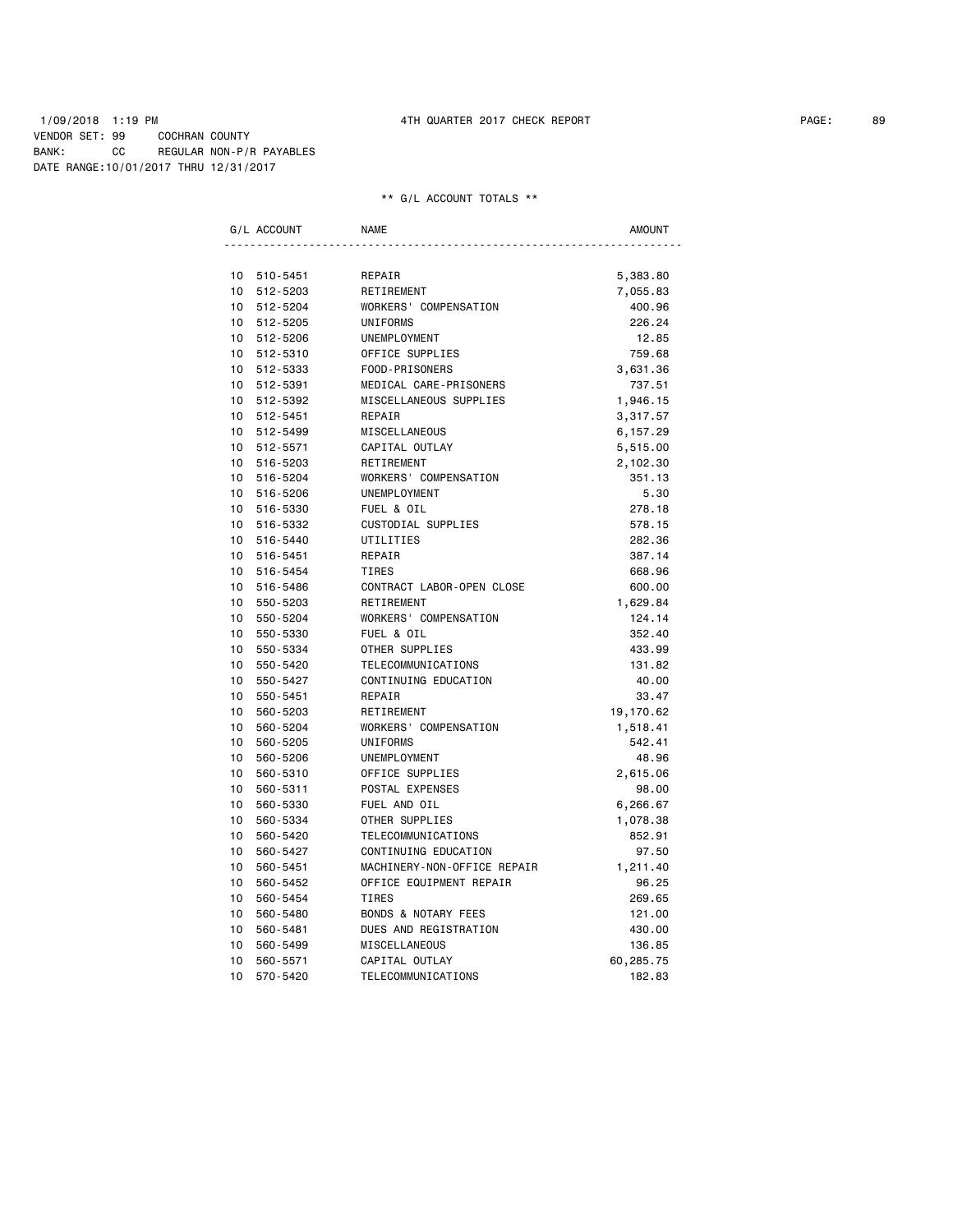### 1/09/2018 1:19 PM 4TH QUARTER 2017 CHECK REPORT PAGE: 90 VENDOR SET: 99 COCHRAN COUNTY BANK: CC REGULAR NON-P/R PAYABLES DATE RANGE:10/01/2017 THRU 12/31/2017

| G/L ACCOUNT                 | NAME                          | AMOUNT     |
|-----------------------------|-------------------------------|------------|
|                             |                               |            |
| 10 571-5472                 | LOCAL SUPPORT-JUV BOARD       | 9,588.68   |
| 10<br>580-5404              | MEDICAL-E.M.S. SUBSIDIES      | 4,000.00   |
| 10<br>580-5414              | FIRE PROTECTION CONTRACTS     | 1,750.00   |
| 10<br>580-5440              | UTILITIES [TOWER]             | 200.16     |
| 10 <sup>1</sup><br>650-5203 | RETIREMENT                    | 2,259.13   |
| $10-10$<br>650-5204         | WORKERS' COMPENSATION         | 41.89      |
| 10<br>650-5206              | UNEMPLOYMENT                  | 5.09       |
| 10<br>650-5310              | OFFICE SUPPLIES               | 192.64     |
| 10<br>650-5332              | CUSTODIAL SUPPLIES            | 137.29     |
| 10<br>650-5411              | MAINTENANCE CONTRACTS         | 247.70     |
| 10<br>650-5420              | TELECOMMUNICATIONS            | 499.90     |
| 10<br>650-5427              | CONTINUING EDUCATION          | 60.99      |
| 10 <sup>1</sup><br>650-5440 | UTILITIES                     | 798.98     |
| $10-10$<br>650-5451         | REPAIR                        | 152.50     |
| 10 <sup>1</sup><br>650-5499 | MISCELLANEOUS                 | 87.73      |
| 10<br>650-5590              | <b>BOOKS</b>                  | 1,661.30   |
| 10<br>652-5203              | RETIREMENT                    | 102.45     |
| 10<br>652-5204              | WORKERS' COMPENSATION         | 13.01      |
| 10 652-5332                 | CUSTODIAL SUPPLIES            | 15.28      |
| 10 <sup>1</sup><br>652-5420 | TELECOMMUNICATIONS            | 424.90     |
| 10 652-5440                 | UTILITIES                     | 362.90     |
| 10 <sup>1</sup><br>660-5203 | RETIREMENT                    | 1,413.00   |
| 10<br>660-5204              | WORKERS' COMPENSATION         | 231.52     |
| 10<br>660-5206              | UNEMPLOYMENT                  | 4.97       |
| 10 <sup>1</sup><br>660-5330 | FUEL AND OIL                  | 162.69     |
| 10<br>660-5332              | CUSTODIAL SUPPLIES            | 430.00     |
| 10<br>660-5440              | UTILITIES & IRRIGATION        | 1,006.29   |
| 10<br>660-5451              | REPAIR                        | 72.43      |
| 10<br>662-5203              | RETIREMENT                    | 1,933.86   |
| 10<br>662-5204              | WORKERS' COMPENSATION         | 245.52     |
| 10 <sup>1</sup><br>662-5206 | UNEMPLOYMENT                  | 5.36       |
| $10-10$<br>662-5332         | CUSTODIAL SUPPLIES            | 380.00     |
| 10<br>662-5440              | UTILITIES                     | 2,535.46   |
| 10<br>662-5451              | REPAIR                        | 810.81     |
| 10<br>663-5418              | SENIOR CITIZENS CONTRACT      | 18,750.00  |
| 10<br>665-5203              | RETIREMENT                    | 1,944.03   |
| 10<br>665-5204              | WORKERS' COMPENSATION         | 25.01      |
| 10<br>665-5206              | UNEMPLOYMENT                  | 6.40       |
| 10 <sup>1</sup><br>665-5310 | OFFICE SUPPLIES               | 280.01     |
| 10<br>665-5330              | FUEL AND OIL                  | 759.79     |
| 10<br>665-5334              | OTHER SUPPLIES                | 124.61     |
| 10<br>665-5411              | MAINTENANCE CONTRACTS         | 90.00      |
| 10<br>665-5420              | TELECOMMUNICATIONS            | 626.49     |
| 10<br>665-5427              | CO AGENT-TRAVEL-OUT OF COUNTY | 396.79     |
| 10 <sup>1</sup><br>665-5451 | <b>REPAIRS</b>                | 85.96      |
|                             | *** FUND TOTAL ***            | 355,994.91 |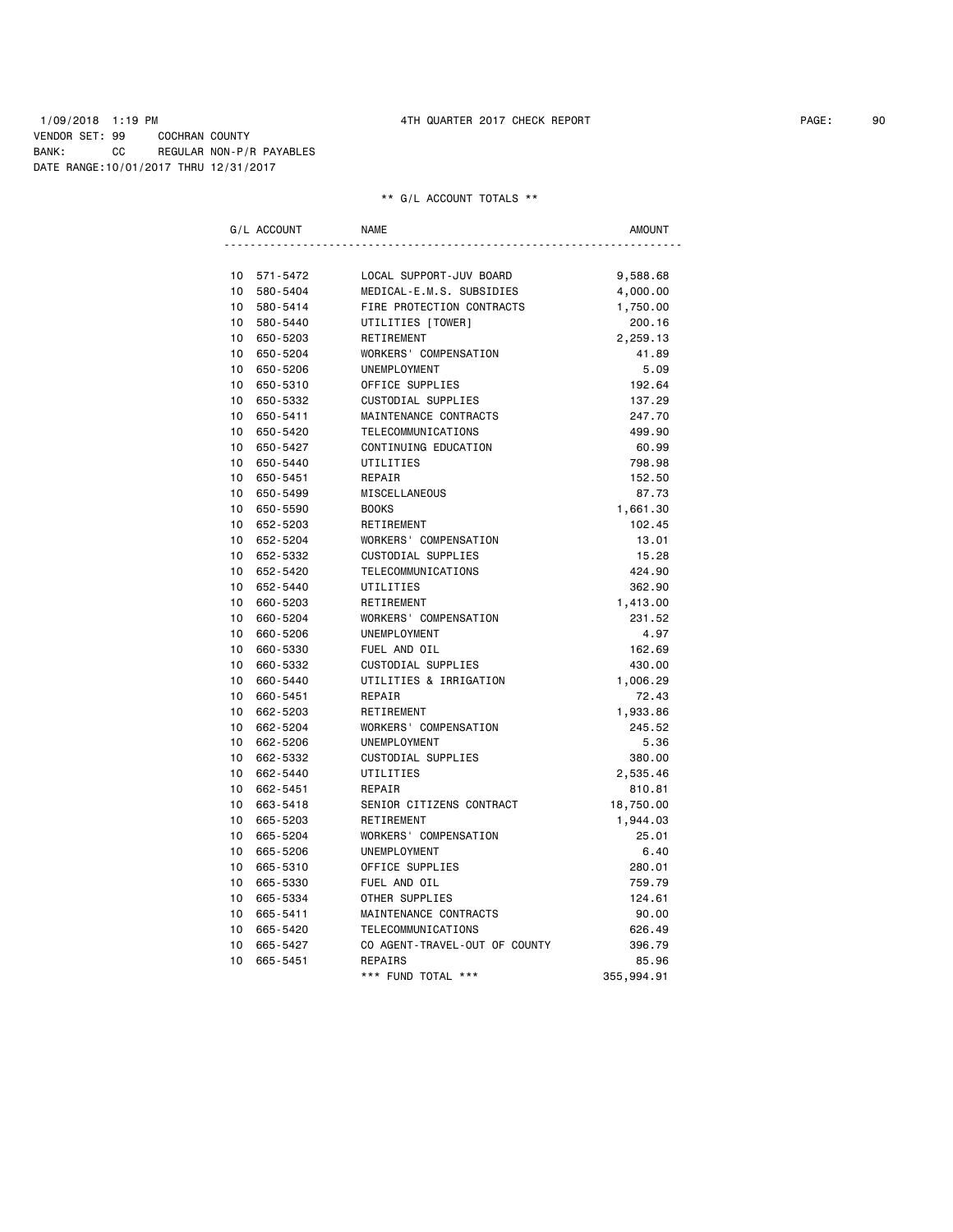### 1/09/2018 1:19 PM 4TH QUARTER 2017 CHECK REPORT PAGE: 91 VENDOR SET: 99 COCHRAN COUNTY BANK: CC REGULAR NON-P/R PAYABLES DATE RANGE:10/01/2017 THRU 12/31/2017

|                 | G/L ACCOUNT  | <b>NAME</b>                    | <b>AMOUNT</b> |
|-----------------|--------------|--------------------------------|---------------|
|                 |              |                                |               |
|                 | 15 610-5203  | RETIREMENT                     | 10,156.08     |
| 15              | 610-5204     | WORKERS' COMPENSATION          | 195.75        |
|                 | 15 610-5420  | TELECOMMUNICATIONS             | 398.10        |
|                 | 15 610-5427  | COMM-CONTINUING EDUCATION      | 430.90        |
|                 | 15 610-5430  | LEGAL NOTICES                  | 823.10        |
|                 | 15 610-5480  | <b>BONDS &amp; NOTARY FEES</b> | 550.00        |
|                 | 15 610-5481  | DUES AND REGISTRATION          | 684.53        |
| 15              | 610-5499     | MISCELLANEOUS                  | 1,820.00      |
| 15              | 621-5203     | RETIREMENT                     | 4,126.09      |
|                 | 15 621-5204  | WORKERS' COMPENSATION          | 513.81        |
|                 | 15 621-5206  | UNEMPLOYMENT                   | 10.43         |
|                 | 15 621-5330  | FUEL & OIL                     | 8,391.82      |
|                 | 15 621-5356  | ROAD MATERIALS & SUPPLIES      | 2,504.89      |
|                 | 15 621-5440  | UTILITIES                      | 448.22        |
|                 | 15 621-5451  | REPAIRS                        | 3,750.79      |
|                 | 15 621-5454  | TIRES                          | 2,502.06      |
|                 | 15 622-5203  | RETIREMENT                     | 3,602.30      |
|                 | 15 622-5204  | WORKERS' COMPENSATION          | 516.53        |
| 15              | 622-5206     | UNEMPLOYMENT                   | 10.58         |
| 15              | 622-5330     | FUEL AND OIL                   | 10,823.82     |
|                 | 15 622-5356  | ROAD MATERIALS & SUPPLIES      | 828.07        |
| 15              | 622-5440     | UTILITIES                      | 437.69        |
| 15              | 622-5451     | REPAIRS                        | 1,769.84      |
|                 | 15 622-5454  | <b>TIRES</b>                   | 60.00         |
| 15              | 623-5203     | RETIREMENT                     | 4,263.22      |
| 15 <sub>1</sub> | 623-5204     | WORKERS' COMPENSATION          | 528.59        |
| 15              | 623-5206     | UNEMPLOYMENT                   | 10.73         |
|                 | 15 623-5330  | FUEL AND OIL                   | 6,454.27      |
|                 | 15 623-5356  | ROAD MATERIALS & SUPPLIES      | 118.92        |
| 15              | 623-5440     | UTILITIES                      | 447.06        |
| 15              | 623-5451     | REPAIRS                        | 1,271.12      |
| 15              | 624-5203     | RETIREMENT                     | 4,192.98      |
| 15              | 624-5204     | WORKERS' COMPENSATION          | 524.89        |
|                 | 15 624-5206  | UNEMPLOYMENT                   | 10.65         |
|                 | 15 624-5330  | FUEL AND OIL                   | 6,173.23      |
|                 | 15 624-5356  | ROAD MATERIALS & SUPPLIES      | 417.10        |
|                 | 15 624-5420  | TELECOMMUNICATIONS             | 130.74        |
|                 | 15 624-5440  | UTILITIES                      | 1,732.91      |
|                 | 15 624-5451  | REPAIRS                        | 14,938.73     |
| 15              | 624-5454     | <b>TIRES</b>                   | 1,664.52      |
| 15              | 624-5571     | CAPITAL OUTLAY                 | 110,130.00    |
|                 |              | *** FUND TOTAL ***             | 208,365.06    |
| 17              | 573-5204     | WORKERS' COMPENSATION          | 52.96         |
| 17              | 573-5206     | UNEMPLOYMENT INSURANCE         | 5.14          |
| 17              | 573-5413.001 | Inter-Cnty Contr TELECOUNSEL'G | 1,746.91      |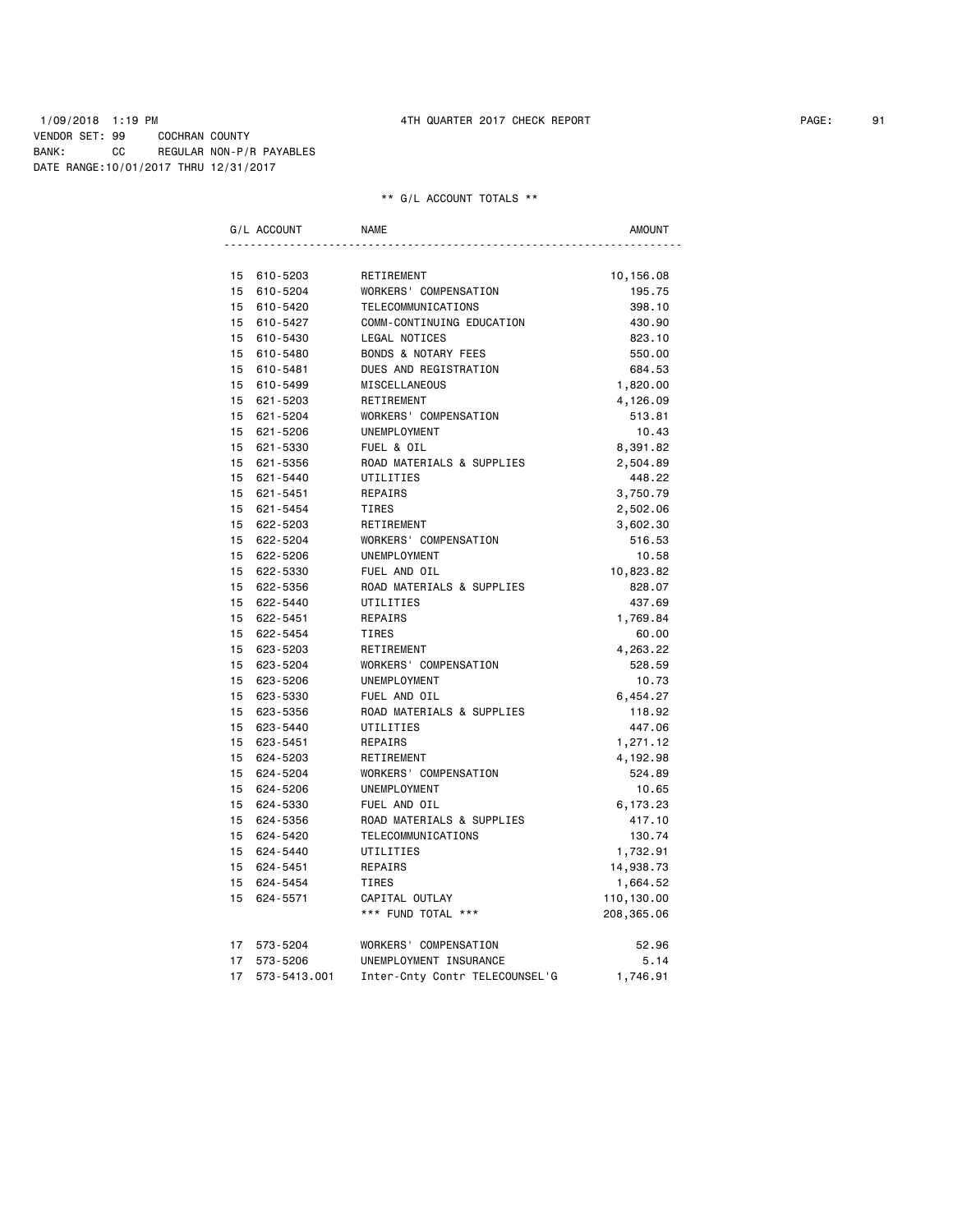1/09/2018 1:19 PM 4TH QUARTER 2017 CHECK REPORT PAGE: 92 VENDOR SET: 99 COCHRAN COUNTY BANK: CC REGULAR NON-P/R PAYABLES DATE RANGE:10/01/2017 THRU 12/31/2017

|                 | G/L ACCOUNT             | <b>NAME</b>                                           | AMOUNT          |
|-----------------|-------------------------|-------------------------------------------------------|-----------------|
|                 |                         |                                                       |                 |
|                 | 17 573-5413.004         | Other Placements                                      | 2,163.63        |
| 17              | 573-5427                | TRAVEL & TRAINING                                     | 383.04          |
|                 | 17 573-5464             | VEHICLE LEASE                                         | 3,332.00        |
| 17 <sup>7</sup> | 573-5499                | OPERATING EXPENSES                                    | 1,151.26        |
|                 |                         | *** FUND TOTAL ***                                    | 8,834.94        |
|                 |                         |                                                       |                 |
|                 | 22 403-5499             | CNTY CLERK R.M. & P LGC118.05                         | 960.34          |
|                 |                         | *** FUND TOTAL ***                                    | 960.34          |
|                 |                         |                                                       |                 |
|                 | 24 510-5499             | COURTHOUSE SECURITY CCP102.0                          | 5,970.00        |
|                 |                         | *** FUND TOTAL ***                                    | 5,970.00        |
|                 |                         |                                                       |                 |
|                 | 29 435-5499             | GOV'T CODE 51.601(c) ITEMS                            | 151.50          |
|                 |                         | *** FUND TOTAL ***                                    | 151.50          |
|                 |                         |                                                       |                 |
|                 | 30 518-5203             | RETIREMENT                                            | 597.24          |
|                 | 30 518-5204             | WORKERS' COMPENSATION                                 | 99.22           |
|                 | 30 518-5330             | FUEL & OIL                                            | 57.15           |
|                 | 30 518-5440             | UTILITIES                                             | 177.45          |
|                 |                         | *** FUND TOTAL ***                                    | 931.06          |
|                 |                         |                                                       |                 |
|                 | 90 000-2342             | Arrest Fees - State Officers                          | 14.76           |
|                 | 90 000-2342.001         | Omni FTA                                              | 60.00           |
| 90              | 000-2347.001            | Truancy Prvtn & Diver. 102.015                        | 132.40          |
|                 | 90 000-2355             | MVF CCP 102.002                                       | 4.45            |
| 90              | 000-2358.001            | State CCC Date 010104 Forward                         | 3,113.64        |
|                 | 90 000-2361             | 50% of Time Payment to State                          | 97.88           |
|                 | 90 000-2363.001         | Divorce & Family Gov't 133.151                        | 135.00          |
|                 | 90 000-2363.002         | Other Than Divorce/Family 10B                         | 400.00          |
| 90              | 000-2363.003            | Indigent Defense Fee                                  | 139.46          |
| 90              | 000-2363.004            | Co Filing Fee Ind Lgl Serv.                           | 183.24          |
| 90              | 000-2363.005            | ELE. FILING FEE DIS CLK                               | 285.00          |
| 90              | 000-2363.006            | ELE FILING FEE COUNTY CLERK                           | 60.00           |
| 90              | 000-2363.007            | ELE FILING FEE JP                                     | 10.00           |
| 90              | 000-2367                | STF-Sub 95% C(Trans CD542.40                          | 1,306.78        |
|                 | 90 000-2368             | BB Bond Fee (Gov CD 41.258)                           | 555.00          |
| 90              | 000-2369                | EMS Trauma Sec49.02 SB1131<br>DNA Test Gov CD 411.147 | 49.47           |
| 90              | 90 000-2370             | Birth Cert. Gov118.015                                | 34.00           |
|                 | 000-2372<br>90 000-2373 | Marriage License Gov 118.011                          | 68.40<br>210.00 |
| 90              | 000-2376                | Co. CrtCriminal Judicial Fund                         | 80.00           |
| 90              | 000-2376.001            | CRIM ELECTRONIC EFF DIS CLK                           | 7.24            |
| 90              | 000-2376.002            | CRIMINAL ELECTRONIC EFF CO.                           | 32.48           |
| 90              | 000-2378                | JRF Jury Reimb Fee CCP102.0045                        | 283.81          |
| 90              | 000-2379                | Judicial Support Fee/L133.105                         | 969.14          |
| 90              | 000-2379.001            | Drug Court Fee CCP102.0178                            | 12.95           |
|                 |                         |                                                       |                 |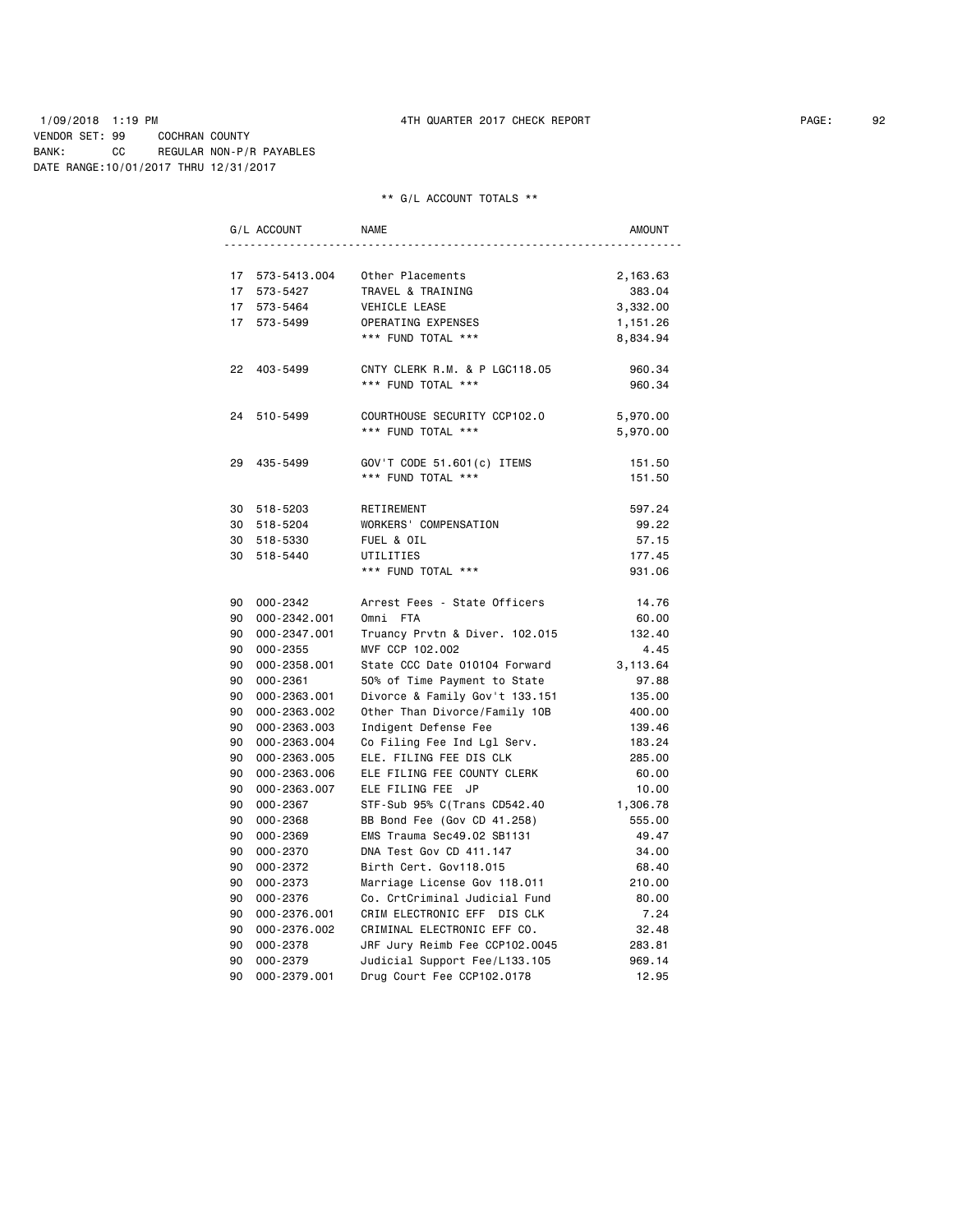1/09/2018 1:19 PM 4TH QUARTER 2017 CHECK REPORT PAGE: 93 VENDOR SET: 99 COCHRAN COUNTY BANK: CC REGULAR NON-P/R PAYABLES DATE RANGE:10/01/2017 THRU 12/31/2017

|                         | G/L ACCOUNT        | <b>NAME</b>                    | <b>AMOUNT</b>  |                  |              |
|-------------------------|--------------------|--------------------------------|----------------|------------------|--------------|
|                         | 000-2379.002<br>90 | 7th Crt of Appeal Gov't22.2081 | 40.00          |                  |              |
|                         |                    | *** FUND TOTAL ***             | 8,285.10       |                  |              |
|                         | 560-5334<br>93     | OTHER SUPPLIES                 | 408.21         |                  |              |
|                         |                    | *** FUND TOTAL ***             | 408.21         |                  |              |
|                         | <b>NO</b>          |                                | INVOICE AMOUNT | <b>DISCOUNTS</b> | CHECK AMOUNT |
| VENDOR SET: 99 BANK: CC | TOTALS:<br>357     |                                | 589,901.12     | 0.00             | 589,901.12   |
| BANK: CC<br>TOTALS:     | 357                |                                | 589,901.12     | 0.00             | 589,901.12   |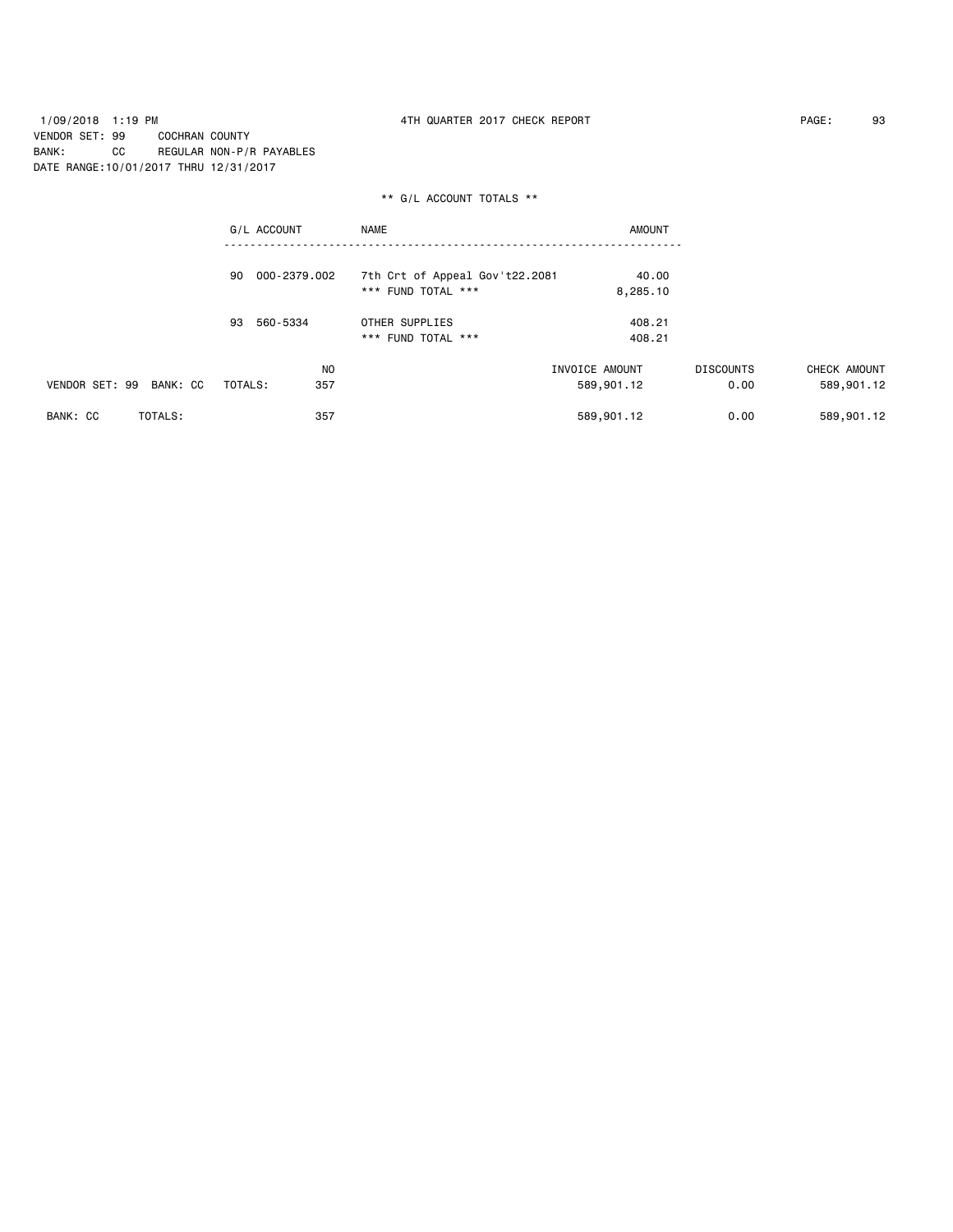## 1/09/2018 1:19 PM 4TH QUARTER 2017 CHECK REPORT PAGE: 94 VENDOR SET: 99 COCHRAN COUNTY BANK: PR PAYROLL PAYABLES DATE RANGE:10/01/2017 THRU 12/31/2017

|                  |    |                   |                                |                 | <b>CHECK</b>         |               |                 | <b>CHECK</b> | <b>CHECK</b>  | CHECK         |
|------------------|----|-------------------|--------------------------------|-----------------|----------------------|---------------|-----------------|--------------|---------------|---------------|
| VENDOR I.D.      |    |                   | <b>NAME</b>                    | <b>STATUS</b>   | DATE                 | <b>AMOUNT</b> | <b>DISCOUNT</b> | NO.          | <b>STATUS</b> | <b>AMOUNT</b> |
| A067             |    |                   | AMERICAN FAMILY LIFE ASSURANCE |                 |                      |               |                 |              |               |               |
|                  |    | I-08 201710250632 | MONTHLY PREMIUM                | R               | 10/31/2017           |               |                 | 047944       |               |               |
|                  |    | 10 000-2500.4     | INSURANCE PAYABLE              | MONTHLY PREMIUM |                      | 601.66        |                 |              |               |               |
|                  |    | 15 000-2500.4     | INSURANCE PAYABLE              | MONTHLY PREMIUM |                      | 335.39        |                 |              |               |               |
|                  |    | I-08A201710250632 | MONTHLY PREMIUM                | R               | 10/31/2017           |               |                 | 047944       |               |               |
|                  |    | 10 000-2500.4     | INSURANCE PAYABLE              | MONTHLY PREMIUM |                      | 200.46        |                 |              |               | 1,137.51      |
| C091             |    |                   | COMPBENEFITS                   |                 |                      |               |                 |              |               |               |
|                  |    | I-17A201710250632 | VISION MONTHLY PREMIUM         | R               | 10/31/2017           |               |                 | 047945       |               |               |
|                  |    | 10 000-2500.4     | INSURANCE PAYABLE              |                 | VISION MONTHLY PREMI | 38.14         |                 |              |               | 38.14         |
| C <sub>253</sub> |    |                   | COCHRAN COUNTY MONEY MKT       |                 |                      |               |                 |              |               |               |
|                  |    | I-01 201710250632 | RETIREMENT CONTRIBUTIONS       | R               | 10/31/2017           |               |                 | 047946       |               |               |
|                  | 10 | 000-2500.3        | <b>TCDRS PAYABLE</b>           |                 | RETIREMENT CONTRIBUT | 8,892.47      |                 |              |               |               |
|                  | 10 | 400-5203          | RETIREMENT                     |                 | RETIREMENT CONTRIBUT | 1,181.19      |                 |              |               |               |
|                  | 10 | 403-5203          | RETIREMENT                     |                 | RETIREMENT CONTRIBUT | 1,257.57      |                 |              |               |               |
|                  |    | 10 435-5203       | RETIREMENT                     |                 | RETIREMENT CONTRIBUT | 220.51        |                 |              |               |               |
|                  | 10 | 455-5203          | RETIREMENT                     |                 | RETIREMENT CONTRIBUT | 521.44        |                 |              |               |               |
|                  | 10 | 475-5203          | RETIREMENT                     |                 | RETIREMENT CONTRIBUT | 1,335.59      |                 |              |               |               |
|                  | 10 | 476-5203          | RETIREMENT                     |                 | RETIREMENT CONTRIBUT | 132.34        |                 |              |               |               |
|                  | 10 | 490-5203.001      | RETIREMENT                     |                 | RETIREMENT CONTRIBUT | 60.36         |                 |              |               |               |
|                  | 10 | 495-5203          | RETIREMENT                     |                 | RETIREMENT CONTRIBUT | 935.73        |                 |              |               |               |
|                  | 10 | 497-5203          | RETIREMENT                     |                 | RETIREMENT CONTRIBUT | 581.82        |                 |              |               |               |
|                  | 10 | 499-5203          | RETIREMENT                     |                 | RETIREMENT CONTRIBUT | 1,394.41      |                 |              |               |               |
|                  | 10 | 510-5203          | RETIREMENT                     |                 | RETIREMENT CONTRIBUT | 377.00        |                 |              |               |               |
|                  | 10 | 512-5203          | RETIREMENT                     |                 | RETIREMENT CONTRIBUT | 1,406.58      |                 |              |               |               |
|                  | 10 | 516-5203          | RETIREMENT                     |                 | RETIREMENT CONTRIBUT | 456.50        |                 |              |               |               |
|                  | 10 | 550-5203          | RETIREMENT                     |                 | RETIREMENT CONTRIBUT | 354.17        |                 |              |               |               |
|                  | 10 | 560-5203          | RETIREMENT                     |                 | RETIREMENT CONTRIBUT | 4,651.16      |                 |              |               |               |
|                  | 10 | 650-5203          | RETIREMENT                     |                 | RETIREMENT CONTRIBUT | 476.21        |                 |              |               |               |
|                  | 10 | 652-5203          | RETIREMENT                     |                 | RETIREMENT CONTRIBUT | 22.27         |                 |              |               |               |
|                  | 10 | 660-5203          | RETIREMENT                     |                 | RETIREMENT CONTRIBUT | 306.81        |                 |              |               |               |
|                  | 10 | 662-5203          | RETIREMENT                     |                 | RETIREMENT CONTRIBUT | 420.39        |                 |              |               |               |
|                  | 10 | 665-5203          | RETIREMENT                     |                 | RETIREMENT CONTRIBUT | 422.60        |                 |              |               |               |
|                  | 15 | $000 - 2500.3$    | <b>TCDRS PAYABLE</b>           |                 | RETIREMENT CONTRIBUT | 3,176.95      |                 |              |               |               |
|                  | 15 | 610-5203          | RETIREMENT                     |                 | RETIREMENT CONTRIBUT | 2,238.42      |                 |              |               |               |
|                  | 15 | 621-5203          | RETIREMENT                     |                 | RETIREMENT CONTRIBUT | 908.97        |                 |              |               |               |
|                  | 15 | 622-5203          | RETIREMENT                     |                 | RETIREMENT CONTRIBUT | 888.33        |                 |              |               |               |
|                  | 15 | 623-5203          | RETIREMENT                     |                 | RETIREMENT CONTRIBUT | 940.20        |                 |              |               |               |
|                  | 15 | 624-5203          | RETIREMENT                     |                 | RETIREMENT CONTRIBUT | 924.14        |                 |              |               |               |
|                  | 17 | $000 - 2500.3$    | <b>TCDRS PAYABLE</b>           |                 | RETIREMENT CONTRIBUT | 239.59        |                 |              |               |               |
|                  | 17 | 573-5203          | RETIREMENT                     |                 | RETIREMENT CONTRIBUT | 444.95        |                 |              |               |               |
|                  | 30 | $000 - 2500.3$    | <b>TCDRS</b>                   |                 | RETIREMENT CONTRIBUT | 70.81         |                 |              |               |               |
|                  | 30 | 518-5203          | RETIREMENT                     |                 | RETIREMENT CONTRIBUT | 131.48        |                 |              |               | 35,370.96     |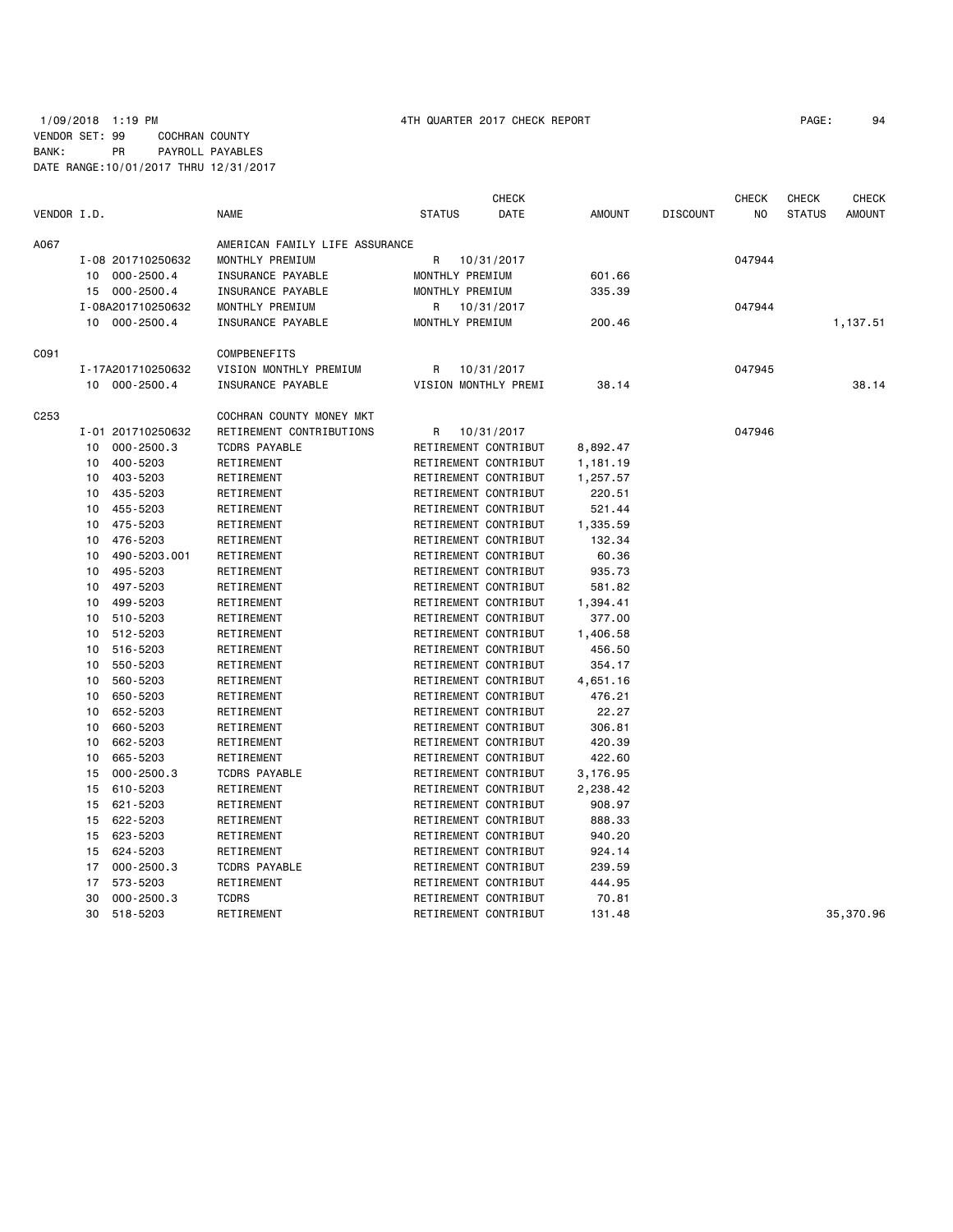# 1/09/2018 1:19 PM 4TH QUARTER 2017 CHECK REPORT PAGE: 95 VENDOR SET: 99 COCHRAN COUNTY BANK: PR PAYROLL PAYABLES DATE RANGE:10/01/2017 THRU 12/31/2017

|             |                    |                                |                      | <b>CHECK</b> |               |                 | <b>CHECK</b> | CHECK         | <b>CHECK</b>  |
|-------------|--------------------|--------------------------------|----------------------|--------------|---------------|-----------------|--------------|---------------|---------------|
| VENDOR I.D. |                    | <b>NAME</b>                    | <b>STATUS</b>        | DATE         | <b>AMOUNT</b> | <b>DISCOUNT</b> | NO           | <b>STATUS</b> | <b>AMOUNT</b> |
| C300        |                    | COCHRAN COUNTY SCHOOLS FEDERAL |                      |              |               |                 |              |               |               |
|             | I-18A201710250632  | MONTHLY PREMUIM                | 10/31/2017<br>R      |              |               |                 | 047947       |               |               |
|             | 10 000-2500.4      | INSURANCE PAYABLE              | MONTHLY PREMUIM      |              | 8,330.38      |                 |              |               |               |
|             | 15 000-2500.4      | INSURANCE PAYABLE              | MONTHLY PREMUIM      |              | 3,052.13      |                 |              |               |               |
|             | 30 000-2500.4      | <b>AFLAC</b>                   | MONTHLY PREMUIM      |              | 79.26         |                 |              |               | 11,461.77     |
|             |                    |                                |                      |              |               |                 |              |               |               |
| N017        |                    | NATIONAL FARM LIFE             |                      |              |               |                 |              |               |               |
|             | I-05 201710250632  | NFL PREMIUM                    | R 10/31/2017         |              |               |                 | 047948       |               |               |
|             | 10 000-2500.4      | INSURANCE PAYABLE              | NFL PREMIUM          |              | 40.90         |                 |              |               |               |
|             | I-05A201710250632  | AFTER TAX PREM                 | R                    | 10/31/2017   |               |                 | 047948       |               |               |
|             | 10 000-2500.4      | INSURANCE PAYABLE              | AFTER TAX PREM       |              | 114.21        |                 |              |               |               |
|             | 15 000-2500.4      | INSURANCE PAYABLE              | AFTER TAX PREM       |              | 127.67        |                 |              |               | 282.78        |
| <b>N060</b> |                    | NATIONWIDE RETIREMENT SOL      |                      |              |               |                 |              |               |               |
|             | I-04 201710250632  | DEFERRED COMP WITHHELD         | R<br>10/31/2017      |              |               |                 | 047949       |               |               |
|             | 10 000-2500.7      | PEBSCO DEF COMP PAYABLE        | DEFERRED COMP WITHHE |              | 2,100.00      |                 |              |               |               |
|             | 15 000-2500.7      | PEBSCO DEF COMP PAYABLE        | DEFERRED COMP WITHHE |              | 25.00         |                 |              |               | 2,125.00      |
| <b>N081</b> |                    | NATIONAL FAMILY CARE LIFE INSU |                      |              |               |                 |              |               |               |
|             | I-21 201710250632  | NATIONAL FAMILY CARE           | R                    | 10/31/2017   |               |                 | 047950       |               |               |
|             | 10 000-2500.4      | INSURANCE PAYABLE              | NATIONAL FAMILY CARE |              | 59.00         |                 |              |               | 59.00         |
|             |                    |                                |                      |              |               |                 |              |               |               |
| 0029        |                    | OFFICE OF THE ATTORNEY GE      |                      |              |               |                 |              |               |               |
|             | I-09 201710250632  | CAUSE# 2002517527 &2003521159  | R                    | 10/31/2017   |               |                 | 047951       |               |               |
|             | 10 000-2500.8      | CHILD SUPPORT PAYABLE          | CAUSE# 2002517527 &2 |              | 1,362.00      |                 |              |               | 1,362.00      |
| 0029        |                    | OFFICE OF THE ATTORNEY GE      |                      |              |               |                 |              |               |               |
|             | I-CDH201710250632  | CAUSE#233-534019-13            | R                    | 10/31/2017   |               |                 | 047952       |               |               |
|             | 10 000-2500.8      | CHILD SUPPORT PAYABLE          | CAUSE#233-534019-13  |              | 570.00        |                 |              |               | 570.00        |
| P187        |                    | COCHRAN COUNTY PAYROLL TAX     |                      |              |               |                 |              |               |               |
|             | I-T1 201710250632  | FEDERAL INCOME TAX W/H         | R                    | 10/31/2017   |               |                 | 047953       |               |               |
|             | 10 000-2500.1      | WITHHOLDING TAX PAYABLE        | FEDERAL INCOME TAX W |              | 11,965.98     |                 |              |               |               |
|             | 15 000-2500.1      | WITHHOLDING TAX PAYABLE        | FEDERAL INCOME TAX W |              | 4,336.48      |                 |              |               |               |
|             | 17 000-2500.1      | WITHHOLDING TAX PAYABLE        | FEDERAL INCOME TAX W |              | 300.15        |                 |              |               |               |
|             | 30 000-2500.1      | FEDERAL WITHOLDING             | FEDERAL INCOME TAX W |              | 139.03        |                 |              |               |               |
|             | I-T3 201710250632  | FICA TAX                       | R 10/31/2017         |              |               |                 | 047953       |               |               |
|             | 10 000-2500.2      | FICA PAYABLE                   | FICA TAX             |              | 7,766.51      |                 |              |               |               |
|             | 10 400-5201        | SOCIAL SECURITY                | FICA TAX             |              | 563.34        |                 |              |               |               |
|             | 10 403-5201        | SOCIAL SECURITY                | FICA TAX             |              | 528.46        |                 |              |               |               |
|             | 10 435-5201        | SOCIAL SECURITY                | FICA TAX             |              | 105.17        |                 |              |               |               |
|             | 10 455-5201        | SOCIAL SECURITY                | FICA TAX             |              | 248.69        |                 |              |               |               |
|             | 10 475-5201        | SOCIAL SECURITY                | FICA TAX             |              | 636.97        |                 |              |               |               |
|             | 10 476-5201        | SOCIAL SECURITY                | FICA TAX             |              | 63.12         |                 |              |               |               |
|             | 490-5201.001<br>10 | SOCIAL SECURITY FICA           | FICA TAX             |              | 28.79         |                 |              |               |               |
|             | 10<br>495-5201     | SOCIAL SECURITY                | FICA TAX             |              | 408.38        |                 |              |               |               |
|             | 497-5201<br>10     | SOCIAL SECURITY                | FICA TAX             |              | 277.49        |                 |              |               |               |
|             | 10 499-5201        | SOCIAL SECURITY                | <b>FICA TAX</b>      |              | 658.25        |                 |              |               |               |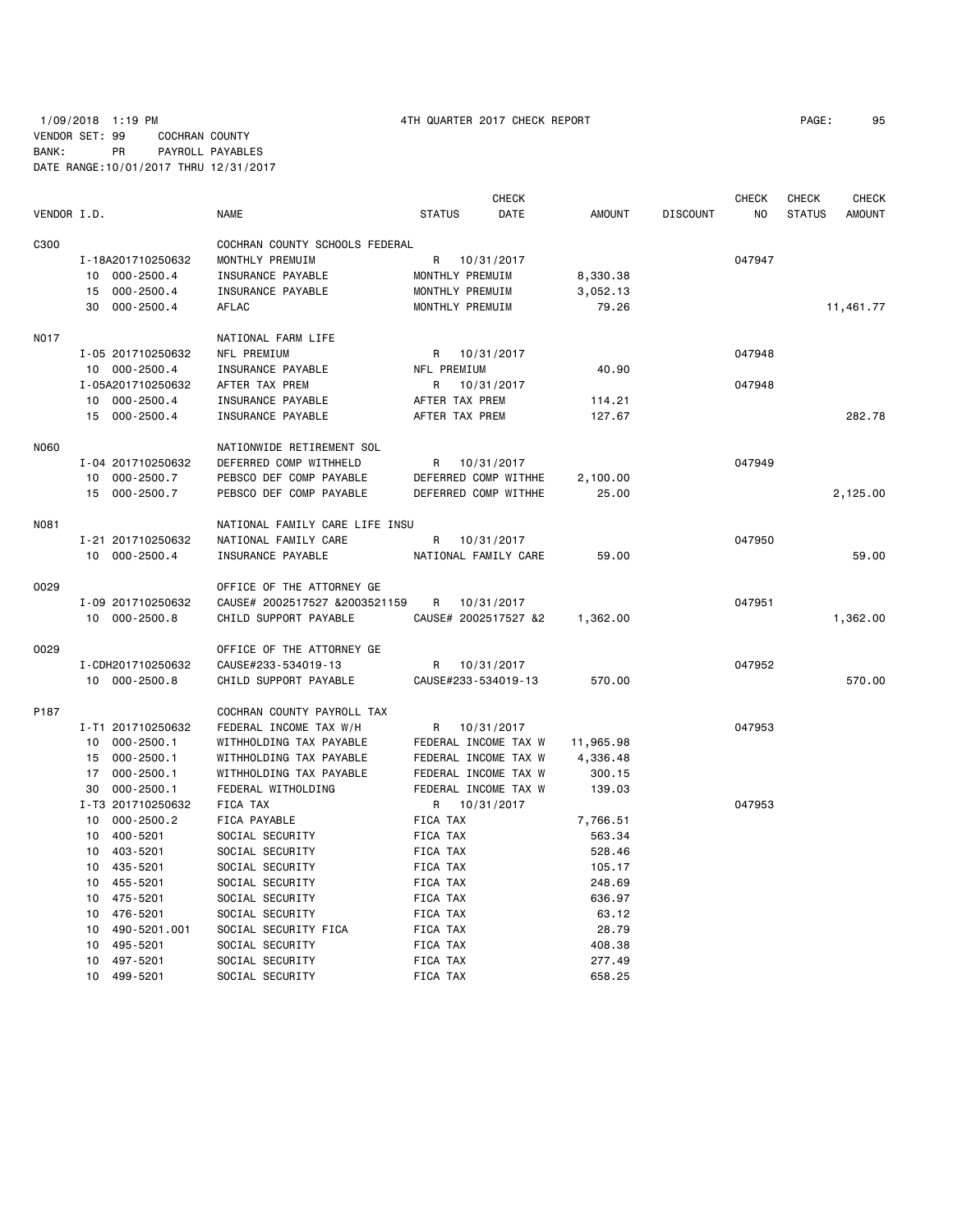|             |    |                   |                            |                 | <b>CHECK</b> |               |                 | <b>CHECK</b> | <b>CHECK</b>  | <b>CHECK</b>  |
|-------------|----|-------------------|----------------------------|-----------------|--------------|---------------|-----------------|--------------|---------------|---------------|
| VENDOR I.D. |    |                   | <b>NAME</b>                | <b>STATUS</b>   | DATE         | <b>AMOUNT</b> | <b>DISCOUNT</b> | NO.          | <b>STATUS</b> | <b>AMOUNT</b> |
| P187        |    |                   | COCHRAN COUNTY PAYROLL TAX | *CONTINUED*     |              |               |                 |              |               |               |
|             |    | I-T3 201710250632 | FICA TAX                   | R               | 10/31/2017   |               |                 | 047953       |               |               |
|             | 10 | 510-5201          | SOCIAL SECURITY            | FICA TAX        |              | 213.03        |                 |              |               |               |
|             | 10 | 512-5201          | SOCIAL SECURITY            | <b>FICA TAX</b> |              | 613.93        |                 |              |               |               |
|             | 10 | 516-5201          | SOCIAL SECURITY            | FICA TAX        |              | 221.31        |                 |              |               |               |
|             | 10 | 550-5201          | SOCIAL SECURITY            | FICA TAX        |              | 168.91        |                 |              |               |               |
|             | 10 | 560-5201          | SOCIAL SECURITY            | FICA TAX        |              | 2,180.35      |                 |              |               |               |
|             | 10 | 650-5201          | SOCIAL SECURITY            | FICA TAX        |              | 227.12        |                 |              |               |               |
|             | 10 | 652-5201          | SOCIAL SECURITY            | FICA TAX        |              | 10.62         |                 |              |               |               |
|             | 10 | 660-5201          | SOCIAL SECURITY            | FICA TAX        |              | 148.74        |                 |              |               |               |
|             | 10 | 662-5201          | SOCIAL SECURITY            | FICA TAX        |              | 200.49        |                 |              |               |               |
|             | 10 | 665-5201          | SOCIAL SECURITY            | FICA TAX        |              | 263.34        |                 |              |               |               |
|             | 15 | $000 - 2500.2$    | FICA PAYABLE               | FICA TAX        |              | 2,793.08      |                 |              |               |               |
|             | 15 | 610-5201          | SOCIAL SECURITY            | FICA TAX        |              | 1,067.56      |                 |              |               |               |
|             |    | 621-5201          |                            | FICA TAX        |              |               |                 |              |               |               |
|             | 15 |                   | SOCIAL SECURITY            |                 |              | 433.51        |                 |              |               |               |
|             | 15 | 622-5201          | SOCIAL SECURITY            | FICA TAX        |              | 420.11        |                 |              |               |               |
|             | 15 | 623-5201          | SOCIAL SECURITY            | FICA TAX        |              | 445.58        |                 |              |               |               |
|             | 15 | 624-5201          | SOCIAL SECURITY            | FICA TAX        |              | 426.32        |                 |              |               |               |
|             | 17 | 000-2500.2        | FICA PAYABLE               | FICA TAX        |              | 215.74        |                 |              |               |               |
|             | 17 | 573-5201          | SOCIAL SECURITY            | FICA TAX        |              | 215.74        |                 |              |               |               |
|             | 30 | $000 - 2500.2$    | <b>FICA</b>                | FICA TAX        |              | 63.75         |                 |              |               |               |
|             | 30 | 518-5201          | SOCIAL SECURITY            | FICA TAX        |              | 63.76         |                 |              |               |               |
|             |    | I-T4 201710250632 | MEDICARE TAX               | R               | 10/31/2017   |               |                 | 047953       |               |               |
|             | 10 | $000 - 2500.2$    | FICA PAYABLE               | MEDICARE TAX    |              | 1,816.35      |                 |              |               |               |
|             | 10 | 400-5201          | SOCIAL SECURITY            | MEDICARE TAX    |              | 131.76        |                 |              |               |               |
|             | 10 | 403-5201          | SOCIAL SECURITY            | MEDICARE TAX    |              | 123.59        |                 |              |               |               |
|             | 10 | 435-5201          | SOCIAL SECURITY            | MEDICARE TAX    |              | 24.59         |                 |              |               |               |
|             | 10 | 455-5201          | SOCIAL SECURITY            | MEDICARE TAX    |              | 58.16         |                 |              |               |               |
|             | 10 | 475-5201          | SOCIAL SECURITY            | MEDICARE TAX    |              | 148.97        |                 |              |               |               |
|             | 10 | 476-5201          | SOCIAL SECURITY            | MEDICARE TAX    |              | 14.76         |                 |              |               |               |
|             | 10 | 490-5201.001      | SOCIAL SECURITY FICA       | MEDICARE TAX    |              | 6.73          |                 |              |               |               |
|             | 10 | 495-5201          | SOCIAL SECURITY            | MEDICARE TAX    |              | 95.51         |                 |              |               |               |
|             | 10 | 497-5201          | SOCIAL SECURITY            | MEDICARE TAX    |              | 64.90         |                 |              |               |               |
|             | 10 | 499-5201          | SOCIAL SECURITY            | MEDICARE TAX    |              | 153.95        |                 |              |               |               |
|             | 10 | 510-5201          | SOCIAL SECURITY            | MEDICARE TAX    |              | 49.82         |                 |              |               |               |
|             | 10 | 512-5201          | SOCIAL SECURITY            | MEDICARE TAX    |              | 143.58        |                 |              |               |               |
|             | 10 | 516-5201          | SOCIAL SECURITY            | MEDICARE TAX    |              | 51.76         |                 |              |               |               |
|             | 10 | 550-5201          | SOCIAL SECURITY            | MEDICARE TAX    |              | 39.50         |                 |              |               |               |
|             | 10 | 560-5201          | SOCIAL SECURITY            | MEDICARE TAX    |              | 509.92        |                 |              |               |               |
|             | 10 | 650-5201          | SOCIAL SECURITY            | MEDICARE TAX    |              | 53.11         |                 |              |               |               |
|             | 10 | 652-5201          | SOCIAL SECURITY            | MEDICARE TAX    |              | 2.48          |                 |              |               |               |
|             | 10 | 660-5201          | SOCIAL SECURITY            | MEDICARE TAX    |              | 34.78         |                 |              |               |               |
|             | 10 | 662-5201          | SOCIAL SECURITY            | MEDICARE TAX    |              | 46.90         |                 |              |               |               |
|             | 10 | 665-5201          | SOCIAL SECURITY            | MEDICARE TAX    |              | 61.59         |                 |              |               |               |
|             | 15 | $000 - 2500.2$    | FICA PAYABLE               | MEDICARE TAX    |              | 653.24        |                 |              |               |               |
|             | 15 | 610-5201          | SOCIAL SECURITY            | MEDICARE TAX    |              | 249.67        |                 |              |               |               |
|             | 15 | 621-5201          | SOCIAL SECURITY            | MEDICARE TAX    |              | 101.39        |                 |              |               |               |
|             | 15 | 622-5201          | SOCIAL SECURITY            | MEDICARE TAX    |              | 98.26         |                 |              |               |               |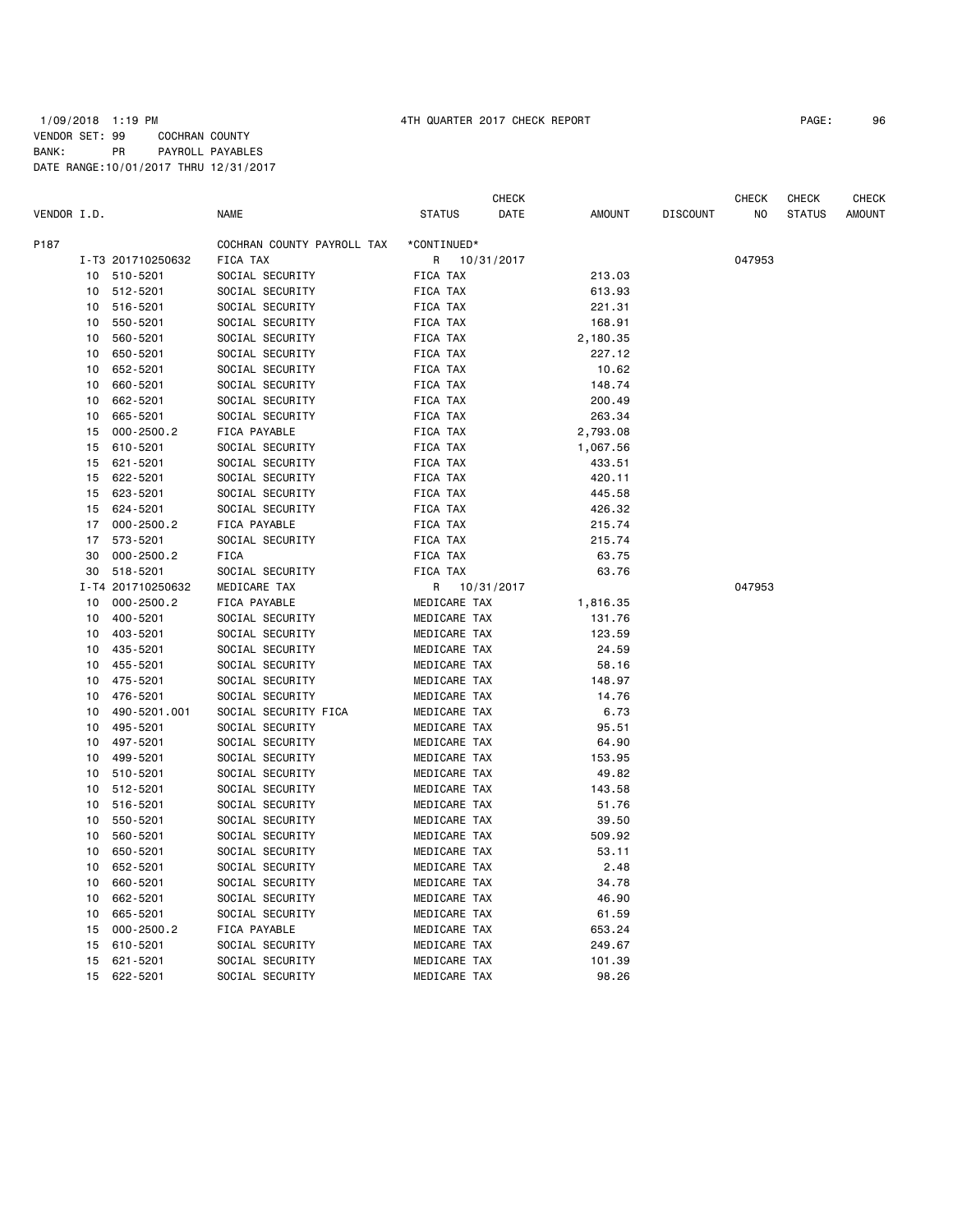|             |                 |                   |                            |                          | CHECK                |               |                 | CHECK  | CHECK         | CHECK     |
|-------------|-----------------|-------------------|----------------------------|--------------------------|----------------------|---------------|-----------------|--------|---------------|-----------|
| VENDOR I.D. |                 |                   | <b>NAME</b>                | <b>STATUS</b>            | DATE                 | <b>AMOUNT</b> | <b>DISCOUNT</b> | ΝO     | <b>STATUS</b> | AMOUNT    |
| P187        |                 |                   | COCHRAN COUNTY PAYROLL TAX | *CONTINUED*              |                      |               |                 |        |               |           |
|             |                 | I-T4 201710250632 | MEDICARE TAX               | R                        | 10/31/2017           |               |                 | 047953 |               |           |
|             |                 | 15 623-5201       | SOCIAL SECURITY            | MEDICARE TAX             |                      | 104.21        |                 |        |               |           |
|             |                 | 15 624-5201       | SOCIAL SECURITY            | MEDICARE TAX             |                      | 99.70         |                 |        |               |           |
|             |                 | 17 000-2500.2     | FICA PAYABLE               | MEDICARE TAX             |                      | 50.46         |                 |        |               |           |
|             | 17              | 573-5201          | SOCIAL SECURITY            | MEDICARE TAX             |                      | 50.46         |                 |        |               |           |
|             | 30              | $000 - 2500.2$    | <b>FICA</b>                | MEDICARE TAX             |                      | 14.91         |                 |        |               |           |
|             | 30              | 518-5201          | SOCIAL SECURITY            | MEDICARE TAX             |                      | 14.91         |                 |        |               | 43,489.72 |
| T218        |                 |                   | TEXAS ASS'N OF COUNTIES    |                          |                      |               |                 |        |               |           |
|             |                 | I-11 201710250632 | EMPLOYEE PREMIUMS          | R                        | 10/31/2017           |               |                 | 047954 |               |           |
|             | 10              | 400-5202          | GROUP INSURANCE            | <b>EMPLOYEE PREMIUMS</b> |                      | 1,563.35      |                 |        |               |           |
|             | 10              | 403-5202          | GROUP INSURANCE            | EMPLOYEE PREMIUMS        |                      | 1,678.84      |                 |        |               |           |
|             | 10              | 455-5202          | GROUP INSURANCE            | EMPLOYEE PREMIUMS        |                      | 839.42        |                 |        |               |           |
|             | 10              | 475-5202          | GROUP INSURANCE            | EMPLOYEE PREMIUMS        |                      | 1,678.84      |                 |        |               |           |
|             | 10              | 495-5202          | GROUP INSURANCE            | EMPLOYEE PREMIUMS        |                      | 1,678.84      |                 |        |               |           |
|             | 10              | 497-5202          | GROUP INSURANCE            | EMPLOYEE PREMIUMS        |                      | 839.42        |                 |        |               |           |
|             | 10              | 499-5202          | GROUP INSURANCE            | EMPLOYEE PREMIUMS        |                      | 2,518.26      |                 |        |               |           |
|             | 10              | 510-5202          | GROUP INSURANCE            | EMPLOYEE PREMIUMS        |                      | 839.42        |                 |        |               |           |
|             | 10              | 512-5202          | GROUP INSURANCE            | EMPLOYEE PREMIUMS        |                      | 3,357.68      |                 |        |               |           |
|             | 10              | 516-5202          | GROUP INSURANCE [50%]      | EMPLOYEE PREMIUMS        |                      | 855.90        |                 |        |               |           |
|             | 10              | 550-5202          | GROUP INSURANCE            | EMPLOYEE PREMIUMS        |                      | 839.42        |                 |        |               |           |
|             | 10              | 560-5202          | GROUP INSURANCE            | EMPLOYEE PREMIUMS        |                      | 7,554.78      |                 |        |               |           |
|             | 10              | 650-5202          | GROUP INSURANCE            | EMPLOYEE PREMIUMS        |                      | 879.63        |                 |        |               |           |
|             | 10              | 652-5202          | GROUP INSURANCE            | EMPLOYEE PREMIUMS        |                      | 40.21         |                 |        |               |           |
|             | 10              | 660-5202          | GROUP INSURANCE [35%]      | EMPLOYEE PREMIUMS        |                      | 576.06        |                 |        |               |           |
|             | 10              | 662-5202          | GROUP INSURANCE            | EMPLOYEE PREMIUMS        |                      | 759.00        |                 |        |               |           |
|             | 10              | 665-5202          | GROUP INSURANCE            | EMPLOYEE PREMIUMS        |                      | 839.42        |                 |        |               |           |
|             | 15              | 610-5202          | GROUP INSURANCE            | EMPLOYEE PREMIUMS        |                      | 3,473.17      |                 |        |               |           |
|             | 15              | 621-5202          | GROUP INSURANCE            | EMPLOYEE PREMIUMS        |                      | 1,678.84      |                 |        |               |           |
|             | 15              | 622-5202          | GROUP INSURANCE            | EMPLOYEE PREMIUMS        |                      | 1,678.84      |                 |        |               |           |
|             | 15              | 623-5202          | GROUP INSURANCE            | EMPLOYEE PREMIUMS        |                      | 1,678.84      |                 |        |               |           |
|             | 15              | 624-5202          | GROUP INSURANCE            | EMPLOYEE PREMIUMS        |                      | 1,678.84      |                 |        |               |           |
|             | 17              | 573-5202          | GROUP HEALTH INSURANCE     | EMPLOYEE PREMIUMS        |                      | 839.42        |                 |        |               |           |
|             | 30              | 518-5202          | GROUP INSURANCE [15%]      | EMPLOYEE PREMIUMS        |                      | 246.88        |                 |        |               |           |
|             |                 | I-12 201710250632 | GROUP LIFE INSURANCE       | R                        | 10/31/2017           |               |                 | 047954 |               |           |
|             | 10              | 400-5202          | GROUP INSURANCE            |                          | GROUP LIFE INSURANCE | 5.39          |                 |        |               |           |
|             | 10              | 403-5202          | GROUP INSURANCE            |                          | GROUP LIFE INSURANCE | 5.78          |                 |        |               |           |
|             | 10              | 455-5202          | GROUP INSURANCE            |                          | GROUP LIFE INSURANCE | 2.89          |                 |        |               |           |
|             | 10              | 475-5202          | GROUP INSURANCE            |                          | GROUP LIFE INSURANCE | 5.78          |                 |        |               |           |
|             | 10              | 495-5202          | GROUP INSURANCE            |                          | GROUP LIFE INSURANCE | 5.78          |                 |        |               |           |
|             | 10              | 497-5202          | GROUP INSURANCE            |                          | GROUP LIFE INSURANCE | 2.89          |                 |        |               |           |
|             | 10              | 499-5202          | GROUP INSURANCE            |                          | GROUP LIFE INSURANCE | 8.67          |                 |        |               |           |
|             | 10              | 510-5202          | GROUP INSURANCE            |                          | GROUP LIFE INSURANCE | 2.89          |                 |        |               |           |
|             | 10              | 512-5202          | GROUP INSURANCE            |                          | GROUP LIFE INSURANCE | 11.56         |                 |        |               |           |
|             | 10              | 516-5202          | GROUP INSURANCE [50%]      |                          | GROUP LIFE INSURANCE | 2.95          |                 |        |               |           |
|             | 10              | 550-5202          | GROUP INSURANCE            |                          | GROUP LIFE INSURANCE | 2.89          |                 |        |               |           |
|             | 10 <sup>1</sup> | 560-5202          | GROUP INSURANCE            |                          | GROUP LIFE INSURANCE | 26.05         |                 |        |               |           |
|             |                 |                   |                            |                          |                      |               |                 |        |               |           |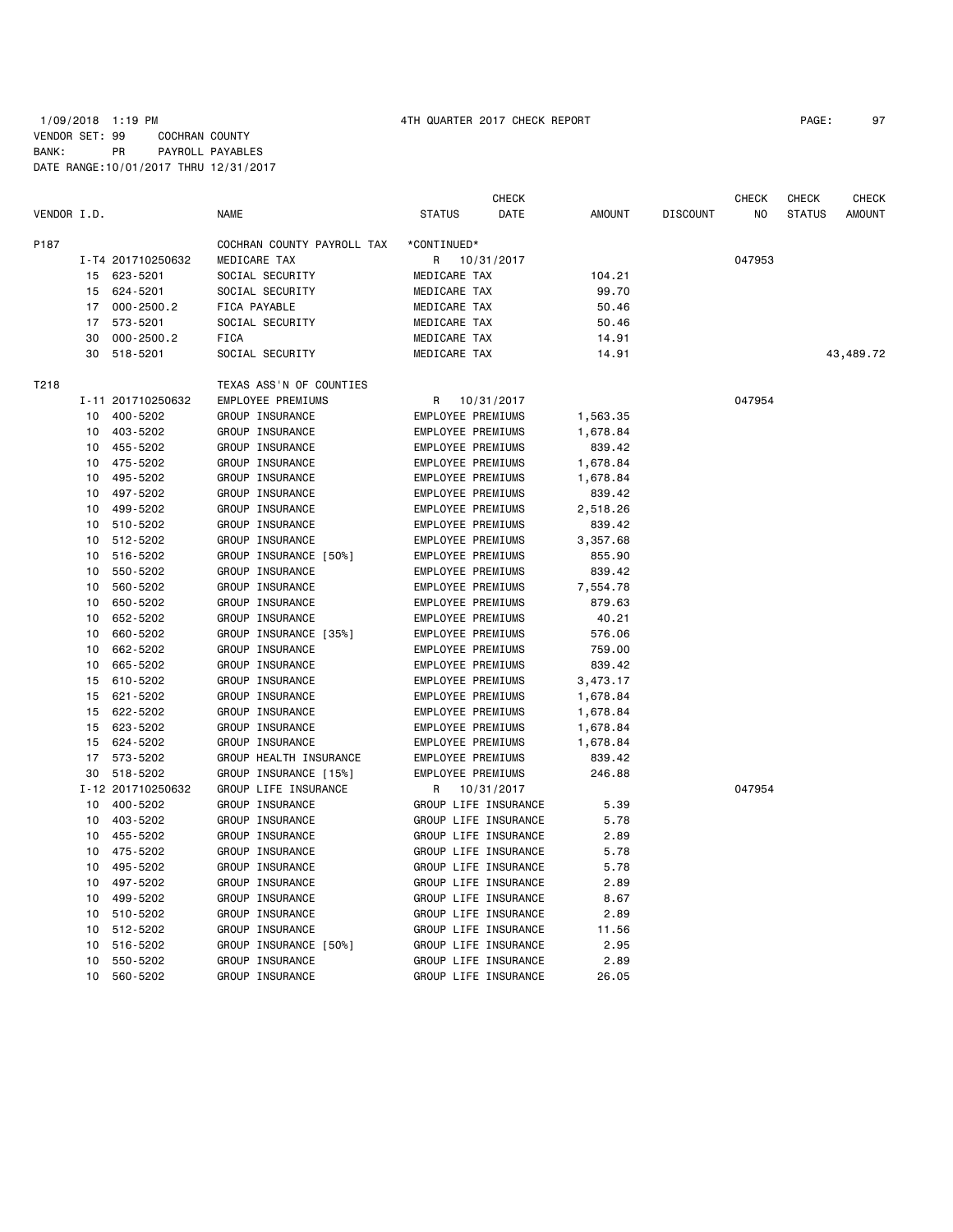### 1/09/2018 1:19 PM 4TH QUARTER 2017 CHECK REPORT PAGE: 98 VENDOR SET: 99 COCHRAN COUNTY BANK: PR PAYROLL PAYABLES DATE RANGE:10/01/2017 THRU 12/31/2017

|                  |                 |                   |                                |                 |                 | <b>CHECK</b>         |               |                 | <b>CHECK</b> | <b>CHECK</b>  | <b>CHECK</b>  |
|------------------|-----------------|-------------------|--------------------------------|-----------------|-----------------|----------------------|---------------|-----------------|--------------|---------------|---------------|
| VENDOR I.D.      |                 |                   | <b>NAME</b>                    | <b>STATUS</b>   |                 | DATE                 | <b>AMOUNT</b> | <b>DISCOUNT</b> | NO           | <b>STATUS</b> | <b>AMOUNT</b> |
| T218             |                 |                   | TEXAS ASS'N OF COUNTIES        | *CONTINUED*     |                 |                      |               |                 |              |               |               |
|                  |                 | I-12 201710250632 | GROUP LIFE INSURANCE           | R               |                 | 10/31/2017           |               |                 | 047954       |               |               |
|                  | 10              | 650-5202          | GROUP INSURANCE                |                 |                 | GROUP LIFE INSURANCE | 3.03          |                 |              |               |               |
|                  | 10              | 652-5202          | <b>GROUP INSURANCE</b>         |                 |                 | GROUP LIFE INSURANCE | 0.14          |                 |              |               |               |
|                  | 10              | 660-5202          | GROUP INSURANCE [35%]          |                 |                 | GROUP LIFE INSURANCE | 1.98          |                 |              |               |               |
|                  | 10              | 662-5202          | GROUP INSURANCE                |                 |                 | GROUP LIFE INSURANCE | 2.61          |                 |              |               |               |
|                  | 10              | 665-5202          | GROUP INSURANCE                |                 |                 | GROUP LIFE INSURANCE | 2.89          |                 |              |               |               |
|                  | 15              | 610-5202          | GROUP INSURANCE                |                 |                 | GROUP LIFE INSURANCE | 11.95         |                 |              |               |               |
|                  | 15              | 621-5202          | GROUP INSURANCE                |                 |                 | GROUP LIFE INSURANCE | 5.78          |                 |              |               |               |
|                  | 15              | 622-5202          | GROUP INSURANCE                |                 |                 | GROUP LIFE INSURANCE | 5.78          |                 |              |               |               |
|                  | 15              | 623-5202          | GROUP INSURANCE                |                 |                 | GROUP LIFE INSURANCE | 5.78          |                 |              |               |               |
|                  | 15              | 624-5202          | GROUP INSURANCE                |                 |                 | GROUP LIFE INSURANCE | 4.77          |                 |              |               |               |
|                  | 17              | 573-5202          | GROUP HEALTH INSURANCE         |                 |                 | GROUP LIFE INSURANCE | 2.89          |                 |              |               |               |
|                  | 30              | 518-5202          | GROUP INSURANCE [15%]          |                 |                 | GROUP LIFE INSURANCE | 0.85          |                 |              |               |               |
|                  |                 | I-15 201710250632 | DEPENDENT HEALTH PREM WITHHELD | R               |                 | 10/31/2017           |               |                 | 047954       |               |               |
|                  | 10 <sup>1</sup> | $000 - 2500.4$    | INSURANCE PAYABLE              |                 |                 | DEPENDENT HEALTH PRE | 2,756.76      |                 |              |               | 41,502.05     |
| C253             |                 |                   | COCHRAN COUNTY MONEY MKT       |                 |                 |                      |               |                 |              |               |               |
|                  |                 | I-201710250633    | NON-DEPT SUPP DEATH            | R               |                 | 10/31/2017           |               |                 | 047955       |               |               |
|                  |                 | 10 409-5207       | SUPPLEMENTAL DEATH BENEFITS    |                 |                 | NON-DEPT SUPP DEATH  | 1,414.84      |                 |              |               | 1,414.84      |
| A067             |                 |                   | AMERICAN FAMILY LIFE ASSURANCE |                 |                 |                      |               |                 |              |               |               |
|                  |                 | I-08 201711210634 | MONTHLY PREMIUM                | R               |                 | 11/30/2017           |               |                 | 048100       |               |               |
|                  |                 | 10 000-2500.4     | INSURANCE PAYABLE              |                 | MONTHLY PREMIUM |                      | 449.69        |                 |              |               |               |
|                  |                 | 15 000-2500.4     | INSURANCE PAYABLE              |                 | MONTHLY PREMIUM |                      | 335.39        |                 |              |               |               |
|                  |                 | I-08A201711210634 | MONTHLY PREMIUM                | R               |                 | 11/30/2017           |               |                 | 048100       |               |               |
|                  |                 | 10 000-2500.4     | INSURANCE PAYABLE              | MONTHLY PREMIUM |                 |                      | 200.46        |                 |              |               | 985.54        |
| C091             |                 |                   | <b>COMPBENEFITS</b>            |                 |                 |                      |               |                 |              |               |               |
|                  |                 | I-17A201711210634 | VISION MONTHLY PREMIUM         | R               |                 | 11/30/2017           |               |                 | 048101       |               |               |
|                  |                 | 10 000-2500.4     | INSURANCE PAYABLE              |                 |                 | VISION MONTHLY PREMI | 38.14         |                 |              |               | 38.14         |
| C <sub>253</sub> |                 |                   | COCHRAN COUNTY MONEY MKT       |                 |                 |                      |               |                 |              |               |               |
|                  |                 | I-01 201711210634 | RETIREMENT CONTRIBUTIONS       | R               |                 | 11/30/2017           |               |                 | 048102       |               |               |
|                  | 10              | $000 - 2500.3$    | <b>TCDRS PAYABLE</b>           |                 |                 | RETIREMENT CONTRIBUT | 8,562.78      |                 |              |               |               |
|                  | 10              | 400-5203          | RETIREMENT                     |                 |                 | RETIREMENT CONTRIBUT | 1,056.40      |                 |              |               |               |
|                  | 10              | 403-5203          | RETIREMENT                     |                 |                 | RETIREMENT CONTRIBUT | 1,253.73      |                 |              |               |               |
|                  | 10              | 435-5203          | RETIREMENT                     |                 |                 | RETIREMENT CONTRIBUT | 220.51        |                 |              |               |               |
|                  | 10              | 455-5203          | RETIREMENT                     |                 |                 | RETIREMENT CONTRIBUT | 569.54        |                 |              |               |               |
|                  | 10              | 475-5203          | RETIREMENT                     |                 |                 | RETIREMENT CONTRIBUT | 1,353.61      |                 |              |               |               |
|                  | 10              | 476-5203          | RETIREMENT                     |                 |                 | RETIREMENT CONTRIBUT | 132.34        |                 |              |               |               |
|                  | 10              | 490-5203.001      | RETIREMENT                     |                 |                 | RETIREMENT CONTRIBUT | 188.43        |                 |              |               |               |
|                  | 10              | 495-5203          | RETIREMENT                     |                 |                 | RETIREMENT CONTRIBUT | 935.73        |                 |              |               |               |
|                  | 10              | 497-5203          | RETIREMENT                     |                 |                 | RETIREMENT CONTRIBUT | 520.05        |                 |              |               |               |
|                  | 10              | 499-5203          | RETIREMENT                     |                 |                 | RETIREMENT CONTRIBUT | 1,366.23      |                 |              |               |               |
|                  | 10              | 510-5203          | RETIREMENT                     |                 |                 | RETIREMENT CONTRIBUT | 377.00        |                 |              |               |               |
|                  | 10 <sup>1</sup> | 512-5203          | RETIREMENT                     |                 |                 | RETIREMENT CONTRIBUT | 1,148.66      |                 |              |               |               |

10 516-5203 RETIREMENT RETIREMENT CONTRIBUT 457.78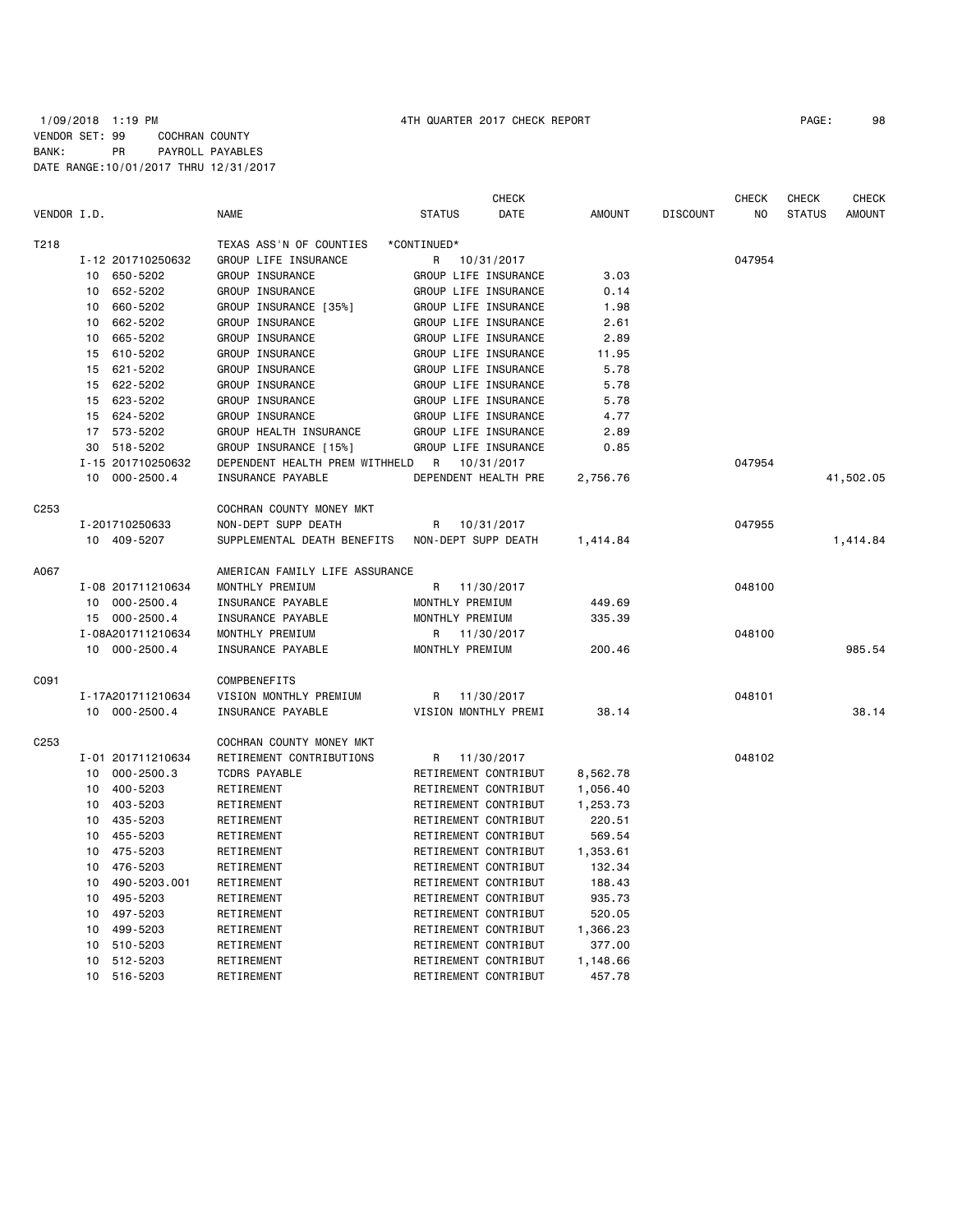## 1/09/2018 1:19 PM 4TH QUARTER 2017 CHECK REPORT PAGE: 99 VENDOR SET: 99 COCHRAN COUNTY BANK: PR PAYROLL PAYABLES DATE RANGE:10/01/2017 THRU 12/31/2017

| VENDOR I.D.      |                      | <b>NAME</b>                    | <b>CHECK</b><br><b>STATUS</b><br>DATE | <b>AMOUNT</b> | <b>DISCOUNT</b> | <b>CHECK</b><br>NO | <b>CHECK</b><br><b>STATUS</b> | <b>CHECK</b><br><b>AMOUNT</b> |
|------------------|----------------------|--------------------------------|---------------------------------------|---------------|-----------------|--------------------|-------------------------------|-------------------------------|
| C <sub>253</sub> |                      | COCHRAN COUNTY MONEY MKT       | *CONTINUED*                           |               |                 |                    |                               |                               |
|                  | I-01 201711210634    | RETIREMENT CONTRIBUTIONS       | R 11/30/2017                          |               |                 | 048102             |                               |                               |
|                  | 550-5203<br>10       | RETIREMENT                     | RETIREMENT CONTRIBUT                  | 354.17        |                 |                    |                               |                               |
|                  | 560-5203<br>10       | RETIREMENT                     | RETIREMENT CONTRIBUT                  | 4,313.96      |                 |                    |                               |                               |
|                  | 650-5203<br>10       | RETIREMENT                     | RETIREMENT CONTRIBUT                  | 481.19        |                 |                    |                               |                               |
|                  | 652-5203<br>10       | RETIREMENT                     | RETIREMENT CONTRIBUT                  | 22.27         |                 |                    |                               |                               |
|                  | 660-5203<br>10       | RETIREMENT                     | RETIREMENT CONTRIBUT                  | 307.70        |                 |                    |                               |                               |
|                  | 662-5203<br>10       | RETIREMENT                     | RETIREMENT CONTRIBUT                  | 420.39        |                 |                    |                               |                               |
|                  | 665-5203<br>10       | RETIREMENT                     | RETIREMENT CONTRIBUT                  | 422.60        |                 |                    |                               |                               |
|                  | $000 - 2500.3$<br>15 | <b>TCDRS PAYABLE</b>           | RETIREMENT CONTRIBUT                  | 3,216.93      |                 |                    |                               |                               |
|                  | 610-5203<br>15       | RETIREMENT                     | RETIREMENT CONTRIBUT                  | 2,238.42      |                 |                    |                               |                               |
|                  | 621-5203<br>15       | RETIREMENT                     | RETIREMENT CONTRIBUT                  | 908.97        |                 |                    |                               |                               |
|                  | 15 622-5203          | RETIREMENT                     | RETIREMENT CONTRIBUT                  | 962.59        |                 |                    |                               |                               |
|                  | 15<br>623-5203       | RETIREMENT                     | RETIREMENT CONTRIBUT                  | 940.20        |                 |                    |                               |                               |
|                  |                      |                                |                                       |               |                 |                    |                               |                               |
|                  | 624-5203<br>15       | RETIREMENT                     | RETIREMENT CONTRIBUT                  | 924.14        |                 |                    |                               |                               |
|                  | $000 - 2500.3$<br>17 | <b>TCDRS PAYABLE</b>           | RETIREMENT CONTRIBUT                  | 251.22        |                 |                    |                               |                               |
|                  | 573-5203<br>17       | RETIREMENT                     | RETIREMENT CONTRIBUT                  | 466.55        |                 |                    |                               |                               |
|                  | 30<br>$000 - 2500.3$ | <b>TCDRS</b>                   | RETIREMENT CONTRIBUT                  | 71.01         |                 |                    |                               |                               |
|                  | 30<br>518-5203       | RETIREMENT                     | RETIREMENT CONTRIBUT                  | 131.88        |                 |                    |                               | 34,576.98                     |
| C300             |                      | COCHRAN COUNTY SCHOOLS FEDERAL |                                       |               |                 |                    |                               |                               |
|                  | I-18A201711210634    | MONTHLY PREMUIM                | 11/30/2017<br>R                       |               |                 | 048103             |                               |                               |
|                  | $000 - 2500.4$<br>10 | INSURANCE PAYABLE              | MONTHLY PREMUIM                       | 8,490.34      |                 |                    |                               |                               |
|                  | $000 - 2500.4$<br>15 | INSURANCE PAYABLE              | MONTHLY PREMUIM                       | 3,052.13      |                 |                    |                               |                               |
|                  | 30<br>$000 - 2500.4$ | <b>AFLAC</b>                   | MONTHLY PREMUIM                       | 79.27         |                 |                    |                               | 11,621.74                     |
|                  |                      |                                |                                       |               |                 |                    |                               |                               |
| N017             |                      | NATIONAL FARM LIFE             |                                       |               |                 |                    |                               |                               |
|                  | I-05 201711210634    | NFL PREMIUM                    | R<br>11/30/2017                       |               |                 | 048104             |                               |                               |
|                  | 10 000-2500.4        | INSURANCE PAYABLE              | NFL PREMIUM                           | 40.90         |                 |                    |                               |                               |
|                  | I-05A201711210634    | AFTER TAX PREM                 | R.<br>11/30/2017                      |               |                 | 048104             |                               |                               |
|                  | 10 000-2500.4        | INSURANCE PAYABLE              | AFTER TAX PREM                        | 114.21        |                 |                    |                               |                               |
|                  | 15 000-2500.4        | INSURANCE PAYABLE              | AFTER TAX PREM                        | 127.67        |                 |                    |                               | 282.78                        |
|                  |                      |                                |                                       |               |                 |                    |                               |                               |
| <b>N060</b>      |                      | NATIONWIDE RETIREMENT SOL      |                                       |               |                 |                    |                               |                               |
|                  | I-04 201711210634    | DEFERRED COMP WITHHELD         | 11/30/2017<br>R                       |               |                 | 048105             |                               |                               |
|                  | $000 - 2500.7$<br>10 | PEBSCO DEF COMP PAYABLE        | DEFERRED COMP WITHHE                  | 2,050.00      |                 |                    |                               |                               |
|                  | 15 000-2500.7        | PEBSCO DEF COMP PAYABLE        | DEFERRED COMP WITHHE                  | 25.00         |                 |                    |                               | 2,075.00                      |
| N081             |                      | NATIONAL FAMILY CARE LIFE INSU |                                       |               |                 |                    |                               |                               |
|                  | I-21 201711210634    | NATIONAL FAMILY CARE           | R<br>11/30/2017                       |               |                 | 048106             |                               |                               |
|                  | 10 000-2500.4        | INSURANCE PAYABLE              | NATIONAL FAMILY CARE                  | 59,00         |                 |                    |                               | 59.00                         |
|                  |                      |                                |                                       |               |                 |                    |                               |                               |
| 0029             |                      | OFFICE OF THE ATTORNEY GE      |                                       |               |                 |                    |                               |                               |
|                  | I-09 201711210634    | CAUSE# 2002517527 &2003521159  | R<br>11/30/2017                       |               |                 | 048107             |                               |                               |
|                  | 10<br>$000 - 2500.8$ | CHILD SUPPORT PAYABLE          | CAUSE# 2002517527 &2                  | 1,362.00      |                 |                    |                               | 1,362.00                      |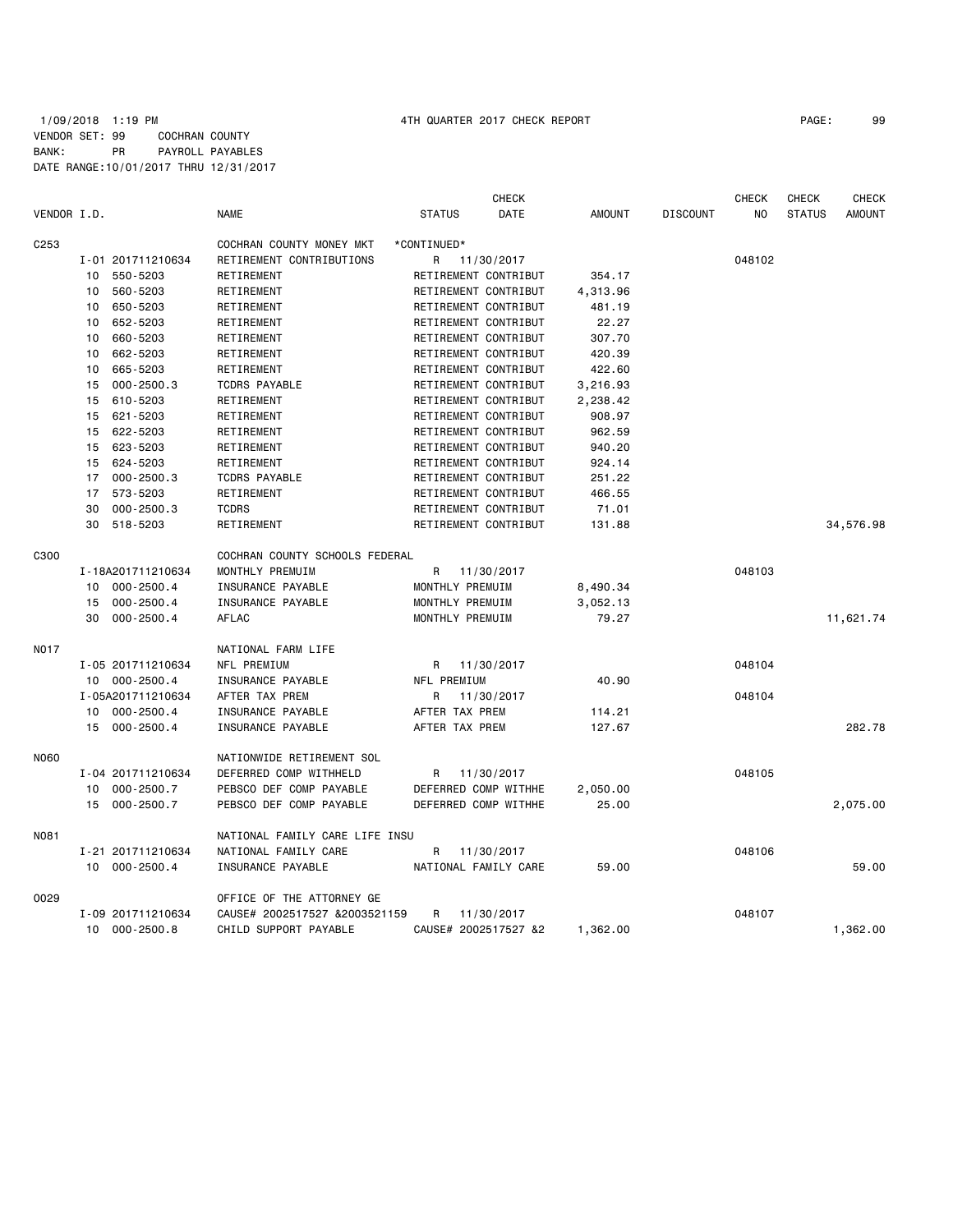## 1/09/2018 1:19 PM 4TH QUARTER 2017 CHECK REPORT PAGE: 100 VENDOR SET: 99 COCHRAN COUNTY BANK: PR PAYROLL PAYABLES DATE RANGE:10/01/2017 THRU 12/31/2017

|             |    |                   |                            |                     | <b>CHECK</b>         |           |                 | <b>CHECK</b> | <b>CHECK</b>  | <b>CHECK</b>  |
|-------------|----|-------------------|----------------------------|---------------------|----------------------|-----------|-----------------|--------------|---------------|---------------|
| VENDOR I.D. |    |                   | <b>NAME</b>                | <b>STATUS</b>       | DATE                 | AMOUNT    | <b>DISCOUNT</b> | NO           | <b>STATUS</b> | <b>AMOUNT</b> |
| 0029        |    |                   | OFFICE OF THE ATTORNEY GE  |                     |                      |           |                 |              |               |               |
|             |    | I-CDH201711210634 | CAUSE#233-534019-13        | R                   | 11/30/2017           |           |                 | 048108       |               |               |
|             |    | 10 000-2500.8     | CHILD SUPPORT PAYABLE      | CAUSE#233-534019-13 |                      | 570.00    |                 |              |               | 570.00        |
| P187        |    |                   | COCHRAN COUNTY PAYROLL TAX |                     |                      |           |                 |              |               |               |
|             |    | I-T1 201711210634 | FEDERAL INCOME TAX W/H     | R                   | 11/30/2017           |           |                 | 048109       |               |               |
|             | 10 | 000-2500.1        | WITHHOLDING TAX PAYABLE    |                     | FEDERAL INCOME TAX W | 11,282.96 |                 |              |               |               |
|             | 15 | 000-2500.1        | WITHHOLDING TAX PAYABLE    |                     | FEDERAL INCOME TAX W | 4,416.16  |                 |              |               |               |
|             |    | 17 000-2500.1     | WITHHOLDING TAX PAYABLE    |                     | FEDERAL INCOME TAX W | 323.77    |                 |              |               |               |
|             | 30 | 000-2500.1        | FEDERAL WITHOLDING         |                     | FEDERAL INCOME TAX W | 139.68    |                 |              |               |               |
|             |    | I-T3 201711210634 | FICA TAX                   | R                   | 11/30/2017           |           |                 | 048109       |               |               |
|             | 10 | 000-2500.2        | FICA PAYABLE               | FICA TAX            |                      | 7,450.71  |                 |              |               |               |
|             | 10 | 400-5201          | SOCIAL SECURITY            | FICA TAX            |                      | 503.82    |                 |              |               |               |
|             | 10 | 403-5201          | SOCIAL SECURITY            | FICA TAX            |                      | 526.64    |                 |              |               |               |
|             | 10 | 435-5201          | SOCIAL SECURITY            | <b>FICA TAX</b>     |                      | 105.17    |                 |              |               |               |
|             | 10 | 455-5201          | SOCIAL SECURITY            | FICA TAX            |                      | 271.63    |                 |              |               |               |
|             | 10 | 475-5201          | SOCIAL SECURITY            | FICA TAX            |                      | 645.57    |                 |              |               |               |
|             | 10 | 476-5201          | SOCIAL SECURITY            | FICA TAX            |                      | 63.12     |                 |              |               |               |
|             | 10 | 490-5201.001      | SOCIAL SECURITY FICA       | FICA TAX            |                      | 89.87     |                 |              |               |               |
|             | 10 | 495-5201          | SOCIAL SECURITY            | FICA TAX            |                      | 408.38    |                 |              |               |               |
|             | 10 | 497-5201          | SOCIAL SECURITY            | FICA TAX            |                      | 248.03    |                 |              |               |               |
|             | 10 | 499-5201          | SOCIAL SECURITY            | FICA TAX            |                      | 644.82    |                 |              |               |               |
|             | 10 | 510-5201          | SOCIAL SECURITY            | FICA TAX            |                      | 179.80    |                 |              |               |               |
|             | 10 | 512-5201          | SOCIAL SECURITY            | FICA TAX            |                      | 540.79    |                 |              |               |               |
|             | 10 | 516-5201          | SOCIAL SECURITY            | FICA TAX            |                      | 221.84    |                 |              |               |               |
|             | 10 | 550-5201          | SOCIAL SECURITY            | FICA TAX            |                      | 168.91    |                 |              |               |               |
|             | 10 | 560-5201          | SOCIAL SECURITY            | FICA TAX            |                      | 1,979.08  |                 |              |               |               |
|             | 10 | 650-5201          | SOCIAL SECURITY            | FICA TAX            |                      | 229.49    |                 |              |               |               |
|             | 10 | 652-5201          | SOCIAL SECURITY            | FICA TAX            |                      | 10.62     |                 |              |               |               |
|             | 10 | 660-5201          | SOCIAL SECURITY            | FICA TAX            |                      | 149.10    |                 |              |               |               |
|             | 10 | 662-5201          | SOCIAL SECURITY            | FICA TAX            |                      | 200.49    |                 |              |               |               |
|             | 10 | 665-5201          | SOCIAL SECURITY            | FICA TAX            |                      | 263.53    |                 |              |               |               |
|             | 15 | $000 - 2500.2$    | FICA PAYABLE               | FICA TAX            |                      | 2,828.50  |                 |              |               |               |
|             | 15 | 610-5201          | SOCIAL SECURITY            | FICA TAX            |                      | 1,067.56  |                 |              |               |               |
|             | 15 | 621-5201          | SOCIAL SECURITY            | FICA TAX            |                      | 433.51    |                 |              |               |               |
|             | 15 | 622-5201          | SOCIAL SECURITY            | FICA TAX            |                      | 455.53    |                 |              |               |               |
|             | 15 | 623-5201          | SOCIAL SECURITY            | FICA TAX            |                      | 445.58    |                 |              |               |               |
|             |    | 15 624-5201       | SOCIAL SECURITY            | FICA TAX            |                      | 426.32    |                 |              |               |               |
|             | 17 | 000-2500.2        | FICA PAYABLE               | FICA TAX            |                      | 226.23    |                 |              |               |               |
|             | 17 | 573-5201          | SOCIAL SECURITY            | FICA TAX            |                      | 226.23    |                 |              |               |               |
|             | 30 | $000 - 2500.2$    | FICA                       | FICA TAX            |                      | 63.90     |                 |              |               |               |
|             | 30 | 518-5201          | SOCIAL SECURITY            | FICA TAX            |                      | 63.91     |                 |              |               |               |
|             |    | I-T4 201711210634 | MEDICARE TAX               | R                   | 11/30/2017           |           |                 | 048109       |               |               |
|             | 10 | 000-2500.2        | FICA PAYABLE               | MEDICARE TAX        |                      | 1,742.51  |                 |              |               |               |
|             | 10 | 400-5201          | SOCIAL SECURITY            | MEDICARE TAX        |                      | 117.84    |                 |              |               |               |
|             | 10 | 403-5201          | SOCIAL SECURITY            | MEDICARE TAX        |                      | 123.16    |                 |              |               |               |
|             | 10 | 435-5201          | SOCIAL SECURITY            | MEDICARE TAX        |                      | 24.59     |                 |              |               |               |
|             | 10 | 455-5201          | SOCIAL SECURITY            | MEDICARE TAX        |                      | 63.53     |                 |              |               |               |
|             |    |                   |                            |                     |                      |           |                 |              |               |               |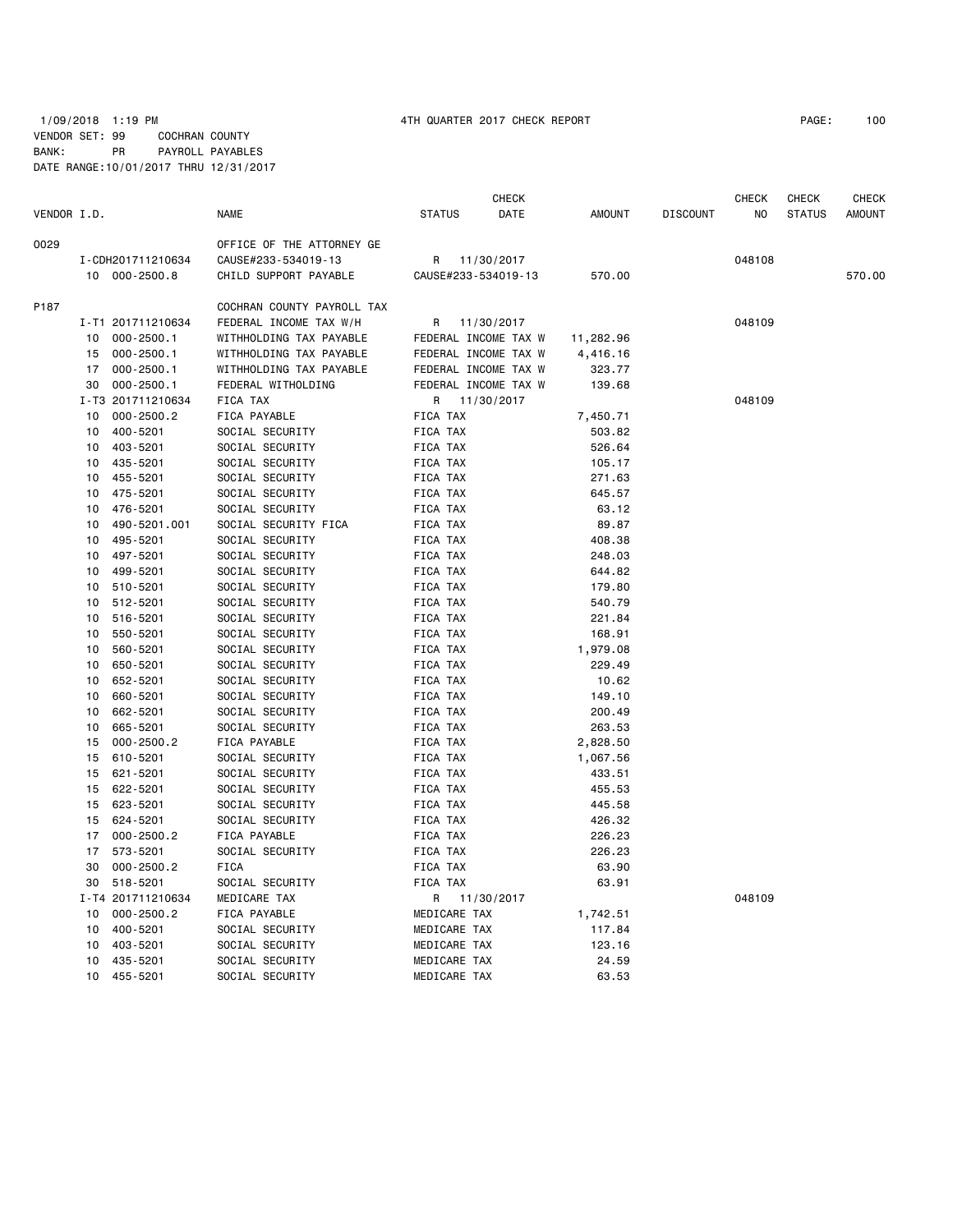|             |    |                   |                            |                   | CHECK      |               |                 | CHECK  | CHECK         | CHECK         |
|-------------|----|-------------------|----------------------------|-------------------|------------|---------------|-----------------|--------|---------------|---------------|
| VENDOR I.D. |    |                   | <b>NAME</b>                | <b>STATUS</b>     | DATE       | <b>AMOUNT</b> | <b>DISCOUNT</b> | ΝO     | <b>STATUS</b> | <b>AMOUNT</b> |
| P187        |    |                   | COCHRAN COUNTY PAYROLL TAX | *CONTINUED*       |            |               |                 |        |               |               |
|             |    | I-T4 201711210634 | MEDICARE TAX               | R                 | 11/30/2017 |               |                 | 048109 |               |               |
|             | 10 | 475-5201          | SOCIAL SECURITY            | MEDICARE TAX      |            | 150.98        |                 |        |               |               |
|             | 10 | 476-5201          | SOCIAL SECURITY            | MEDICARE TAX      |            | 14.76         |                 |        |               |               |
|             | 10 | 490-5201.001      | SOCIAL SECURITY FICA       | MEDICARE TAX      |            | 21.02         |                 |        |               |               |
|             | 10 | 495-5201          | SOCIAL SECURITY            | MEDICARE TAX      |            | 95.51         |                 |        |               |               |
|             | 10 | 497-5201          | SOCIAL SECURITY            | MEDICARE TAX      |            | 58.01         |                 |        |               |               |
|             | 10 | 499-5201          | SOCIAL SECURITY            | MEDICARE TAX      |            | 150.81        |                 |        |               |               |
|             | 10 | 510-5201          | SOCIAL SECURITY            | MEDICARE TAX      |            | 42.05         |                 |        |               |               |
|             | 10 | 512-5201          | SOCIAL SECURITY            | MEDICARE TAX      |            | 126.47        |                 |        |               |               |
|             | 10 | 516-5201          | SOCIAL SECURITY            | MEDICARE TAX      |            | 51.89         |                 |        |               |               |
|             | 10 | 550-5201          | SOCIAL SECURITY            | MEDICARE TAX      |            | 39.50         |                 |        |               |               |
|             | 10 | 560-5201          | SOCIAL SECURITY            | MEDICARE TAX      |            | 462.87        |                 |        |               |               |
|             | 10 | 650-5201          | SOCIAL SECURITY            | MEDICARE TAX      |            | 53.66         |                 |        |               |               |
|             | 10 | 652-5201          | SOCIAL SECURITY            | MEDICARE TAX      |            | 2.48          |                 |        |               |               |
|             | 10 | 660-5201          | SOCIAL SECURITY            | MEDICARE TAX      |            | 34.88         |                 |        |               |               |
|             | 10 | 662-5201          | SOCIAL SECURITY            | MEDICARE TAX      |            | 46.90         |                 |        |               |               |
|             | 10 | 665-5201          | SOCIAL SECURITY            | MEDICARE TAX      |            | 61.63         |                 |        |               |               |
|             | 15 | $000 - 2500.2$    | FICA PAYABLE               | MEDICARE TAX      |            | 661.51        |                 |        |               |               |
|             | 15 | 610-5201          | SOCIAL SECURITY            | MEDICARE TAX      |            | 249.67        |                 |        |               |               |
|             | 15 | 621-5201          | SOCIAL SECURITY            | MEDICARE TAX      |            | 101.39        |                 |        |               |               |
|             | 15 | 622-5201          | SOCIAL SECURITY            | MEDICARE TAX      |            | 106.53        |                 |        |               |               |
|             | 15 | 623-5201          | SOCIAL SECURITY            | MEDICARE TAX      |            | 104.21        |                 |        |               |               |
|             | 15 | 624-5201          | SOCIAL SECURITY            | MEDICARE TAX      |            | 99.70         |                 |        |               |               |
|             | 17 | $000 - 2500.2$    | FICA PAYABLE               | MEDICARE TAX      |            | 52.91         |                 |        |               |               |
|             | 17 | 573-5201          | SOCIAL SECURITY            | MEDICARE TAX      |            | 52.91         |                 |        |               |               |
|             | 30 | $000 - 2500.2$    | <b>FICA</b>                | MEDICARE TAX      |            | 14.95         |                 |        |               |               |
|             | 30 | 518-5201          | SOCIAL SECURITY            | MEDICARE TAX      |            | 14.93         |                 |        |               | 42,245.01     |
| T218        |    |                   | TEXAS ASS'N OF COUNTIES    |                   |            |               |                 |        |               |               |
|             |    | I-11 201711210634 | EMPLOYEE PREMIUMS          | R                 | 11/30/2017 |               |                 | 048110 |               |               |
|             | 10 | 400-5202          | GROUP INSURANCE            | EMPLOYEE PREMIUMS |            | 1,563.35      |                 |        |               |               |
|             | 10 | 403-5202          | GROUP INSURANCE            | EMPLOYEE PREMIUMS |            | 1,678.84      |                 |        |               |               |
|             | 10 | 455-5202          | GROUP INSURANCE            | EMPLOYEE PREMIUMS |            | 839.42        |                 |        |               |               |
|             | 10 | 475-5202          | GROUP INSURANCE            | EMPLOYEE PREMIUMS |            | 1,678.84      |                 |        |               |               |
|             | 10 | 495-5202          | GROUP INSURANCE            | EMPLOYEE PREMIUMS |            | 1,678.84      |                 |        |               |               |
|             | 10 | 497-5202          | GROUP INSURANCE            | EMPLOYEE PREMIUMS |            | 839.42        |                 |        |               |               |
|             | 10 | 499-5202          | GROUP INSURANCE            | EMPLOYEE PREMIUMS |            | 2,518.26      |                 |        |               |               |
|             | 10 | 510-5202          | GROUP INSURANCE            | EMPLOYEE PREMIUMS |            | 839.42        |                 |        |               |               |
|             | 10 | 512-5202          | GROUP INSURANCE            | EMPLOYEE PREMIUMS |            | 2,518.26      |                 |        |               |               |
|             | 10 | 516-5202          | GROUP INSURANCE [50%]      | EMPLOYEE PREMIUMS |            | 855.81        |                 |        |               |               |
|             | 10 | 550-5202          | GROUP INSURANCE            | EMPLOYEE PREMIUMS |            | 839.42        |                 |        |               |               |
|             | 10 | 560-5202          | GROUP INSURANCE            | EMPLOYEE PREMIUMS |            | 8,394.20      |                 |        |               |               |
|             | 10 | 650-5202          | GROUP INSURANCE            | EMPLOYEE PREMIUMS |            | 879.63        |                 |        |               |               |
|             | 10 | 652-5202          | GROUP INSURANCE            | EMPLOYEE PREMIUMS |            | 40.21         |                 |        |               |               |
|             | 10 | 660-5202          | GROUP INSURANCE [35%]      | EMPLOYEE PREMIUMS |            | 576.12        |                 |        |               |               |
|             | 10 | 662-5202          | GROUP INSURANCE            | EMPLOYEE PREMIUMS |            | 759.00        |                 |        |               |               |
|             | 10 | 665-5202          | GROUP INSURANCE            | EMPLOYEE PREMIUMS |            | 839.42        |                 |        |               |               |
|             |    |                   |                            |                   |            |               |                 |        |               |               |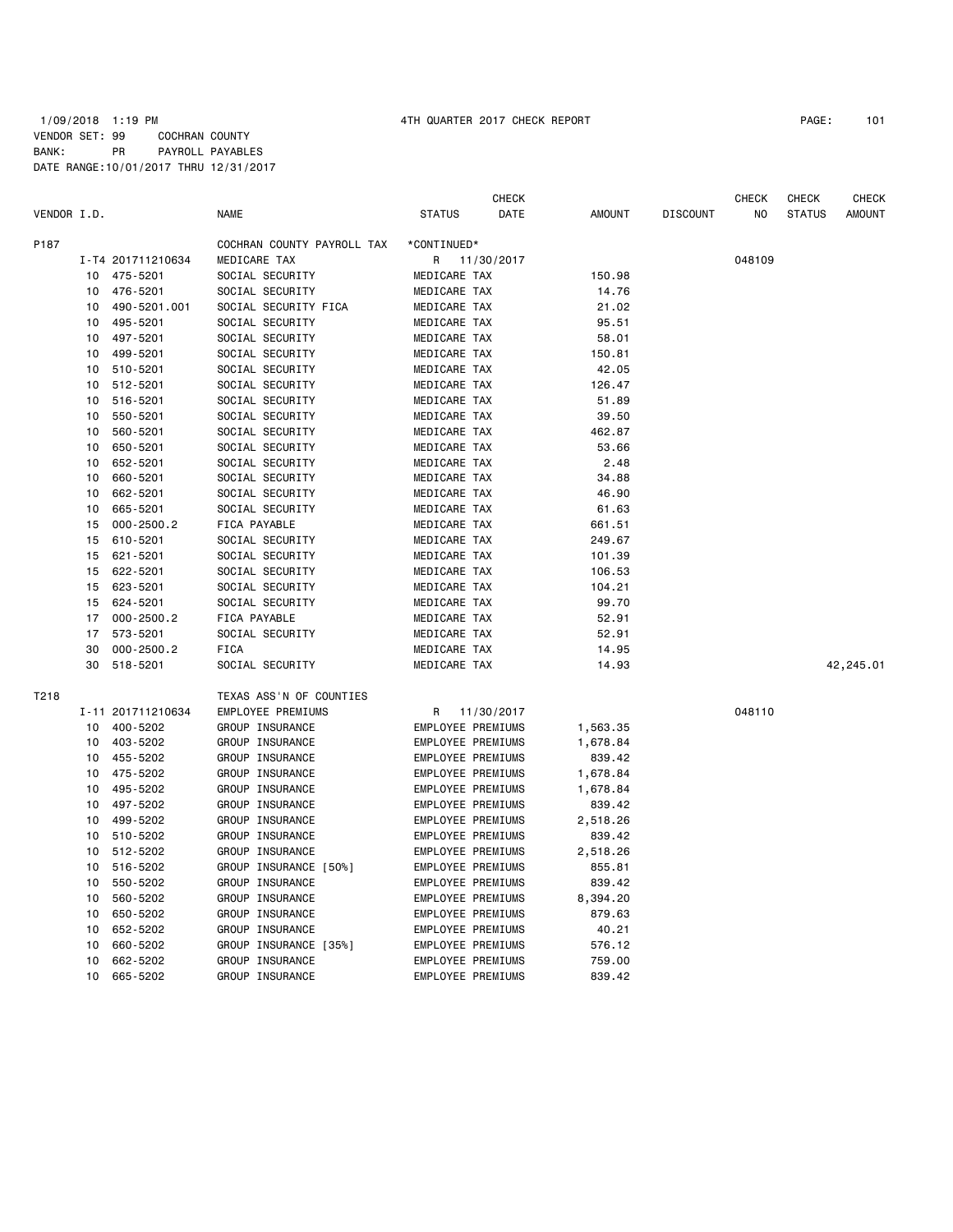### 1/09/2018 1:19 PM 4TH QUARTER 2017 CHECK REPORT PAGE: 102 VENDOR SET: 99 COCHRAN COUNTY BANK: PR PAYROLL PAYABLES DATE RANGE:10/01/2017 THRU 12/31/2017

|                  |    |                   |                                |                     | <b>CHECK</b>         |               |                 | <b>CHECK</b> | <b>CHECK</b>  | <b>CHECK</b>  |
|------------------|----|-------------------|--------------------------------|---------------------|----------------------|---------------|-----------------|--------------|---------------|---------------|
| VENDOR I.D.      |    |                   | <b>NAME</b>                    | <b>STATUS</b>       | DATE                 | <b>AMOUNT</b> | <b>DISCOUNT</b> | NO           | <b>STATUS</b> | <b>AMOUNT</b> |
| T218             |    |                   | TEXAS ASS'N OF COUNTIES        | *CONTINUED*         |                      |               |                 |              |               |               |
|                  |    | I-11 201711210634 | EMPLOYEE PREMIUMS              | R                   | 11/30/2017           |               |                 | 048110       |               |               |
|                  | 15 | 610-5202          | GROUP INSURANCE                | EMPLOYEE PREMIUMS   |                      | 3,473.17      |                 |              |               |               |
|                  | 15 | 621-5202          | GROUP INSURANCE                | EMPLOYEE PREMIUMS   |                      | 1,678.84      |                 |              |               |               |
|                  | 15 | 622-5202          | GROUP INSURANCE                | EMPLOYEE PREMIUMS   |                      | 1,678.84      |                 |              |               |               |
|                  | 15 | 623-5202          | GROUP INSURANCE                | EMPLOYEE PREMIUMS   |                      | 1,678.84      |                 |              |               |               |
|                  | 15 | 624-5202          | GROUP INSURANCE                | EMPLOYEE PREMIUMS   |                      | 1,678.84      |                 |              |               |               |
|                  | 17 | 573-5202          | GROUP HEALTH INSURANCE         | EMPLOYEE PREMIUMS   |                      | 839.42        |                 |              |               |               |
|                  | 30 | 518-5202          | GROUP INSURANCE [15%]          | EMPLOYEE PREMIUMS   |                      | 246.91        |                 |              |               |               |
|                  |    | I-12 201711210634 | GROUP LIFE INSURANCE           | R                   | 11/30/2017           |               |                 | 048110       |               |               |
|                  | 10 | 400-5202          | GROUP INSURANCE                |                     | GROUP LIFE INSURANCE | 5.39          |                 |              |               |               |
|                  | 10 | 403-5202          | GROUP INSURANCE                |                     | GROUP LIFE INSURANCE | 5.78          |                 |              |               |               |
|                  | 10 | 455-5202          | GROUP INSURANCE                |                     | GROUP LIFE INSURANCE | 2.89          |                 |              |               |               |
|                  | 10 | 475-5202          | GROUP INSURANCE                |                     | GROUP LIFE INSURANCE | 5.78          |                 |              |               |               |
|                  | 10 | 495-5202          | GROUP INSURANCE                |                     | GROUP LIFE INSURANCE | 5.78          |                 |              |               |               |
|                  | 10 | 497-5202          | GROUP INSURANCE                |                     | GROUP LIFE INSURANCE | 2.89          |                 |              |               |               |
|                  | 10 | 499-5202          | GROUP INSURANCE                |                     | GROUP LIFE INSURANCE | 8.67          |                 |              |               |               |
|                  | 10 | 510-5202          | GROUP INSURANCE                |                     | GROUP LIFE INSURANCE | 2.89          |                 |              |               |               |
|                  | 10 | 512-5202          | GROUP INSURANCE                |                     | GROUP LIFE INSURANCE | 8.67          |                 |              |               |               |
|                  | 10 | 516-5202          | GROUP INSURANCE [50%]          |                     | GROUP LIFE INSURANCE | 2.95          |                 |              |               |               |
|                  | 10 | 550-5202          | GROUP INSURANCE                |                     | GROUP LIFE INSURANCE | 2.89          |                 |              |               |               |
|                  | 10 | 560-5202          | GROUP INSURANCE                |                     | GROUP LIFE INSURANCE | 28.94         |                 |              |               |               |
|                  | 10 | 650-5202          | GROUP INSURANCE                |                     | GROUP LIFE INSURANCE | 3.03          |                 |              |               |               |
|                  | 10 | 652-5202          | GROUP INSURANCE                |                     | GROUP LIFE INSURANCE | 0.14          |                 |              |               |               |
|                  | 10 | 660-5202          | GROUP INSURANCE [35%]          |                     | GROUP LIFE INSURANCE | 1.98          |                 |              |               |               |
|                  | 10 | 662-5202          | GROUP INSURANCE                |                     | GROUP LIFE INSURANCE | 2.61          |                 |              |               |               |
|                  | 10 | 665-5202          | GROUP INSURANCE                |                     | GROUP LIFE INSURANCE | 2.89          |                 |              |               |               |
|                  | 15 | 610-5202          | GROUP INSURANCE                |                     | GROUP LIFE INSURANCE | 11.95         |                 |              |               |               |
|                  | 15 | 621-5202          | GROUP INSURANCE                |                     | GROUP LIFE INSURANCE | 5.78          |                 |              |               |               |
|                  | 15 | 622-5202          | GROUP INSURANCE                |                     | GROUP LIFE INSURANCE | 5.78          |                 |              |               |               |
|                  | 15 | 623-5202          | GROUP INSURANCE                |                     | GROUP LIFE INSURANCE | 5.78          |                 |              |               |               |
|                  | 15 | 624-5202          | GROUP INSURANCE                |                     | GROUP LIFE INSURANCE | 4.77          |                 |              |               |               |
|                  |    | 17 573-5202       | GROUP HEALTH INSURANCE         |                     | GROUP LIFE INSURANCE | 2.89          |                 |              |               |               |
|                  | 30 | 518-5202          | GROUP INSURANCE [15%]          |                     | GROUP LIFE INSURANCE | 0.85          |                 |              |               |               |
|                  |    | I-15 201711210634 | DEPENDENT HEALTH PREM WITHHELD | R                   | 11/30/2017           |               |                 | 048110       |               |               |
|                  | 10 | 000-2500.4        | INSURANCE PAYABLE              |                     | DEPENDENT HEALTH PRE | 2,756.76      |                 |              |               | 41,502.05     |
| C <sub>253</sub> |    |                   | COCHRAN COUNTY MONEY MKT       |                     |                      |               |                 |              |               |               |
|                  |    | I-201711210635    | NON-DEPT SUPP DEATH            | R                   | 11/30/2017           |               |                 | 048111       |               |               |
|                  |    | 10 409-5207       | SUPPLEMENTAL DEATH BENEFITS    | NON-DEPT SUPP DEATH |                      | 1,383.08      |                 |              |               | 1,383.08      |
| A067             |    |                   | AMERICAN FAMILY LIFE ASSURANCE |                     |                      |               |                 |              |               |               |
|                  |    | I-08 201712190636 | MONTHLY PREMIUM                | R                   | 12/31/2017           |               |                 | 048243       |               |               |
|                  |    | 10 000-2500.4     | INSURANCE PAYABLE              | MONTHLY PREMIUM     |                      | 449.69        |                 |              |               |               |
|                  |    | 15 000-2500.4     | INSURANCE PAYABLE              | MONTHLY PREMIUM     |                      | 335.39        |                 |              |               |               |
|                  |    | I-08A201712190636 | MONTHLY PREMIUM                | R                   | 12/31/2017           |               |                 | 048243       |               |               |

10 000-2500.4 INSURANCE PAYABLE MONTHLY PREMIUM 200.46 985.54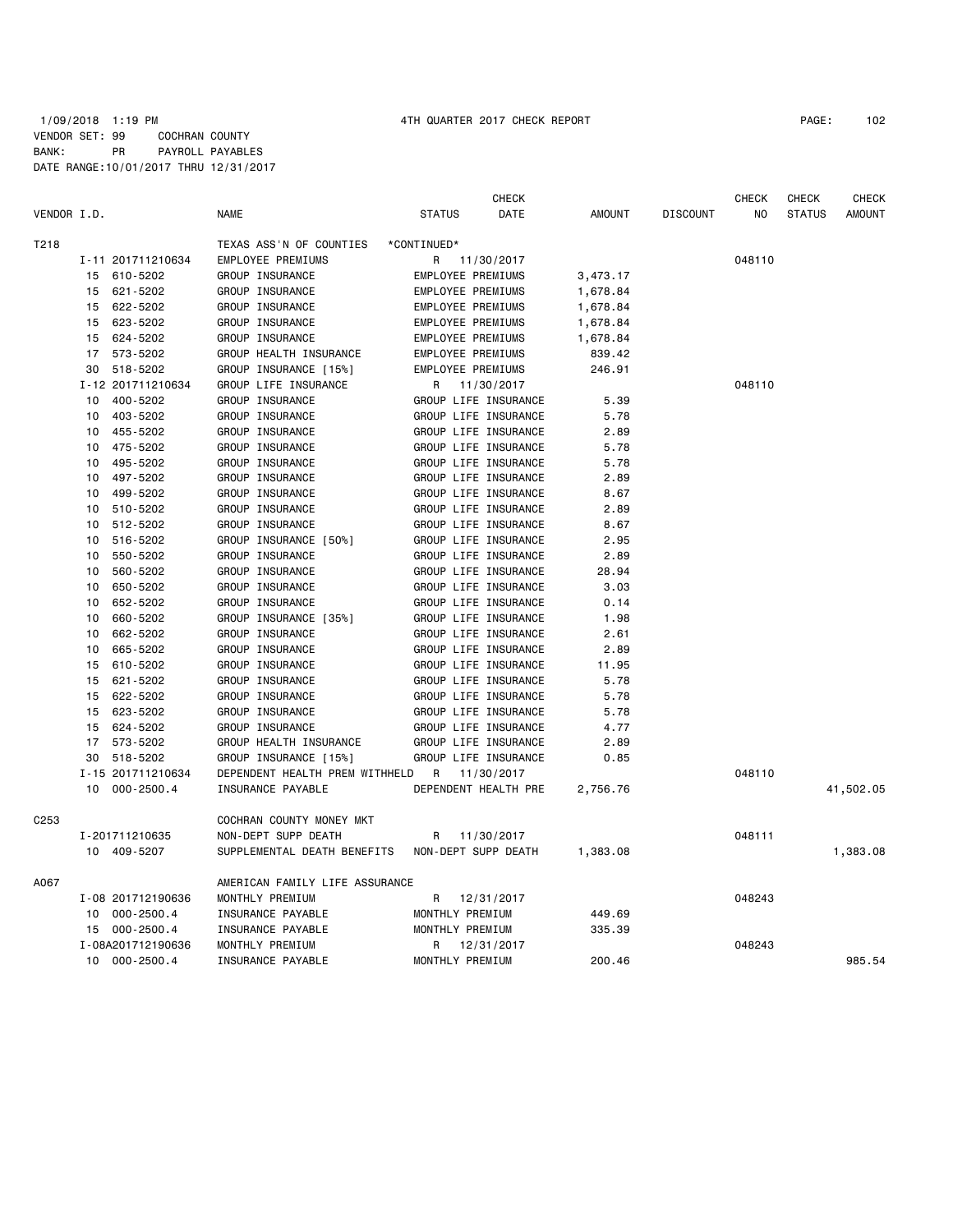## 1/09/2018 1:19 PM 4TH QUARTER 2017 CHECK REPORT PAGE: 103 VENDOR SET: 99 COCHRAN COUNTY BANK: PR PAYROLL PAYABLES DATE RANGE:10/01/2017 THRU 12/31/2017

|                  |    |                   |                                |                 | <b>CHECK</b>         |               |                 | <b>CHECK</b> | <b>CHECK</b>  | <b>CHECK</b>  |
|------------------|----|-------------------|--------------------------------|-----------------|----------------------|---------------|-----------------|--------------|---------------|---------------|
| VENDOR I.D.      |    |                   | <b>NAME</b>                    | <b>STATUS</b>   | DATE                 | <b>AMOUNT</b> | <b>DISCOUNT</b> | NO           | <b>STATUS</b> | <b>AMOUNT</b> |
| C091             |    |                   | COMPBENEFITS                   |                 |                      |               |                 |              |               |               |
|                  |    | I-17A201712190636 | VISION MONTHLY PREMIUM         | R               | 12/31/2017           |               |                 | 048244       |               |               |
|                  |    | 10 000-2500.4     | INSURANCE PAYABLE              |                 | VISION MONTHLY PREMI | 38.14         |                 |              |               | 38.14         |
| C <sub>253</sub> |    |                   | COCHRAN COUNTY MONEY MKT       |                 |                      |               |                 |              |               |               |
|                  |    | I-01 201712190636 | RETIREMENT CONTRIBUTIONS       | R               | 12/31/2017           |               |                 | 048245       |               |               |
|                  | 10 | $000 - 2500.3$    | <b>TCDRS PAYABLE</b>           |                 | RETIREMENT CONTRIBUT | 8,638.50      |                 |              |               |               |
|                  | 10 | 400-5203          | RETIREMENT                     |                 | RETIREMENT CONTRIBUT | 730.54        |                 |              |               |               |
|                  | 10 | 403-5203          | RETIREMENT                     |                 | RETIREMENT CONTRIBUT | 1,224.54      |                 |              |               |               |
|                  | 10 | 435-5203          | RETIREMENT                     |                 | RETIREMENT CONTRIBUT | 220.51        |                 |              |               |               |
|                  | 10 | 455-5203          | RETIREMENT                     |                 | RETIREMENT CONTRIBUT | 500.64        |                 |              |               |               |
|                  | 10 | 475-5203          | RETIREMENT                     |                 | RETIREMENT CONTRIBUT | 1,345.84      |                 |              |               |               |
|                  | 10 | 476-5203          | RETIREMENT                     |                 | RETIREMENT CONTRIBUT | 132.34        |                 |              |               |               |
|                  | 10 | 490-5203.001      | RETIREMENT                     |                 | RETIREMENT CONTRIBUT | 107.07        |                 |              |               |               |
|                  | 10 | 495-5203          | RETIREMENT                     |                 | RETIREMENT CONTRIBUT | 935.73        |                 |              |               |               |
|                  | 10 | 497-5203          | RETIREMENT                     |                 | RETIREMENT CONTRIBUT | 520.05        |                 |              |               |               |
|                  | 10 | 499-5203          | RETIREMENT                     |                 | RETIREMENT CONTRIBUT | 1,370.59      |                 |              |               |               |
|                  | 10 | 510-5203          | RETIREMENT                     |                 | RETIREMENT CONTRIBUT | 377.00        |                 |              |               |               |
|                  | 10 | 512-5203          | RETIREMENT                     |                 | RETIREMENT CONTRIBUT | 1,157.82      |                 |              |               |               |
|                  | 10 | 516-5203          | RETIREMENT                     |                 | RETIREMENT CONTRIBUT | 456.50        |                 |              |               |               |
|                  | 10 | 550-5203          | RETIREMENT                     |                 | RETIREMENT CONTRIBUT | 355.49        |                 |              |               |               |
|                  | 10 | 560-5203          | RETIREMENT                     |                 | RETIREMENT CONTRIBUT | 5,002.42      |                 |              |               |               |
|                  | 10 | 650-5203          | RETIREMENT                     |                 | RETIREMENT CONTRIBUT | 433.80        |                 |              |               |               |
|                  | 10 | 652-5203          | RETIREMENT                     |                 | RETIREMENT CONTRIBUT | 22.27         |                 |              |               |               |
|                  | 10 | 660-5203          | RETIREMENT                     |                 | RETIREMENT CONTRIBUT | 306.81        |                 |              |               |               |
|                  | 10 | 662-5203          | RETIREMENT                     |                 | RETIREMENT CONTRIBUT | 420.39        |                 |              |               |               |
|                  | 10 | 665-5203          | RETIREMENT                     |                 | RETIREMENT CONTRIBUT | 422.60        |                 |              |               |               |
|                  | 15 | $000 - 2500.3$    | <b>TCDRS PAYABLE</b>           |                 | RETIREMENT CONTRIBUT | 3,191.97      |                 |              |               |               |
|                  | 15 | 610-5203          | RETIREMENT                     |                 | RETIREMENT CONTRIBUT | 2,238.42      |                 |              |               |               |
|                  | 15 | 621-5203          | RETIREMENT                     |                 | RETIREMENT CONTRIBUT | 908.97        |                 |              |               |               |
|                  | 15 | 622-5203          | RETIREMENT                     |                 | RETIREMENT CONTRIBUT | 916.21        |                 |              |               |               |
|                  | 15 | 623-5203          | RETIREMENT                     |                 | RETIREMENT CONTRIBUT | 940.20        |                 |              |               |               |
|                  | 15 | 624-5203          | RETIREMENT                     |                 | RETIREMENT CONTRIBUT | 924.14        |                 |              |               |               |
|                  | 17 | $000 - 2500.3$    | <b>TCDRS PAYABLE</b>           |                 | RETIREMENT CONTRIBUT | 239.59        |                 |              |               |               |
|                  | 17 | 573-5203          | RETIREMENT                     |                 | RETIREMENT CONTRIBUT | 444.95        |                 |              |               |               |
|                  | 30 | $000 - 2500.3$    | <b>TCDRS</b>                   |                 | RETIREMENT CONTRIBUT | 70.81         |                 |              |               |               |
|                  | 30 | 518-5203          | RETIREMENT                     |                 | RETIREMENT CONTRIBUT | 131.48        |                 |              |               | 34,688.19     |
| C300             |    |                   | COCHRAN COUNTY SCHOOLS FEDERAL |                 |                      |               |                 |              |               |               |
|                  |    | I-18A201712190636 | MONTHLY PREMUIM                | R               | 12/31/2017           |               |                 | 048246       |               |               |
|                  | 10 | $000 - 2500.4$    | INSURANCE PAYABLE              | MONTHLY PREMUIM |                      | 7,490.35      |                 |              |               |               |
|                  | 15 | $000 - 2500.4$    | INSURANCE PAYABLE              | MONTHLY PREMUIM |                      | 3,052.13      |                 |              |               |               |
|                  | 30 | $000 - 2500.4$    | AFLAC                          | MONTHLY PREMUIM |                      | 79.26         |                 |              |               | 10,621.74     |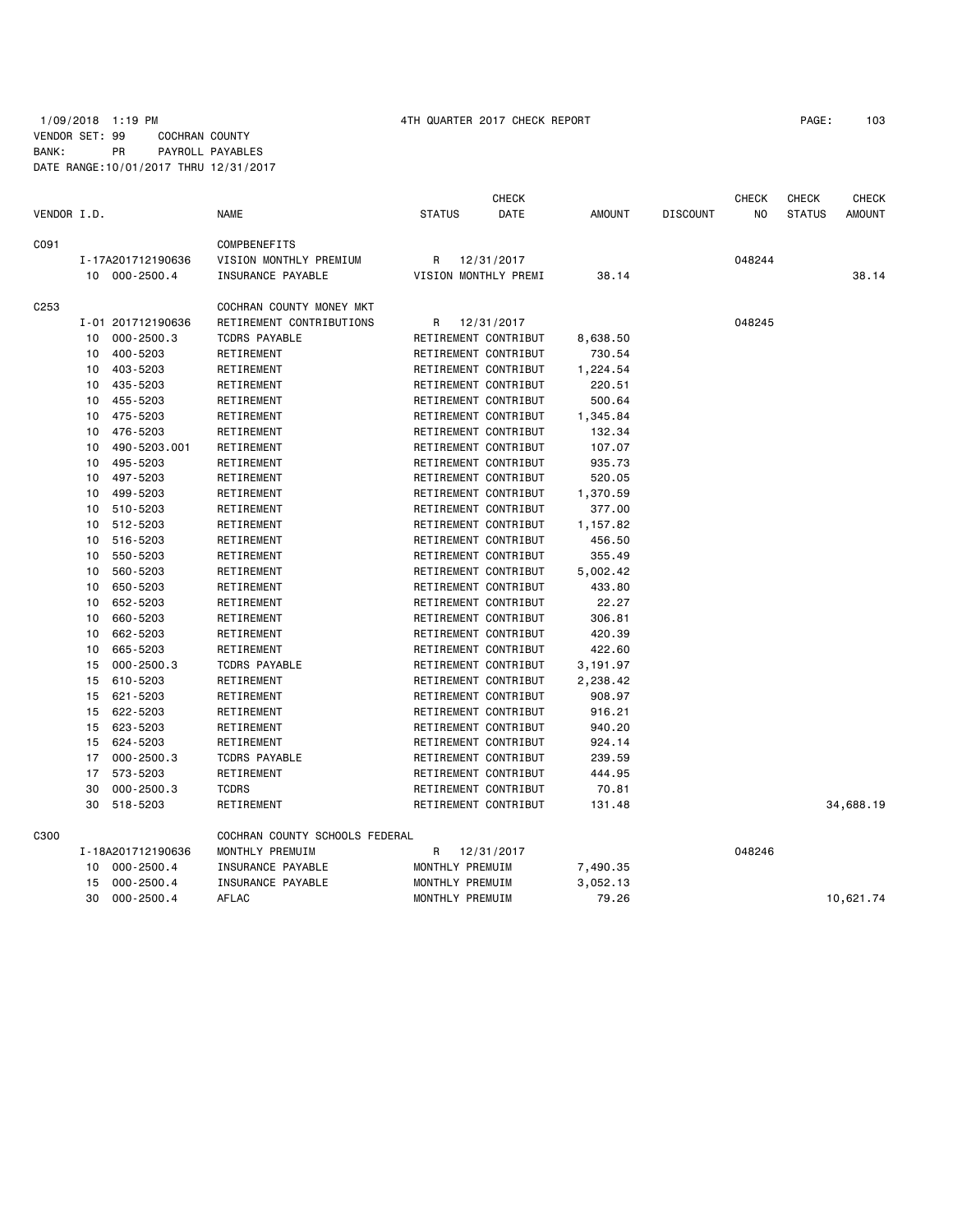# 1/09/2018 1:19 PM 4TH QUARTER 2017 CHECK REPORT PAGE: 104 VENDOR SET: 99 COCHRAN COUNTY BANK: PR PAYROLL PAYABLES DATE RANGE:10/01/2017 THRU 12/31/2017

|             |                      |                                | <b>CHECK</b>         |                       |                 | <b>CHECK</b>   | <b>CHECK</b>  | <b>CHECK</b>  |
|-------------|----------------------|--------------------------------|----------------------|-----------------------|-----------------|----------------|---------------|---------------|
| VENDOR I.D. |                      | <b>NAME</b>                    | <b>STATUS</b>        | DATE<br><b>AMOUNT</b> | <b>DISCOUNT</b> | N <sub>O</sub> | <b>STATUS</b> | <b>AMOUNT</b> |
| N017        |                      | NATIONAL FARM LIFE             |                      |                       |                 |                |               |               |
|             | I-05 201712190636    | NFL PREMIUM                    | R 12/31/2017         |                       |                 | 048247         |               |               |
|             | 10 000-2500.4        | INSURANCE PAYABLE              | NFL PREMIUM          |                       | 40.90           |                |               |               |
|             | I-05A201712190636    | AFTER TAX PREM                 | 12/31/2017<br>R      |                       |                 | 048247         |               |               |
|             | 10 000-2500.4        | INSURANCE PAYABLE              | AFTER TAX PREM       | 114.21                |                 |                |               |               |
|             | 15 000-2500.4        | INSURANCE PAYABLE              | AFTER TAX PREM       | 127.67                |                 |                |               | 282.78        |
| N060        |                      | NATIONWIDE RETIREMENT SOL      |                      |                       |                 |                |               |               |
|             | I-04 201712190636    | DEFERRED COMP WITHHELD         | 12/31/2017<br>R      |                       |                 | 048248         |               |               |
|             | 10 000-2500.7        | PEBSCO DEF COMP PAYABLE        | DEFERRED COMP WITHHE | 2,050.00              |                 |                |               |               |
|             | 15 000-2500.7        | PEBSCO DEF COMP PAYABLE        | DEFERRED COMP WITHHE |                       | 25.00           |                |               | 2,075.00      |
| N081        |                      | NATIONAL FAMILY CARE LIFE INSU |                      |                       |                 |                |               |               |
|             | I-21 201712190636    | NATIONAL FAMILY CARE           | R 12/31/2017         |                       |                 | 048249         |               |               |
|             | 10 000-2500.4        | INSURANCE PAYABLE              | NATIONAL FAMILY CARE |                       | 59.00           |                |               | 59.00         |
| 0029        |                      | OFFICE OF THE ATTORNEY GE      |                      |                       |                 |                |               |               |
|             | I-09 201712190636    | CAUSE# 2002517527 &2003521159  | 12/31/2017<br>R      |                       |                 | 048250         |               |               |
|             | 10 000-2500.8        | CHILD SUPPORT PAYABLE          | CAUSE# 2002517527 &2 | 1,362.00              |                 |                |               | 1,362.00      |
| 0029        |                      | OFFICE OF THE ATTORNEY GE      |                      |                       |                 |                |               |               |
|             | I-CDH201712190636    | CAUSE#233-534019-13            | R 12/31/2017         |                       |                 | 048251         |               |               |
|             | 10 000-2500.8        | CHILD SUPPORT PAYABLE          | CAUSE#233-534019-13  | 570.00                |                 |                |               | 570.00        |
| P187        |                      | COCHRAN COUNTY PAYROLL TAX     |                      |                       |                 |                |               |               |
|             | I-T1 201712190636    | FEDERAL INCOME TAX W/H         | R 12/31/2017         |                       |                 | 048252         |               |               |
|             | 10 000-2500.1        | WITHHOLDING TAX PAYABLE        | FEDERAL INCOME TAX W | 11,632.23             |                 |                |               |               |
|             | 15 000-2500.1        | WITHHOLDING TAX PAYABLE        | FEDERAL INCOME TAX W | 4,366.40              |                 |                |               |               |
|             | 17 000-2500.1        | WITHHOLDING TAX PAYABLE        | FEDERAL INCOME TAX W | 298.80                |                 |                |               |               |
|             | 30<br>$000 - 2500.1$ | FEDERAL WITHOLDING             | FEDERAL INCOME TAX W | 138.53                |                 |                |               |               |
|             | I-T3 201712190636    | FICA TAX                       | R 12/31/2017         |                       |                 | 048252         |               |               |
|             | 10 000-2500.2        | FICA PAYABLE                   | FICA TAX             | 7,517.52              |                 |                |               |               |
|             | 10 400-5201          | SOCIAL SECURITY                | FICA TAX             | 348.41                |                 |                |               |               |
|             | 10 403-5201          | SOCIAL SECURITY                | FICA TAX             | 512.71                |                 |                |               |               |
|             | 10 435-5201          | SOCIAL SECURITY                | FICA TAX             | 105.17                |                 |                |               |               |
|             | 10 455-5201          | SOCIAL SECURITY                | FICA TAX             | 238.77                |                 |                |               |               |
|             | 10 475-5201          | SOCIAL SECURITY                | FICA TAX             | 641.86                |                 |                |               |               |
|             | 10 476-5201          | SOCIAL SECURITY                | FICA TAX             |                       | 63.12           |                |               |               |
|             | 490-5201.001<br>10   | SOCIAL SECURITY FICA           | FICA TAX             |                       | 51.07           |                |               |               |
|             | 10<br>495-5201       | SOCIAL SECURITY                | FICA TAX             | 408.38                |                 |                |               |               |
|             | 497-5201<br>10       | SOCIAL SECURITY                | FICA TAX             | 248.03                |                 |                |               |               |
|             | 10 499-5201          | SOCIAL SECURITY                | FICA TAX             | 646.90                |                 |                |               |               |
|             | 510-5201<br>10       | SOCIAL SECURITY                | FICA TAX             | 179.80                |                 |                |               |               |
|             | 512-5201<br>10       | SOCIAL SECURITY                | FICA TAX             | 545.16                |                 |                |               |               |
|             | 516-5201<br>10       | SOCIAL SECURITY                | FICA TAX             | 220.84                |                 |                |               |               |
|             | 10<br>550-5201       | SOCIAL SECURITY                | FICA TAX             | 169.54                |                 |                |               |               |
|             | 10<br>560-5201       | SOCIAL SECURITY                | FICA TAX             | 2,307.43              |                 |                |               |               |
|             | 10 650-5201          | SOCIAL SECURITY                | <b>FICA TAX</b>      | 206.89                |                 |                |               |               |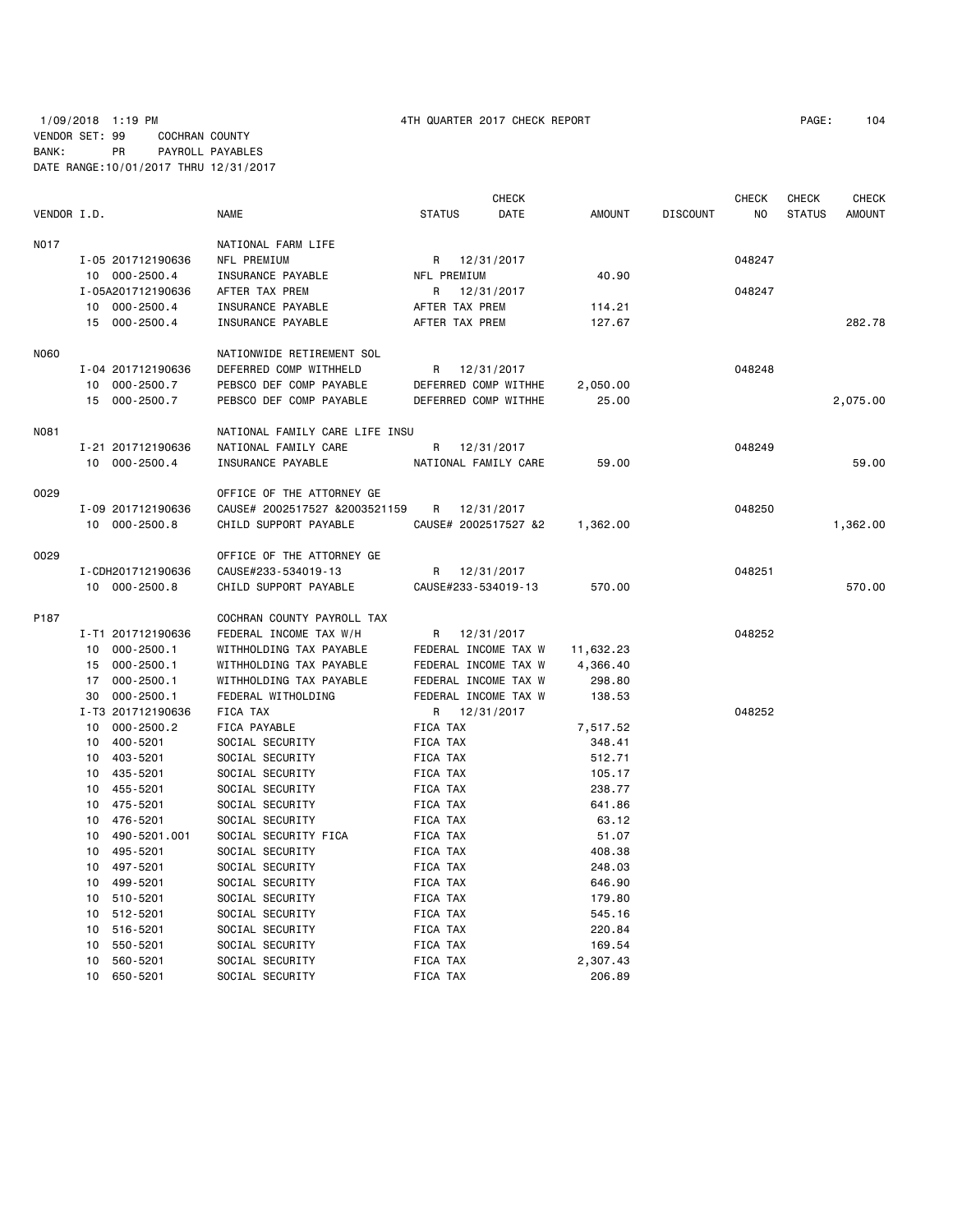|             |    |                   |                            |                 | <b>CHECK</b> |               |                 | <b>CHECK</b> | <b>CHECK</b>  | <b>CHECK</b>  |
|-------------|----|-------------------|----------------------------|-----------------|--------------|---------------|-----------------|--------------|---------------|---------------|
| VENDOR I.D. |    |                   | <b>NAME</b>                | <b>STATUS</b>   | DATE         | <b>AMOUNT</b> | <b>DISCOUNT</b> | NO.          | <b>STATUS</b> | <b>AMOUNT</b> |
| P187        |    |                   | COCHRAN COUNTY PAYROLL TAX | *CONTINUED*     |              |               |                 |              |               |               |
|             |    | I-T3 201712190636 | FICA TAX                   | R               | 12/31/2017   |               |                 | 048252       |               |               |
|             | 10 | 652-5201          | SOCIAL SECURITY            | <b>FICA TAX</b> |              | 10.62         |                 |              |               |               |
|             | 10 | 660-5201          | SOCIAL SECURITY            | <b>FICA TAX</b> |              | 148.43        |                 |              |               |               |
|             | 10 | 662-5201          | SOCIAL SECURITY            | FICA TAX        |              | 200.49        |                 |              |               |               |
|             | 10 | 665-5201          | SOCIAL SECURITY            | FICA TAX        |              | 263.90        |                 |              |               |               |
|             | 15 | 000-2500.2        | FICA PAYABLE               | FICA TAX        |              | 2,806.38      |                 |              |               |               |
|             | 15 | 610-5201          | SOCIAL SECURITY            | FICA TAX        |              | 1,067.56      |                 |              |               |               |
|             | 15 | 621-5201          | SOCIAL SECURITY            | FICA TAX        |              | 433.51        |                 |              |               |               |
|             | 15 | 622-5201          | SOCIAL SECURITY            | FICA TAX        |              | 433.41        |                 |              |               |               |
|             | 15 | 623-5201          | SOCIAL SECURITY            | FICA TAX        |              | 445.58        |                 |              |               |               |
|             |    |                   |                            |                 |              |               |                 |              |               |               |
|             | 15 | 624-5201          | SOCIAL SECURITY            | FICA TAX        |              | 426.32        |                 |              |               |               |
|             | 17 | $000 - 2500.2$    | FICA PAYABLE               | FICA TAX        |              | 215.18        |                 |              |               |               |
|             | 17 | 573-5201          | SOCIAL SECURITY            | FICA TAX        |              | 215.18        |                 |              |               |               |
|             | 30 | $000 - 2500.2$    | <b>FICA</b>                | FICA TAX        |              | 63.61         |                 |              |               |               |
|             | 30 | 518-5201          | SOCIAL SECURITY            | FICA TAX        |              | 63.61         |                 |              |               |               |
|             |    | I-T4 201712190636 | MEDICARE TAX               | R               | 12/31/2017   |               |                 | 048252       |               |               |
|             | 10 | $000 - 2500.2$    | FICA PAYABLE               | MEDICARE TAX    |              | 1,758.13      |                 |              |               |               |
|             | 10 | 400-5201          | SOCIAL SECURITY            | MEDICARE TAX    |              | 81.49         |                 |              |               |               |
|             | 10 | 403-5201          | SOCIAL SECURITY            | MEDICARE TAX    |              | 119.91        |                 |              |               |               |
|             | 10 | 435-5201          | SOCIAL SECURITY            | MEDICARE TAX    |              | 24.59         |                 |              |               |               |
|             | 10 | 455-5201          | SOCIAL SECURITY            | MEDICARE TAX    |              | 55.84         |                 |              |               |               |
|             | 10 | 475-5201          | SOCIAL SECURITY            | MEDICARE TAX    |              | 150.11        |                 |              |               |               |
|             | 10 | 476-5201          | SOCIAL SECURITY            | MEDICARE TAX    |              | 14.76         |                 |              |               |               |
|             | 10 | 490-5201.001      | SOCIAL SECURITY FICA       | MEDICARE TAX    |              | 11.94         |                 |              |               |               |
|             | 10 | 495-5201          | SOCIAL SECURITY            | MEDICARE TAX    |              | 95.51         |                 |              |               |               |
|             | 10 | 497-5201          | SOCIAL SECURITY            | MEDICARE TAX    |              | 58.01         |                 |              |               |               |
|             | 10 | 499-5201          | SOCIAL SECURITY            | MEDICARE TAX    |              | 151.29        |                 |              |               |               |
|             | 10 | 510-5201          | SOCIAL SECURITY            | MEDICARE TAX    |              | 42.05         |                 |              |               |               |
|             | 10 | 512-5201          | SOCIAL SECURITY            | MEDICARE TAX    |              | 127.50        |                 |              |               |               |
|             | 10 | 516-5201          | SOCIAL SECURITY            | MEDICARE TAX    |              | 51.66         |                 |              |               |               |
|             | 10 | 550-5201          | SOCIAL SECURITY            | MEDICARE TAX    |              | 39.65         |                 |              |               |               |
|             | 10 | 560-5201          | SOCIAL SECURITY            | MEDICARE TAX    |              | 539.64        |                 |              |               |               |
|             | 10 | 650-5201          | SOCIAL SECURITY            | MEDICARE TAX    |              | 48.38         |                 |              |               |               |
|             | 10 | 652-5201          | SOCIAL SECURITY            | MEDICARE TAX    |              | 2.48          |                 |              |               |               |
|             | 10 | 660-5201          | SOCIAL SECURITY            | MEDICARE TAX    |              | 34.71         |                 |              |               |               |
|             | 10 | 662-5201          | SOCIAL SECURITY            | MEDICARE TAX    |              | 46.90         |                 |              |               |               |
|             | 10 | 665-5201          | SOCIAL SECURITY            | MEDICARE TAX    |              | 61.72         |                 |              |               |               |
|             | 15 | $000 - 2500.2$    | FICA PAYABLE               | MEDICARE TAX    |              | 656.34        |                 |              |               |               |
|             | 15 | 610-5201          | SOCIAL SECURITY            | MEDICARE TAX    |              | 249.67        |                 |              |               |               |
|             | 15 | 621-5201          | SOCIAL SECURITY            | MEDICARE TAX    |              | 101.39        |                 |              |               |               |
|             | 15 | 622-5201          | SOCIAL SECURITY            | MEDICARE TAX    |              | 101.36        |                 |              |               |               |
|             | 15 | 623-5201          | SOCIAL SECURITY            | MEDICARE TAX    |              | 104.21        |                 |              |               |               |
|             | 15 | 624-5201          | SOCIAL SECURITY            | MEDICARE TAX    |              | 99.70         |                 |              |               |               |
|             | 17 | $000 - 2500.2$    | FICA PAYABLE               | MEDICARE TAX    |              | 50.33         |                 |              |               |               |
|             | 17 | 573-5201          | SOCIAL SECURITY            | MEDICARE TAX    |              | 50.33         |                 |              |               |               |
|             | 30 | $000 - 2500.2$    | <b>FICA</b>                | MEDICARE TAX    |              | 14.87         |                 |              |               |               |
|             | 30 |                   | SOCIAL SECURITY            |                 |              |               |                 |              |               |               |
|             |    | 518-5201          |                            | MEDICARE TAX    |              | 14.87         |                 |              |               | 42,600.68     |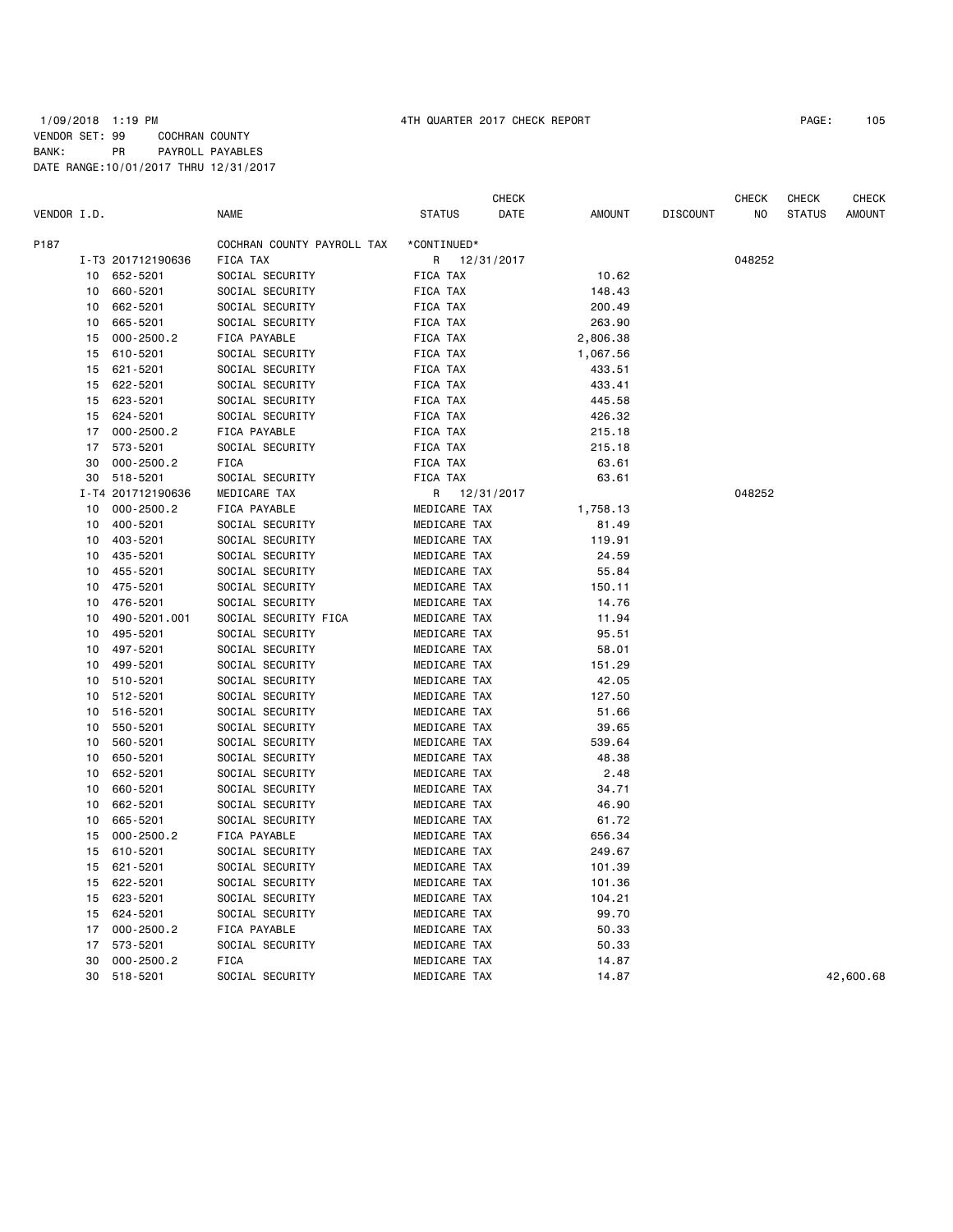|             |    |                   |                         | <b>CHECK</b>          |               |                 | CHECK  | CHECK         | CHECK         |
|-------------|----|-------------------|-------------------------|-----------------------|---------------|-----------------|--------|---------------|---------------|
| VENDOR I.D. |    |                   | <b>NAME</b>             | <b>STATUS</b><br>DATE | <b>AMOUNT</b> | <b>DISCOUNT</b> | NO.    | <b>STATUS</b> | <b>AMOUNT</b> |
| T218        |    |                   | TEXAS ASS'N OF COUNTIES |                       |               |                 |        |               |               |
|             |    | I-11 201712190636 | EMPLOYEE PREMIUMS       | 12/31/2017<br>R       |               |                 | 048253 |               |               |
|             | 10 | 400-5202          | GROUP INSURANCE         | EMPLOYEE PREMIUMS     | 1,563.35      |                 |        |               |               |
|             | 10 | 403-5202          | GROUP INSURANCE         | EMPLOYEE PREMIUMS     | 1,678.84      |                 |        |               |               |
|             |    | 10 455-5202       | GROUP INSURANCE         | EMPLOYEE PREMIUMS     | 839.42        |                 |        |               |               |
|             | 10 | 475-5202          | GROUP INSURANCE         | EMPLOYEE PREMIUMS     | 1,678.84      |                 |        |               |               |
|             | 10 | 495-5202          | GROUP INSURANCE         | EMPLOYEE PREMIUMS     | 1,678.84      |                 |        |               |               |
|             | 10 | 497-5202          | GROUP INSURANCE         | EMPLOYEE PREMIUMS     | 839.42        |                 |        |               |               |
|             | 10 | 499-5202          | GROUP INSURANCE         | EMPLOYEE PREMIUMS     | 2,518.26      |                 |        |               |               |
|             | 10 | 510-5202          | GROUP INSURANCE         | EMPLOYEE PREMIUMS     | 839.42        |                 |        |               |               |
|             | 10 | 512-5202          | GROUP INSURANCE         | EMPLOYEE PREMIUMS     | 2,518.26      |                 |        |               |               |
|             | 10 | 516-5202          | GROUP INSURANCE [50%]   | EMPLOYEE PREMIUMS     | 855.90        |                 |        |               |               |
|             | 10 | 550-5202          | GROUP INSURANCE         | EMPLOYEE PREMIUMS     | 839.42        |                 |        |               |               |
|             | 10 | 560-5202          | GROUP INSURANCE         | EMPLOYEE PREMIUMS     | 8,394.20      |                 |        |               |               |
|             | 10 | 650-5202          | GROUP INSURANCE         | EMPLOYEE PREMIUMS     | 879.63        |                 |        |               |               |
|             | 10 | 652-5202          | GROUP INSURANCE         | EMPLOYEE PREMIUMS     | 40.21         |                 |        |               |               |
|             | 10 | 660-5202          | GROUP INSURANCE [35%]   | EMPLOYEE PREMIUMS     | 576.06        |                 |        |               |               |
|             | 10 | 662-5202          | GROUP INSURANCE         | EMPLOYEE PREMIUMS     | 759.00        |                 |        |               |               |
|             | 10 | 665-5202          | GROUP INSURANCE         | EMPLOYEE PREMIUMS     | 839.42        |                 |        |               |               |
|             | 15 | 610-5202          | GROUP INSURANCE         | EMPLOYEE PREMIUMS     | 3,473.17      |                 |        |               |               |
|             | 15 | 621-5202          | GROUP INSURANCE         | EMPLOYEE PREMIUMS     | 1,678.84      |                 |        |               |               |
|             | 15 | 622-5202          | GROUP INSURANCE         | EMPLOYEE PREMIUMS     | 1,678.84      |                 |        |               |               |
|             | 15 | 623-5202          | GROUP INSURANCE         | EMPLOYEE PREMIUMS     | 1,678.84      |                 |        |               |               |
|             | 15 | 624-5202          | GROUP INSURANCE         | EMPLOYEE PREMIUMS     | 1,678.84      |                 |        |               |               |
|             | 17 | 573-5202          | GROUP HEALTH INSURANCE  | EMPLOYEE PREMIUMS     | 839.42        |                 |        |               |               |
|             | 30 | 518-5202          | GROUP INSURANCE [15%]   | EMPLOYEE PREMIUMS     | 246.88        |                 |        |               |               |
|             |    | I-12 201712190636 | GROUP LIFE INSURANCE    | 12/31/2017<br>R       |               |                 | 048253 |               |               |
|             | 10 | 400-5202          | GROUP INSURANCE         | GROUP LIFE INSURANCE  | 5.39          |                 |        |               |               |
|             | 10 | 403-5202          | GROUP INSURANCE         | GROUP LIFE INSURANCE  | 5.78          |                 |        |               |               |
|             | 10 | 455-5202          | GROUP INSURANCE         | GROUP LIFE INSURANCE  | 2.89          |                 |        |               |               |
|             | 10 | 475-5202          | GROUP INSURANCE         | GROUP LIFE INSURANCE  | 5.78          |                 |        |               |               |
|             | 10 | 495-5202          | GROUP INSURANCE         | GROUP LIFE INSURANCE  | 5.78          |                 |        |               |               |
|             | 10 | 497-5202          | GROUP INSURANCE         | GROUP LIFE INSURANCE  | 2.89          |                 |        |               |               |
|             | 10 | 499-5202          | GROUP INSURANCE         | GROUP LIFE INSURANCE  | 8.67          |                 |        |               |               |
|             | 10 | 510-5202          | GROUP INSURANCE         | GROUP LIFE INSURANCE  | 2.89          |                 |        |               |               |
|             | 10 | 512-5202          | GROUP INSURANCE         | GROUP LIFE INSURANCE  | 8.67          |                 |        |               |               |
|             | 10 | 516-5202          | GROUP INSURANCE [50%]   | GROUP LIFE INSURANCE  | 2.95          |                 |        |               |               |
|             | 10 | 550-5202          | GROUP INSURANCE         | GROUP LIFE INSURANCE  | 2.89          |                 |        |               |               |
|             | 10 | 560-5202          | GROUP INSURANCE         | GROUP LIFE INSURANCE  | 28.94         |                 |        |               |               |
|             | 10 | 650-5202          | GROUP INSURANCE         | GROUP LIFE INSURANCE  | 3.03          |                 |        |               |               |
|             | 10 | 652-5202          | GROUP INSURANCE         | GROUP LIFE INSURANCE  | 0.14          |                 |        |               |               |
|             | 10 | 660-5202          | GROUP INSURANCE [35%]   | GROUP LIFE INSURANCE  | 1.98          |                 |        |               |               |
|             | 10 | 662-5202          | GROUP INSURANCE         | GROUP LIFE INSURANCE  | 2.61          |                 |        |               |               |
|             | 10 | 665-5202          | GROUP INSURANCE         | GROUP LIFE INSURANCE  | 2.89          |                 |        |               |               |
|             | 15 | 610-5202          | GROUP INSURANCE         | GROUP LIFE INSURANCE  | 11.95         |                 |        |               |               |
|             | 15 | 621-5202          | GROUP INSURANCE         | GROUP LIFE INSURANCE  | 5.78          |                 |        |               |               |
|             | 15 | 622-5202          | GROUP INSURANCE         | GROUP LIFE INSURANCE  | 5.78          |                 |        |               |               |
|             | 15 | 623-5202          | GROUP INSURANCE         | GROUP LIFE INSURANCE  | 5.78          |                 |        |               |               |
|             |    |                   |                         |                       |               |                 |        |               |               |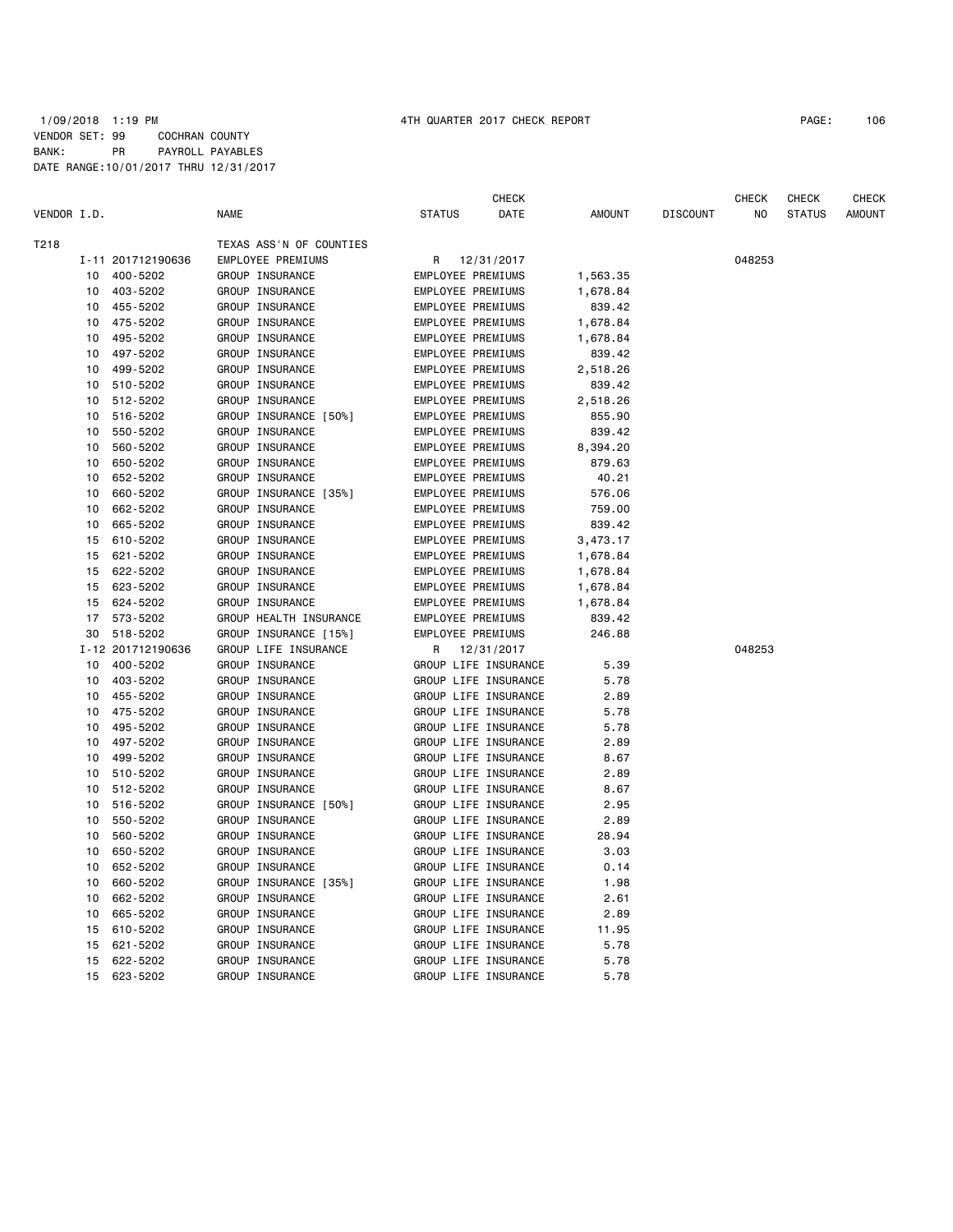# 1/09/2018 1:19 PM 4TH QUARTER 2017 CHECK REPORT PAGE: 107 VENDOR SET: 99 COCHRAN COUNTY BANK: PR PAYROLL PAYABLES DATE RANGE:10/01/2017 THRU 12/31/2017

| VENDOR I.D.      |                   | <b>NAME</b>                    | <b>STATUS</b> | <b>CHECK</b><br>DATE | AMOUNT   | <b>DISCOUNT</b> | <b>CHECK</b><br>NO. | <b>CHECK</b><br><b>STATUS</b> | CHECK<br><b>AMOUNT</b> |
|------------------|-------------------|--------------------------------|---------------|----------------------|----------|-----------------|---------------------|-------------------------------|------------------------|
| T218             |                   | TEXAS ASS'N OF COUNTIES        | *CONTINUED*   |                      |          |                 |                     |                               |                        |
|                  | I-12 201712190636 | GROUP LIFE INSURANCE           | R             | 12/31/2017           |          |                 | 048253              |                               |                        |
|                  | 15 624-5202       | GROUP INSURANCE                |               | GROUP LIFE INSURANCE | 4.77     |                 |                     |                               |                        |
|                  | 17 573-5202       | GROUP HEALTH INSURANCE         |               | GROUP LIFE INSURANCE | 2.89     |                 |                     |                               |                        |
|                  | 30 518-5202       | GROUP INSURANCE [15%]          |               | GROUP LIFE INSURANCE | 0.85     |                 |                     |                               |                        |
|                  | I-15 201712190636 | DEPENDENT HEALTH PREM WITHHELD | R             | 12/31/2017           |          |                 | 048253              |                               |                        |
|                  | 000-2500.4<br>10  | INSURANCE PAYABLE              |               | DEPENDENT HEALTH PRE | 2,756.76 |                 |                     |                               | 41,502.05              |
| C <sub>253</sub> |                   | COCHRAN COUNTY MONEY MKT       |               |                      |          |                 |                     |                               |                        |
|                  | I-201712190637    | NON-DEPT SUPP DEATH            | R             | 12/31/2017           |          |                 | 048254              |                               |                        |
|                  | 10 409-5207       | SUPPLEMENTAL DEATH BENEFITS    |               | NON-DEPT SUPP DEATH  | 1,387.53 |                 |                     |                               | 1.387.53               |

| * * TOTALS * *      | N <sub>O</sub> |                                      | INVOICE AMOUNT       | <b>DISCOUNTS</b> | CHECK AMOUNT |
|---------------------|----------------|--------------------------------------|----------------------|------------------|--------------|
| REGULAR CHECKS:     | 36             |                                      | 411,687.74           | 0.00             | 411,687.74   |
| HAND CHECKS:        |                | 0                                    | 0.00                 | 0.00             | 0.00         |
| DRAFTS:             |                | 0                                    | 0.00                 | 0.00             | 0.00         |
| EFT:                |                | 0                                    | 0.00                 | 0.00             | 0.00         |
| NON CHECKS:         |                | 0                                    | 0.00                 | 0.00             | 0.00         |
| <b>VOID CHECKS:</b> |                | 0 VOID DEBITS<br><b>VOID CREDITS</b> | 0.00<br>0.00<br>0.00 | 0.00             |              |

TOTAL ERRORS: 0

|    | G/L ACCOUNT    | <b>NAME</b>                 | <b>AMOUNT</b> |
|----|----------------|-----------------------------|---------------|
|    |                |                             |               |
| 10 | $000 - 2500.1$ | WITHHOLDING TAX PAYABLE     | 34,881.17     |
| 10 | $000 - 2500.2$ | <b>FICA PAYABLE</b>         | 28,051.73     |
| 10 | $000 - 2500.3$ | <b>TCDRS PAYABLE</b>        | 26,093.75     |
| 10 | $000 - 2500.4$ | INSURANCE PAYABLE           | 35,440.52     |
| 10 | $000 - 2500.7$ | PEBSCO DEF COMP PAYABLE     | 6,200.00      |
| 10 | $000 - 2500.8$ | CHILD SUPPORT PAYABLE       | 5,796.00      |
| 10 | 400-5201       | SOCIAL SECURITY             | 1,746.66      |
| 10 | 400-5202       | <b>GROUP INSURANCE</b>      | 4,706.22      |
| 10 | 400-5203       | RETIREMENT                  | 2,968.13      |
| 10 | 403-5201       | SOCIAL SECURITY             | 1,934.47      |
| 10 | 403-5202       | GROUP INSURANCE             | 5,053.86      |
| 10 | 403-5203       | RETIREMENT                  | 3,735.84      |
| 10 | 409-5207       | SUPPLEMENTAL DEATH BENEFITS | 4, 185.45     |
| 10 | 435-5201       | SOCIAL SECURITY             | 389.28        |
| 10 | 435-5203       | RETIREMENT                  | 661.53        |
| 10 | 455-5201       | SOCIAL SECURITY             | 936.62        |
| 10 | 455-5202       | GROUP INSURANCE             | 2,526.93      |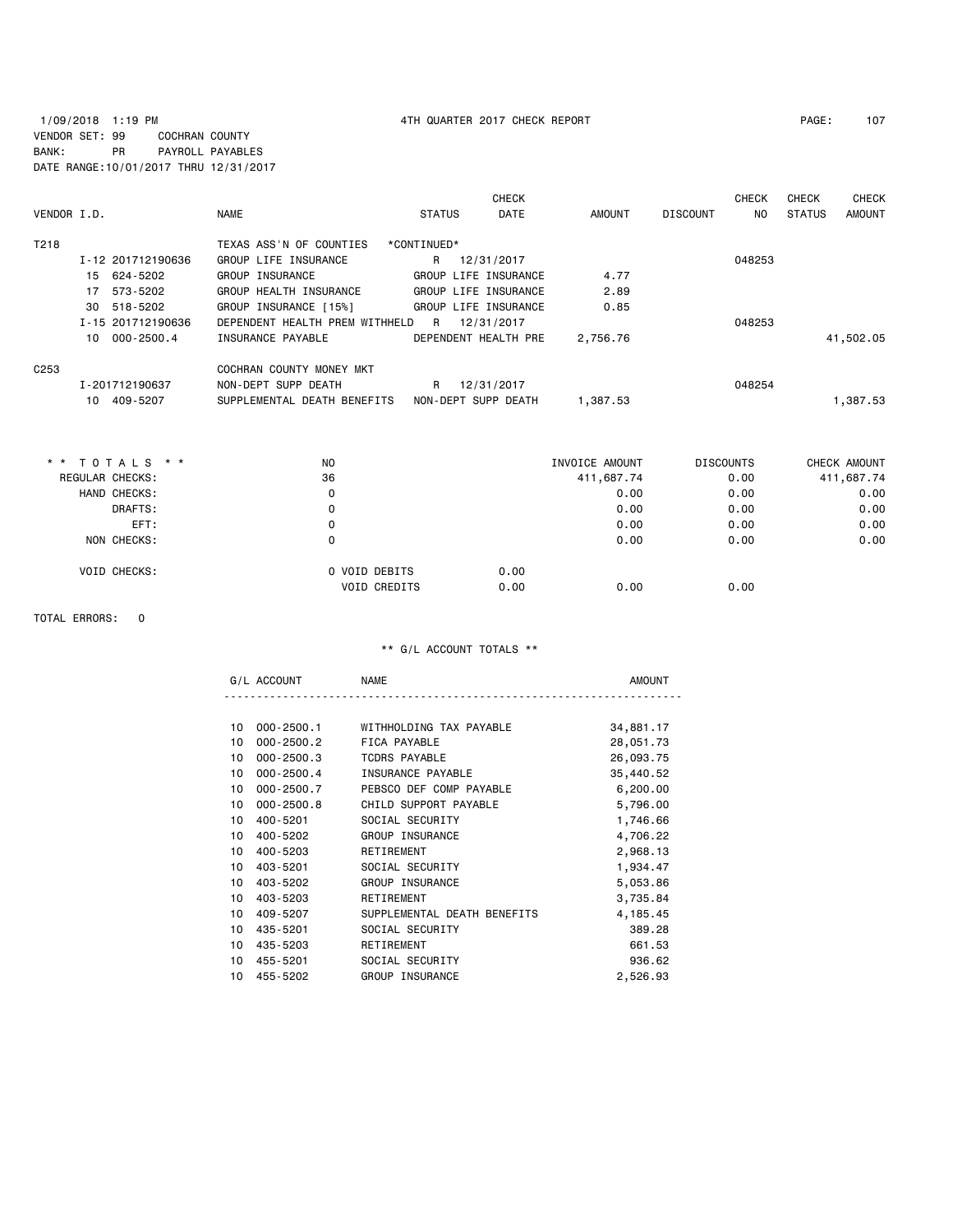### 1/09/2018 1:19 PM 4TH QUARTER 2017 CHECK REPORT PAGE: 108 VENDOR SET: 99 COCHRAN COUNTY BANK: PR PAYROLL PAYABLES DATE RANGE:10/01/2017 THRU 12/31/2017

|                 | G/L ACCOUNT  | <b>NAME</b>           | AMOUNT     |
|-----------------|--------------|-----------------------|------------|
|                 |              |                       |            |
| 10              | 455-5203     | RETIREMENT            | 1,591.62   |
| 10              | 475-5201     | SOCIAL SECURITY       | 2,374.46   |
| 10              | 475-5202     | GROUP INSURANCE       | 5,053.86   |
| 10              | 475-5203     | RETIREMENT            | 4,035.04   |
| 10              | 476-5201     | SOCIAL SECURITY       | 233.64     |
| 10              | 476-5203     | RETIREMENT            | 397.02     |
| 10 <sup>1</sup> | 490-5201.001 | SOCIAL SECURITY FICA  | 209.42     |
| 10              | 490-5203.001 | RETIREMENT            | 355.86     |
| 10              | 495-5201     | SOCIAL SECURITY       | 1,511.67   |
| 10              | 495-5202     | GROUP INSURANCE       | 5,053.86   |
| 10              | 495-5203     | RETIREMENT            | 2,807.19   |
| 10              | 497-5201     | SOCIAL SECURITY       | 954.47     |
| 10              | 497-5202     | GROUP INSURANCE       | 2,526.93   |
| 10              | 497-5203     | RETIREMENT            | 1,621.92   |
| 10              | 499-5201     | SOCIAL SECURITY       | 2,406.02   |
| 10 <sup>1</sup> | 499-5202     | GROUP INSURANCE       | 7,580.79   |
| 10              | 499-5203     | RETIREMENT            | 4,131.23   |
| 10 <sup>1</sup> | 510-5201     | SOCIAL SECURITY       | 706.55     |
| 10              | 510-5202     | GROUP INSURANCE       | 2,526.93   |
| 10              | 510-5203     | RETIREMENT            | 1,131.00   |
| 10              | 512-5201     | SOCIAL SECURITY       | 2,097.43   |
| 10              | 512-5202     | GROUP INSURANCE       | 8,423.10   |
| 10              | 512-5203     | RETIREMENT            | 3,713.06   |
| 10              | 516-5201     | SOCIAL SECURITY       | 819.30     |
| 10              | 516-5202     | GROUP INSURANCE [50%] | 2,576.46   |
| 10              | 516-5203     | RETIREMENT            | 1,370.78   |
| 10              | 550-5201     | SOCIAL SECURITY       | 626.01     |
| 10              | 550-5202     | GROUP INSURANCE       | 2,526.93   |
| 10              | 550-5203     | RETIREMENT            | 1,063.83   |
| 10              | 560-5201     | SOCIAL SECURITY       | 7,979.29   |
| 10              | 560-5202     | GROUP INSURANCE       | 24, 427.11 |
| 10              | 560-5203     | RETIREMENT            | 13,967.54  |
| 10              | 650-5201     | SOCIAL SECURITY       | 818.65     |
| 10              | 650-5202     | GROUP INSURANCE       | 2,647.98   |
| 10              | 650-5203     | RETIREMENT            | 1,391.20   |
| 10              | 652-5201     | SOCIAL SECURITY       | 39.30      |
| 10              | 652-5202     | GROUP INSURANCE       | 121.05     |
| 10              | 652-5203     | RETIREMENT            | 66.81      |
| 10              | 660-5201     | SOCIAL SECURITY       | 550.64     |
| 10              | 660-5202     | GROUP INSURANCE [35%] | 1,734.18   |
| 10              | 660-5203     | RETIREMENT            | 921.32     |
| 10              | 662-5201     | SOCIAL SECURITY       | 742.17     |
| 10              | 662-5202     | GROUP INSURANCE       | 2,284.83   |
| 10              | 662-5203     | RETIREMENT            | 1,261.17   |
| 10              | 665-5201     | SOCIAL SECURITY       | 975.71     |
| 10              | 665-5202     | GROUP INSURANCE       | 2,526.93   |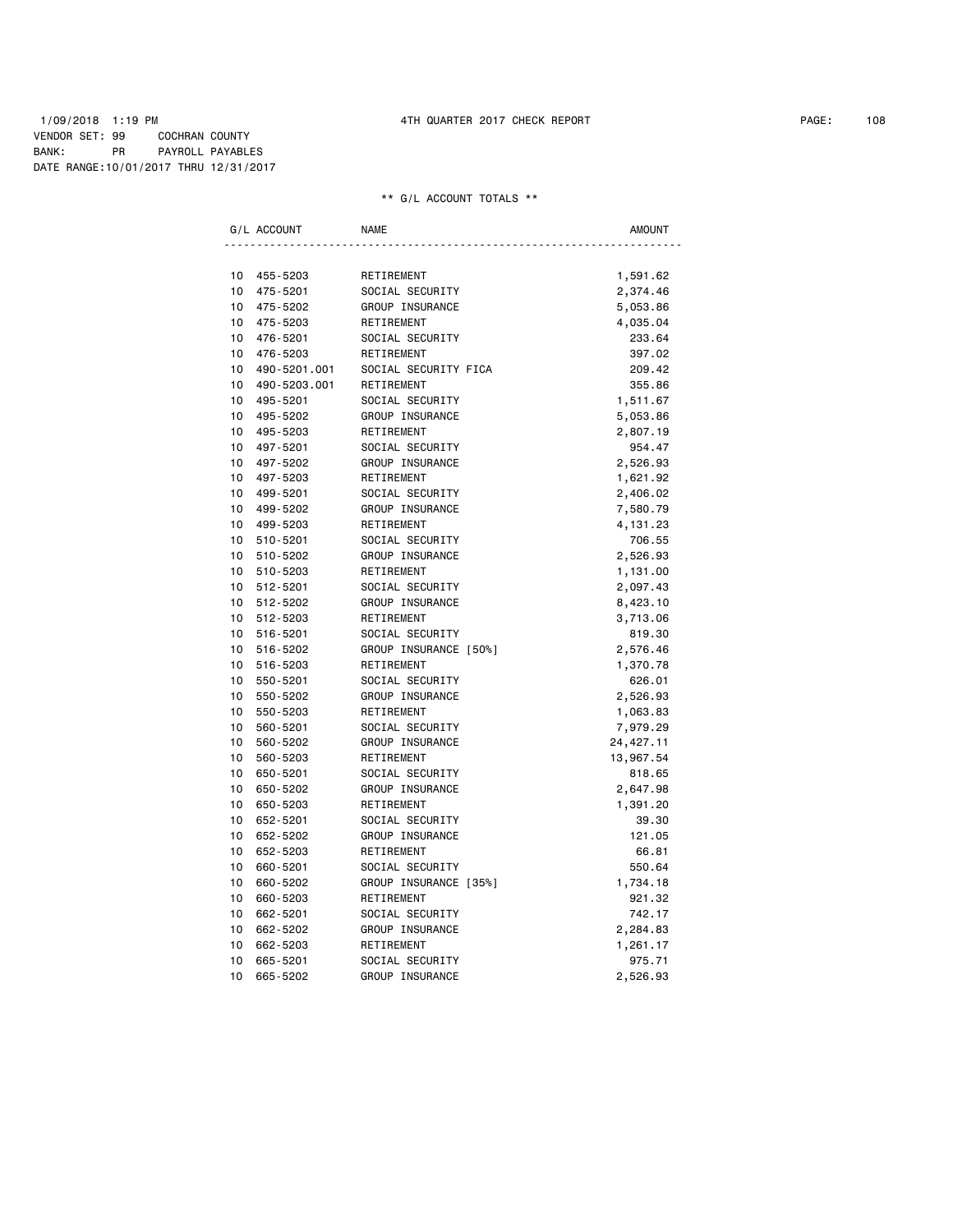## 1/09/2018 1:19 PM 4TH QUARTER 2017 CHECK REPORT PAGE: 109 VENDOR SET: 99 COCHRAN COUNTY BANK: PR PAYROLL PAYABLES DATE RANGE:10/01/2017 THRU 12/31/2017

## \*\* G/L ACCOUNT TOTALS \*\*

|                                    | G/L ACCOUNT                      | <b>NAME</b>             | AMOUNT     |  |  |
|------------------------------------|----------------------------------|-------------------------|------------|--|--|
| 10                                 | 665-5203                         | RETIREMENT              | 1,267.80   |  |  |
|                                    |                                  | *** FUND TOTAL ***      | 299,458.22 |  |  |
|                                    |                                  |                         |            |  |  |
|                                    | 15 000-2500.1                    | WITHHOLDING TAX PAYABLE | 13,119.04  |  |  |
| 15                                 | $000 - 2500.2$                   | FICA PAYABLE            | 10,399.05  |  |  |
| 15                                 | 000-2500.3                       | <b>TCDRS PAYABLE</b>    | 9,585.85   |  |  |
| 15                                 | $000 - 2500.4$                   | INSURANCE PAYABLE       | 10,545.57  |  |  |
| 15                                 | $000 - 2500.7$                   | PEBSCO DEF COMP PAYABLE | 75.00      |  |  |
|                                    | 15 610-5201                      | SOCIAL SECURITY         | 3,951.69   |  |  |
|                                    | 15 610-5202                      | GROUP INSURANCE         | 10,455.36  |  |  |
|                                    | 15 610-5203                      | RETIREMENT              | 6,715.26   |  |  |
| 15                                 | 621-5201                         | SOCIAL SECURITY         | 1,604.70   |  |  |
| 15                                 | 621-5202                         | GROUP INSURANCE         | 5,053.86   |  |  |
|                                    | 15 621-5203                      | RETIREMENT              | 2,726.91   |  |  |
| 15 <sub>1</sub>                    | 622-5201                         | SOCIAL SECURITY         | 1,615.20   |  |  |
|                                    | 15 622-5202                      | GROUP INSURANCE         | 5,053.86   |  |  |
|                                    | 15 622-5203                      | RETIREMENT              | 2,767.13   |  |  |
|                                    | 15 623-5201                      | SOCIAL SECURITY         | 1,649.37   |  |  |
| 15                                 | 623-5202                         | GROUP INSURANCE         | 5,053.86   |  |  |
|                                    | 15 623-5203                      | RETIREMENT              | 2,820.60   |  |  |
|                                    | 15 624-5201                      | SOCIAL SECURITY         | 1,578.06   |  |  |
| 15                                 | 624-5202                         | GROUP INSURANCE         | 5,050.83   |  |  |
| 15 <sub>1</sub>                    | 624-5203                         | RETIREMENT              | 2,772.42   |  |  |
|                                    |                                  | *** FUND TOTAL ***      | 102,593.62 |  |  |
| 17 <sup>7</sup>                    |                                  | WITHHOLDING TAX PAYABLE | 922.72     |  |  |
| 17                                 | $000 - 2500.1$<br>$000 - 2500.2$ |                         |            |  |  |
|                                    |                                  | FICA PAYABLE            | 810.85     |  |  |
| 17 <sup>7</sup><br>17 <sup>7</sup> | $000 - 2500.3$                   | <b>TCDRS PAYABLE</b>    | 730.40     |  |  |
|                                    | 573-5201                         | SOCIAL SECURITY         | 810.85     |  |  |
| 17 <sup>7</sup>                    | 573-5202                         | GROUP HEALTH INSURANCE  | 2,526.93   |  |  |
| 17 <sup>7</sup>                    | 573-5203                         | RETIREMENT              | 1,356.45   |  |  |
|                                    |                                  | *** FUND TOTAL ***      | 7,158.20   |  |  |
| 30                                 | $000 - 2500.1$                   | FEDERAL WITHOLDING      | 417.24     |  |  |
| 30                                 | $000 - 2500.2$                   | <b>FICA</b>             | 235.99     |  |  |
| 30                                 | $000 - 2500.3$                   | <b>TCDRS</b>            | 212.63     |  |  |
| 30                                 | $000 - 2500.4$                   | AFLAC                   | 237.79     |  |  |
| 30                                 | 518-5201                         | SOCIAL SECURITY         | 235.99     |  |  |
| 30                                 | 518-5202                         | GROUP INSURANCE [15%]   | 743.22     |  |  |
| 30                                 | 518-5203                         | RETIREMENT              | 394.84     |  |  |
|                                    |                                  | *** FUND TOTAL ***      | 2,477.70   |  |  |